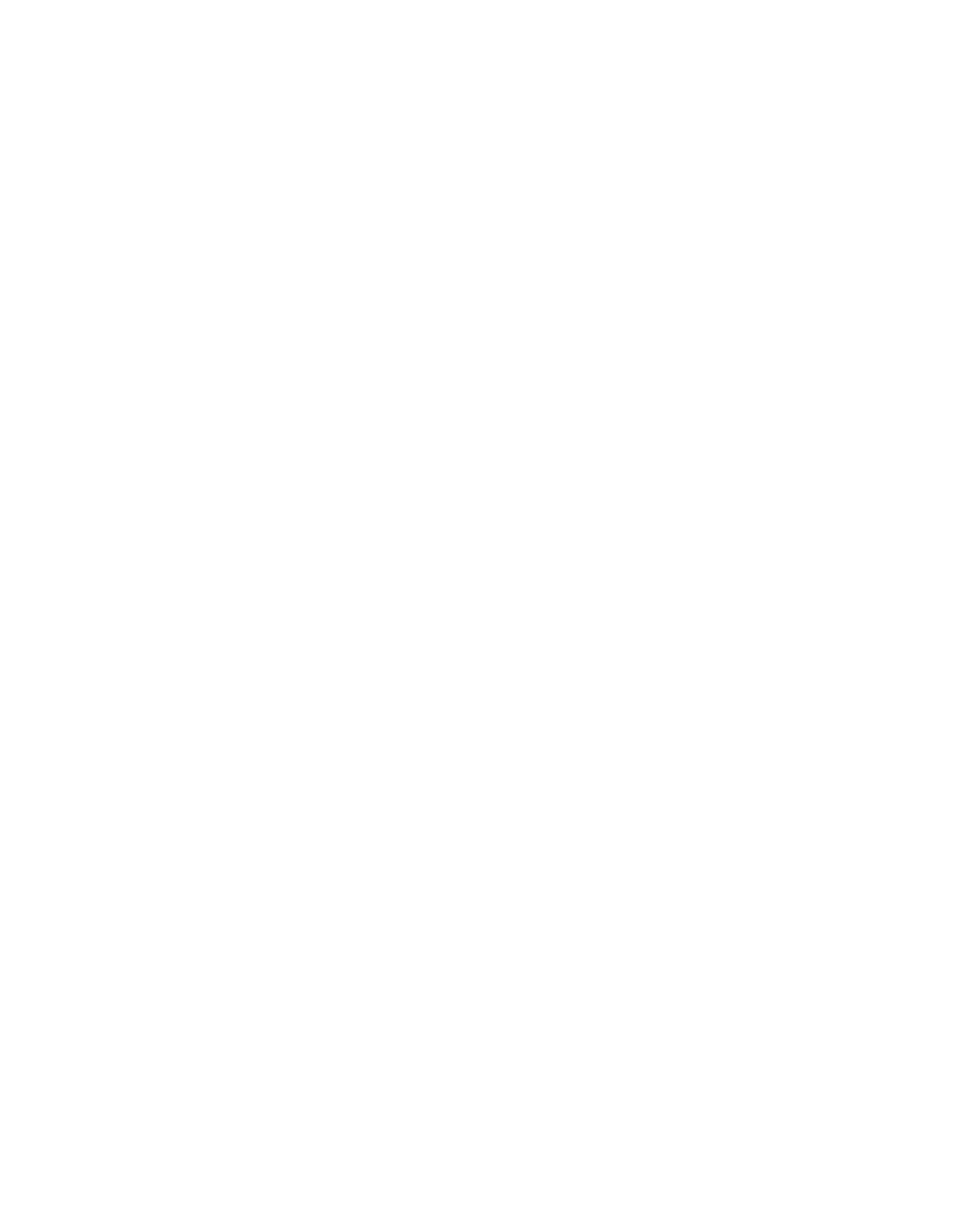# Table of Contents

| ADA Compliance and Reasonable Accommodation.8       |  |
|-----------------------------------------------------|--|
|                                                     |  |
|                                                     |  |
| Role and Function of UNM Branch Colleges  9         |  |
| Mission, Vision, Values, and Strategic Goals9       |  |
|                                                     |  |
| Operating Agreement and Funding 11                  |  |
|                                                     |  |
| Student Outcomes Assessment  12                     |  |
| History of UNM-Los Alamos  12                       |  |
|                                                     |  |
|                                                     |  |
|                                                     |  |
|                                                     |  |
|                                                     |  |
|                                                     |  |
|                                                     |  |
| Admissions - Readmitted Students 19                 |  |
| Admissions - Dual Credit (high school) 19           |  |
| Admissions - Concurrent Enrollment (high school) 19 |  |
|                                                     |  |
| Admissions - International Students 21              |  |
|                                                     |  |
|                                                     |  |
| U.S. and Global Diversity and Inclusion             |  |
|                                                     |  |
|                                                     |  |
|                                                     |  |
|                                                     |  |

| Second Certificate/Associate Degree 25       |  |
|----------------------------------------------|--|
| Extension and Independent Study 25           |  |
| Cooperative Education and Internships26      |  |
|                                              |  |
|                                              |  |
| Responsibility for Requirements26            |  |
|                                              |  |
|                                              |  |
|                                              |  |
| Student Services Information 28              |  |
|                                              |  |
|                                              |  |
|                                              |  |
|                                              |  |
|                                              |  |
| General Academic Regulations 38              |  |
|                                              |  |
| Class Hours and Credit Hours 38              |  |
|                                              |  |
|                                              |  |
|                                              |  |
| Dishonesty in Academic Matters43             |  |
|                                              |  |
|                                              |  |
|                                              |  |
|                                              |  |
|                                              |  |
|                                              |  |
|                                              |  |
|                                              |  |
| Satisfactory Academic Progress 47            |  |
| Enrollment Requirements for Financial Aid 48 |  |
|                                              |  |
|                                              |  |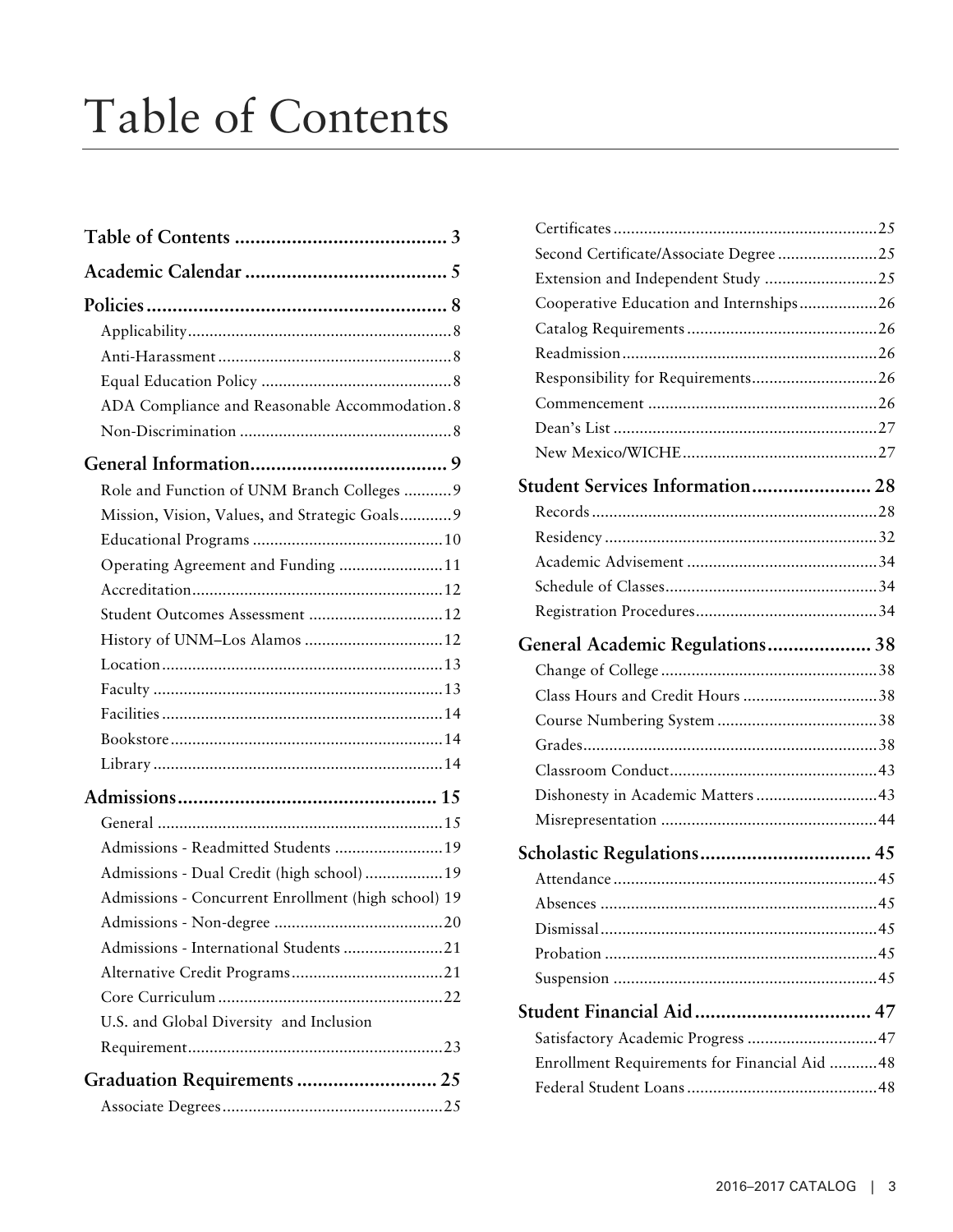| Typical Sources of Financial Aid 49               |  |
|---------------------------------------------------|--|
|                                                   |  |
|                                                   |  |
|                                                   |  |
|                                                   |  |
|                                                   |  |
| New Clubs/Chartered Student Organizations51       |  |
| Adult and Community Education 52                  |  |
|                                                   |  |
|                                                   |  |
| Workforce Training and Professional Development52 |  |
| Small Business Development Center 53              |  |
| Bachelor and Graduate Program 54                  |  |
|                                                   |  |
|                                                   |  |
| Procedures for Changes in Student Programs  54    |  |
| Associate Degrees and Certificates  57            |  |
|                                                   |  |
|                                                   |  |
| General Education Requirements 57                 |  |
|                                                   |  |
|                                                   |  |
|                                                   |  |
|                                                   |  |
|                                                   |  |
|                                                   |  |
|                                                   |  |
|                                                   |  |
|                                                   |  |
|                                                   |  |
|                                                   |  |
|                                                   |  |
|                                                   |  |
| Pre-Professional Elementary Education  80         |  |
|                                                   |  |
| Associate of Science Degrees  88                  |  |
|                                                   |  |
|                                                   |  |
|                                                   |  |

| Associate of Applied Science Degrees  107      |  |
|------------------------------------------------|--|
|                                                |  |
|                                                |  |
|                                                |  |
|                                                |  |
|                                                |  |
|                                                |  |
| Information Technology with Cybersecurity  131 |  |
| Office Communications and Technology  133      |  |
|                                                |  |
|                                                |  |
| Academic Certificates 142                      |  |
|                                                |  |
|                                                |  |
| Electro Mechanical Technology 148              |  |
| Early Childhood Multicultural Education  149   |  |
| Pre-Professional Health Sciences  150          |  |
| Office Communications and Technology  152      |  |
| Pre-Professional Elementary Education 154      |  |
|                                                |  |
|                                                |  |
| Workforce Development  159                     |  |
|                                                |  |
|                                                |  |
|                                                |  |
| Continuing Education Certificates161           |  |
|                                                |  |
| Governing Bodies, Staff & Core Faculty  219    |  |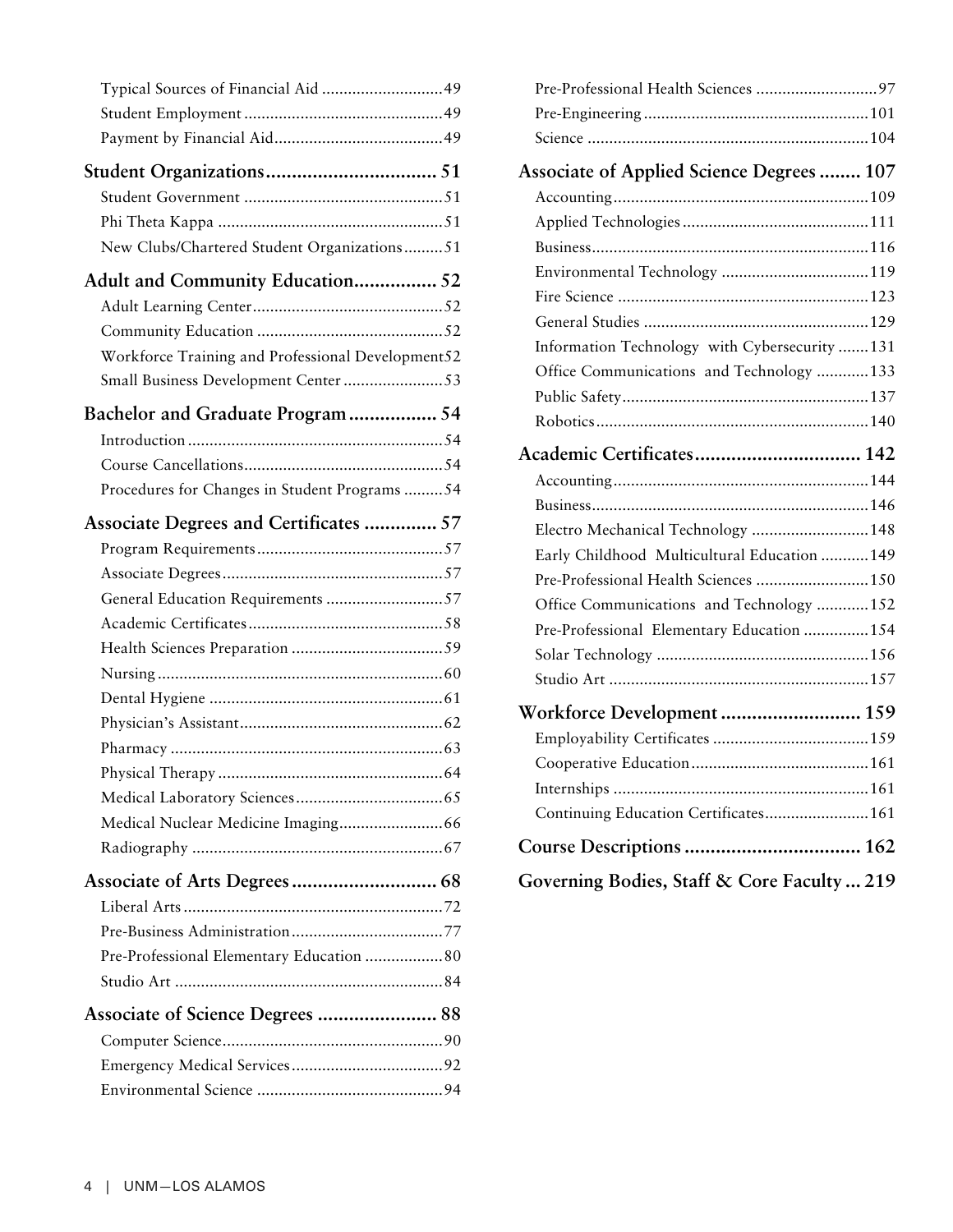# Academic Calendar

# Fall 2016

| Instruction begins                                               |  | August 22, Monday                                                     |
|------------------------------------------------------------------|--|-----------------------------------------------------------------------|
| Fall enrollment cancellation due to lack of financial commitment |  | September 2, Friday                                                   |
| Registration ends - last day to add courses or change sections   |  |                                                                       |
|                                                                  |  |                                                                       |
|                                                                  |  |                                                                       |
|                                                                  |  |                                                                       |
| Labor Day, Holiday, Campus Closed                                |  | September 5, Monday                                                   |
| Last day to drop a course with 100% refund                       |  |                                                                       |
|                                                                  |  |                                                                       |
|                                                                  |  | First 8-week term (end of second week of course)  September 2, Friday |
|                                                                  |  | Second 8-week term (end of second week of course)  October 28, Friday |
| Last day to change grading options (in person)                   |  |                                                                       |
|                                                                  |  |                                                                       |
|                                                                  |  | First 8-week term (end of second week of course)  October 14, Friday  |
|                                                                  |  | Second 8-week term (end of second week of course) December 9, Friday  |
| Mid-Semester (eight week)                                        |  | October 15, Saturday                                                  |
| Columbus Day (no lower division classes) Campus open             |  | October 10, Monday                                                    |
| Fall Break (upper division and graduate only) Campus open        |  | October 13-14, Thursday-Friday                                        |
| Veterans Day (no lower division classes) Campus open             |  | November 11, Friday                                                   |
| Last day to withdraw without approval of Student Services        |  |                                                                       |
|                                                                  |  |                                                                       |
| Thanksgiving (no classes, Campus closed)                         |  | November 24 - 25, Friday                                              |
| Last day of instruction                                          |  |                                                                       |
|                                                                  |  |                                                                       |
|                                                                  |  |                                                                       |
|                                                                  |  |                                                                       |
| Final examination period                                         |  | December 12-16, Saturday-Saturday                                     |
| Last day to report removal of incomplete grade                   |  |                                                                       |
|                                                                  |  |                                                                       |
| Semester ends                                                    |  |                                                                       |
|                                                                  |  |                                                                       |
|                                                                  |  |                                                                       |
|                                                                  |  |                                                                       |
| UNM Commencement (subject to change)                             |  | December 16-17, Friday                                                |
| University Holiday (Winter Break, campus closed)                 |  | December 23, 2016-January 2, 2017, Wednesday-Sunday                   |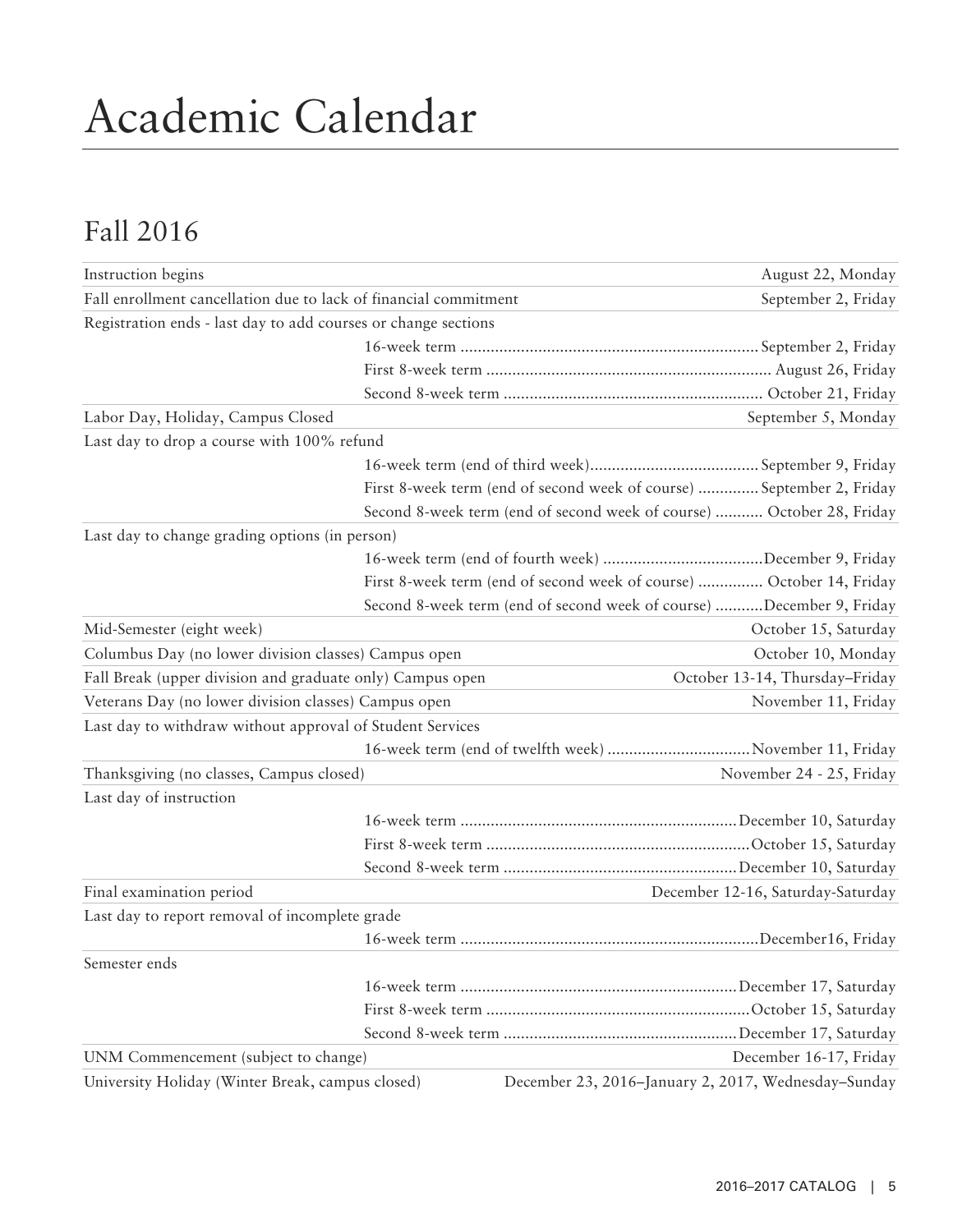# Spring 2017

| Registration for Spring 2017 opens                                   |                                                                      | November 14, 2016, Monday |
|----------------------------------------------------------------------|----------------------------------------------------------------------|---------------------------|
| Enrollment Cancellation Due to Lack of Financial Commitment          |                                                                      | January 27, 2017, Friday  |
| Instruction begins                                                   |                                                                      | January 17, Tuesday       |
| Martin Luther King Jr. Holiday                                       |                                                                      | January 16, Monday        |
| Registration ends - last day to add courses or change sections       |                                                                      |                           |
|                                                                      |                                                                      |                           |
|                                                                      |                                                                      |                           |
|                                                                      |                                                                      |                           |
| Last day to drop a course with 100% Refund                           |                                                                      |                           |
|                                                                      |                                                                      |                           |
|                                                                      | First 8-week term (end of second week of course)  January 27, Friday |                           |
|                                                                      | Second 8-week term (end of second week of course)  March 31, Friday  |                           |
| Mid-semester (eighth week)                                           |                                                                      | March 11, Saturday        |
| Last day to change grading options                                   |                                                                      |                           |
|                                                                      |                                                                      |                           |
|                                                                      | First 8-week term (end of second week of course)  January 27, Friday |                           |
|                                                                      | Second 8-week term (end of second week of course)  March 31, Friday  |                           |
| Spring Recess (Campus Open)                                          |                                                                      | March 12-19, 2016         |
| Last day to withdraw without approval of Student Services            |                                                                      |                           |
|                                                                      |                                                                      |                           |
|                                                                      | First 8-week term (end of second week of course)  January 27, Friday |                           |
|                                                                      | Second 8-week term (end of second week of course)  March 31, Friday  |                           |
| Registration for Summer and Fall 2017 opens                          |                                                                      | April 17, Monday          |
| Last day to withdraw from a course with approval of Student Services |                                                                      |                           |
|                                                                      |                                                                      |                           |
|                                                                      |                                                                      |                           |
|                                                                      |                                                                      |                           |
| Last day of instruction                                              |                                                                      |                           |
|                                                                      |                                                                      |                           |
|                                                                      |                                                                      |                           |
|                                                                      |                                                                      |                           |
| Final examination period (Saturday-Saturday)                         |                                                                      | May 8-13                  |
| Last day to report removal of incomplete grade                       |                                                                      |                           |
|                                                                      |                                                                      |                           |
| Semester ends                                                        |                                                                      |                           |
|                                                                      |                                                                      |                           |
| UNM Commencement (subject to change)                                 |                                                                      | May 12-13                 |
| Memorial Day Holiday (campus closed)                                 |                                                                      | May 29, Monday            |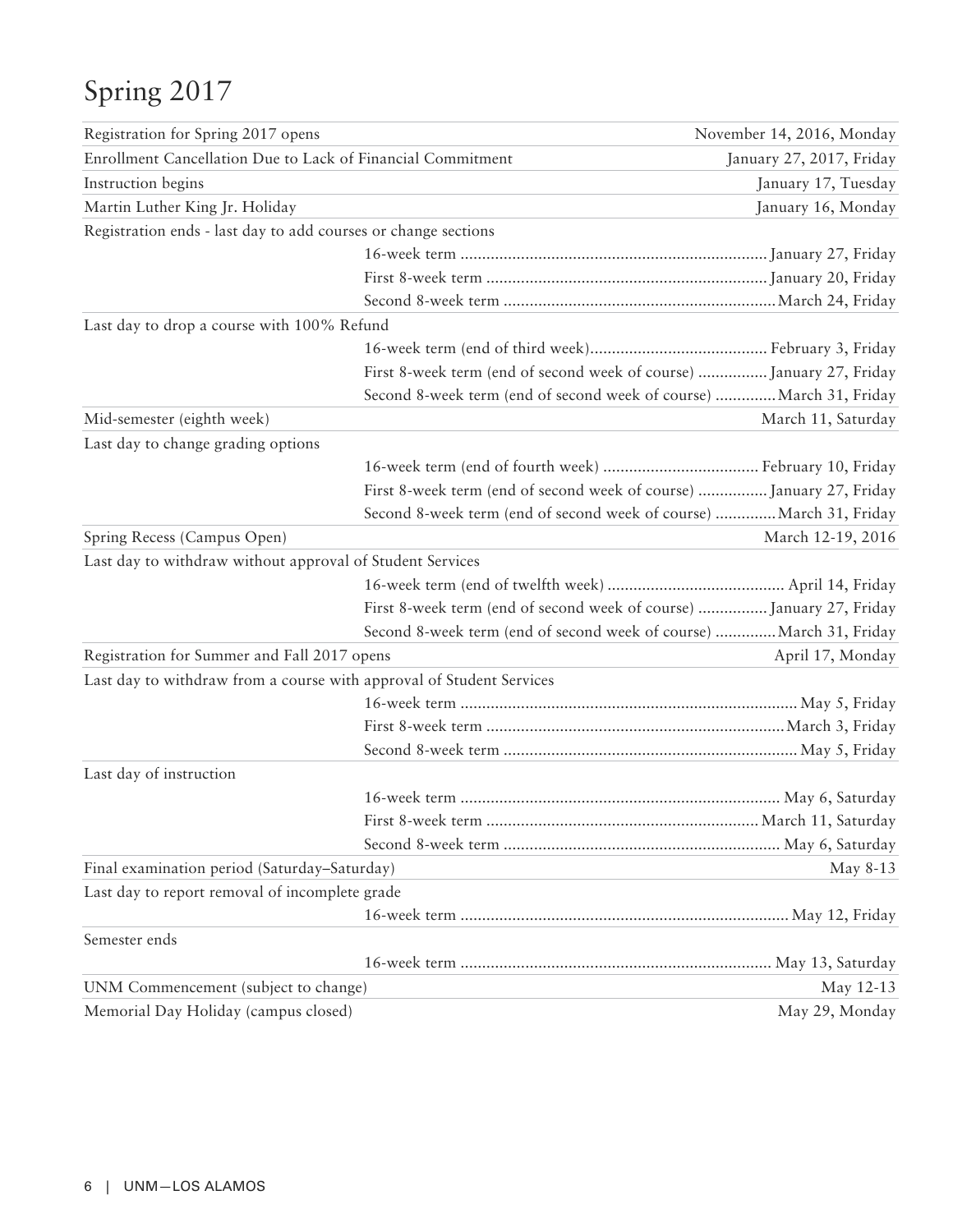# Summer 2017

| Instruction begins                                             |                 |
|----------------------------------------------------------------|-----------------|
|                                                                |                 |
|                                                                |                 |
|                                                                |                 |
| Registration ends - last day to add courses or change sections |                 |
|                                                                |                 |
|                                                                |                 |
|                                                                |                 |
| Last day to change grading options                             |                 |
|                                                                |                 |
|                                                                |                 |
|                                                                |                 |
| Last day to drop a course without a grade                      |                 |
|                                                                |                 |
|                                                                |                 |
|                                                                |                 |
| Last day to withdraw without approval of Student Services      |                 |
|                                                                |                 |
|                                                                |                 |
|                                                                |                 |
| Independence Day, holiday—Campus Closed                        | July 4, Tuesday |
| Session ends                                                   |                 |
|                                                                |                 |
|                                                                |                 |
|                                                                |                 |
| Tentative start date Fall 2016                                 | August 21, 2016 |

*\*All dates for the summer term are subject to change.*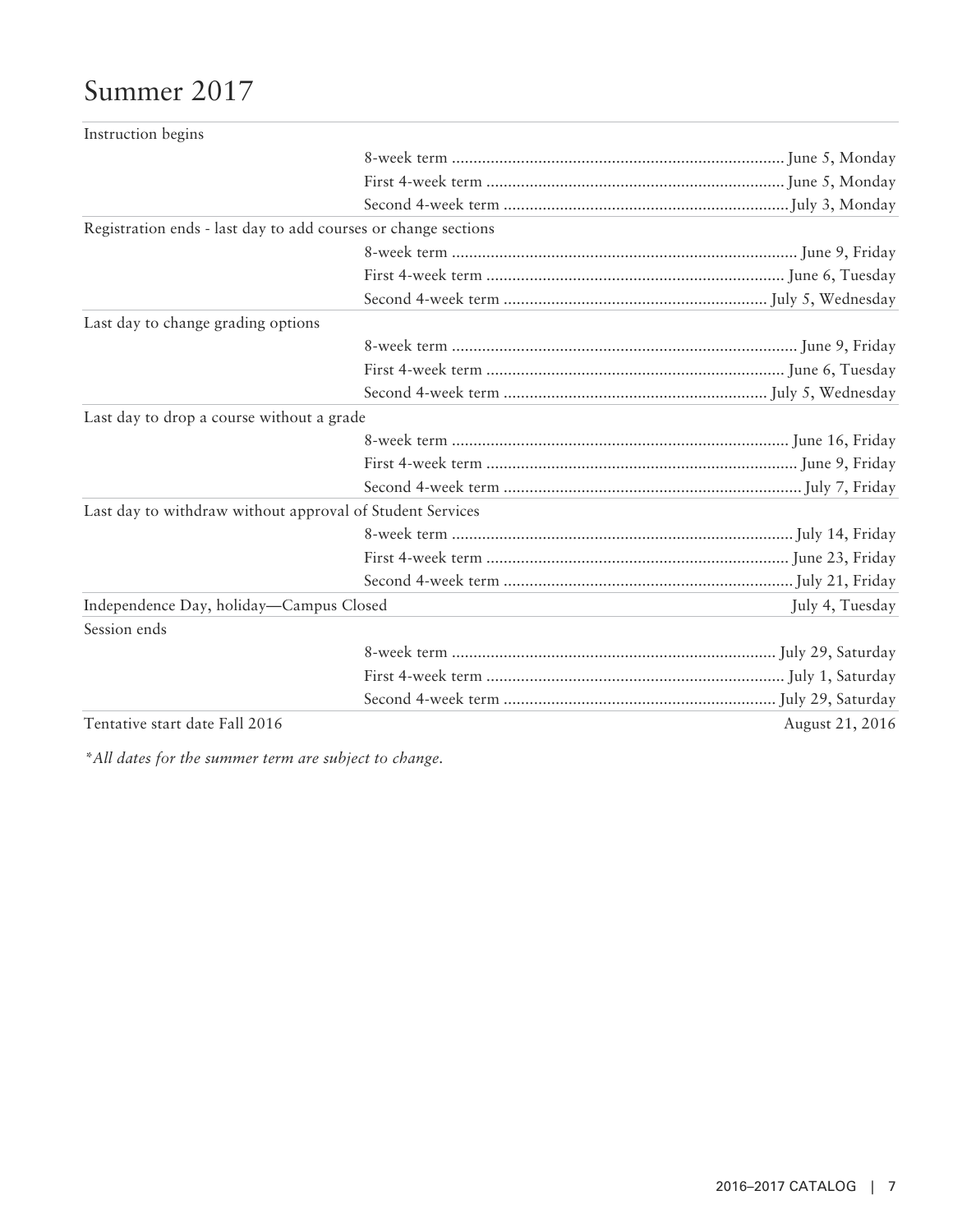# Applicability

These policies apply to outreach, admission, extracurricular activities, housing, facilities, access to course offerings, counseling and testing, financial assistance and employment.

# Anti-Harassment

It is the policy of the institution to prevent and eliminate forms of unlawful harassment in employment and educational settings. The University prohibits harassment of employees by supervisors or coworkers and harassment of students based on race, color, religion, national origin, physical or mental disability, age, sex, sexual preference, ancestry, medical condition or other protected status. The University makes special efforts to eliminate both overt and subtle forms of sexual harassment.

# Equal Education Policy

The University of New Mexico is committed to providing equal educational opportunity and forbids unlawful discrimination and/or harassment based on race, color, religion, national origin, physical or mental disability, age, sex, sexual preference, ancestry, or medical condition. Equal educational opportunities include admission, recruitment, academic endeavors, extracurricular programs and activities, housing, health and insurance services and athletics. In keeping with this policy of equal educational opportunity, the University is committed to creating and maintaining an atmosphere free from all forms of harassment.

# ADA Compliance and Reasonable Accommodation

The University of New Mexico-Los Alamos is committed to providing equal access to educational opportunities for qualified students with disabilities in compliance with the Americans with Disabilities Act of 1990 (ADA). The University provides reasonable academic adjustments to qualified students with disabilities. Students with disabilities are required to adhere to all University policies including conduct and performance. Qualified students with disabilities should contact Student Services for information regarding accommodations in the academic and/or employment setting. If you require an auxiliary aide and/or service, please contact Student Services at

505-661-5919.

# Non-Discrimination

If you believe you have been discriminated against and/or harassed on the basis of your race, religion, color, national origin, physical or mental disability, age, sex, sexual preference, ancestry or medical condition, you should contact the Academic Student Success Manager who serves as the Coordinator for the Americans with Disabilities Act of 1990 (prohibiting discrimination on the basis of disability) and Title IX of the Education Amendments Act of 1972 (prohibiting discrimination on the basis of sex in federally funded programs). The Manager can be reached at (505) 661–5919. You can also access information on the OEO web site at *http://oeodm.od.nih.gov*/.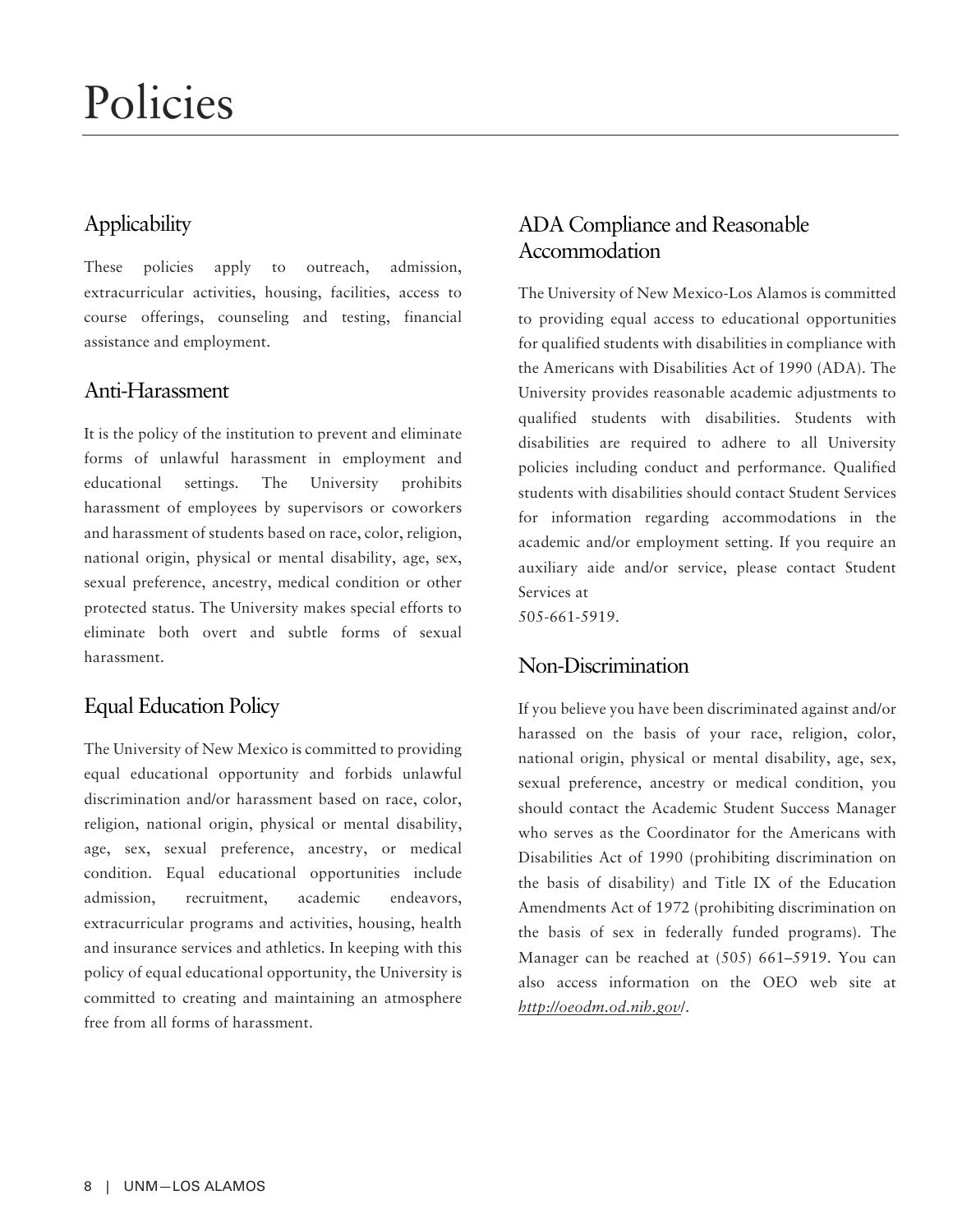# Role and Function of UNM Branch Colleges

The University of New Mexico has established branch colleges to serve the citizens of New Mexico more fully and to provide the highest quality education throughout the state for students in different locations pursuing postsecondary education. Branch colleges respond specifically to the unique needs and multicultural backgrounds of the citizens in the respective communities they serve by offering transfer programs that prepare students for upper-division entry into colleges and universities. In addition the branches offer associate degree and certificate programs. Branch colleges use resources in the community as well as make educational resources available. Therefore, they also function as an integral part of the community.

The five-member elected UNM–Los Alamos Advisory Board serves as an advisory body to the College and to the University of New Mexico Board of Regents. It approves the annual budget and can call for elections. UNM–Los Alamos continues to benefit from a strong, supportive, and dedicated Advisory Board which is well informed, responsible, and committed to the College and its future. The branch colleges of the University of New Mexico are considered fully integrated component colleges. They are committed to serving the needs of their respective communities as comprehensive community colleges offering a variety of preparatory academic, career, and community service programs. The branch colleges pledge themselves to protect the quality and integrity of all academic curricula. UNM Albuquerque campus pledges its resources, whenever appropriate and practical, to the fulfillment of the varied missions of the branches. The Provost/Vice President for Academic Affairs at the University of New Mexico has responsibility for the operation of the branch colleges.

From a clear understanding of its role and function, UNM–Los Alamos has developed the following mission statement.

# Mission, Vision, Values, and Strategic Goals

# **Mission**

**The mission of the University of New Mexico-Los Alamos is:**

# *Preparation for Transfer…Pathways for Careers… Passion for Lifelong Learning!*

UNM–LA is an innovative, rigorous, and affordable comprehensive branch community college that provides foundations for transfer, leading-edge career programs, and lifelong learning opportunities. We strive to prepare students who are capable, competent, and successful through high-quality instruction and personalized attention.

## Vision

UNM–LA is recognized as a premier education provider for Los Alamos and the region by offering unique forward-looking learning opportunities, spanning the sciences and the arts, and building on unique local and regional assets.

We aspire to a future in which we are known for the following:

#### **Commitment to Excellence**

We are respected for excellence in all academic endeavors, offering traditional and innovative programs.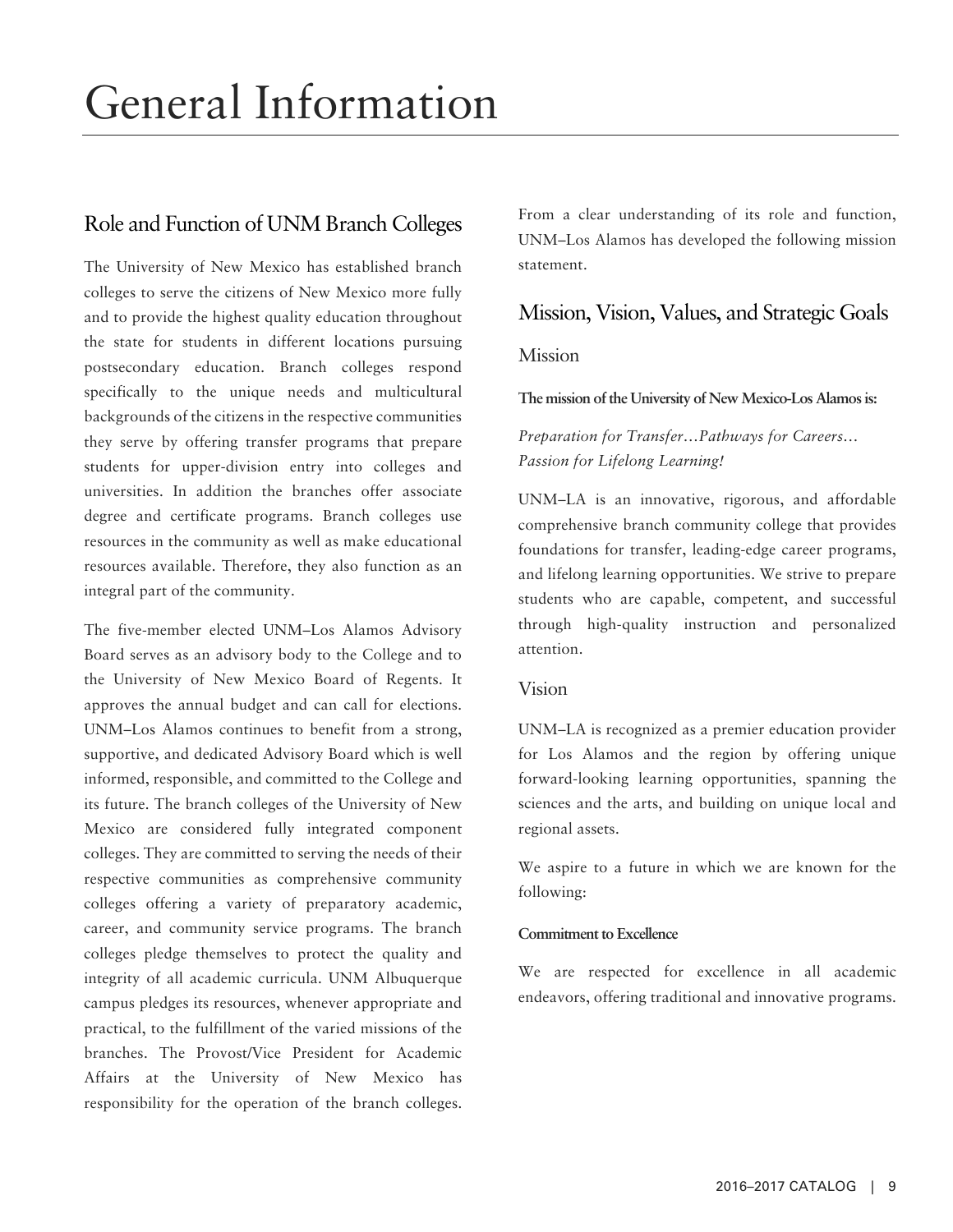#### **Success through Collaboration**

We are seen as a committed partner supporting education and regional development.

#### **Engagement with Community**

We build on the history, geography, and cultures of our region for an improved quality of life for all.

#### Values

The values that guide UNM–LA are Excellence, Integrity, Diversity, Respect, Collaboration, Innovation, Creativity, Accessibility.

#### Strategic Goals

The UNM–LA strategic plan is centered on the following six goals:

Goal 1 – Develop and maintain strong ties with constituents and stakeholders, leading to greater participation in higher education within our region and resulting in economic development.

Goal 2 – Communicate and demonstrate how our mission, vision, and values are ensuring excellence in UNM–LA programs, services, and opportunities to underscore our position as a premier educational institution.

Goal 3 – Staff UNM–LA sufficiently to sustain high instructional standards, enable realistic workloads in providing support services, and create an environment that encourages excellence.

Goal 4 – Increase enrollment for the purpose of creating a vibrant campus community and sustainable programs and services.

Goal 5 – Create and manage new revenue streams to complement state funding, stabilize support for recurring costs, and enable investments in our educational infrastructure.

Goal 6 – Review and revise the strategic and implementation plans each quarter to ensure they serve as the framework for decision-making and continue to serve the UNM–LA community.

# Educational Programs

The University of New Mexico-Los Alamos offers a range of educational programs as defined in the Mission Statement and institutional goals. These programs constitute the heart of the institution. Academic transfer programs for credit provide the first two years of high quality university education. UNM–Los Alamos is authorized to offer any freshman or sophomore course that appears in the UNM Albuquerque campus catalog for which an appropriate instructor and facilities can be obtained. In addition, UNM–Los Alamos may design courses that respond to the needs of its students. Most of these courses carry full UNM residence credit as though they were taken in Albuquerque. Thus students enrolled in academic transfer courses may complete most of and, in many cases, all of the first two years of a baccalaureate degree at UNM–Los Alamos before continuing their studies at UNM or other four-year institutions.

#### Associate Degrees

Associate of Arts and Associate of Science degrees are offered in the following fields: Computer Science, Early Childhood Multicultural Education, Emergency Medical Services, Environmental Science, Liberal Arts, Pre-Business Administration, Pre-Professional Elementary Education, Pre-Engineering, Pre-Professional Health Sciences, Science, and Studio Art. These programs are considered transfer programs because most, or all, of the courses required transfer to other four-year colleges and universities.

Occupational and technical programs are offered for academic credit. Associate of Applied Science Degrees are available in Accounting, Applied Technology with concentrations in Electro-Mechanical Technology, Manufacturing, Nanotechnology, and Solar Technology,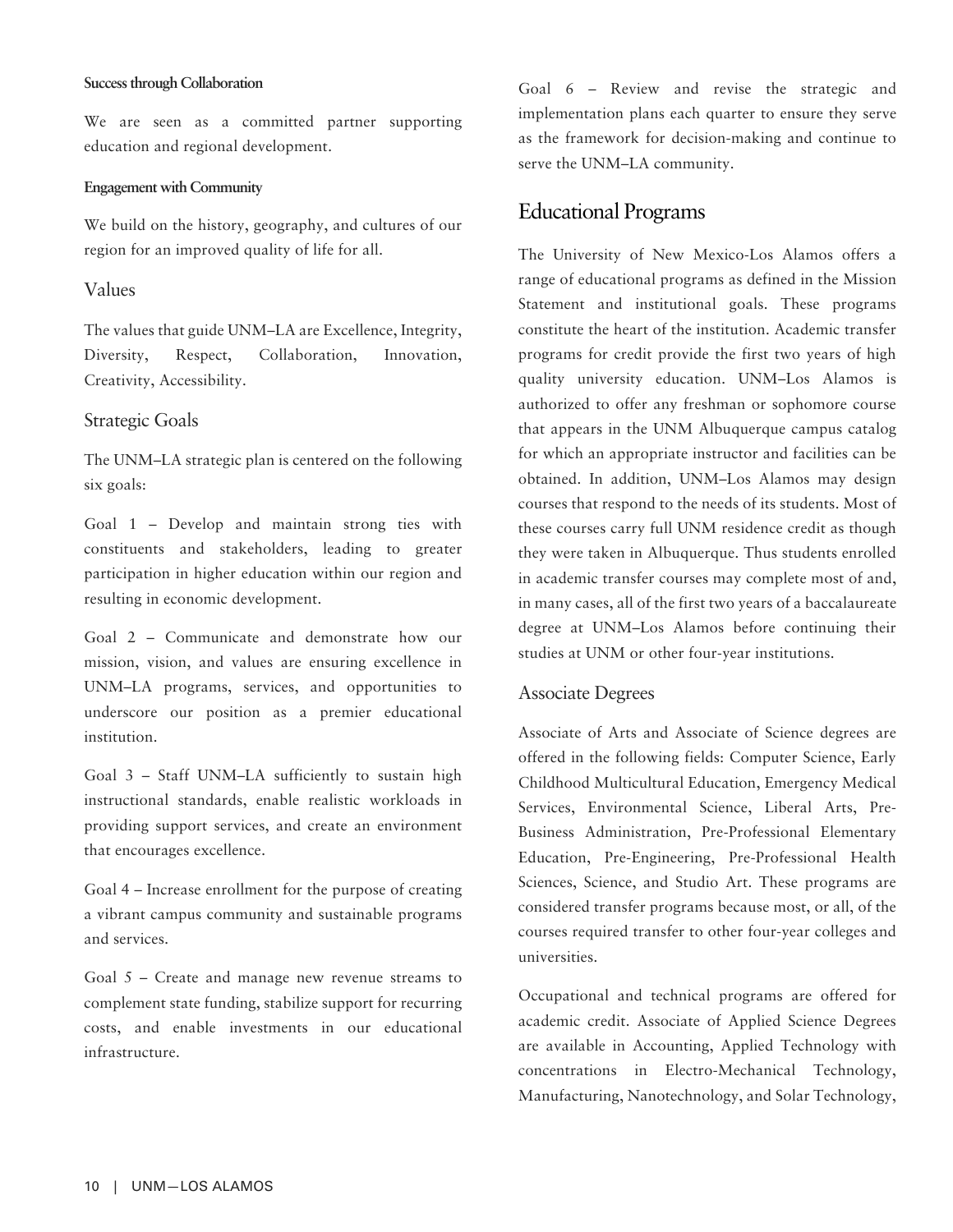Business with concentrations in Marketing and Management, Environmental Technology, General Studies, Fire Science with concentrations in Fire Science and Emergency Medical Services, Information Technology with Cybersecurity, Public Safety, and Robotics. The Associate Degree in General Studies provides students the opportunity to develop programs of study not available through other UNM–Los Alamos programs. The courses selected may reflect either specialized or broad patterns of educational experience.

## Academic Certificates

Academic Certificates are offered in Accounting, Business with Marketing and Management concentrations, Electro-Mechanical Technology, Office Communications and Technology, Pre-Professional Elementary Education, Pre-Professional Health Science, Solar Technology, and Studio art.

#### First Year Experience Program

The First Year Experience Program is rooted in the On Course principle that the most effective learners are empowered learners who are characterized by selfresponsibility, self-motivation, self-management, interdependence, self-awareness, life-long learning, emotional intelligence, and a strong sense of self. UNM-LA's FYE program, in conjunction with the Academic Support Center, the UNM-LA Library, and Student Services, is dedicated to empowering learners by expanding educational opportunities for all students, including those who by traditional measures are not expected to succeed in higher education. The program offers students course placement evaluation, Introductory and University Studies courses, and a welldesigned educational experience, so students have the opportunity for deep, transformational learning and success-- academic, personal, and professional.

## Adult Basic Education

The Adult Learning Center provides adults basic education (ABE) services to adults who wish to obtain their New Mexico High School Equivalency Credential (HSE), brush up on basic literacy skills, improve workplace skills, or learn English as a second Language (ESL).

# The Academic Support Center

The Academic Support Center (ASC) offers a range of services to supplement UNM-LA's academic programs. ASC organizes and hosts homework/study groups, review sessions, and workshops, while offering additional course resources and various types of extra help and tutoring (drop-in, by appointment, and online). Services cover a wide range of academic subjects and special arrangements may be made for those subjects not currently covered. The ASC is located next to the Student Center, on the top floor of Building 2. For more information, tutor schedules, and access to online tutoring, visit the ASC homepage at *asc.unm.edu*.

## Employability Certificates

UNM–LA offers three Employability Certificates that provide students the option to gain expertise in a focused, marketable skill set. These skill sets represent areas of employment where the Federal Department of Labor and New Mexico State Labor statistics project growing needs over the coming years.

# Operating Agreement and Funding

UNM–Los Alamos was established under the provisions of the Branch College Act, New Mexico Statutes of 1978, implemented in an operating agreement between the Los Alamos School Board and the Regents of the University of New Mexico. The UNM–Los Alamos Advisory Board serves as the Advisory Board to the UNM Board of Regents. This Advisory Board approves an annual budget for UNM–Los Alamos and calls elections for local tax levies and capital outlay general obligation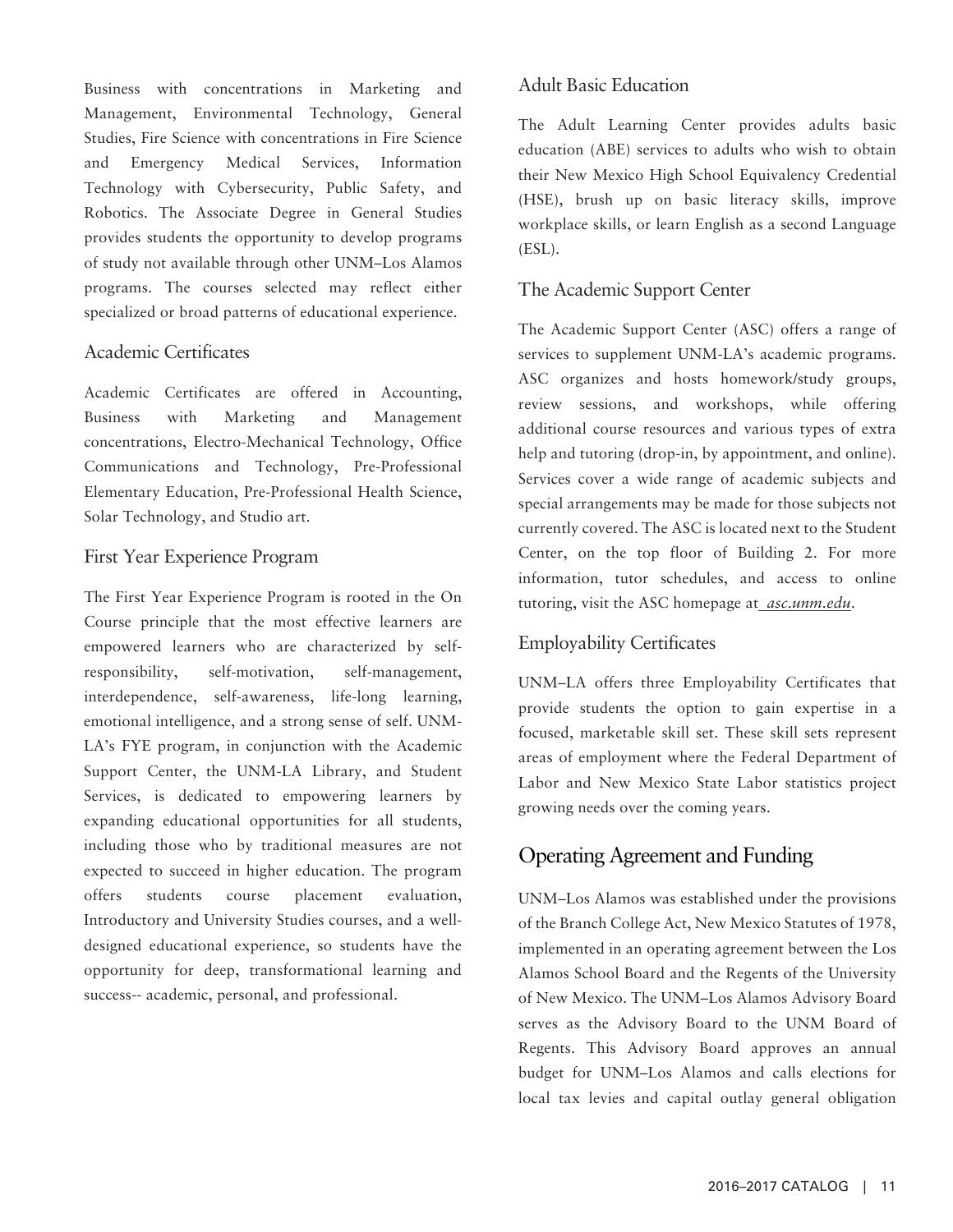bonds for UNM–Los Alamos. The University of New Mexico retains administrative and academic oversight of UNM–Los Alamos, and the Executive Director of UNM– Los Alamos reports to the President of the University. Funding for UNM–Los Alamos comes directly from state appropriations, local tax levies, grants, and tuition and fees paid by students.

# **Accreditation**

As a Branch College of the University of New Mexico, UNM–Los Alamos is fully accredited by The Higher Learning Commission of the North Central Association of Colleges and Schools.

## Student Outcomes Assessment

Student Outcomes Assessment is an essential measure of the institution's effectiveness in achieving its goals as outlined in the UNM–Los Alamos Mission Statement. It is an ongoing process intended to measure student academic achievement and adjust and adopt courses and programs as needed. Faculty have the primary ownership and responsibility for the development, implementation, and monitoring as part of the College Assessment Review Committee (CARC). Specific competencies at the course/program level and the assessment tools used to measure identified competencies are continuously being developed and continuously being implemented. See the current report at

*http://losalamos.unm.edu/instruction/assessment/*

# History of UNM–Los Alamos

The University of New Mexico began its presence in Los Alamos in 1956 with the establishment of the UNM Los Alamos Center for Graduate Studies. The Graduate Center has been in continuous operation since that time. It has a distinguished history of offering graduate degrees in scientific, engineering, management, and healthrelated fields. The first significant UNM undergraduate offering in Los Alamos began with the establishment of the University of New Mexico Residence Center in Los Alamos in the fall of 1970. In 1973, the University of New Mexico Northern New Mexico Branch College came into existence, with Los Alamos as one of its campuses. In 1977, as a result of Legislative action, the UNM Northern Branch College was absorbed into Northern New Mexico Community College (NNMCC).

In 1980, after a local referendum and Board of Educational Finance and legislative approval, the Los Alamos Branch Community College Campus of the University of New Mexico was founded. It began operations on July 1, 1980, in the Little Valley School on Orange Street. The new Director assumed his duties at that time, and several key NNMCC employees were transferred to the UNM–Los Alamos Branch College, which subsequently assumed the informal title of UNM– Los Alamos.

In October 1980, the campus moved from the Little Valley School to its present site. In January 1981, the staff of UNM–Los Alamos assumed, under a contractual arrangement, the daily operations of the UNM–Los Alamos Center for Graduate Studies from the Training Office of the Los Alamos National Laboratory. The Director of the Graduate Center moved his office to UNM–Los Alamos. During 1982-1983, the facilities were remodeled and expanded and the new UNM–Los Alamos campus was dedicated by then Governor of New Mexico, Toney Anaya, on January 6, 1984. The campus facilities were further expanded in 1987 to include a fifth classroom building.

During 1988-89, an institutional self-study was conducted and an accreditation visit took place in May 1989 as part of the University of New Mexico decennial accreditation review. In 1988, the Los Alamos School Board approved additional space in the Mesa Complex for use by UNM–Los Alamos. In 1996, an extension housing the Learning Center, the Tutorial Center, and the Adult Basic Education Program was added to the administration building. Additional classroom, laboratory and office space was obtained in 1997 by negotiation with the Los Alamos Public Schools. In 2000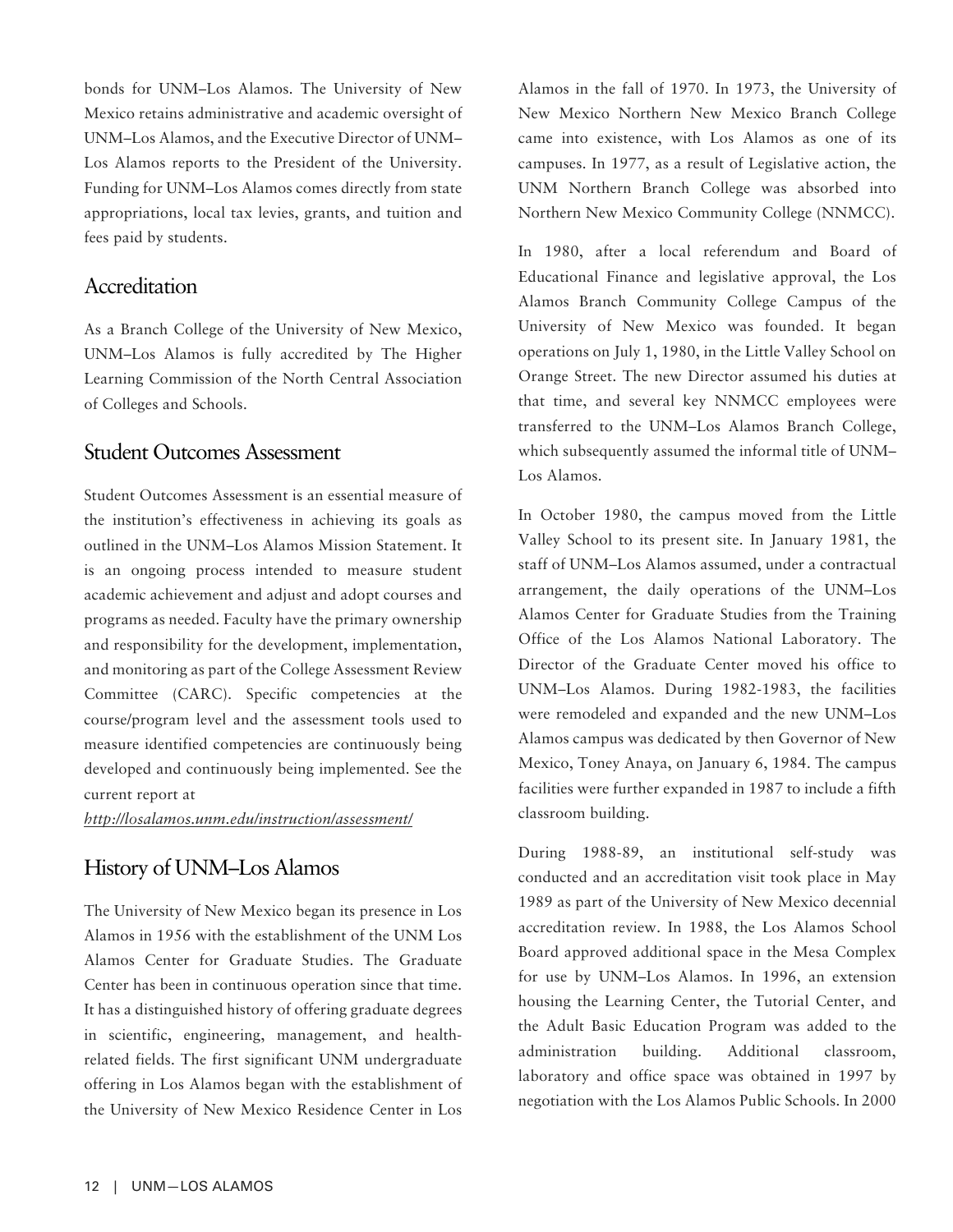the expanded and renovated Student Center building was opened. It includes a Student Center with a food service area, classrooms, media room and lecture hall. Business Services support areas including cashiering, accounting, marketing, and facility services are located in the lower level of this building. Additionally, a Facilities Services building which houses a Woodworking shop and Solar Technology classroom has been added along with a remodel of existing space to create a new Lecture hall and new computer labs.

# Location

Los Alamos, home of the University of New Mexico-Los Alamos campus, is a community of approximately 18,000. The town is located on the pinion, juniper, and ponderosa-covered red mesas of the Pajarito Plateau at an elevation of 7,300 feet. The Jemez Mountains provide a backdrop for the community that looks east across the Rio Grande Valley to the majestic Sangre de Cristo Mountains.

The setting is ideal for the outdoor enthusiast. There are nearby locations for downhill and cross-country skiing and ice skating in the winter. Summer activities include hiking, picnicking, horseback riding, backpacking and camping, together with fishing and river rafting. Three renowned races are held in Los Alamos each year: the High Altitude Mini-Marathon, the Tour de Los Alamos Bicycle Race, and the Triathlon. In April 1988, the Larry R. Walkup Aquatic Center opened its doors to the citizens of Los Alamos and surrounding area. This facility is open to the public and houses an Olympic-sized swimming pool. There are year-round musical and theatrical events in Los Alamos and numerous other cultural attractions to choose from in Santa Fe, 30 miles away, and in Albuquerque, a 90-mile drive from Los Alamos.

There are also year-round events at the nearby pueblos of San Ildefonso, Santa Clara, Ohkay Owingeh, Pojoaque, Tesuque, Nambe and Jemez. Located within 15 miles of Los Alamos is the world-famous Bandelier National Monument. The park, home of Native American cliff dwellings as well as many other ancient treasures, is open year round. Students at UNM–Los Alamos are fortunate to be able to draw on the rich tricultural heritage of the area and to explore all the area has to offer in terms of history, geology, and archaeology. In addition, UNM–Los Alamos students can take advantage of the outstanding collections of Mesa Public Library and the J. Robert Oppenheimer Study Center at Los Alamos National Laboratory, within two miles of the UNM–Los Alamos campus.

# Faculty

The faculty of UNM–Los Alamos is predominately parttime. Many of the faculty enjoy international reputations in their fields, and all are extremely well qualified. Most UNM–Los Alamos faculty are subject to UNM approval through the various departments at the UNM– Albuquerque campus. About one-third of the UNM–Los Alamos faculty consists of a core of continuing faculty. Core Faculty members, in addition to teaching, hold regular office hours, provide academic advisement, and participate in a variety of committee work and special projects. Invited Faculty are encouraged, but not required, to participate in advisement, hold office hours, and attend various faculty development workshops throughout the academic year. Department Chairs for General Studies, Fine Arts, Communications, Math, Science, Engineering, Applied Science, Computer Science, Information Technology, and Business are responsible for the coordination of faculty and instructional issues within each curriculum area. An Associate Dean of Instruction advises the administration on curriculum and academic personnel matters and, with the Dean of Instruction, monitor the quality of teaching through classroom visits. Other means of class evaluation may include a mid-semester evaluation survey, a classroom assessment technique of the teacher's choosing, and a UNM computerized student evaluation survey at the end of the semester.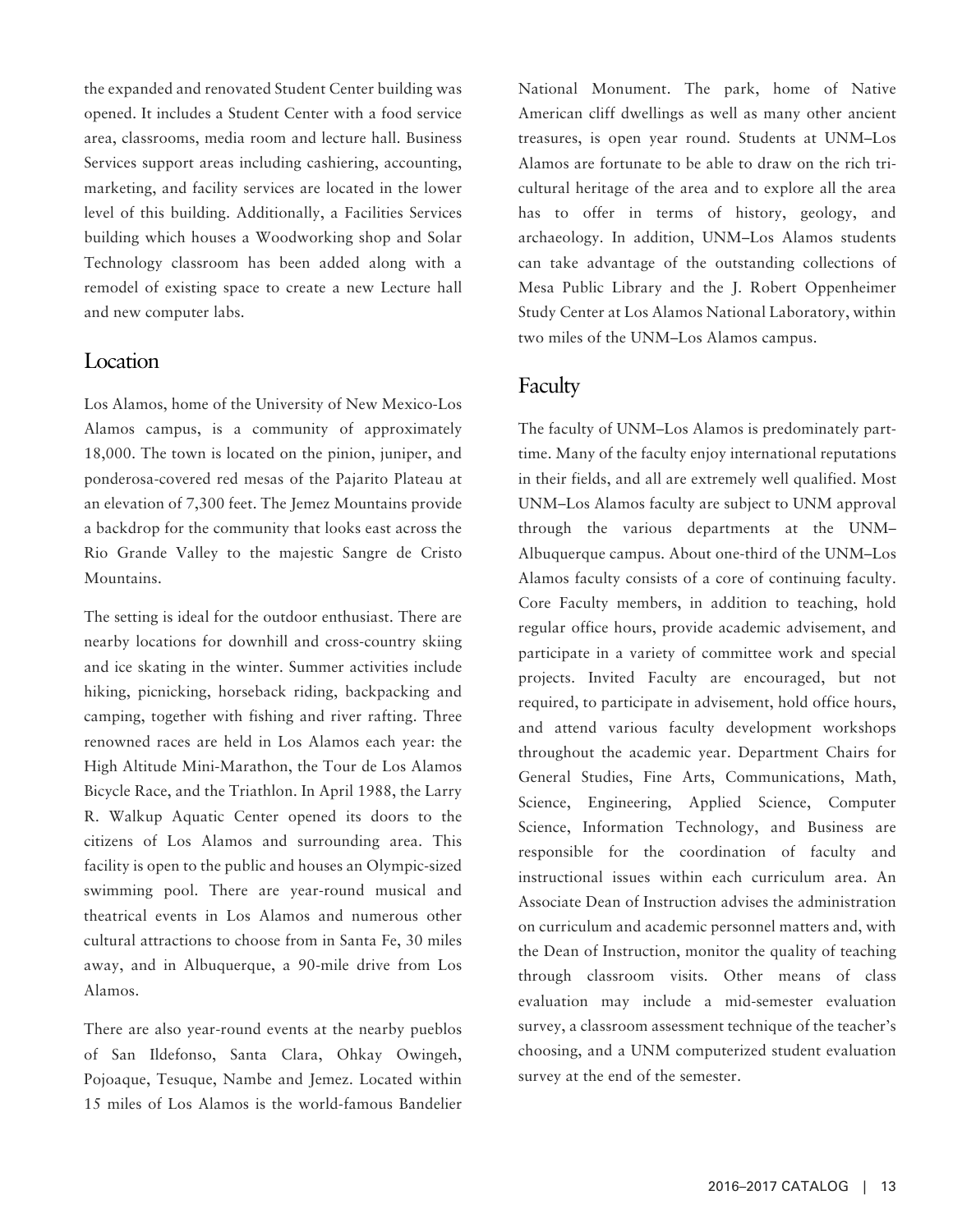# Facilities

The UNM–Los Alamos campus consists of 78,667 square feet of leased and owned buildings. The campus includes eight buildings that house classrooms, administrative offices, student services, a library, facilities services, laboratories, lecture halls, and community meeting and student activity space. The facilities at UNM–Los Alamos encompass computer, general science and electronics laboratories, a photography darkroom and art studios, together with general classrooms, solar technology area and a machine shop/welding area.

# Bookstore

UNM-Los Alamos has partnered with MBS Direct, an on-line textbook vendor to supply all required books for our programs. It is the student's responsibility to order their own textbooks. The online vendor will make textbooks available for purchase six (6) weeks prior to the start of classes.

Students may access MBS by clicking on the "Ordering Books" link in the "Campus Life" menu on the UNM-LA web page. Required and optional books for Lower Division, Upper Division and Community Education classes are listed. Students may purchase their textbooks using a credit card or can charge them to their UNM-LA student account by visiting the cashier and obtaining a book voucher.

# Library

The mission of the UNM–Los Alamos Library is to provide for the information needs of its students, faculty and staff, and to contribute to the information resource base of the communities that it serves, through its resources (both traditional and electronic), services, staff, equipment and facility. The library, located in the Learning Center (Building 7), is a technologically advanced facility with wireless capability and 10 hardwired public computing stations providing access to the Microsoft Office Suite, the Internet, LIBROS (the online catalog), a variety of academic databases and other online reference sources and online collections of other libraries. In addition, the library has a variety of laptops and iPads that patrons may checkout to use in the Library. The Library houses a growing collection of books, periodicals, pamphlets, maps, instructional videos and sound recordings. The library provides a pleasant, inviting setting for study, research and the exchange of ideas. The main floor of the library offers a variety of comfortable study spaces appropriately dispersed throughout the facility, including carrels, study tables, three group study rooms equipped with white boards, computing stations and a periodical browsing area. An eating area, furnished with comfortable bistro chairs and tables allows patrons to enjoy a meal or a snack while they read and study. A loft, upstairs from the main floor of the library, is a pleasant, airy space, which houses a distinctive Southwest Collection and provides a quiet area for study and instruction. The library team is friendly, knowledgeable and very dedicated to helping library patrons with their information needs.

Changing art and book exhibits in the library contribute to an aesthetically pleasing environment for all library visitors. For more information, link to the library web site at

*http://losalamos.unm.edu/library/index.html*.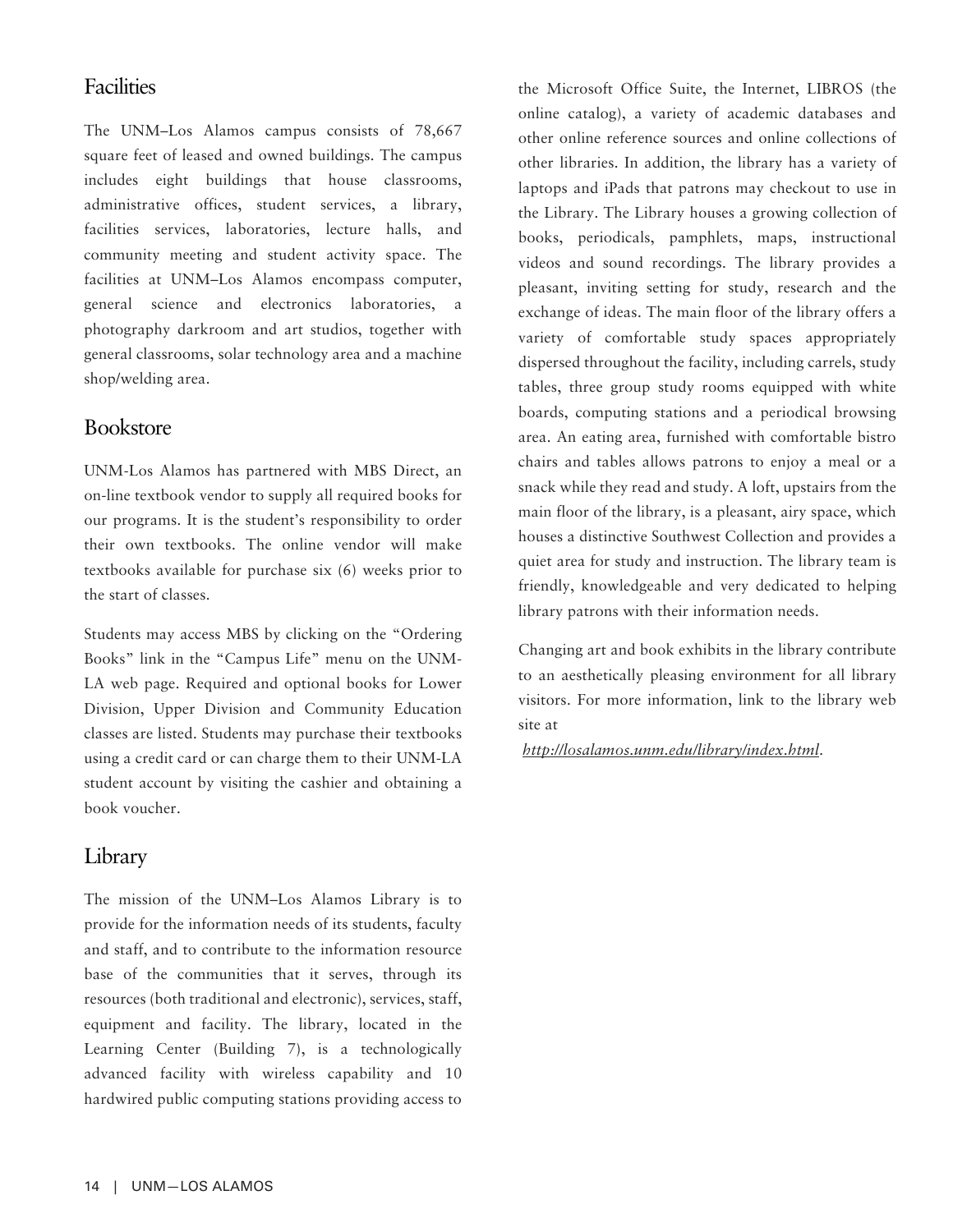# Admissions

# General

The University of New Mexico-Los Alamos admits all eligible applicants from New Mexico, other states and foreign countries. Because of the great diversity of the University's students, special application and admission procedures have been created to meet the needs of the different populations. UNM–Los Alamos serves high school students, recent high school graduates, transfer students, non-degree students, returning and nontraditional students. Admission procedures and requirements vary in each of the categories listed below.

- 1. Beginning Freshman (no previous college work)
- 2. Transfer (last attended another institution)
- 3. Readmitted (stopped attending for three or more terms)
- 4. Dual Credit (high school)
- 5. Concurrent Enrollment (high school)
- 6. Non–Degree (presently not seeking a degree)
- 7. International Students

For all categories, the University requires full academic disclosure on the application forms. Any student found guilty of non-disclosure or misrepresentation on an application is subject to disciplinary action, including possible dismissal from the University. Transcripts and test scores submitted to UNM–Los Alamos for admission become the property of the University and will not be sent elsewhere or returned to the student.

# When to Apply

We strongly encourage students to apply as early as possible. Applications and fees are applicable for three consecutive sessions only. If you do not take advantage of admission and enroll within that period, a new application is required.

# Use of Social Security Numbers

Your social security number is collected in the initial admission process only. It will not be the primary University identification number. It will not appear on your student identification card. UNM is required to collect your SSN in order to provide full access to services such as financial aid, to ensure an accurate academic record, and for record-keeping purposes. The University will protect the confidentiality of your SSN as required by law.

# Admissions – Beginning Freshman (no previous college)

A student may enroll in one of several associate degree programs offered by UNM–Los Alamos. The admission requirement for admission into an Associate Degree is a high school diploma or equivalent. A passing score on the General Education Development (GED) or HiSET exam is accepted in lieu of a high school diploma. The UNM–Los Alamos campus has an open admission policy. Admission is available to all students.

# How to Apply

- 1. Applications may be submitted online or printed in hard copy at *http://losalamos.unm.edu*. A \$10.00 non-refundable application fee is also required at the time that you submit your application and may be paid online or in person with the cashier.
- 2. Request that your high school or GED/HiSET testing site send an official transcript directly to the Student Services Office.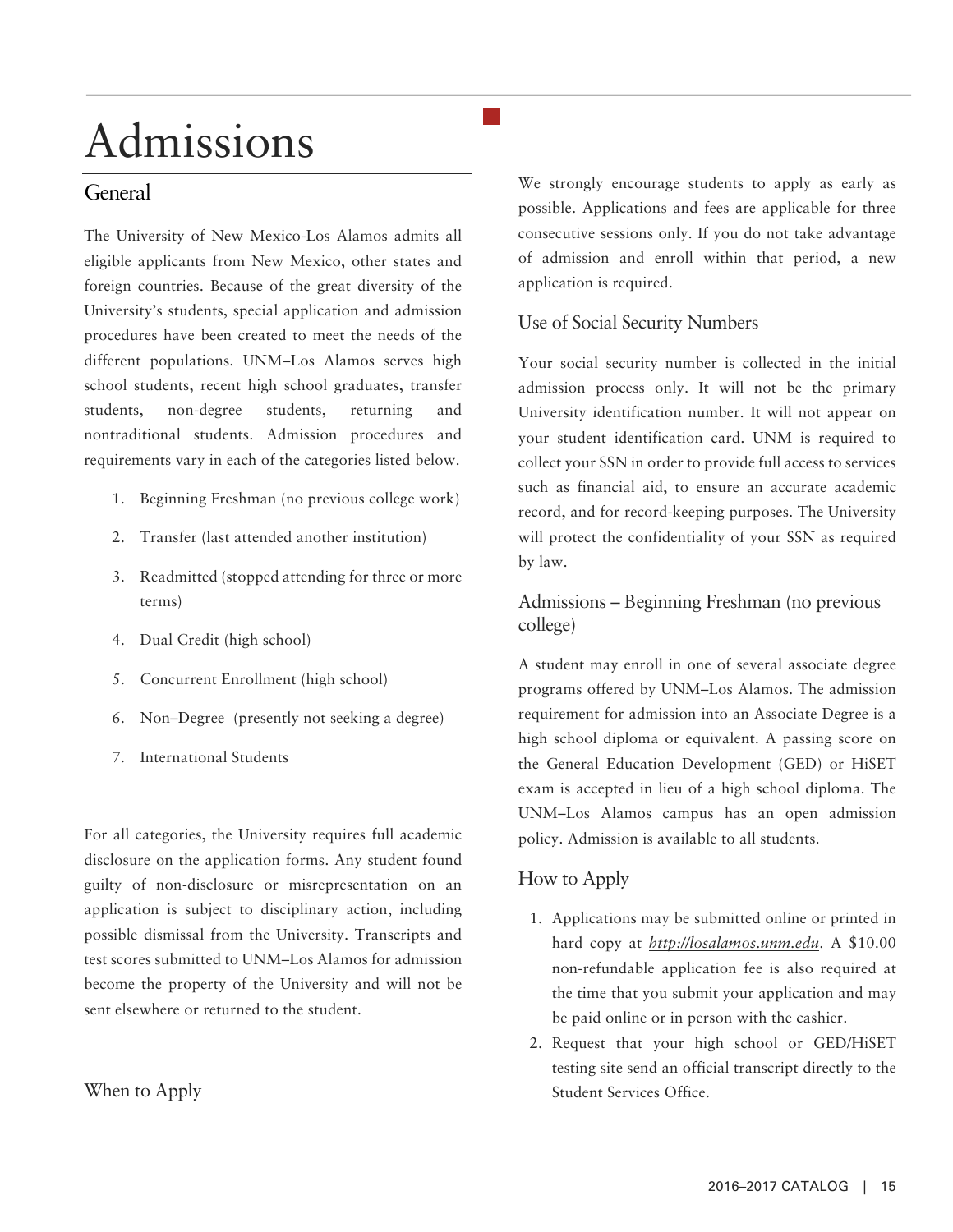- 3. Request that each college you have attended send an official transcript directly to the Student Services Office.
- 4. Applications will not be processed until all the required items are on file with the Student Services Office.

## Admissions - Transferring Students

#### How to Apply

- 1. Complete and return an application for admission and a \$10.00 nonrefundable application fee to the Student Services Office. You may also apply online at *http://losalamos.unm.edu*.
- 2. Request that each college you have attended send an official transcript directly to the Student Services Office. A summary on one transcript of work at several colleges is not sufficient. If you are applying for the next academic session at UNM–Los Alamos while still enrolled at another institution, the official transcript must include a listing of courses in progress, as well as all completed work. (See note below.)
- 3. If you are transferring to UNM–Los Alamos with fewer than 26 semester hours of accepted college work, you are considered a freshmen transfer and must submit a complete official transcript of high school work or official GED scores.

**Applications will not be processed until all the required items are on file with the Student Services Office.**

To allow students at other institutions to make definite plans for transfer, a determination of admission status may be made before courses in progress are completed, subject only to receipt of the final transcript. Students permitted to register prior to receipt of their final transcripts may be disenrolled if their transcripts do not reach the Student Services Office within three weeks after the beginning of classes.

NOTE: The student must indicate on the application all previous college attendance. Applicants may not ignore any college attendance, even though they did not successfully complete coursework or may prefer to repeat all courses. Students found guilty of nondisclosure or misrepresentation in filling out admission application forms, or who find after admission or enrollment that for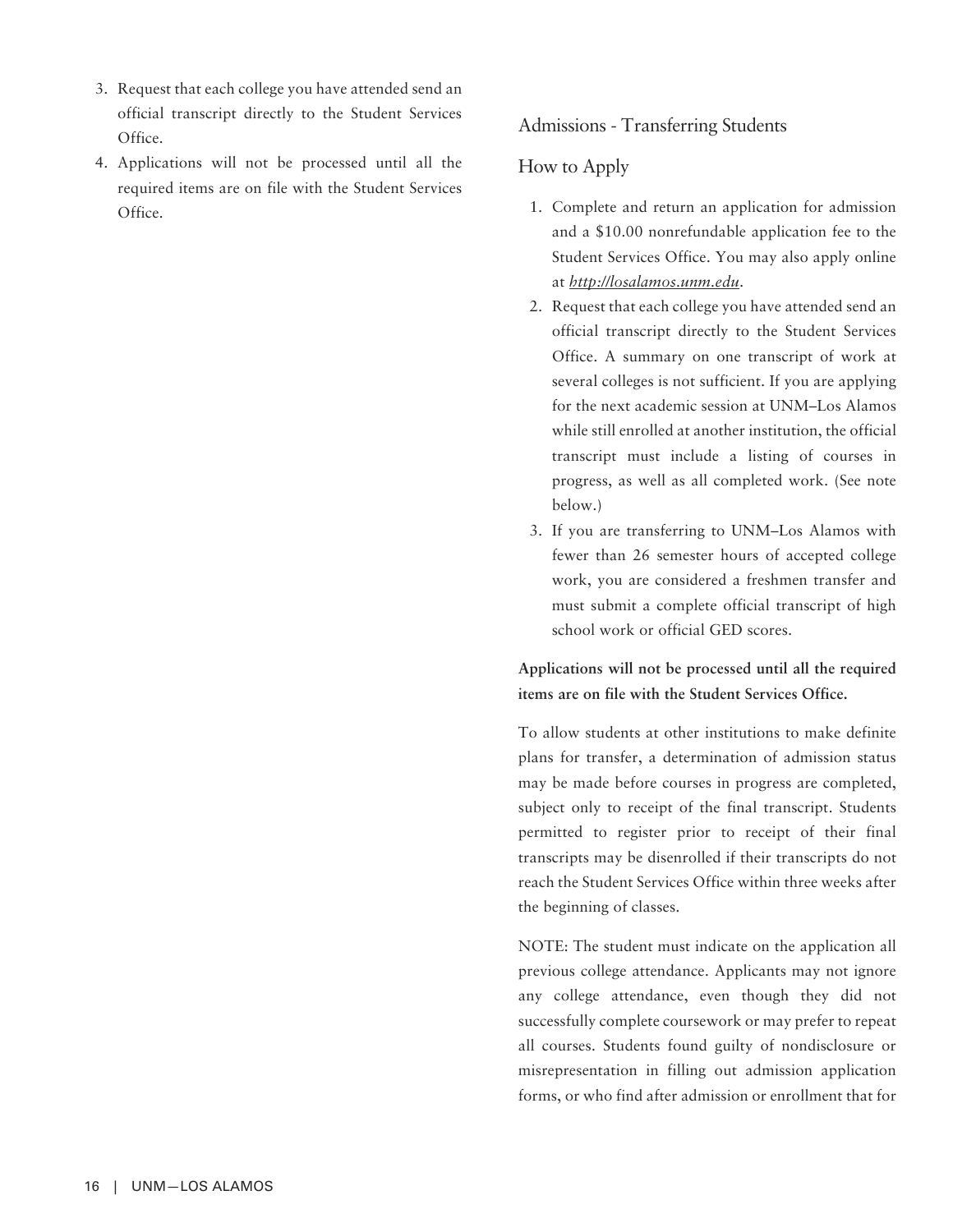academic or other reasons they are ineligible to return to their last institution but fail to report this immediately to the Student Services Office, are subject to disciplinary action, including possible dismissal from the University.

#### Previous Suspension

A student under academic suspension from another college or university may not enter UNM–Los Alamos during the term of suspension. In cases of unspecified suspension periods, the University's suspension term will apply. Upon termination of the suspension, the student is eligible to request special consideration for admission to UNM–Los Alamos. In general, students under disciplinary suspension are not admitted to UNM–Los Alamos. However, because the reasons for disciplinary suspension vary among institutions, a student may be suspended from one school for infractions that would not be actionable at another. Therefore, UNM–Los Alamos reviews such cases individually and, when justified, makes exceptions and allows the student to be considered for admission.

# Transfer of Credits

UNM–Los Alamos evaluates without prejudice courses from postsecondary institutions that are regionally accredited or are candidates for regional accreditation. Transfer students will receive full credit for course work completed with a minimum grade of "C," provided the classes are similar or equivalent to courses offered at the University. Transferable courses with grades of "D" from New Mexico state institutions are accepted in transfer but may not be counted toward degree completion.

UNM–Los Alamos operates on a semester credit calendar. Therefore, classes from quarter system institutions will be recalculated to semester hours (one quarter hour equals .66 semester hours.)

UNM–Los Alamos does not accept personal development or dogmatic religion courses. Credit is not awarded for work or life experience, cooperative

education or for courses from out-of-state in which the grade received was lower than "C." Grades earned in courses taken at other institutions are not included in calculation of the UNM grade point average. This grade point average will reflect only classes taken at UNM.

# Transfer among New Mexico Higher Education Institutions

To facilitate transfer of students and course credits among New Mexico's colleges and universities, the state's public institutions of higher education are required to accept transfer courses taken within approved modules of lower division course work and apply them toward degree requirements. Several transfer guides have been developed through collaboration of New Mexico's public postsecondary institutions, consistent with requirements of state law (21-1B, NMSA 1978). Students enrolling for first-year or second-year study at a New Mexico institution and wishing to prepare for possible transfer into a degree program at another institution are advised to take these courses during their freshman and sophomore years.

In addition, as a branch of UNM, UNM-LA offerings of 100- and 200-level courses from the UNM catalog are automatically transferable to UNM-Albuquerque, if you score a C or better. You will need to see an advisor to see which credits transfer to a program of a particular college. Planning ahead means that you choose the correct option for the college (such as Engineering) you intend to transfer to later.

## Student Responsibility

New Mexico's colleges and universities have collaborated to produce guides to assist students who plan to transfer before completing a program of study. Course modules are designed to help students select courses carefully so that they may transfer with little or no loss of credit. However, planning for effective transfer with maximum efficiency is ultimately the student's responsibility. Responsible transfer planning includes early and regular consultation with the intended degree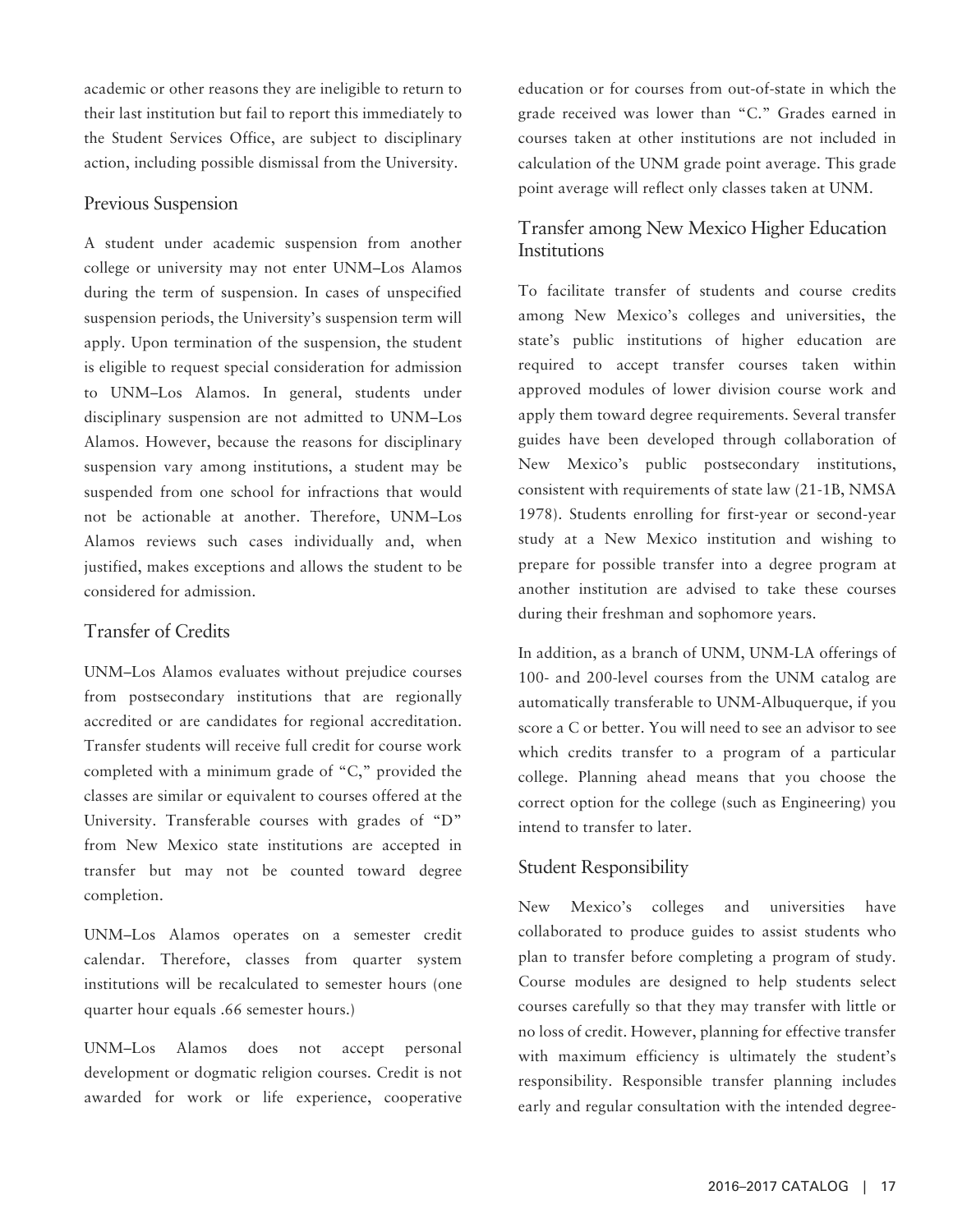granting institution to assure that all pre-transfer course work will meet the requirements of the desired degree.

# Transferable Lower-Division General Education– Common Core

For students enrolled at any public institution in New Mexico, the following courses are guaranteed to transfer to any other New Mexico public college or university and apply toward associate and baccalaureate degree program requirements. Students should consult advisors at their current institution regarding which specific courses fit these categories. Students preparing for careers in engineering, health sciences or other profession-related fields are advised that some of this course work may not transfer toward general education requirements but in most cases will apply toward elective requirements.

#### **Area I: Communications 9 semester hours**

- 1. College-Level English Composition 3-4 hrs.
- 2. College-Level Writing 3 hrs.
- 3. Public Speaking 3 hrs.

#### **Area II: Mathematics and Statistics 3 semester hours**

- 1. College Algebra (or higher) 3 hrs.
- 2. Liberal Arts Mathematics 3 hrs.
- 3. Statistics 3 hrs.

#### **Area III: Laboratory Science 8 semester hours**

- 1. Astronomy 4-8 hrs.
- 2. Biology 4-8 hrs.
- 3. Chemistry 4-8 hrs.
- 4. Geology 4-8 hrs.
- 5. Physics 4-8 hrs.

#### **Area IV: Social/Behavioral Sciences 6-9 semester hours**

- 1. Economics (Macro or Microeconomics) 3 hrs.
- 2. Introductory Political Science 3 hrs.
- 3. Introductory Psychology 3 hrs.
- 4. Introductory Sociology 3 hrs.
- 5. Introductory Anthropology 3 hrs.

#### **Area V: Humanities and Fine Arts 6-9 semester hours**

- 1. Introductory History Survey 3 hrs.
- 2. Introductory Philosophy 3 hrs.
- 3. Introductory Course in History, Theory or Aesthetics of the Arts or Literature 3 hrs.

#### **Totals to be selected 35 semester hours**

#### Inter-Institutional Transfer Guides and Catalogs

Students who have selected a field of study and/or the institution where they wish to graduate are advised to consult the transfer guide or catalog for that institution for more current and detailed advice to guide their course selection. An online tool to determine institutional transfer equivalencies, along with a number of published transfer guides are available on the University of New Mexico Admissions Office web site at *http://admissions.unm.edu/transfer/index.html*.

## Complaint Procedure for Transfer Students

All New Mexico public post-secondary institutions are required to establish policies and practices for receiving and resolving complaints from students or from other complainants regarding the transfer of course work from other public institutions in the state. A copy of The University of New Mexico's complaint policy may be obtained from the Admissions Office or from the New Mexico Higher Education Department, 2048 Galisteo Drive, Santa Fe, NM 87505-2100,

(505) 476-8400 (*www.hed.state.nm.us*).

#### Evaluation of Credit

The evaluation of credit is ordinarily part of the admissions application procedure for students entering an associate program. It is a two-step process. An Admissions Officer first evaluates credits on a course-bycourse basis to determine general transferability to the University, and a transfer evaluation is produced for students who are admitted. (Students who have completed courses in institutions utilizing nontraditional credit or grading systems may be required to provide additional information to facilitate the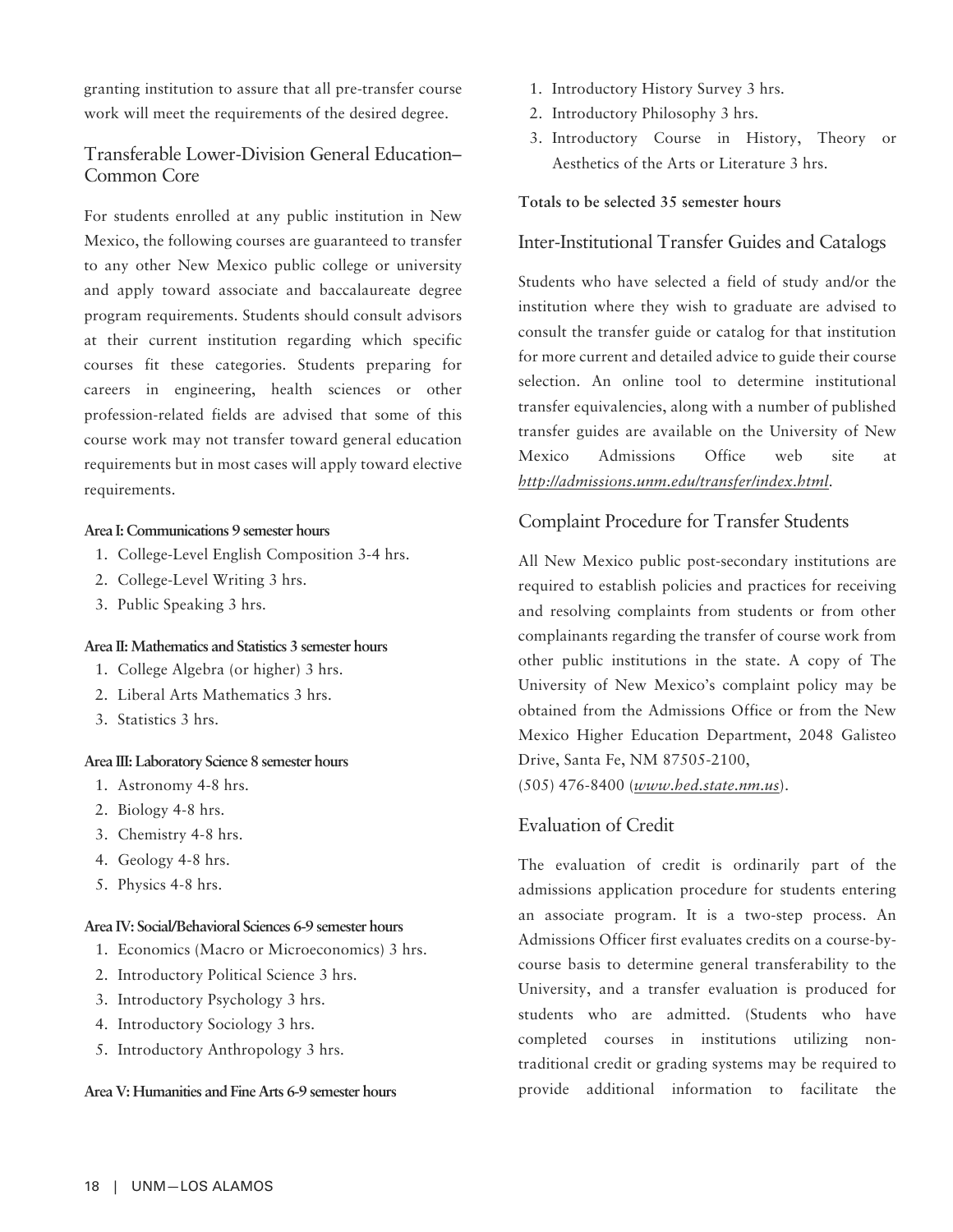evaluation.) The student must contact an academic advisor in order to determine how the transferred courses will be applied to a degree.

# Admissions - Readmitted Students

A UNM–Los Alamos degree-seeking student who stops attending for three or more sessions, including a summer, must file an application for readmission. You may also apply over the Web at *http://losalamos.unm.edu*.

Complete and return an application for readmission and a \$10.00 non-refundable application fee to the Student Services Office.

If you attended another institution while away from UNM -Los Alamos or have taken college-level correspondence or extension courses, send an official transcript from each college you have attended directly to the Student Services Office. A summary on one transcript of work at several colleges is not sufficient. If you are applying for the next academic semester at UNM-Los Alamos while still enrolled at another institution, the official transcript must include a listing of courses in progress, as well as all completed work. Applications will not be processed until all the required items are on file with the Student Services Office.

Students who have been suspended or dismissed as the result of disciplinary problems shall not be readmitted to the University without a required interview with the Student Enrollment Director. The University reserves the right to refuse any student readmission on the basis of his or her student history, either academic or disciplinary.

# Admissions - Dual Credit (high school)

The Dual Credit Program allows qualified public, charter, homeschool and tribal school students to enroll in college-level courses offered by a public postsecondary educational institution that may be academic or career technical but not remedial or developmental, and simultaneously earn credit toward high school graduation and a postsecondary degree or certificate. The program is designed to increase education opportunities, provide a college-level experience and encourage more high school students to pursue higher education.

Meeting the criteria listed below does not mean that the student will be automatically admitted to the Dual Credit Program. In all cases, the final admission determination will be made by the UNM–LA Registrar's Office.

- 1. The student must have the certification and unconditional recommendation of the high school as well as proof of parental consent prior to participation on the Dual Credit/Concurrent Enrollment Application Form.
- 2. The student must furnish the Student Services Office with a current, official, high school transcript including their grade point average and STARS number.
- 3. A student planning to enroll in English or Math must meet the minimum placement scores determined by UNM–Los Alamos in either the ACT, SAT or Compass tests.
- 4. A student planning to enroll in any course that has a prerequisite requirement must meet the minimum prerequisite or test score.

# Admissions - Concurrent Enrollment (high school)

UNM–Los Alamos offers a Concurrent Enrollment Program for high school students who only want college credit. The student must have proof of parental consent prior to participation on the Dual Credit/Concurrent Enrollment Application Form. The high school must furnish the Office of Admissions with a current official high school transcript.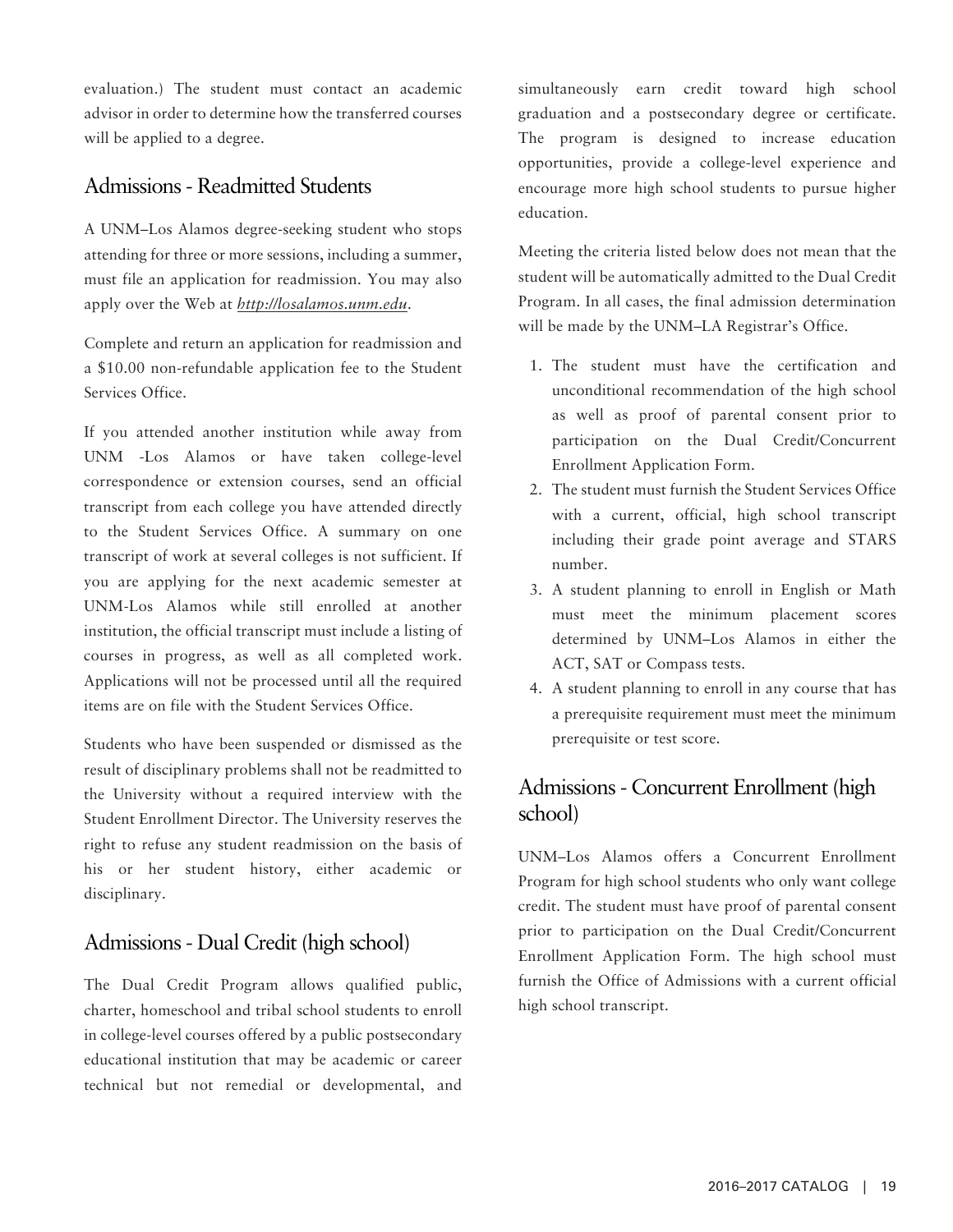# Admissions - Non-degree

The Non-Degree credit program allows students to earn academic credit without being admitted into a degreegranting unit. This program accommodates nontraditional students who wish to begin taking academic courses to prepare for graduate studies, career changes or for professional and/or personal development. Non-Degree status is recommended for visiting students from other institutions.

#### Non-Degree Admission Requirements

You must be 21 years of age or older or, if you are under 21:

1. Your high school graduating class must have been out of school for at least one full year;

or -

2. If you earned your diploma by the GED or HiSET exam, your graduating class must have been out of high school at least one year.

#### NOTES:

Students in non-degree status are not eligible to receive financial aid. Contact the Financial Aid Office at (505) 662-0341 for details.

The following students are not eligible for Non-Degree status:

- 1. A student who is under disciplinary or academic suspension from UNM–Los Alamos or any other collegiate institution.
- 2. A student who has exhausted his or her eligibility in University College and is not academically eligible to enter a degree-granting college at the University of New Mexico.
- 3. A student planning to receive student financial aid.

Applicants for Non-Degree status are required to certify that they are not under suspension from any college or university. Students found guilty of nondisclosure or misrepresentation in filling out the admission application form or who after admission or enrollment at UNM–Los Alamos are found to be ineligible for academic or other reasons to return to the last institution attended and fail to report this immediately to the Student Services Office, will be subject to disciplinary action, including possible dismissal from the University.

Facts about Non-Degree Status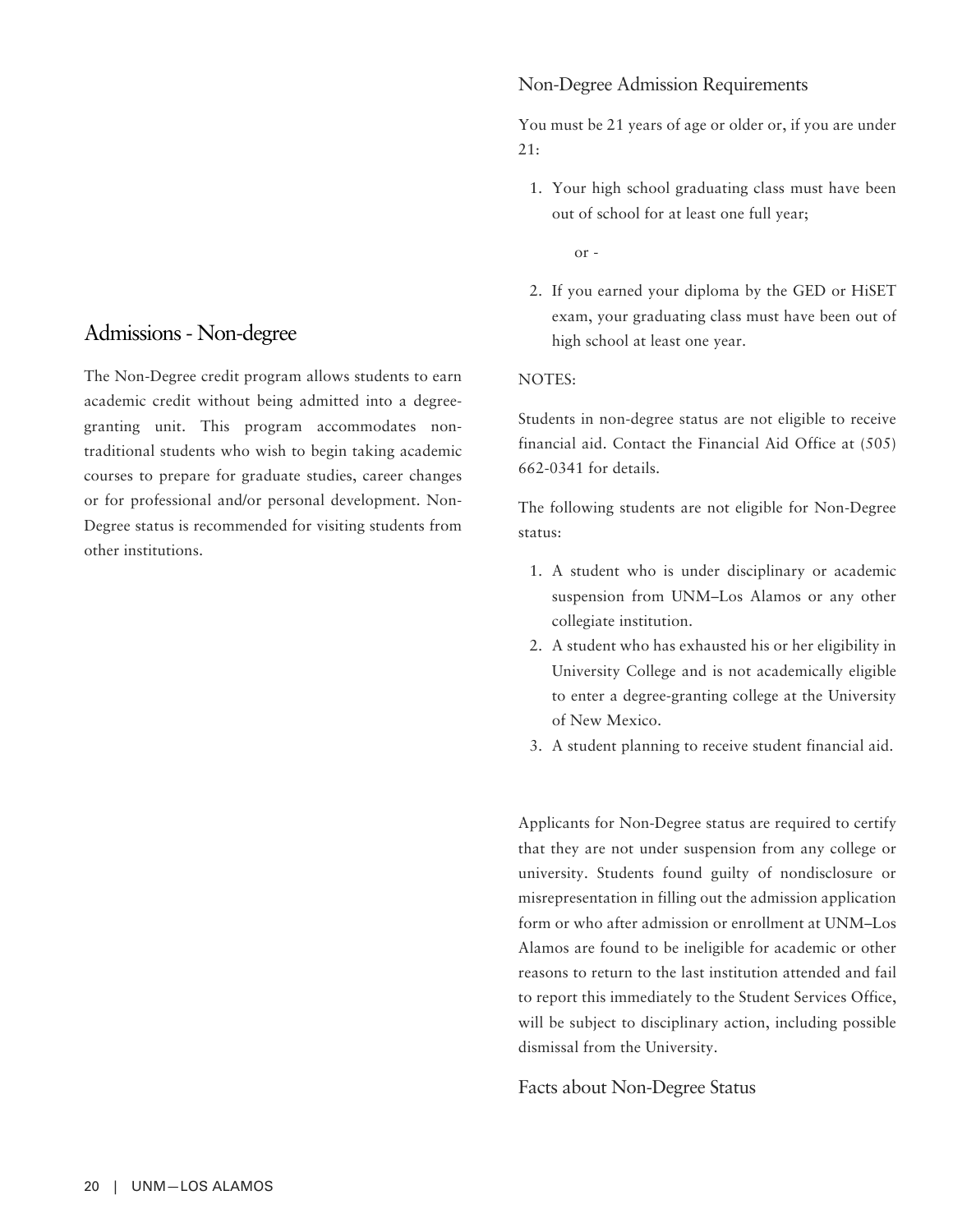- 1. A \$10.00 application fee is required.
- 2. No transcripts of previous high school or college work are required for admission. NOTE: A transcript may be required to determine fulfillment of prerequisite course work.
- 3. There is a 30 credit hour limit in Non-Degree status if you do not have a baccalaureate degree. There is no limit for students with a baccalaureate degree.
- 4. Credits earned in Non-Degree status are recorded on a University of New Mexico permanent record. Credits may be applied to an undergraduate plan of study, if the courses meet specific degree requirements.
- 5. If you are planning to take education courses, you must contact the College of Education at (505) 277- 3190 concerning requirements.
- 6. Non-Degree students applying for undergraduate degree status must follow admission procedures and provide all items required of transfer students (see Transferring Students).

### Academic Standards

Students in Non-Degree are subject to all University regulations governing registration, attendance, academic standing and satisfactory completion of prerequisite courses. The Albuquerque campus Non-Degree Student Services Office governs academic standing and maintains college records for all Non-Degree students, including those at branch campuses and other UNM sites.

# Admissions - International Students

The University of New Mexico welcomes applications from international students who have earned distinguished academic records and have demonstrated English proficiency.

#### International Non-Degree Admission

1. International students wishing to enroll at UNM-Los Alamos in Non-Degree Status must submit an admission application which includes Visa Type and Country of Citizenship information.

- 2. Students taking non-academic courses may not be required to provide copies of documentation or proof of English Proficiency with the admission application.
- 3. Students interested in taking an academic course will be required to obtain instructor approval or provide proof of English proficiency.
- 4. Please contact the UNM-Los Alamos Registrar at (505) 661-4688 for guidance and more information.

# International Undergraduate (Degree-Seeking) Admission Requirements

The Global Education Office (GEO) at UNM-Albuquerque provides services to international students and scholars coming to UNM and wishing to be enrolled into a degree granting program.

The Office of International Admissions within the GEO handles admission of all degree-seeking international students to the University of New Mexico. To know more about the admission process and requirements for new international students, please contact the Office of International Admissions directly. *http://geo.unm.edu*

# Alternative Credit Programs

UNM–Los Alamos grants college credit for certain outside training, courses, and examinations. In all cases, students must be enrolled in undergraduate degree status. The guidelines for each of these programs are as follows:

# Technical Credit

Under special circumstances, students may receive credit for technical courses that are not normally transferable to UNM–Los Alamos. Students who have earned technical credit which they believe may be applicable to their specific degree programs can request a review of that credit by the department chairperson or program director. An interview or demonstration of competence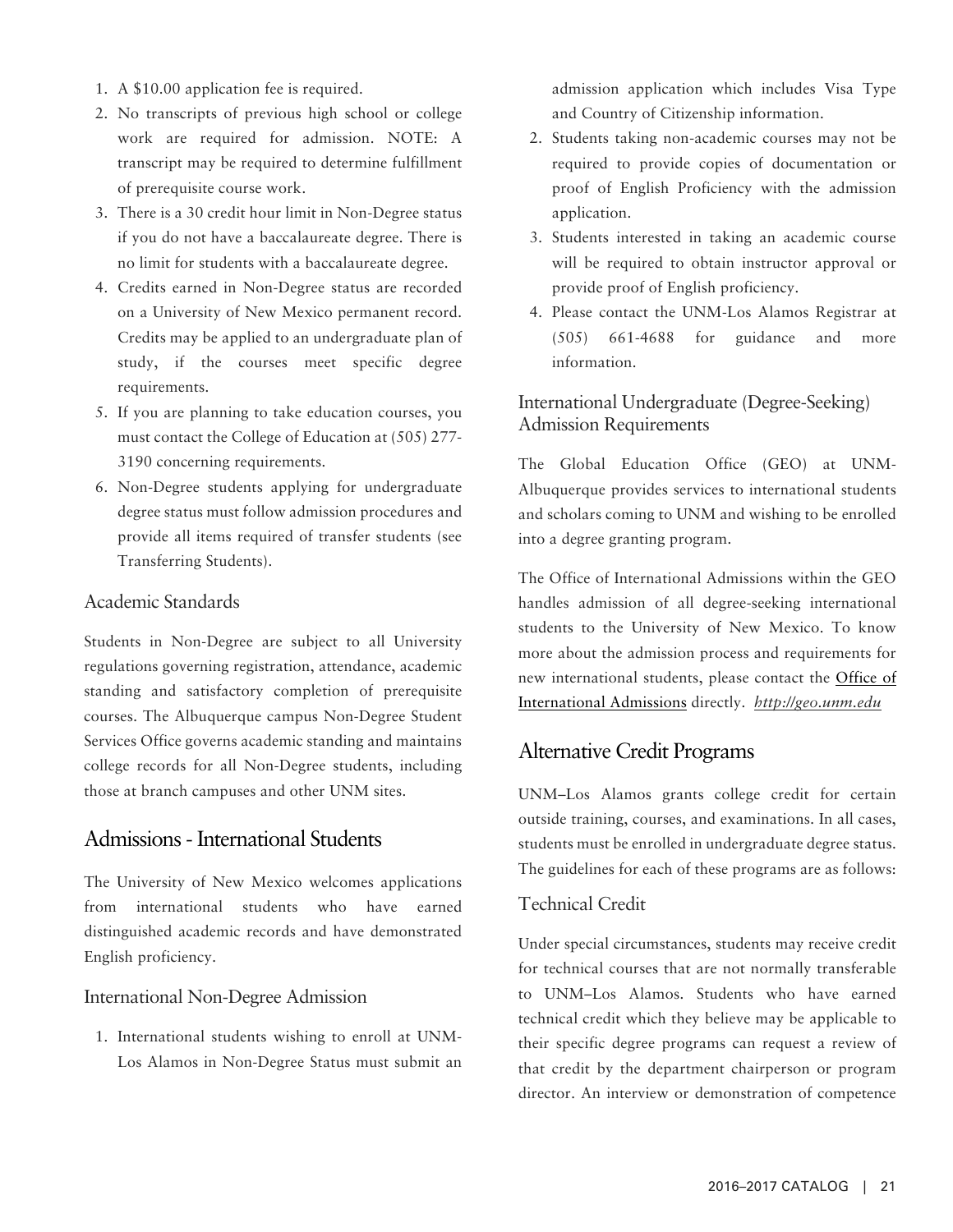or both may be required before a decision regarding credit is made. Acceptance of technical credit is binding only to the specific department or program recommending the credit.

# Training Credit

Credit for non-collegiate training programs is granted based on recommendations of the American Council of Education's "National Guide to Educational Credit for Training Programs" and institutional policies. Official records must be supplied to the Student Services Office by the appropriate source.

## Military Credit

Credit for military service is granted based on recommendations of the American Council of Education's "Guide to the Evaluation of Educational Experiences in the Armed Service" and institutional policies. No credit is granted for Military Occupational Specialty (MOS).

# Core Curriculum

The University adopted a revised Core Curriculum as of Fall 2003 which all undergraduate students must complete as part of their baccalaureate program. The Core consists of several groups of courses designed to enhance each student's academic capabilities. Its goal is to give all students at the University a grounding in the broad knowledge and intellectual values obtained in a liberal arts education and to assure that graduates have a shared academic experience. The required courses encourage intellectual development in seven areas of study: writing and communication, social and behavioral sciences, mathematical reasoning, scientific methods in the physical and natural sciences, the humanities, the fine arts, and languages. The Core consists of lower-division courses which develop these skills and abilities, and students are strongly encouraged to complete the Core early in their college careers. Individual student

substitutions should be minimal and are discouraged. Except where noted (see "Alternative Credit Options" in the Undergraduate Admissions section of the Catalog), students may apply AP or CLEP credit to the Core requirements.

Departments and colleges may restrict student choices within the Core to meet departmental and college degree requirements. A grade of C (not C-) is required in all courses used to fulfill the requirements of the Core Curriculum. Courses taken CR/NC can be applied to the core, subject to general University and individual college and department regulations on the number of credits that can be taken CR/NC and the applicability of courses taken CR/NC to the individual degree.

The University recognizes, however, that the highly structured nature of many degree programs and the presence of numerous transfer and non-traditional students requires flexibility on its part. Transfer and reentering students will receive advising in the college and department to which they are admitted in order to establish an appropriate program which will meet their needs and the aims of the Core. Where degree program requirements are so structured that a student's total academic program credits would be increased by taking a Core course in a particular Core area, a department may approve a blanket substitution of a course in a particular Core area for all students pursuing an undergraduate degree in that particular program. Approval of substitutions or exceptions is handled on a department and college basis.

The basic Core Curriculum requires approximately 37 hours of courses in seven areas of study.

1. Writing and Speaking (9 credit hours): English 110 or 112 or 113 and 120 plus an additional course chosen from English 219, 220; Communication and Journalism 130; Philosophy 156; University Honors 201. Students with ACT English scores of 29 and higher or SAT Critical Reading scores of 650 or higher have satisfied the University Writing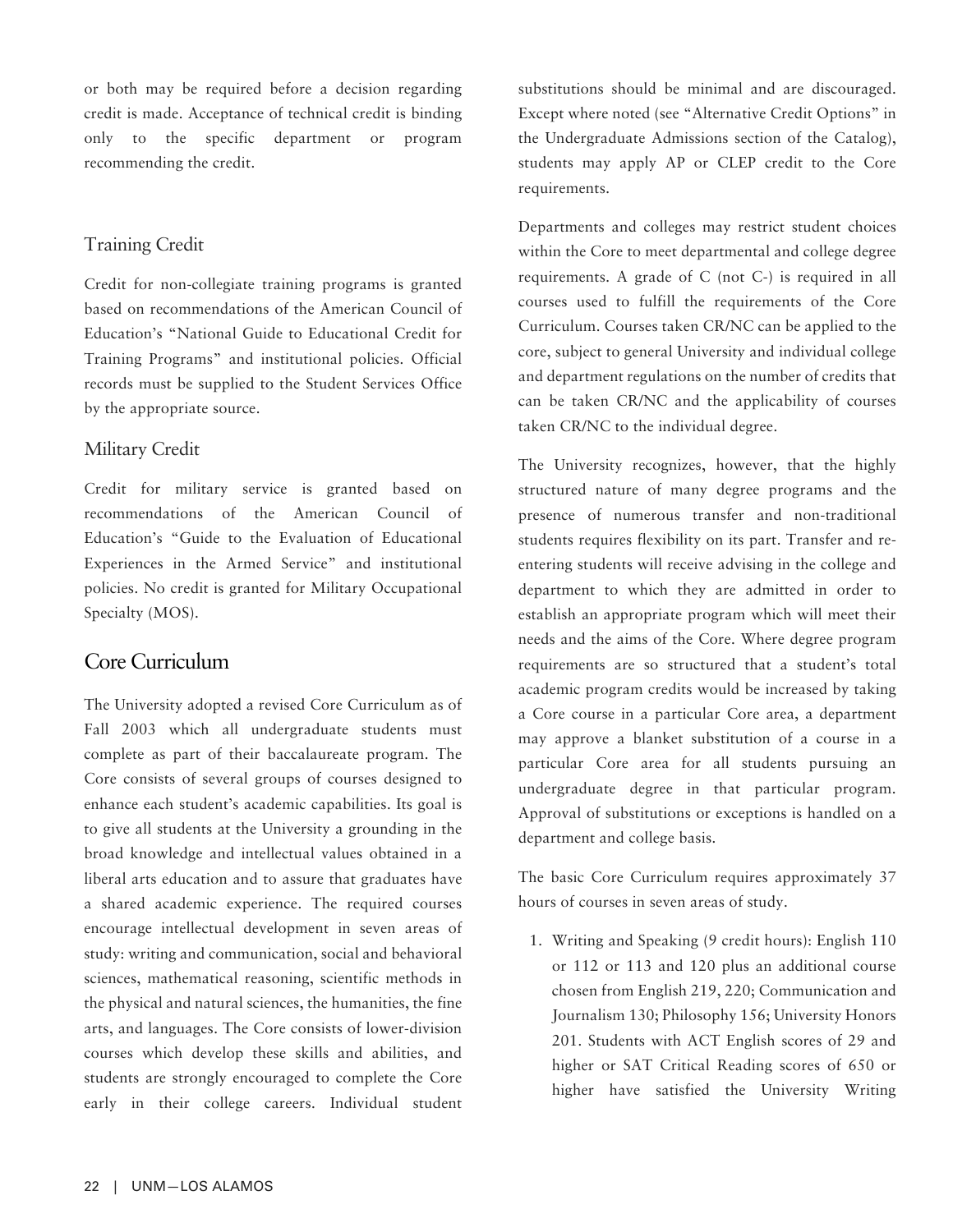Requirement and should enroll for courses of their choice in the Writing and Speaking Core. Students with ACT English scores of 26, 27, 28 or SAT Critical Reading scores of 610 or higher may enroll directly in English 120 and, upon passing, meet the University Writing Requirement. Students with ACT English scores of 25 or lower or SAT Critical Reading scores below 610 should enroll in English 110 or equivalent level based on placement. Students who have taken an Advanced Placement examination in English Language or Literature should refer to "Advanced Placement" for placement and credit information.

- 2. Mathematics: One course chosen from Mathematics 121, 129, 150, 162, 163, 180, 181, 215; Statistics 145; University Honors 202.
- 3. Physical and Natural Sciences: Two courses, one of which must include a laboratory, chosen from Anthropology 150 and 151L, 120 (lab required), 160 and 161L; Astronomy 101 and 101L; Biology 110 and 112L, 123 and 124L; Chemistry 101, 111 (lab required), 121 and 123L or 131L (lab required), 122L and 124L or 132L (lab required); Earth and Planetary Sciences 101 and 105L, 201L (lab required); Environmental Science 101 and 102L; Geography 101 and 105L; Natural Sciences 261L (lab required), 262L (lab required), 263L (lab required); Physics 102 and 102L, 105, 151 and 151L, 152 and 152L, 160 and 160L, 161 and 161L; University Honors 203.
- 4. Social and Behavioral Sciences (minimum 6 credit hours): Two courses chosen from American Studies 182, 185; Anthropology 101, 130; Community and Regional Planning 181; Economics 105, 106; Engineering-F 200; Geography 102; Linguistics 101 (AOA Anthropology 110); Political Science 110, 200, 220, 240; Psychology 105; Sociology 101; University Honors 204.
- 5. Humanities (6 credit hours): Two courses chosen from American Studies 186; Chicana and Chicano Studies 201; Classics 107, 204, 205; Comparative Literature and Cultural Studies 222, 224; English

150, 292, 293; Foreign Languages (MLNG) 101; Geography 140; History 101, 102, 161, 162, 181, 182; Honors Legacy Seminars at the 100- and 200 level; Philosophy 101, 201, 202; Religious Studies 107, 263, 264; University Honors 205.

- 6. Foreign Language (non-English language; minimum 3 credit hours): One course chosen from any of the lower-division non-English language offerings of the Departments of Linguistics (including Sign Language), Spanish and Portuguese, Foreign Languages and Literatures, and foreign languages in other departments and programs
- 7. Fine Arts (minimum of 3 credit hours): One course chosen from Architecture 121; Art History 101, 201, 202; Dance 105; Fine Arts 284; Media Arts 210; Music 139, 142; Theatre 105; University Honors 207. Students may elect to take one 3 credit hour studio course offered by the Departments of Art and Art History, Music, Theatre and Dance, and Media Arts to fulfill this requirement.

# U.S. and Global Diversity and Inclusion Requirement

The University of New Mexico values learning outcomes related to diversity and inclusion. The stated aim of the U.S. and Global Diversity and Inclusion undergraduate degree requirement is to promote a broad-scale understanding of the culture, history or current circumstance of diverse categories of people who have experienced historic and/or contemporary inequitable treatment in the U.S. or in a global context. To satisfy the requirement students complete a three credit hour course from an approved list of courses that have their primary emphasis (at least 50% content) on one or more of the following areas: gender, race, class, ethnicity, sexual orientation, disability, religion, language, culture and/or other marginalized category of people. These courses include primary learning outcomes pertaining to the experiences of diverse categories of people and potential solutions to the challenges facing diverse communities. Courses may double count with any other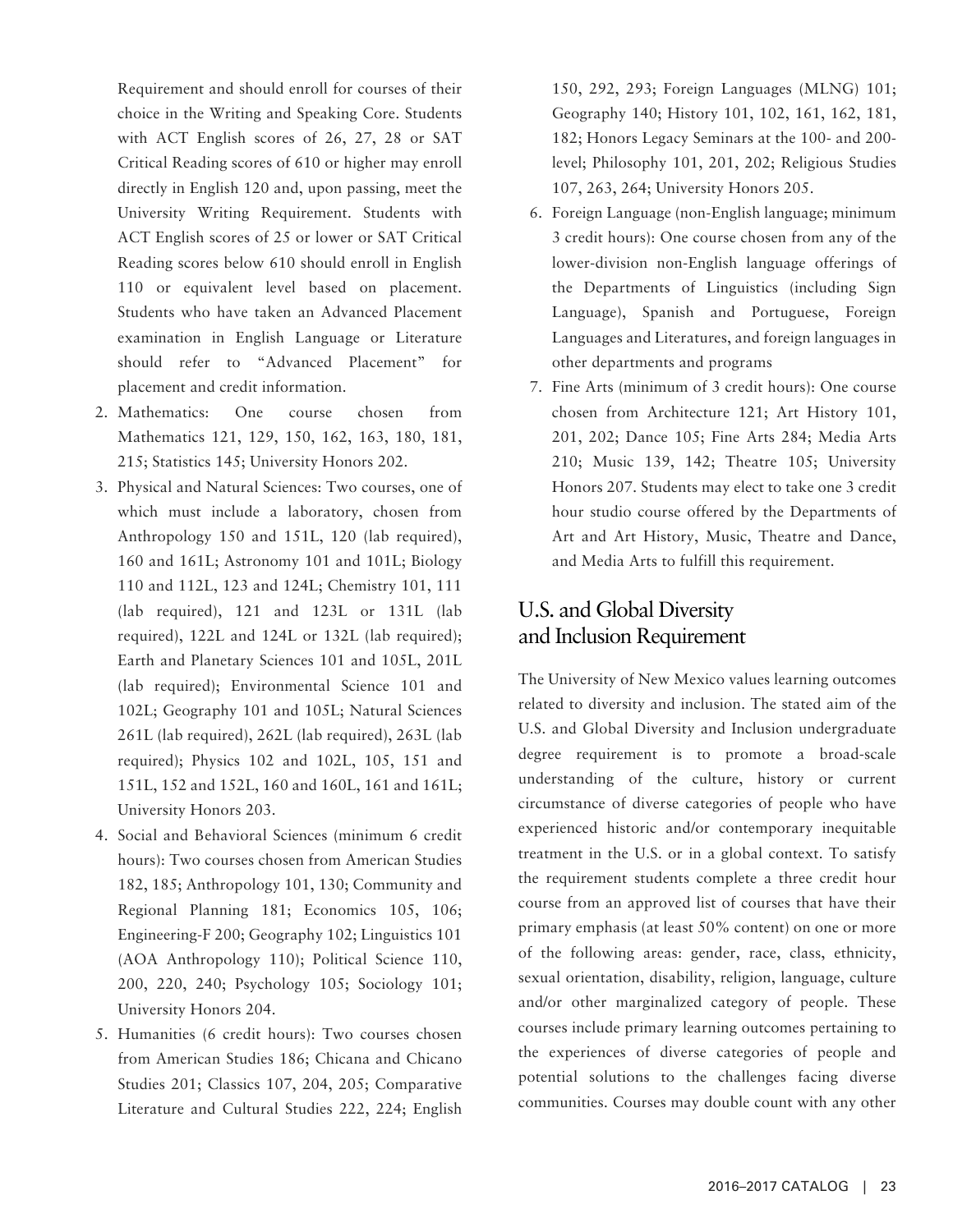requirements including Core courses (e.g., Area 6: Foreign Language) or other substantive courses in the Core.

For a list of approved courses fulfilling this requirement, please visit *https://app.box.com/s/03np02nbisx1x08wbotn*.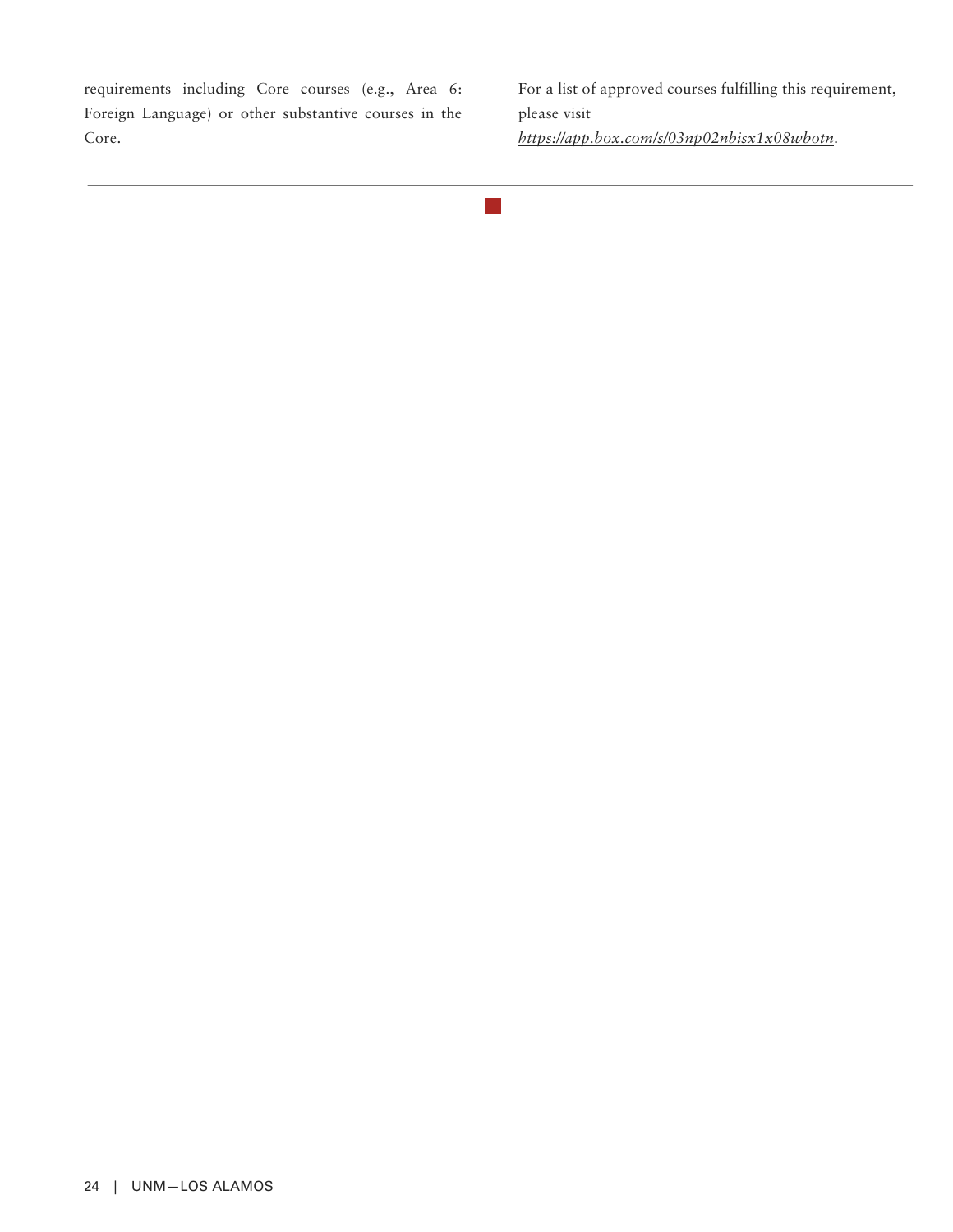# Graduation Requirements

# Associate Degrees

Candidates for associate degrees offered by any of The University of New Mexico's colleges or branches must meet the following minimum degree requirements and are subject to the following University limitations:

- 1. A minimum of 60 acceptable semester hours must be earned. Technical work (up to the limit specified below) may be included in these 60 hours, upon approval of the appropriate degree-granting program.
- 2. A minimum of 15 semester hours must be earned in residence at The University of New Mexico, exclusive of extension and correspondence credits. The remainder may be acceptable transfer credits earned at fully accredited institutions of higher learning and/or at regionally accredited technicalvocational institutions (see also Transferring Students for transfer credit regulations).
- 3. Of the 60 hour minimum, no more than 9 semester hours may be earned by extension or correspondence.
- 4. The student must have a cumulative grade point average of at least 2.00.
- 5. Introductory Studies 100 courses may not be used to satisfy any of the above requirements.

# **Certificates**

Undergraduate certificates offered by any of the University of New Mexico's colleges or branches must meet the following minimum requirements:

1. A minimum of 30 acceptable credit hours must be earned. Technical-vocational work (up to the limit specified below) may be included in these 30 credit hours upon approval of the certificate-granting

program. Of the 30 credit hours, a minimum of 15 credit hours must be earned in residence at the University of New Mexico.

- 2. Branch campuses may offer technical-vocational certificates of less than 30 credit hours, provided:
	- The proposed curriculum fulfills a recognized professional certification: e.g., Certified Nursing Assistant (NLN) Fire Science Officer (IAFC), etc.; or
	- The proposed curriculum fulfills a specified local workforce need.

Certificates consisting of academic (transferable) coursework require approval of the Office of the Provost and the Faculty Senate. Technical-vocational certificates require approval of the Office of the Provost.

# Second Certificate/Associate Degree

A second certificate or a second associate degree will not be granted until a student has earned a minimum of 15 semester hours in residence above the requirements for the first certificate or degree and fulfilled all requirements for the second certificate or degree.

# Extension and Independent Study

The University of New Mexico allows credit for independent study, correspondence and extension courses at the University of New Mexico or through other fully accredited colleges and universities toward degree requirements. Credit for extension and independent study courses completed at institutions not accredited by regional accrediting associations is not accepted for transfer, although a student who has completed such correspondence or extension work in a course comparable to one at the University of New Mexico may establish credit here by special examination.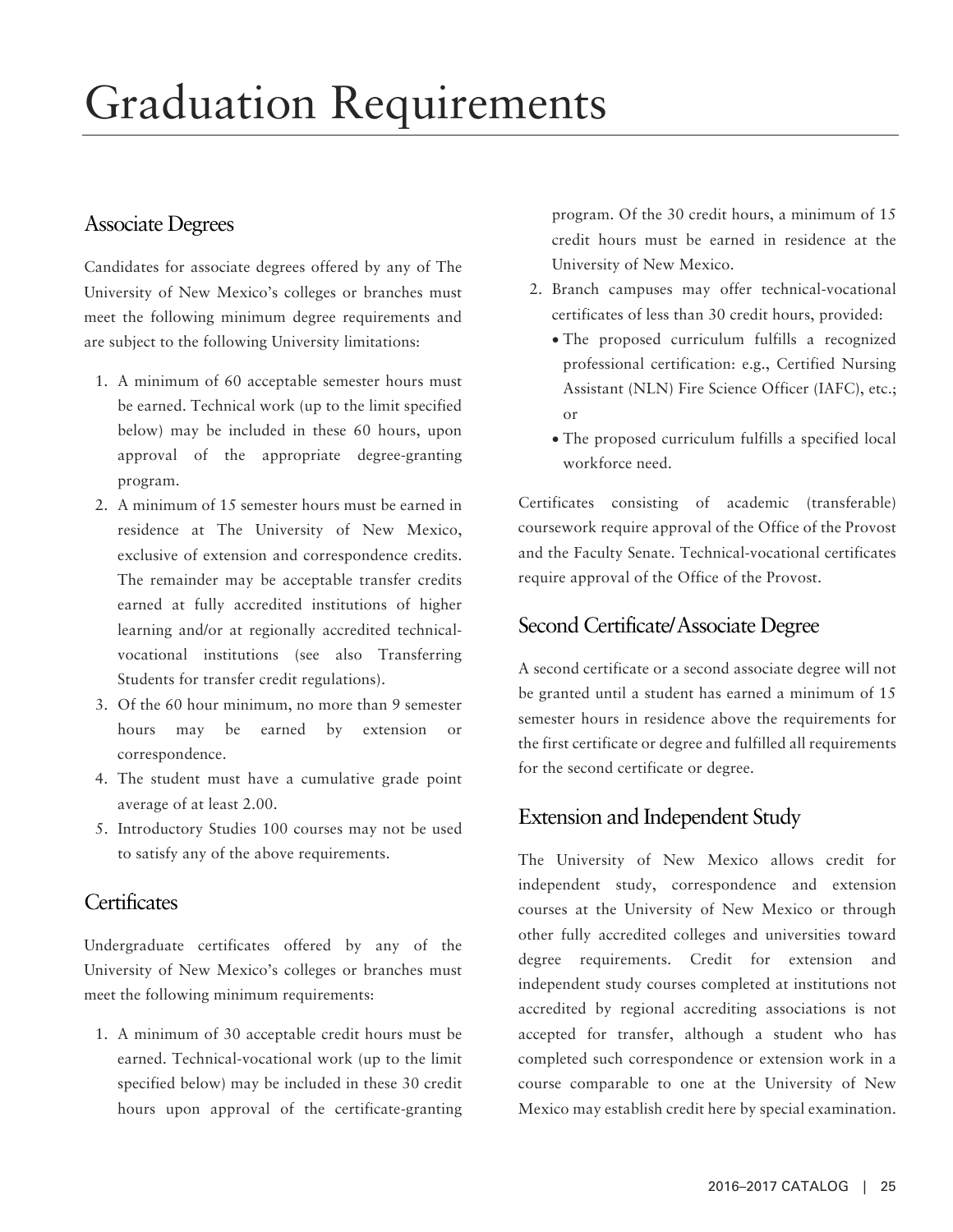The hours earned by independent study or extension from accredited institutions other than the University of New Mexico may be counted toward degree requirements, but the grades will not be included in the student's grade point average (see Grade Point Average). Courses taken from other institutions must correspond to those offered at the University of New Mexico. Any graduating student who expects to substitute credits earned by independent study toward fulfillment of degree requirements must have prior approval of his or her program's Department Chair. The student is responsible for complying with all regulations stated in the Independent Study Guidelines.

# Cooperative Education and Internships

Cooperative Education Credit provides UNM-Los Alamos students in the final semester of their degree program to work in a field related to their major. The work should be a capstone experience that allows students to apply the theories learned in the classroom to real word experiences and earn course credit. Students should contact the Department Chair of their degree program via the Office of Instruction located in Building 6, 662-4693, for more information.

# Catalog Requirements

Undergraduate students may graduate under the requirements in the catalog issue in effect at the time of their admission into the college or school from which they are seeking a degree. Students may also request to follow the requirements of a catalog that follows their admission year as long as the program name has not changed. If students transfer from one degree-granting college or program to another within the University, they must comply with the catalog requirements in effect at the time of their transfer. Not-withstanding the above, the University of New Mexico-Los Alamos reserves the right to make changes in the curricula and degree requirements as deemed necessary, with the changes being applicable to currently enrolled students.

# Readmission

Students who interrupt their degree program and are not enrolled for three or more consecutive semesters (including summer), must comply with catalog requirements in effect at the time of re-enrollment.

# Responsibility for Requirements

Students are responsible for knowing the rules and regulations concerning graduation requirements and for registering in the courses necessary to meet them. Advisement at the specific department/program level is strongly recommended to assure timely graduation. Students who take more than 10 years to graduate from the date of their original admission, must conform to the catalog in effect in the semester in which they intend to graduate.

# Commencement

Commencement exercises at UNM-Los Alamos are held once per year at the end of the spring semester. Students whose requirements were completed and degrees conferred in the preceding summer session, fall or spring semester are invited to attend and encouraged to particiapate.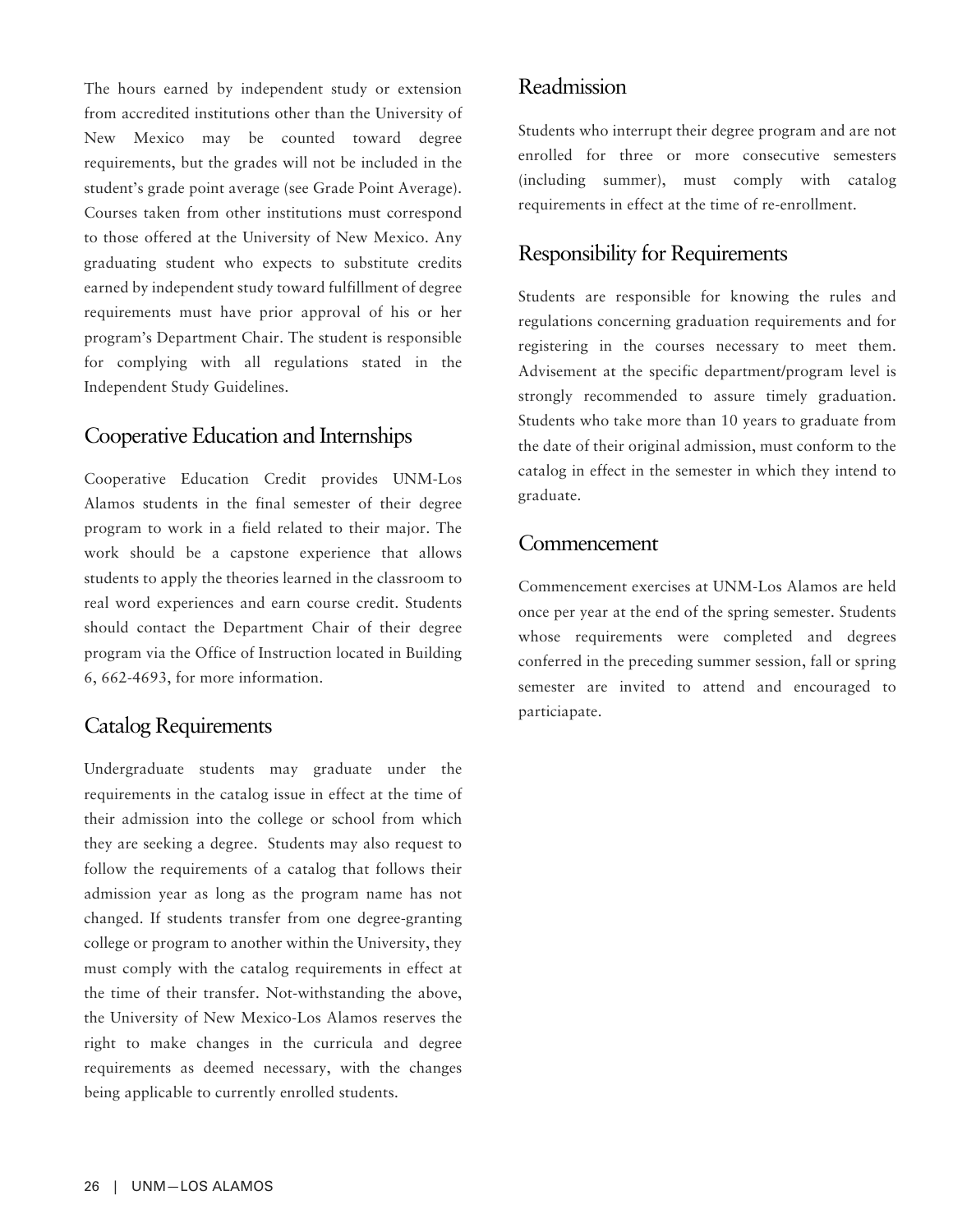# Dean's List

UNM–Los Alamos students who demonstrate academic excellence are honored by inclusion in the Dean's List. Students are selected based on the following criteria:

- 1. Part-time students (6-11 hours) must complete a minimum of 6 undergraduate credit hours at UNM– LA with a regular grading option in a given semester;
- 2. Full-time students must complete a minimum of 12 undergraduate credit hours at UNM–LA with a regular grading option in a given semester;
- 3. A semester Grade Point Average (GPA) of 3.5 is required.
- 4. No grade lower than a "C" (not "C-") is acceptable;
- 5. Students in Non-Degree or Graduate status are ineligible for consideration.

# New Mexico/WICHE

(Western Interstate Commission for Higher Education) Since 1951, New Mexico has sponsored and sent students across state lines to receive professional education. The 13 western states have provided this service under terms of the Western Regional Education Compact, which has been adopted by the legislatures of all 13-member states and has been administered by the Western Interstate Commission for Higher Education.

New Mexico participates in 7 of the 15 disciplines offered through WICHE Professional Student Exchange. Certified New Mexico residents are eligible for funding support at WICHE participating institutions in the fields of dentistry, veterinary medicine, occupational therapy, optometry, osteopathy, physician assistant, masters of physical therapy, podiatry, nursing, graduate library studies and public health. In addition, New Mexico receives WICHE students from the other compacting states in the fields of medicine, physical therapy, law, pharmacy and architecture.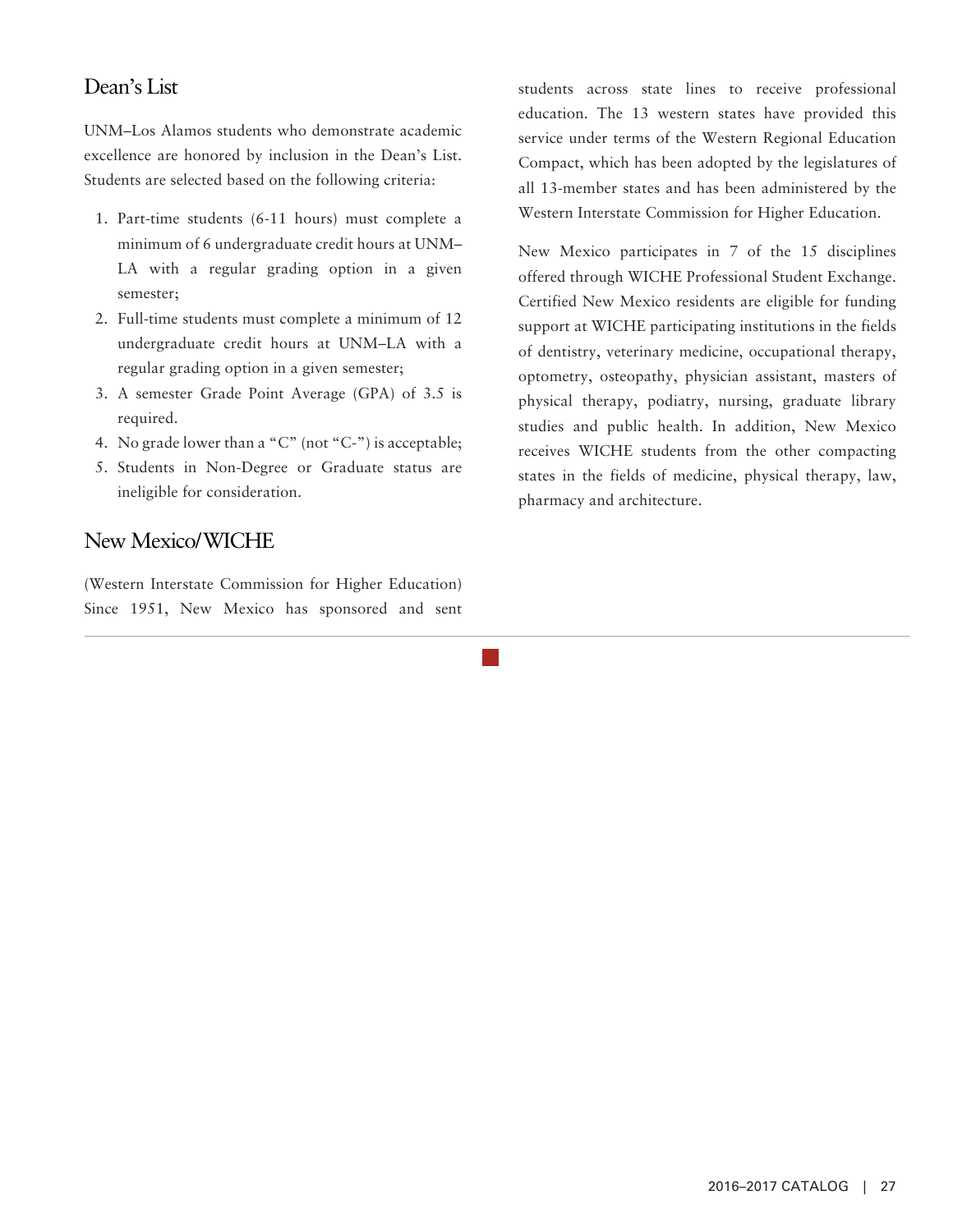# Records

The Student Services Office is responsible for the maintenance of the educational records at UNM–Los Alamos. This includes, but is not limited to, student transcripts, academic folders, and faculty grade reports. The following information refers to some of the policies and procedures for educational records. Please note: proper photo identification (driver's license, Lobo Card, passport or other state issue identification) is required for all in person transactions.

## Use of Social Security Numbers

The Social Security Number (SSN) is not used as the primary University identification number. UNM is required to collect SSN in order to provide full access to services such as financial aid, to ensure an accurate academic record, and for record-keeping purposes. The University protects the confidentiality of SSN as required by law.

# UNM–Albuquerque Pathfinder

The UNM Pathfinder is the most comprehensive handbook of student services at the University of New Mexico. It is published annually by the Student Activities Center. The UNM Pathfinder gives general information, including office locations and telephone numbers, about academic support and cultural programs, athletics and recreation, student organizations, entertainment, financial services, food, health and medical assistance, housing, the University of New Mexico policies affecting students, commuting and parking and other services and programs. The Pathfinder is available online at *http://pathfinder.unm.edu/*

# UNM LOBO Card

Each UNM–Los Alamos student will be issued an official UNM LOBO Card. The card will contain a nontransferable photograph, the student's name, and the student's UNM ID number. At the time of request for a LOBO Card, the student must present proof of identification to include at least one other identification card with picture. Students will be required to present the LOBO Card to Student Services when requesting transcripts or any other services containing personal information, conducting any financial transactions with the Cashier/Bursar, and checking out materials from the UNM–Los Alamos Library. The ID card initially issued to the student will be at no cost to the student. A first replacement will cost the student \$15.00, a second or subsequent replacement will cost the student \$25.00. Please ask in the Library to obtain a LOBO Card.

## Access to and Confidentiality of Student Records

*Family Educational Rights and Privacy Act (FERPA) November 19, 1974.*

## Student Record Policy

## 1. Introduction

Under the Family Educational Rights and Privacy Act of 1974 (FERPA), students have the right to inspect and review most education records maintained about them by the University of New Mexico and, in many cases, decide if a third person can obtain information from them. Nine categories of information, however, are public (or directory) information unless a student asks that some or all of that information be withheld. It is the policy of the University to comply fully and fairly with the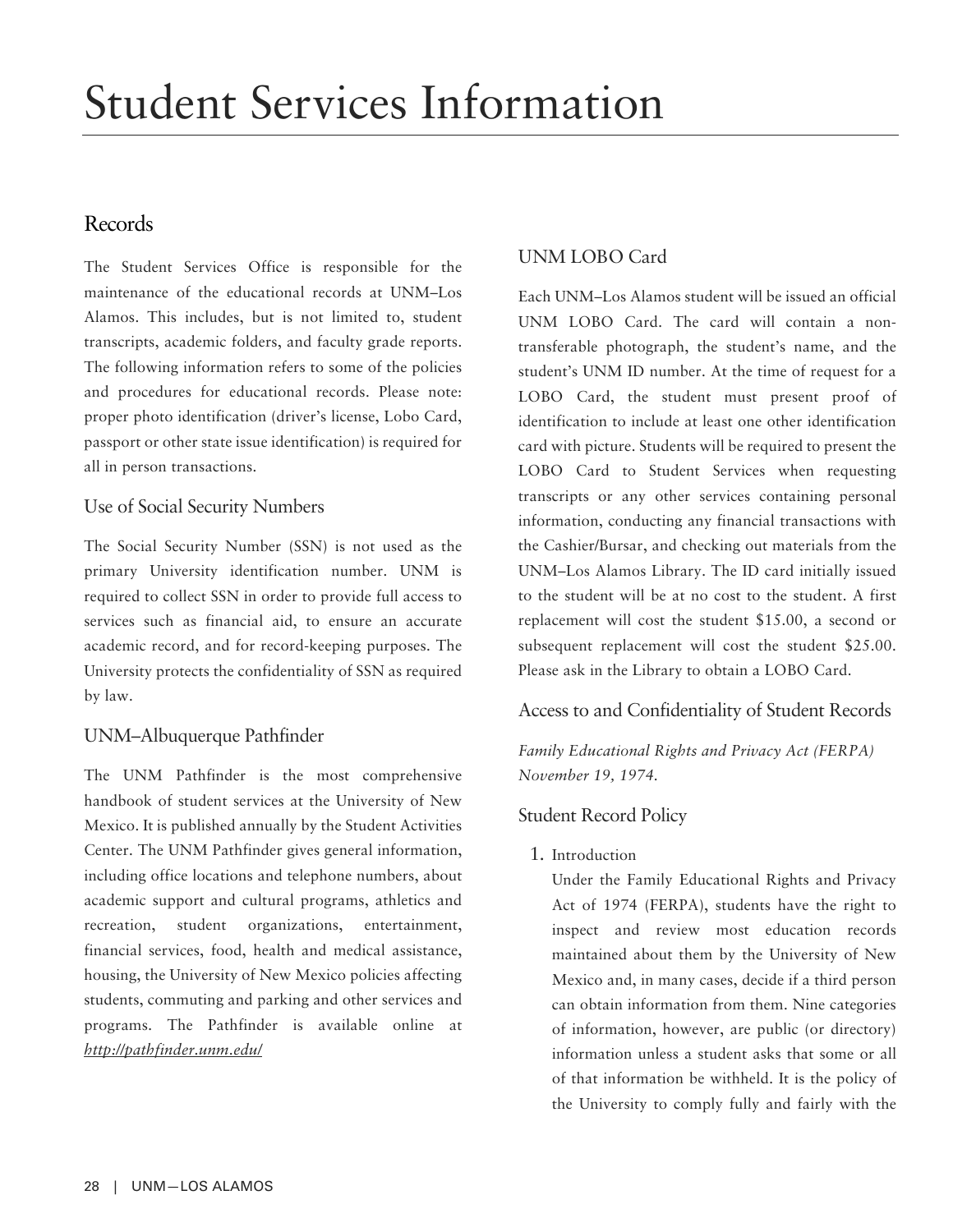provisions of the Act, Federal Regulations and this policy.

2. Limitations on Access to Student Records

No one inside or outside the University shall have access to, nor will the contents of students' education records, be disclosed without the written consent of the students except as provided by the Act and Regulations. Exceptions in the Act and Regulations include but are not limited to the following: personnel within the institution determined by the institution to have a legitimate educational interest, officials of other institutions in which students seek to enroll or are enrolled, persons or organizations providing student financial aid, accrediting agencies carrying out their accreditation function, persons in compliance with judicial orders and persons in an emergency when necessary to protect the health or safety of students or other persons.

3. Students' Right of Access to Review Their Records A student has the right to inspect and review all education records about him or her except: (1) personal notes (available only to writer or substitute) of University staff and faculty, (2) certain student employment records, (3) counseling records used solely for treatment, (4) certain records of the University Police, (5) parents' financial records, (6) confidential letters and statements of recommendation placed in the records before January 1, 1975, and (7) confidential letters and statements of recommendation for admission, employment, or honorary recognition placed in the records after January 1, 1975, which students have waived the right to inspect and review.

- 4. Informing Students of Their Rights This policy will be published in the UNM Pathfinder or its successor.
- 5. Location of Student Records
	- Student records are not maintained in a central location. Instead, these records are maintained by each office with which a student has contact while enrolled at the University. A partial list of places where educational records are maintained by various University offices is listed below.
	- Student Services Office
	- Cashiers and Student Accounting, Bursar
	- Housing Services, Business Services Director
- 6. Records Excluded from the Definition "Education" or "Student" Records

The following categories of records are not included in the term "education records" or "student records" under the Act:

- 6.1 Records of instructional, supervisory, administrative and certain educational personnel which are in the sole possession of the maker and are not revealed to any other individual (except a substitute who performs on a temporary basis the duties of the person who made the record).
- 6.2 Records relating to individuals who are employed by the University which are made and maintained in the normal course of business, relate exclusively to individuals in their capacity as employees and are not available for use for any other purpose. However, it should be noted that records of individuals in attendance at the University who are employed as a result of their status as students are education records and as such may be inspected by the student.
- 6.3 Records which contain only information about a person after that person is no longer a student at the institution, e.g., information gathered on the accomplishments of alumni.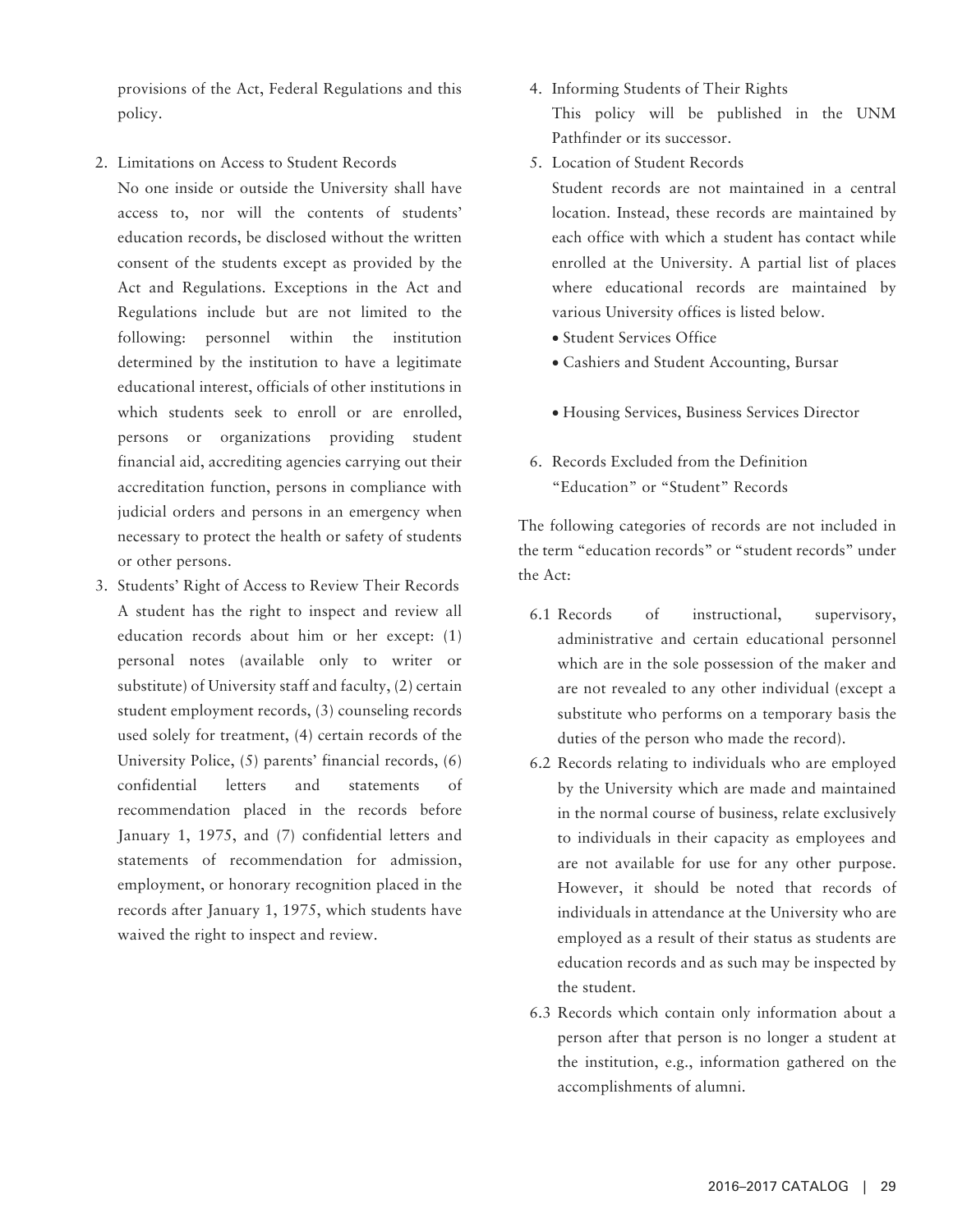7. Review Policies and Procedures

Requests to inspect and review records must be made, in writing, to the office that keeps the records. Although it is the University's policy that requests to inspect records be honored as promptly as possible, the offices have up to 45 days to honor such requests. It is the policy of the University to provide the student upon request with photocopies of her or his records where that will help the student in inspection and review of the records unless: (1) the record to be copied is an examination, in which case permission of the faculty member is necessary, or (2) where a student's record is being withheld because of an outstanding financial obligation to the University. Fees for photocopies of materials in the records are the same as University offices charge for photocopies of other materials. At its option, an office may furnish copies at no charge, or take the materials to a copy/duplicating center on campus.

8. Release Policies and Procedures, University Employees and Agents

The University will not disclose personally identifiable information from a student's education record without the student's written consent, except when it is permitted by the Act and Regulations. As permitted by the Act and Regulations, information will be disclosed without the student's consent to University officials with a legitimate educational interest. These officials or their agents, and their interests, include:

- 8.1 Any University employee who needs the information to fulfill job responsibilities.
- 8.2 University collection agents only for the purposes of collecting debts owed to the University.
- 8.3 Legal counsel advising or representing the University.
- 8.4 National Collegiate Athletic Association and the Mountain West Athletic Conference only for the purposes of conforming to eligibility rules for athletic competition.
- 8.5 Contractors, such as data processing, only for the purposes of performing work under contract for the University.
- 8.6 Honorary societies, and other chartered student organizations, only for determining membership eligibility/requirements, when the societies and/or organizations do not unlawfully discriminate on the basis of race, color, religion, national origin, physical or mental disability, age, sex, sexual preference, ancestry, or medical condition.
- 8.7 University researchers, including students doing research under supervision of a faculty member, if there are safeguards to protect the security of personally identifiable data and if it will not be possible to ascertain the identity of any student in any dissemination of the data or research results.
- 8.8 Officials of cooperating universities in which the student is enrolled.
- 9. Release to Alleged Victims of Crimes of Violence The results of any disciplinary proceeding conducted by the University in response to allegations of a crime of violence allegedly committed by a student, shall be disclosed upon request to the alleged victim(s) of such crime of violence.
- 10.Directory or Public Information Categories

The University, in accord with the Act, has designated categories of information about students as "directory information" which is public unless a student asks to have all of it withheld. These categories are:

- Name
- Address (school and permanent)
- Telephone listing
- Electronic Mail Address
- Date of birth
- Major field of study (including current classification, year, credit load and number of academic credits earned toward degree)
- Dates of attendance (matriculation and withdrawal dates)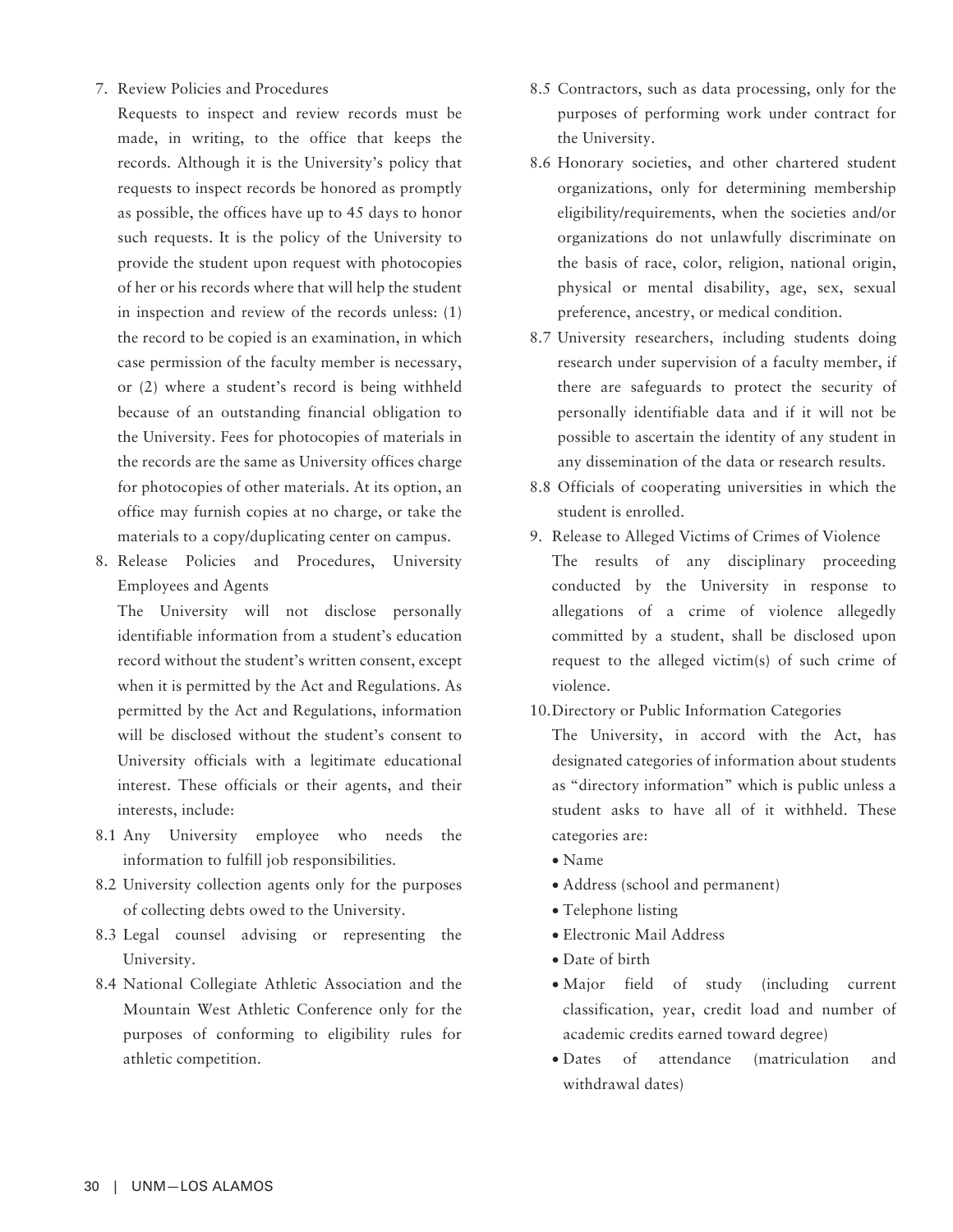- Degrees and awards received (type of degree and date granted)
- Most recent previous educational agency or institution attended.
- Participation in officially recognized activities and sports, and weight and height of members of athletic teams.
- A student wishing to keep confidential the "directory information" listed above must file a written request with the Office of the Registrar. This request may be submitted in person, by mail, or by fax. Once a confidential privacy flag has been place on a student's record the directory/public information will not be released to individuals, companies or third party entities outside the University of New Mexico. The confidential privacy flag will not automatically be removed upon graduation from The University of New Mexico. If you have requested a confidential privacy flag, your name will not appear in the University of New Mexico Commencement Program. The removal of the confidential privacy flag may be requested in person or online at registrar.unm.edu.
- 11.Requests for Disclosure

University offices will maintain a record of disclosures and requests for disclosure of personally identifiable information from a student's record except when the request for disclosure is directory information, pursuant to the student's consent, or is to a school official described in this policy. It is the policy of the University to permit the student to inspect this record of disclosures and requests for disclosure pertaining to his or her records. All disclosures (except for disclosures to the student or disclosures of directory information) shall be made on the condition that the information shall not be further disclosed without the student's consent.

12.Right to Challenge Information in Student Records It is the policy of the University that a student may challenge any information in his or her education records which he or she believes to be inaccurate,

misleading or in violation of privacy. This right does not extend to reviewing grades unless the grade assigned by a professor was inaccurately recorded in the records. A student may also insert a statement in the records explaining any such material from his or her point of view. If a student wishes to challenge information in the file, he or she must make a written request for a hearing to the dean, director, or chairperson of the office which maintains the record. In most cases, the decision of the dean, director or chairperson will be final. However, a student may appeal in writing to the Associate Provost or the Vice President for Health Sciences or their designee, as the case may be, who will review the decision only if a significant question of policy or compliance with the law appears to be raised by the case.

13.Waiver of Rights Not Required

It is the policy of the University that students not be required to waive their rights under the Act before receiving University services or benefits.

14.Assistance with Problems or Questions about Compliance

If a student has questions about the provisions of the Act, he or she may contact the Office of the Registrar

If a student believes that the University has not complied with the Act, he or she should direct comments concerning this to the Office of the Registrar

If a student believes that the University has not complied with the Act, written complaints may be filed with the Family Educational Rights and Privacy Act Office (FERPA), U.S. Department of Education, 400 Maryland Avenue, SW., Washington, D.C. 20202- 4605, telephone (202) 732-1807.

The Registrar shall either resolve the issue, or shall refer it to the appropriate University body for resolution.

Copies of and information about the Rights and Privacy Act are available in the Records and Registration Office, Student Support and Services Center.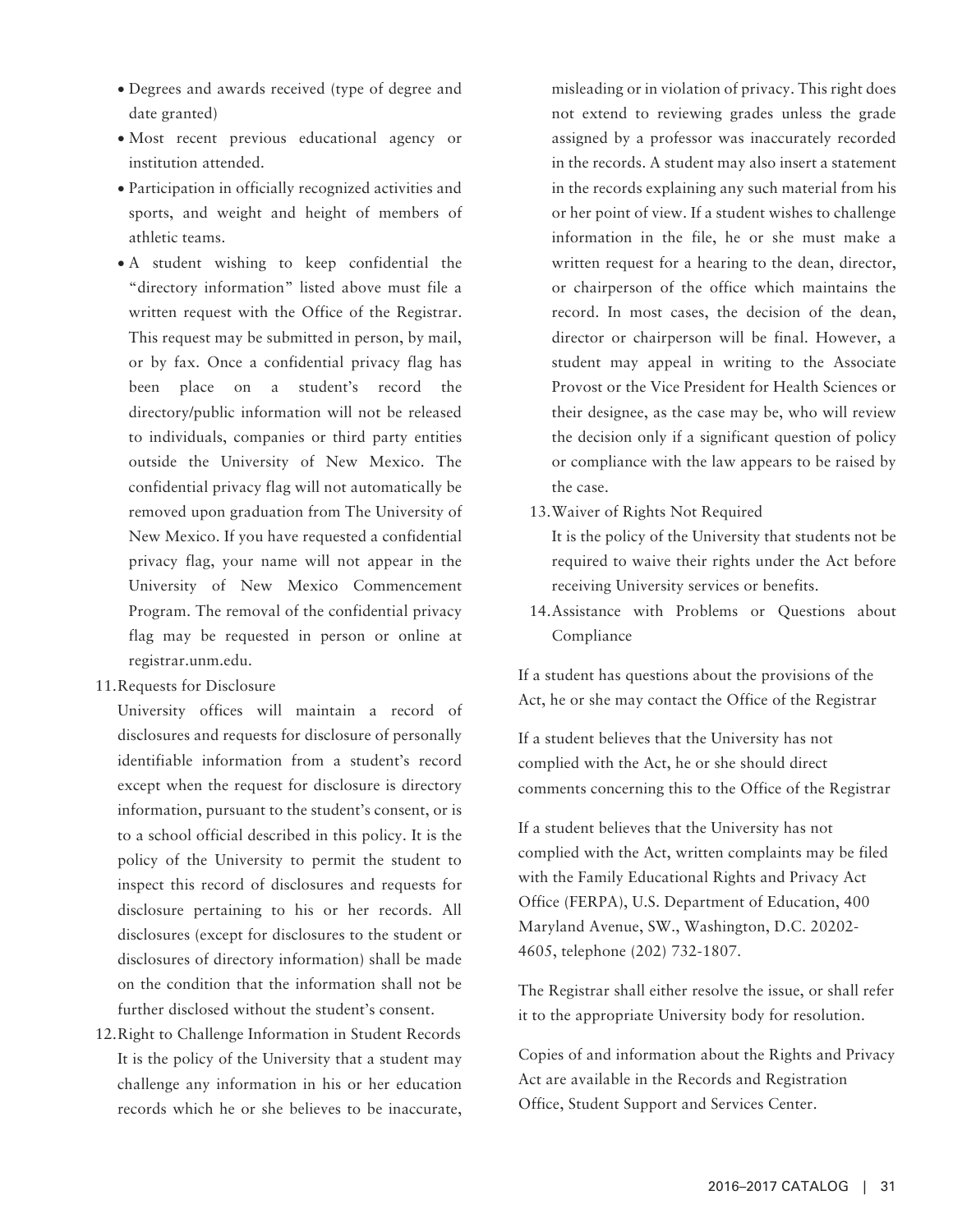# Change of Name

Students who need to process a change of name for their academic records must bring appropriate documentation to the Student Services Office. The appropriate documentation includes proper photo identification (valid driver's license, passport or other state issue identification) and the social security card showing the new name. No other type of documentation will be accepted.

#### Change of Address/Phone

Current students who need to process a change of address or phone number for their academic records may do so using LoboWeb, Personal Information, Update My Information.

#### Transcripts

The Records and Registration Office of UNM–LA issues unofficial and advisement copies of The University of New Mexico student records. Transcript information and request forms are available online at *http://registrar.unm.edu*. Students may also request a transcript of their academic record in Building 1, by mail, or by fax. The address is Registrar, UNM–Los Alamos Student Services, 4000 University Drive, Los Alamos, NM 87544. The fax number is (505) 661-4698. The following information is needed in order to process a request by mail or fax: student name (all names used while at the University of New Mexico), social security number or UNM ID number, date of birth and dates of attendance. The student's signature is required to authorize the release of any transcript. Proper photo identification (driver's license, Lobo Card, passport or other state issue identification) is required to obtain a transcript in person.

Transcripts from other institutions that are sent to the University of New Mexico for purposes of admission are not copied or returned to the student.

E-mail requests cannot be honored. Another person may not request or pick up a student's transcripts without specific written authorization from that student. The University of New Mexico does not provide copies of test scores or transcripts of academic work from other institutions. The original institution must be contacted for such information.

# Transcript Holds

Transcripts may be held for financial and nonfinancial reasons. No official transcripts will be released until the student's outstanding obligations to the University have been paid or until satisfactory arrangements have been made.

## Grade Notification

Semester grades are available on LoboWeb. If a hard copy is required, it can be obtained from Student Services, Building 1.

# **Residency**

# Summary of Regulations for New Mexico Residency for Tuition Purposes

A student who enters and remains in this state principally to obtain an education is presumed to continue to reside outside this state and such presumption continues in effect until rebutted by clear and convincing evidence of bona fide residence. A student determined to be financially dependent on an out-of-state parent or guardian also assumes the residency of that parent or guardian. The "burden of proof" is on the student. The student must secure and file the petition with the appropriate documents of evidence in the manner described herein. All documents submitted for this purpose will be kept confidential. Residency petitions will be accepted until the second Friday of each Fall and Spring semester in the Office of the Registrar in the Student Services office located in the Building 1.

To become a legal resident of New Mexico, four basic requirements must be completed by the student. Each person must meet the requirements individually.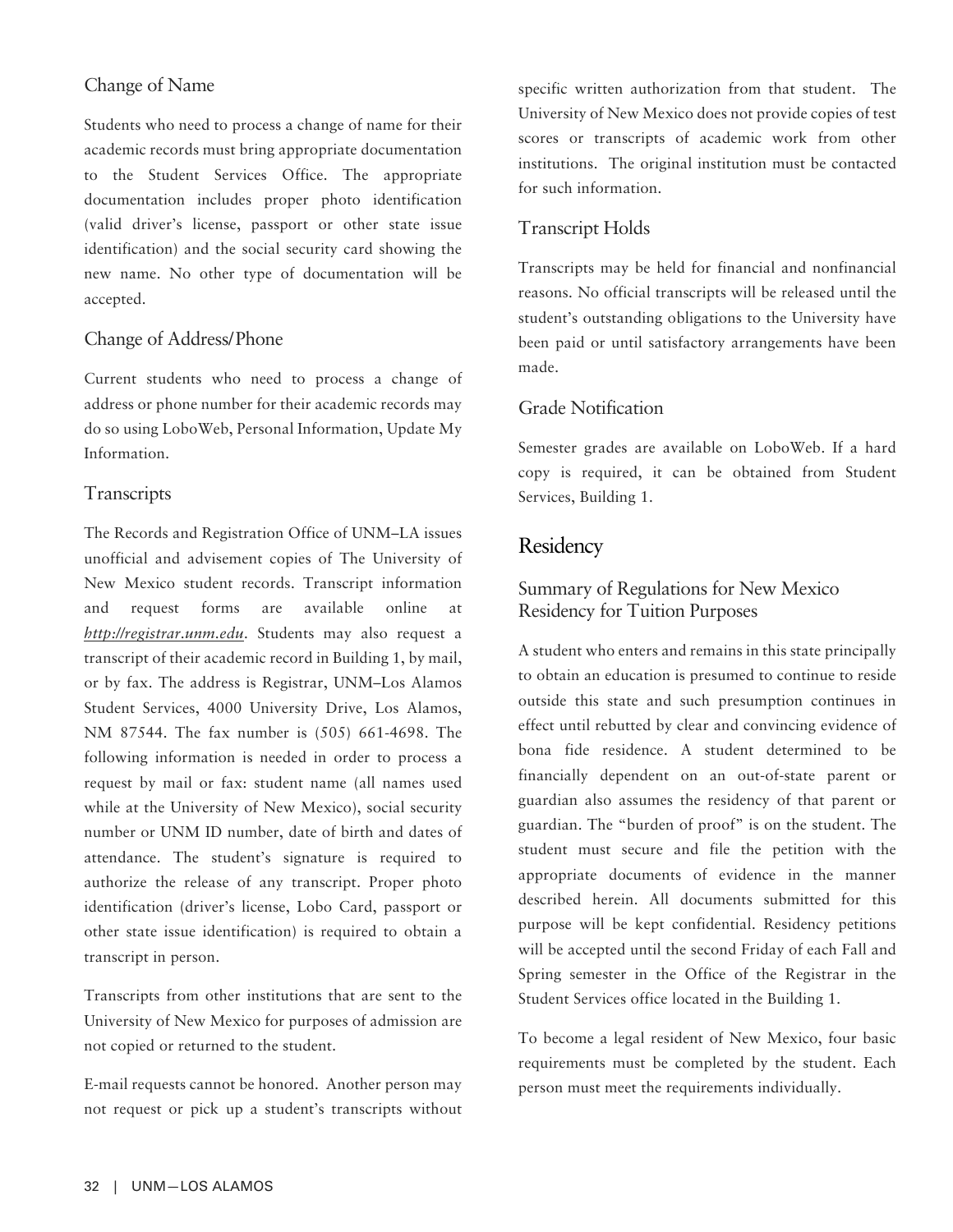# The 12-Month Consecutive Presence Requirement

A student must physically reside in the state for 12 consecutive months immediately preceding the term for which the student submits a petition.

# The Financial Independence Requirement

A student cannot be approved for residency who is financially dependent upon his or her parents or legal guardian who are non-residents of New Mexico. At the time the student applies for residency (if under 23 years of age), a copy of his or her parents' or guardians' 1040 or 1040A U.S. income tax form for the previous year must be submitted with the application. If the student is shown to be a dependent on this tax form, he or she will not be eligible to establish residency apart from his or her parents or guardian.

#### The Written Declaration of Intent Requirement

The student must sign a written declaration of intent to relinquish residency in another state and to establish it in New Mexico.

## The Overt Acts Requirement

New Mexico requires the completion of several "overt" acts which support the student's declaration of intent to become a permanent resident. The required overt acts are evidence of any two of the following:

- 1. If the applicant is financially dependent, a copy of the parents' or guardians' previous year income tax form showing the applicant as a dependent and the parents' address as New Mexico;
- 2. A New Mexico high school transcript issued in the past year confirming attendance at a New Mexico public or private high school within the past 12 months;
- 3. A transcript from an online high school showing a New Mexico address confirming attendance within the past 12 months;
- 4. A New Mexico driver's license or ID card with an original date of issue or a renewal date issued prior to the first day of the term or semester;
- 5. Proof of payment of New Mexico state income tax for the previous year;
- 6. Evidence of employment within the state of New Mexico;
- 7. New Mexico vehicle registration;
- 8. Voter registration in New Mexico;
- 9. Proof of residential property ownership in New Mexico;
- 10.A rental agreement within New Mexico;
- 11.Utility bills showing the applicant name and a
- 12.New Mexico address;
- 13.Other evidence which would reasonably support the individual's intent to establish and maintain New Mexico residency.

Any act considered inconsistent with being a New Mexico resident will cause the request for resident classification to be denied. As such, other relevant factors may be considered in addition to the items listed above.

#### **NOTES:**

- 1. Any act considered inconsistent with being a new Mexico resident—such as voting, securing and/ or maintaining a driver's license and automobile registration in another state, etc.—will cause the petition to be denied.
- 2. The spouse and dependent children of a person who has moved to New Mexico and has obtained permanent full time employment (sufficient documentation is required) shall not be required to complete the 12-month durational requirement. However, all other requirements must be satisfied.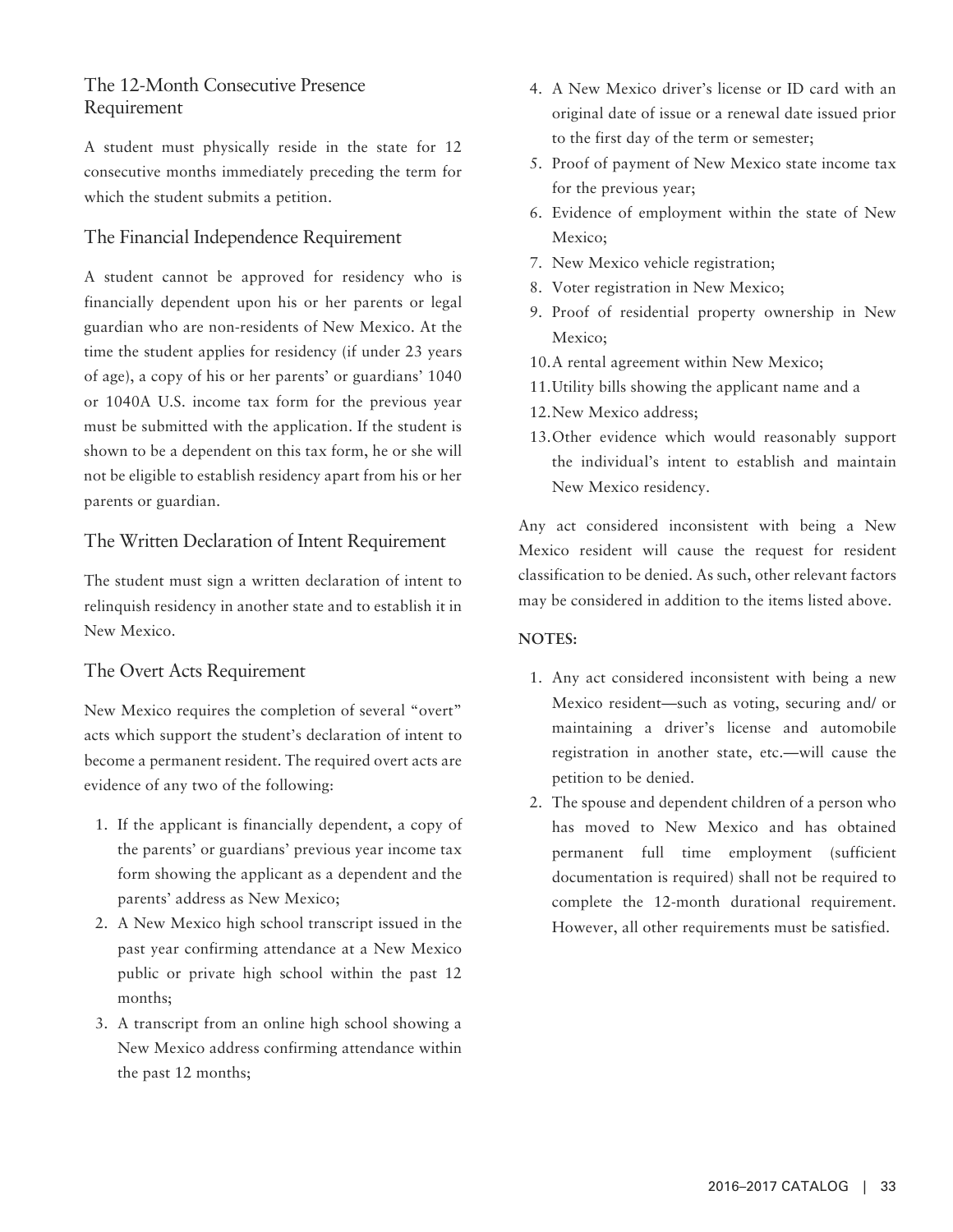3. Active duty military members stationed in New Mexico, their spouses and dependents are eligible for waivers of non-resident tuition. Members of the National Guard, their spouses and dependents are also eligible for waivers of non-resident tuition. A form must be submitted to Student Services by the second Friday of the term to obtain these waivers.

A brochure explaining all requirements for establishing New Mexico residency and residency petitions are available from the Office of the Registrar, Student Services Office, Building 1. For more information, please call (505) 662-0332.

# Academic Advisement

Each semester Advisement holds are placed on the accounts of all students in degree and certificate programs. During the semester advisement meetings, advisors lift the holds and students are then able to register for classes. Students are strongly encouraged to meet with an advisor early and before registration opens for the next term. The purpose of the meeting is to review program requirements, course scheduling, and to make sure that the student is on the best track to graduation or transfer. In addition, the advisor can provide support and resources in order to help the student be successful. Students can schedule an advising appointment online through LoboAchieve, by contacting Student Services in Building 1 or calling (505) 662-0332.

#### New Student Orientation

New Student Orientation is an exciting event that facilitates students' successful transition to the UNM-Los Alamos campus. The mandatory orientation includes a campus tour, introductions to faculty, staff, and other new students, information about academic advisement, registration, policies and procedures, and strategies for college success. Student Services, located in Building 1, 505-662-0332, holds New Student Orientation prior to each Fall and Spring Semester.

# Schedule of Classes

The Schedule of Classes is an official publication of the University, distributed each semester without charge. The publication includes course offerings, dates, times, places and procedures for registration and other important information. The schedule can also be accessed at *http://losalamos.unm.edu*

# Registration Procedures

The registration process is outlined online on the UNM-Los Alamos website. Click on the "Registration" link under the "Students" menu. Links are also available with information about registration errors and registration forms.

# Payment of Tuition and Fees

Payment of tuition and fees is required to complete registration. For specific information regarding tuition, fees, payment and payment deadline dates, refer to the Financial Information section of the current Schedule of Classes or under the "Students" menu at *http://losalamos.unm.edu*.

# Enrollment Limit

Students may not take more than 18 hours during a semester and 9 hours during the summer session, except with approval from an academic advisor. Students in non-degree status who have not earned at least a baccalaureate-level degree must obtain permission from their academic advisor.

## Enrollment Certification

Enrollment Certifications are requested by individuals, institutions or organizations for information related to a student's past or current enrollment. Information requested normally takes the form of validation of confirmed degrees, dates of attendance or whether a student is full or part-time.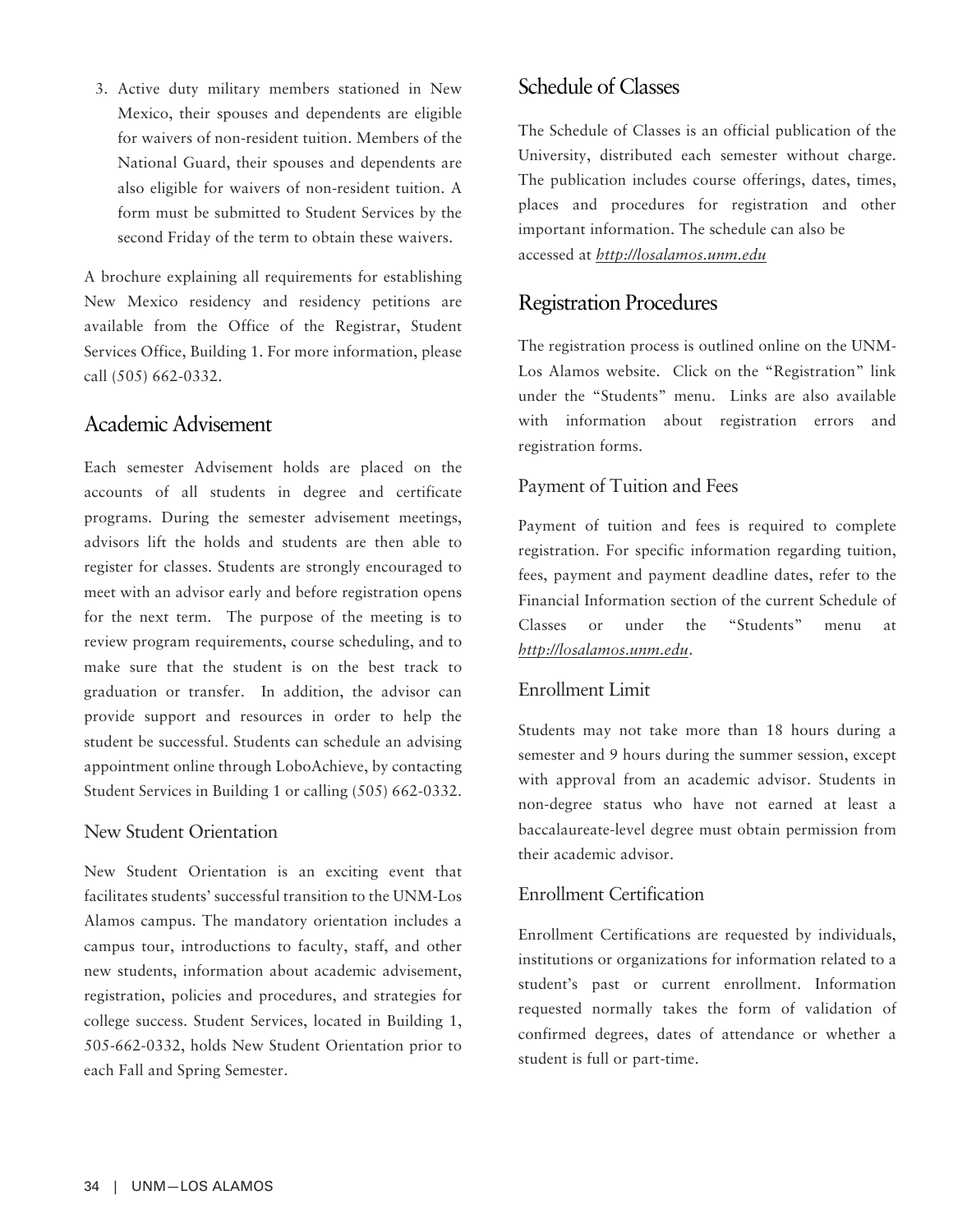The National Clearinghouse is now the University of New Mexico's authorized agent for providing enrollment and degree verifications. If an employer or background screening firm requests this information, please have them contact the National Student Clearinghouse at (703) 742-4200 or visit their website *www.studentclearinghouse.org*.

**Verification forms from financial lenders should be sent directly to the National Student Clearinghouse for fastest response.**

The University of New Mexico will produce an Enrollment Certificate validating a student's status for the current semester, or a pre-registered (one week prior to start of classes) semester. If a student wishes to have their entire academic history certified or semesters not covered by the certification process, the student must request a transcript. The University of New Mexico does not certify expected graduation date.

The certification document can be mailed on request or may be picked up with proper photo identification (driver's license, LoboCard, passport or other state issue identification). The Enrollment Certificate will replace the institutionally specific forms. The Course Load Guidelines above are used to determine enrollment status for financial aid eligibility and loan deferments. Graduate students with an assistantship must submit a copy of their contract with their verification request.

Current students may also request an enrollment certificate directly through LoboWeb.

The guidelines listed below are used primarily to determine enrollment status for financial aid eligibility and loan deferments. Graduate students with an assistantship must submit a copy of their contract with their verification request. Courses taken in Audit, Extension or Correspondence status are not included in total course load, for purposes of enrollment verification.

## Course Load Guidelines

#### **Undergraduates/Non-Degree**

#### **Fall/Spring Semesters**

Full-time: 12 or more credit hours. Half-time: 6–11 credit hours. Less than half-time: 5 or fewer credit hours.

#### **Summer Session**

Full-time: 6 or more credit hours. Half-time: 3–5 credit hours. Less than half-time: 1 or 2 credit hours.

## Changes in Enrollment

Once registered, students may process schedule changes through the drop/add procedures during appropriate periods.

#### **Summer Session and Short Courses**

Deadlines for processing drops, adds, withdrawals, and grade options for summer and short courses vary according to the length of the course. Consult the Schedule of Classes for specific dates.

#### **For 16-week courses, the following applies**

- 1. Add. Students may add courses or change sections through the second week of the semester.
- **2.** Drop. A student may drop a course or courses without a grade during the first three weeks of the semester.

#### **Withdrawal from a Course**

After the third week a student may withdraw from a course until the end of the 12th week of the semester and is subject to a grade of W. After the 12th week, course withdrawals are only accepted with approval from Student Services. No withdrawals are accepted after the last day of instruction of the semester, prior to final exam week.

NOTE: Faculty are not responsible for dropping students who do not attend. It is the student's responsibility to check the accuracy of their course schedule. As a consequence, you may earn a failing in a grade in a class you stop attending but did not officially drop.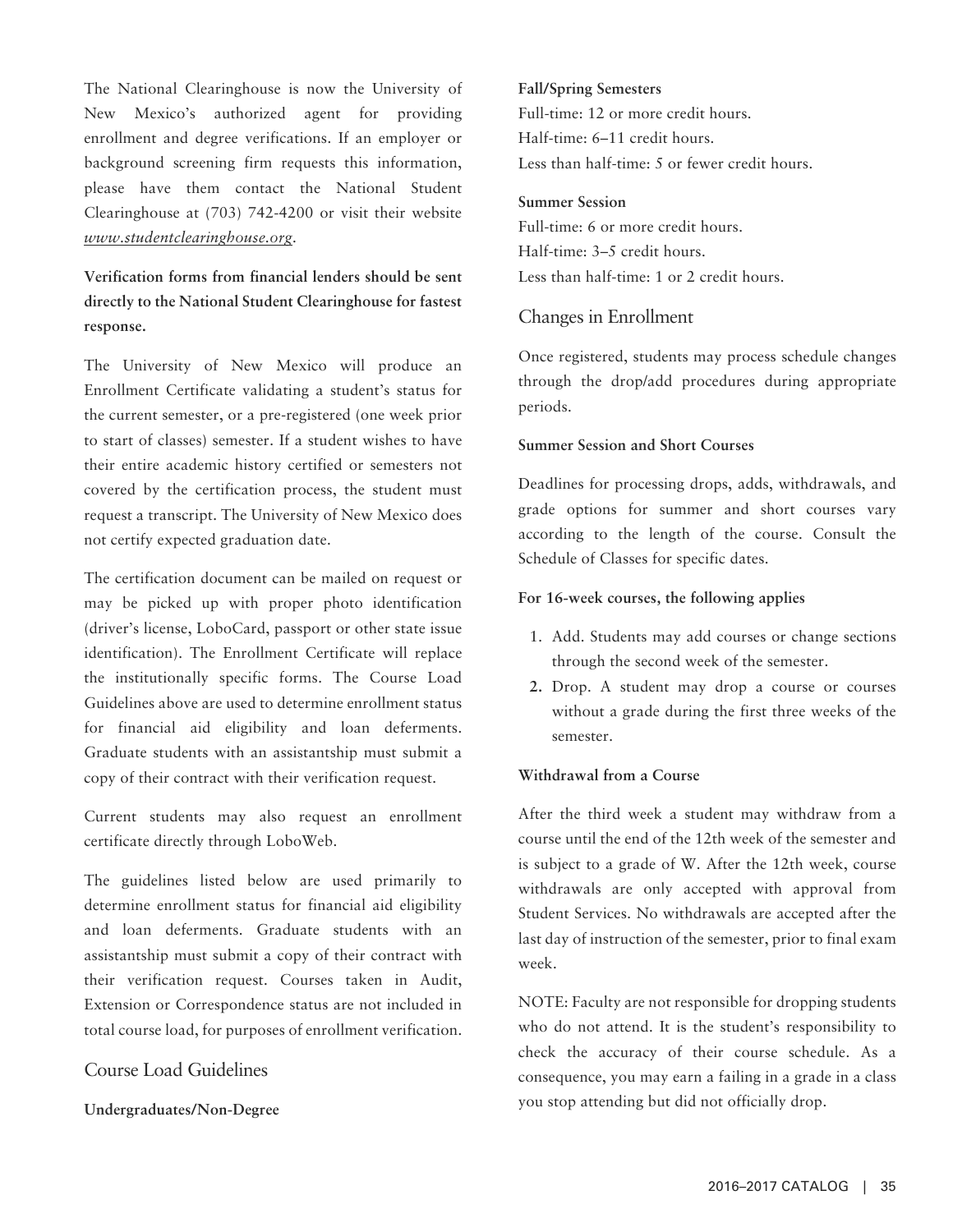- 1. Change in Grading Option. Changes in grading option (including audit, pass-fail option, letter grade or graduate credit option) in any course may be made through the fourth week of the semester. It is the student's responsibility to make certain that they are registered in any course for the proper grading option.
- 2. Completion of Courses. Students are responsible for completion of all courses in which they are enrolled at the University. Changes in enrollment, drops or withdrawals must be officially processed. A student not following proper course or University withdrawal procedures may be given a failing grade and will be responsible for tuition changes associated with the course.

#### **Withdrawal from the University**

- Students can withdraw from all courses through the end of the 12th week if no holds exist on their account by using LoboWeb. At the beginning of the thirteenth week, a student who is withdrawing from all courses must have approval from Student Services. Students may contact the Student Services Office, (505) 662-0332, for advisement on withdrawal from all courses.
- Students who withdraw during the first three weeks (regular full semester) of classes do not receive a grade notation on their academic records. The notation on a student's record is "Withdrew" followed by the date.
- University withdrawals initiated after the thirdweek (regular full semester) of classes are subject to a grade of W. All withdrawal grades are assigned by the instructor during the regular grading period. The notation on a student's record is "Withdrew" followed by the date, along with the course name and grade assigned.
- Summer Session and Short Courses. Deadlines for processing withdrawals for summer and short courses vary according to the length of the course. Consult the academic calendar for specific dates.
- Students leaving the University during a semester without withdrawing according to this regulation are subject to faculty assigned grades.
- Students are responsible for all outstanding financial obligations when withdrawing.

#### Policy on Military Withdrawals

Under faculty regulations, students who formally withdraw from the University before the end of the 12th week of the semester due to military obligations are entitled to a grade of W in each course in which they are enrolled. Military orders or evidence of enlistment must be made available to the UNM-Los Alamos Registrar. A student who withdraws due to military obligations after completing 12 weeks of instruction receives full credit for each enrolled course provided the instructor certifies a grade of C or better for the course at the date of formal withdrawal. If the instructor certifies a grade of less than C, the student receives a grade of W. The student must opt for either a tuition refund or for a grade assignment after the 12th week. A final semester senior who has satisfactorily completed at least half of the work for enrolled courses, provided these would complete degree requirements, may be certified for graduation by the faculty of their college. Visit http://dos.unm.edu for a "Request For Military Withdrawal" Form in order to initiate the Military Withdrawal process.

#### Student Attendance/Class Absences

Students must attend all class meetings for the courses in which they are enrolled. If a student is ill, or scheduled to miss class due to an authorized University activity such as a field trip, athletic trip etc., the student must contact his/her instructor(s) prior to class. If a student is unable to contact his/her instructor(s), the student should leave a message with the Office of Instruction. Even though a student has reported the absence he/she is still responsible for all missed work. The student must take the initiative to arrange with the instructor(s) to make up all missed work, and it is expected the faculty member(s) will make reasonable arrangements with the student.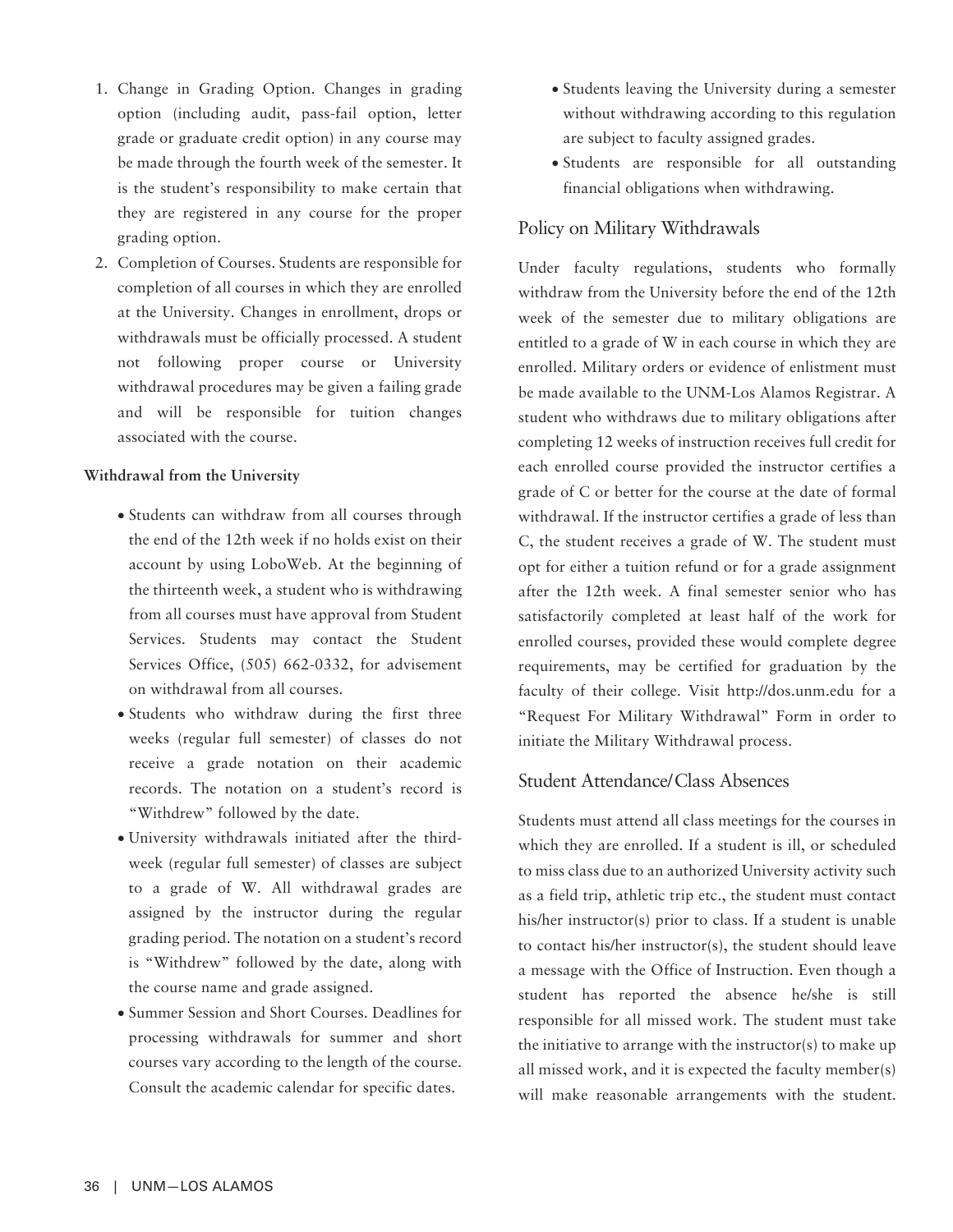Verification (such as doctor's note, hospital billing, military orders, death notices, etc.) of a student's absence should be provided as requested. The Office of Instruction is located in Building 6, 505-661-4693.

#### The UNM–Albuquerque Directory

A directory listing departments, faculty and staff members, as well as each student's local and home address, telephone number, academic classification and University of New Mexico e-mail address, is published by Computer and Information Resources and Technology (CIRT). Students can request that their listing be deleted from the directory by completing a form at the Student Services Office in Building 1.

#### Other Publications

Other publications include the UNM–LA Schedule of Classes, published two times per year, which contains class schedules and up-to-date information on a variety of topics.

#### UNM–LA Website at *http://losalamos.unm.edu*

The campus website contains the most current information about UNM–LA, including updated class schedules, the UNM–Los Alamos Catalog and information about campus events and other news.

#### Emergency Message Service

The Emergency Message Service is provided to reach students on campus. When an emergency arises, call (505) 662-0332. The staff will then access the student's schedule from the database file and determine if it is possible to reach the student in class. A staff member then takes a message directly to the student's classroom.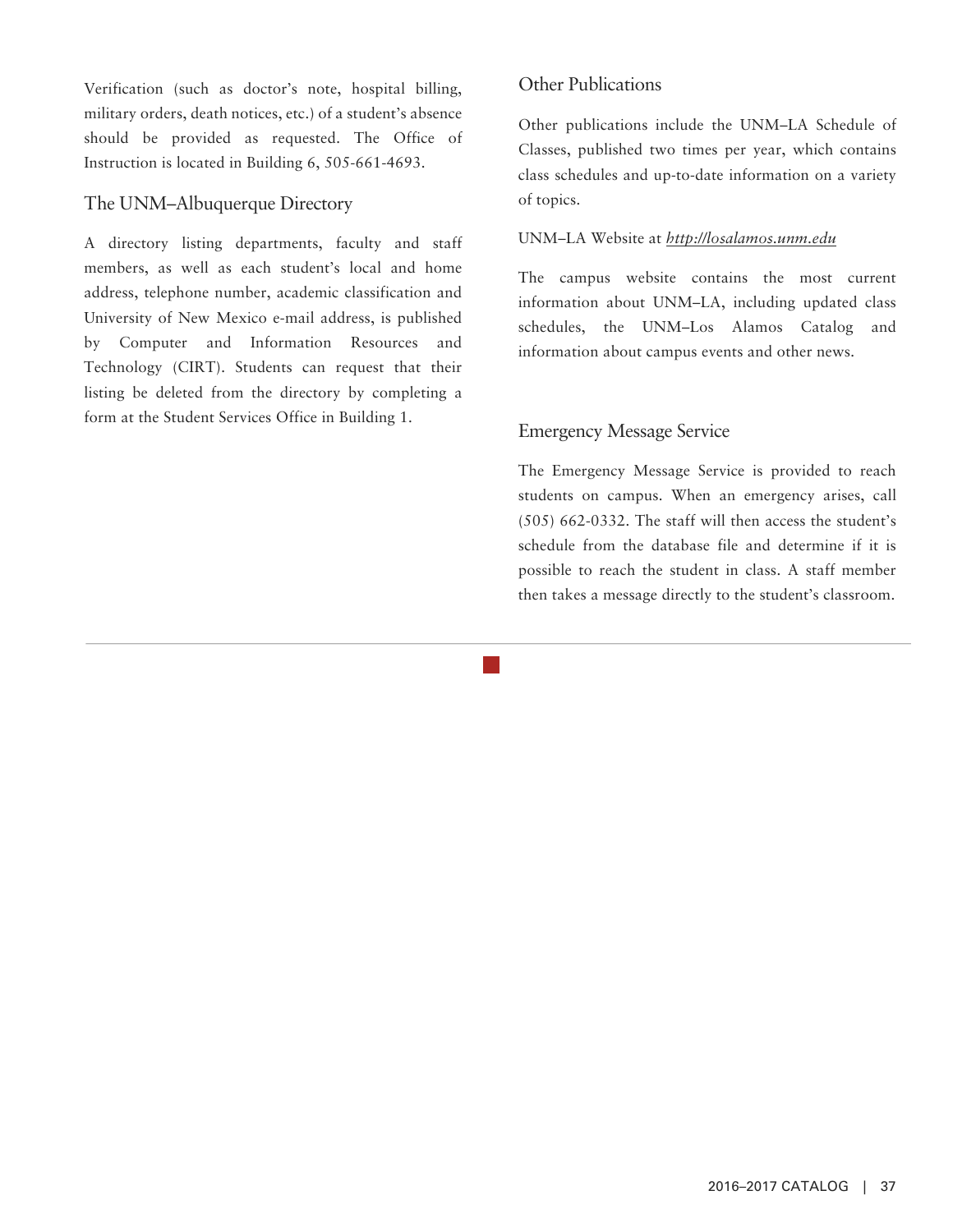## General Academic Regulations

Students are responsible for complying with all regulations of the University, their respective colleges and the departments from which they take courses, as well as for fulfilling all degree requirements. Students are responsible for knowing and complying with all academic regulations.

#### Change of College

Undergraduate students who desire to gain admission to a degree-granting unit or to change their enrollment from one degree program to another within the University must meet with an advisor. A change in degree program after the third week of the semester will not be effective until the following semester.

#### Class Hours and Credit Hours

A class hour consists of 50 minutes. One class hour per week of recitation or lecture throughout a semester earns a maximum of 1 credit hour.

#### Course Numbering System

Courses offered at the University of New Mexico are numbered from 001 through 799:

- 1. 001 to 100 courses may or may not carry credit, but they are not applicable toward a baccalaureate degree.
- 2. 101 to 199 courses, lower division, normally are open to freshmen.
- 3. 200 to 299 courses, lower division, normally are open to sophomores.
- 4. 300 to 499 courses, upper division, normally are open to juniors, seniors and graduates

5. 500 to 999, graduate and professional, normally are open only to students enrolled in the graduate degree programs, the School of Law or the School of Medicine.

NOTE: Undergraduate or non-degree students without a degree may not enroll in any graduate programs (courses numbered 591, 592 and 593) for undergraduate credit. Freshmen may in some instances qualify for courses numbered in the 200s. Courses numbered 300 and above are not open to lower division students (freshmen and sophomores) except in rare instances and then only with the approval of the Bachelor and Graduate Program staff. When appropriate, students may be disenrolled from courses numbered 200 and above. See the individual program sections of this catalog and the UNM catalog for specific regulations.

#### Grades

UNM–Los Alamos utilizes a fractionated grading system. Following are the allowable grades and associated grade points:

| A+    | 4.33 |
|-------|------|
| A     | 4.00 |
| $A-$  | 3.67 |
| B+    | 3.33 |
| B     | 3.00 |
| $B -$ | 2.67 |
| C+    | 2.33 |
| C     | 2.00 |
| $C-$  | 1.67 |
| D+    | 1.33 |
| D     | 1.00 |
| D-    | 0.67 |
| F     | 0.00 |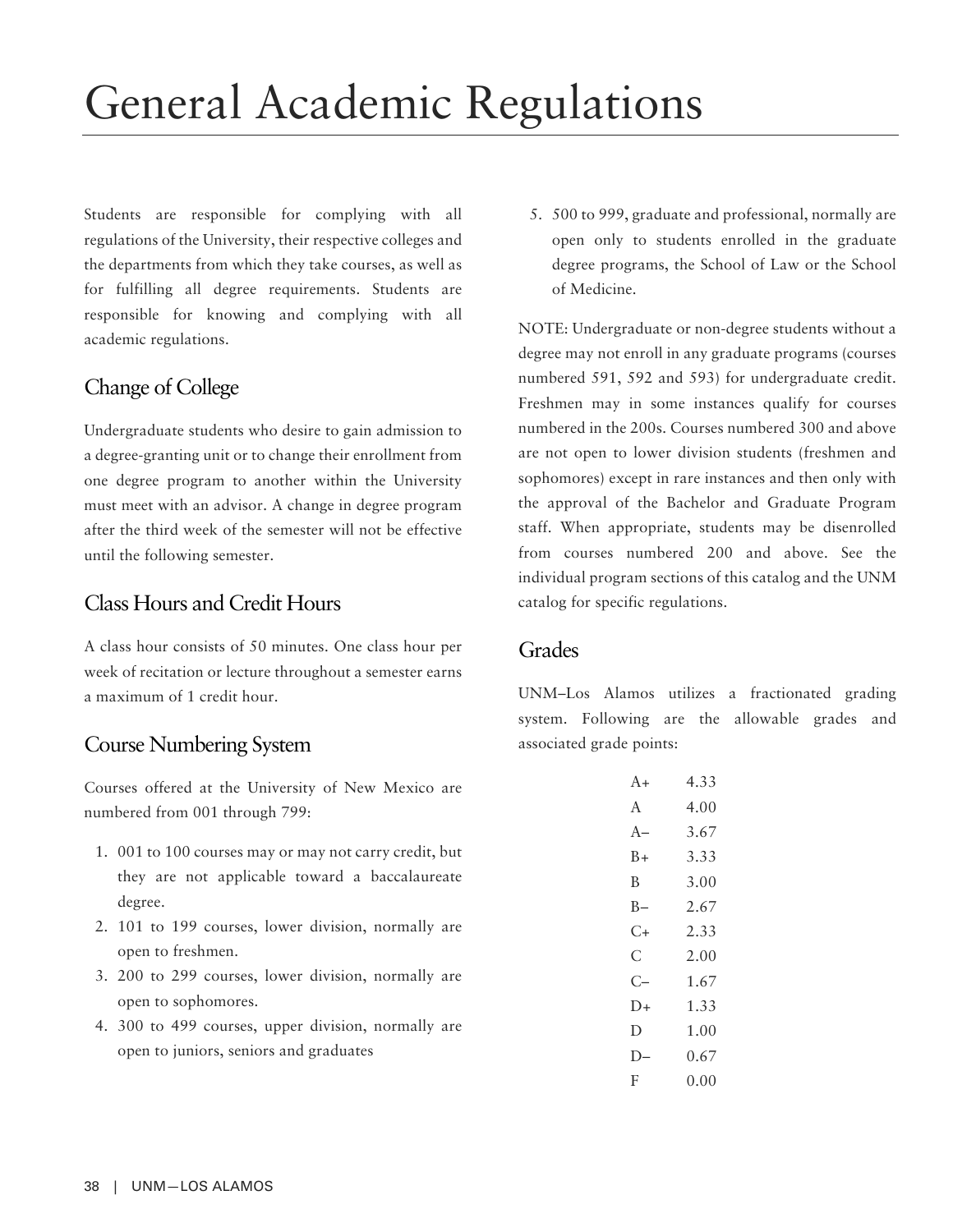CR Credit. Gives credit for the course but is not computed in the grade point average. CR credit is the equivalent of at least a grade of C. At the graduate level CR is used to report completion of a master's thesis or doctoral dissertation. (See the following pages for specific information concerning pass/fail [CR/NC] option grading.)

NC No Credit. Not computed in the grade point average. At the graduate level NC is also used to report unsatisfactory completion of master's thesis or doctoral dissertation. Certain workshops and courses may be offered under CR and NC as defined above.

I Incomplete. The grade of I may be given only when circumstances beyond the student's control have prevented completion of the work of a course within the official dates of a session and only when an agreement to resolve the grade has been made between the student and the instructor. Incomplete Grades must be resolved no later than one year (twelve months) from the published end day of the semester in which the grade was assigned. Incomplete Grades not resolved within the time frame stated in this policy are automatically converted (lapsed) to an F (failure) grade.

AUDIT. Audit is recorded for completion of enrollment in an audited course. No credit is earned for an audit grade option.

W Withdrawal. A W is used for withdrawals after the grade required deadline beginning in Fall 2012, and for approved administrative withdrawals at the end of a semester. Examples of administrative withdrawals include: determination by the instructor that the student never attended the class, processing errors, catastrophic illness of the student or other reasons beyond the student's control.

#### Grade Point Average

An undergraduate student's grade point average is calculated by dividing the total number of grade points earned at The University of New Mexico by the total

number of hours attempted. These hours must be attempted in courses with letter grades and the courses must be numbered 100 or above. Courses for undergraduate students given a grade of CR, NC, PR or I are excluded in the grade point average calculation. For graduate students, the Office of Graduate Studies, internally for their record keeping processes, calculates a grade of "I" as a 2.0 until replaced by another letter grade.

Beginning Fall 2006, the academic transcript reflects a level GPA. The courses a student takes become a part of the level to which the student has been admitted. If a student is in an associate degree program, the level will be associate degree, and all the courses taken in that level are reflected in the associate GPA. Courses that are not remedial or technical are also calculated into the undergraduate GPA. If the student is in a bachelor's degree program, the courses taken in that status are calculated in the undergraduate GPA. The various levels are Associate, Undergraduate, Non-Degree Undergraduate and Non- Degree Graduate. Each level has a GPA.

NOTE: This is a general University of New Mexico grade point calculation. Schools and colleges within the University may compute the grade point average differently. Grades earned in courses taken at other institutions are not included in calculation of the University of New Mexico- Los Alamos grade point average. The grade point average will reflect only courses taken at the applicable level within The University of New Mexico.

#### Grade Options

#### **Pass/Fail (CR/NC) Option**

- 1. This grading option is open to students enrolling in courses that do not apply to their major.
- 2. A student is permitted to enroll in a maximum of 4 credit hours per semester under the pass/fail (CR/NC) grading option.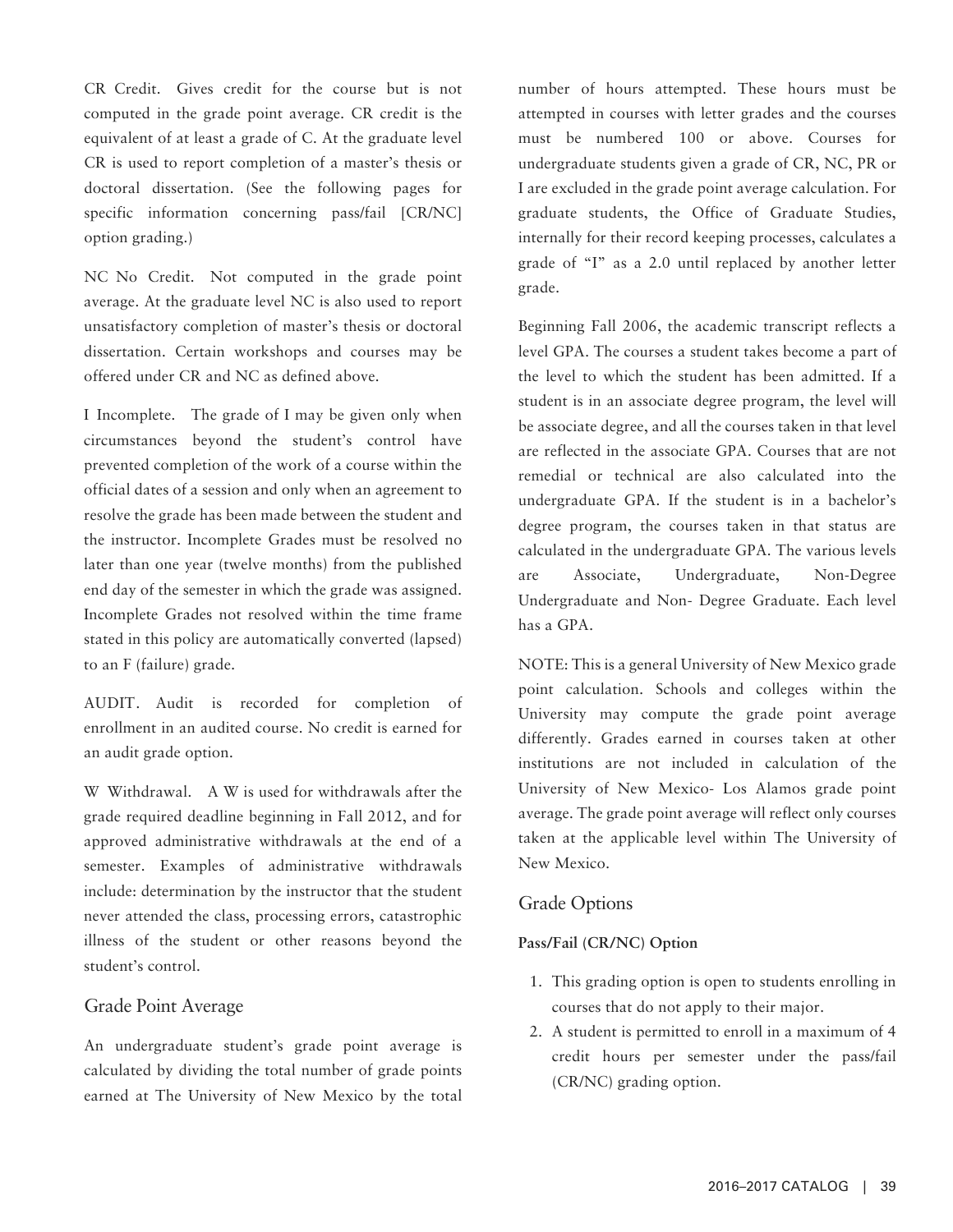- 3. CR (credit) is the equivalent of at least a grade of C. Students who do not satisfactorily complete a course under pass/fail (CR/NC) grading will receive NC (no credit).
- 4. A course may be changed to the pass/fail (CR/NC) grade option. See current Schedule of Classes for deadlines.
- 5. A maximum of 24 credit hours graded pass/fail (CR/NC) will be allowed toward a baccalaureate degree. Graduate students may not count more than 6 hours of course work in which a  $C(2.0)$ ,  $C+(2.33)$ or CR was earned.
- 6. Courses that are specifically approved for pass/fail (CR/ NC) are not included in the 24-hour maximum allowed toward degree requirements.
- 7. The following may not be taken under the pass/fail (CR/ NC) option:

Courses in the University Honors Program and the Undergraduate Seminar Program.

Courses that are part of the student's major (as defined by the major department) with the exception of those courses especially approved for use of pass/ fail (CR/NC) grading.

Courses that are part of the student's minor (see specific college and departmental requirements).

#### Correspondence courses.

Courses the student is repeating after first having taken the course under the regular grading system.

Some schools, scholarship committees and honorary societies do not accept this grading system and convert grades of "Credit" to C and "No Credit" to F when computing grade point averages or may otherwise penalize students who use this option.

NOTE: Students may not be penalized by a department if, when selecting or changing a major field, they have taken a course in their major on a pass/fail (CR/NC) option basis.

#### Audit

A student may register in a course for audit, provided written permission of the instructor is obtained. (See current Schedule of Classes for deadlines.) A student who fails to attend class may be dropped at the instructor's request. The fee for audited courses is the same as for credit courses.

Audit enrollment receives no credit and is not included in the student's total course load for purposes of enrollment certification. Audited courses appear on the academic record. Courses taken for Audit may be repeated for credit.

#### Repetition of a Course

A student may repeat any course but will receive credit only once unless otherwise noted in this catalog. ALL ATTEMPTS and ALL GRADES are computed in the student's grade point average. A grade replacement policy is available for repeated course work as described below.

#### Grade Replacement Policy

The course repeat policy was revised by the Faculty Senate to include a grade replacement option effective Spring semester 1991. Under this policy only undergraduate students may repeat a course for a higher grade and have the lower grade removed from the grade point average. This revision is an option for students who meet the criteria outlined below. Repeated courses for students who do not meet the criteria or who choose not to make use of the option automatically fall under the existing policy as described under "Repetition of a Course."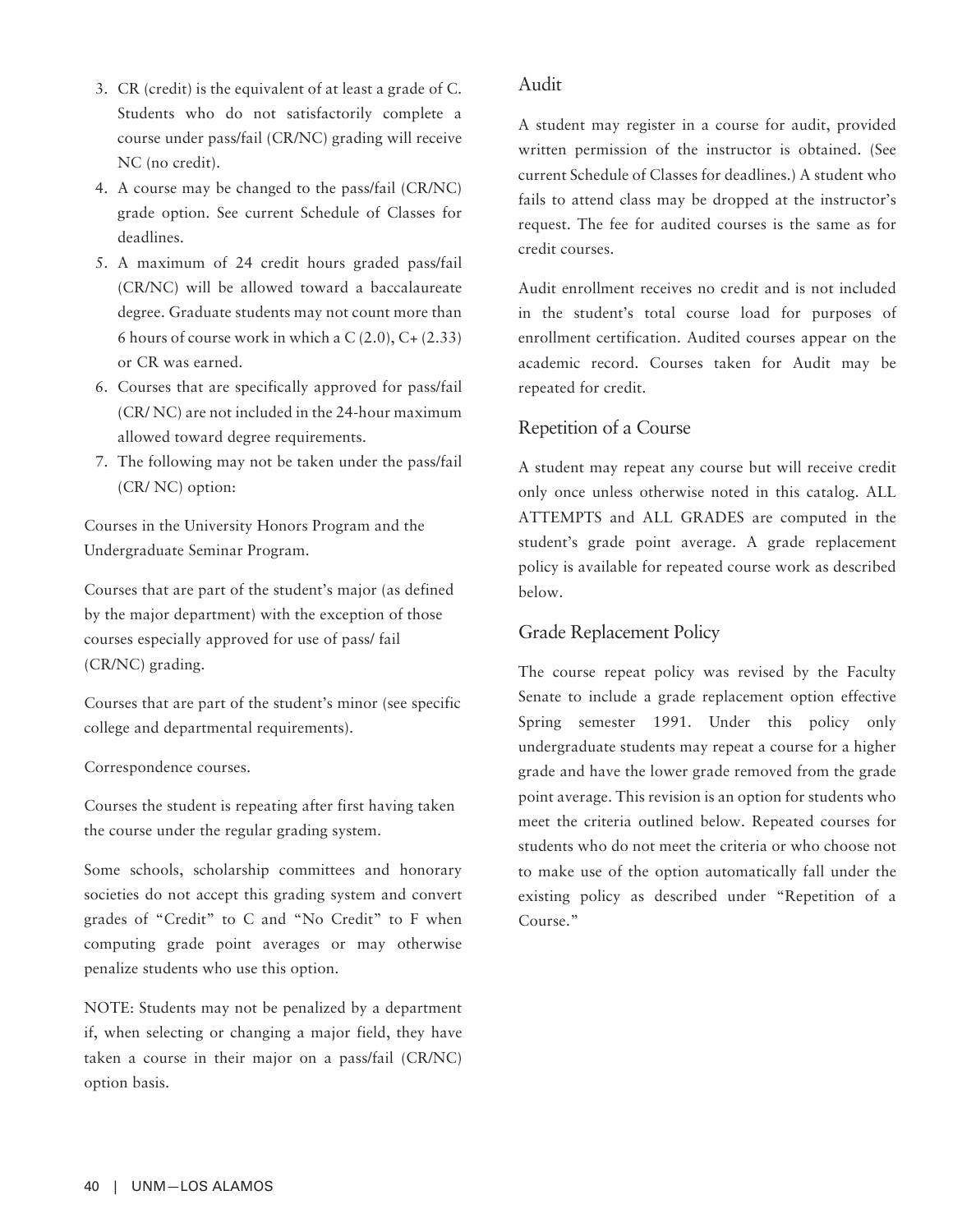The following outlines the procedure for the implementation of this course repeat (grade replacement) option. NO EXCEPTIONS WILL BE MADE TO THIS POLICY.

- 1. The Grade Replacement policy is effective as of Spring semester 1991 and affects only the University of New Mexico course work from Spring 1991 forward. This means that the first attempt in a course cannot have been prior to Spring semester 1991. The policy is not retroactive to any semester prior to Spring 1991.
- 2. \*A student who fails a course at the University of New Mexico and repeats the same course with a grade of C or better at another college or university may have the credit accepted for transfer, but the grade received at the University of New Mexico will continue to be computed in the grade point average.
- 3. Students in undergraduate status are eligible to use this policy, and only course work that applies to an undergraduate degree is considered for a grade replacement.
- 4. A repeated course must result in an improved grade in order to replace the other grade (e.g., a D cannot replace a D). The higher grade removes the lower grade from the grade point average and earned credit hours. Grades of CR, NC, PR, WP and W are not replaceable grades since they do not affect the grade point average.
- 5. The process is not automatic. Students must initiate the process by completing the online form at *http://registrar.unm.edu* The course numbers and titles must be identical, except where equivalencies or a change has been noted in the University of New Mexico Catalog. Substitute courses are not acceptable. Forms are accepted after the second attempt in the course has been completed.
- 6. A grade replacement may be applied only to 12 hours of repeated course work. Only one grade replacement is allowed for each course, regardless of the number of times the course has been repeated.
- 7. Once a grade replacement has been approved, the process cannot be reversed or changed.
- 8. No grade may be replaced after a degree has been awarded.
- 9. All grades remain on the record. An "E" appears on the transcript next to the course that has been replaced.
- 10.Students registering for a late starting Fall course cannot use the Grade Replacement Policy to replace a grade within that same Fall Semester.

NOTE: This policy applies only to courses taken and repeated at the University of New Mexico or one of its branches.

#### Incomplete (I) Grade

According to academic policy, incomplete grades must be completed before a student is eligible to graduate from the University of New Mexico–Los Alamos. The grade of "I" is given only when circumstances beyond the student's control have prevented completion of the coursework within the official dates of a semester/session. Students should not re-enroll or reregister (for credit) in a course in which an incomplete has been received in order to resolve the "I" (incomplete) grade. If an instructor requires the student to repeat the class in order to resolve the Incomplete, the student must register for the course on an audit basis.

Incomplete grades must be resolved no later than one year (twelve months) from the published end day of the semester in which the grade was assigned. Incomplete grades not resolved within the time frame stated in this policy will be converted automatically to an F (failure) grade.

Students resolving Incompletes in their semester of graduation must have the process completed (including the reporting of the grade to the Student Services, Building 1 by the deadline. Students are responsible for informing instructors that they are graduating and the grade(s) must be reported by the appropriate deadline. Failure to complete the process as described could result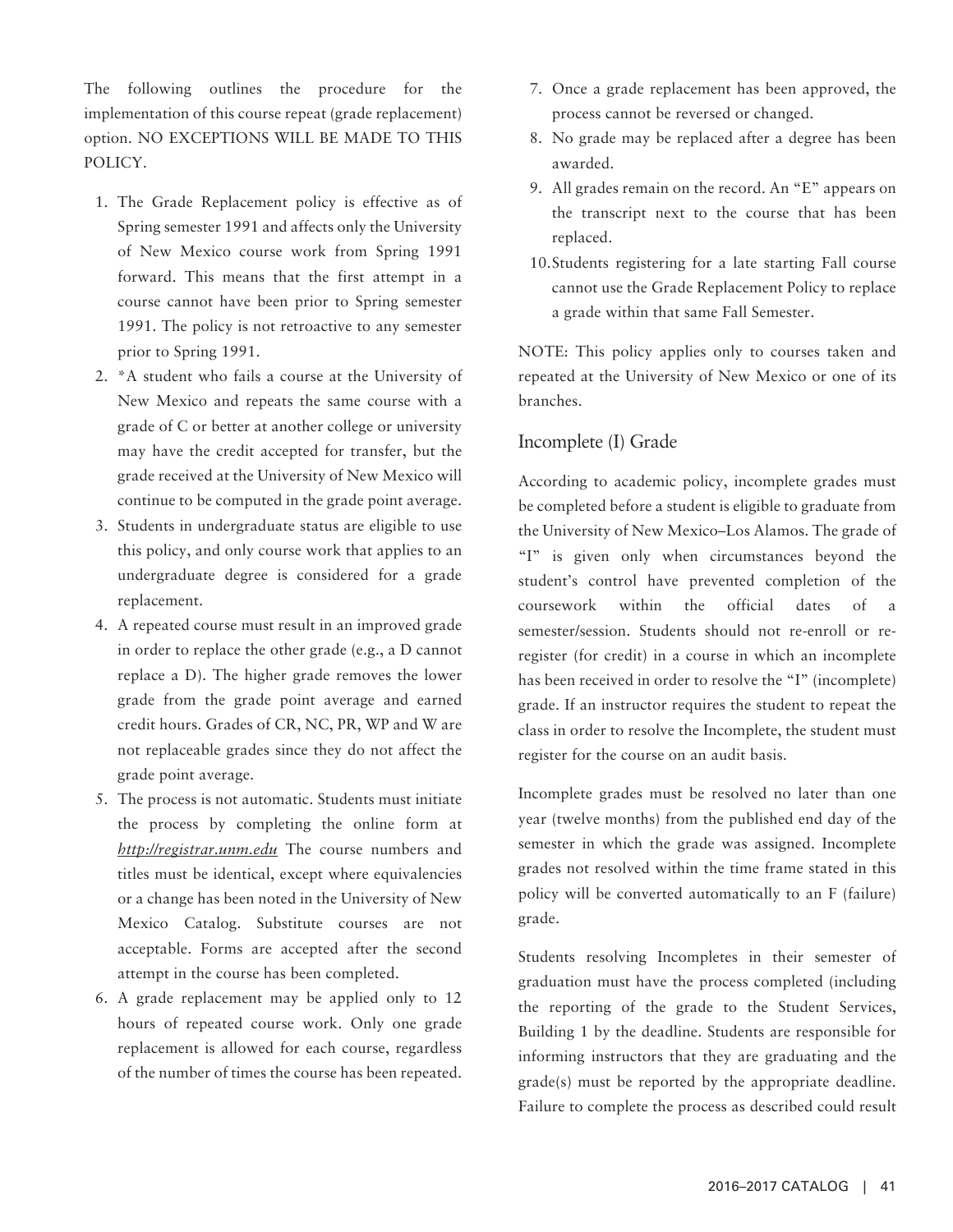in the postponement of graduation until the following semester.

The instructor of record will report the final grade for the course in which the Incomplete was assigned to Student Services.

#### Extension of Incomplete

A student may apply for an extension of the time allowed to complete the required course work removing the "I" grade. The request for extension may be obtained in the Office of Records and Registration. For the student who re-enrolls in residence, a one-semester extension may be granted. If an extension is granted, it is the student's responsibility to resolve the "I" grade by the date indicated.

#### Change of Grade

The instructor of a course has the responsibility for any grade reported. Once a grade has been reported, it may be changed by the instructor. Only the instructor who issued the original grade (instructor of record) may submit any change. The change of grade must also be approved by the college dean or departmental chairperson if submitted 30 days after end of semester. Any change in grade must be reported within 12 months after the original grade was issued and prior to graduation. Grade changes may be referred to the Student Services Office for approval.

#### Grade Petition Procedure

1. A student seeking retroactive withdrawal, enrollment or disenrollment; extension of time for removal of an incomplete grade or a grade option change; or further academic record changes involving exceptions to the rules governing registration and academic records, may submit petitions to the Student Services Office. This petition process does not cover disputes involving academic judgment (Refer to the UNM Pathfinder,

"Student Grievance Procedure," Article 2, Academic Disputes).

- 2. The petition must state the nature of the request, specify the semester involved, the course and section number, the student's name, identification number, mailing address and telephone number. The petition must also state the reason for granting the request and include documentation of extenuating circumstances, such as medical, family or employment needs. The petition must be typed and signed.
- 3. Students may only petition grades up to one year after an instructor and dean grade change form can be utilized to change a grade. (Effective as of April 2005 as approved by Faculty Senate Operations Committee.) This means no grade change can be petitioned after two years in which the course(s) was/were taken.
- 4. Upon receipt of student's petition, the instructor(s) involved will be contacted for a statement concerning the request.
- 5. The petition (along with instructor comments) will be forwarded to the Grade Petition Committee for review and a decision. If the petition is approved, appropriate modifications are made to the student record.
- 6. Students will be notified in writing of the outcome of the petition. The decision of the subcommittee is final.
- 7. The student is responsible for tuition and fees incurred.

#### Academic Renewal Policy

Academic Renewal applies to students seeking undergraduate degrees who have been readmitted to UNM–Los Alamos after an absence of five years or more. The procedure allows a currently enrolled student to request his/her academic record be reviewed for the purpose of evaluating previously earned UNM–Los Alamos credits and recalculating the student's grade point average from the point of readmission. The student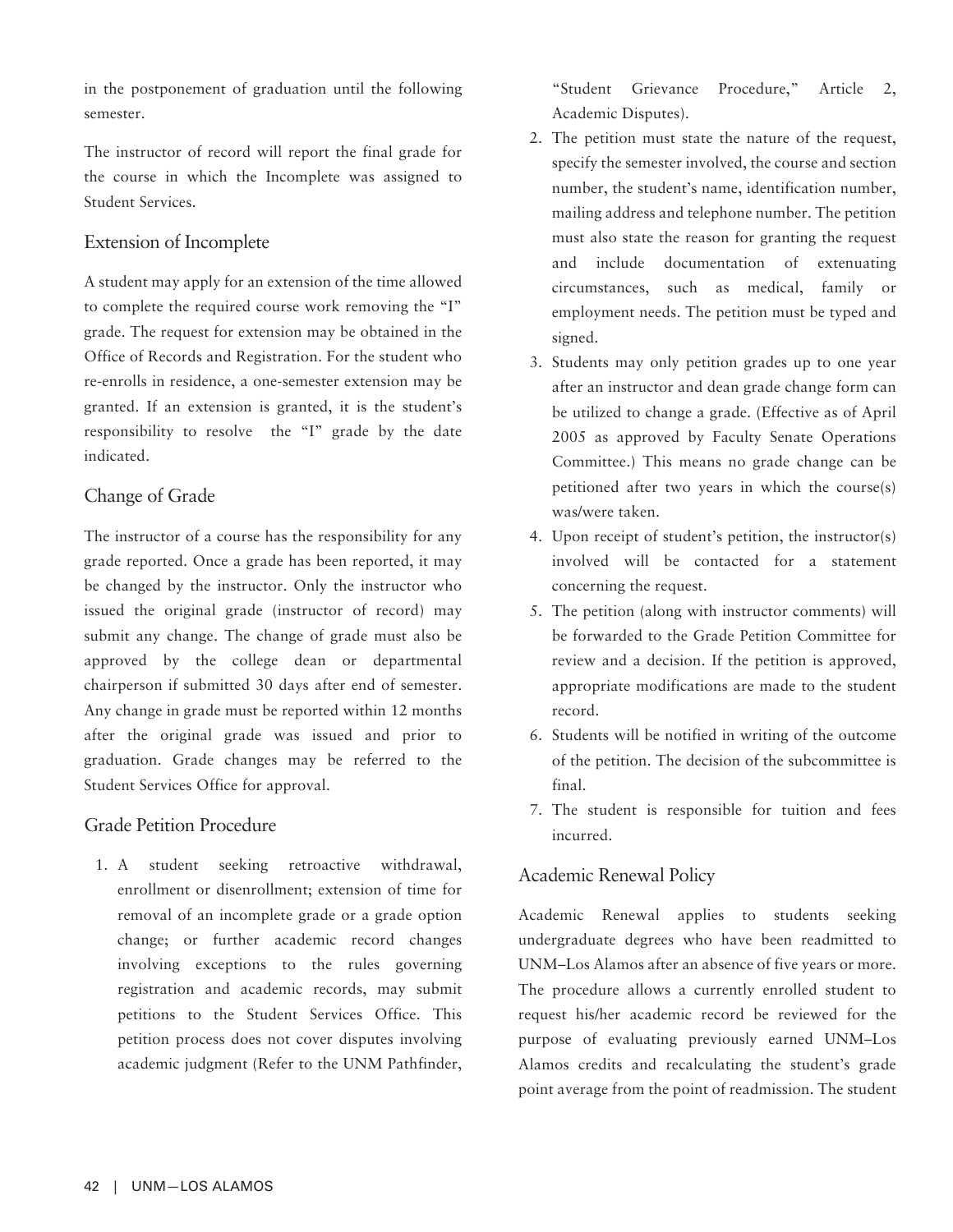may obtain a petition from the Student Services Office, Building 1. If all criteria are satisfied, the petition will be approved and the academic record appropriately noted.

#### Academic Renewal Guidelines

NOTE: Non-degree, second undergraduate degree or graduate students are not eligible for Academic Renewal.

- 1. Academic Renewal may be applied only once and is not reversible.
- 2. An absence of five or more years must have elapsed between readmission and the last enrollment at UNM–Los Alamos.
- 3. The student must be currently enrolled in an undergraduate degree program. Additionally, college entrance requirements such as minimum hours and grade point average must still be met after Academic Renewal has been applied.
- 4. After readmission to UNM–Los Alamos, at least 12 credit hours, but no more than 36 credit hours, must be completed in good standing (2.00 GPA or better) before Academic Renewal can be applied.
- 5. NOTE: If the degree-granting unit has placed the student on probationary status, it is not automatically changed by Academic Renewal.
- 6. All graduation requirements must be satisfied after Academic Renewal, i.e., minimum earned credit, residence credit requirement, cumulative grade point average, etc.)
- 7. NOTE: Credit earned prior to Academic Renewal will not count toward satisfying the residence credit requirements.
- 8. All courses taken prior to Academic Renewal will remain unaltered on the record. An appropriate notation will be added to the record to indicate Academic Renewal. Courses with a grade of C or CR or better taken prior to Academic Renewal will be carried forward as earned credits. Acceptability of these credits towards a degree will be determined by the degree-granting unit.
- 9. Courses with a grade of C- or below taken prior to Academic Renewal will be noted and will not count

for earned credits or for satisfying any graduation requirements.

- 10.Academic Renewal, when applied, will be effective as of the date of the readmission following the fiveyear absence.
- 11.The cumulative grade point average after academic renewal will be calculated on the basis of courses taken since the readmission following the five-year absence.

#### Classroom Conduct

The instructor is responsible for classroom conduct, behavior and discipline. Any action that would disrupt or obstruct an academic activity is prohibited. The instructor may refer situations involving classroom misconduct to the Dean of Instruction or Student Services Office for additional action under the "Student Code of Conduct" as published in The Pathfinder–UNM Student Handbook.

Use of classrooms or other facilities during scheduled activities is limited to enrolled students and University personnel. Use of these facilities during nonscheduled periods should be arranged with the appropriate department or other division of the University. Smoking, eating and drinking are prohibited in all classrooms and teaching laboratories, including seminars.

#### Dishonesty in Academic Matters

Each student is expected to maintain the highest standards of honesty and integrity in academic and professional matters. The University reserves the right to take disciplinary action, including dismissal, against any student who is found responsible for academic dishonesty. Any student who has been judged to have engaged in academic dishonesty in course work may receive a reduced or failing grade for the work in question and/or for the course. Academic dishonesty includes, but is not limited to, dishonesty in quizzes, tests or assignments; claiming credit for work not done or done by others; hindering the academic work of other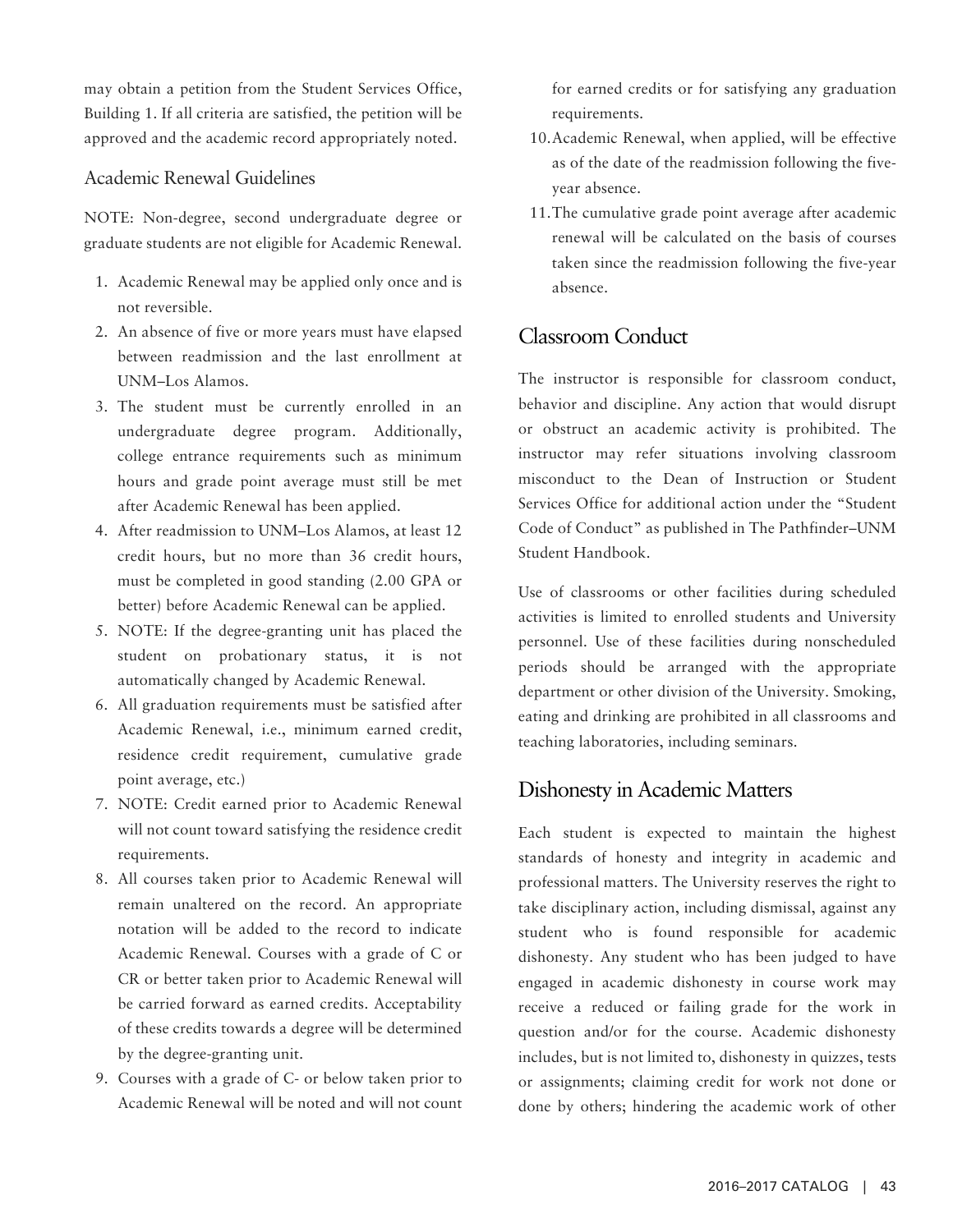students; and misrepresenting academic or professional qualifications within or outside the University.

#### Misrepresentation

 $\mathbb{R}^3$ 

Nondisclosure or misrepresentation in filling out applications or other University records will make a student liable for disciplinary action, including possible dismissal from the University.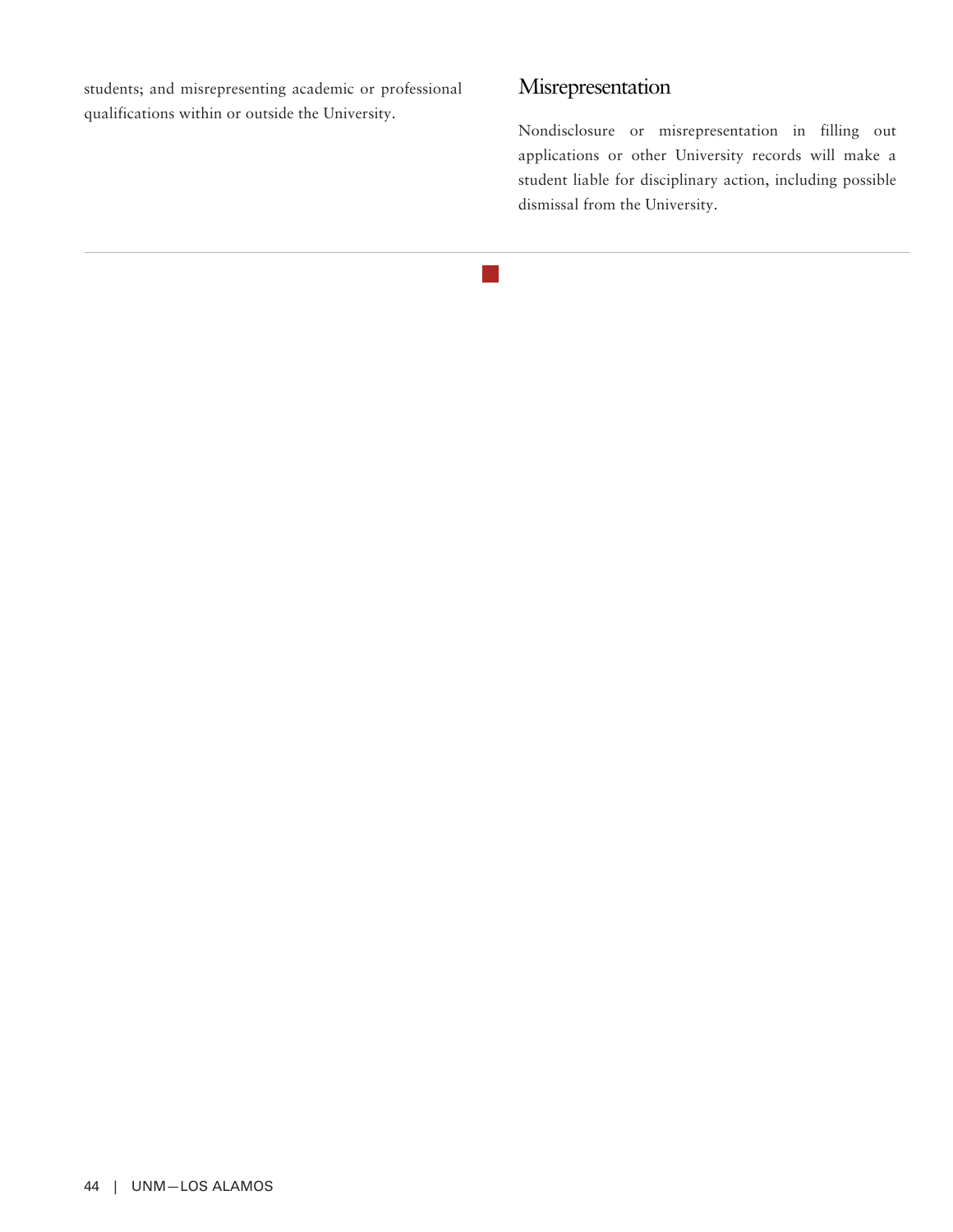## Scholastic Regulations

#### Attendance

Policies regarding student attendance at class meetings are set by each instructor. Students should not assume that nonattendance will lead to being dropped from class. It is the student's responsibility to initiate drops or complete withdrawals utilizing LoboWeb.

The University makes reasonable accommodations for religious observances and national origin practices of the student. For a list of approved observances go to *http://diverse.unm.edu/news-events/religiousobservances.htm*.

#### Absences

The Student Services Office, as a service to faculty and students, will send absence notifications to the respective faculty member should an absence be longer than five (5) days. This service will only be utilized when an absence is for a family/student medical issue, death of a family member, military leave, or a university sponsored activity. However, when requested by a faculty member, our office may assist in verifying absences that are five days or less on a case by case basis, should this be requested by a faculty member. Our office will encourage the student to speak directly with the faculty member to work out absences that are less than six days. The absence notification process is only meant as a notification and not meant to excuse the absence. Excusing an absence is entirely up to the respective faculty member of the course.

#### Dismissal

Students are subject to dismissal from a college or a degree program based on minimum requirements set by that college core program. Please refer to each college section in the UNM Catalog and the program section of this catalog for specific requirements. Dismissal from a college or degree program is not the same as suspension but may preclude the student from enrolling at the University.

#### Probation

Probationary status serves as a warning to students that they are no longer in good academic standing and that they may be suspended. Undergraduate students who have 30 or fewer attempted hours must have a cumulative grade point average of at least 1.70 to be in good standing. Thereafter, the cumulative grade point average to remain in good standing is at least a 2.00. Undergraduate students are placed on probation at the end of any semester (or Summer session) for which their cumulative grade point average falls below these minimum requirements. Special requirements outlined in an individual probation contract may be placed on students who are on probation. Failure to complete the contract and/or improve cumulative grade point average will result in academic suspension.

#### Degree-Granting Programs and Non-Degree Status

Students in degree-granting programs or in non-degree status may be placed on academic probation at the end of any semester if they fail to meet the minimum cumulative grade point average required to remain in good standing in their program. The minimum grade point average is at least a 2.00 but is higher in some programs. Students must familiarize themselves with the academic regulations of their program.

#### **Suspension**

Students on suspension may not enroll for classes at UNM–Los Alamos until their suspension period has been completed.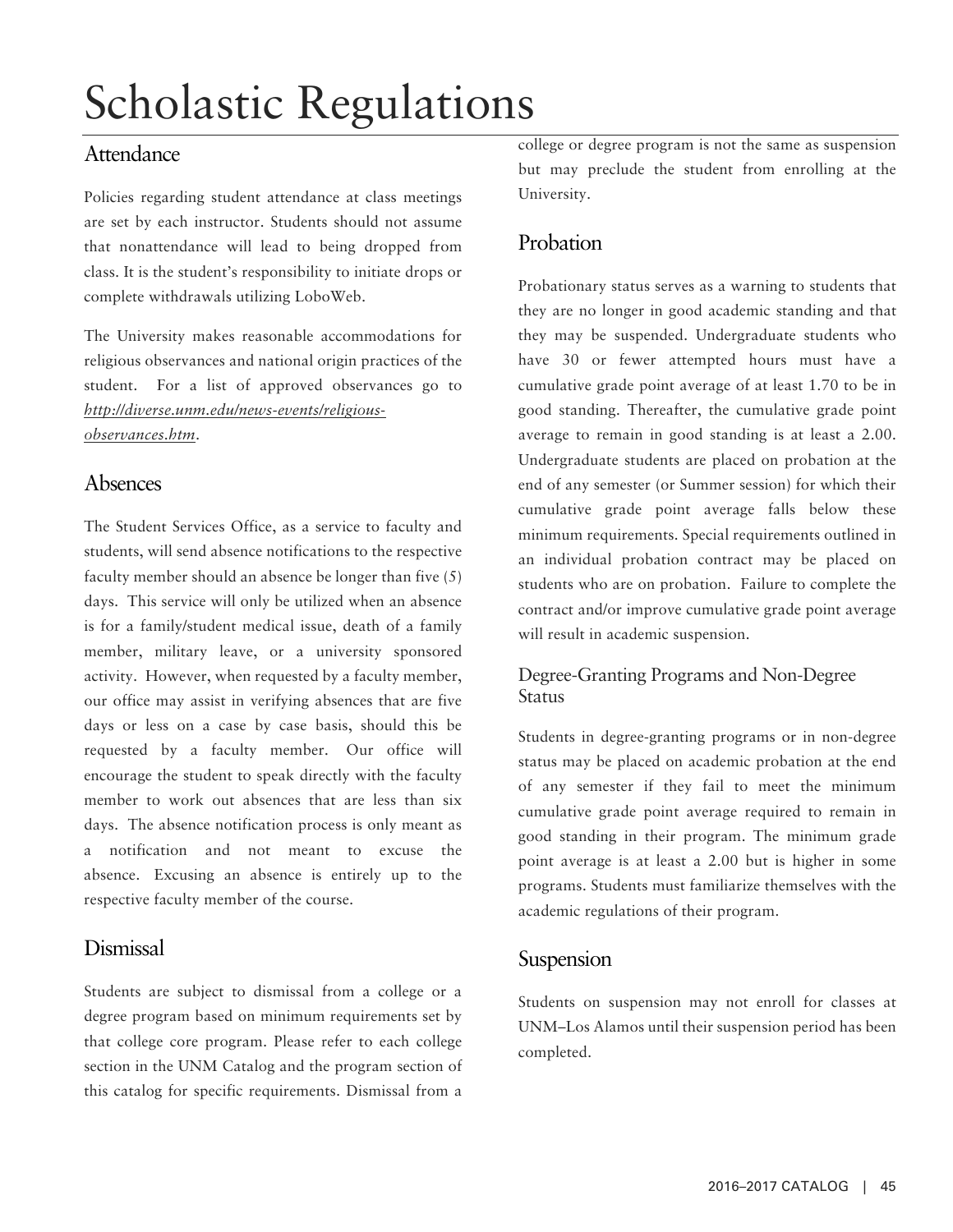#### Degree-Granting Programs and Non-Degree Status

Students are eligible for suspension after a semester on probation if their cumulative grade point average remains below the minimum required to be in good standing in their college.

#### Suspension Period

Students suspended for the first time may not enroll for classes at the University of New Mexico–Los Alamos for a period of one semester from the date of the suspension. Students suspended for the second time may not enroll for classes for a period of two semesters from the date of the suspension. Students suspended for the third time may not enroll for classes for a period of five academic years from the date of the suspension.

NOTE:

- 1. Summer sessions are counted with the following fall semester for purposes of this policy, e.g., a student suspended at the end of a spring semester may not attend either the following summer session or fall semester.
- 2. Students absent from the University for a year or more, for suspension and/ or any other reason, must reapply for admission to the University.
- 3. Students who are accepted for readmission after suspension will be readmitted on probation in the accepting college.
- 4. Student Services may specify the number of hours for which a student may enroll following a suspension. They may also require students to drop hours or courses that seem beyond their abilities.
- 5. Attendance at another institution during suspension must be indicated on the student's application for readmission and an official transcript must be sent to the Student Services Office as part of the reapplication.

**I**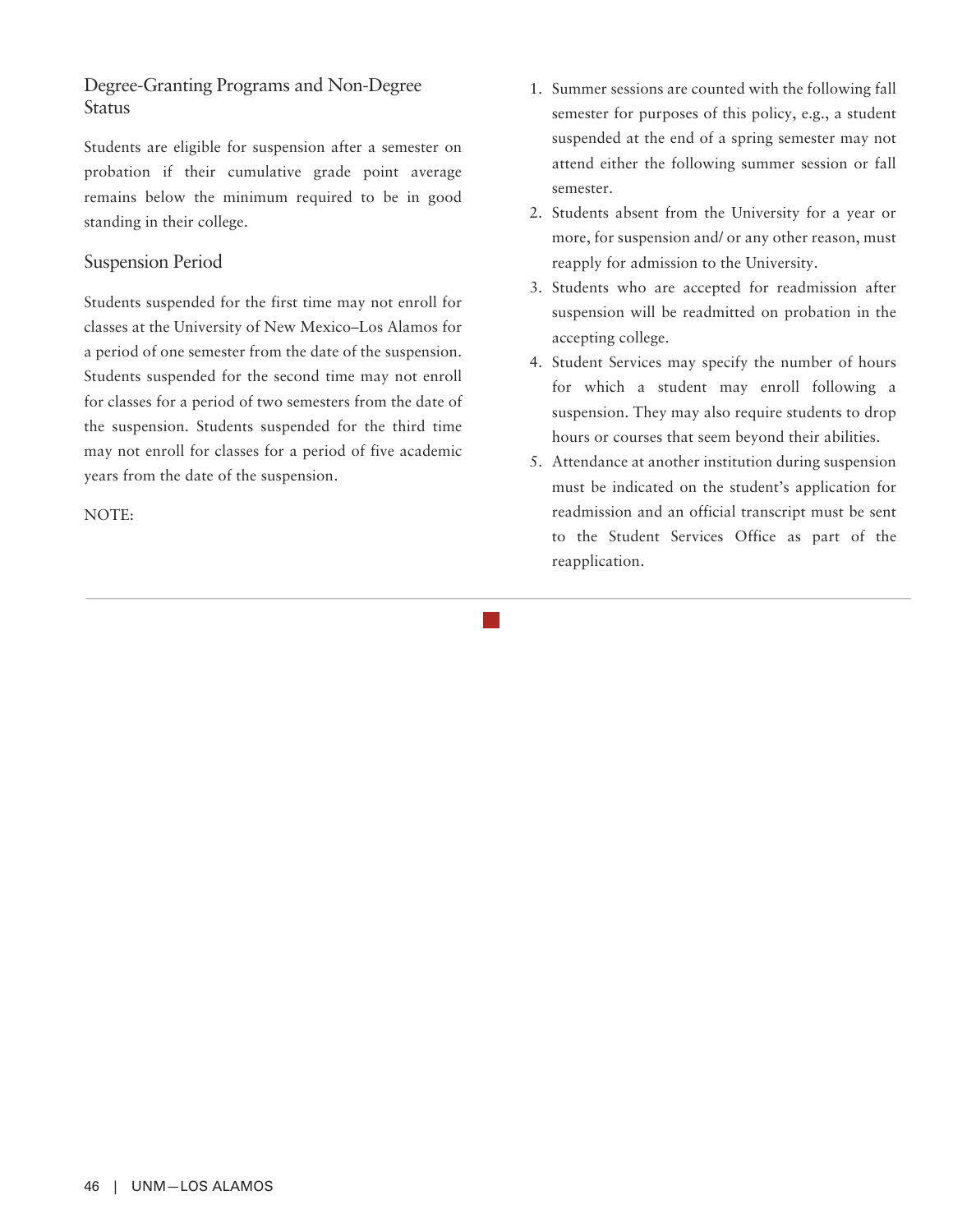## Student Financial Aid

A college education is an investment in your future. It is an investment that will pay increasing dividends in earning power in future careers and in the quality of your life. The basic premise underlying student financial aid is that the primary responsibility for a student's education rests with his or her family. When the resources of the family are not sufficient to meet college costs, the student may be eligible to receive financial assistance. This aid may come in the form of scholarships, grants, workstudy programs and/or student loans.

If you feel you may need financial help to pay for college expenses, you should apply for financial aid to determine your eligibility. The following information will explain the application process and answer questions about costs to attend and financial aid at UNM–Los Alamos. To maximize your opportunity for funding, your application must be received by March 1. You must also respond to any request for additional information in a timely fashion. Pell Grants and Direct Student Loans remain available to eligible students who submit applications after the March 1 priority date.

The Free Application for Federal Student Aid (FAFSA) is used to apply for all types of federal and state need-based aid. Students apply for financial aid on the web at *http://www.fafsa.ed.gov*. UNM–Los Alamos' Federal School Code is 002663. All prospective students must be admitted to UNM–Los Alamos to receive an offer of financial aid.

The costs of attending UNM–Los Alamos may include: 1) tuition and fees; 2) room and board; 3) books and supplies; 4) transportation; 5) personal expenses; and 6) child care costs, if applicable.

To be considered for financial aid, students must apply every year. The priority deadline for Federal grants is March 1.

For additional information regarding costs and financial aid at The University of New Mexico–Los Alamos, please access our web page at *http://losalamos.unm.edu*.

#### Satisfactory Academic Progress

To retain eligibility for financial aid, students must reestablish their need for funds by submitting the FAFSA application each year, and they must meet a minimum standard of academic performance in their course work and progression toward a degree. All students will have their academic progress monitored each semester to determine continued eligibility for assistance. There are three major components to UNM–Los Alamos' Satisfactory Academic Progress Policy:

Grade Point Average: Students are required to maintain a grade point average consistent with graduation requirements for their major as follows:

- While completing the first 30 credit hours as an undergraduate, a student must attain a minimum 1.7 GPA.
- Students with more than 30 credit hours must sustain a minimum 2.0 GPA.
- Graduate students must sustain a minimum 3.0 GPA.

Completion rate. Students must successfully complete at least 67% of the total credit hours they attempt. Classes in which grades of A, B, C, D or CR are earned will be considered completed. Repeated courses were already counted as completed, and will not be counted twice. All attempted credit hours from any college (including nondegree hours) are counted whether or not financial aid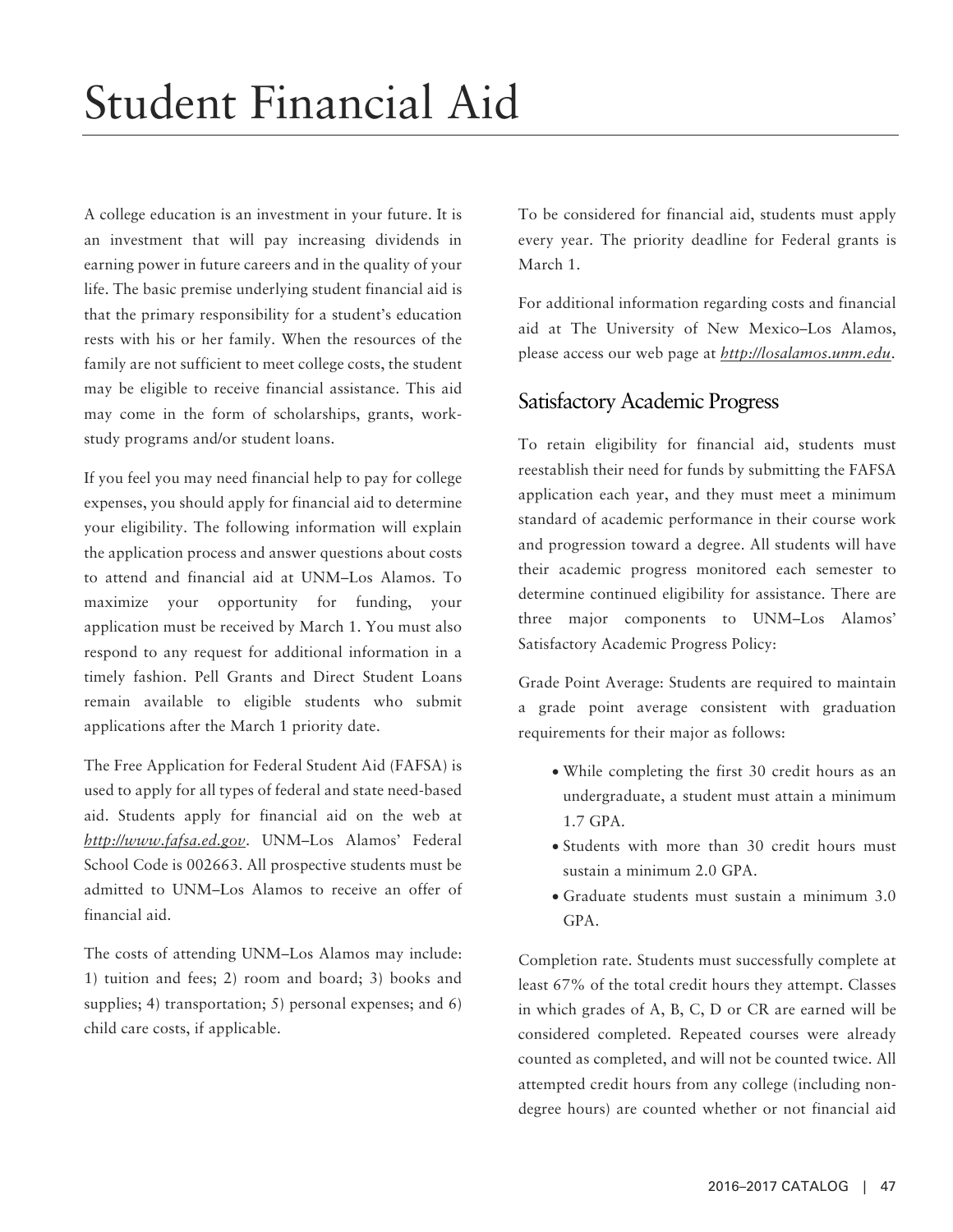was received. This calculation includes all hours in which a student is registered at the time of withdrawal. Remedial classes and English as a Second Language (ESL) classes are also counted as attempted credit hours. Courses taken for AUDIT are not counted in the student's total course load for purposes of financial aid eligibility. For graduate students, 100- and 200-level classes count as hours attempted, but not hours earned, because they will not count toward the completion of a graduate degree.

Maximum time frame. Undergraduate students must complete their program of study within 150% of the published length of the program, measured in credit hours attempted. Example: if the published length of the academic program is 66 credits, the maximum time frame for completion is 99 attempted credits. All attempted credit hours from any college, including nondegree hours, and hours attempted in completing a prior certificate or degree will count toward the maximum allowable credits regardless of whether financial aid was received. Courses with assigned grades of F, WF, W, WP, I, NC and "repeated" courses all count as attempted credit hours. In addition, remedial classes and ESL classes are counted in this calculation, even though these classes do not count toward the student's graduation requirements. To receive financial aid, graduate students must complete their degree within the maximum time frame allowed by their graduate program.

#### Enrollment Requirements for Financial Aid

To receive financial aid, students must generally be enrolled at least half-time as a regular student in an eligible program. Scholarships generally require full-time enrollment. Courses taken as audit are not included toward financial aid enrollment requirements. Award amounts are generally prorated according to enrollment status.

The student is responsible for meeting minimum enrollment requirements. Students knowingly receiving aid to which they are not entitled may be in violation of University policy and state or federal laws. If you have any questions please contact the Financial Aid Office.

#### **Enrollment Requirements**

**Undergraduate Students** Full-time 12 hours Half-time 6 hours

#### **Non-resident Students**

The student is responsible for obtaining the correct residency classification prior to the end of the second week of the semester. A student not classified as a New Mexico resident will be charged tuition as a non-resident. Please refer to the Residency section in this catalog.

#### Federal Student Loans

The main loan program offered at UNM is the William D. Ford Direct Loan program. Students wishing to receive loans must have a current FAFSA, a complete financial aid file, and submit a loan request form to the UNM–LA Financial Aid Office. Please see the Financial Aid officer for more information.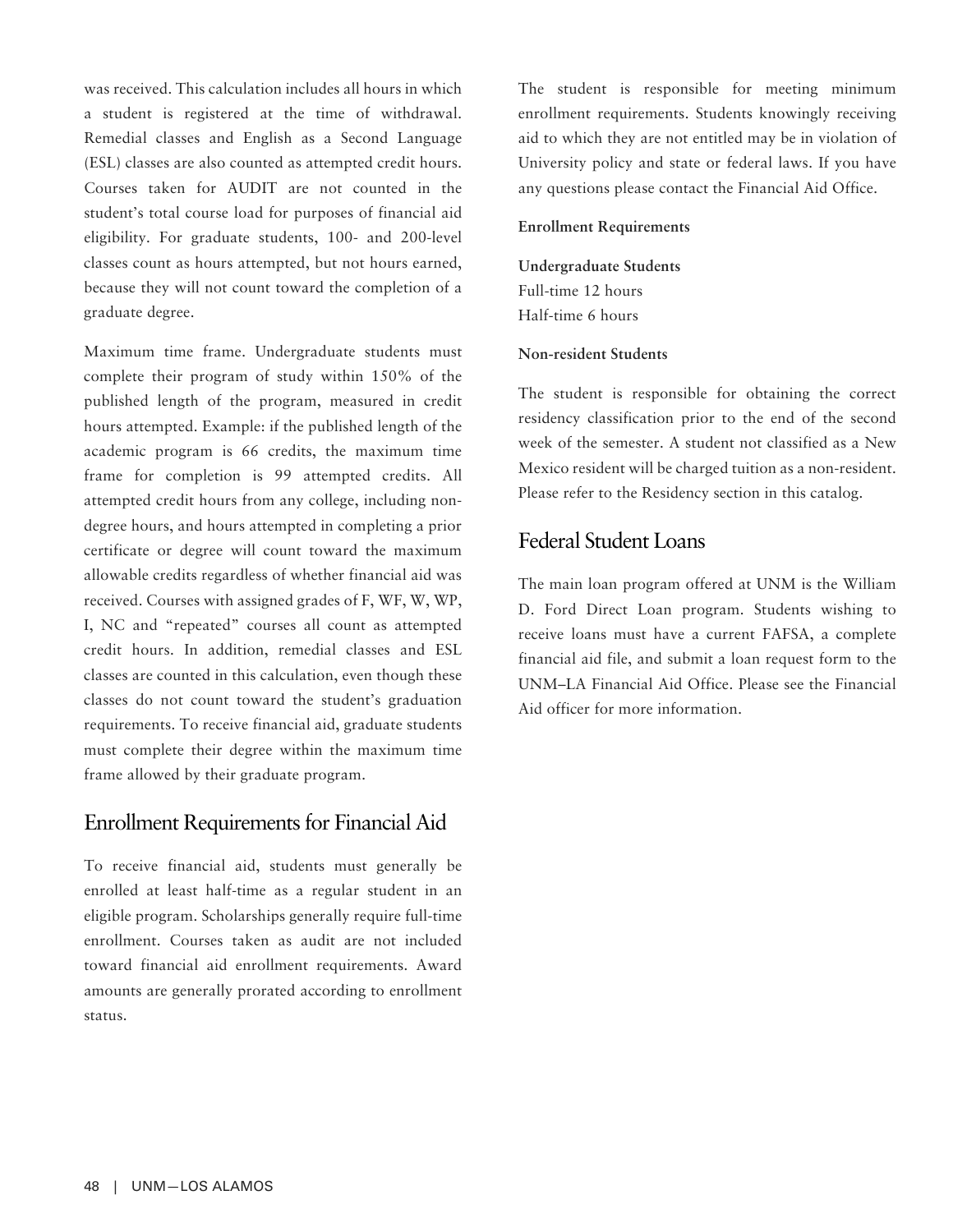#### Typical Sources of Financial Aid

| Program                                    | Per Academic Year                 | Award Amount                    |  |
|--------------------------------------------|-----------------------------------|---------------------------------|--|
| Federal Pell Grant*                        | Maximum                           | \$5,775                         |  |
| Federal Supplemental Ed. Opportunity Grant | Maximum                           | \$1,500                         |  |
| <b>State Student Incentive Grant</b>       | (Based on 2014-2015)              | \$1,500                         |  |
| UNM-LA Bridge to Success Scholarship       | First Fall Only, Tuition Amount** | Tuition Amount** No Fees        |  |
| UNM Lottery Scholarship                    | \$643/semester                    | Up to 3 consecutive Semesters** |  |
| Federal /State College Work-study          | Undergraduate                     | \$6,000 maximum                 |  |
| Federal Perkins Loan                       | Maximum                           | \$2,000                         |  |
| Federal Stafford Loan:                     |                                   |                                 |  |
| (Subsidized)                               | Freshman                          | \$3,500                         |  |
|                                            | Sophomore                         | \$4,500                         |  |
|                                            | Junior/Senior                     | \$5,500                         |  |
| Federal Stafford Loan:                     |                                   |                                 |  |
| (Unsubsidized)                             | Freshman                          | \$2,000-\$6,000*                |  |
|                                            | Sophomore                         | \$\$2,000-\$6,000*              |  |
|                                            | Junior/Senior                     | $$7,000*$                       |  |

*\*Conditions Apply*

*\*\*Subject to Change*

PLUS Loans (Parent Loan for Undergraduate Students): Cost of Education minus financial aid awarded

#### Student Employment

Students seeking part-time employment while attending UNM–Los Alamos may apply for a work-study position. Students must first complete a FAFSA online and indicate their interest in work-study. Then visit http://www.unm.edu/jobs/ to see what positions are available. Students must submit all applications online.

#### Payment by Financial Aid

Financial Aid disbursement is done during the first week of class, unless otherwise specified in the financial aid section of the UNM–LA website. Registered students should use LoboWeb to obtain information as to required payment and anticipated financial aid.

- Student charges for any services, sales or fines will be collected from the first available source of financial aid (grants, scholarships or loans) even if due date is later than aid release date.
- Students must be registered full time prior to receiving aid or have Financial Aid adjust required number of hours to be eligible for aid. It is your responsibility to visit the Financial Aid Office to be certain your aid will be available, and you will not be disenrolled.

If a delay in receipt of your financial aid occurs, you may wish to pay the first installment and any processing fees at the Cashier's Office to avoid disenrollment. Work-Study awards will not be considered in arranging for payment. Refer to the academic calendar for the applicable Disenrollment date.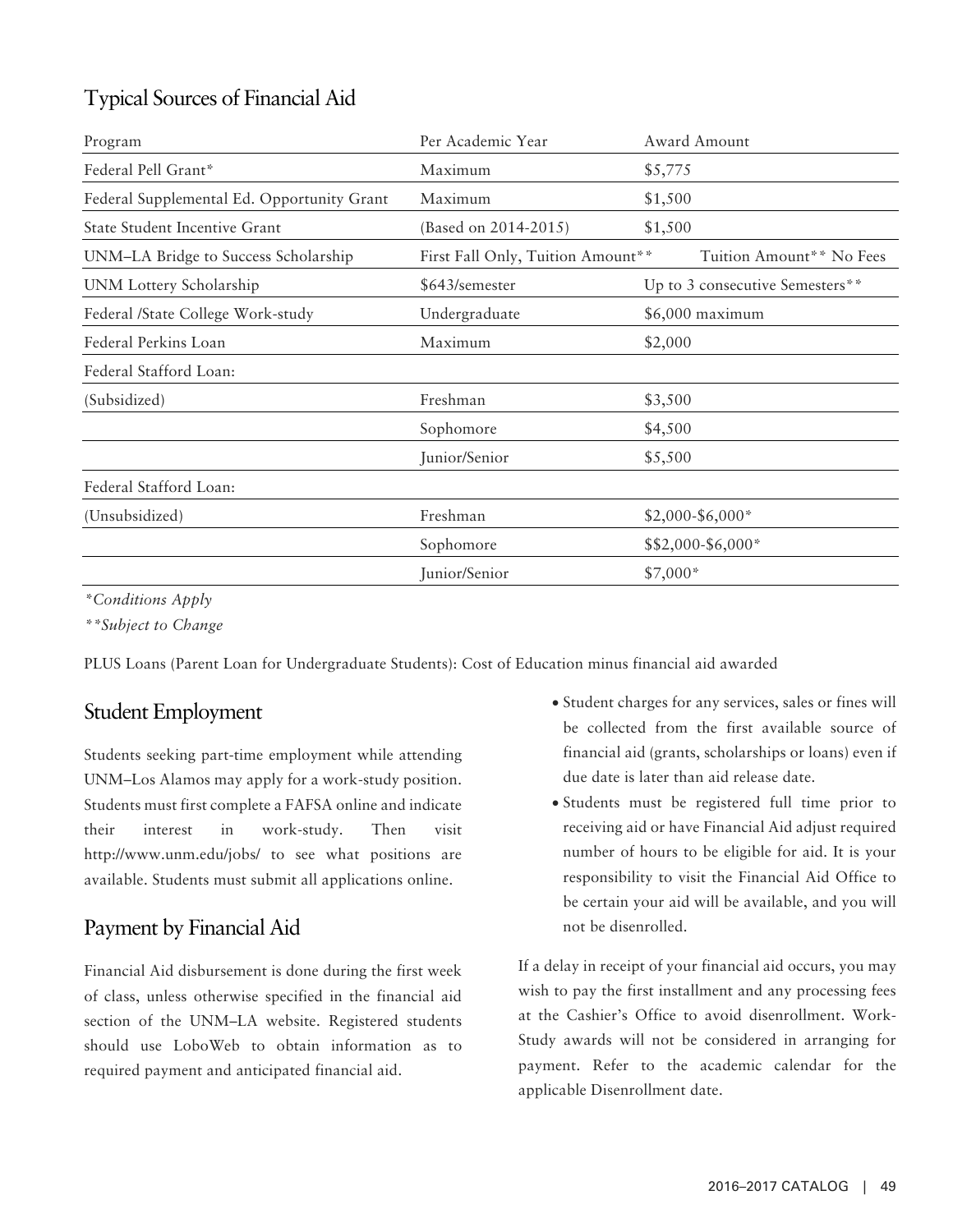If your tuition has been deferred based on financial aid, and you decide not to attend the University of New Mexico-Los Alamos, you must officially withdraw through *http://unm.edu/~unmreg/* prior to the 100% refund deadlines online in the Schedule of Classes at *http://losalamos.unm.edu*. If you drop or disenroll after this date, you may owe aid back to UNM.

#### **Crediting Financial Assistance to a Student's Account**

Students who are receiving financial assistance through programs detailed below will have their awards automatically credited to their accounts beginning on the Friday before classes if financial aid has been approved and awarded.

#### **These programs include**

- 1. PELL Grant
- 2. Supplemental Educational Opportunity Grant (SEOG)
- 3. State Student Incentive Grant (SSIG)
- 4. Federal Perkins Loan
- 5. Other Grants and Scholarships
- 6. FFELP Loans/LINK Loans
- 7. Federal Direct Loans

Financial assistance awards will not be credited to a student's account until the student has registered for the required number of hours and has met all respective financial assistance source program requirements. Students will receive any remaining balance after deductions of current and past due charges through Direct Deposit by visiting *http://my.unm.edu*. If not signed up for Direct Deposit students will receive funds in a refund check sent to his or her mailing address of record. Students who are eligible for and will be receiving funds from external scholarships will not have those funds automatically credited to their accounts but must visit the Financial Aid Office to have scholarships applied to their account and/or receive any surplus funding.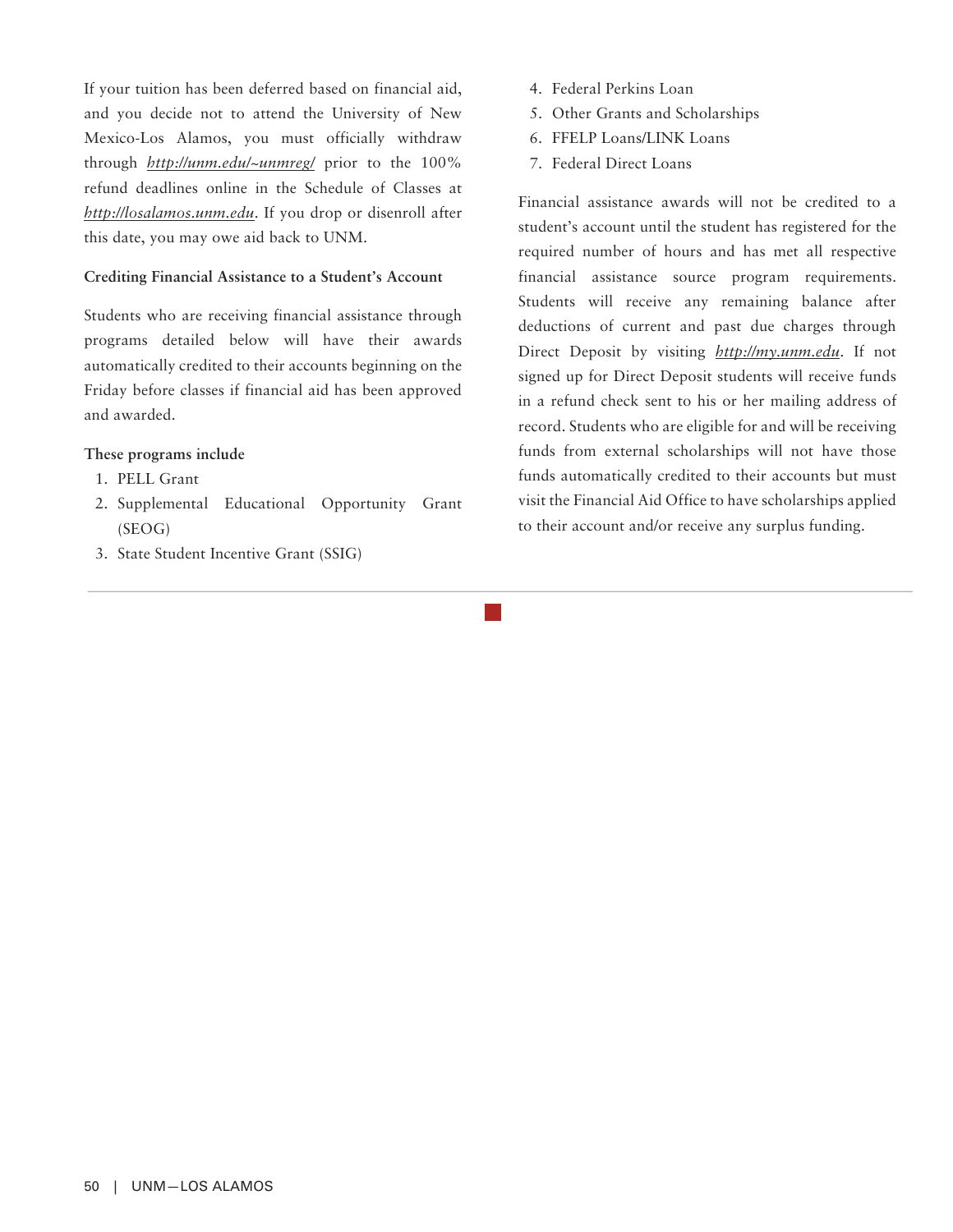## Student Organizations

#### Student Government

The purpose of the Student Government is to represent the interests and concerns of the student body of the University of New Mexico-Los Alamos, to seek student input on issues. Additionally the Student Government will assume the responsibilities of participatory governance on behalf of students in mutual relationship with the faculty, staff, administration, and the Advisory Board of the University of New Mexico-Los Alamos. By completing these tasks, the Student Government will be fulfilling its mission to represent the concerns and serve the needs of the student body of the University of New Mexico-Los Alamos. To speak with the Student Government advisor, please contact Student Services. For more information, see the Student Activities webpage at *http://losalamos.unm.edu*

#### Phi Theta Kappa

Membership in Phi Theta Kappa International Honor Society will open new doors for your academic journey. To be eligible for membership:

1. You must be enrolled in a regionally accredited institution offering an associate degree program

- 2. You must have completed at least 12 hours of coursework leading to an associate degree program (part-time students may be eligible)
- 3. You must generally have a grade point average of 3.5
- 4. You must enjoy full rights of citizenship in your country

Check out the Phi Theta Kappa website for more information at a set of  $\alpha$  at a set of  $\alpha$  at a set of  $\alpha$  at a set of  $\alpha$  at a set of  $\alpha$  at a set of  $\alpha$  at a set of  $\alpha$  at a set of  $\alpha$  at a set of  $\alpha$  at a set of  $\alpha$  at a set of  $\alpha$  at a set of  $\alpha$  at a s http://*www.ptk.org/members/benefits.htm*. Advisor contact information is available online and through Student Services.

#### New Clubs/Chartered Student **Organizations**

Any student or group wishing to start a recognized Chartered Student Organization may do so. Chartered Student Organizations (CSOs) are formed to further the common interest of the members of the group and the University community. Chartering a student organization leads to official recognition of the student organization by The University of New Mexico-Los Alamos, potential funding through Student Government, and authorized use of UNM-Los Alamos facilities. Contact Student Government via Student Services, Building 1., (505) 662-0332, for more information.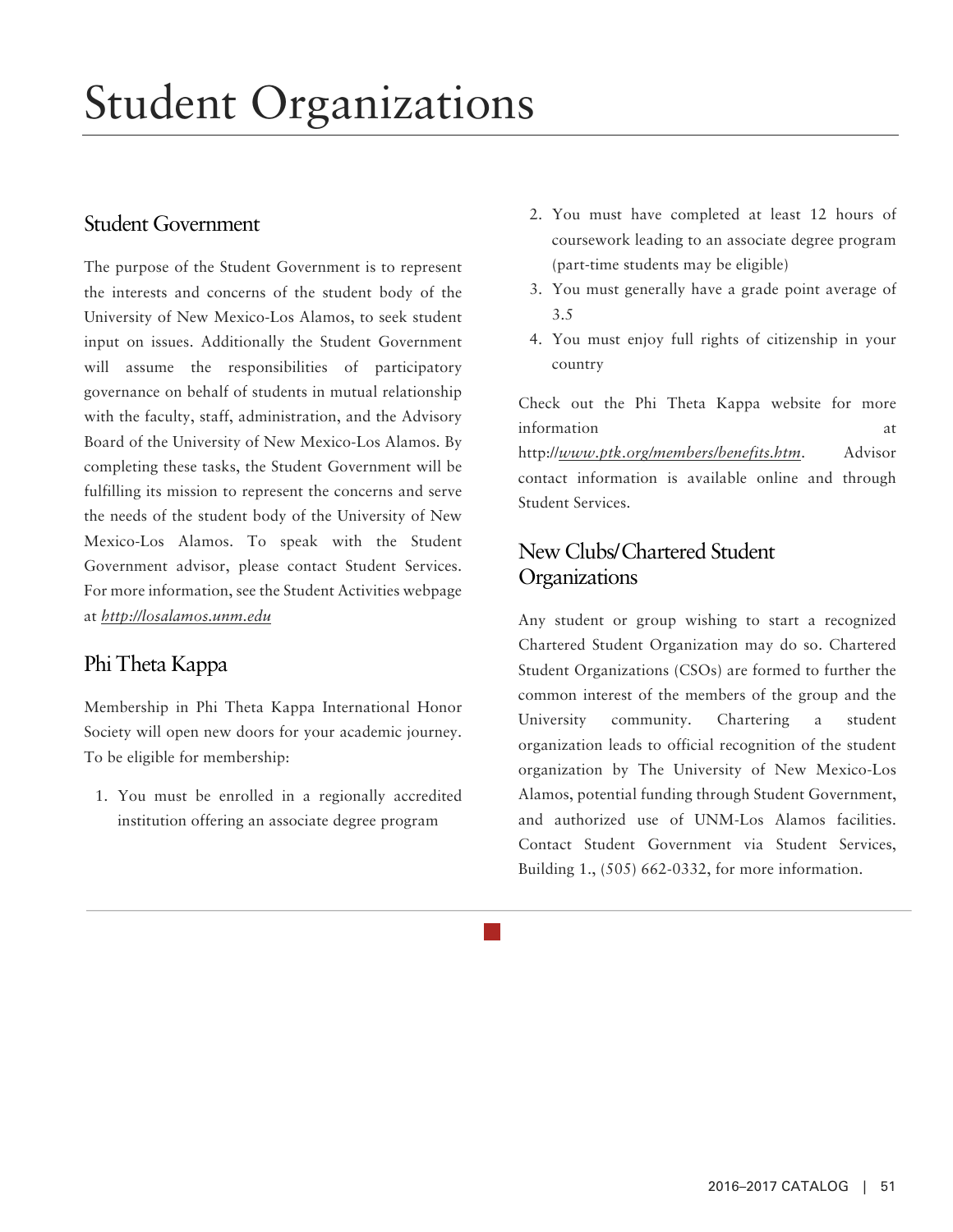#### Adult Learning Center

The Adult Learning Center at UNM–Los Alamos provides adult basic education (ABE) services to adults over the age of 18 who wish to obtain their New Mexico High School Equivalency Crediential (HSE), brush up on their basic literacy skills, improve their workplace skills, or learn English as a second language (ESL). Classes are offered in the areas of reading, writing, math improvement, and ESL. HSE prepatory instruction will prepare students to take either the DEG or HiSet exam. Both tests lead to a New Mexico HSE credential. Students under the age of 18 must submit a completed Underage Permission Form to the Adult Learning Center prior to enrollment in classes. The form must be signed by a parent or guardian and by the superintendent of their local school district or home school operator. The Underage Permission Form is available at the following link:

*http://ped.state.nm.us/ped/GEDdocs/HSE%20UPF%20 Form%202015%20Final.pdf* Books, materials and individualized tutoring services are free, and there is no charge or fee for ABE classes. Contact (505) 662-0338.

#### Community Education

UNM–Los Alamos offers non-credit courses in a broad range of areas, including professional development, personal enrichment, and workforce training. Our offerings emphasize short term classes aligned with community needs and interests. Community education classes do not require enrollment in the University and are open to anyone wishing to attend.

#### Personal Enrichment

These classes are designed for those wanting to learn a new skill, pursue an interest, or develop their passion. From simmer sauces to science fiction, Pilates to Plato, our courses are designed to engage, stimulate, and cultivate the mind, body, and spirit. Most offerings are short term and classes are delivered in a variety of formats, including seminars, lectures, cultural field trips, hands-on, art-based workshops, and outdoor activities. Classes vary from semester to semester; please check our schedule and website for current offerings, or contact the Community Education office at 505-662-0346.

#### Enrichment Classes for Younger Students

Community Education offers classes for younger students as part of our summer program for youth. Students in the 1st -12th grades take classes in subjects ranging from poetry to robotics, taught by professional educators, college faculty, and community experts. After-school enrichment classes for younger students are also given during the school year. For more information about our programs for younger students, contact the Community Education office at 505-662-0346.

#### Workforce Training and Professional Development

Whether you are new to the job market, re-careering, or simply want to add to your repertoire of skills, our workforce training and professional development courses can help you develop the skills you need. We offer high quality classes and certificate programs, as well as specialized courses for professional development and workforce training, including computer training and paralegal training. In addition, through the Small Business Development Center, we offer training and counseling for new or developing businesses.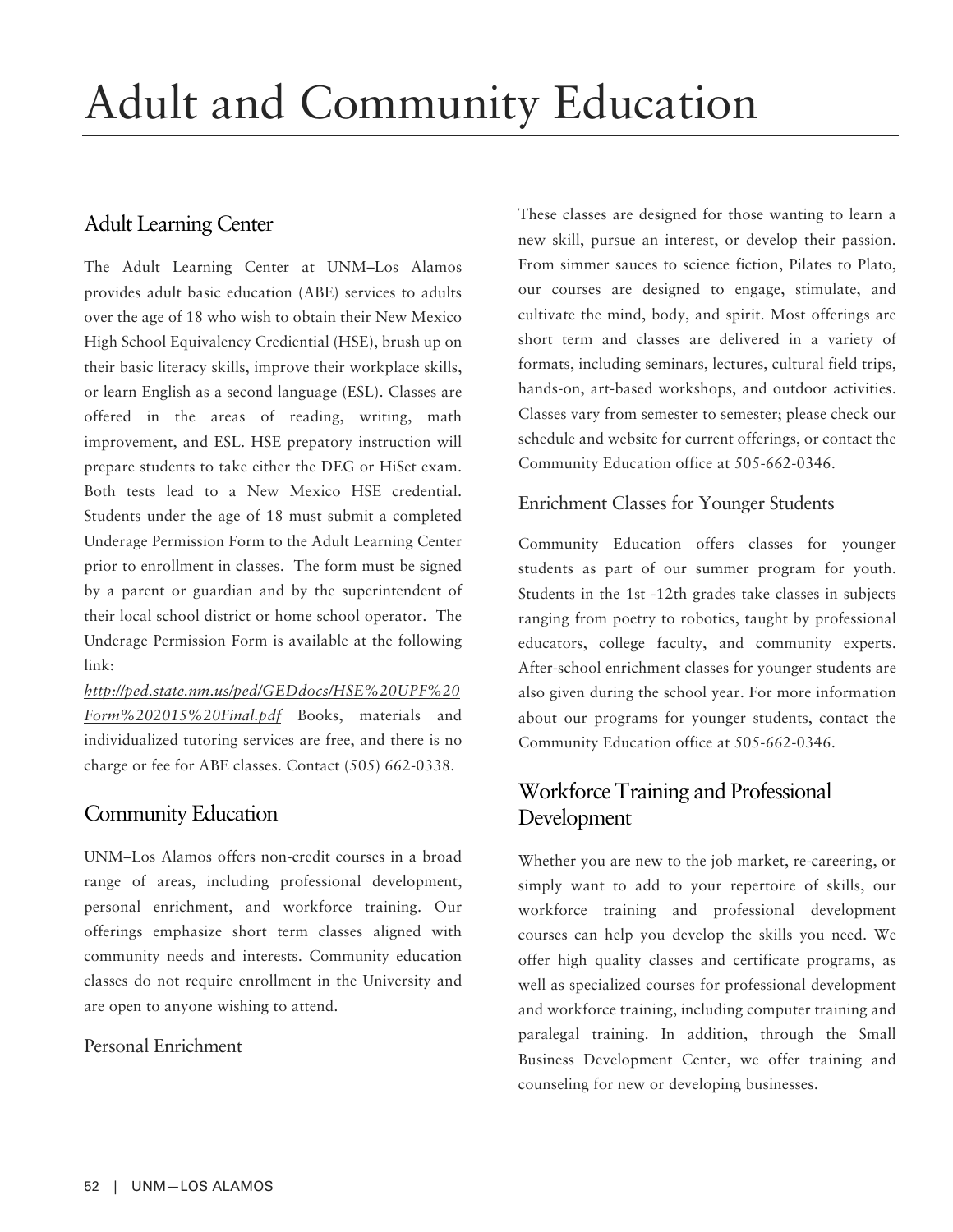#### Custom Training

The Customized Training program at UNM–Los Alamos works with area businesses to design low-cost, specialized training that meets employers' needs and fits work schedules. Utilizing local, state and national resources, UNM–Los Alamos can design, develop, and deliver classes and certificate programs for the unique training needs of businesses, nonprofits, or government agencies, onsite or on campus. Custom training is a costeffective way to target and increase organizational effectiveness, and to enhance job skills and performance. The Custom Training program also offers training through the New Mexico State Workforce Training Initiative. For information please contact 662-0346. CEU's are available for many courses.

#### Small Business Development Center

The UNM–Los Alamos Small Business Development Center (SBDC) is part of a national and statewide network that provides training and counseling services for small and start-up businesses. The UNM–Los Alamos SBDC offers no-charge business assistance to any existing or aspiring small business in the community, including not-for-profits. Business counseling and most of the training classes occur off campus at the Los Alamos Small Business Center. Counseling sessions are also held in the Jemez Springs area. The SBDC currently serves about 180-200 counseling clients each year. Typical areas of assistance include business start-up and registration, planning and business planning development, customer service, marketing, business financing, incorporation, proposal preparation, employee issues, business computing, record keeping, regulatory issues, quality management, productivity issues and trade name searches. A student can register online at *http://www.nmsbdc.org*. To schedule a confidential appointment with a SBDC Business Counselor, call 505-662-0337 or 505-663-3409.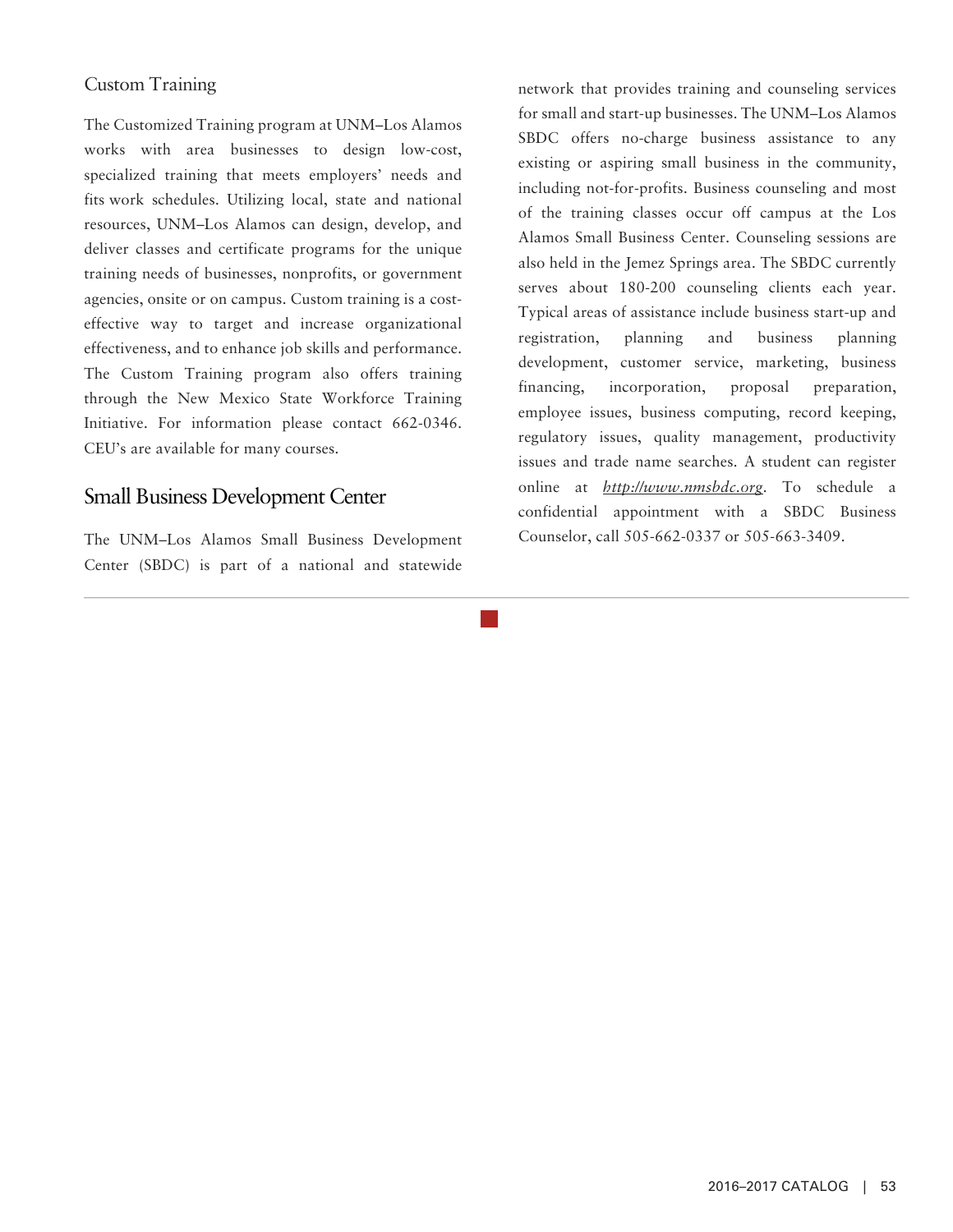## Bachelor and Graduate Program

#### Introduction

UNM has offered graduate-level courses in Los Alamos since 1947, and the Graduate and Upper Division Programs Office has been in operation since 1956. In 1999 UNM Extended University assumed coordination of the University's distance education component, which includes the center in Los Alamos. Its main function is to provide educational opportunities to residents of Los Alamos and surrounding communities. The most popular programs in recent years have been Computer Science, Mechanical, Nuclear, and Electrical Engineering.

Bachelor degree programs are offered in Business Administration, Computer Science, Communication and Journalism, Liberal Arts, Integrative Studies, and more. Master's degree courses are offered in Nuclear Engineering, Computer Science, Educational Leadership, Public Administration, and more To see a complete list of degree offerings, go to *http://statewide.unm.edu/nm/los-alamos/index.html*. Upper division, undergraduate courses are also available in areas that support the master's and bachelor's programs (see complete listing at *http://statewide.unm.edu/nm/losalamos/schedules/index. html*.)

The mission of UNM-LA Bachelor and Graduate Programs through Extended Learning is to create enriching educational experiences for northern New Mexico students. This mission is accomplished through the delivery of instruction primarily online, but also via Instructional Television (ITV) Courses offered through the center broaden the choices for students beyond the limitations of a physical location. Students enrolled in 200- level courses at UNM-Los Alamos are encouraged to consider the 300 and 400-level courses offered by UNM-LA Bachelor and Graduate Programs through Extended Learning.

#### Course Cancellations

Budgetary limitations, enrollment figures, or availability of instructors may require courses to be cancelled. Decisions regarding the cancellation of instructional television courses are usually made at the close of the regular registration period. Because the major determining factor for cancellations is enrollment, it is most important that students register early during the scheduled registration period.

#### Procedures for Changes in Student Programs

Program changes, such as drops, adds, section changes, and withdrawals, must be initiated by the student through LoboWeb. Please note that no adds, drops, section changes, or withdrawals may be made after the particular designated dates, which are as follows:

#### **Last day for adds**

For the Fall and Spring semesters this will be the end of second week of classes. For the summer session this will be the end of the first week of classes.

#### **Last day for changes in section**

For the Fall and Spring semesters this will be the end of second week of classes. For the summer session this will be the end of the first week of classes.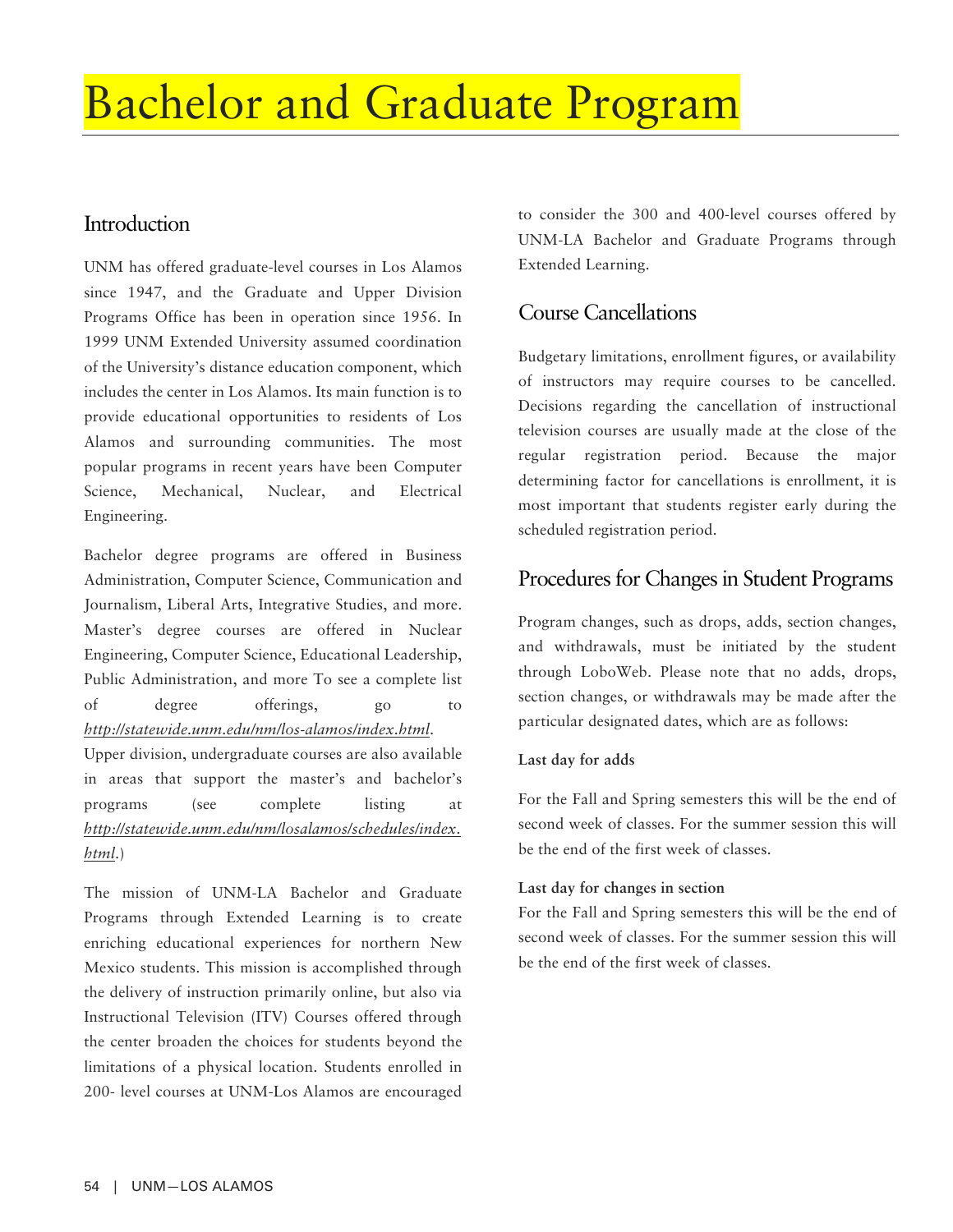#### **Last day for drops without a grade**

For the Fall and Spring semesters this will be the end of the third week of classes. For the summer session this will be the end of the second week of classes.

#### **Last day for withdrawal from a course without approval (W assigned)**

For the Fall and Spring semesters this will be the end of twelfth week of classes. For the summer session this will be the end of the sixth week of classes.

#### **Last day for withdrawal from a course with Dean's or Program Manager's approval (W assigned)**

This will be the last day of instruction prior to final examination week.

#### Withdrawal Policy

Students who wish to withdraw must complete the appropriate procedures through LoboWeb or in person at UNM-LA. Students leaving the university during a semester/session without withdrawing according to UNM regulations will receive a grade of "F" for each course, even if they were passing their courses up to this point. Withdrawals initiated after the third week will result in grades of withdrawal(W.) All withdrawal grades will be assigned by the instructor upon completion of the withdrawal process.

#### Tuition and Fees

View current tuition rates at

http://bursar.unm.edu/tuition-info/tuition-andfees.html

#### Tuition Refunds

| Withdrawal during first three weeks: |  |
|--------------------------------------|--|
| (First week of Summer Session) 100%  |  |

Partial or complete withdrawal after the third week: (First week of Summer Session)................................ 0%

#### Academic Information

Students are strongly urged to apply for admission to grad-uate or undergraduate student status by applying to specific departments or programs. Students are responsible for complying with all rules and regulations as specified in the University of New Mexico Catalog. The UNM catalog may be accessed at

#### http://registrar.unm.edu/UNM%20Catalog/inde x.htmlNon-Degree Status

For students in non-degree status taking graduate level work, please note the following information:

- 1. A limited number of graduate credit hours earned in non-degree status may be used toward a graduate degree if the student is later admitted to graduate school, and has re-ceived a grade of "B" or better. Contact specific departments for rules and limitations.
- 2. To obtain graduate credit for 400 level courses that carry graduate credit, students must meet certain requirements. See the UNM-LA Bachelor & Graduate Program Center for details.

For course descriptions, see the most recent UNM Catalog at *http://catalog.unm.edu//catalogs/2015-2016/*. Special topics courses have unique course descriptions.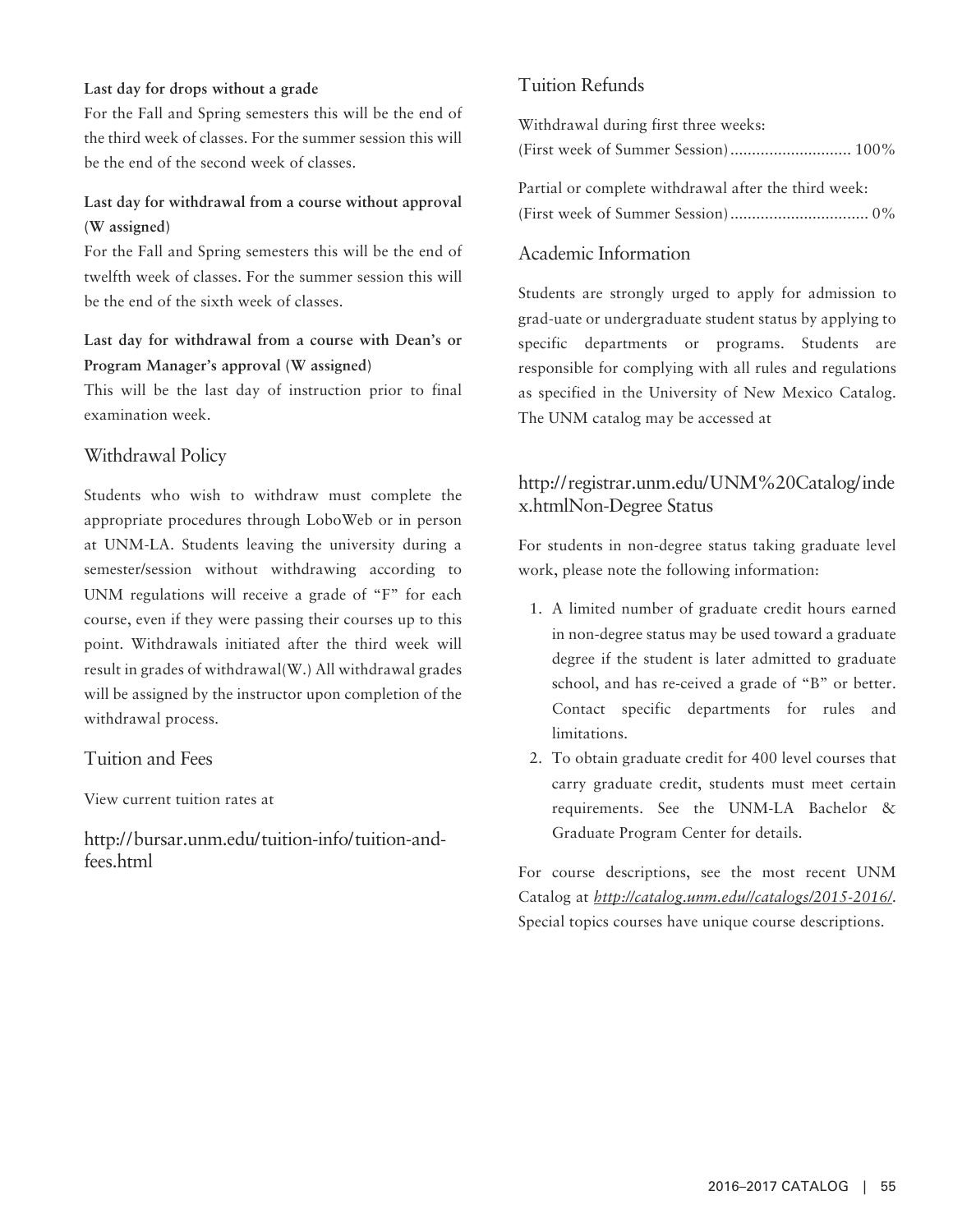#### Advisement

General advisement is available at UNM-LA Bachelor and Graduate Programs. Call 505-662-0335 for an appointment. Students pursuing degrees from UNM should also contact the appropriate departmental advisor at main campus. Current contact information for UNM–Albuquerque advisors can be obtained through the UNM–Los Alamos Bachelor and Graduate Programs office in Building 1.

Visit the UNM-LA Bachelor and Graduate Programs website at *http://statewide.unm.edu* or UNM-LA Bachelor and Graduate Programs office for academic advisement, course schedules, etc.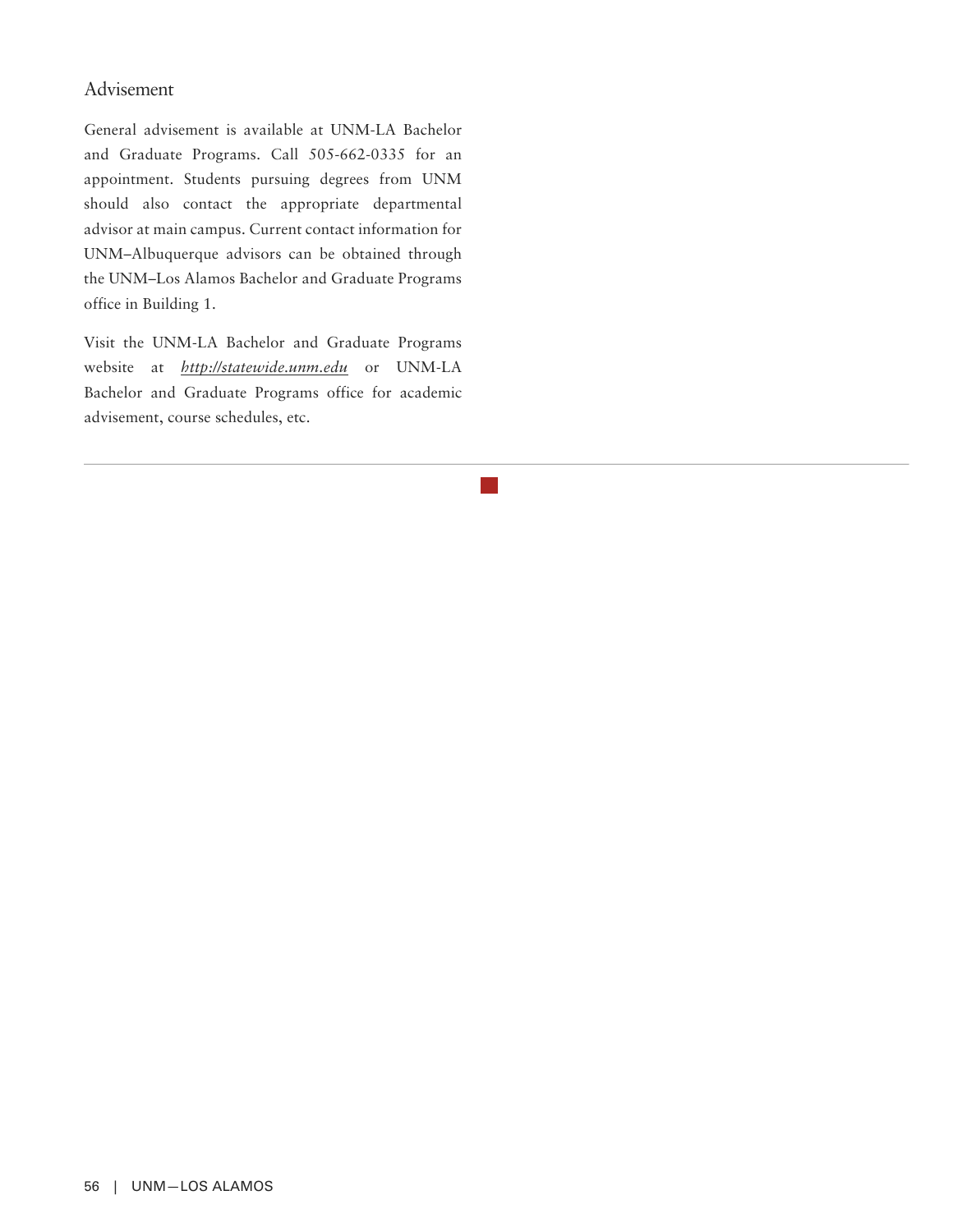#### Program Requirements

- 1. Before a degree and/or certificate program is granted by UNM–Los Alamos students must complete the following requirements:
- 2. Complete the number of credit hours and specific course requirements as outlined for the degree or certificate.
- 3. Earn a minimum of 15 credit hours for the degree and/or 9 credit hours for the certificate in residence at UNM–Los Alamos.
- 4. Complete all required coursework for the degree or certificate with a minimum of 2.0 cumulative grade point average (GPA) except as noted for specific programs.
- 5. No basic skills courses (e.g., ENGL 099, ENGL 100, etc.) are accepted toward the number of credit hours required for graduation.
- 6. Individual departments may require a higher grade on specific courses.
- 7. All students planning to apply their courses to a second degree are expected to earn a "C" or higher in all courses.
- 8. If a student is interested in transferring Core Curriculum courses to another institution or another degree, a "C" or better in each course is required.

#### Associate Degrees

The Associate of Arts and Associate of Science degrees are designed for students who intend to transfer to a four-year college or university, with the transfer of credits subject to the receiving institution's policies. Generally, institutions within the state have articulated courses and programs to effect an easy transition.

The Associate of Applied Science degree is designed to provide employment skills for the student. While not usually intended for transfer, specific courses within the degree may transfer depending on the receiving institution. Students planning to transfer to a four-year institution should confer with an academic advisor regarding transferability. The University of New Mexico has adopted a Core Curriculum, which all students must complete as part of a UNM baccalaureate program. The Core consists of approximately thirty-seven hours of courses in seven areas of study, with some noted exceptions. Students may apply AP or CLEP credit to the Core requirements. Departments and colleges may restrict student choices within the Core to meet departmental and college degree requirements. A grade of C (not C-) in each course is required to fulfill the requirements of the Core Curriculum.

#### General Education Requirements

Associate degree curricula require a variety of courses to broaden students' understanding of the world as well as prepare students for employment or advanced study in their fields. Curricula therefore stress the student's major subject, but also include General Education courses under seven general headings:

- 1. Writing and Speaking: Communication and Journalism, English, Linguistics
- 2. Humanities: American Studies, History, Foreign Language, Literature, Philosophy
- 3. Social and Behavioral Sciences: Psychology, Economics, Geography, Political Science, Sociology, Anthropology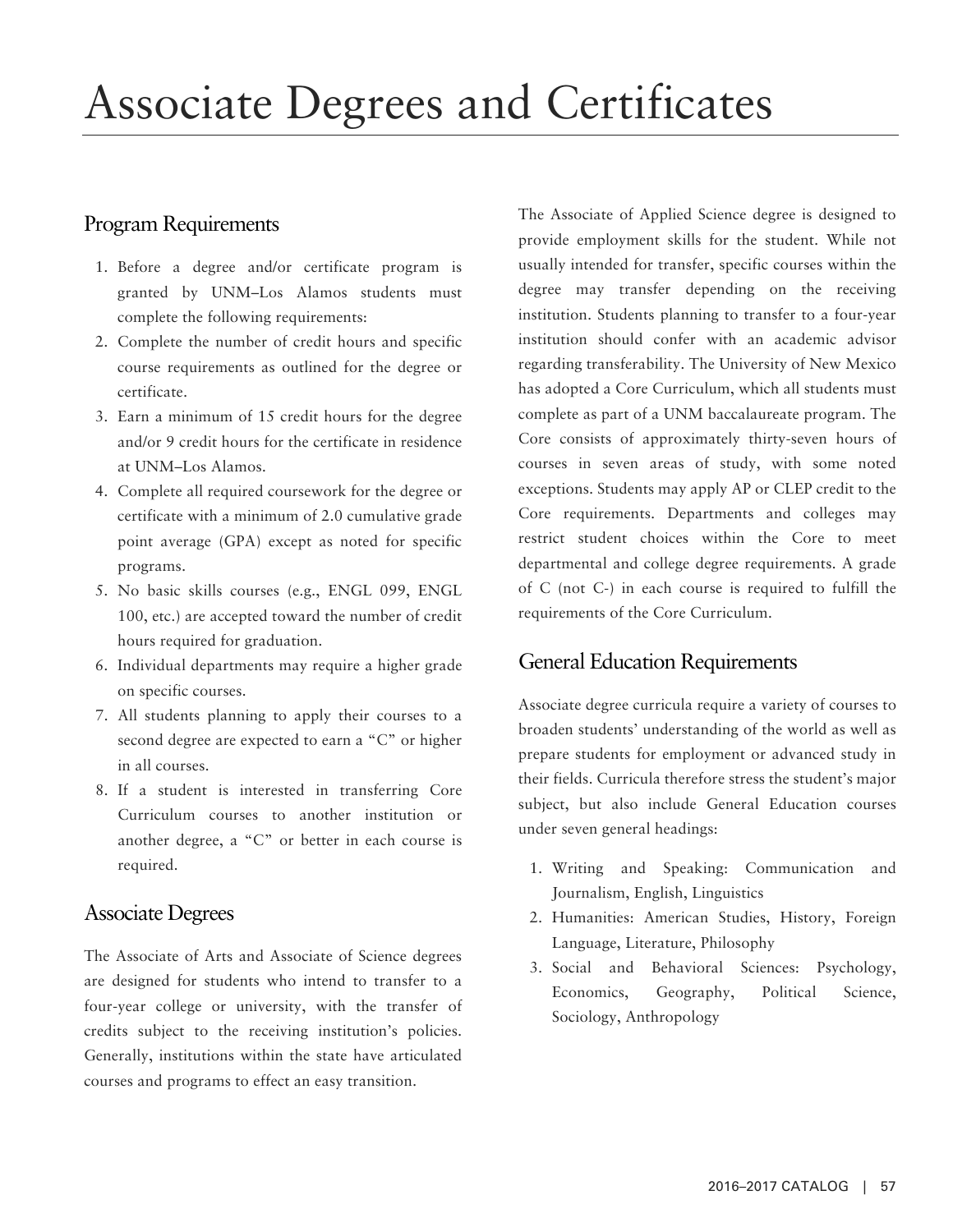- 4. Physical & Natural Sciences: Astronomy, Chemistry, Earth and Planetary Science (geology), Environmental Science, Physics, Biology, Natural Sciences, Anthropology
- 5. Mathematics: Mathematics and Statistics
- 6. Foreign Language: Spanish and Portuguese, Russian, French, German, Japanese, Sign Language
- 7. Fine Arts: Art History, Art Studio, Film, Music, Theater, Studio Courses

General education requirements vary for different majors (from college to college). Please follow the appropriate recommendations for degree programs. Advisors can assist students with their selections.

All degrees offered by UNM–Los Alamos are listed below. This list may not be complete because this catalog and program development is ongoing. Students should check with an academic advisor, Department Chair, or Associate Dean for program changes.

#### **Associate of Arts**

Liberal Arts

• Public Safety Professionals Concentration Pre-Business Administration Pre-Professional Elementary Education Studio Art

#### **Associate of Science**

Computer Science

Emergency Medical Services

Environmental Science

Pre-Professional Health Sciences — *includes courses needed in preparation for various pre-professional medical sciences degrees. See page 75 for details.*

Pre-Engineering

Science

#### **Associate of Applied Science**

Accounting

Applied Technologies

- Electro-Mechanical Concentration
- Solar Technology Concentration

Business

- Marketing Concentration
- Management Concentration

Environmental Technology

Fire Science

- Emergency Medical Services Concentration
- Fire Science Concentration

General Studies

Information Technology with Cybersecurity Office Communications and Technology Public Safety

- Emergency Management Concentration
- Homeland Security Concentration

• Police Science Concentration

Robotics

#### Academic Certificates

Certificates in many programs are designed primarily for students not currently pursuing an associate degree. Courses taken as part of a certificate program are accepted toward an associate degree in that field, as long as the grade earned is a C or better.

All certificates offered by UNM–Los Alamos are listed below. This list may not be complete because this catalog and program development is ongoing. Students should check with an academic advisor, Department Chair, or Associate Dean for program changes.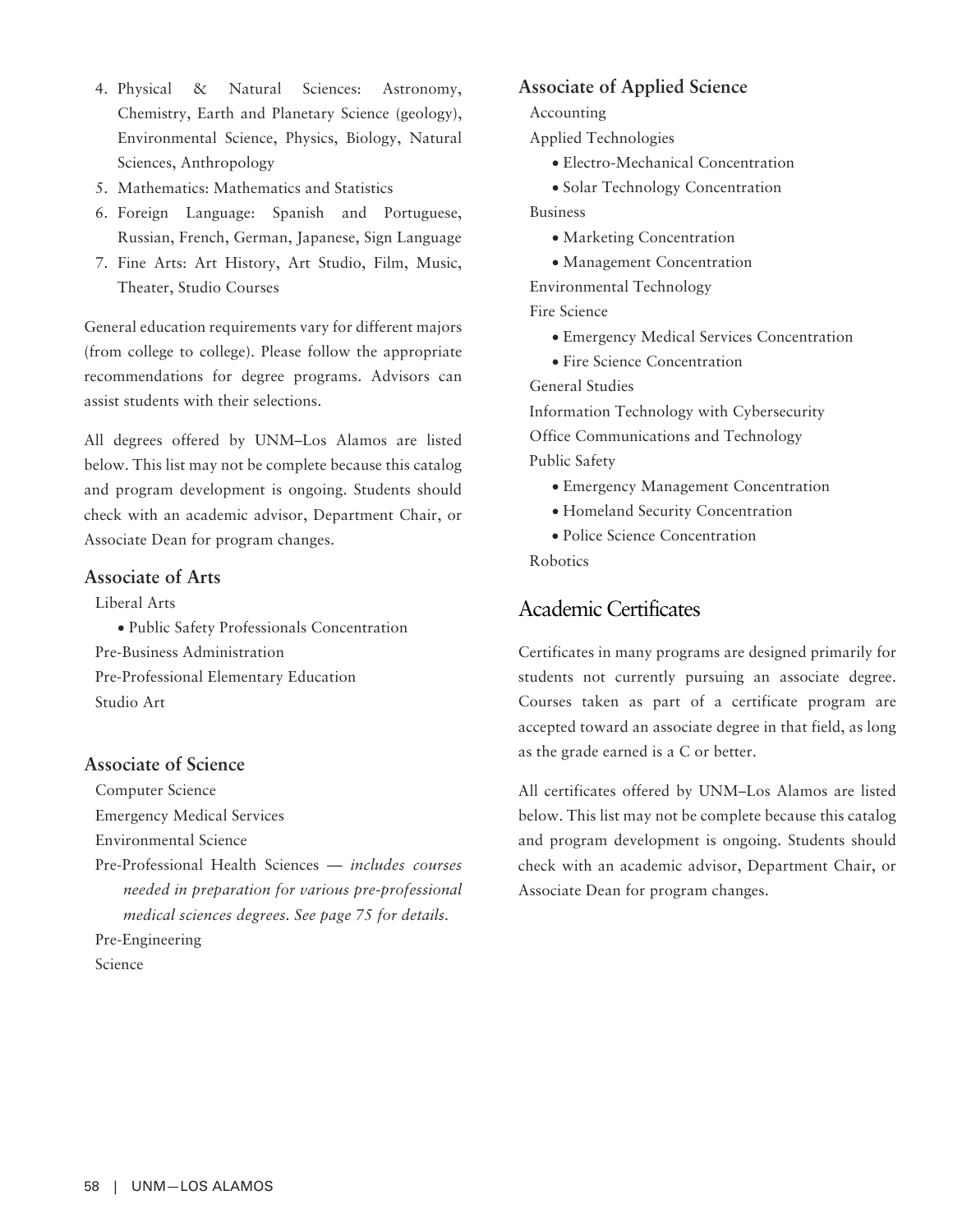Accounting Business

• Marketing Concentration

• Management Concentration Early Childhood Multicultural Education Electro Mechanical Technology Office Communications and Technology Pre-Professional Elementary Education Pre-Professional Health Sciences Solar Technology Southwest Studies Studio Art

#### Health Sciences Preparation

UNM–Los Alamos offers an Associate of Science in Health Science for students planning to obtain a Baccalaureate degree in a Health Science related field (see page 115 for details). Below you will find a list of courses you will need for various health science careers in order to transfer to other institutions for pre-professional medical sciences including the following: Nursing, Physician's Assistant, Dental Hygiene, Pharmacy, Medical Laboratory Sciences, Nuclear Medicine Imaging, Occupational Therapy, Physical Therapy or Radiography. All of these courses may be found within the AS in Health Science. We recommend that you consult with an advisor to determine your best degree plan.

Students interested in pursuing a career in the medical sciences such as Nursing, Physician's Assistant, Dental Hygiene, Pharmacy, Medical Laboratory Sciences, Nuclear Medicine Imaging, Occupational Therapy, Physical Therapy or Radiography can take required coursework at UNM-Los Alamos. The following course sequences list courses offered at UNM-LA. These courses articulate with the medical professional programs in the area and fulfill most of the pre-admission requirements of those programs. Sequences fulfilling the first two years of a BS program may also be used to fulfill many of the requirements for the Associate of Science in Science degree at UNM-Los Alamos. Students are encouraged to meet with an advisor at UNM-LA to ensure that the courses taken apply toward a particular health program. Advisors can help you articulate to nursing programs at Northern New Mexico College and Santa Fe Community College.

Pre-professional medical sciences course requirements are available in the following areas:

- Nursing
- Dental Hygiene
- Physician's Assistant
- Pharmacy
- Physical Therapy
- Medical Laboratory Sciences
- Medical Nuclear Medicine Imaging
- Occupational Therapy
- Radiography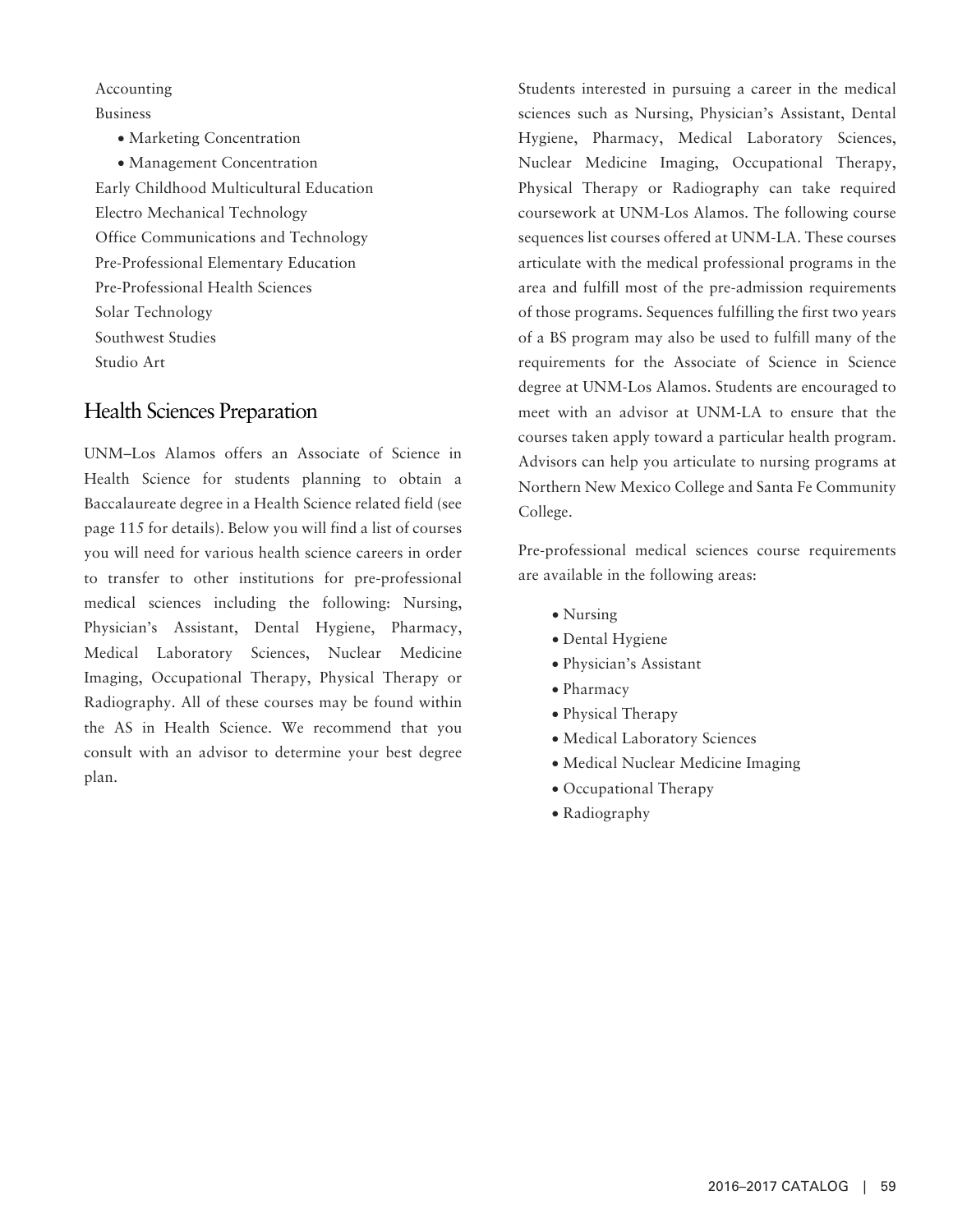### Nursing

Recommended sequence in preparation of entering UNM's Bachelor of Science in Nursing program:

| <b>SEMESTER 1</b>                      |                                                                     |
|----------------------------------------|---------------------------------------------------------------------|
| ENGL 110 (3) (or ENGL 112 or ENGL 113) | Accelerated Composition (or Composition II or Enhanced Composition) |
| BIOL 123 (3)                           | Biology for Health Sciences                                         |
| <b>BIOL 124L (1)</b>                   | Biology for Health Sciences Lab                                     |
| Social/Behavioral Science (3)          | Select course from UNM Core Curriculum Area 4                       |
| Humanities (3)                         | Select course from UNM Core Curriculum Area 5                       |
| Fine Arts (3)                          | Select course from UNM Core Curriculum Area 7                       |
| <b>SEMESTER 2</b>                      |                                                                     |
| ENGL 120 (3)                           | Composition III                                                     |
| <b>CHEM 111L (4)</b>                   | Elements of General Chemistry w/Lab                                 |
| STAT 145 (3)                           | Intro. to Statistics                                                |
| Social/Behavioral Sci. (3)             | Select one course from UNM Core Curriculum 4                        |
| Humanities (3)                         | Select one course from UNM Core Curriculum 5                        |
| <b>SEMESTER 3</b>                      |                                                                     |
| BIOL 239L (4)                          | Microbiology with Lab                                               |
| BIOL 237 (3)                           | Human Anatomy and Physiology I                                      |
| BIOL 247L (1)                          | A & P Lab recommended, not required                                 |
| <b>NUTR 244 (3)</b>                    | Human Nutrition                                                     |
| Writing/Speaking (3)                   | Select one course from UNM Core Curriculum 1                        |
| Foreign Language (3)                   | Select one course from UNM Core Curriculum 6                        |
| <b>SEMESTER 4</b>                      |                                                                     |
| BIOL 238 (3)                           | Human Anatomy and Physiology II                                     |
| <b>BIOL 248L (1)</b>                   | A & P Lab recommended, not required                                 |
| <b>Begin Nursing Courses</b>           |                                                                     |

\*\*Note: If you are planning to enter a nursing program other than UNM's BSN program, see advisor for more specific coursework. Some area nursing programs require specific core curriculum courses which will also be available.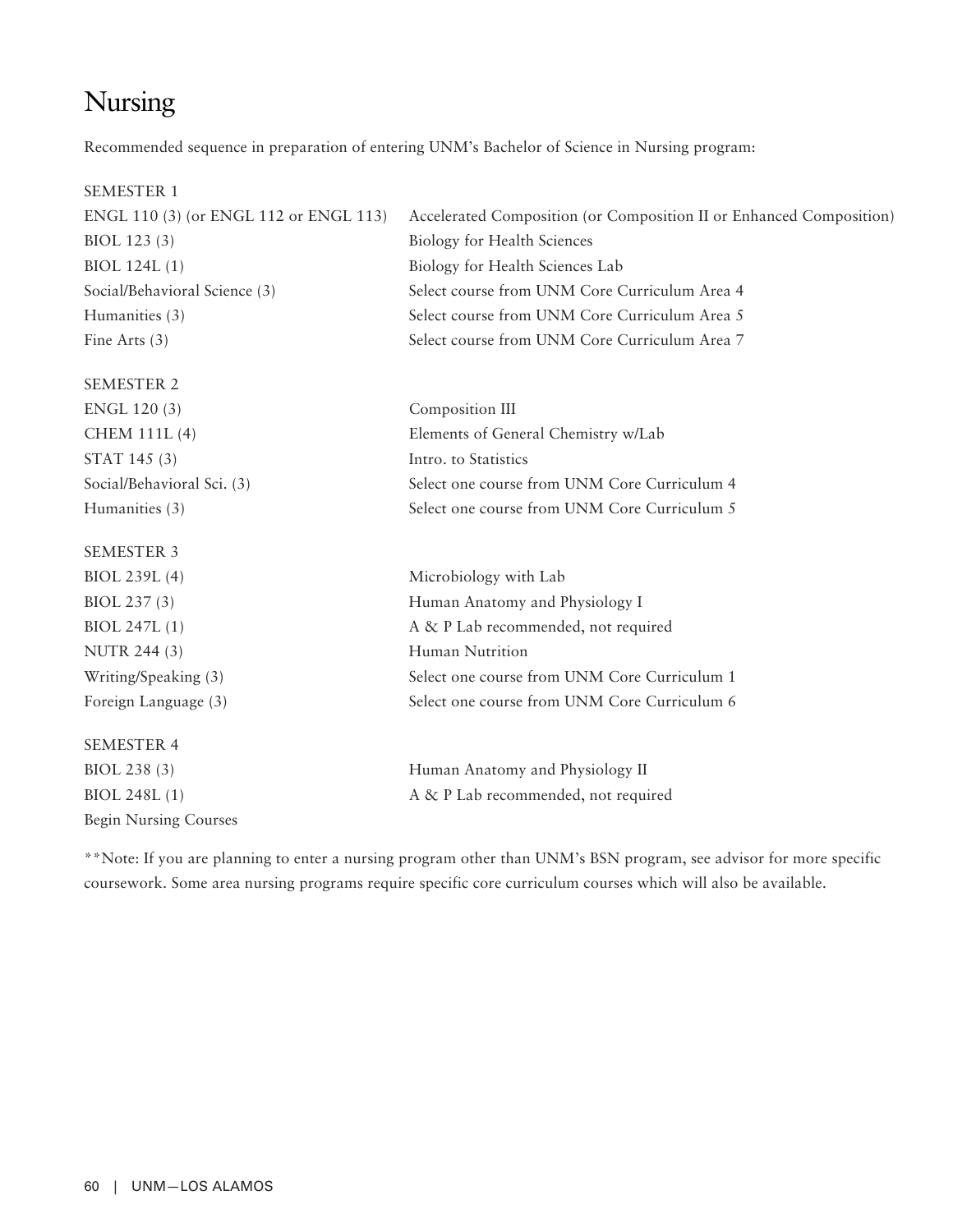## Dental Hygiene

Recommended sequence in preparation of entering UNM's Bachelor of Science in Dental Hygiene program:

| <b>SEMESTER 1</b>                      |                                                                     |
|----------------------------------------|---------------------------------------------------------------------|
| ENGL 110 (3) (or ENGL 112 or ENGL 113) | Accelerated Composition (or Composition II or Enhanced Composition) |
| BIOL 123 (3)                           | Biology for Health Sciences                                         |
| BIOL 124L (1)                          | Biology for Health Sciences Lab                                     |
| CHEM 111 (4)                           | Elements of General Chemistry w/Lab                                 |
| PSY 105 (3)                            | General Psychology                                                  |
| Elective (3)                           | Select one from UNM Fine Arts Core Curriculum                       |
| <b>SEMESTER 2</b>                      |                                                                     |
| ENGL 120 (3)                           | Composition III                                                     |
| BIOL237 (3)                            | Human Anatomy and Physiology I                                      |
| BIOL 247L (1)                          | Human Anatomy and Physiology I Lab                                  |
| CHEM 212L (4)                          | Introduction to Organic and Biochemistry with Lab                   |
| $CJ$ 221 $(3)$                         | Interpersonal Communication                                         |
| <b>SEMESTER 3</b>                      |                                                                     |
| SOC 101 (3)                            | Introduction to Sociology                                           |
| BIOL 238 (3)                           | Human Anatomy and Physiology II                                     |
| BIOL 248L (1)                          | Human Anatomy and Physiology II Lab                                 |
| BIOL 239L (3)                          | Microbiology with Lab                                               |
| <b>NUTR 244 (3)</b>                    | Human Nutrition                                                     |
| STAT 145 (3)                           | Introduction to Statistics                                          |
|                                        |                                                                     |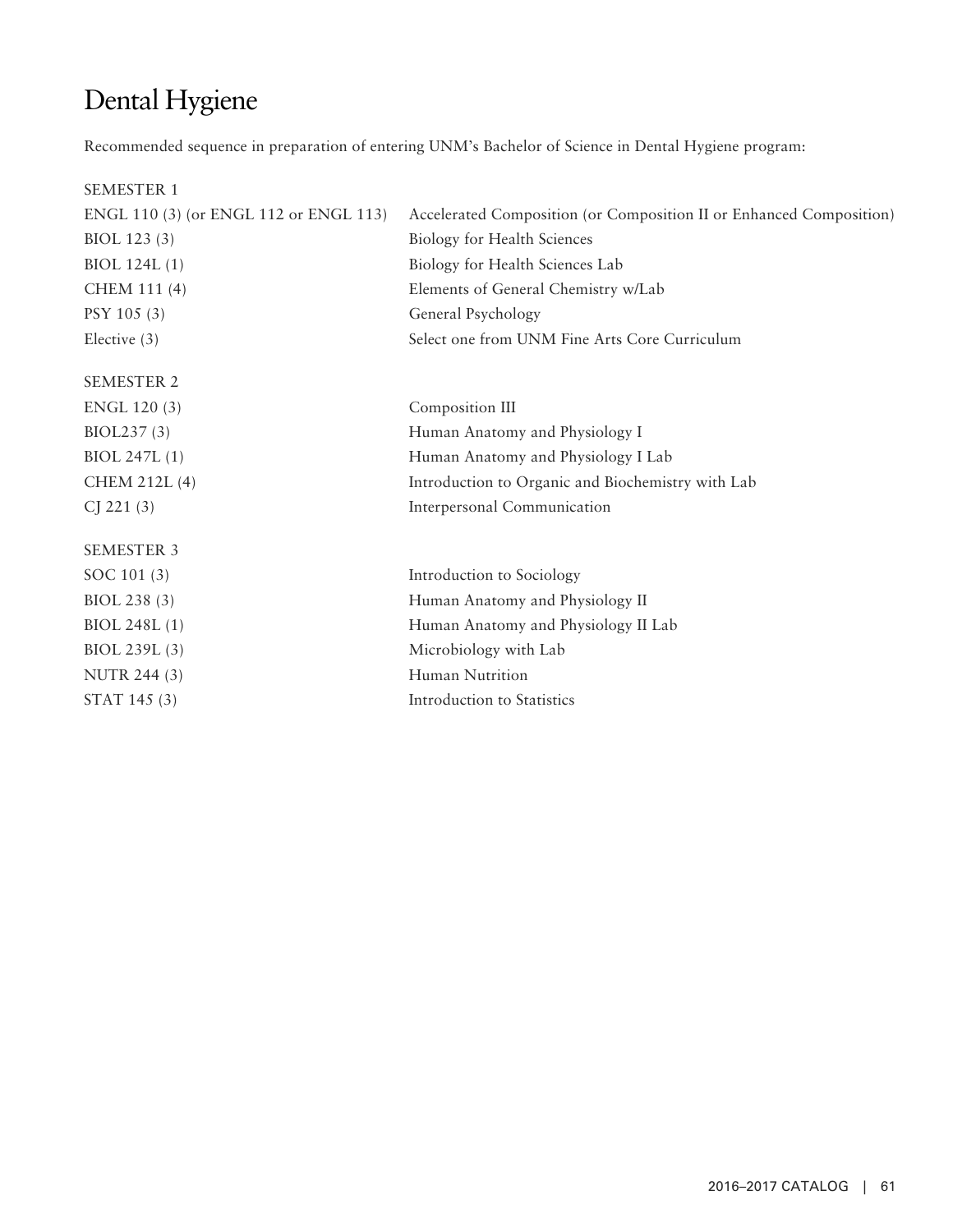### Physician's Assistant

Recommended sequence in preparation of entering UNM's Bachelor of Science with Physician's Assistant Certificate.

UNM Core Curriculum requirements (others may be included): ENGL 110 (or ENGL 112 or ENGL 113) and ENGL 120 (6 credits) Two Humanities courses (6) Two Social Science courses (6) Fine Arts (3) PSY 105 (3) General Psychology Foreign Language (3)

Communication requirements: English: Writing or Literature (6 additional credit hours)

Science and Mathematics requirements:

MATH 121 (3) College Algebra OR MATH 162 (3) Calculus I OR STAT 145 (3) Introduction to Statistics BIOL 123 (3) Biology for Health Sciences BIOL 124L (1) Biology for Health Sciences Lab CHEM 121 and 123L (4) General Chemistry with Lab CHEM 122 and 124L (4) General Chemistry with Lab BIOL 237 (3) Human Anatomy and Physiology I BIOL 238 (3) Human Anatomy and Physiology II Highly Recommended: BIOL 239L (4) Microbiology with Lab NUTR 244 (3) Human Nutrition CS 150L (3) Computing for Business Students Spanish or other regional language

BIOL 227L (1) **Human Anatomy and Physiology I Lab** BIOL 228L (1) **Human Anatomy and Physiology II Lab** CHEM 212L (4) Introduction to Organic and Biochemistry w/Lab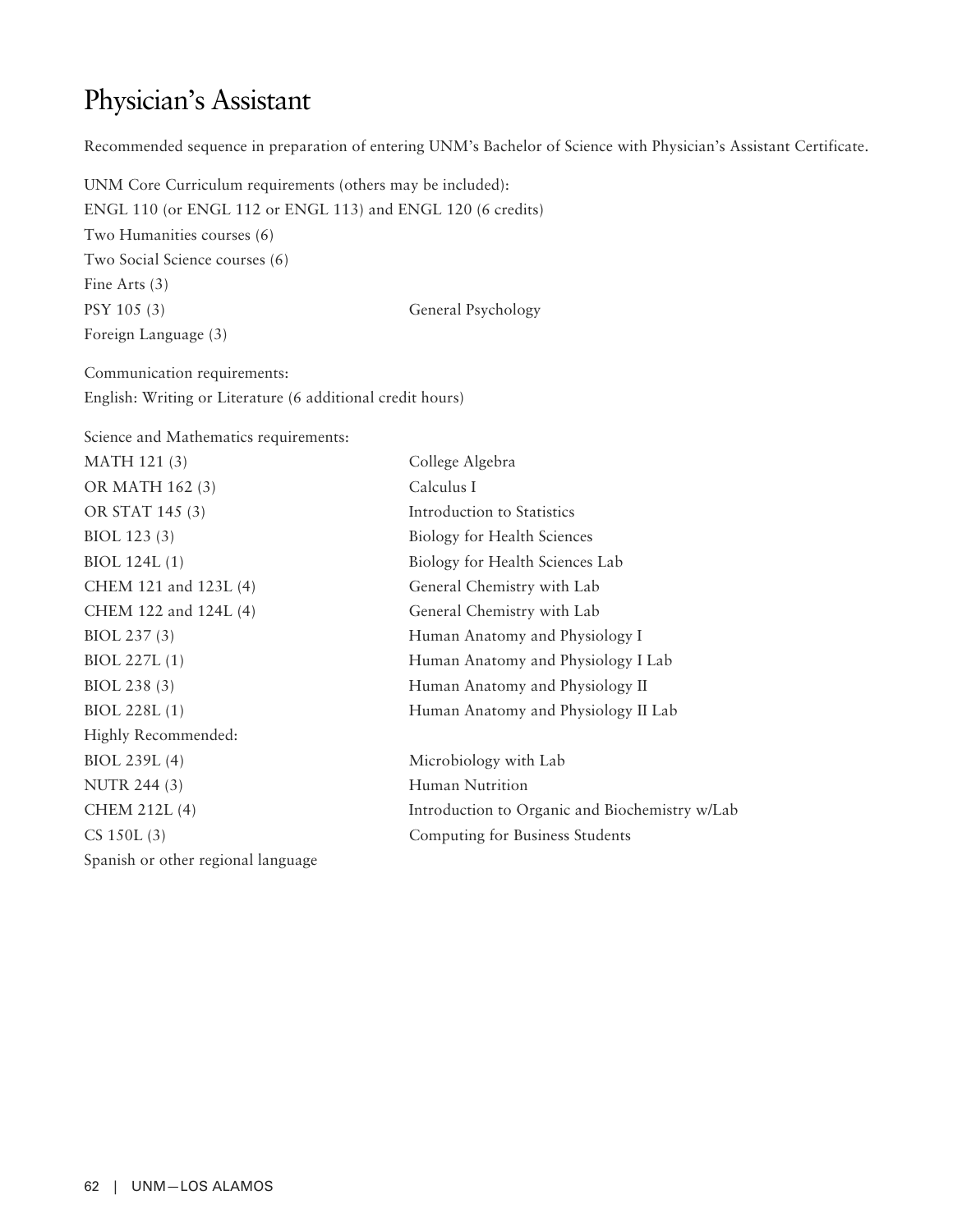### Pharmacy

Recommended sequence in preparation of entering UNM's Bachelor of Science in Pharmacy.

| <b>SEMESTER 1</b>                      |                                                                     |
|----------------------------------------|---------------------------------------------------------------------|
| ENGL 110 (3) (or ENGL 112 or ENGL 113) | Accelerated Composition (or Composition II or Enhanced Composition) |
| <b>MATH 123 (3)</b>                    | Trigonometry                                                        |
| ECON 106 (3)                           | Introduction to Microeconomics                                      |
| CHEM 121 and 123L (4)                  | General Chemistry I                                                 |

#### SEMESTER 2

| ENGL 120 (3)          | Composition III             |
|-----------------------|-----------------------------|
| <b>MATH 150 (3)</b>   | Precalculus                 |
| STAT 145 (3)          | Introduction to Statistics  |
| BIOL 123 (3)          | Biology for Health Sciences |
| CHEM 122 and 124L (4) | General Chemistry II        |

| <b>SEMESTER 3</b> |  |  |
|-------------------|--|--|
|                   |  |  |

| PHYC 151* (3)                                        | General Physics                                |
|------------------------------------------------------|------------------------------------------------|
| *PHYC 151L is not required but is highly recommended |                                                |
| MATH 180 (3)                                         | Elements of Calculus I                         |
| BIOL 237 (3)                                         | Human Anatomy and Physiology                   |
| CJ 130 or 221 $(3)$                                  | Public Speaking or Interpersonal Communication |
| <b>SEMESTER 4</b>                                    |                                                |
| BIOL 238 (3)                                         | Human Anatomy and Physiology                   |
| BIOL 239L (4)                                        | Microbiology with Lab                          |

Electives (9) Must include one: ENGL 220, Math 129 or 151, Phil 101, 102 or 156,

Phys 152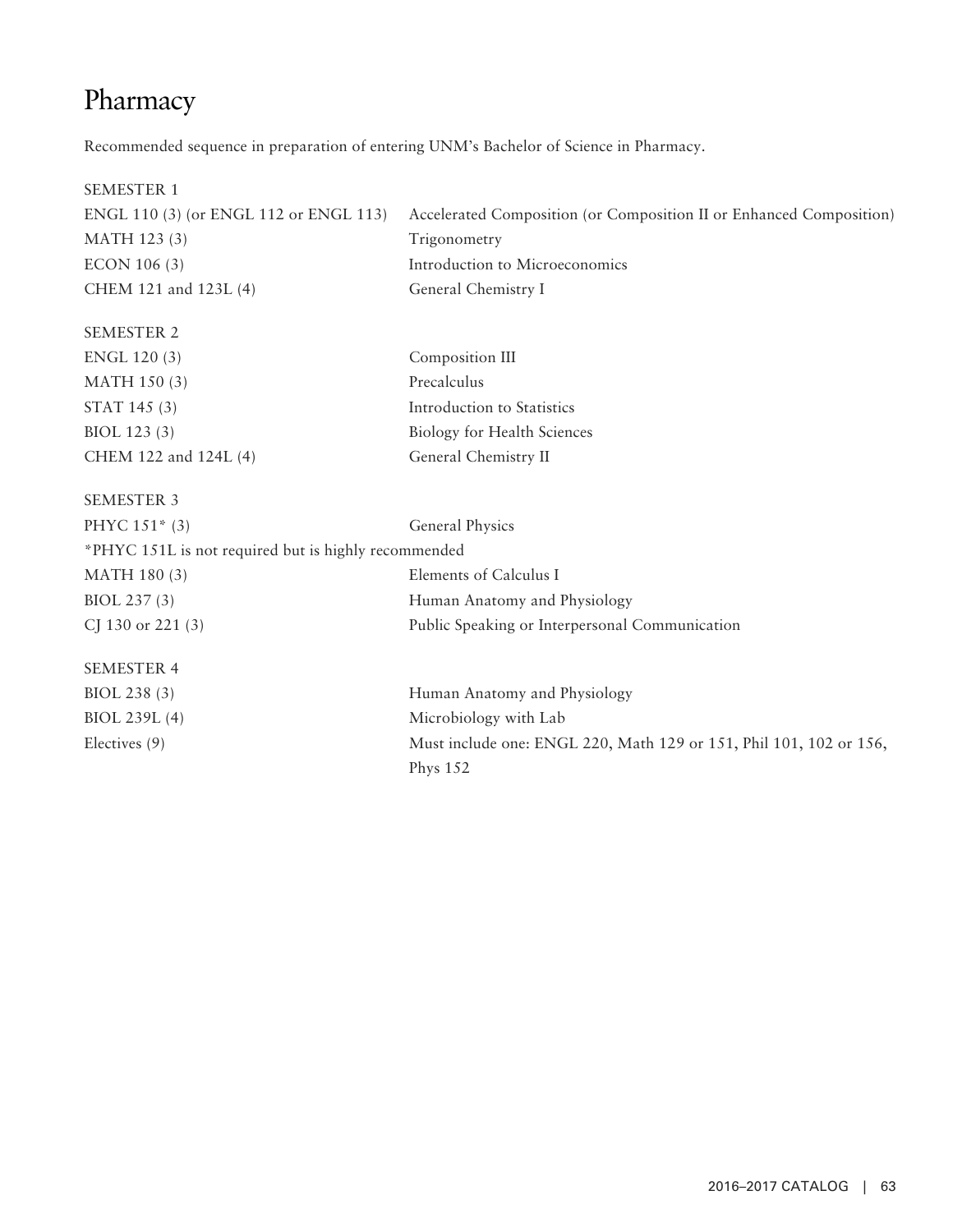### Physical Therapy

Recommended sequence in preparation of entering UNM's Master of Science in Physical Therapy:

| <b>SEMESTER 1</b>                      |                                                                     |
|----------------------------------------|---------------------------------------------------------------------|
| ENGL 110 (3) (or ENGL 112 or ENGL 113) | Accelerated Composition (or Composition II or Enhanced Composition) |
| BIOL 123 (3)                           | Biology for Health Sciences                                         |
| <b>BIOL 124L (1)</b>                   | Biology for Health Sciences Lab                                     |
| PSY 105 (3)                            | General Psych                                                       |
| MATH 121 (3)                           | College Algebra                                                     |
| <b>SEMESTER 2</b>                      |                                                                     |
| ENGL 120 (3)                           | Composition III                                                     |
| <b>CHEM 111L (4)</b>                   | Elements of General Chemistry with Lab                              |
| PSY 220 (3)                            | Developmental Psychology                                            |
| MATH 123 (3)                           | Trigonometry                                                        |
| <b>SEMESTER 3</b>                      |                                                                     |
| STAT 145 (3)                           | Introduction to Statistics                                          |
| BIOL 237 (3)                           | Human Anatomy and Physiology I                                      |
| BIOL 247L (3)                          | Human Anatomy and Physiology I Lab                                  |
| PHYC 151/151L (4)                      | General Physics with lab                                            |
| MATH 150 (3)                           | Pre-Calculus                                                        |
| <b>SEMESTER 4</b>                      |                                                                     |
| BIOL 238 (3)                           | Human Anatomy and Physiology II                                     |
| BIOL 248L (1)                          | Human Anatomy and Phys. II Lab                                      |
| PHYC 152/152L (4)                      | <b>General Physics</b>                                              |
| <b>NUTR 244 (3)</b>                    | Human Nutrition                                                     |
|                                        |                                                                     |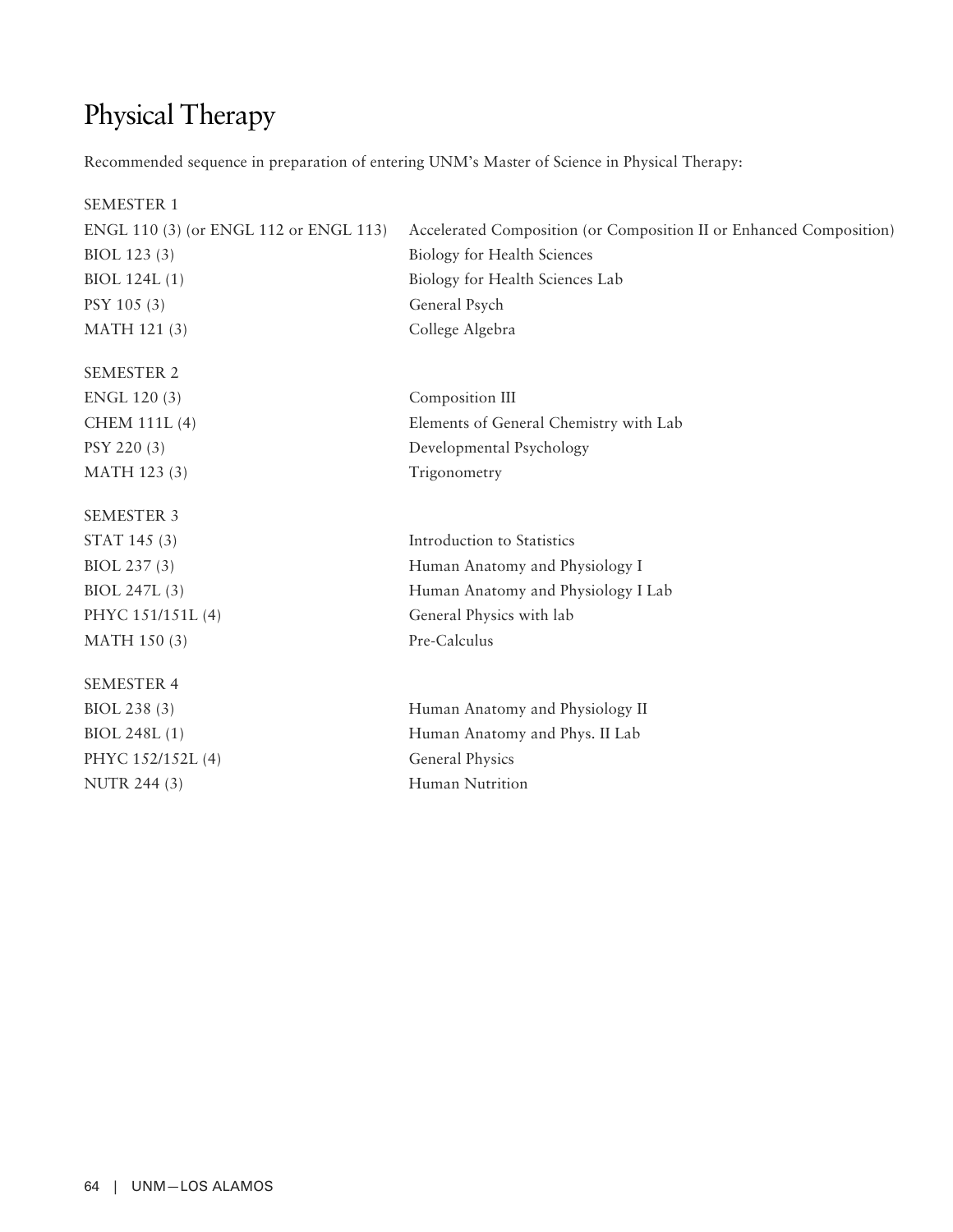### Medical Laboratory Sciences

#### SEMESTER 1

STAT 145 (3) Introduction to Statistics MGT 113 (3) Management and Introduction Social & Behavioral Sciences (3) Select one course from UNM Core Curriculum

#### SEMESTER 2

ENGL 120 (3) Composition III CHEM 121/123L (4) General Chemistry I BIOL 201 (4) Molecular and Cell Biology

#### SEMESTER 3

CHEM 122/124L (4) General Chemistry II BIOL 202 (4) Genetics

#### SEMESTER 4

ENGL 110 (3) (or ENGL 112 or ENGL 113) Accelerated Composition (or Composition II or Enhanced Composition) CJ 221 or CJ 225 (3) Interpersonal Communications or Small Group Communication

MATH 121/107 (4) College Algebra/ Problems in College Algebra Social & Behavioral Sciences (3) Select one course from UNM Core Curriculum

BIOL 237 (3) Human Anatomy and Physiology I for the Health Sciences BIOL 247L (1) Human Anatomy and Phys. Lab I Humanities Elective (3) Select one course from UNM Core Curriculum Foreign Language (3) Select one course from UNM Core Curriculum

BIOL 238 (3) Human Anatomy and Physiology II for the Health Sciences BIOL 248L (1) Human Anatomy and Phys. Lab II BIOL 239L (4) Microbiology for Health Sciences Humanities Elective (3) Select one course from UNM Core Curriculum Fine Arts Elective (3) Select one course from UNM Core Curriculum CS 150L (3) Computing for Business Students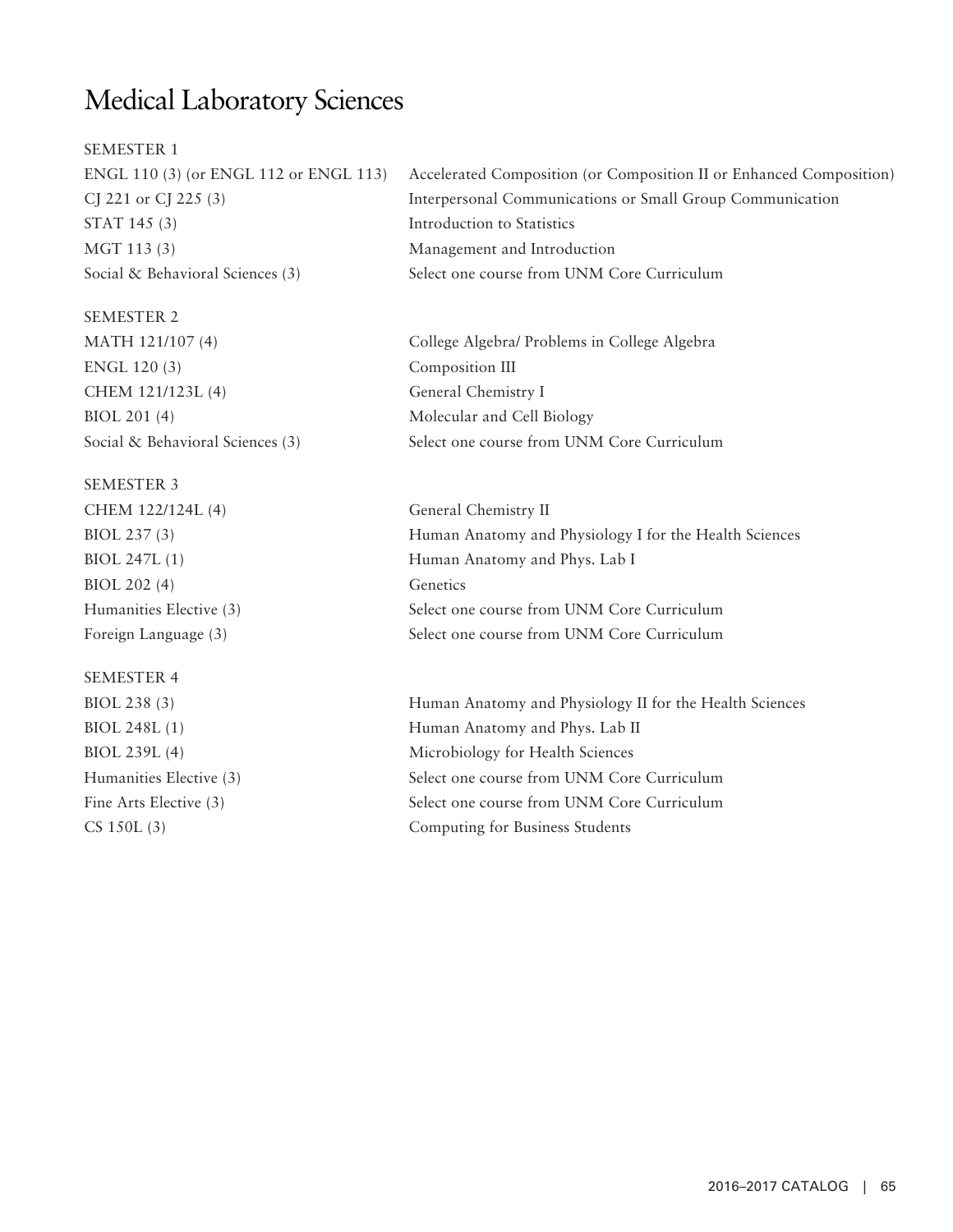### Medical Nuclear Medicine Imaging

SEMESTER 1

SEMESTER 2 ENGL 120 (3) Composition III CHEM 122/124L(4) General Chemistry II and lab PSY 105 (3) Introduction to Psychology Humanities, Fine Arts, or Foreign Language Elective (3) Select one course from UNM Core Curriculum STAT 145 (3) Introduction to Statistics

SEMESTER 3 BIOL 237 & 247L (4) Human Anatomy and Physiology I and lab PSY 240 (3) Brain and Behavior Humanities, Fine Arts, or Foreign Language Elective (3) Select one course from UNM Core Curriculum MATH 123 (3) Trigonometry PHYC 151 (3) General Physics

SEMESTER 4 NUTR 244 (3) Human Nutrition

ENGL 110 (3) (or ENGL 112 or ENGL 113) Accelerated Composition (or Composition II or Enhanced Composition) CS 150L (3) Computing for Business Students MATH 121/107 (4) College Algebra and Problems in College Algebra CHEM 121/123L (4) General Chemistry I and lab BIOL 123 & 124L (4) Biology for Health Related Sciences and Lab

BIOL 238 & 248L (4) Human Anatomy and Physiology II and Lab PHIL 102 or 245 (3) Current Moral Problems or Professional Ethics BIOL 239L (4) Microbiology for Health Sciences SOC 101 (3) Introduction to Sociology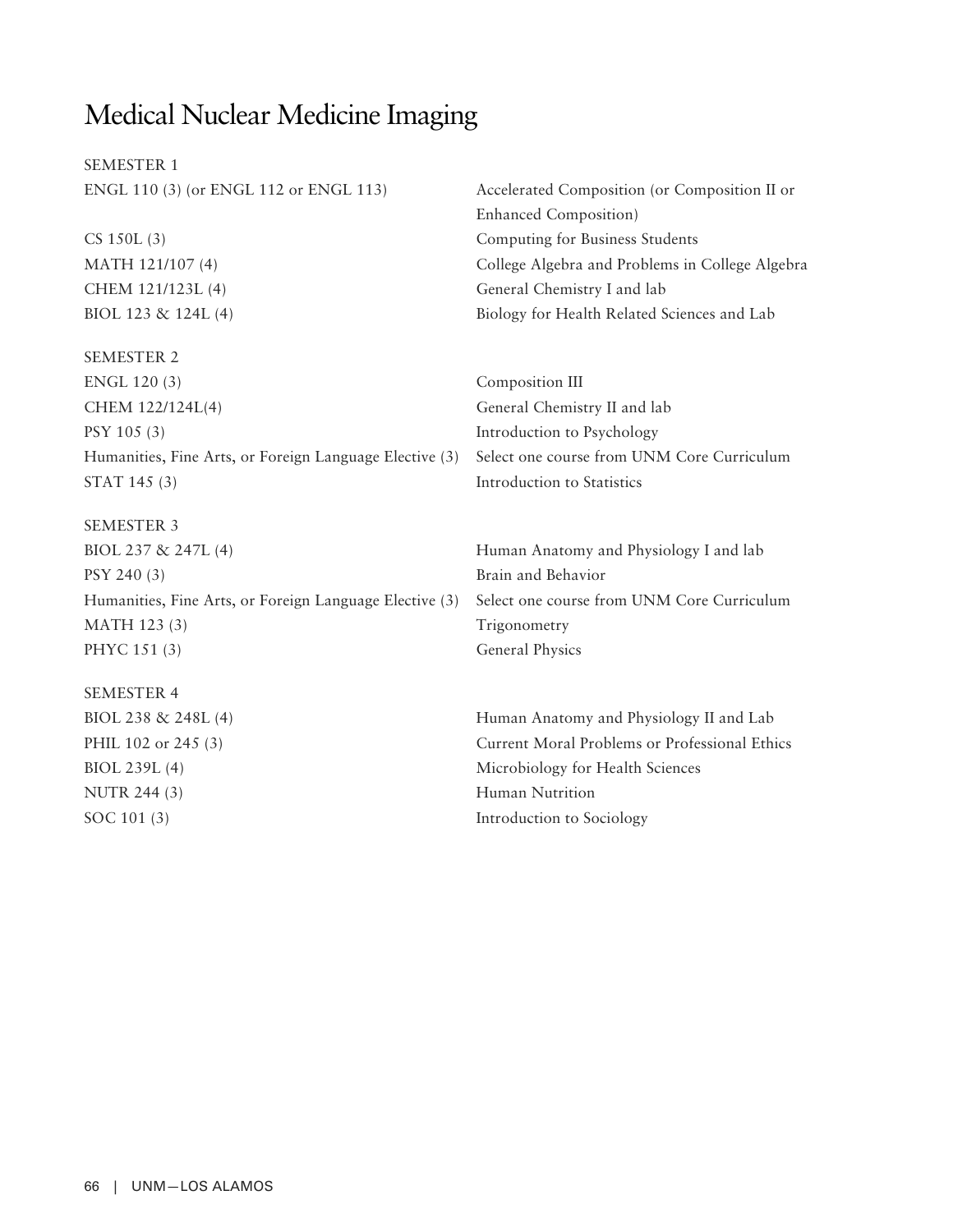## Radiography

| ENGL 110 (3) (or ENGL 112 or ENGL 113)                 | <b>Accelerated Composition</b>                          |
|--------------------------------------------------------|---------------------------------------------------------|
|                                                        | (or Composition II or Enhanced Composition)             |
| CS 150L (3)                                            | Computing for Business Students                         |
| MATH 121/107 (4)                                       | College Algebra and Problems in College Algebra         |
| CJ 221 $(3)$                                           | Interpersonal Communication                             |
| ENGL 120 (3)                                           | Composition III                                         |
| BIOL 123 & 124 L (4)                                   | Biology for Health Related Sciences and Lab             |
| Humanities, Fine Arts or Foreign Language Elective (3) | Select one course from UNM Core Curriculum              |
| PHIL 245 (3)                                           | Professional Ethics                                     |
| BIOL 237 and 247L (4)                                  | Human Anatomy and Physiology I and Lab                  |
| <b>ECON 105 (3)</b>                                    | Introductory Macroeconomics                             |
| Humanities, Fine Arts or Foreign Language Elective (3) | Select one course from UNM Core Curriculum              |
| BIOL 238 & 248L (4)                                    | Human Anatomy and Physiology II and Lab                 |
| PSY 105 (3) or SOC 101 (3)                             | Introduction or Psychology or Introduction to Sociology |
| ECON 106(3)                                            | <b>Introductory Microeconomics</b>                      |
|                                                        |                                                         |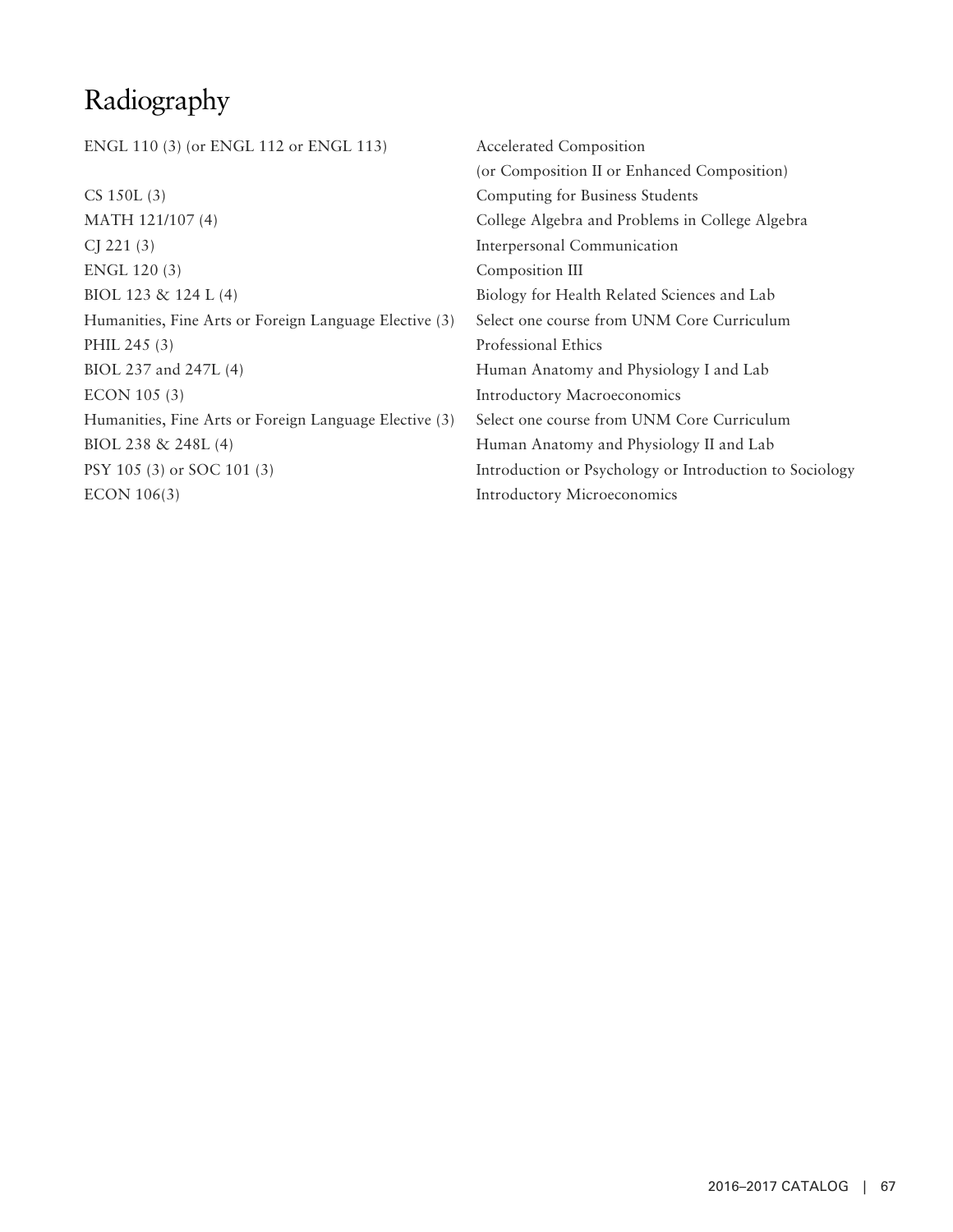68 | UNM—LOS ALAMOS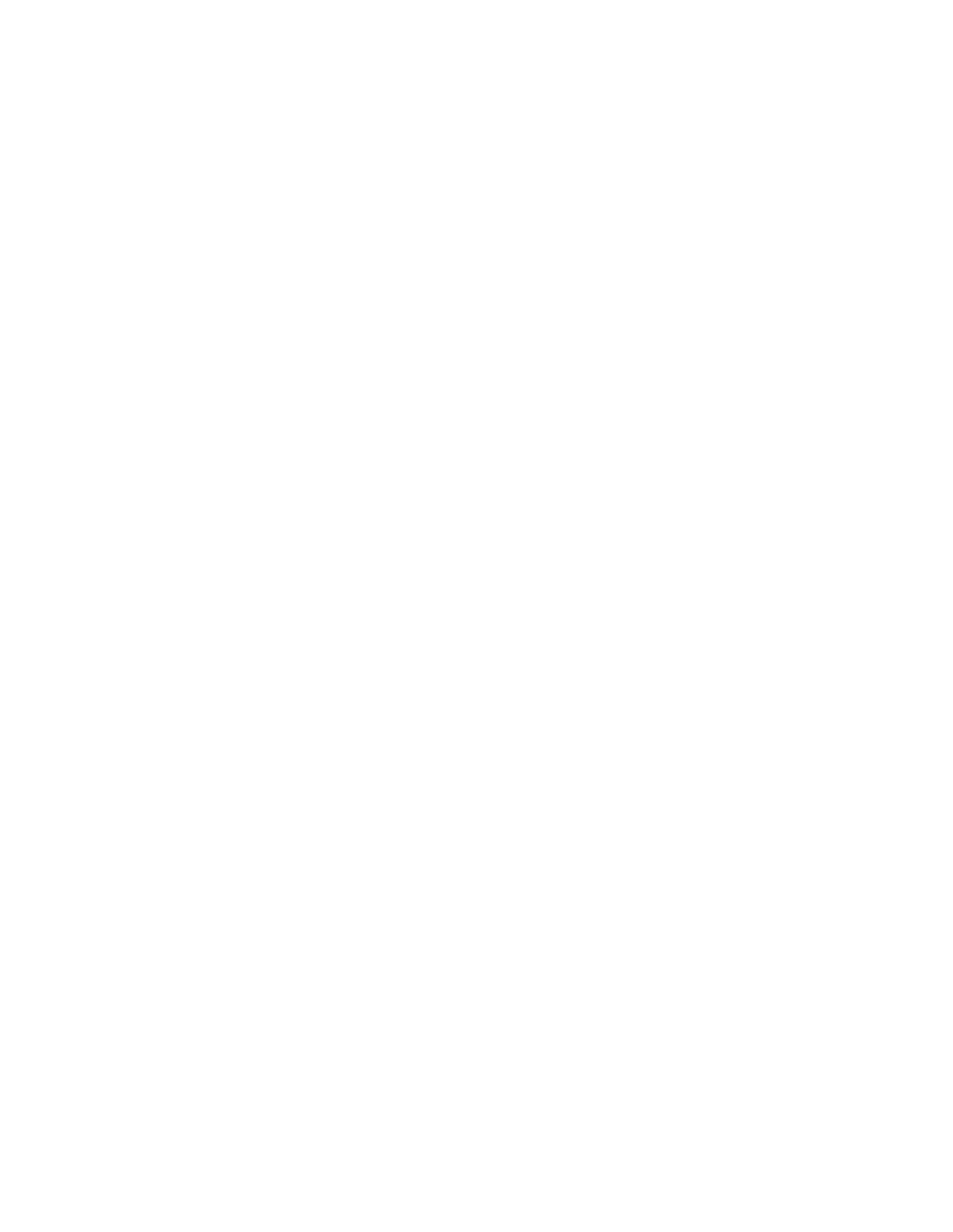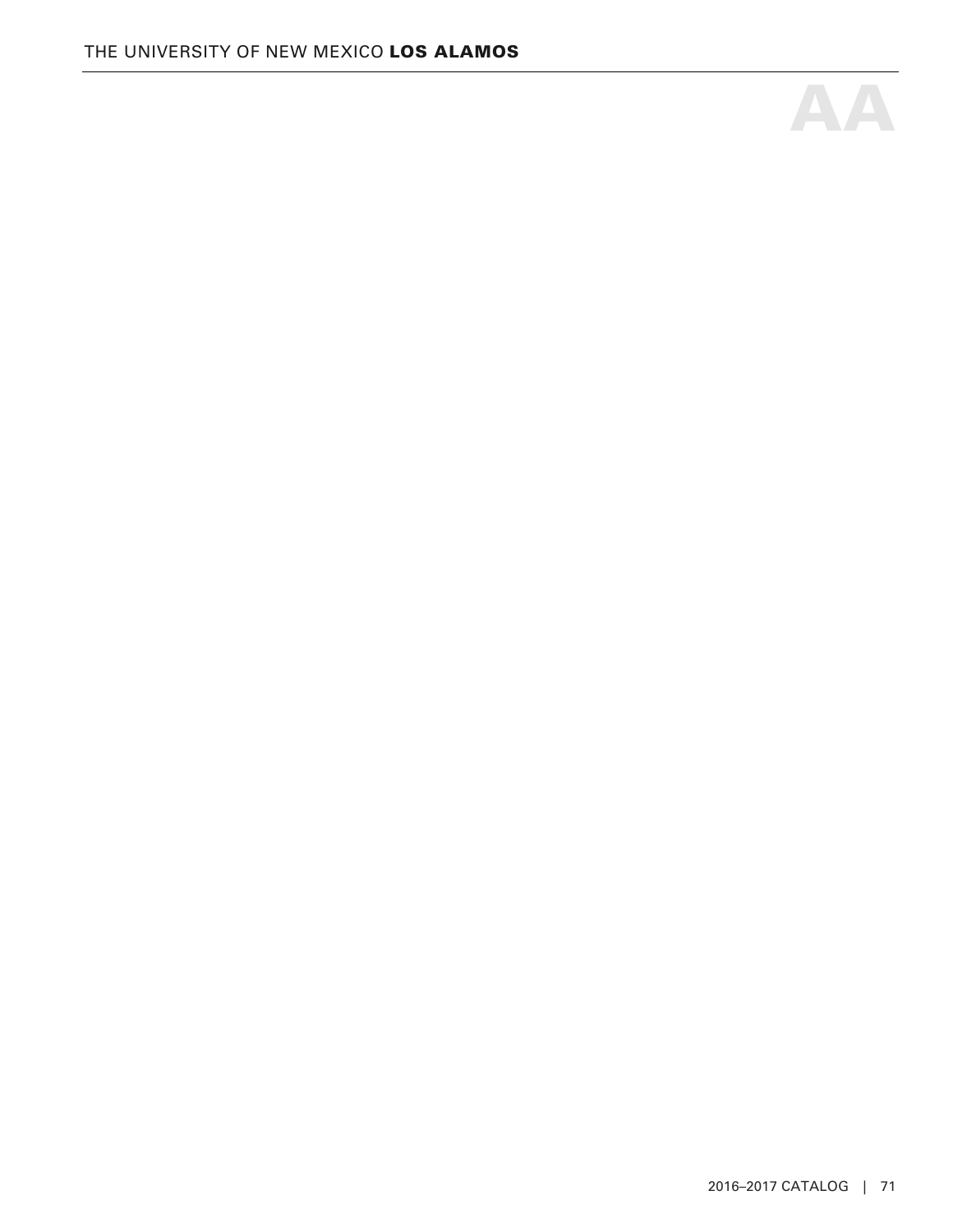# AA

## ASSOCIATE OF ARTS **Liberal Arts**

#### **About the Program**

The Associate of Arts in Liberal Arts is a degree program for students who desire a broad background and comprehensive grounding in the Arts and Humanities. As a terminal degree, it will provide students with a basic educational framework of value in a variety of fields including the arts, education, research, and business. As a transfer degree, its earned credits are the equivalent of the first two years of course work in the College of Arts and Sciences, preparing students to choose a major field. Students have the option to select no concentration, or to select a concentration in Public Safety..

#### **Public Safety Professionals Concentration**

This program is designed for students entering a Public Safety Professional field. This degree will transfer into a baccalaureate program such as Criminal Justice or Public Policy. As a terminal degree, it brings a strong foundation to the areas such as police work, fire safety work, security and emergency management, and should serve as professional development, supporting career advancement or promotion.

A minimum of 60 credit hours with a minimum grade point average of 2.0. At least 15 of these 60 hours must be UNM catalog credit courses taken in residence.

**At least 20 of these 60 hours must be at the 200-level.** 

Note: *Not all courses transfer. Students transferring to another school should check with their advisor (at UNM–LA or at their transfer school) for transferability of any course.*

Note: *No math class lower than Math 121 (except its problem section Math 107) may count towards the degree.*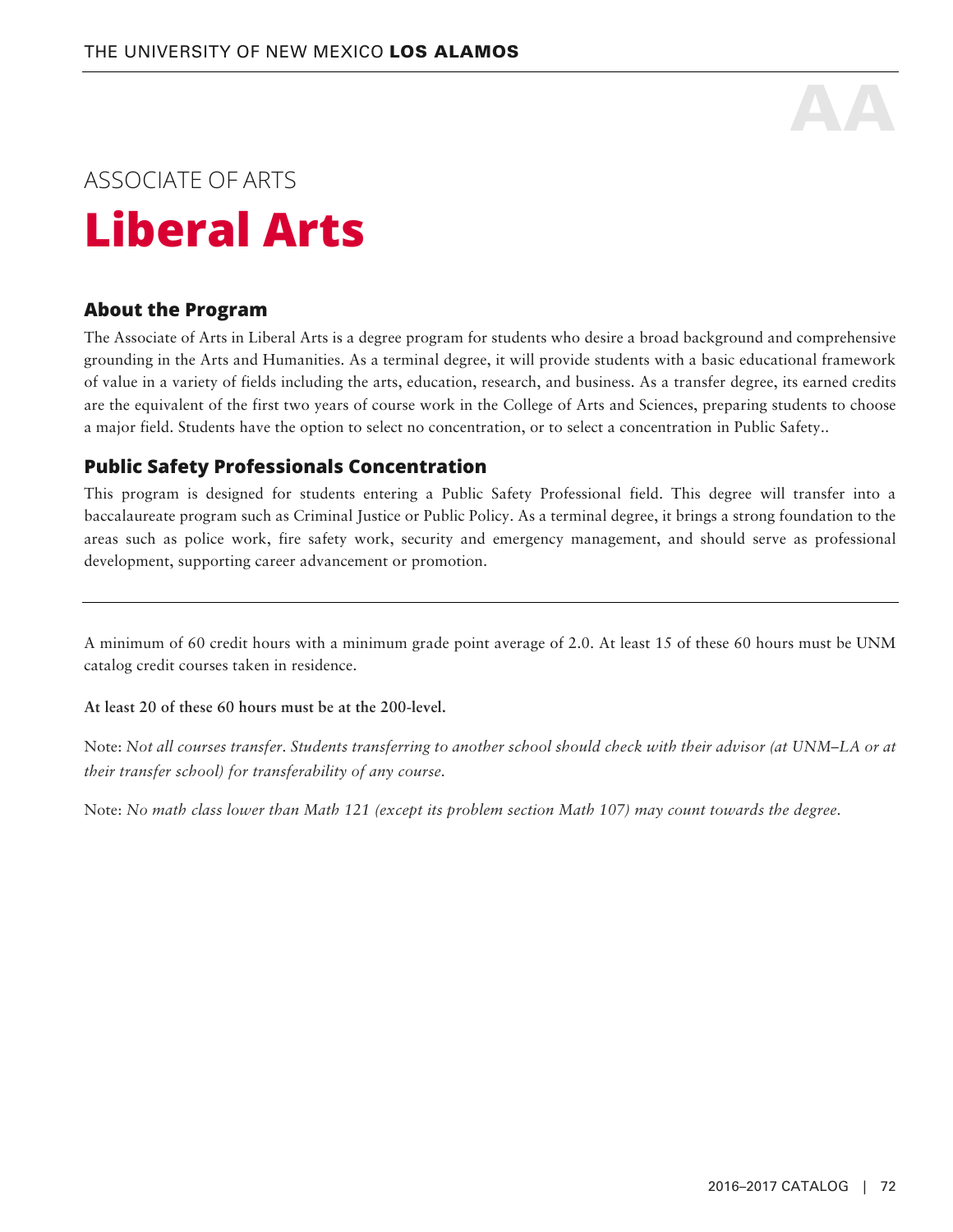### **General Education Requirements**

#### **WRITING AND SPEAKING (9 CREDIT HOURS)**

#### **For all students the following are required (6 credit hours):**

- ❏ ENGL 110: Accelerated Composition (3)
	- *or*
- ❏ ENGL 112: Composition II (3)
	- *or*
- ❏ ENGL 113: Enhanced Composition (3)
- ❏ ENGL 120: Composition III (3)

#### **For students with no concentration:**

*Select one of the following:*

- ❏ ENGL 219: Technical Writing (3)
- ❏ ENGL 220: Expository Writing (3)
- $\Box$  CJ 130: Public Speaking (3)
- ❏ PHIL 156: Reasoning and Critical Thinking (3)

#### **For students with the Public Safety concentration:**

*Select one of the following:*

- ❏ ENGL 219: Technical Writing (3)
- $\Box$  CJ 130: Public Speaking (3)

#### **MATHEMATICS (3 CREDIT HOURS)**

#### **For all students, select from the following:**

MATH 121: College Algebra (3) and MATH 107: Problems in College Algebra (1) or

❏ STAT 145: Introduction to Statistics (3)

*or higher*

*\*Note: No math class lower than Math 121 (except its corresponding problem section Math 107) may count towards this degree.*

#### **PHYSICAL AND NATURAL SCIENCES (7 CREDIT HOURS)**

#### **For students with no concentration:**

*Select 7 hours from the following: Select courses, one of which must include a lab, from the UNM Core Curriculum in physical and natural sciences.*

**For students with the Public Safety Concentration:** 

*Required:*

❏ CS 150L: Computing for Business Students (3)

Select additional 4 credit hours from the following (must take a lab):

- ❏ CHEM 111L: Elements of General Chemistry (4)
- ❏ BIOL 110: Biology for Non Majors (3) *and*
- ❏ BIOL 112L: Biology Laboratory for Non Majors (1)
- ❏ BIOL 123: Biology for Health Related Sciences and Non-majors (3) *and*
- ❏ BIOL 124L: Biology Lab for Health Related Sciences and Non-Majors (1)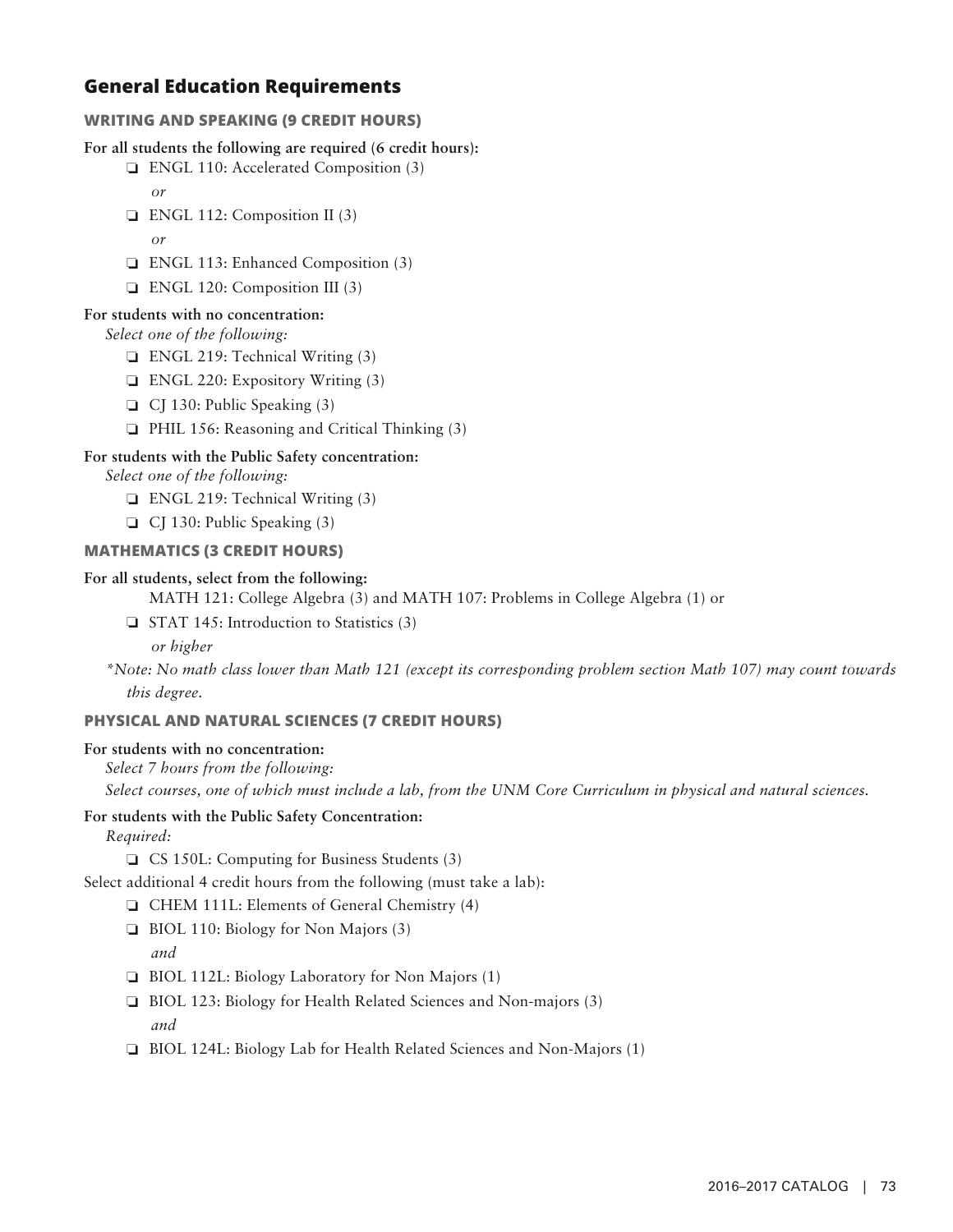#### **SOCIAL AND BEHAVIORAL SCIENCES (6 CREDIT HOURS)**

#### **For students with no concentration:**

*Select 6 hours from the following: Select courses from UNM Core Curriculum in Social and Behavioral Sciences.*

#### **For students with Public Safety concentration:**

❏ SOC 101: Introduction to Sociology (3)

❏ PSY 105: Introduction to Psychology (3)

#### **HUMANITIES (6 CREDIT HOURS)**

#### **For students with no concentration:**

- *Select 6 hours from the following:*
	- ❏ AMST 186: Introduction to Southwest Studies (3)
	- ❏ CLST 107: Greek Mythology (3)
	- ❏ CLST 204: Greek Civilization (3)
	- ❏ CLST 205: Roman Civilization (3)
	- ❏ COMP 224 Literary Questions (3)
	- ❏ ENGL 150: The Study of Literature (3)
	- ❏ ENGL 292 World Literatures: Ancient World through the 16th Century (3)
	- ❏ ENGL 293: World Literatures: 17th Century through the Present (3)
	- ❏ Foreign Languages (M Lang) 101 or higher (3)
	- ❏ HIST 101: Western Civilization to 1648 (3)
	- ❏ HIST 102: Western Civilization Post 1648 (3)
	- ❏ HIST 161: History of the United States to 1877 (3)
	- ❏ HIST 162: History of the United States Since 1877 (3)
	- ❏ PHIL 101: Introduction to Philosophy (3)
	- ❏ PHIL 201: Greek Thought (3)
	- ❏ PHIL 202: From Descartes to Kant (3)
	- ❏ PHIL 211: Greek Philosophy (3)
	- ❏ RELG 107: Living World Religions (3)
	- ❏ RELG 263: Eastern Religions (3)
	- ❏ RELG 264: Western Religions (3)
	- ❏ UHON: University Honors at the 100- and 200-level (3)

#### **For students with Public Safety concentration:**

*Select 6 hours from the following:*

- ❏ CLST 107: Greek Mythology (3)
- ❏ AMST 186: Introduction to Southwest Studies (3)
- ❏ HIST 101: Western Civilization to 1648 (3)
- ❏ HIST 102: Western Civilization from 1648 (3)
- ❏ HIST 161: History of the United States to 1877 (3)
- ❏ HIST 162: History of the United States from 1877 (3)
- ❏ HIST 260: History of New Mexico (3)
- ❏ RELG 107: Living World Religions (3)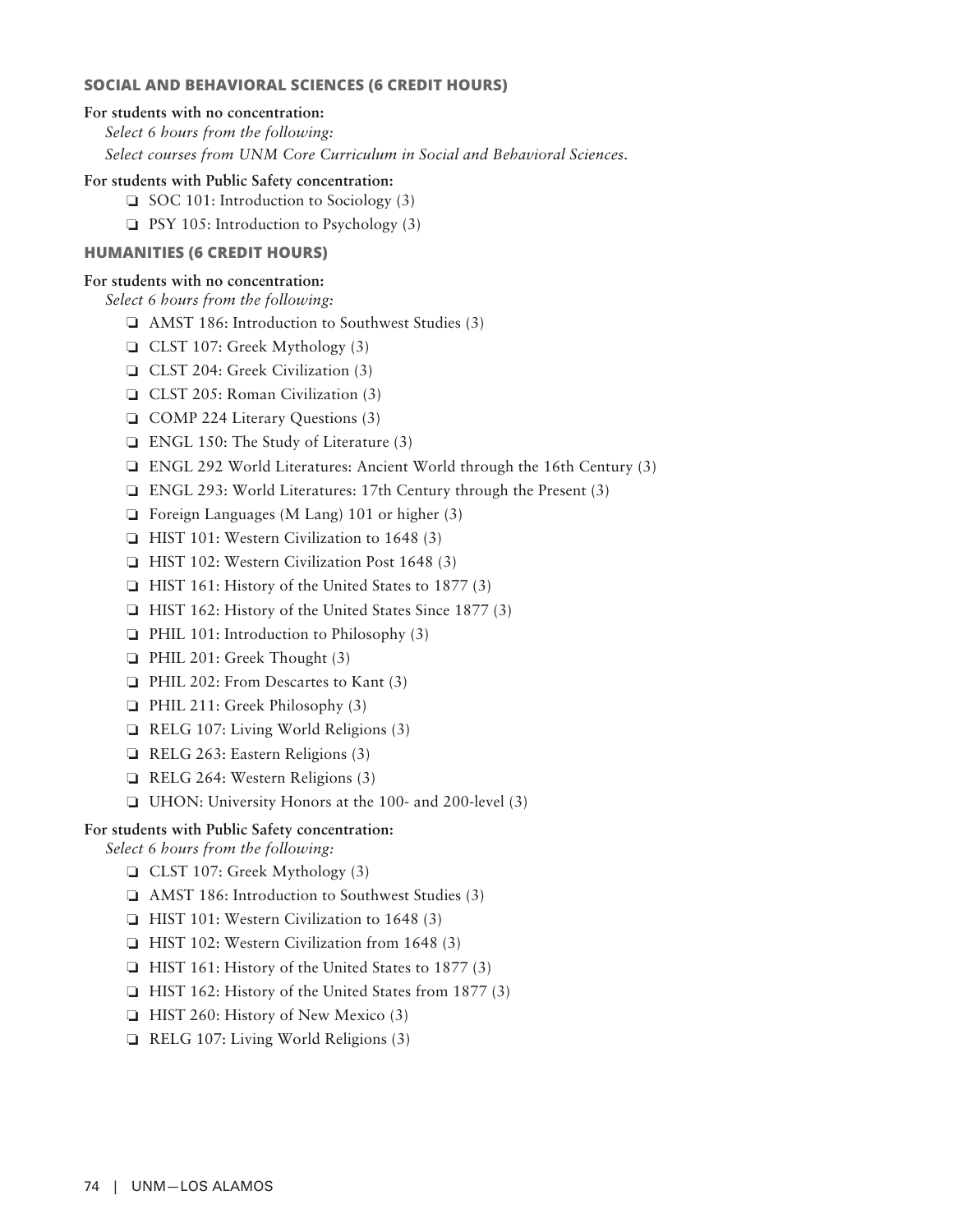#### **FOREIGN LANGUAGE (3 CREDIT HOURS)**

#### **For students with no concentration:**

*Select one course from any of the 100- or 200-level non-English language offerings as specified in the UNM Core Curriculum Foreign Language.*

#### **For students with the Public Safety concentration:**

*Select one course from any of the 100- or 200-level non-English language offerings as specified in the UNM Core Curriculum Foreign Language.*

*Students are strongly encouraged to take 3 credits of Spanish.*

#### **FINE ARTS (3 CREDIT HOURS)**

#### **For all students:**

- *Select 3 hours from the following:*
	- ❏ ARTH 101: Introduction to Art (3)
	- $\Box$  ARTH 201: History of Art I (3)
	- $\Box$  ARTH 202: History of Art II (3)
	- $\Box$  MA 210: Introduction to Film (3)
	- ❏ MUS 139: Music Appreciation (3)
	- ❏ THEA 105: Theatre Appreciation (3)
- *One 3-credit hour studio course offered by the Department of Art Studio and Art History, Music, Theatre and Dance, or Media Arts may be taken to partially fulfill this requirement.*

#### **TOTAL GENERAL EDUCATION REQUIREMENTS 37 CREDIT HOURS**

#### **Technical Core Requirements**

#### **LIBERAL ARTS ELECTIVES (3 CREDIT HOURS)**

#### **For all students:**

Select one course from the UNM Core Curriculum in Social and Behavioral Sciences or Humanities using the following *criteria:*

- *Students with Public Safety concentration are strongly encouraged to select from:*
	- ❏ POLS 110: The Political World (3)
	- ❏ POLS 200: American Politics (3)

#### **GENERAL ELECTIVES (20 CREDIT HOURS)**

#### **For students with no concentration:**

- *Must complete 20 credit hours of academic electives number 101 or higher. A maximum of 4 credit hours of PENP are allowed. Students are encouraged to consult with an academic advisor regarding selections.*
- *Note: Electives should be chosen in consultation with a UNM-LA academic advisor to develop a program for transferring to upper division programs. Not all courses transfer. Students transferring to another school should check with their advisor (at UNM-LA or their transfer school) for transferability of any course.*

#### **For students with Public Safety concentration:**

*Must complete 20 credit hours of academic electives number 101 or higher. A maximum of 4 credit hours of PENP are allowed. Students are encouraged to consult with an academic advisor regarding selections.*

*At least 12 of 20 hours must be selected from the following:*

- ❏ ANTH 101: Introduction to Anthropology (3)
- ❏ ANTH 130: Cultures of the World (3)
- ❏ ANTH 251: Forensic Anthropology (3)
- ❏ CJ 101L: Introduction to Communication (3)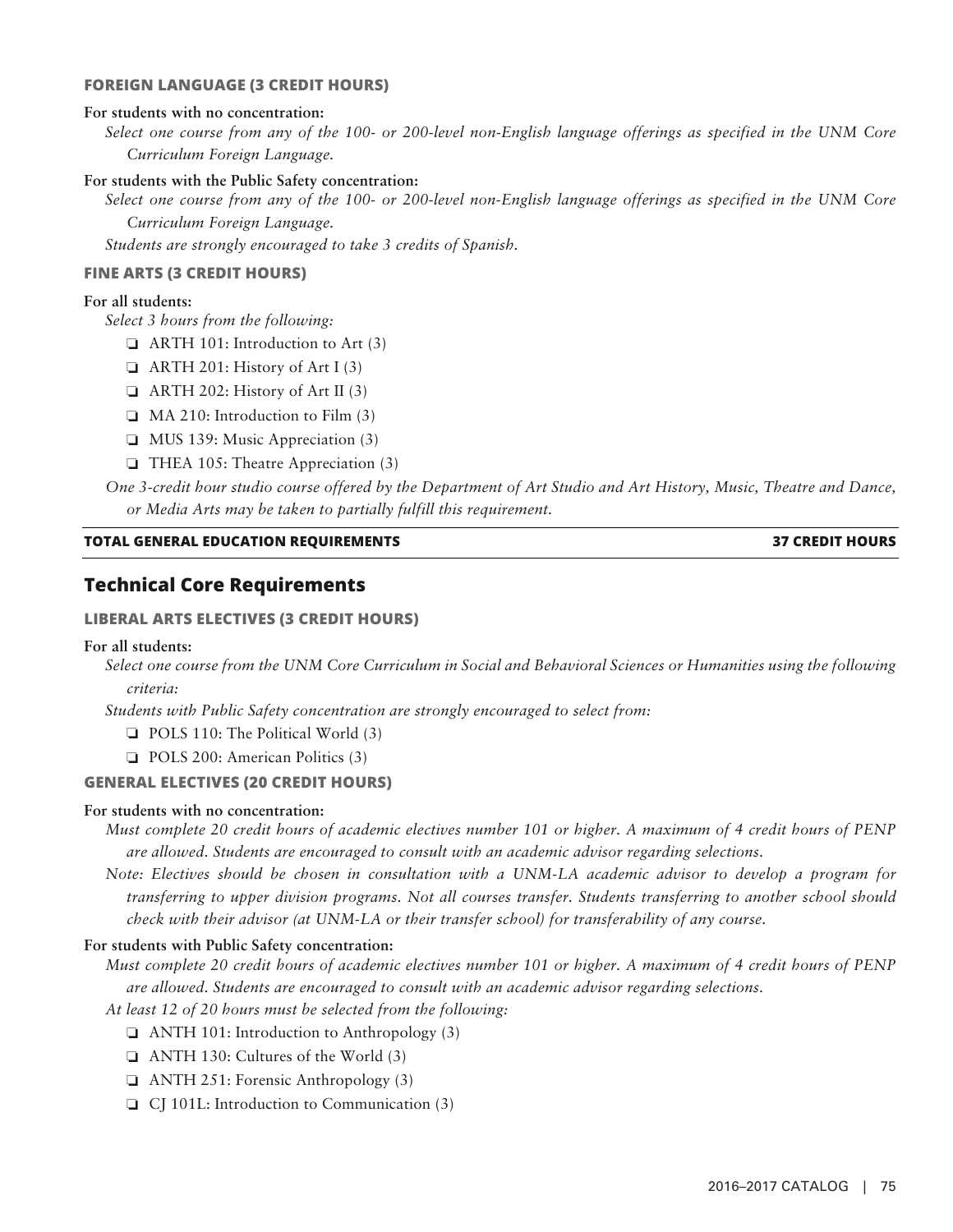- ❏ CJ 225: Small Group Communication (3)
- ❏ CJ 268: Media Theory and Influence (3)
- ❏ ECON 105: Introductory Macroeconomics (3)
- ❏ ECON 106: Introductory Microeconomics (3)
- ❏ EMS any course
- ❏ PHIL 156: Reasoning and Critical Thinking (3)
- ❏ PHIL 245: Professional Ethics
- ❏ POLS 110: The Political World (3)
- ❏ POLS 200: American Politics (3)
- ❏ PSY 200: Statistical Principles (3)
- ❏ PSY 220: Developmental Psychology (3)
- ❏ PSY 250: Topics: Stress and Stress management (1-3cr)
- ❏ PSY 271: Social Psychology (3)
- ❏ SOC 205: Crime, Public Policy and the Criminal Justice System (3)
- ❏ SOC 211: Social Problems (3)
- ❏ SOC 213: Deviance (3)
- ❏ SOC 280: Introduction to Research Methods (3)

*Note: 200-level courses are not offered every semester. Communicate your course needs to your advisor as you approach the end of your degree program.*

#### **TOTAL TECHNICAL CORE REQUIREMENTS 23 CREDIT HOURS**

**TOTAL CREDIT HOURS 60 CREDIT HOURS**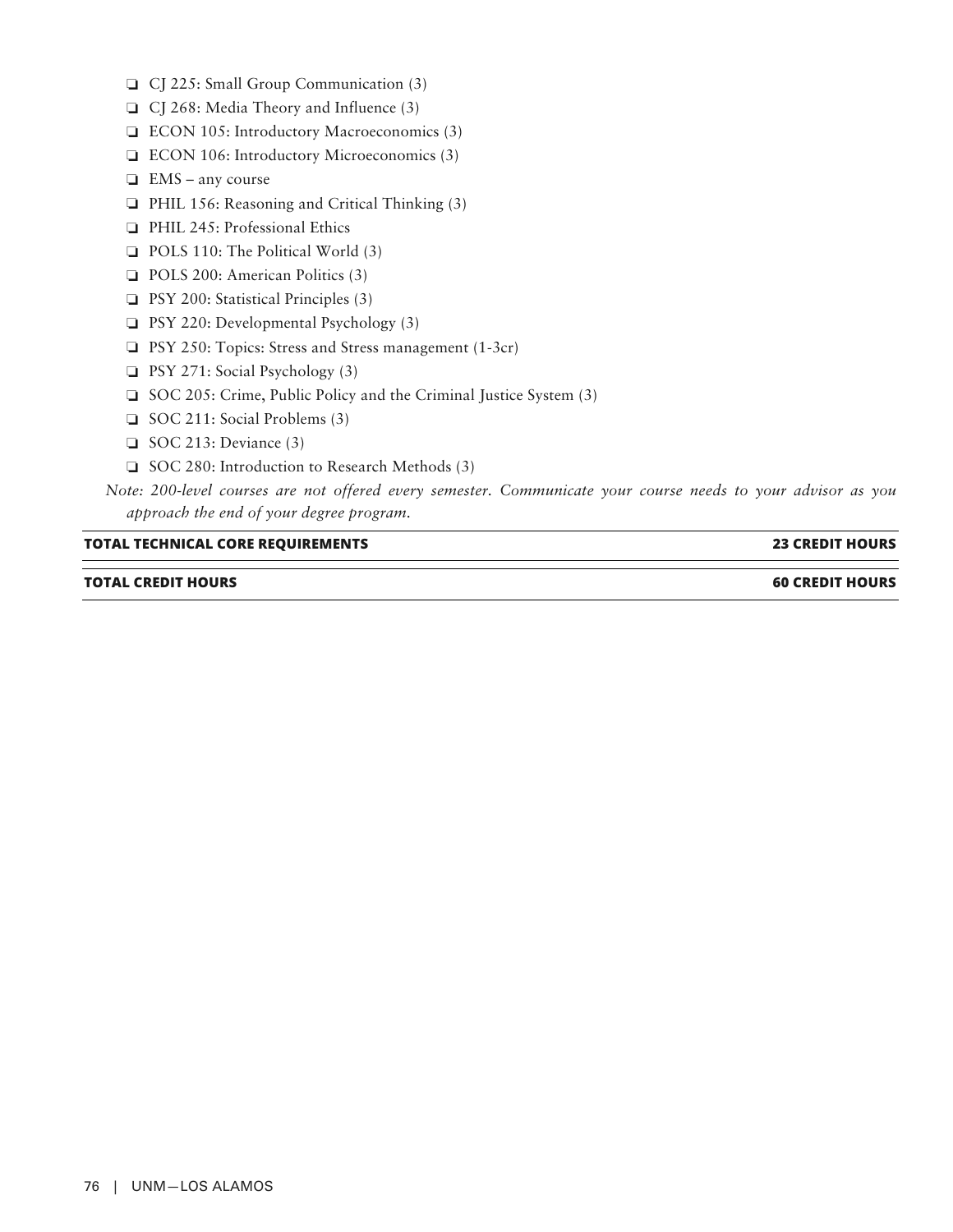## **Pre-Business Administration**

#### **About the Program**

This degree program is designed to introduce students to the field of Business Administration/Management and to provide the first two years of the Bachelor of Business Administration program offered by the Robert O. Anderson Schools of Management at UNM Albuquerque Campus. All of the required courses for this associate degree program transfer to that BBA program, and students will be admitted to junior status if the following conditions are met:

- the student has a 2.0 cumulative GPA overall (see below)
- the student has a minimum grade of C (not C-) in each course listed under the Specific Requirements shown in pre-admission course work
- there are no waivers or substitutions in the printed curriculum of the Associate of Arts in Pre-Business Administration

AA

• the student is eligible to enroll at UNM Albuquerque

A minimum of 65 credit hours with a minimum grade point average of 2.4 in the UNM/ASM Core Curriculum areas. **At least 15 of these 65 hours must be UNM catalog credit courses taken in residence.**

### **General Education Requirements**

**WRITING AND SPEAKING (9 CREDIT HOURS)**

- ❏ ENGL 110: Accelerated Composition (3) *or*
- ❏ ENGL 112: Composition II (3)
	- *or*

•

- ❏ ENGL 113: Enhanced Composition (3)
- ❏ ENGL 120: Composition III (3)
- ❏ ENGL 219: Technical and Professional Writing (3) *or*
- ❏ ENGL 220: Expository Writing (3)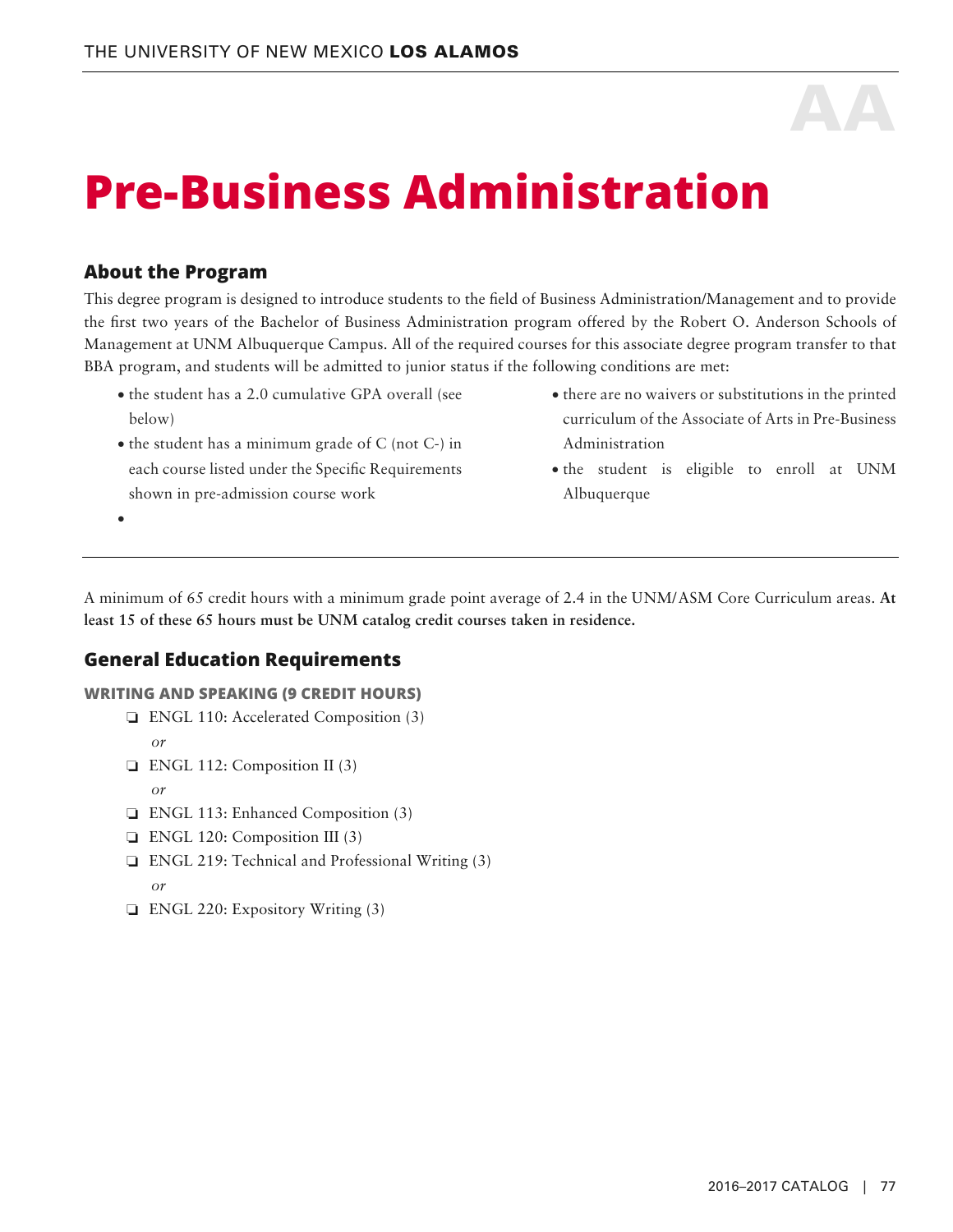#### **MATHEMATICS (6-7 CREDIT HOURS)**

*General Math:* 

- ❏ MATH 107: Problems in College Algebra (1) *and*
- ❏ MATH 121: College Algebra (3)

```
or
```
❏ MATH 150: Pre-Calculus Mathematics (3)

#### *Calculus Requirement:*

❏ MATH 162: Calculus (4)

*or*

❏ MATH 180: Elements of Calculus (3)

*NOTE: No mathematics classes that are lower level than these courses may be counted toward the degree.*

#### **PHYSICAL AND NATURAL SCIENCES (7 CREDIT HOURS)**

*Select 7 credit hours from UNM Core Curriculum, including one course with corresponding laboratory (designated L).*

#### **SOCIAL AND BEHAVIORAL SCIENCES (15 CREDIT HOURS)**

*Must include:*

- ❏ ECON 105: Introductory Macroeconomics (3)
- ❏ ECON 106: Introductory Microeconomics (3)
- ❏ PSY 105: General Psychology (3)
	- *or*
- ❏ SOC 101: Introduction to Sociology (3)

*Choose two additional courses from: American Studies, Anthropology, Economics, Geography, History, Political Science, Psychology, Sociology. (PSY 105 or SOC 101 may be used to satisfy three credit hours of this requirement.)*

#### **HUMANITIES (6 CREDIT HOURS)**

*Select 6 credit hours from the UNM Core Curriculum.*

#### **FOREIGN LANGUAGE (3 CREDIT HOURS)**

*Select 6 credit hours from the UNM Core Curriculum.*

#### **FINE ARTS (3 CREDIT HOURS)**

*Select 3 credit hours from the UNM Core Curriculum.*

#### **TOTAL GENERAL EDUCATION REQUIREMENTS 49-50 CREDIT HOURS**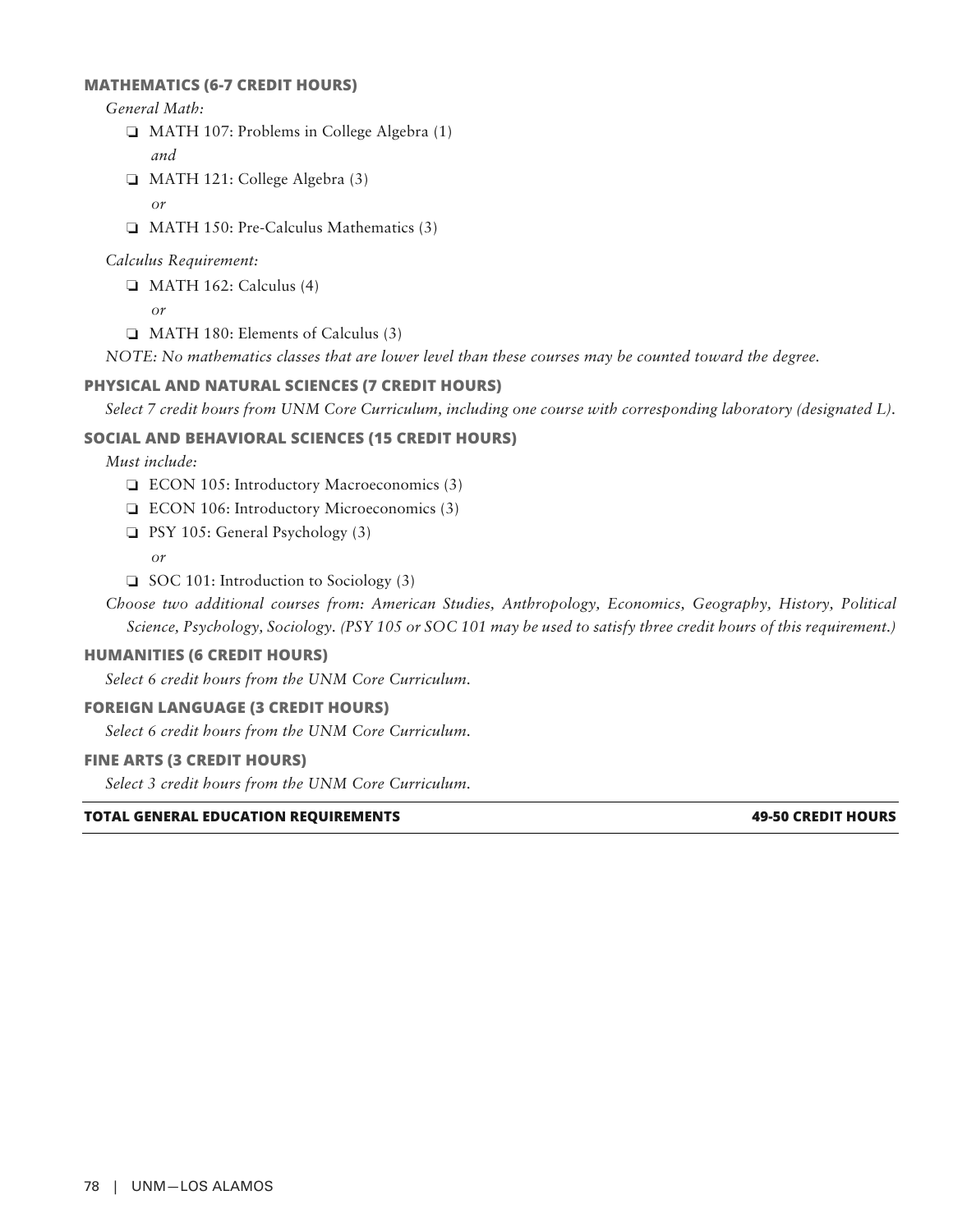### **Technical Core Requirements**

#### **COMPUTER SCIENCE (3 CREDIT HOURS)**

❏ CS 150L: Computing for Business Students (3)

#### **MANAGEMENT (6 CREDIT HOURS)**

- ❏ MGMT 202: Principles of Financial Accounting (3)
- ❏ STAT 145: Introduction to Statistics (3) *or*
- ❏ MGMT 290: Introduction to Business Statistics (3)

#### **ELECTIVES (6-7 CREDIT HOURS)**

*Suggestions:*

- ❏ MGMT 113: Management: An Introduction (3)
- ❏ MGMT 158: Ethics in Organizations (3)
- ❏ MGMT 190: Special Topics in Management (3-6)
- ❏ MGMT 222: Introduction to Marketing (3)
- ❏ MGMT 290: Introduction to Business Statistics (3)
- ❏ ECON 212: Personal Investing (3)

*Note: Courses counted in this degree program may not include:*

*Introductory Studies courses*

*Physical Education courses*

*Students planning to transfer to the Anderson Schools of Management on the Albuquerque campus should be familiar with and must meet the UNM/ASM Core Curriculum Requirements.*

| <b>TOTAL TECHNICAL CORE REQUIREMENTS</b> | <b>15-16 CREDIT HOURS</b> |
|------------------------------------------|---------------------------|
|                                          |                           |
|                                          |                           |

**TOTAL CREDIT HOURS 65 CREDIT HOURS**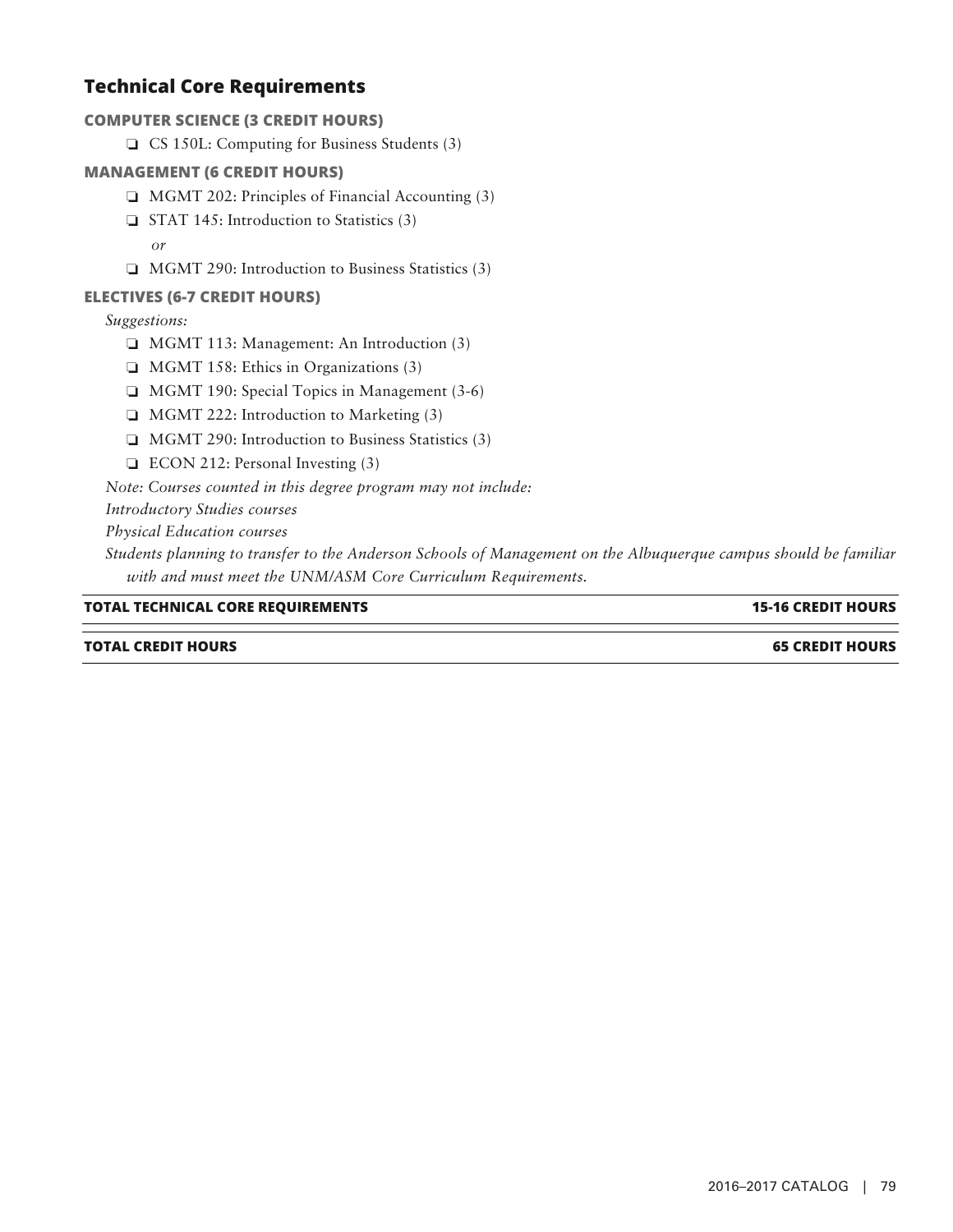# AA

### ASSOCIATE OF ARTS

## **Pre-Professional Elementary Education**

#### **About the Program**

This degree program is designed for the student who is planning to transfer to a baccalaureate program upon completion, or who wants to work as a school aide. It is the student's responsibility to contact his/her education advisor at the fouryear institution of his or her choice before registering for courses in the degree program. At UNM, Elementary Education students are required to complete a 24 credit hour concentration-teaching field. See subsequent page for specific teaching field requirements.

*\*Note Lower Division Education courses will not substitute for Professional Education course requirements.*

A minimum of 60 credit hours with a minimus cumulative grade point average of 2.75. At least 15 of these 60 hours must be UNM credit courses taken in residence... It is strongly recommended that the student check the specific requirements for the B.S. or B.A. he or she plans to pursue at the four- year institution of their choice.

#### **General Education Requirements**

**WRITING AND SPEAKING (9 CREDIT HOURS**

**REQUIRED:** CHOOSE ONE (1) COURSE FROM THE FOLLOWING:

- ❏ ENGL 110: Accelerated Composition (3)
- ❏ ENGL 112: Composition II (3)
- ❏ ENGL 113: Enhanced Composition (3)

**Required:** 

❏ ENGL 120: Composition III (3)

**Required:** Choose one (1) course from the following:

- ❏ CJ 130: Public Speaking (3)
- ❏ CJ 220: Communication for Teachers (3)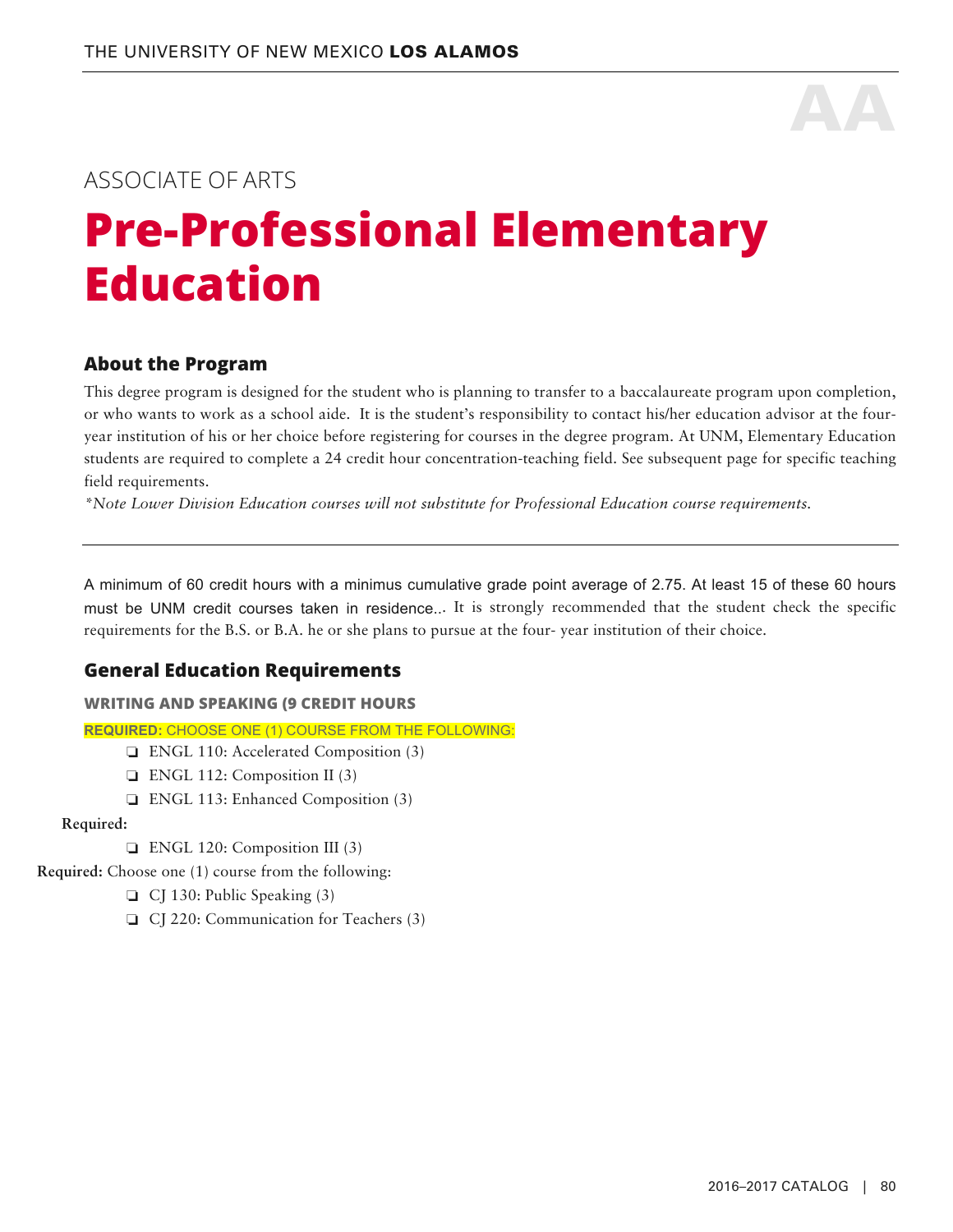#### **MATHEMATICS (9 CREDIT HOURS)**

#### **Required: Select this sequence of three courses required at UNM for K-8 teachers:**

- ❏ MATH 111: Mathematics for Elementary/Middle School Teachers I (3)
- ❏ MATH 112: Mathematics for Elementary/Middle School Teachers II (3)
- ❏ MATH 215: Mathematics for Elementary/Middle School Teachers III (3)
- *Or select three from the list below:*
	- ❏ MATH 121: College Algebra (3)
	- ❏ MATH 123: Trigonometry (3)
	- ❏ MATH 150: Precalculus (3)
	- $\Box$  MATH 162: Calculus I (4) \*
	- ❏ STAT 145: Introduction to Statistics (3)

\*Note: Math 162 has a prerequisite of Math 150 and Math 123.

#### **PHYSICAL AND NATURAL SCIENCE (12 CREDIT HOURS)**

*Select this sequence of three NTSC courses for pre-service K-8 teachers only:* 

- ❏ NTSC 261L: Physical Science (4)
- ❏ NTSC 262L: Life Science (4)
- ❏ NTSC 263L: Environmental Science (4)

**NOTE: NATURAL SCIENCE (NTSC) COURSES ARE RECOMMENDED. HOWEVER, ANY SCIENCE COURSE THAT MEETS THE UNDERGRADUATE CORE CURRICULUM IS ACCEPTABLE.**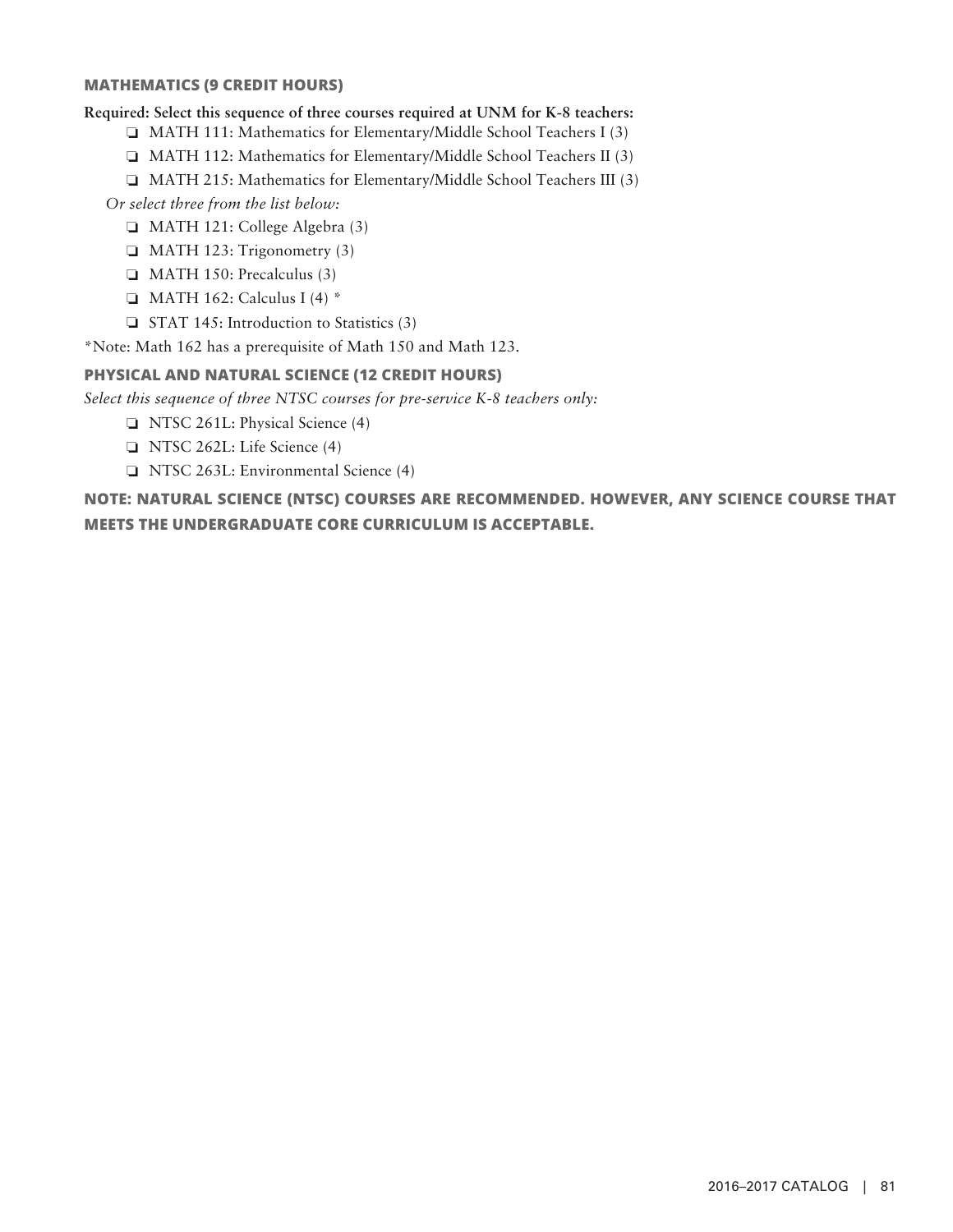#### **SOCIAL AND BEHAVIORAL SCIENCES (9 CREDIT HOURS)**

**Required:***:* 

❏ LING 101: Introduction to the Study of Language (3)

#### *and:*

*Select 2 courses from:*

SOC 101, PSY 105, POLS 110, POLS 200, POLS 220, POLS 241, ANTH 101, ANTH 130, ECON 105, ECON 106, GEOG 102

#### **HUMANITIES (12 CREDIT HOURS)**

*Choose one (1) of the following:*

- ❏ HIST 101: Western Civilization to 1648 (3)
- *or*
- ❏ HIST 102: Western Civilization Post 1648 (3)

#### *and:*

- ❏ HIST 161: History of the United States to 1877 (3)
- ❏ HIST 162: History of the United States Post 1877 (3)
- ❏ HIST 260: History of New Mexico (3)

#### **FOREIGN LANGUAGE (3 CREDIT HOURS)**

*Select one course from lower-division non-English language offerings in the general education core curriculum (Area 6).*

#### **FINE ARTS (3 CREDIT HOURS)**

*Select any course from the UNM Core Curriculum in Fine Arts (Area 7).*

#### **EDUCATION REQUIREMENT (3 CREDIT HOURS)**

*Select one (1) course from:* EDUC 124: Intro to Computers in Education (3) EDUC 183: Intro to Education in New Mexico (3) EDUC 296: Internship (3)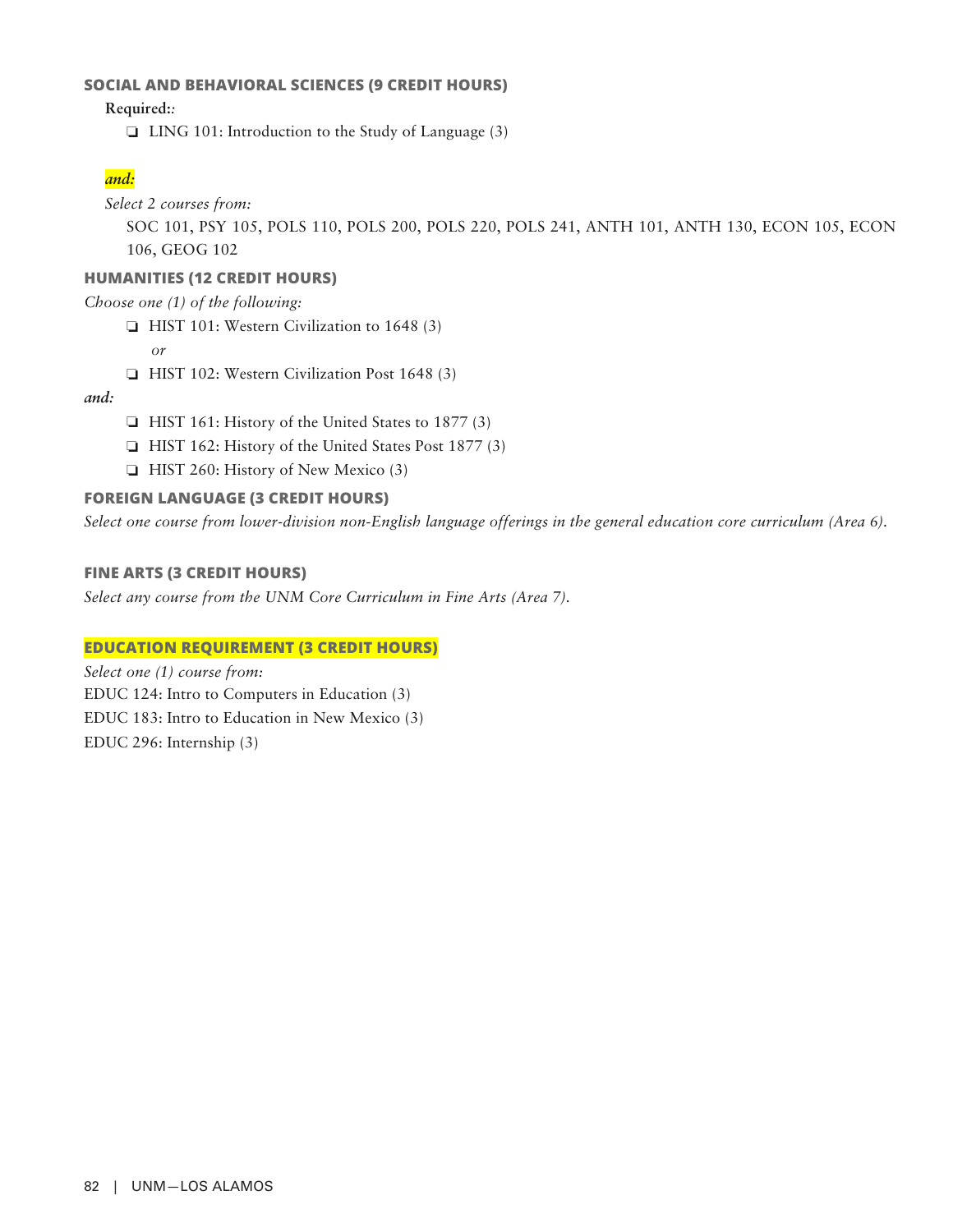*Note: Students planning to transfer to some New Mexico institutions will be required to take Field Experience (1) and Integrating Technology in the K-8 Classroom (2) with that institution either before or after transfer.*

*Note: For students transferring to UNM–Albuquerque, Physical Education courses will not count as transfer credit. Some New Mexico institutions require a 1 credit hour physical education course that can be transferred. Please consult with the institution of your choice on its requirements for a Bachelor Degree. Introductory Studies courses do not count toward fulfilling the requirements of this degree.*

**TOTAL CREDIT HOURS 60 CREDIT HOURS**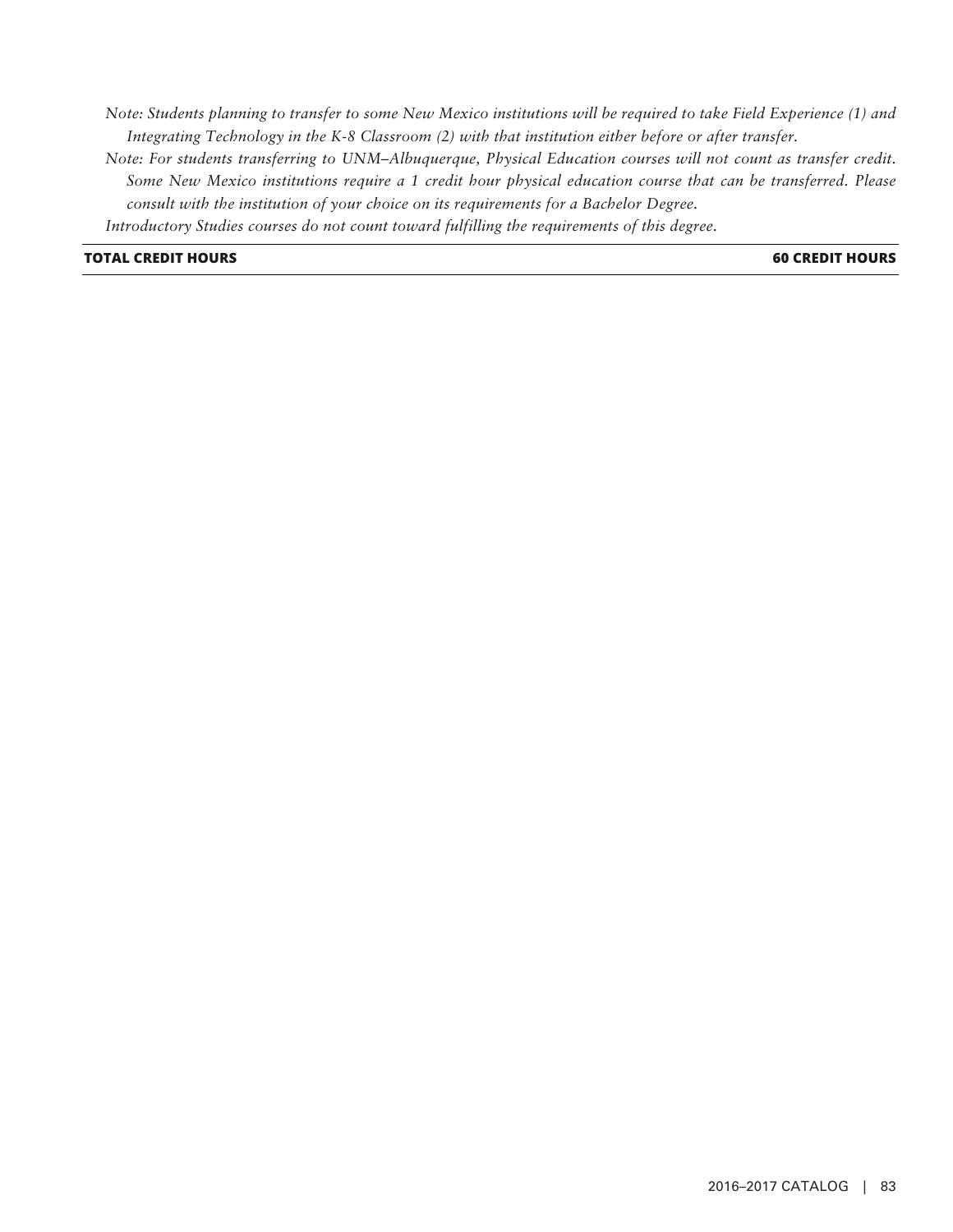# AA

## ASSOCIATE OF ARTS **Studio Art**

### **About the Program**

This program provides students with the first two years of study toward a Bachelor's Degree in Fine Arts (BFA) at UNM Albuquerque campus. These introductory courses emphasize concepts basic to the entire discipline of studio art. Courses and course sequences are designed to encourage the student's power of observation and aesthetic awareness. The Associate of Arts degree program enables students to prepare for advanced study, gallery employment, studio assistant or a career as an individual artist. Other options such as teaching, curatorial work in a museum, free-lance design and management positions are generally achieved with a Bachelor's or Master's degree.

A minimum of 65 credit hours are required with a minimum grade point average of 2.5 overall. At least 15 of these 65 hours must be UNM catalog credit courses taken in residence with a minimum grade point average of 3.0 in Art Studio/Art History courses.

\*Note: Students planning to transfer to a four-year institution should check grade point requirements at that institution

#### **General Education Requirements**

#### **WRITING AND SPEAKING (9 CREDIT HOURS)**

- ❏ ENGL 110: Accelerated Composition (3) *or*
- ❏ ENGL 112: Composition II (3)
- *or*
- ❏ ENGL 113: Enhanced Composition (3)
- ❏ ENGL 120: Composition III (3)
- ❏ ENGL 220: Expository Writing (3)

#### **MATHEMATICS AND STATISTICS (4 CREDIT HOURS)**

*Select courses from the following:*

- ❏ MATH 107: Problems in College Algebra (1) *and*
- ❏ MATH 121: College Algebra (3)
- ❏ MATH 150: Precalculus Mathematics (3)
- $\Box$  MATH 162: Calculus I (4)
- ❏ MATH 163: Calculus II (4)
- ❏ MATH 180: Elements of Calculus I (3)
- ❏ STAT 145: Introduction to Statistics (3)

#### **SOCIAL AND BEHAVIORAL SCIENCES (3 CREDIT HOURS)**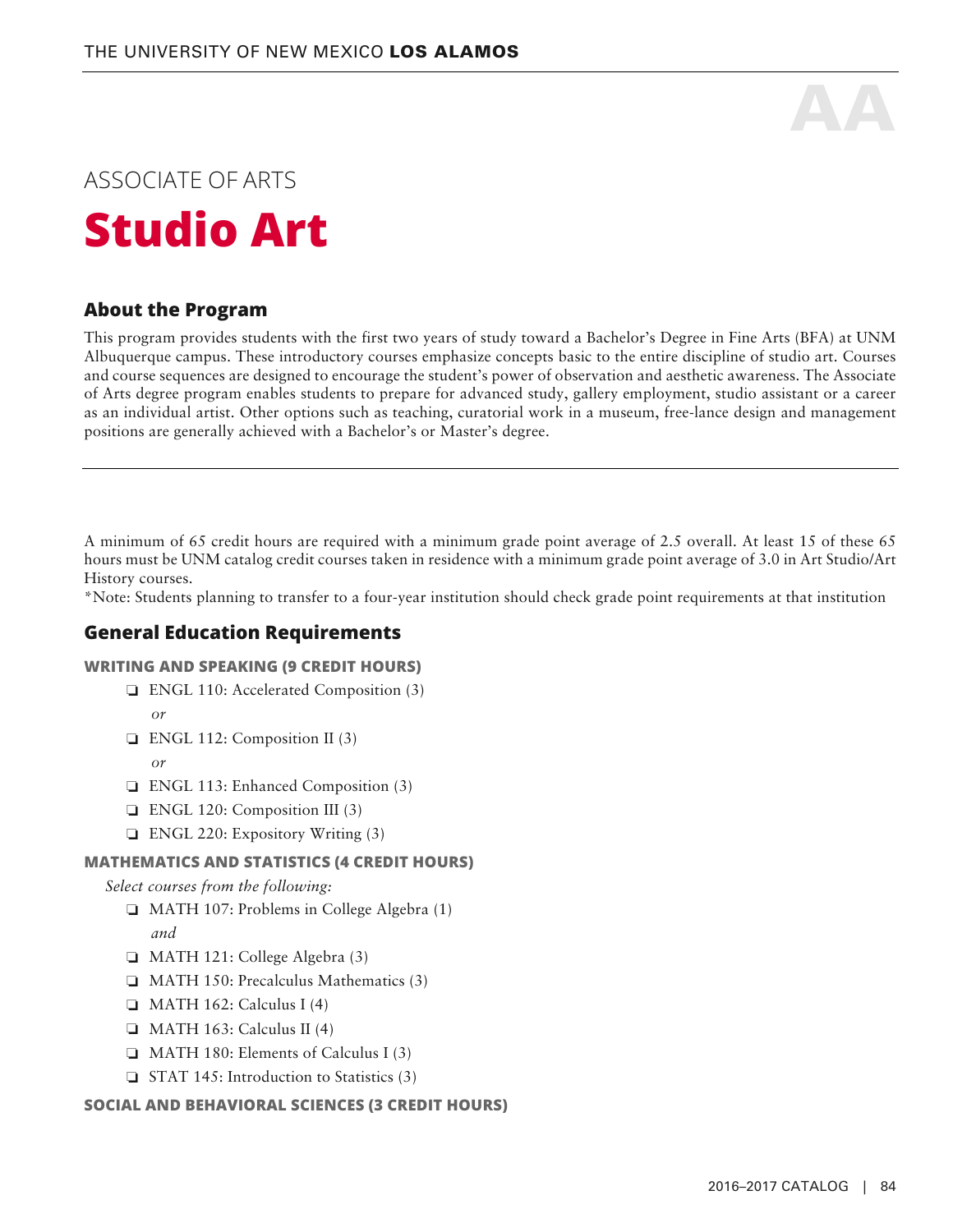*Select one course as specified from the UNM core curriculum.*

#### **PHYSICAL AND NATURAL SCIENCES (4 CREDIT HOURS)**

*Select one course as specified from the UNM core curriculum.* 

#### **HUMANITIES (6 CREDIT HOURS)**

- ❏ HIST 101: Western Civilization (3)
- ❏ HIST 102: Western Civilization (3)

#### **FOREIGN LANGUAGE (3 CREDIT HOURS)**

*Select one course from lower-division non-English language offerings in the general education core curriculum (Area 6).*

#### **TOTAL GENERAL EDUCATION REQUIREMENTS 27 CREDIT HOURS**

#### **Technical Core Requirements**

#### **ART HISTORY (6 CREDIT HOURS)**

- $\Box$  ARTH 201: History of Art I (3)
- ❏ ARTH 202: History of Art II (3) *or*
- ❏ ARTH 250: Modern Art (3)

#### **ART STUDIO CORE COURSES (9 CREDIT HOURS)**

- $\Box$  ARTS 106: Drawing I (3)
- ❏ ARTS 125: Art Practices I (3)
- ❏ ARTS 126: Art Practices II (3)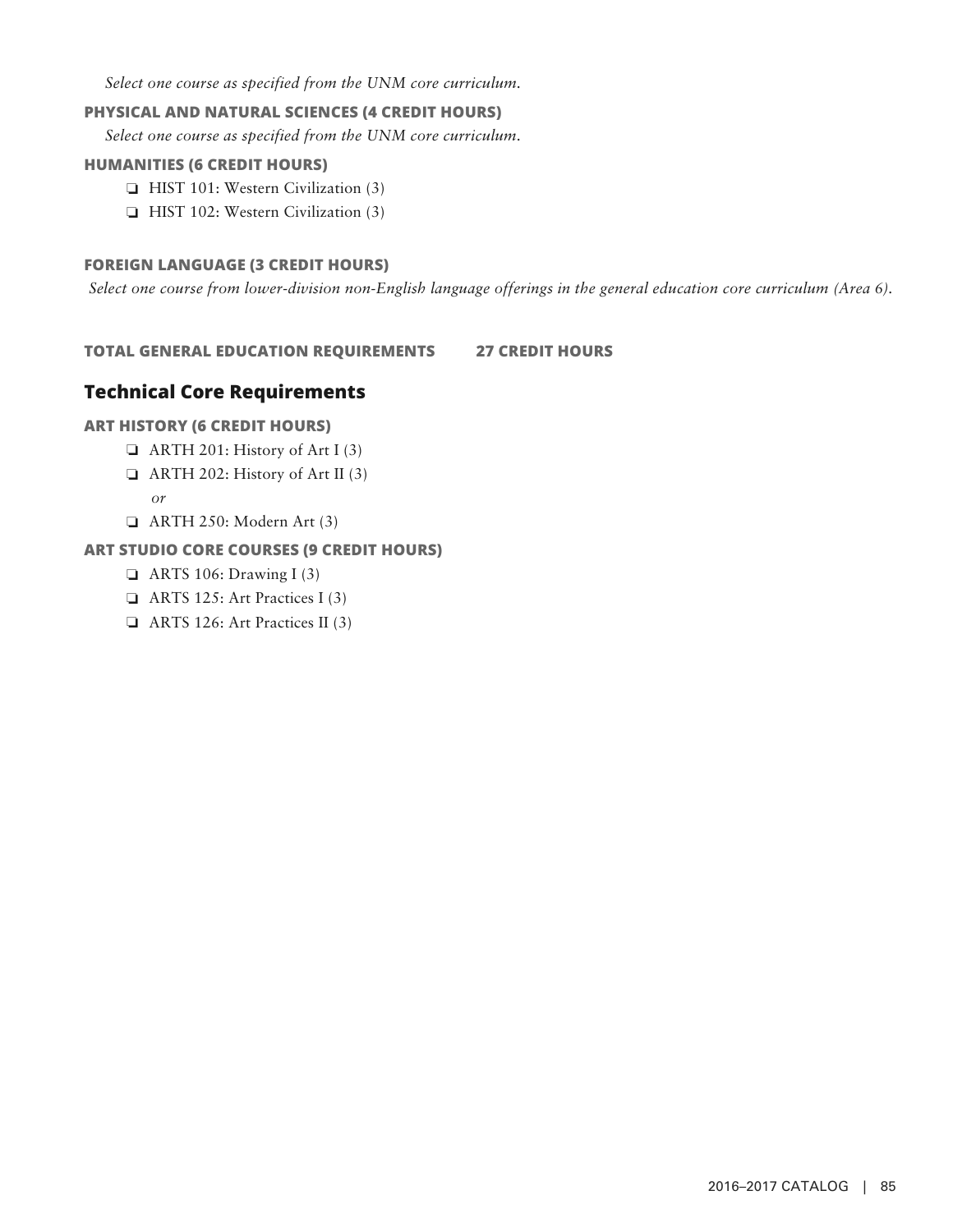#### **ART STUDIO ELECTIVE COURSES (12 CREDIT HOURS)**

*Group A: Select three*

- ❏ ARTS 130: Introduction to Electronic Art (3)
- ❏ ARTS 141: Introduction to Art and Ecology (3)
- ❏ ARTS 157: Small Scale Metal Construction I (3)
- ❏ ARTS 168: Introduction to Ceramics (3)
- ❏ ARTS 187: Introduction to Photography (3)
- ❏ ARTS 207: Painting I (3)
- ❏ ARTS 213: Sculpture I (3)
- ❏ ARTS 274: Introduction to Printmaking (3)

#### *Group B: Select one*

- $\Box$  ARTS 205: Drawing II (3)
- $\Box$  ARTS 208: Painting II (3)
- ❏ ARTS 216: Raku–A Ceramic Reduction Process (3)
- ❏ ARTS 268: Ceramics–Materials and Aesthetics (3)

#### **FINE ARTS (3 CREDIT HOURS)**

*Select one course from the following:* 

- ❏ ARTH 101: Introduction to Art (3)
- ❏ FA 284: Experiencing the Arts (3)
- ❏ MUS 139: Music Appreciation (3)
- ❏ MUS 142: Rock Music Appreciation (3

#### **GENERAL ELECTIVES (6 CREDIT HOURS)**

*Courses in Music or Film are recommended to fulfill the Fine Arts elective requirements for a BFA. A maximum of 2 hours of Physical Education may count toward the degree.*

#### **TOTAL TECHNICAL CORE REQUIREMENTS 33 CREDIT HOURS**

**TOTAL CREDIT HOURS 65 CREDIT HOURS**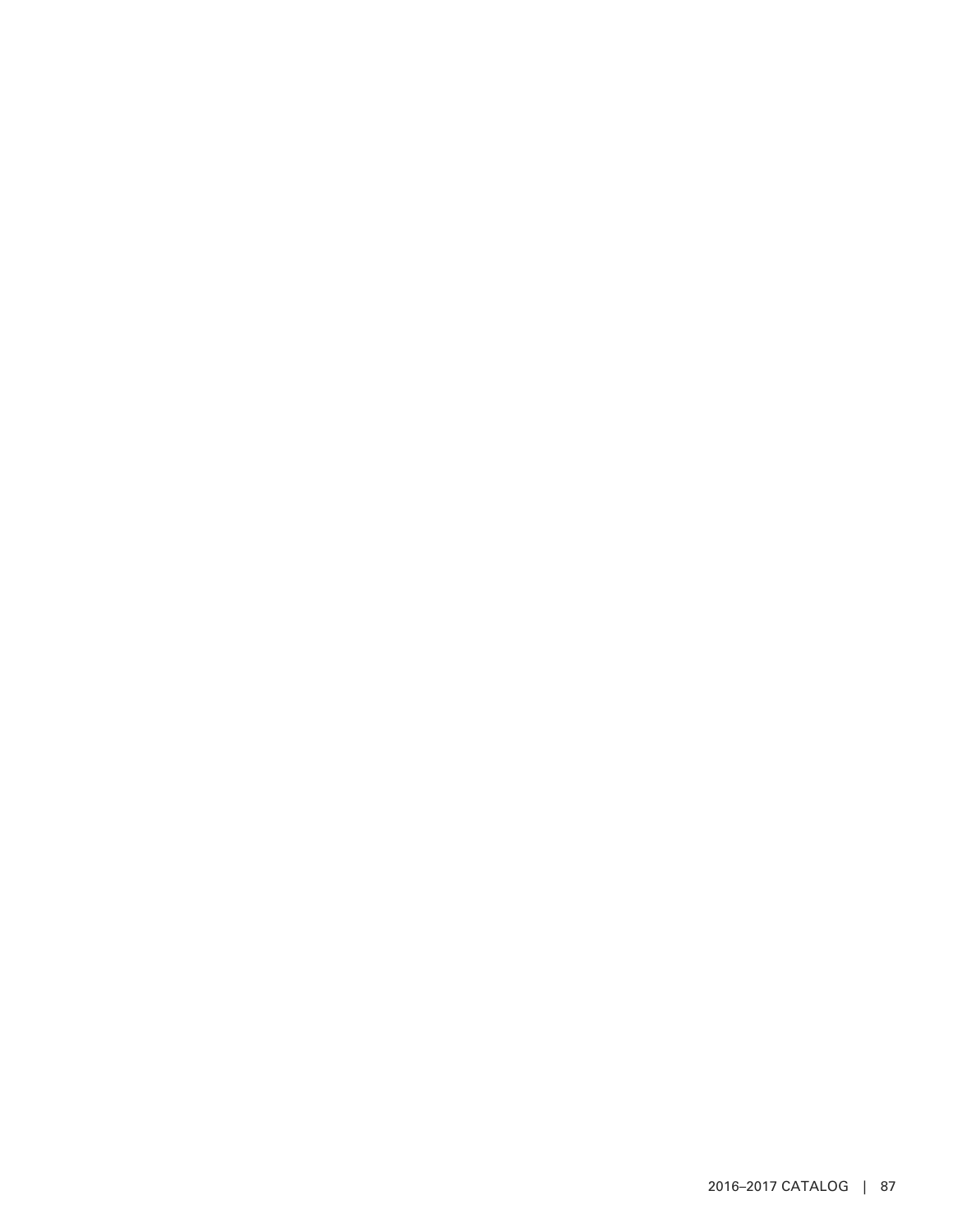## Associate of Science Degrees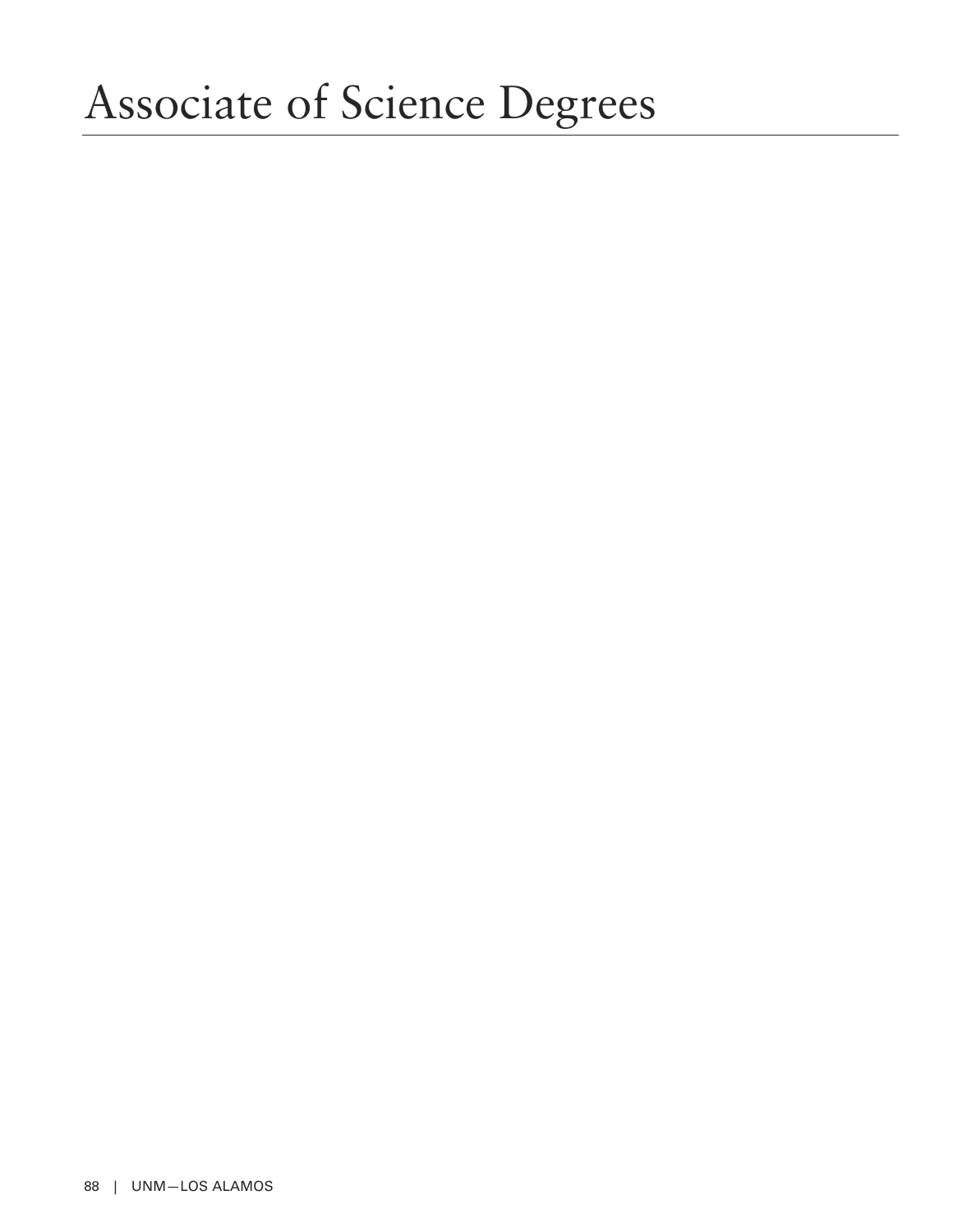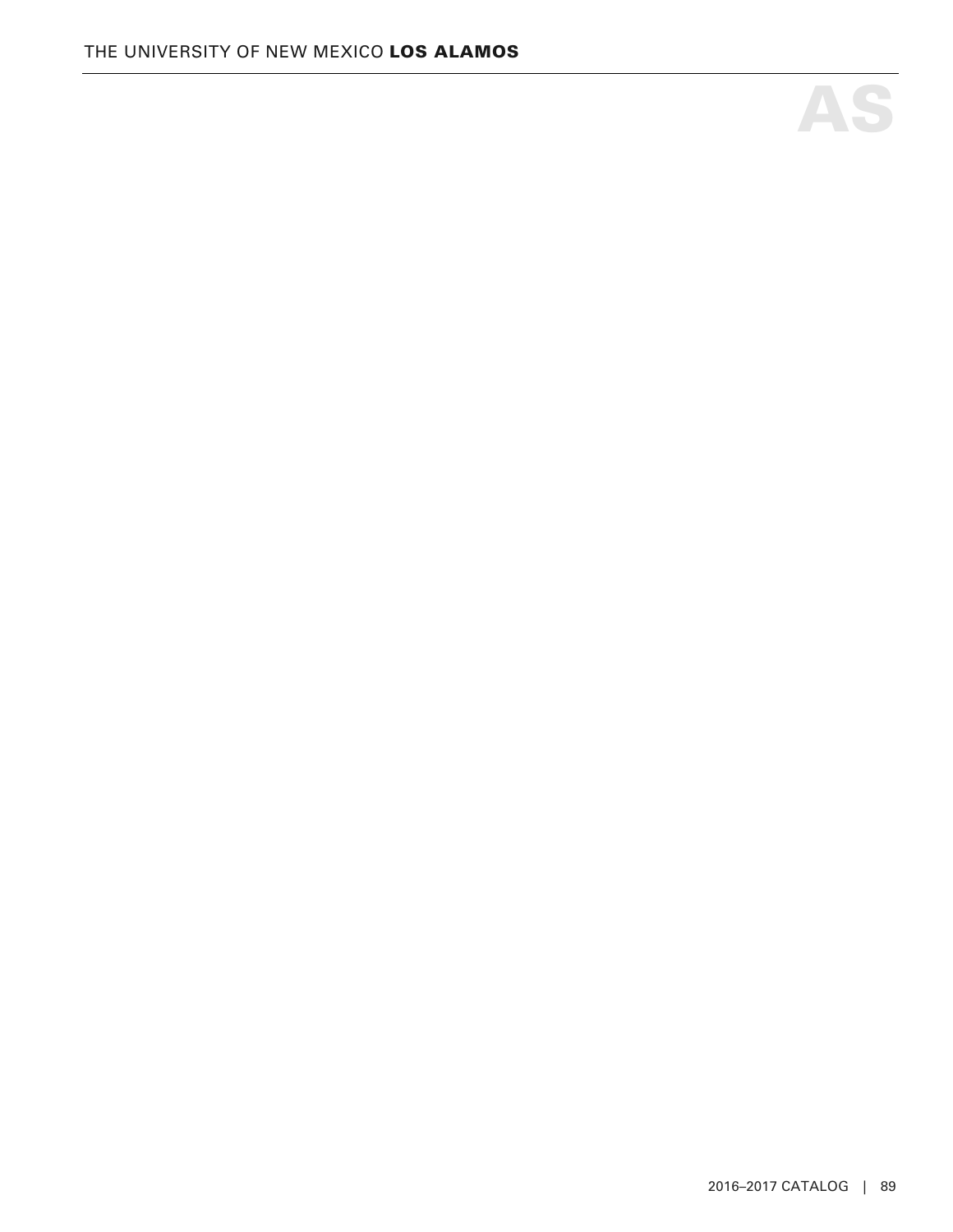# AS

## ASSOCIATE OF SCIENCE **Computer Science**

#### **About the Program**

This is a transfer degree program designed for students interested in pursuing a baccalaureate degree in computer science. Program content is based upon the computer science baccalaureate degree offered at UNM Albuquerque campus in the School of Engineering.

A minimum of 62 credit hours with a minimum cumulative grade point average of 2.0. At least 15 of these 62 hours must be UNM catalog credit courses taken in residence.. CS 151 or CS 152 must be completed with a B- or better. All other computer science component courses must be completed with a minimum grade of C or better. Math 162 must be completed with a grade of B- or better. All other courses used for this degree must be completed with a minimum grade of C or better. It is strongly recommended that the student check the specific requirements for the B.S. or B.A. of interest if planning to transfer in order to make the best choices among the optional courses below.

*Students with limited experience or coursework in Computer Science are strongly encouraged to take CS 101 prior to enrolling in CS 152L.*

#### **General Education Requirements**

#### **WRITING AND SPEAKING (9 CREDIT HOURS)**

- ❏ ENGL 110: Accelerated Composition (3) *or* ENGL 112: Composition II (3) *or*
- ❏ ENGL 113: Enhanced Composition (3)
- ❏ ENGL 120: Composition III (3)
- ❏ ENGL 219: Technical and Professional Writing (3)

#### **MATHEMATICS AND STATISTICS (8 CREDIT HOURS)**

- ❏ MATH 162: Calculus I (4) (with a grade of B- or better)
- ❏ MATH 163: Calculus II (4)

#### **PHYSICAL AND NATURAL SCIENCE (10 CREDIT HOURS)**

- *Three science courses (of 3 or more credit hours) taken by science and engineering majors, one of which must come from one of the following sequences, including the laboratories. The remaining hours can be more advanced courses in the discipline chose for the sequence or they can be additional introductory laboratory science hours. Physics is strongly recommended.*
- *Note: Students may not take both the sequence EPS 101, EPS 105L, EPS 201L AND the sequence ENVS 101, ENVS 102L, EPS 201L.*

*Students planning to transfer to UNM main campus to pursue a four year program in computer science should consider*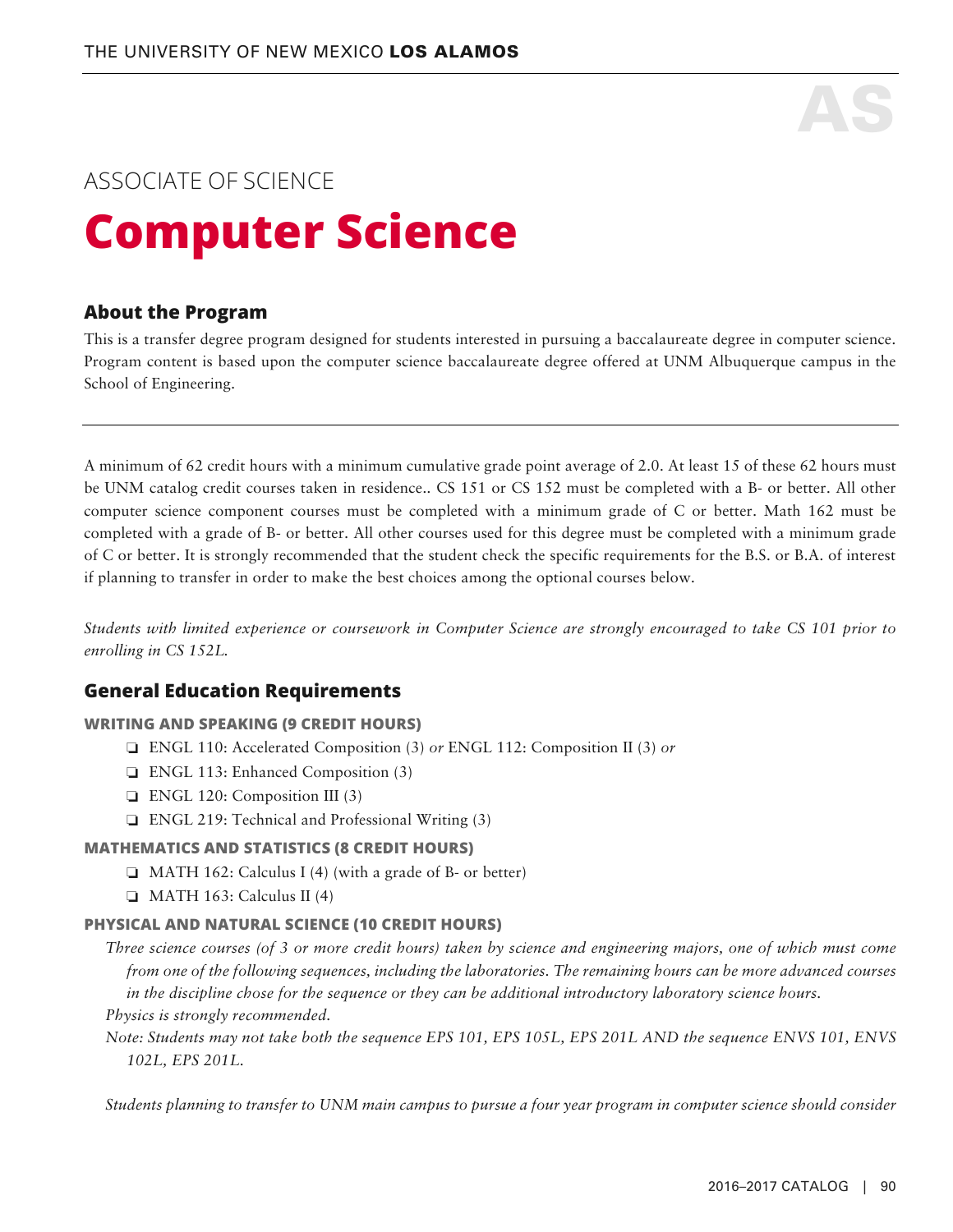*enrolling in an additional 4 hours of physical and natural science (course and lab) to meet departmental requirements. Students should verify specific requirements with intended transfer institution.*

- ❏ ASTR 270 and 270L: General Astronomy and General Astronomy Laboratory I (4)
- ❏ ASTR 271 and 271L: General Astronomy and General Astronomy Laboratory I (4)
- ❏ BIOL 201: Molecular and Cell Biology (4)
- ❏ BIOL 202: Genetics (4)
- ❏ CHEM 121 and CHEM 123L: General Chemistry I and General Chemistry Laboratory 1 (4)
- ❏ CHEM 122 and CHEM 124L: General Chemistry II and General Chemistry Laboratory II (4)
- ❏ EPS 101 and EPS 105L: How the Earth Works An Introduction to Geology and Physical Geology Laboratory (4)
- ❏ EPS 201L: Earth History (4)
- ❏ ENVS 101 and ENVS 102L: The Blue Planet and The Blue Planet Laboratory (4)
- ❏ EPS 201L: Earth History (4)
- ❏ PHYC 160 and 160L: General Physics and General Physics Laboratory (4)
- ❏ PHYC 161 and 161L: General Physics and General Physics Laboratory (4)

#### **FINE ARTS (3 CREDIT HOURS)**

*Select any UNM Core curriculum course in this area*

#### **FOREIGN LANGUAGE (3 CREDIT HOURS)**

*(Non-English language. One course chosen from any of the lower-division non-English language offerings of the Departments of Linguistics (including Sign Language), Spanish and Portuguese, Foreign Languages and Literatures, and foreign languages in other departments and programs.*

#### **SOCIAL AND BEHAVIORAL SCIENCES (6 CREDIT HOURS)**

*Select any UNM Core curriculum courses in these areas*

#### **HUMANITIES (6 CREDIT HOURS):**

*Select any UNM Core curriculum course in this area.*

**TOTAL GENERAL EDUCATION REQUIREMENTS 45 CREDIT HOURS**

#### **Technical Core Requirements**

#### **COMPUTER SCIENCE (17 CREDIT HOURS)**

- ❏ CS 151L: Computer Programming Fundamentals for Non-Majors (3) (with a grade of B-or better) *or*
- ❏ CS 152L: Computer Programming Fundamentals (3) (recommended) (with a grade of B- or better)
- ❏ CS 241L: Data Organization (3)
- ❏ CS 251L: Intermediate Programming (3)
- ❏ CS 261: Mathematical Foundations of Computer Science (3)
- ❏ CS 293: Social and Ethical Computing (1)
- ❏ ECE 238L: Computer Logic Design (4)

#### **TOTAL TECHNICAL CORE REQUIREMENTS 17 CREDIT HOURS**

#### **TOTAL CREDIT HOURS 62 CREDIT HOURS**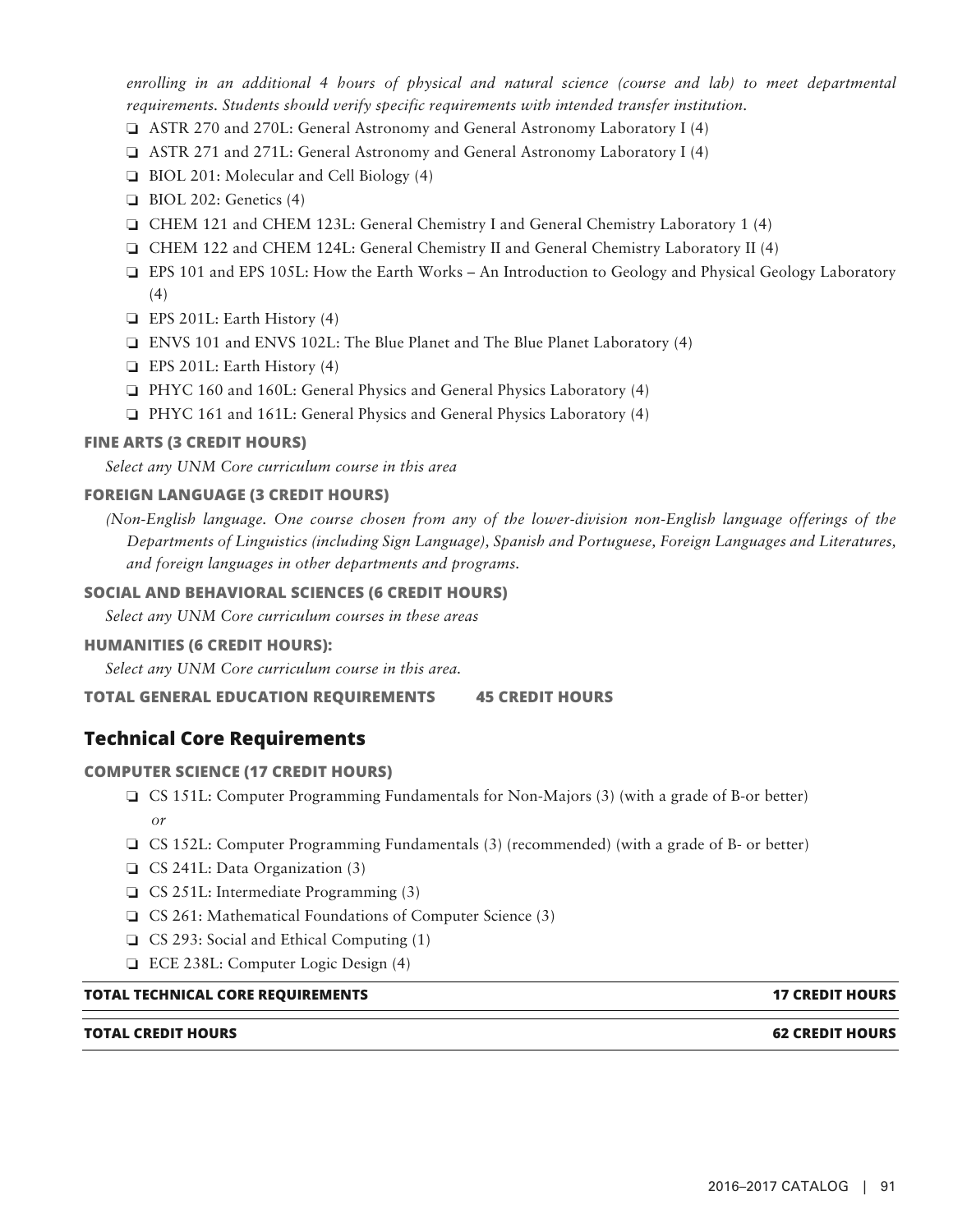# AS

### ASSOCIATE OF SCIENCE

## **Emergency Medical Services**

#### **About the Program**

The Associate of Science in Emergency Medical Service is a specialized degree program designed to build a workforce that is customized to the expected needs of towns, cities and counties in Northern New Mexico and beyond. Students in the program will receive basic academic and specialized hands on training needed to meet the professional educational needs of pre-hospital care providers. The program is designed to meet the 1998 EMT National Standard Curriculum requirements and incorporates New Mexico requirements and EMT scope of practice. Upon successful completion of degree requirements with a minimum GPA of 2.33, graduates will be qualified for New Mexico and National Registry testing and will be eligible for admission to the UNM Bachelor of Science in Emergency Medical Services program.

A minimum of 73 credit hours with a minimum grade of 2.33 are required. At least 15 of these 73 credit hours must be UNM catalog credit courses taken in residence. A grade of C or better is required in all courses used to fulfill the requirements of the core curriculum. A minimum of C is also required in each Technical Core course.

#### **General Education Requirements**

**WRITING AND SPEAKING (12 CREDIT HOURS)**

- ❏ ENGL 110: Accelerated Composition (3) *or*
- ❏ ENGL 112: Composition II (3) *or*
- ❏ ENGL 113: Enhanced Composition (3)
- ❏ ENGL 120: Composition III (3)
- ❏ ENGL 220: Expository Writing (3) *or*
- ❏ ENGL 290 Introduction to Professional Writing (3)
- ❏ CJ 130: Public Speaking (3)

#### **MATHEMATICS AND STATISTICS (6 CREDIT HOURS**

- ❏ MATH 121: College Algebra (3)
- ❏ STAT 145: Introduction To Statistics (3)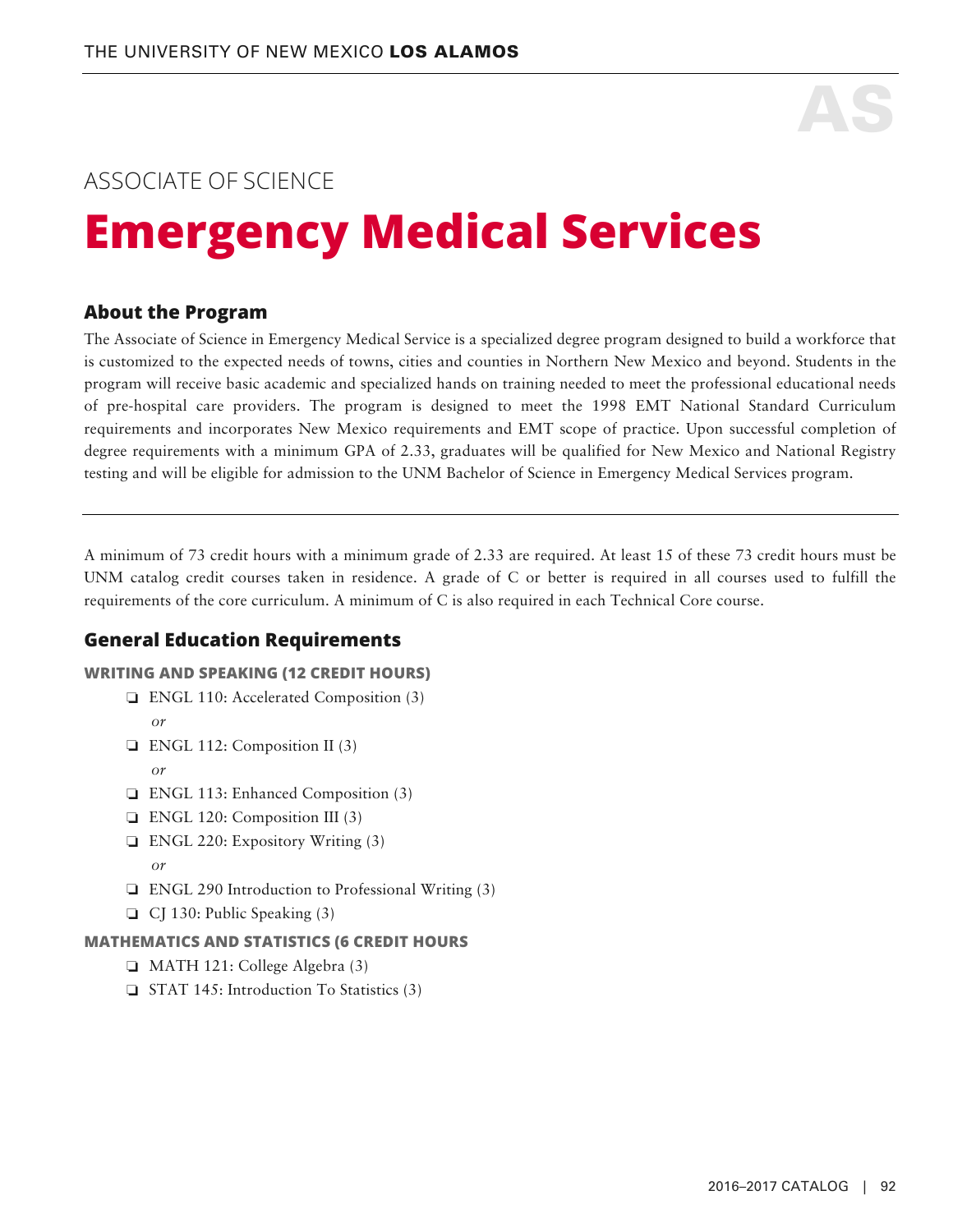#### **PHYSICAL AND NATURAL SCIENCES (16 CREDIT HOURS)**

- ❏ BIOL 123: Biology for Health Related Sciences and Non Majors (3) *and*
- ❏ BIOL 124L Biology for Health Related Sciences and Non Majors Lab (1)
- ❏ BIOL Human Anatomy and Physiology I for the Health Sciences (3) *and*
- ❏ BIOL 247L: Human Anatomy and Physiology I for the Health Sciences Lab (1)
- ❏ BIOL 238: Human Anatomy and Physiology II for the Health Sciences (3) *and*
- ❏ BIOL 248L: Human Anatomy and Physiology II for the Health Sciences Lab (1
- ❏ CHEM 121: General Chemistry (3) *and*
- ❏ CHEM 123L: General Chemistry Lab (1)

#### **SOCIAL AND BEHAVIORAL SCIENCES (6 CREDIT HOURS)**

*Select two courses from the UNM Core Curriculum in Social and Behavioral Sciences*

#### **HUMANITIES (6 CREDIT HOURS)**

*Select two courses from the UNM Core Curriculum in Humanities*

#### **FINE ARTS (3 CREDIT HOURS)**

*Select one course from the UNM Core Curriculum in Fine Arts*

#### **FOREIGN LANGUAGE (3 CREDIT HOURS)**

*Select one course from the UNM Core Curriculum in Foreign Language*

#### **TOTAL GENERAL EDUCATION REQUIREMENTS 52 CREDIT HOURS**

#### **TECHNICAL CORE REQUIREMENTS (21 CREDIT HOURS)**

❏ EMS 113: EMT-Basic (8)

❏ EMS 142: EMT-Basic Lab (2)

❏ EMS 120: Introduction to EMS System (3)

- ❏ EMS 143: EMT-Intermediate Lab (1)
- ❏ EMS 151: EMT-Intermediate Clinical and Field Experience (2)
- ❏ EMS 180: EMT-Intermediate (5)

#### **TOTAL TECHNICAL CORE REQUIREMENTS 21 CREDIT HOURS**

#### **TOTAL CREDIT HOURS 73 CREDIT HOURS**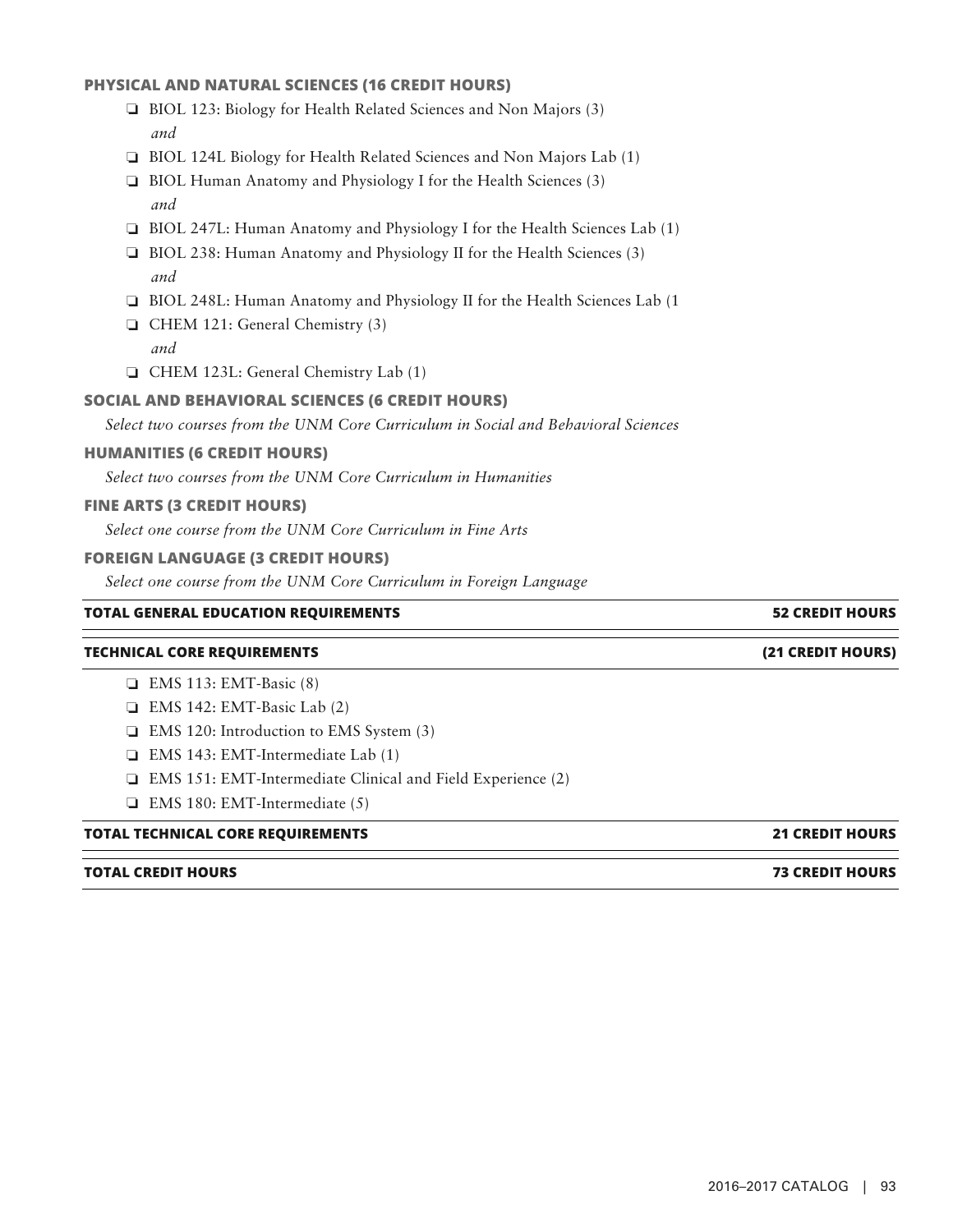# AS

## ASSOCIATE OF SCIENCE **Environmental Science**

### **About the Program**

This program provides students with the first two years of study toward a Bachelor's degree in Environmental Science or Earth and Planetary Science at UNM Albuquerque Campus or other four-year institutions. It can also be applied toward a B.S. in Biology with a Concentration in Conservation Science. As a terminal degree, it is sufficient preparation for certain technician jobs in areas such as environmental testing and remediation.

A minimum of 61 credit hours with a minimum grade point average of 2.0. At least 15 of these 61 hours must be UNM catalog credit courses taken in residence. It is strongly recommended that the student check the specific requirements for the B.S. or B.A. of interest if planning to transfer in order to make the best choices among the optional courses below.

### **General Education Requirements**

#### **WRITING AND SPEAKING (9 CREDIT HOURS)**

- ❏ ENGL 110: Accelerated Composition (3) *or*
- ❏ ENGL 112: Composition II (3) *or*
- ❏ ENGL 113: Enhanced Composition (3)
- ❏ ENGL 120: Composition III (3)
- ❏ ENGL 219: Technical Writing (3) or
- ❏ ENGL 220 Expository Writing (3)

#### **MATHEMATICS AND STATISTICS (4 CREDIT HOURS)**

 $\Box$  MATH 162: Calculus I (4)

*Note: Math 180 may be substituted for Math 162, but will only be accepted for some bachelor's degrees (e.g. biology.)*

#### **SOCIAL AND BEHAVIORAL SCIENCES (6 CREDIT HOURS)**

*Select any UNM Core Curriculum course in this area.*

#### **HUMANITIES (6 CREDIT HOURS)**

*Select any UNM Core Curriculum course in this area.*

#### **FOREIGN LANGUAGE (3 CREDIT HOURS)**

*Select any UNM Core Curriculum course in this area.*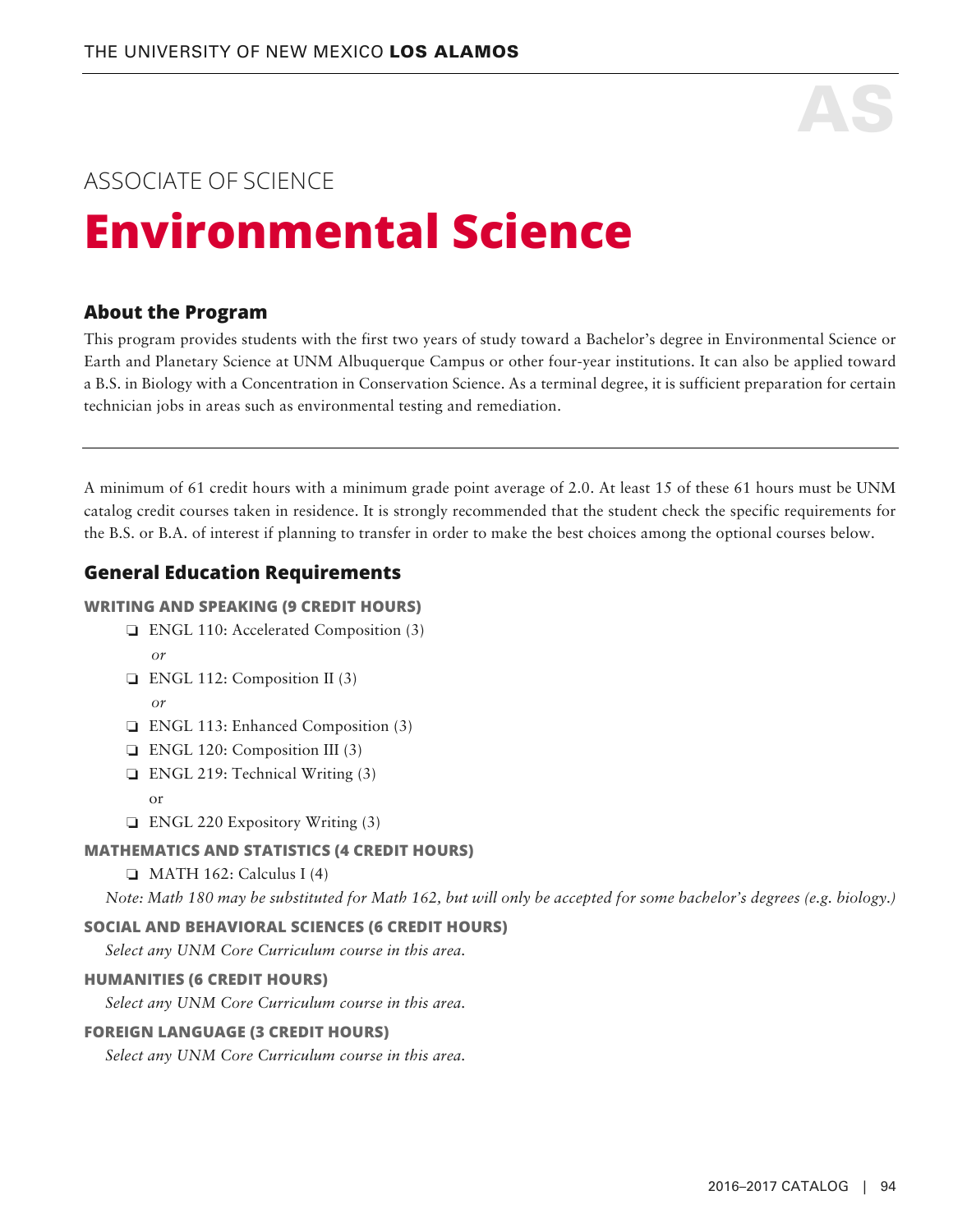#### **FINE ARTS (3 CREDIT HOURS)**

*Select any UNM Core Curriculum course in this area.*

#### **TOTAL GENERAL EDUCATION REQUIREMENTS (NOT INCLUDING SCIENCE) 31 CREDIT HOURS**

#### **Technical Core Requirements**

#### **PHYSICAL AND NATURAL SCIENCES (15 CREDIT HOURS)**

#### *Must include:*

- ❏ BIOL 123: Biology for Health Related Sciences and Non-Majors (3)
- ❏ BIOL 124L: Biology for Health Related Sciences and Non-Majors Lab (1)
- ❏ CHEM 121/123L: General Chemistry I(3)/General Chemistry I Lab (1)
- ❏ ENVS 101: The Blue Planet (3) *and*
- ❏ ENVS 102L: The Blue Planet Laboratory (1)
	- *or*
- ❏ EPS 101: How the Earth Works–An Introduction to Geology (3) *and*
- ❏ EPS 105L: Physical Geology Laboratory (1)
- ❏ PHYC 160: General Physics (3)

*And an additional 15 credit hours selected from (15 credits):* 

#### **Math:**

 $\Box$  MATH 163: Calculus II (4)

#### **Physical/Natural Sciences:**

- ❏ BIOL 202: Genetics (4)
- ❏ BIOL 203L: Ecology and Evolution (4)
- ❏ BIOL 204L: Plant and Animal Form and Function (4)
- ❏ CHEM 122/124L: General Chemistry II(3)/General Chemistry II Lab (1)
- ❏ CHEM 212: Integrated Organic Chemistry and Biochemistry (4)
- ❏ EPS 201L: Earth History (4)
- ❏ EPS 203: Energy and the Environment (3)
- $\Box$  EPS 251: Meteorology (3)
- ❏ PHYC 160L: General Physics Laboratory (1)
- ❏ PHYC 161: General Physics (3)
- ❏ PHYC 161L: General Physics Laboratory (1)
- ❏ PHYC 167: Problems in General Physics (1)
- ❏ PHYC 168: Problems in General Physics

*Note: BIOL 201 may be substituted for BIOL 123/124L. BIOL 201 is generally a prerequisite for BIOL 202, 203L, or 204L, but an environmental science major has permission from UNM-Albuquerque to go directly from BIOL 123/124L to BIOL 203L. Biology majors must eventually complete BIOL 201, 202, 203L, and 204L. CHEM 131L and 132L could be substituted for CHEM 121/123L and 122/124L although it is not usually offered at UNM-Los Alamos. PHYC 151 could be substituted for PHYC 160, but it will only be acceptable for some of the baccalaureate degrees (e.g. biology B.A. or B.S., earth and planetary science B.A.).*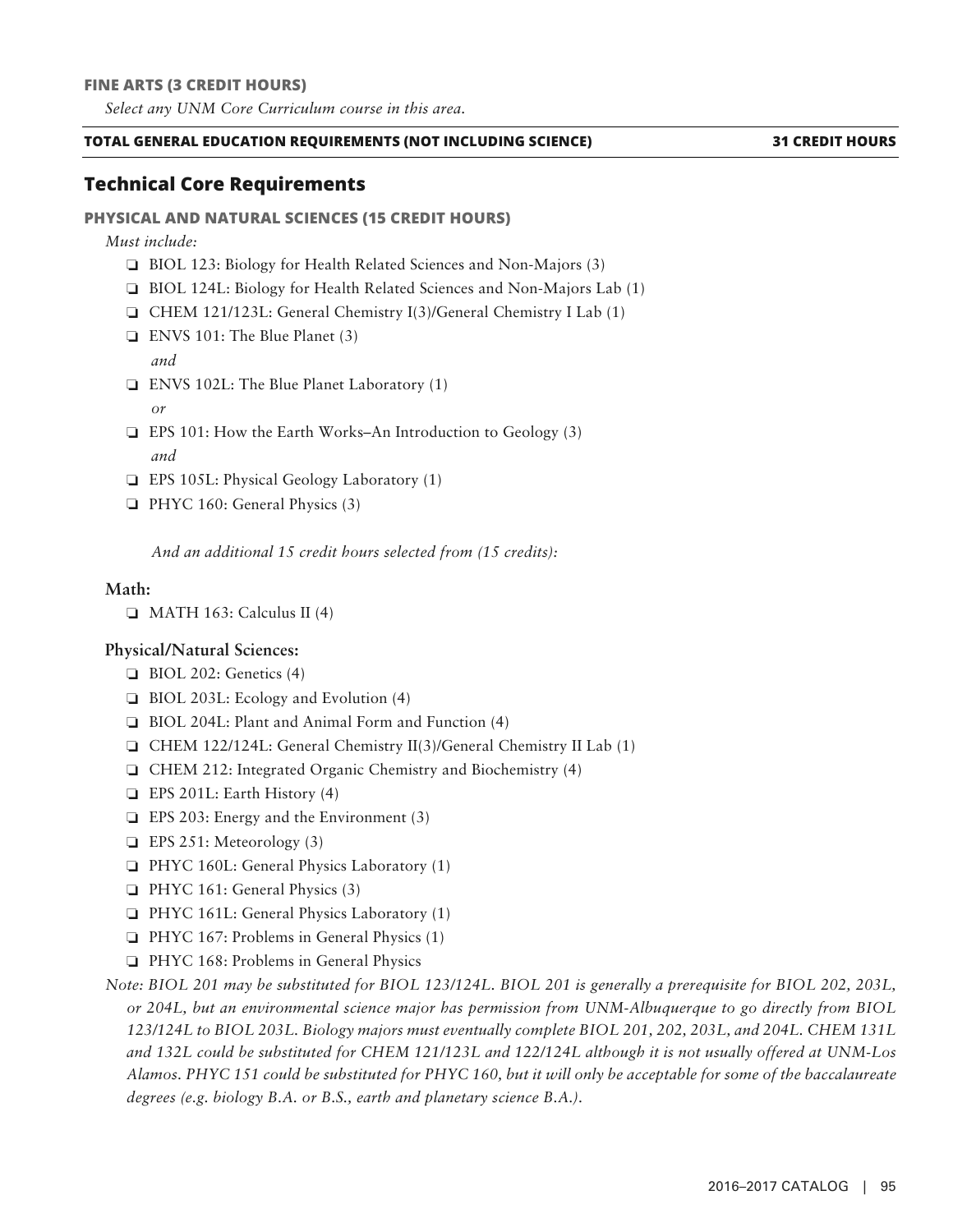#### **TOTAL CREDIT HOURS 61 CREDIT HOURS**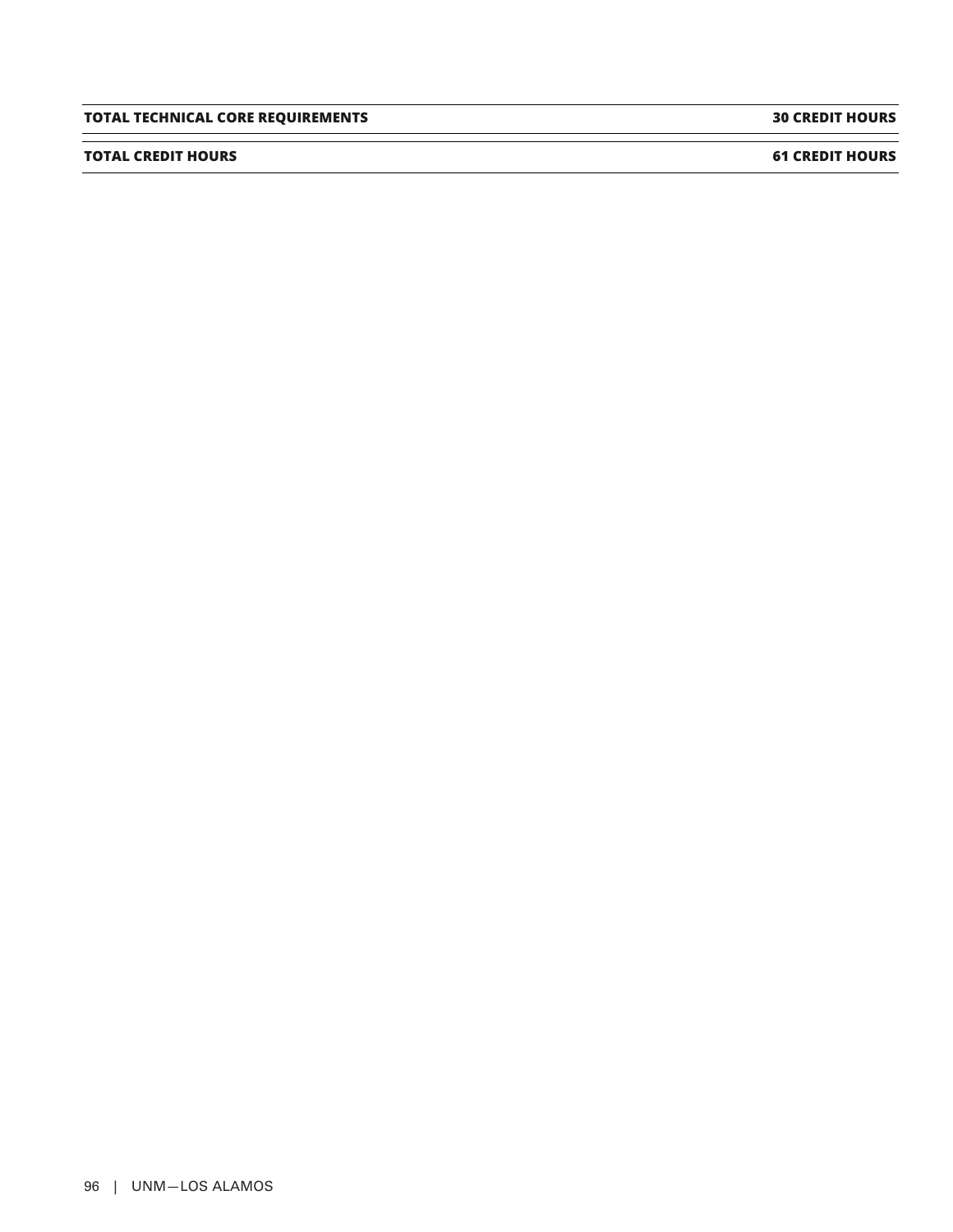# AS

## ASSOCIATE OF SCIENCE

# **Pre-Professional Health Sciences**

#### **About the Program**

This is a transfer degree program designed for students pursuing a career in the health sciences, such as nursing, physician's assistant, dental hygiene, and pharmacy. Completion of this degree will fulfill the pre-admission requirements for most medical professional programs and enable students to transfer to a baccalaureate degree in BS in nursing, BS in dental hygiene, BS – Physician assistant studies program, to Masters in Physical Therapy. It Is strongly recommended that the students check the specific requirements for the health sciences degree program of interest at the four year institution of their choice before registering for courses in the degree program.

A minimum of 60 credit hours with minimum C (not C-) grade or better in all courses and overall grade 2.5 or higher. At least 15 of these 60 hours must be UNM catalog credit courses taken in residence.

#### **General Education Requirements**

#### **WRITING AND SPEAKING (9 CREDIT HOURS)**

- ❏ ENGL 110: Accelerated Composition (3) *or*
- ❏ ENGL 112: Composition II (3) *or*
- ❏ ENGL 113: Enhanced Composition (3)
- ❏ ENGL 120: Composition III (3)
- ❏ ENGL 219: Technical Writing (3)

#### **MATHEMATICS AND STATISTICS (MINIMUM 3 CREDIT HOURS)**

#### *Choose one of the following:*

- ❏ MATH 121: College Algebra (3) and MATH 107: Problem for MATH 121 (1)
- ❏ MATH 123: Trigonometry (3)
- ❏ MATH 150: Pre-calculus (3)
- ❏ MATH 180: Elements of Calculus I (3)
- $\Box$  MATH 162: Calculus I (4)\*
- ❏ STAT 145: Introduction to Statistics (3)

*\*Note: Math 180 has a prerequisite of Math 121 or Math 150, Math 162 has a prerequisite of Math 150 and Math 123*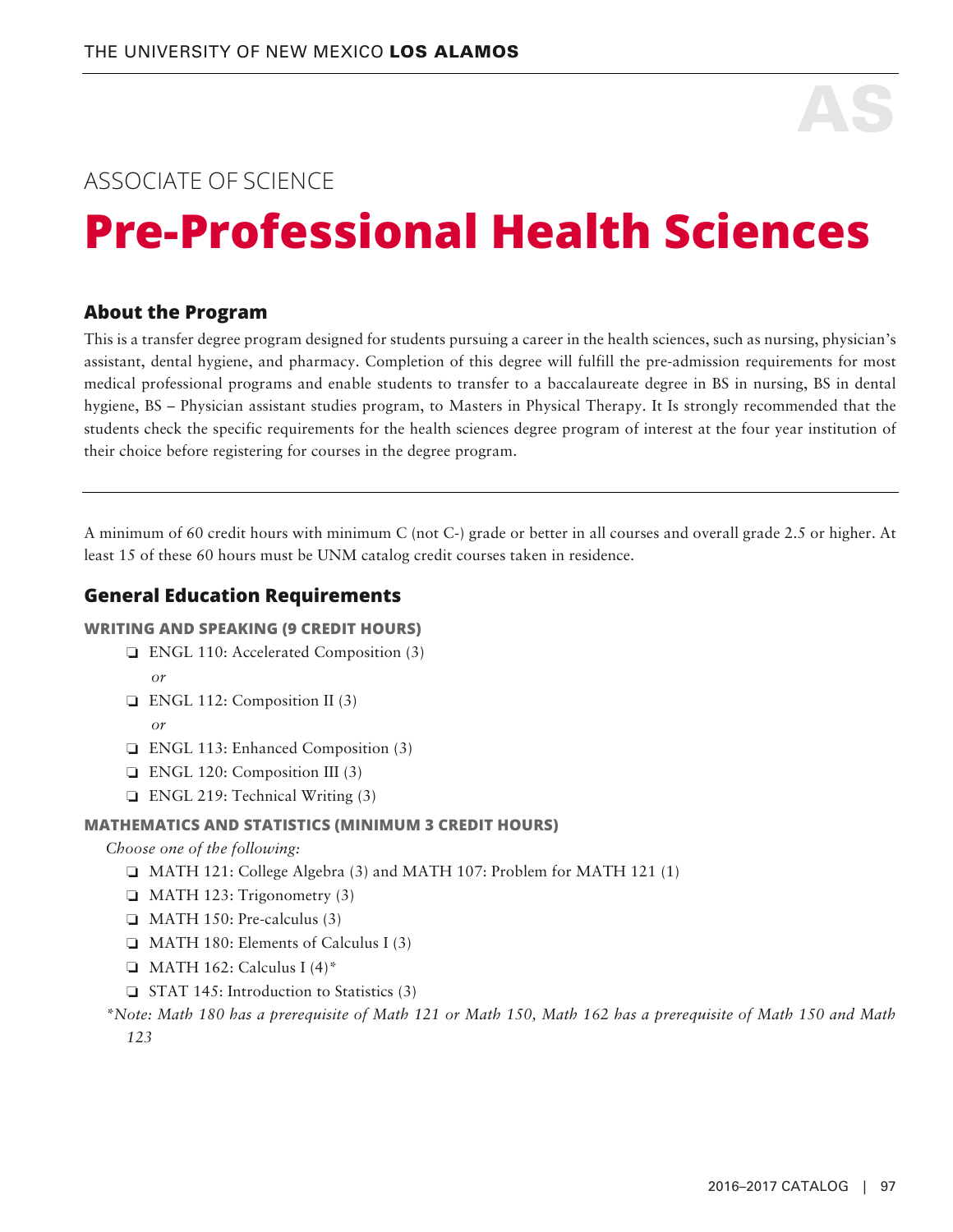Students should contact the four- year institution of their choice to check the specific mathematics requirements for the degree program of interest.

#### **SOCIAL AND BEHAVIORAL SCIENCES (6 CREDIT HOURS)**

Select any UNM Core Curriculum course in this area.:

*Students should contact the four-year institution of their choice to check any specific requirements in this area for the degree program of interest.*

#### **HUMANITIES (6 CREDIT HOURS)**

Select two UNM Core Curriculum courses in this area.

*Students should contact the four-year institution of their choice to check any specific requirements in this area for the degree program of interest.*

#### **FOREIGN LANGUAGE (3 CREDIT HOURS)**

Select any UNM Core Curriculum course in this area.

*Students should contact the four-year institution of their choice to check any specific requirements in this area for the degree program of interest*.

#### **FINE ARTS (3 CREDIT HOURS)**

Select any UNM Core Curriculum course in this area.

#### **TOTAL GENERAL EDUCATION REQUIREMENTS (NOT INCLUDING SCIENCE) 30 CREDIT HOURS**

#### **Technical Core Requirements**

**Must include the following 24 credit hours (24 credits):**

#### **MATHEMATICS AND STATISTICS (4 CREDIT HOURS)**

#### MATH 163: Calculus II (4)

*Note: MATH 181 may be substituted for MATH 163, but will only be accepted for some bachelor degrees in science (e.g. Biology).*

#### **PHYSICAL AND NATURAL SCIENCES (20 CREDIT HOURS)**

❏ CHEM 121/123L: General Chemistry I (3)/ General Chemistry I Lab (1)

- ❏ CHEM 122/124L: General Chemistry II (3)/ General Chemistry II Lab (1)
- ❏ PHYC 160: General Physics (3)
- ❏ PHYC 160L: General Physics Laboratory (1)
- ❏ PHYC 161: General Physics (3)
- ❏ PHYC 161L: General Physics Laboratory (1)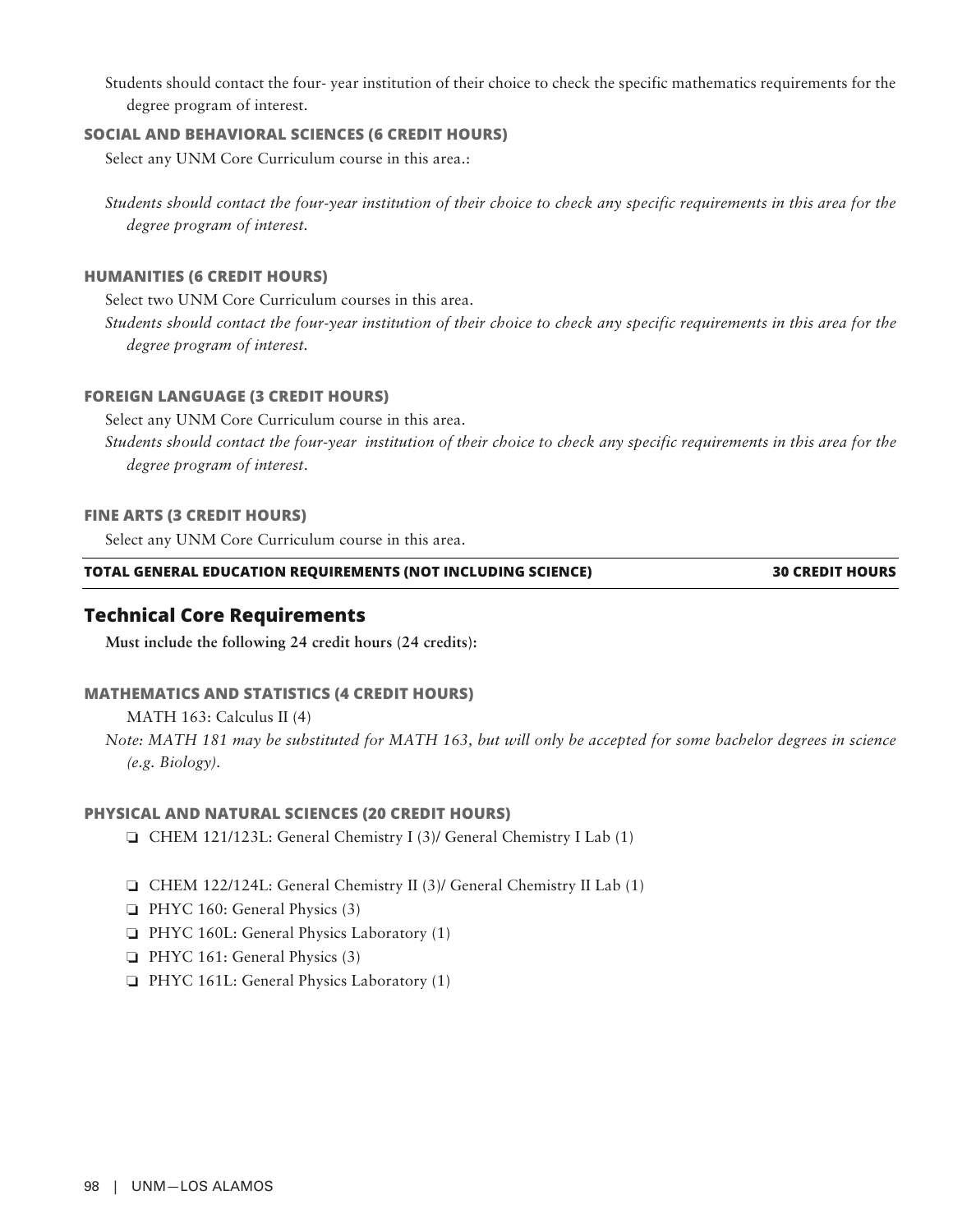#### **And an additional 6 credit hours should be selected from (6 credits):Math:**

❏ MATH 264: Calculus III (4)

#### **Physical/Natural Sciences:**

- ❏ BIOL 201: Molecular and Cell Biology (4)
- ❏ BIOL 202: Genetics (4)
- ❏ BIOL 203L: Ecology and Evolution (4)
- ❏ BIOL 204L: Plant and Animal Form and Function (4)
- ❏ CHEM 212: Integrated Organic Chemistry and Biochemistry (4)
- ❏ EPS 101: How the Earth Works-An Introduction to Geology (3)
- ❏ EPS 105L: Physical Geology Laboratory (1)
- ❏ EPS 201L: Earth History (4)
- ❏ ENVS 101: The Blue Planet (3)
- ❏ ENVS 102L: The Blue Planet Laboratory (2)
- ❏ PHYC 167: Problems in General Physics (1)
- ❏ PHYC 168: Problems in General Physics (1)
- ❏ PHYC 262: General Physics (3)
- ❏ PHYC 262L: General Physics Lab (1)
- ❏ PHYC 267: Problems in General Physics (1)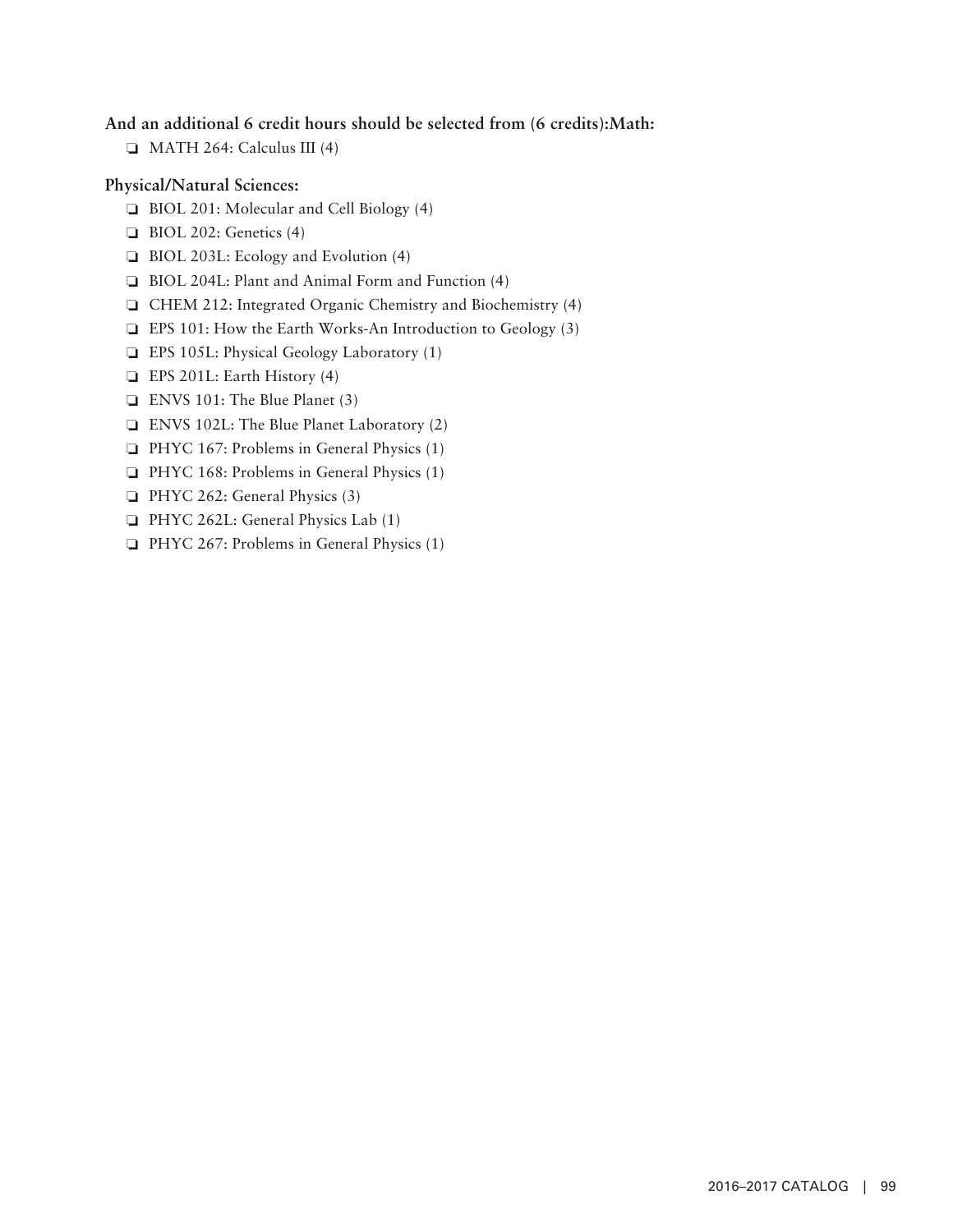#### **TOTAL CREDIT HOURS 60 CREDIT HOURS**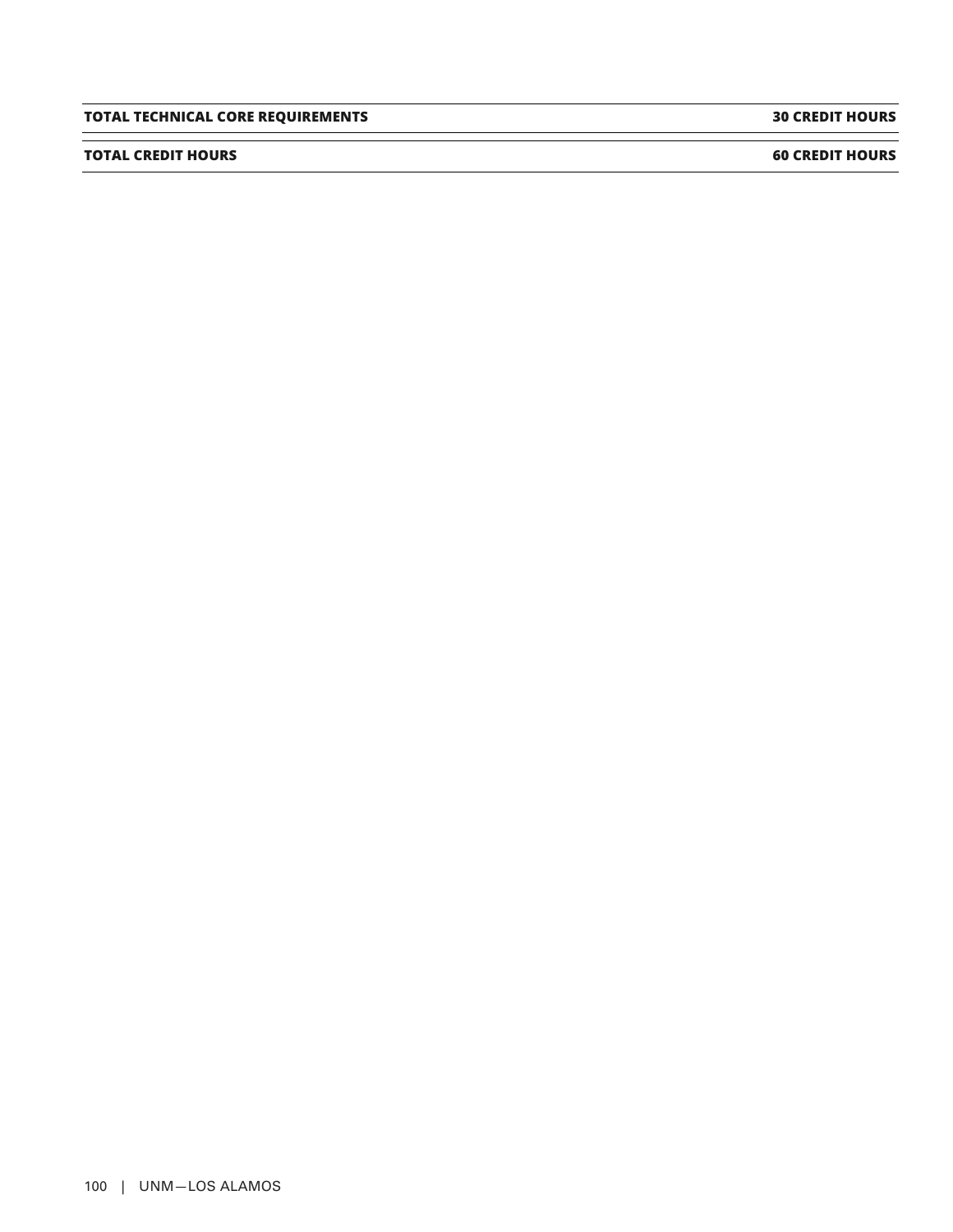# AS

## ASSOCIATE OF SCIENCE **Pre-Engineering**

### **About the Program**

This program represents the course work for the first two years of the baccalaureate degree at UNM Albuquerque Campus and is in compliance with the New Mexico Pre-Engineering Transfer Module.. The courses are pertinent to all fields of engineering: mechanical, chemical, nuclear, civil, construction and computer. Students with this degree are qualified to enter the work force as technicians in various engineering fields or to continue their studies to the baccalaureate level.

A minimum of 66 credit hours with a minimum grade point average of 2.2 overall, with a grade of 2.5. or better in any specifically required course. At least 15 of these 66 hours must be UNM catalog credit courses taken in residence. It is strongly recommended that the student check the specific requirements for the BS in the particular area of engineering of interest (chemical and nuclear, civil, electrical and computer, mechanical etc.) in order to make the best choices among the optional courses.

#### **General Education Requirements**

#### **WRITING AND SPEAKING (9 CREDIT HOURS)**

- ❏ ENGL 110: Accelerated Composition (3) *or*
- ❏ ENGL 112: Composition II (3) *or*
- ❏ ENGL 113: Enhanced Composition (3)
- ❏ ENGL 120: Composition III (3)
- ❏ ENGL 219: Technical Writing (3)

#### **PHYSICAL/NATURAL SCIENCES (12 CREDIT HOURS)**

- ❏ CHEM 121/123L: General Chemistry I(3)/General Chemistry I Lab (1)
- ❏ PHYC 160: General Physics (3)
- ❏ PHYC 160L: General Physics Laboratory (1)
- ❏ PHYC 161: General Physics (3)
- ❏ PHYC 161L: General Physics Laboratory (1)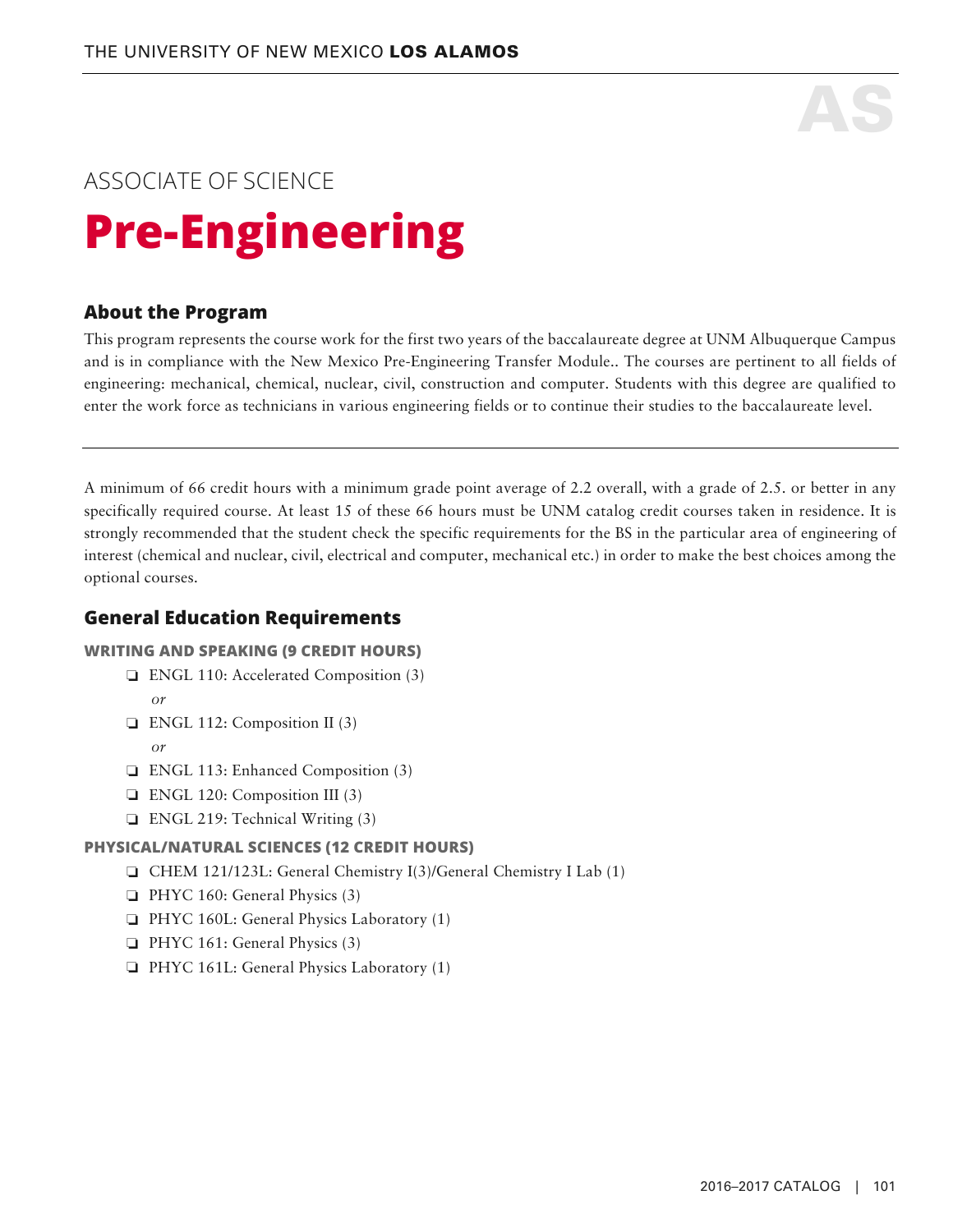#### **MATHEMATICS AND STATISTICS (12 CREDIT HOURS)**

- $\Box$  MATH 162: Calculus I (4)
- ❏ MATH 163: Calculus II (4)
- ❏ MATH 264: Calculus III (4)

#### **SOCIAL AND BEHAVIORAL SCIENCES (6 CREDIT HOURS)**

#### *Including:*

❏ ECON 105: Introductory Macroeconomics (3)

*and*

*Select one other UNM Core Curriculum course in this area.*

#### **HUMANITIES (6 CREDIT HOURS)**

*Select any UNM Core Curriculum courses in this area.*

#### **FINE ARTS (3 CREDIT HOURS)**

*Select any UNM Core Curriculum course in this area, or substitute one additional course from the core curriculum in either Humanities or Social & Behavioral Sciences.*

#### **TOTAL GENERAL EDUCATION REQUIREMENTS 48 CREDIT HOURS**

#### **Technical Core Requirements**

#### **ENGINEERING AND COMPUTER SCIENCE (6 CREDIT HOURS)**

- ❏ CS 151L: Computer Programming Fundamentals for Non-Majors (3)
- *And 3 credit hours selected from:*
	- ❏ CE 160L: Civil Engineering Design (3)
	- ❏ CE 202 : Engineering Statics (3)
	- ❏ ECE 203L: Circuit Analysis I (3)
	- ❏ ECE 213: Circuit Analysis II (3)
	- ❏ ECE 238L: Computer Logic Design (4)
	- ❏ ME 160L: Mechanical Engineering Design I (3)
	- ❏ ME 260L: Mechanical Engineering Design II (3)

*NOTE: Other engineering courses specified in the B.S. degree plan of interest may be substituted, if offered by UNM–LA.*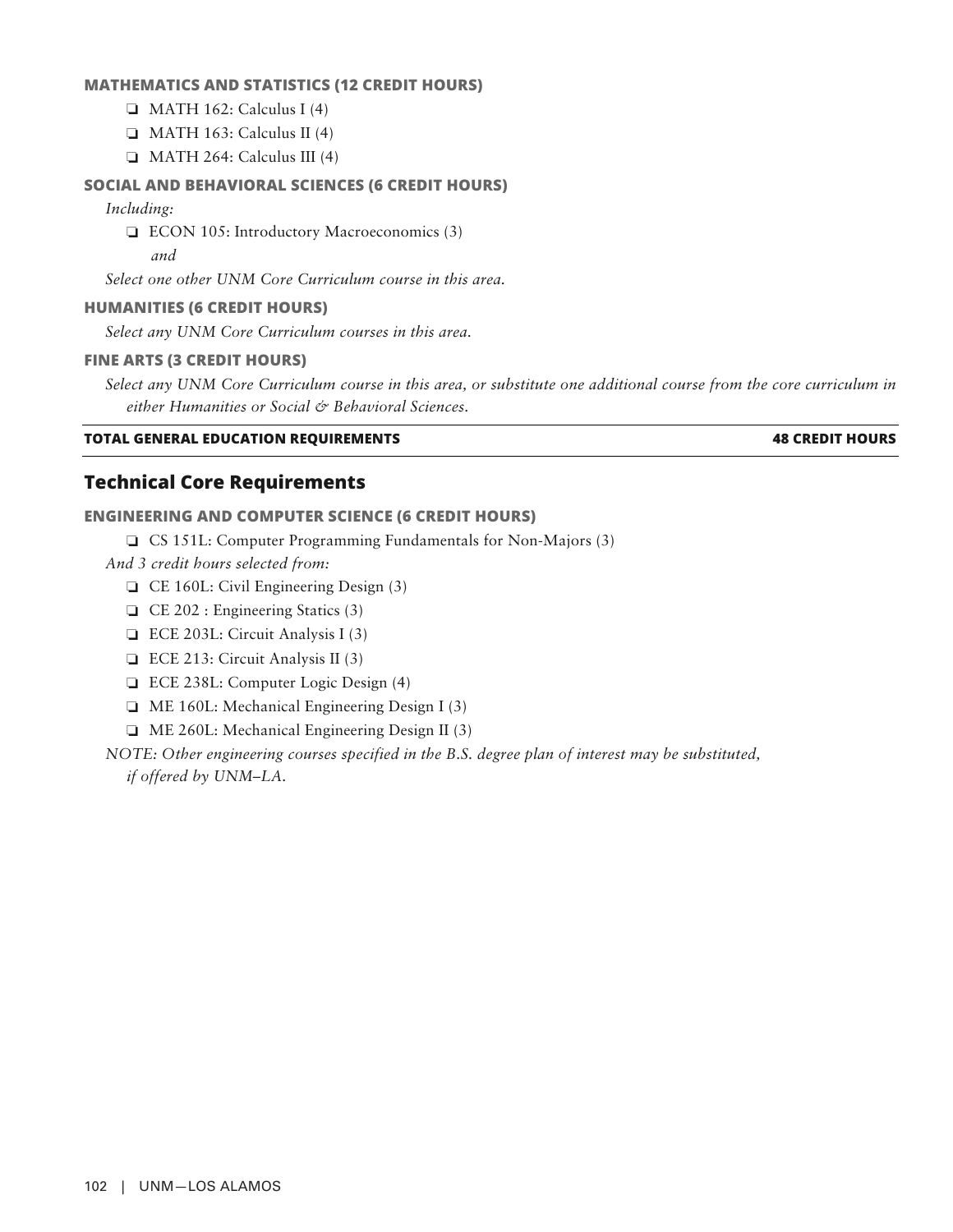#### **OTHER (12 CREDIT HOURS)**

*To complete the required number of hours for this degree, other courses (12 credit hours) may be chosen from the following if not already counted in degree program.*

#### **Engineering and Computer Science**

- ❏ CE 160L: Civil Engineering Design (3)
- ❏ CE 202: Engineering Statics (3)
- ❏ ECE 203: Circuit Analysis I (3)
- ❏ ECE 213: Circuit Analysis II (3)
- ❏ ECE 238L: Computer Logic Design (4)
- ❏ ME 160L: Mechanical Engineering Design I (3)
- ❏ ME 260L: Mechanical Engineering Design II (3)
- ❏ ME 217: Energy, Environment & Society (3)

*Note: Other engineering courses specified in the B.S. degree plan of interest may be substituted, if offered by UNM– LA.*

#### **Physical/Natural Sciences**

- ❏ CHEM 122/124L: General Chemistry II (3)/General Chemistry II Lab (1)
- ❏ EPS 101: How the Earth Works–An Introduction to Geology (3)
- ❏ PHYC 167: Problems in General Physics (1)
- ❏ PHYC 168: Problems in General Physics (1)
- ❏ PHYC 262: General Physics (3)
- ❏ PHYC 267: Problems in General Physics (1)

#### **Foreign Language (Maximum of 3 credit hours)**

*Select any UNM Core Curriculum course in this area.*

#### **TOTAL TECHNICAL CORE REQUIREMENTS 18 CREDIT HOURS**

**TOTAL CREDIT HOURS 66 CREDIT HOURS**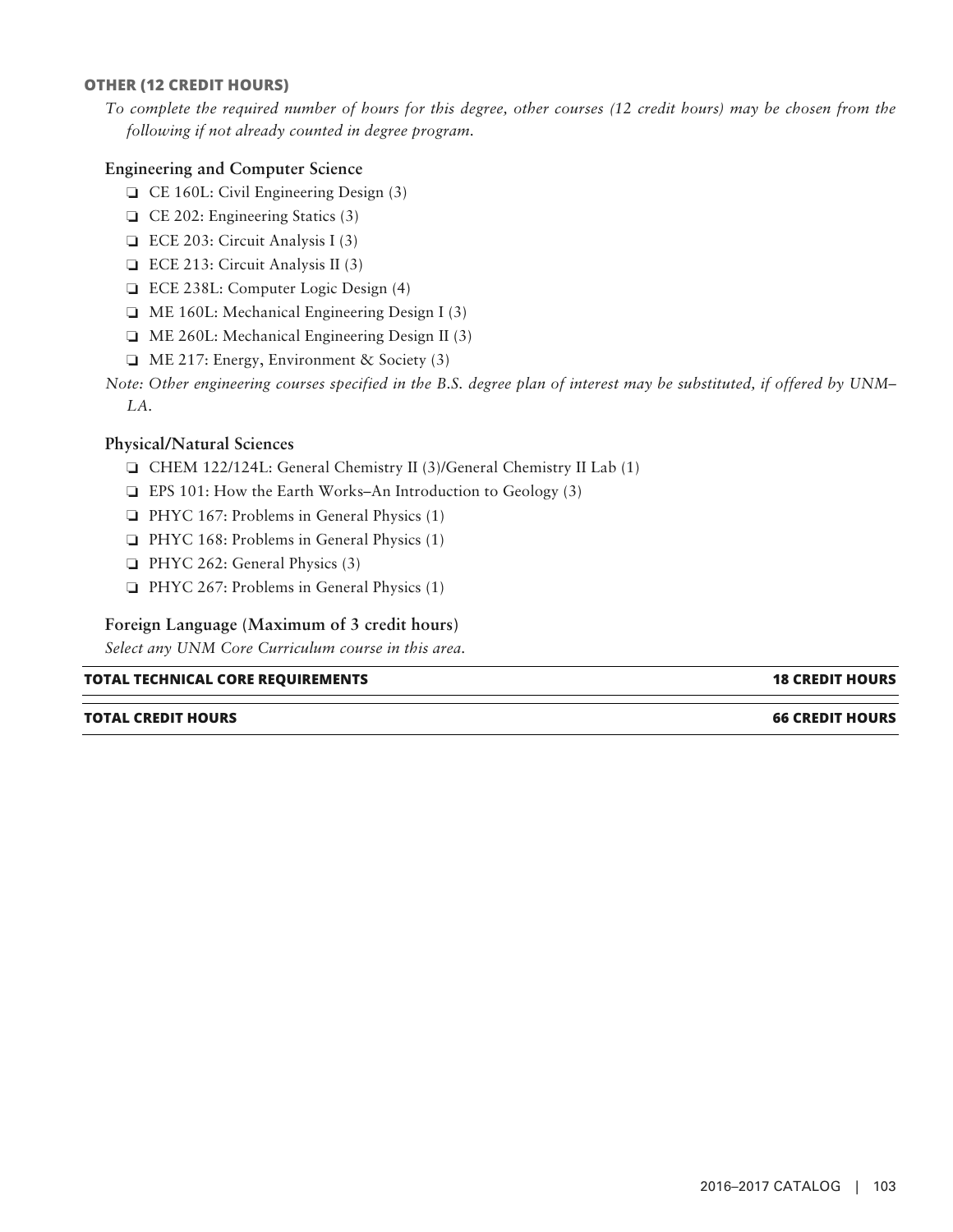## ASSOCIATE OF SCIENCE **Science**

### **About the Program**

This program represents the first two years of course work in general science with an emphasis in physics, chemistry, and biology. Completion of this degree will enable students to transfer to a four-year institution for additional studies leading to a bachelor's degree. It will also provide background studies for students wishing to enter the work force as technicians in science.

A minimum of 60 credit hours with a minimum grade point average of 2.0. At least 15 of these 60 hours must be UNM catalog credit courses taken in residence. It is strongly recommended that the student check the specific requirements for the B.S. or B.A. in the particular area of interest in science (biology, biochemistry, chemistry, earth and planetary science, physics, astrophysics) in order to make the best choices among the optional courses below.

### **General Education Requirements**

#### **WRITING AND SPEAKING (9 CREDIT HOURS)**

- ❏ ENGL 110: Accelerated Composition (3) *or*
- ❏ ENGL 112: Composition II (3) *or*
- ❏ ENGL 113: Enhanced Composition (3)
- ❏ ENGL 120: Composition III (3)
- ❏ ENGL 219: Technical Writing (3)

#### **MATHEMATICS AND STATISTICS (MINIMUM 3 CREDIT HOURS)**

 $\Box$  MATH 162: Calculus I (4)

```
or
```
❏ MATH 180: Elements of Calculus I (3)

*Note: MATH 180 may be substituted for MATH 162, but will only be accepted for some bachelor's degrees in science (e.g. Biology)*

#### **SOCIAL AND BEHAVIORAL SCIENCES (6 CREDIT HOURS)**

Select any UNM Core Curriculum course in this area.

#### **HUMANITIES (6 CREDIT HOURS)**

Select any UNM Core Curriculum courses in this area.

#### **FOREIGN LANGUAGE (3 CREDIT HOURS)**

Select any UNM Core Curriculum course in this area.

AS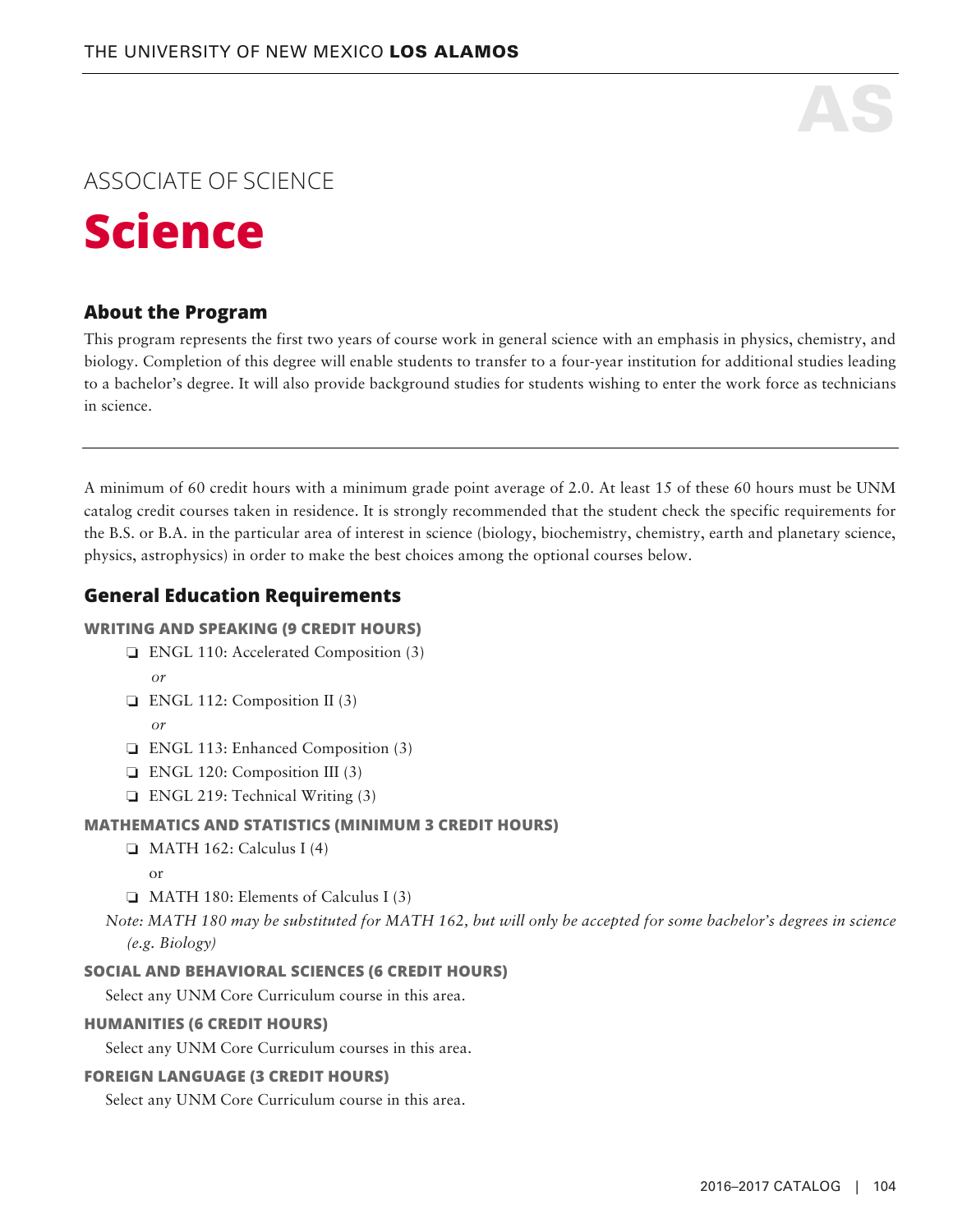#### **FINE ARTS (3 CREDIT HOURS)**

Select any UNM Core Curriculum course in this area*.* 

#### **TOTAL GENERAL EDUCATION REQUIREMENTS (NOT INCLUDING SCIENCE) 30 CREDIT HOURS**

#### **Technical Core Requirements**

*Must include:*

#### **MATHEMATICS AND STATISTICS (4 CREDIT HOURS)**

❏ MATH 163: Calculus II (4)

*Note: MATH 181 may be substituted for MATH 163, but will only be accepted for some bachelor degrees In science (e.g. Biology).*

#### **PHYSICAL/NATURAL SCIENCES (20 CREDIT HOURS)**

- ❏ CHEM 121/123L: General Chemistry I(3)/General Chemistry I Lab (1)
- ❏ CHEM 122/124L: General Chemistry II(3)/General Chemistry II Lab (1)
- ❏ PHYC 160: General Physics (3)
- ❏ PHYC 160L: General Physics Lab (1)
- ❏ PHYC 161: General Physics (3)
- ❏ PHYC 161L: General Physics Lab (1)

*And an additional 6 credit hours should be selected from:*

#### **Math:**

#### **Physical and Natural Sciences:**

- ❏ BIOL 201: Molecular and Cell Biology (4)
- ❏ BIOL 202: Genetics (4)
- ❏ BIOL 203L: Ecology and Evolution (4)
- ❏ BIOL 204L: Plant and Animal Form and Function (4)
- ❏ CHEM 212: Integrated Organic Chemistry and Bio Chemistry (4)
- ❏ EPS 101: How the Earth Works–An Introduction to Geology (3)
- ❏ EPS 105L: Physical Geology Laboratory (1)
- ❏ EPS 201L: Earth History (4)
- ❏ ENVS 101: The Blue Planet (3)
- ❏ ENVS 102L: The Blue Planet Laboratory (2)
- ❏ PHYC 167: Problems in General Physics (1)
- ❏ PHYC 168: Problems in General Physics (1)
- ❏ PHYC 262: General Physics (3)
- ❏ PHYC 262L: General Physics Lab (1)
- ❏ PHYC 267: Problems in General Physics (1)

#### **TOTAL TECHNICAL CORE REQUIREMENTS 30 CREDIT HOURS**

#### **TOTAL CREDIT HOURS 60 CREDIT HOURS**

<sup>❏</sup> MATH 264: Calculus III (4)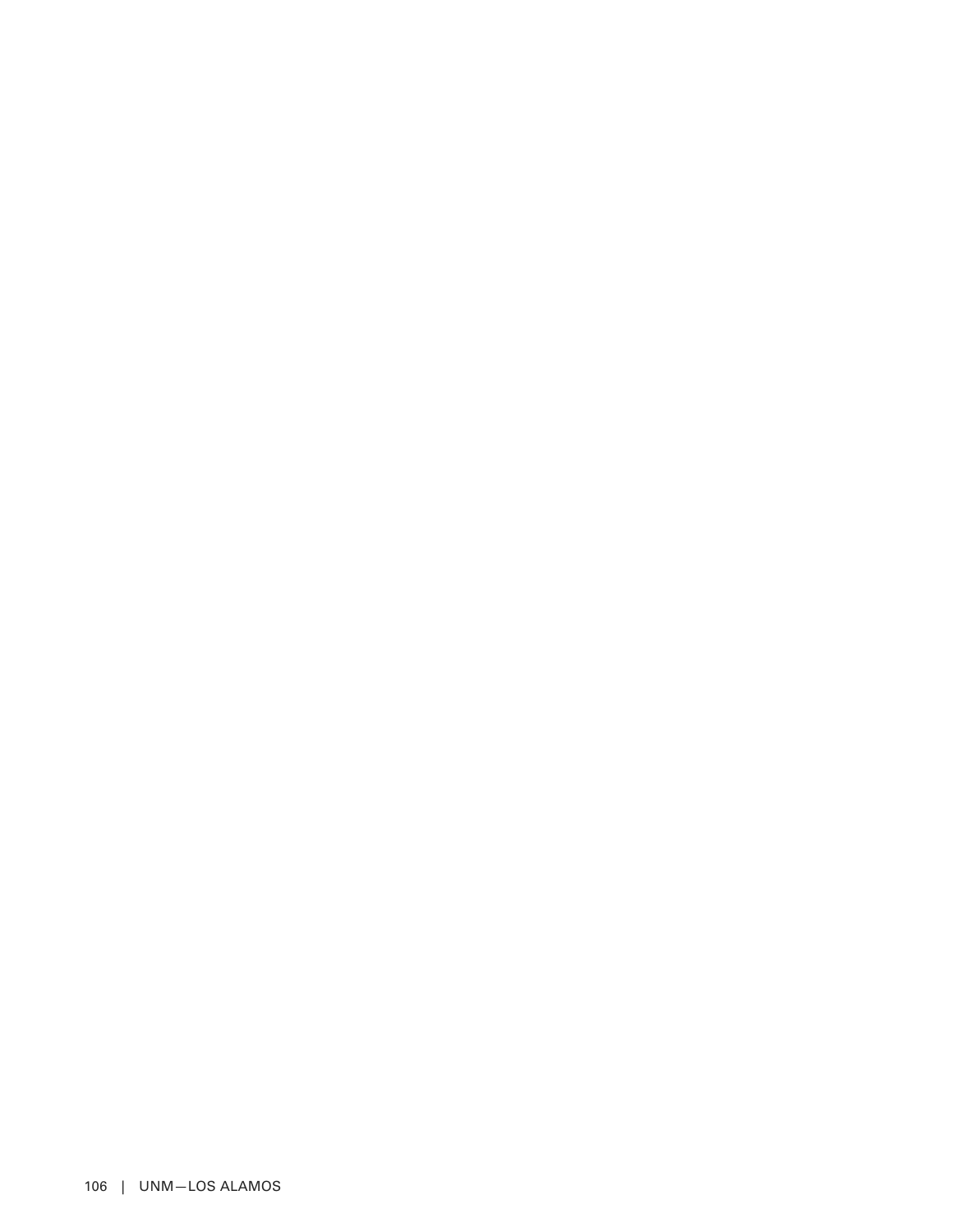## Associate of Applied Science Degrees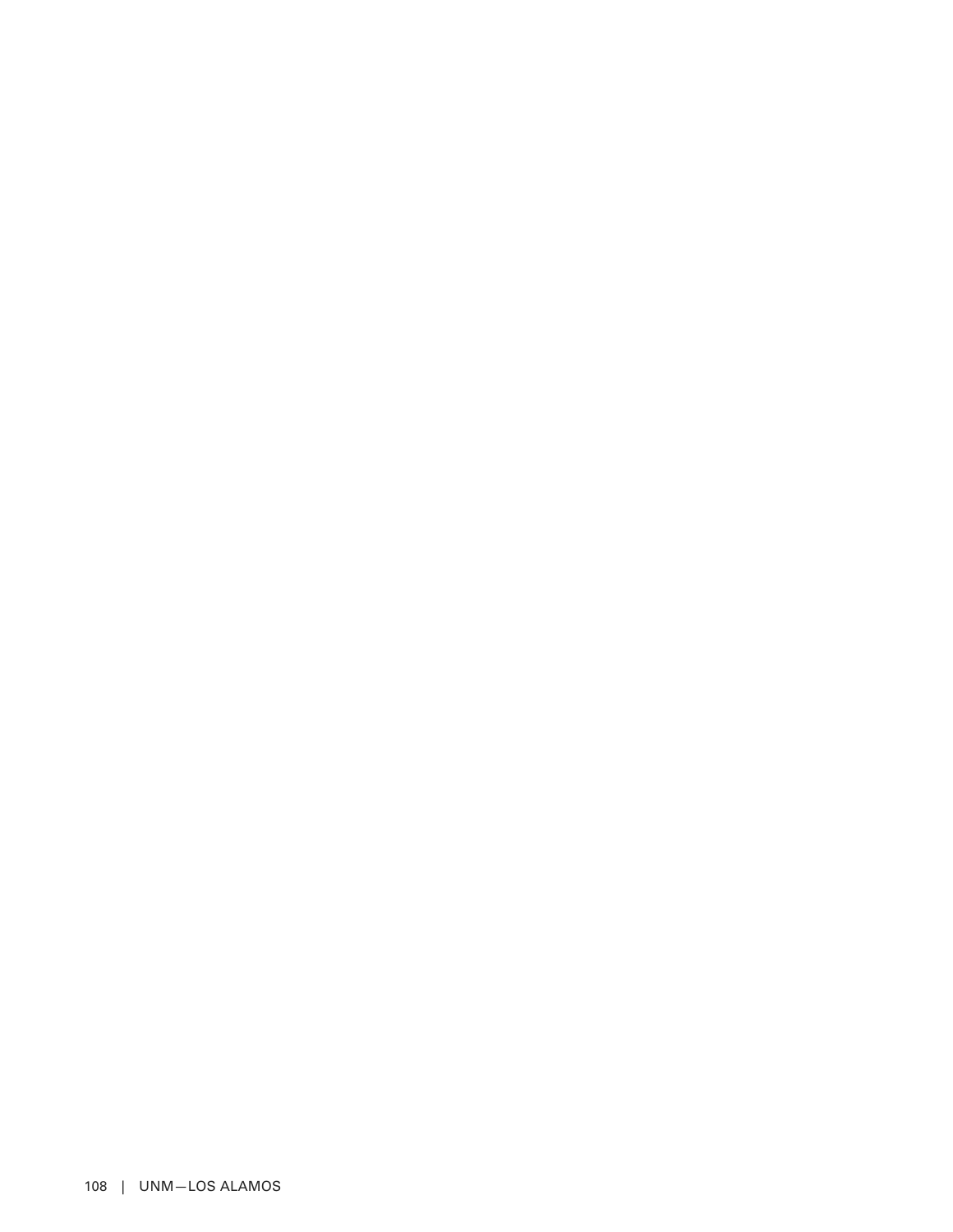### ASSOCIATE OF APPLIED SCIENCE **Accounting**

#### **About the Program**

This degree program is designed to help students prepare for entry into the accounting field as accounting clerks or technicians. The core courses in general education combined with computer applications provide the necessary skills for success in today's changing business world. Students will become proficient in basic accounting principles: manual and computerized journals; posting; adjustments; monthly statements; payroll; bank reconciliations; cash flow reports; invoices; and the basics of taxes. Some, but not all, of the required courses will transfer to a BBA program at UNM Albuquerque Campus. Students planning to seek a four-year degree in accounting or another business field should pursue an Associate of Arts in Pre-Business Administration.

A minimum of 60 credits with a minimum grade point average of 2.0. At least 15 of these 60 hours must be UNM catalog credit courses taken in residence.

#### **General Education Requirements**

#### **WRITING AND SPEAKING (6 CREDIT HOURS)**

- ❏ ENGL 110: Accelerated Composition (3) *or* ENGL 112: Composition II (3) *or* ENGL 113: Enhanced Composition (3)
- ❏ CJ 221: Interpersonal Communications (3)

#### **MATHEMATICS/PHYSICAL AND NATURAL SCIENCES (6 CREDIT HOURS)**

❏ MATH 121: College Algebra (3) or MATH 129: A Survey of Mathematics (3) or STAT 145: Introduction to Statistics (3) and

*Select additional 3 hours from UNM Core Curriculum in these areas.* 

#### **FINE ARTS/FOREIGN LANGUAGEL/HUMANITIES AND BEHAVIORAL SCIENCES (6 CREDIT HOURS)**

❏ ECON 106: Introductory Microeconomics (3)

*and*

*Select additional 3 hours from UNM Core Curriculum in these areas.* 

**TOTAL GENERAL EDUCATION REQUIREMENTS 18 CREDIT HOURS**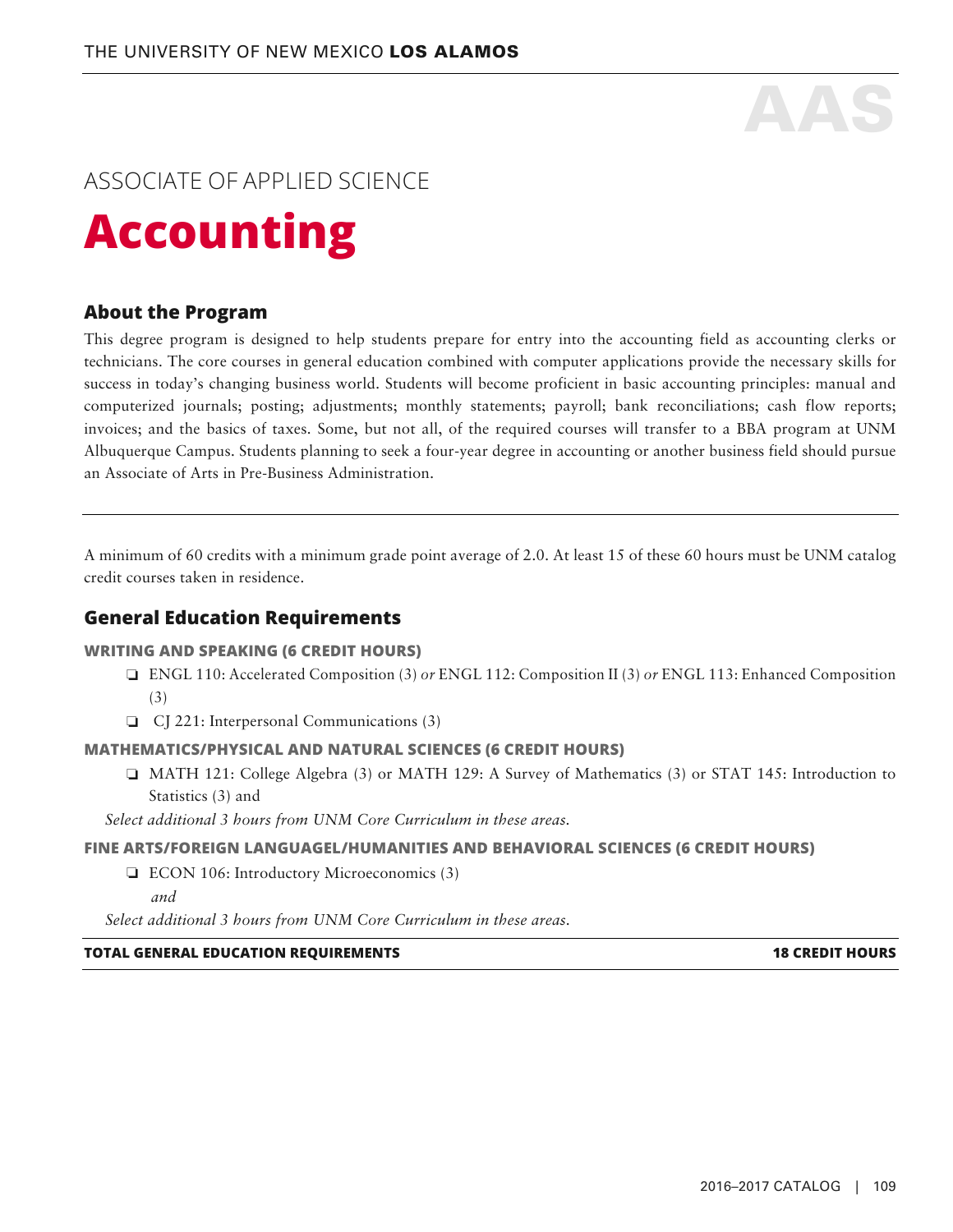### **Technical Core Requirements (42 credit hours)**

#### **BUSINESS, MANAGEMENT, AND TECHNOLOGY (35 CREDIT HOURS)**

- ❏ MGMT 101: Fundamentals of Accounting I (3)
- ❏ MGMT 101L: Fundamentals of Accounting I Lab (1)
- ❏ MGMT 102: Fundamentals of Accounting II (3)
- ❏ MGMT 102L: Fundamentals of Accounting II Lab (1)
- ❏ MGMT 113\*: Management: An Introduction (3)
- ❏ MGMT 158: Ethics in Organizations (3)
- ❏ BSTC 202\*: Microcomputer Accounting (3)
- ❏ BSTC 203: Business Communication (3)
- ❏ BSTC 218\*: Business Law (3)
- ❏ BSTC 212: Introduction to Income Tax (3)
- ❏ BSTC 220\*: Management Accounting (3)
- ❏ CS 150: Computing for Business Students (3)
- ❏ CT 202\*: Applications of Spreadsheets (3)

*\*Indicates courses with prerequisites.* 

#### **TECHNICAL ELECTIVES OR COOPERATIVE EDUCATION WORK PHASES (7 CREDIT HOURS)**

*Choose from the following courses:* 

- ❏ BSTC 113: Introduction to Project Management (1)
- ❏ BSTC 114: Customer Service and Relations (1)
- ❏ BSTC 115: Time Management (1)
- ❏ BSTC 116: Stress Management for the Workplace (1)
- ❏ BSTC 117: Organization Skills for the Workplace (1)
- ❏ BSTC 118: Conflict Resolution for the Workplace (1)
- ❏ BSTC 204: Human Relations in Business (3)
- ❏ BSTC 193: Topics (1-4)
- ❏ BSTC 293: Topics (1-4)
- ❏ BSTC 296: Business Cooperative Work Phase 1, 2, or 3 (1-3)
- ❏ ECON 212: Personal Investing (3)
- ❏ MGMT 105: Management Coop(3)
- ❏ MGMT 190: Special Topics (3)
- ❏ MGMT 222: Introduction to Marketing (3)

*Note that various Topics courses will be offered and students may receive credit for taking multiple Topics courses.*

#### **TOTAL TECHNICAL CORE REQUIREMENTS 42 CREDIT HOURS**

#### **TOTAL CREDIT HOURS 60 CREDIT HOURS**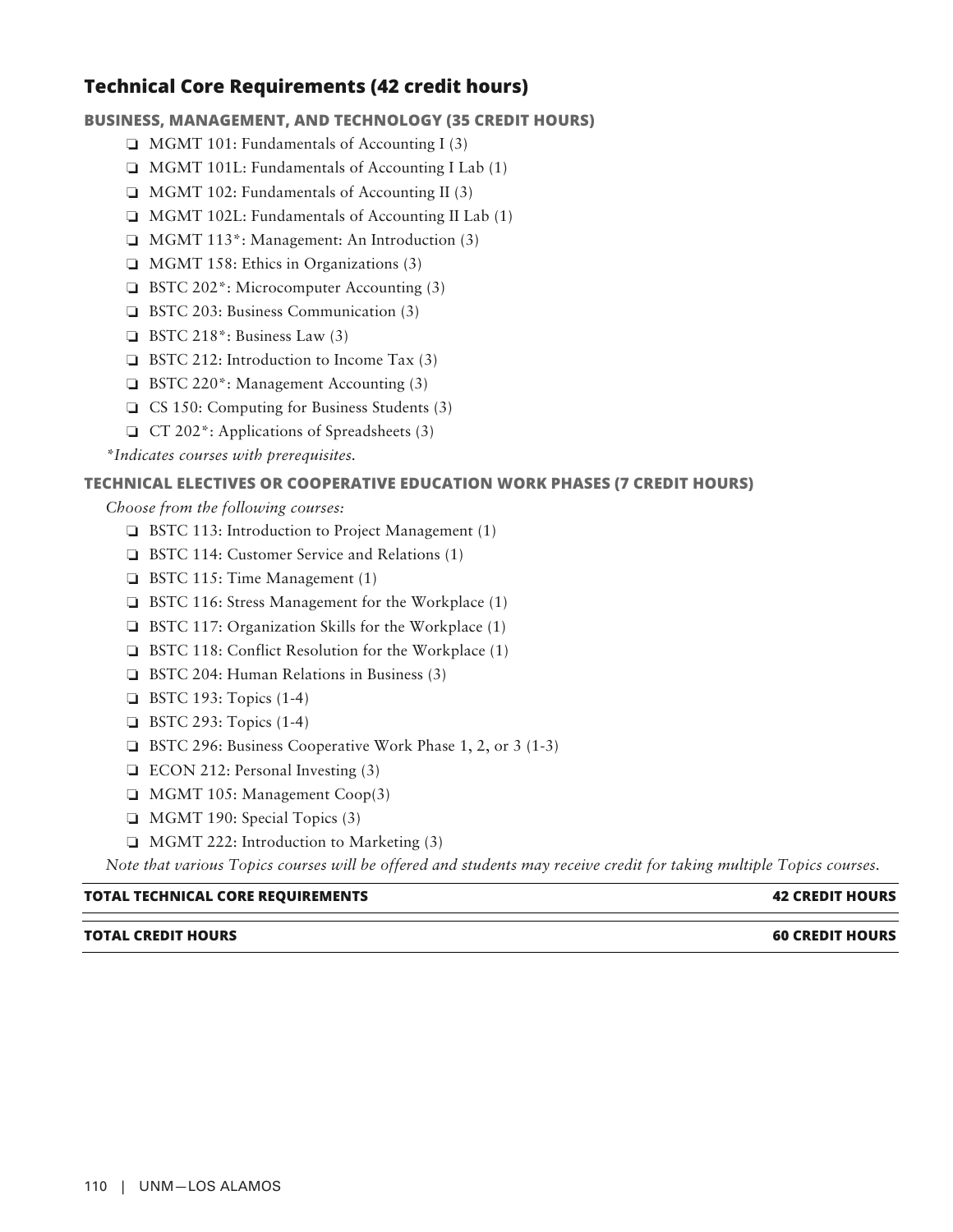## ASSOCIATE OF APPLIED SCIENCE **Applied Technologies**

*The Associate of Applied Science Degree in Applied Technologies has two concentrations available: Electro-mechanical Technology and Solar Technology.*

#### **About the Program**

.

This program is designed to develop skills that will assist students in gaining employment as entry level technicians. Program content is intended to provide a balance of performance skills in electro-mechanical technology and solar technology. Students will be provided with quality training and career pathways in modern applied technologies. Students will learn to use the techniques, skills, and modern applied science tools necessary for professional practice in their chosen area of concentration.

#### **About the Electro-Mechanical Concentration**

Building on the basic technical core courses, students in the Electro-mechanical Concentration will learn the basic elements of DC circuits, AC electronic components, and electronic devices. Students will also be introduced to fundamental mechanical systems (vacuum, cryogenic, and hydraulic systems) and their design, assembly, and operation. In addition to the general education core curriculum, students must complete a set of required technical core classes and 20 credit hours in this concentration.

#### **About the Solar Technology Concentration**

In the Solar Technology Concentration, students will learn about alternative and sustainable energy sources, with a focus on technologies and methods related to solar technology. Students will study photovoltaic (PV) principles and the use of photovoltaics in stand-alone and interconnected (grid-tied) electrical systems, including detailed site analysis, system sizing, component and installation recommendations, and economic analyses. Mechanical & electrical integration of PV systems, utility interconnection, commissioning, maintenance & troubleshooting PV systems will also be integrated into the curriculum. Students will also learn about the many aspects of architectural design and construction to create environmentally sustainable, energy efficient structures. In addition to the general education core curriculum, students must complete a set of required technical core classes and 16 credit hours in this concentration.

A minimum of 60 credit hours with a minimum grade point average of 2.0. At least 15 of these 60 hours must be UNM catalog credit courses taken in residence. Minimum grade of C (not C-) in each Technical Core course.

#### **General Education Requirements**

**WRITING AND SPEAKING (9 CREDIT HOURS)** 

❏ ENGL 110: Accelerated Composition (3)

*or*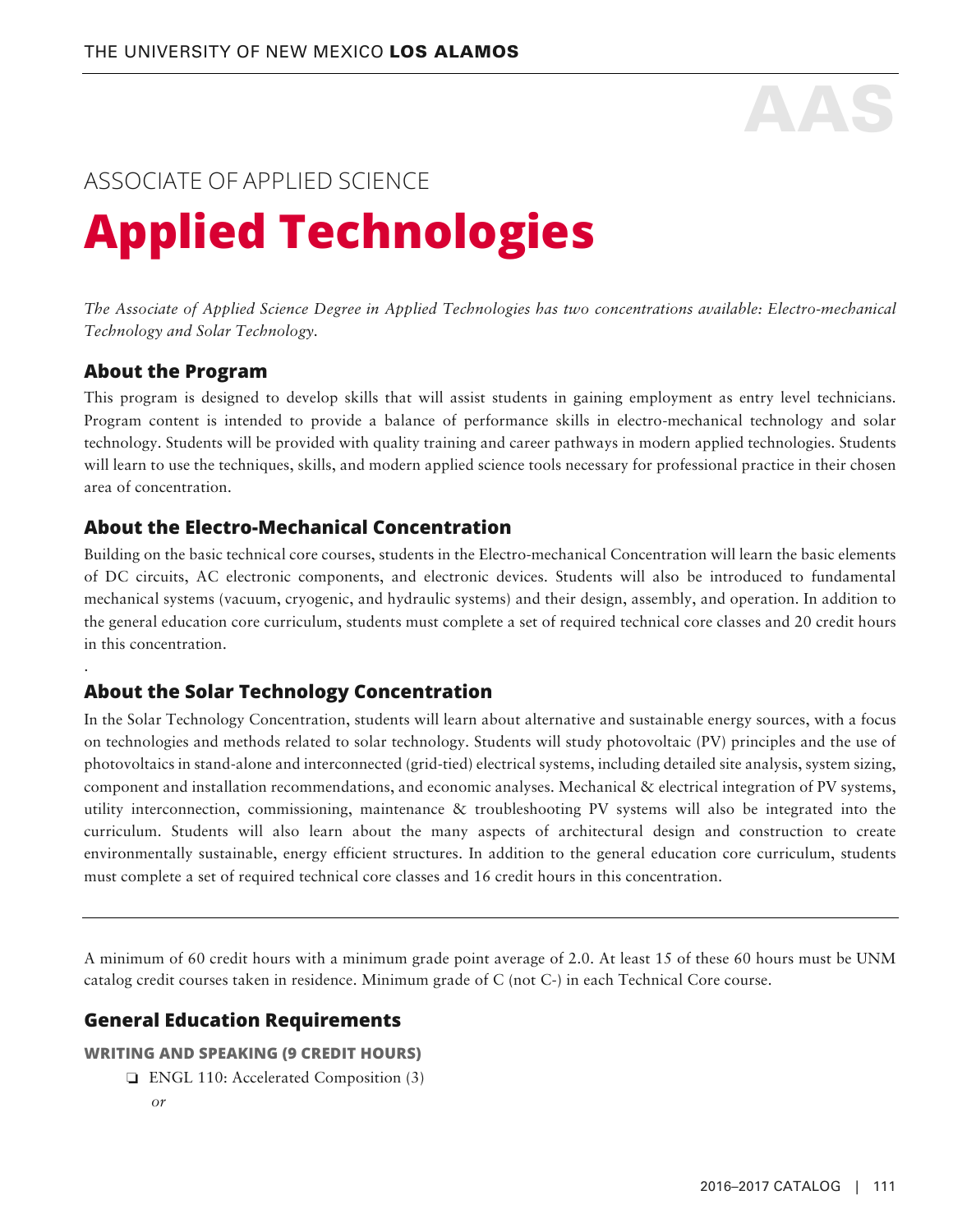- ❏ ENGL 112: Composition II (3) *or*
- ❏ ENGL 113: Enhanced Composition (3)
- ❏ ENGL 119 or 219: Technical Communications (3)
- ❏ CJ 130: Public Speaking (3)

#### **MATHEMATICS (7 CREDIT HOURS)**

- ❏ MATH 121: College Algebra (3)
- ❏ MATH 107: Problems in College Algebra (1)
- ❏ MATH 123: Trigonometry (3)

#### **PHYSICAL AND NATURAL SCIENCES (8 CREDIT HOURS)**

- ❏ CHEM 111: Elements of General Chemistry (4)
- ❏ PHYC 102: Introduction to Physics (3)
- ❏ PHYC 102L: Physics Laboratory (1)

#### **SOCIAL AND BEHAVIORAL SCIENCES (3 CREDIT HOURS)**

*Select from the following:* 

❏ ANTH 130, ECON 105, ECON 106, POLS 200, PSY 105, SOC 101

#### **TOTAL GENERAL EDUCATION REQUIREMENTS 27 CREDIT HOURS**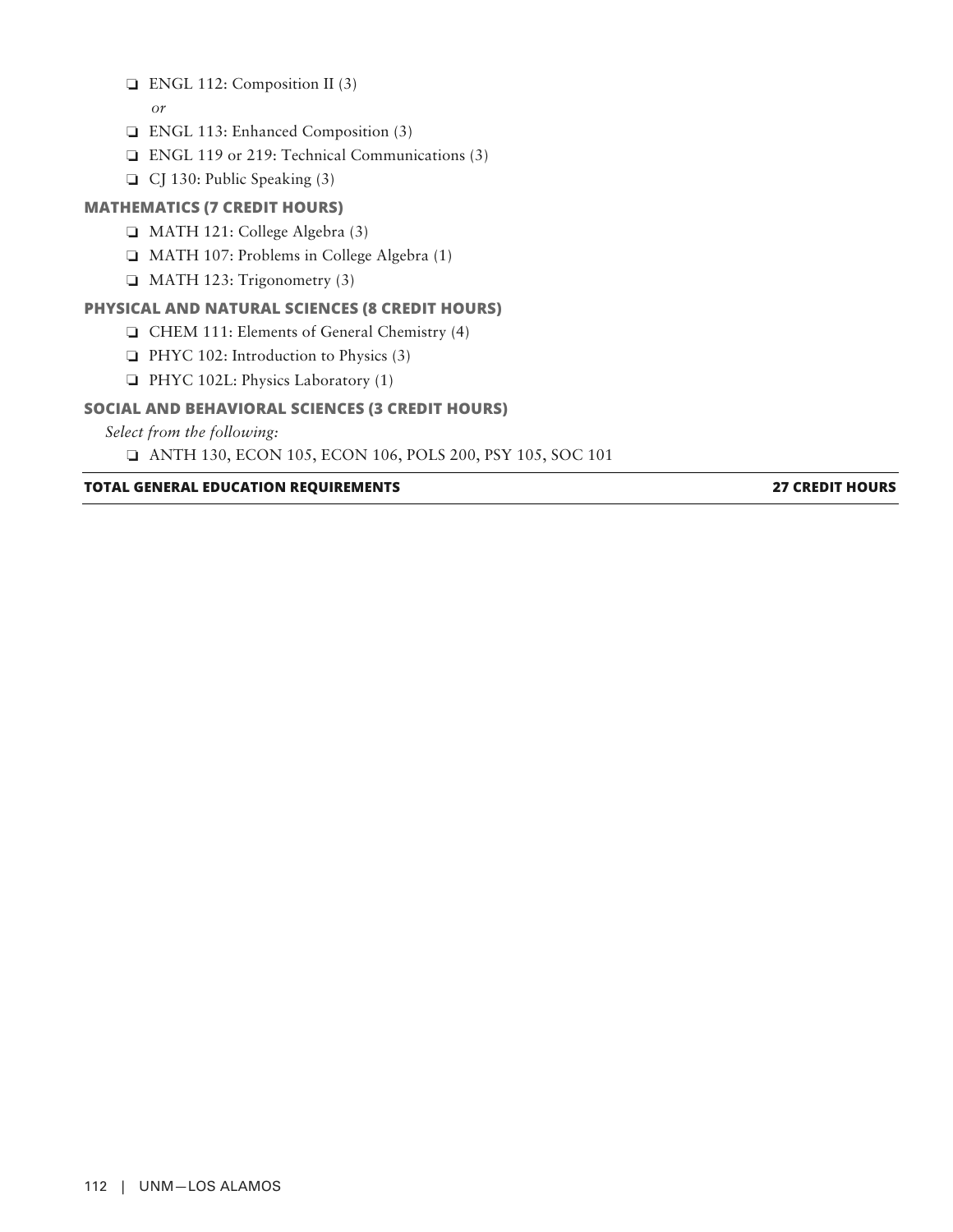### **Technical Core Requirements**

#### **TECHNICAL COURSES (33 CREDIT HOURS TOTAL)**

*Technical courses common to all concentrations:*

- ❏ DRFT 103: Introduction to Drafting (3)
- ❏ DRFT 119: Blueprint Reading (3)
- ❏ ELCT 105L: Industrial Shop Practice (3)
- ❏ MCHT 101L: Basic Welding (4)

**To complete the technical coursework, students will select from one of the following concentrations:** 

#### **Electro-Mechanical Technology Concentration (20 credit hours)**

- ❏ ELCT 101: DC Circuit Analysis (4)
- ❏ ELCT 102: AC Circuit Analysis (4)
- ❏ ELCT 103: Mechanical Systems (3)
- ❏ ELCT 137: Digital Electronics I (Combinational Logic) (3)
- ❏ ELCT 203: Electronic Devices (4)
- ❏ ELCT 204: Electronics Lab (2)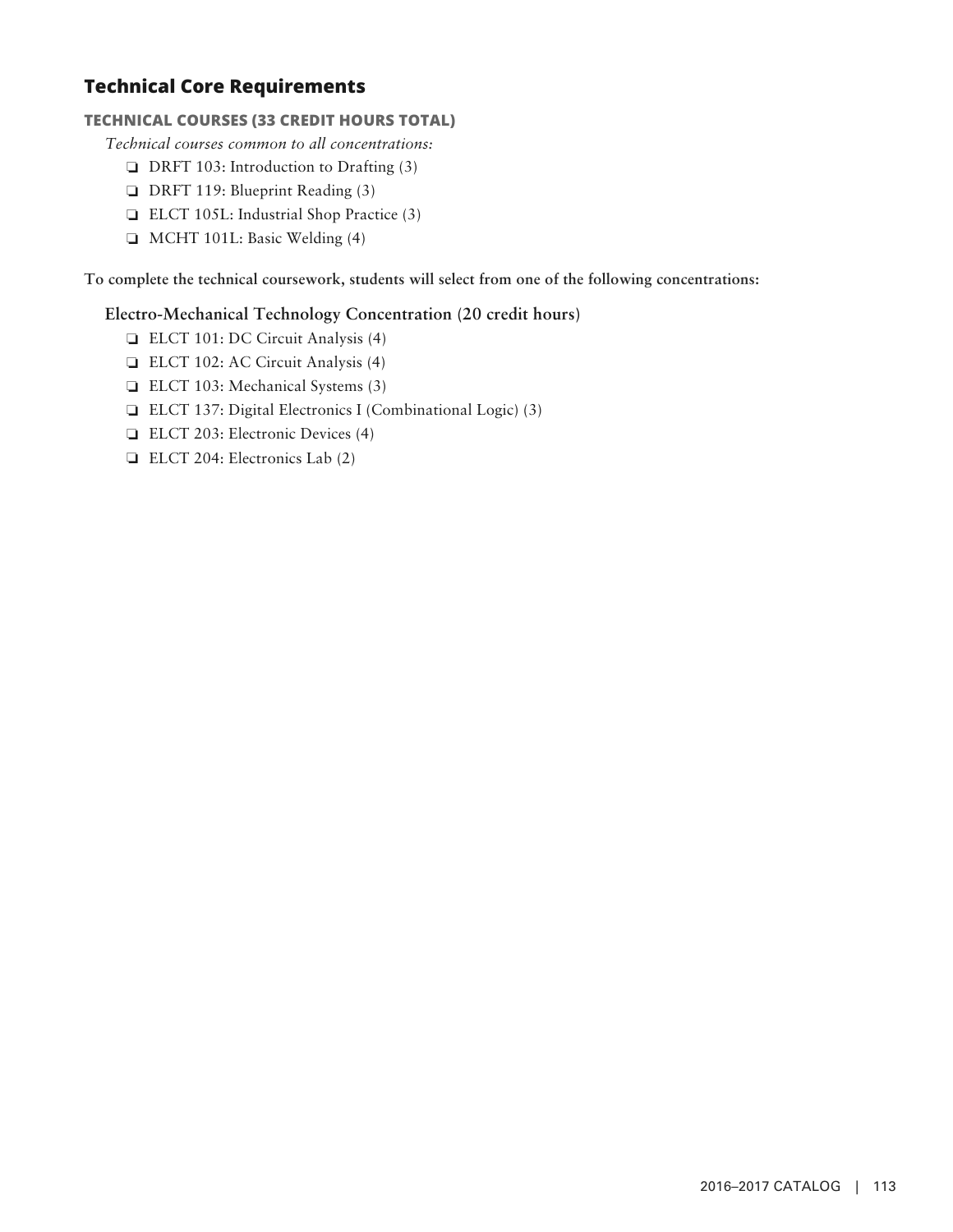#### **Solar Technology Concentration (201-21 credit hours)**

- ❏ CT 102: Introduction to Microcomputers on the PC (4)
- ❏ BSTC 113: Introduction to Project Management (1)-*optional*
- ❏ SLRT 101: Introduction to Alternative Energy Technologies (3)
- ❏ SLRT 162: Photovoltaics I: Analysis (3)
- ❏ SLRT 163: Photovoltaics II: Equipment & Installation (3)
- ❏ SLRT 210: Solar Thermal Technology (3)
- ❏ SLRT 250: Green Architectural Design (4)

#### **TOTAL TECHNICAL CORE REQUIREMENTS 33 CREDIT HOURS**

**TOTAL CREDIT HOURS 60 CREDIT HOURS**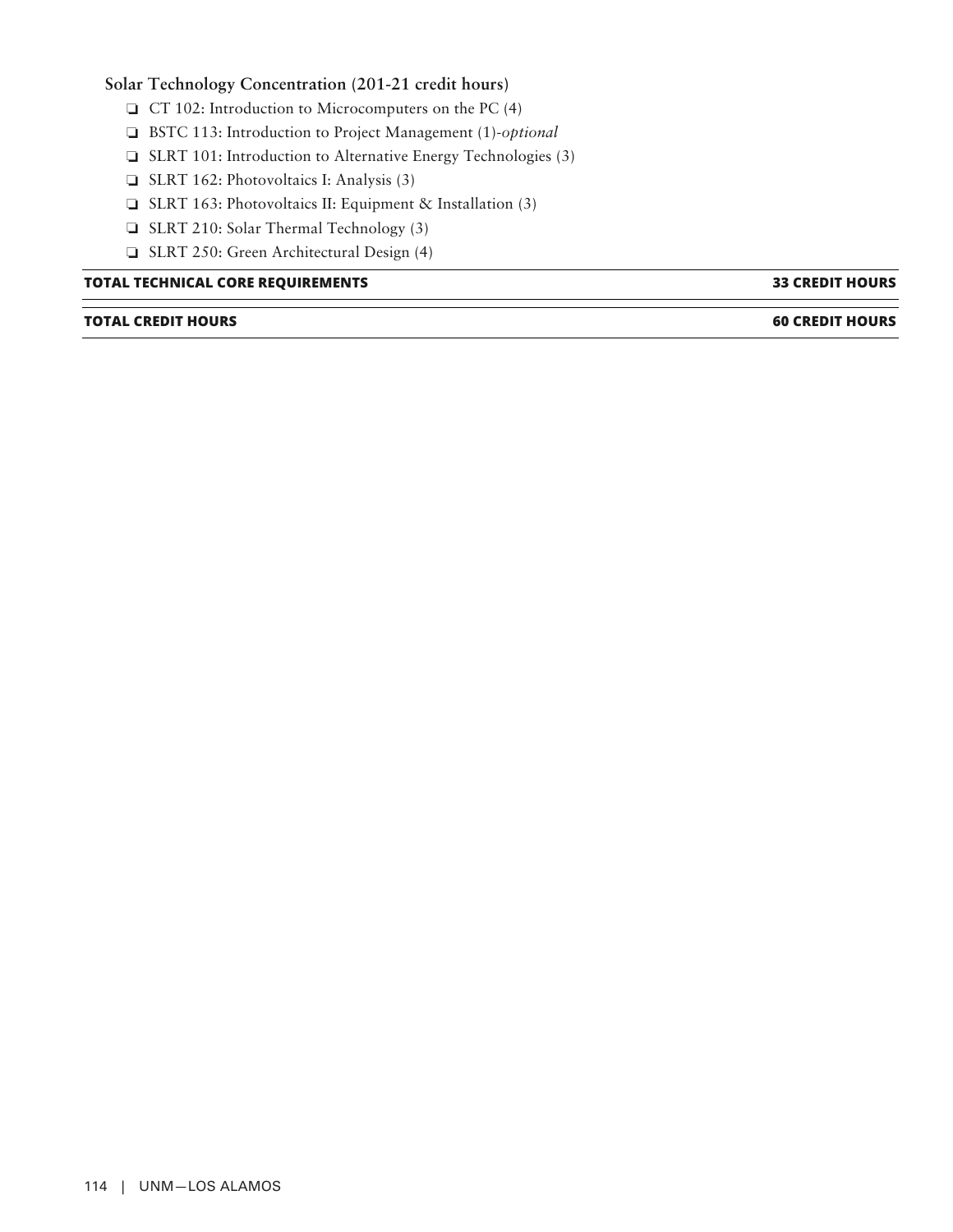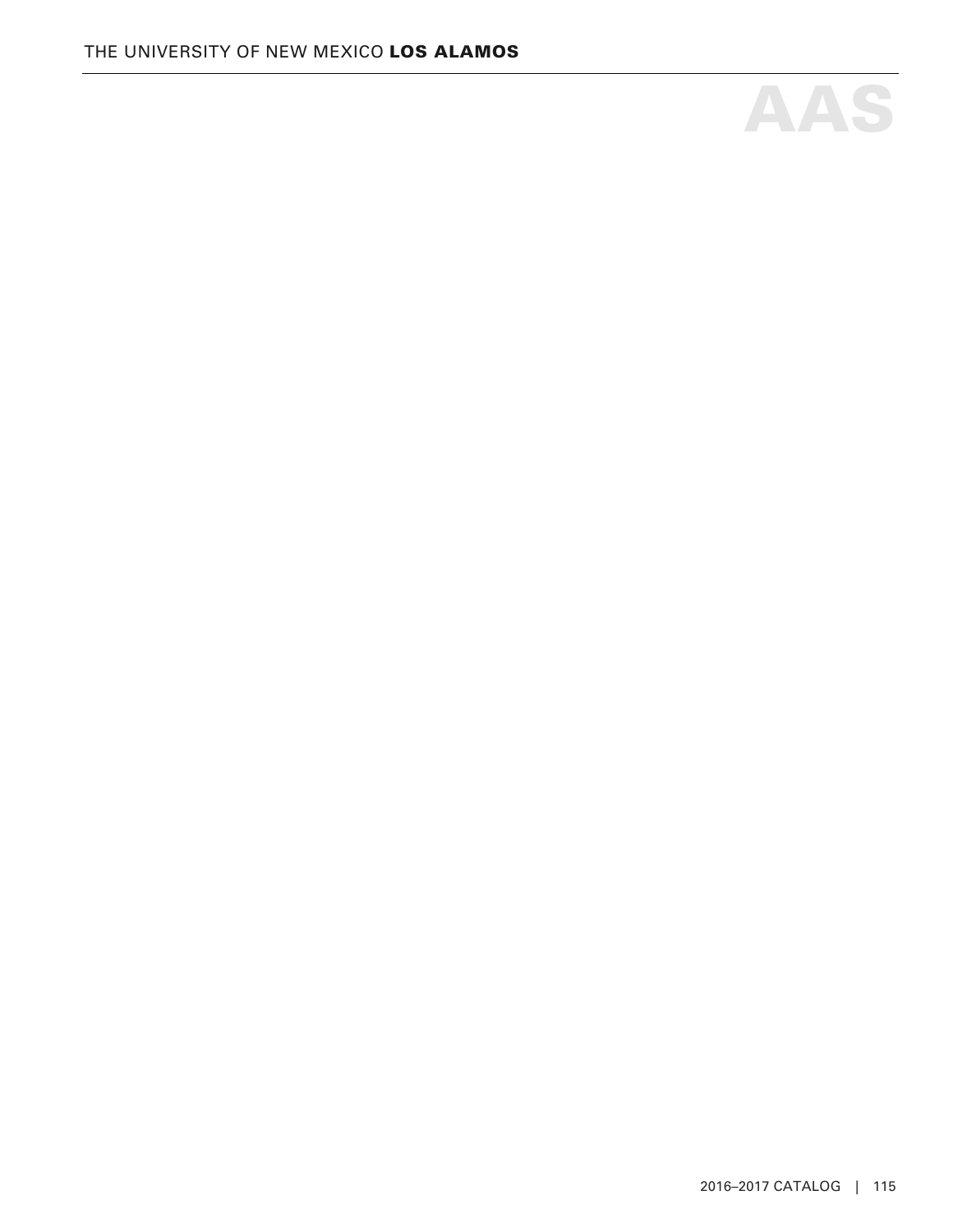### ASSOCIATE OF APPLIED SCIENCE **Business**

*The Associate of Applied Science in Business has two concentrations, one in Management and one in Marketing.*

#### **About the Program**

The Associate of Applied Science in Business has two concentrations, one in Management and one in Marketing. This program is designed for students preparing for a career in business. The broad based curriculum includes the use of microcomputers and their applications and focuses on the fundamentals of business, with the opportunity to focus on either management or marketing as a concentration.

#### **About the Management Concentration**

Building on the common core requirements of this degree, the students in the management concentration will focus on management issues, taking courses in management, human relations, business law, and management accounting.

#### **About the Marketing Concentration**

Building on the common core requirements of this degree, the students in the marketing concentration will focus on marketing issues, taking courses in marketing and digital media arts.

A minimum of 60 credit hours with a minimum grade point average of 2.0. At least 15 of these 60 hours must be UNM catalog credit courses taken in residence.

#### **General Education Requirements**

**WRITING AND SPEAKING (6 CREDIT HOURS)** 

- ❏ ENGL 110: Accelerated Composition (3) *or*
- $\Box$  ENGL 112: Composition II (3)
	- *or*
- ❏ ENGL 113: Enhanced Composition (3)

*Select one from:*

- ❏ CJ 221: Interpersonal Communication (3)
- ❏ CJ 130: Public Speaking (3)

#### **MATHEMATICS/PHYSICAL AND NATURAL SCIENCES (6 CREDIT HOURS)**

- ❏ MATH 121: College Algebra (3) *or*
- ❏ MATH 129: A Survey of Mathematics (3) *or*
- ❏ STAT 145: Introduction to Statistics (3) *and*

*Select 3 hours from UNM Core Curriculum in these areas.*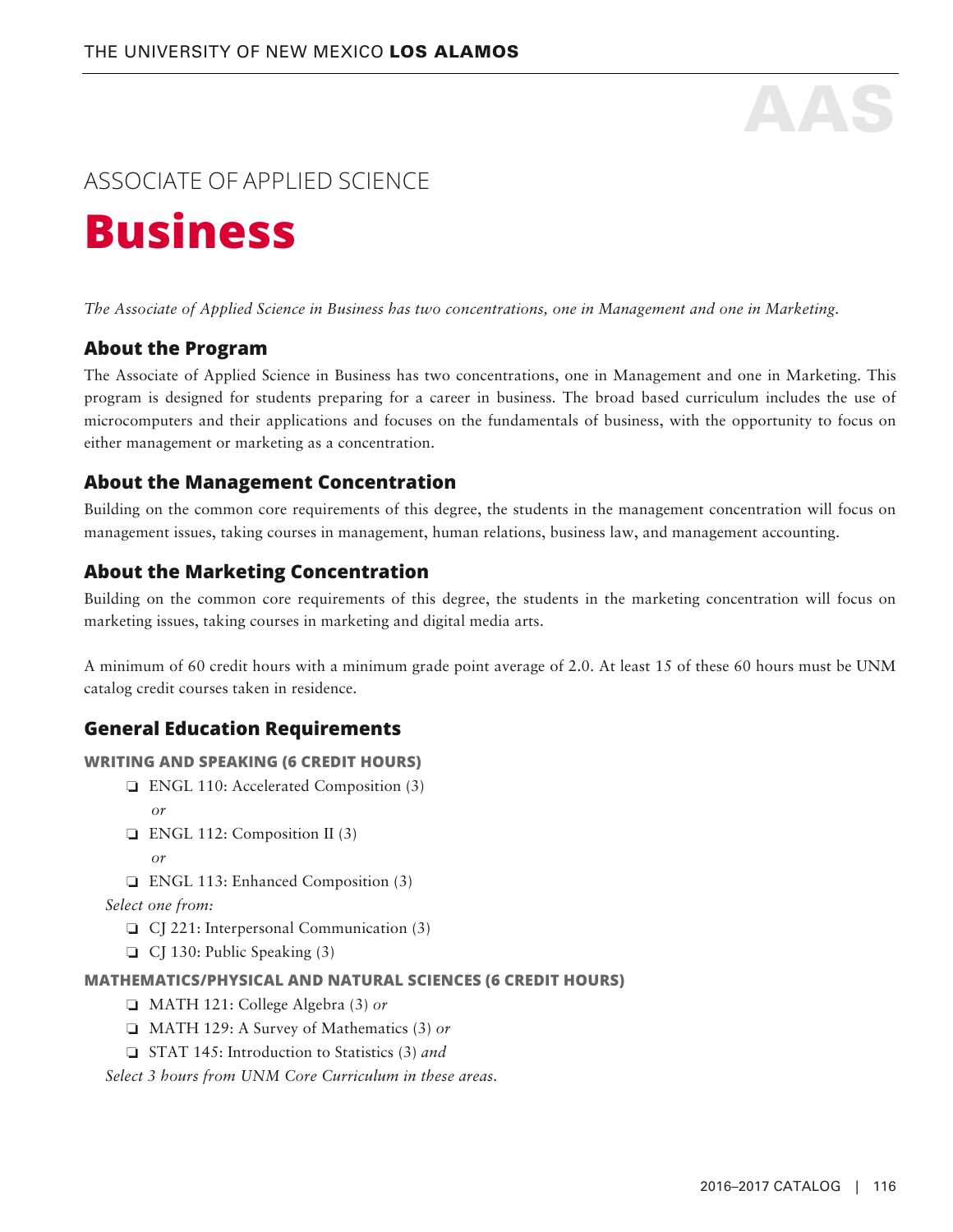#### **FINE ARTS/FOREIGN LANGUAGE/HUMANITIES AND SOCIAL AND BEHAVIORAL SCIENCES (9 CREDIT HOURS)**

- ❏ ECON 105: Introductory Macroeconomics (3)
- ❏ ECON 106: Introductory Microeconomics (3) *and*

*Select additional 3 hours from UNM Core Curriculum in these areas.*

#### **TOTAL GENERAL EDUCATION REQUIREMENTS 21 CREDIT HOURS**

#### **Technical Core Requirements**

#### **TECHNICAL COURSES (33 CREDIT HOURS)**

*(Note: Courses with an \* indicate that they are prerequisites for other required courses and should be taken as soon as possible.)* 

#### **Technical Courses Common to Both Concentrations (20 credit hours):**

- ❏ MGMT 101\*: Fundamentals of Accounting I (3)
- ❏ MGMT 101L\*: Fundamentals of Accounting I Lab (1)

❏ MGMT 102\*: Fundamentals of Accounting II (3)

- ❏ MGMT 102L\*: Fundamentals of Accounting II Lab (1)
- ❏ MGMT 158: Ethics in Organizations (3)
- ❏ BSTC 203: Business Communication (3)
- ❏ CS 150\*: Computing for Business Students (3) *and*

*Select 3 credits from the following:*

- ❏ BSTC 114: Customer Service and Relations (1)
- ❏ BSTC 115: Time Management (1)
- ❏ BSTC 116: Stress Management for the Workplace (1)
- ❏ BSTC 117: Organization Skills for the Workplace (1)
- ❏ BSTC 118: Conflict Resolution for the Workplace (1)

#### **Management Concentration (13 credit hours)**

- ❏ MGMT 113\*: Management: An Introduction (3)
- ❏ BSTC 113: Introduction to Project Management (1)
- ❏ BSTC 204: Human Relations in Business (3)
- ❏ BSTC 218: Business Law (3)
- ❏ BSTC 220: Management Accounting (3)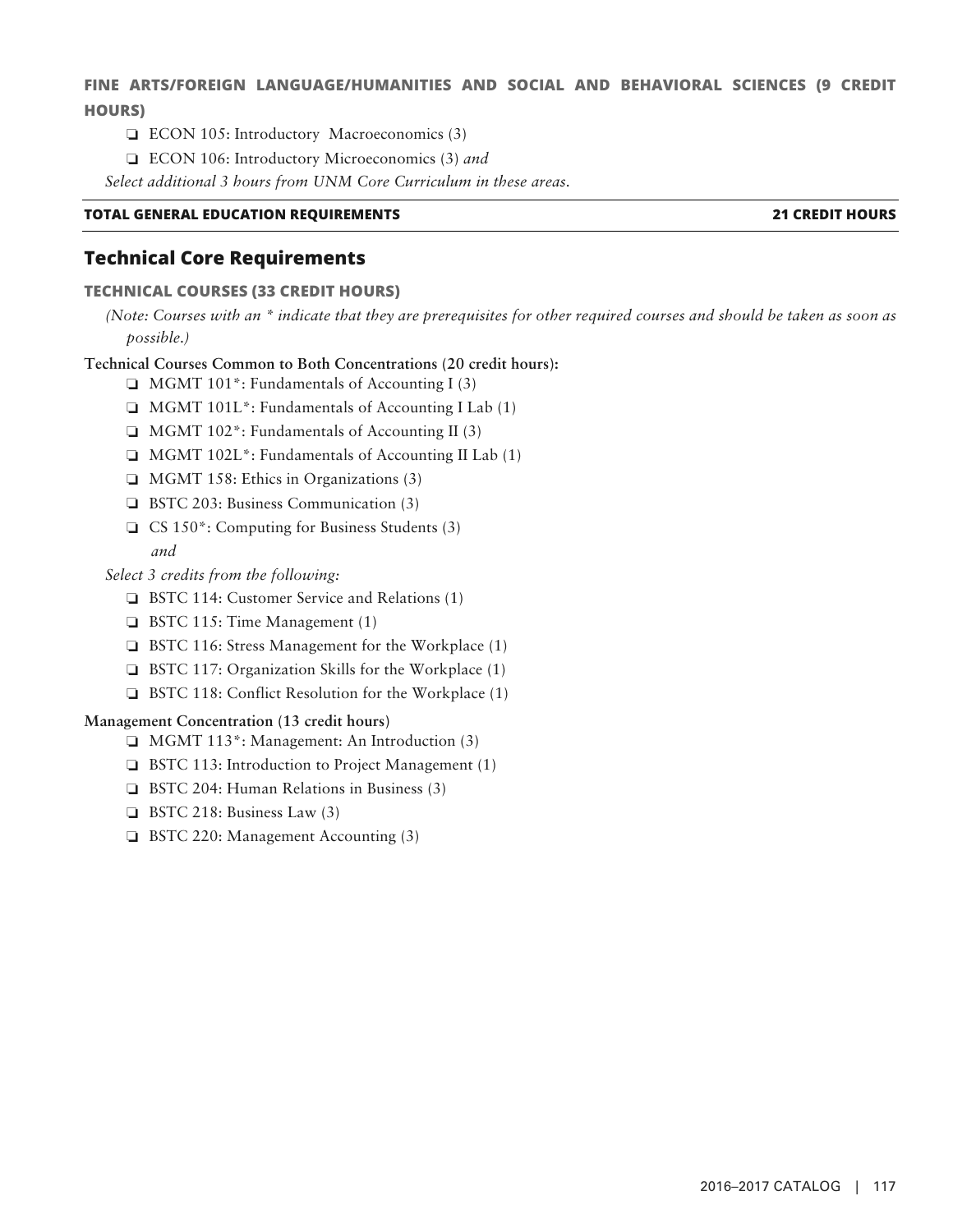#### **Marketing Concentration (13 credit hours)**

- ❏ MGMT 222: Introduction to Marketing (3)
- ❏ DMA 101\*: Introduction to Digital Imaging and Scanning (1)
- ❏ DMA 165: Introduction to Digital Media Arts (Photoshop) (3)
- ❏ DMA 203: Introduction to Desktop Publishing (3)
- ❏ CT 165: Introduction to Web Authoring (3)

#### **TECHNICAL ELECTIVES (6 CREDIT HOURS)**

#### **Management Concentration Technical Electives**

*Select 6 credit hours from:* 

❏ BSTC 111, BSTC 202, BSTC 212, BSTC 193, BSTC 293, BSTC 296, CT 165, CT 202, \*DMA 101, DMA 165, DMA 203, ECON 212, MGMT 105, MGMT 190, MGMT 222

*A student may also select from any of the BSTC 114, 115, 116, 117, 118 courses that were not taken for technical credit requirements above.*

#### **Marketing Concentration Technical Electives**

*Select 6 credit hours from:* 

- ❏ BSTC 111, BSTC 113, BSTC 193, BSTC 202, BSTC 204, BSTC 212, BSTC 218, BSTC 220, BSTC 293, CJ 110, DMA 166, DMA 175, DMA 250, ECON 212, BSTC 296, CT 202, \*MGMT 113, MGMT 105, MGMT 190.
- *A student may also select from any of the BSTC 114, 115, 116, 117, 118 courses that were not taken for technical credit requirements above.*

*In order to monitor degree content and insure a consistently high quality degree, students are discouraged from transferring too many credit hours from another institution towards the Technical Courses required for this degree. Please work with your advisor and/or the published Course Rotation Sequence for this degree to help you schedule the Technical Courses here at UNM-LA.*

*As is the nature of all technical or computer-related degrees, course content is susceptible to rapid change. In order to provide a quality degree that meets UNM and industry standards, our degrees are reviewed regularly for up-to-date content. All students officially enrolled in a degree will be notified if/when the degree substantially changes. In order to best prepare students for the current job market, students lingering in an outdated degree program will be encouraged to work towards the updated degree.*

**TOTAL TECHNICAL CORE REQUIREMENTS 39 CREDIT HOURS**

**TOTAL CREDIT HOURS 60 CREDIT HOURS**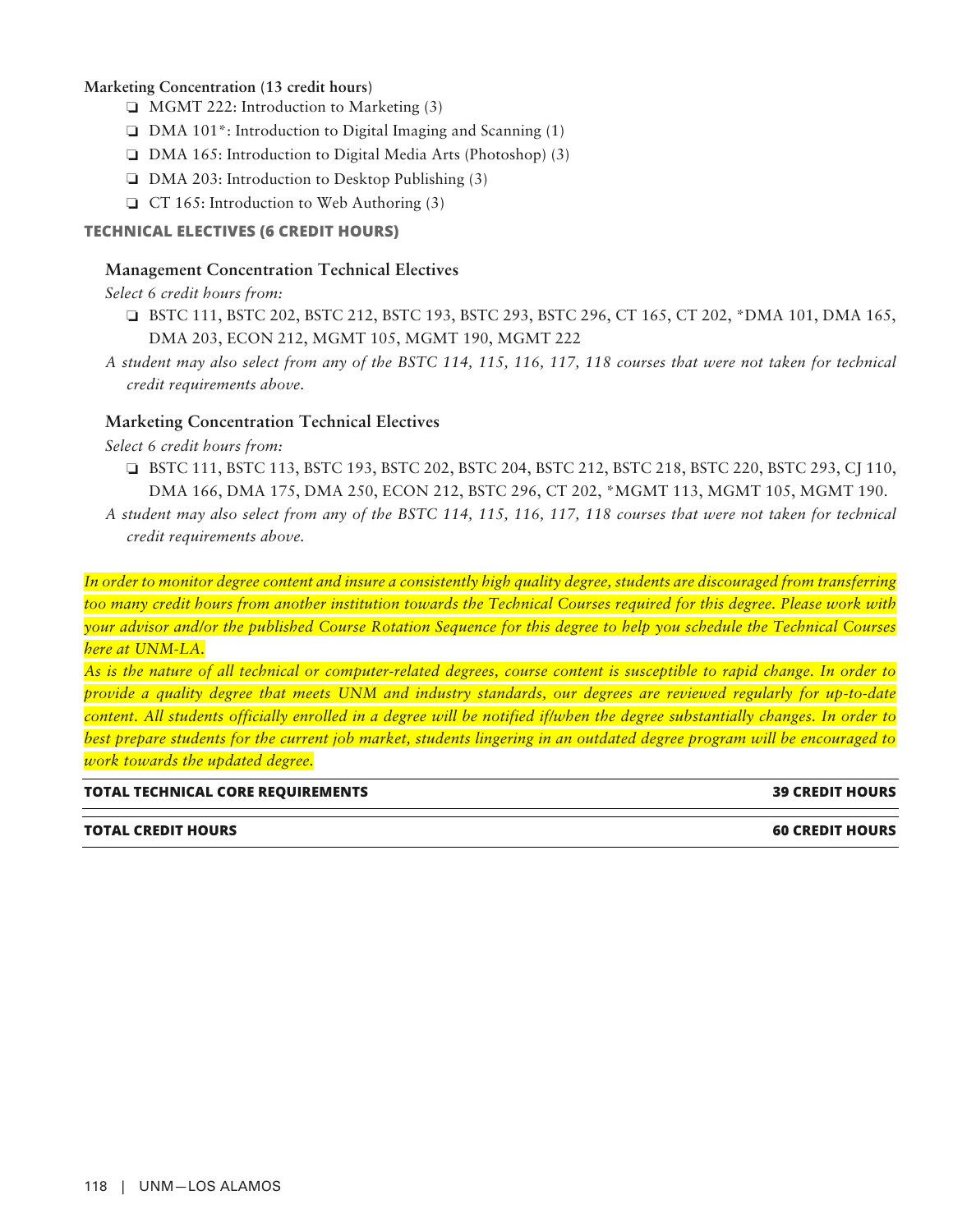### ASSOCIATE OF APPLIED SCIENCE

## **Environmental Technology**

#### **About The Program**

This program provides you with the education, certification, and experience to qualify for entry level technician jobs in a variety of environmental science specialties. You can specialize in biological, geological or chemical based environmental sampling and testing in this AAS degree. Through a strong partnership with regional employers you are provided with the opportunity to learn from professionals in the field, participate in internships, and develop a network of contacts. Our small class size and personalized attention builds a strong base for you to succeed in whatever specialty you choose. You will learn the relevant biology, environmental science, physics, and chemistry through both lectures and hands-on labs. The core environmental technology classes are primarily taught in the field with professionals using industry standard equipment. Through these classes you will not only gain the skills and knowledge necessary for a job in this field, but you will also gain the certifications that often pose a barrier to employment (such as HAZWOPR).

A minimum of 60 credit hours with a C (not C-) grade or better in all courses and overall grade 2.5 or higher must be earned to complete the Associate of Applied Science degree in Environmental Technology. At least 15 of these 60 hours must be UNM catalog credit courses taken in residence. It is strongly recommended that the student check the specific requirements for the career of interest or discuss their plans with an advisor to make the best choices among the optional courses below.

#### **General Education Requirements**

#### **WRITING AND SPEAKING (6 CREDIT HOURS)**

- ❏ ENGL 110: Accelerated Composition (3) *or*
- ❏ ENGL 112: Composition II (3) *or*
- ❏ ENGL 113: Enhanced Composition (3)
- ❏ ENGL 219: Technical and Professional Writing (3)

#### **MATHEMATICS AND STATISTICS (6 CREDIT HOURS)**

- ❏ MATH 121: College Algebra (or higher) (3)
- ❏ STAT 145: Introduction to Statistics (3)

#### **HUMANITIES/SOCIAL AND BEHAVIORAL SCIENCES (6 CREDIT HOURS)**

- ❏ ECON 203: Society and the Environment (3 credit hours)
- ❏ PHIL 156: Reasoning and Critical Thinking (3 credit hours)

#### **TOTAL GENERAL EDUCATION REQUIREMENTS (NOT INCLUDING SCIENCE) 18 CREDIT HOURS**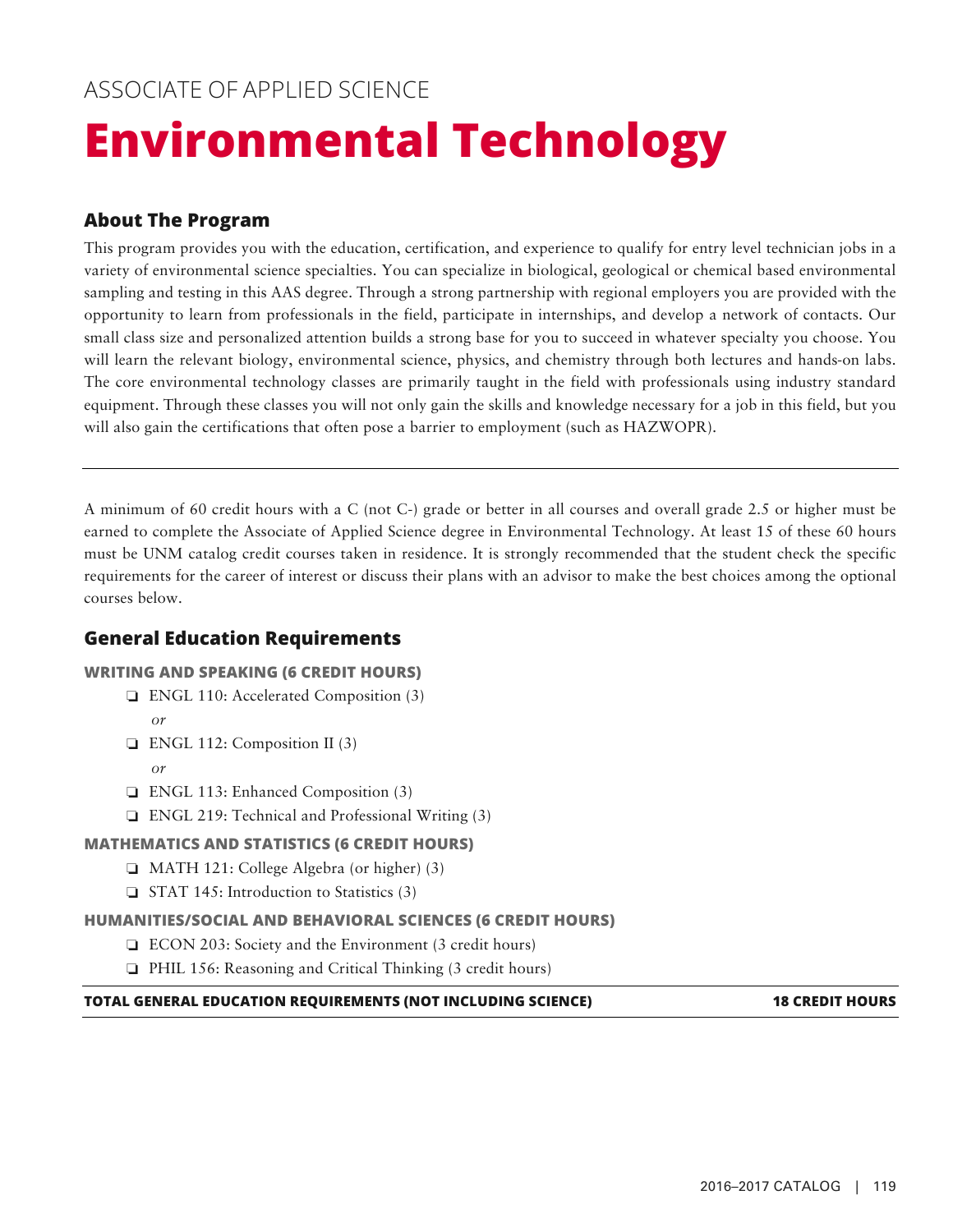### **Technical Core Requirements**

#### **PHYSICAL AND NATURAL SCIENCES (12 CREDIT HOURS)**

- ❏ CHEM 121: General Chemistry I (3)
- ❏ CHEM 123L: General Chemistry I Laboratory (1)
- ❏ ENVS 101: The Blue Planet (3)
- ❏ ENVS 102L: The Blue Planet Laboratory (1)
- ❏ BIOL 201L: Molecular and Cell Biology (4)

#### **BUSINESS, TECHNOLOGY, AND SOCIAL AND BEHAVIORAL SCIENCE (5 CREDIT HOURS)**

- ❏ BSTC 114: Customer Service and Relations OR BSTC 118: Conflict Resolution (1)
- ❏ GEOG 281: Introduction to Maps and Geospatial Information (3)

#### **ENVIRONMENTAL TECHNOLOGY (17 CREDIT HOURS)**

- ❏ ENTC 281L: Maps and Geospatial Laboratory (1)
- ❏ ENTC 150: Environmental Policy (2)
- ❏ ENTC 201L: Field Methods I (4)
- ❏ ENTC 202L: Field Methods II (4)
- ❏ ENTC 204L: HAZWOPR Training (3)
- ❏ ENTC 296: Internship (3)

#### **TECHNICAL ELECTIVES (8 CREDIT HOURS)**

*Selected from:*

- ❏ ENTC 290: Topics in Environmental Technology (1-3)
- ❏ ENTC 296: Internship (3)\*
- ❏ ENTC 203L: Fermentation and Bio-Production (4)
- ❏ BIOL 202L: Genetics (4)
- ❏ BIOL 203: Ecology and Evolution (3)
- ❏ BIOL 203L: Ecology and Evolution (1)
- ❏ BIOL 204: Plant and Animal Form and Function (3)
- ❏ BIOL 204L: Plant and Animal Form and Function (1)
- ❏ BIOL 239L: Microbiology for Health Science and Non-majors (4)
- ❏ CHEM 123: General Chemistry II (3)
- ❏ CHEM 124L: General Chemistry II Laboratory (1)
- ❏ CHEM 212: Integrated Organic Chemistry and Biochemistry (4)
- ❏ CHEM 253L: Quantitative Analysis (4)
- ❏ EPS 101: How the Earth Works An Introduction to Geology (3)
- ❏ EPS 105L: Physical Geology Laboratory (1)
- ❏ EPS 201L: Earth History (4)
- ❏ EPS 203: Energy and the Environment (3)
- ❏ PHYC 102: Introduction to Physics or PHYC 151: General Physics or PHYC 160: General Physics (3)
- ❏ PHYC 102L: Physics Laboratory or PHYC 151L: General Physics Laboratory or PHYC 161L: General Physics Laboratory (1)
- ❏ PHYC 157: Problems in General Physics or PHYC 167: Problems in General Physics (1)
- ❏ PHYC 152: General Physics or PHYC 161: General Physics (3)
- ❏ PHYC 152L: General Physics Laboratory or PHYC 161L: General Physics Laboratory (1)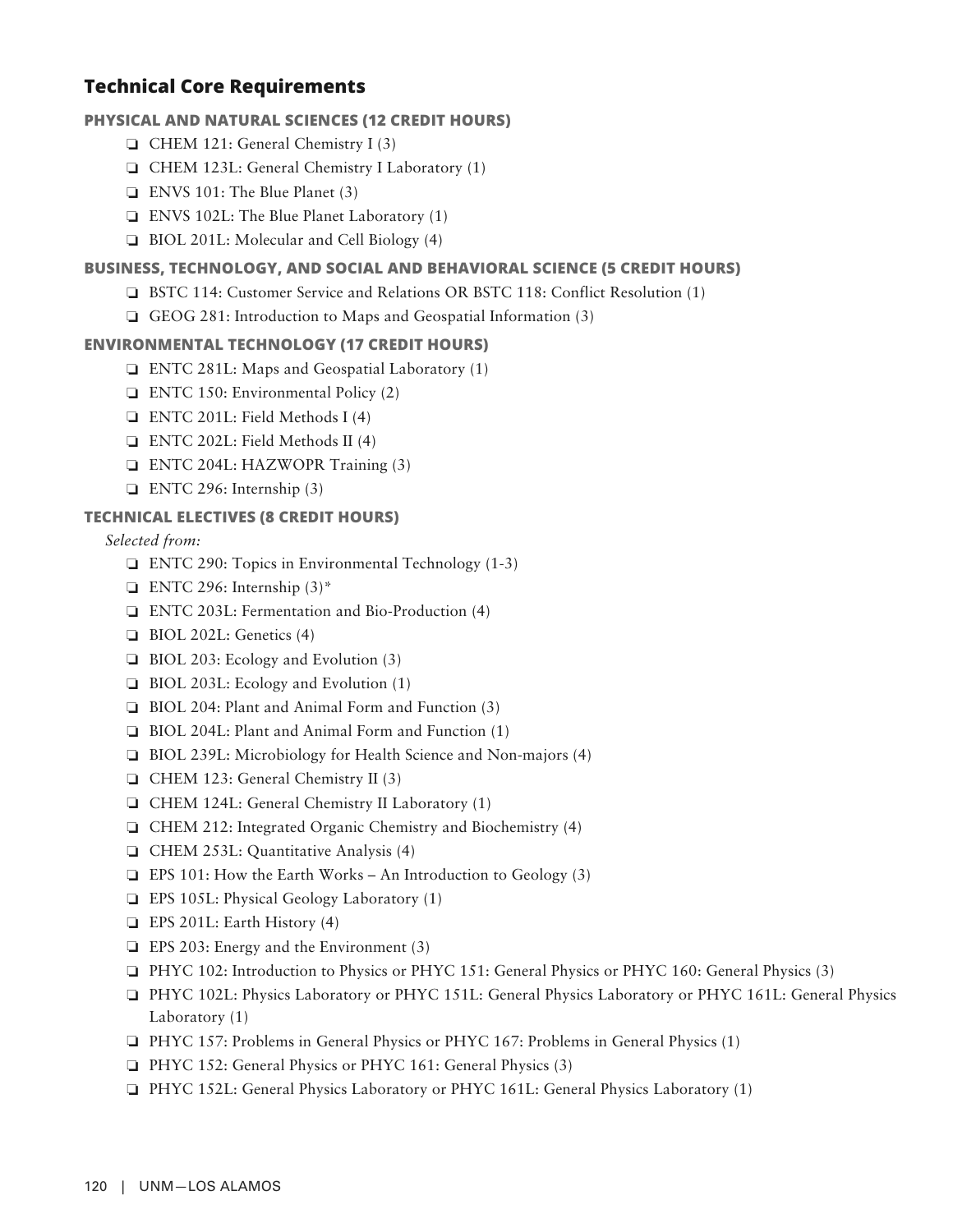- ❏ PHYC 158: Problems in General Physics or PHYC 168: Problems in General Physics (1)
- ❏ PHYC 262: General Physics (3)
- ❏ PHYC 262L: General Physics Laboratory (1)
- ❏ PHYC 267: Problems in General Physics (1)

\*ENTC 296 may be repeated for credit as an elective

#### **TOTAL TECHNICAL CORE REQUIREMENTS 42 CREDIT HOURS**

**TOTAL CREDIT HOURS 60 CREDIT HOURS**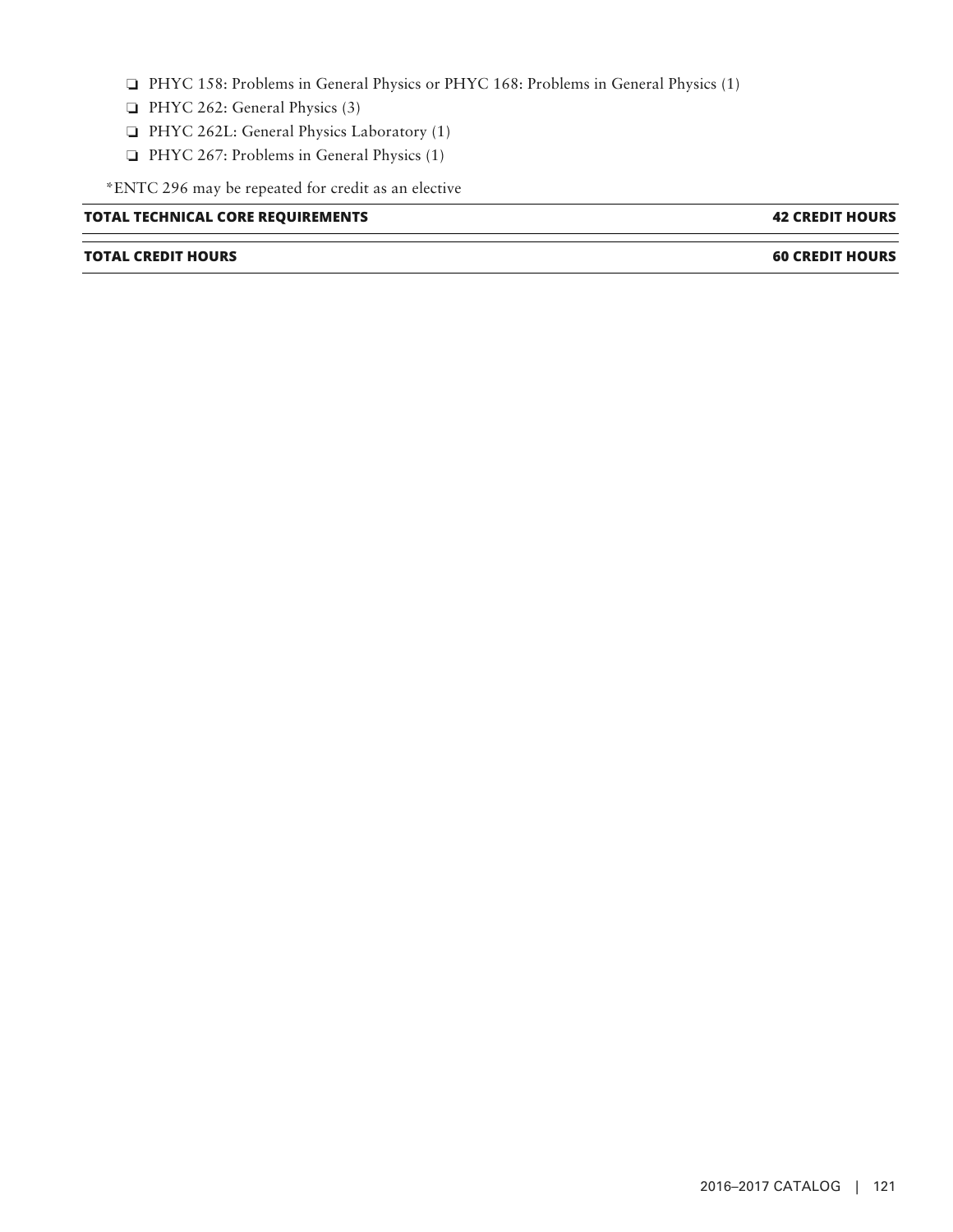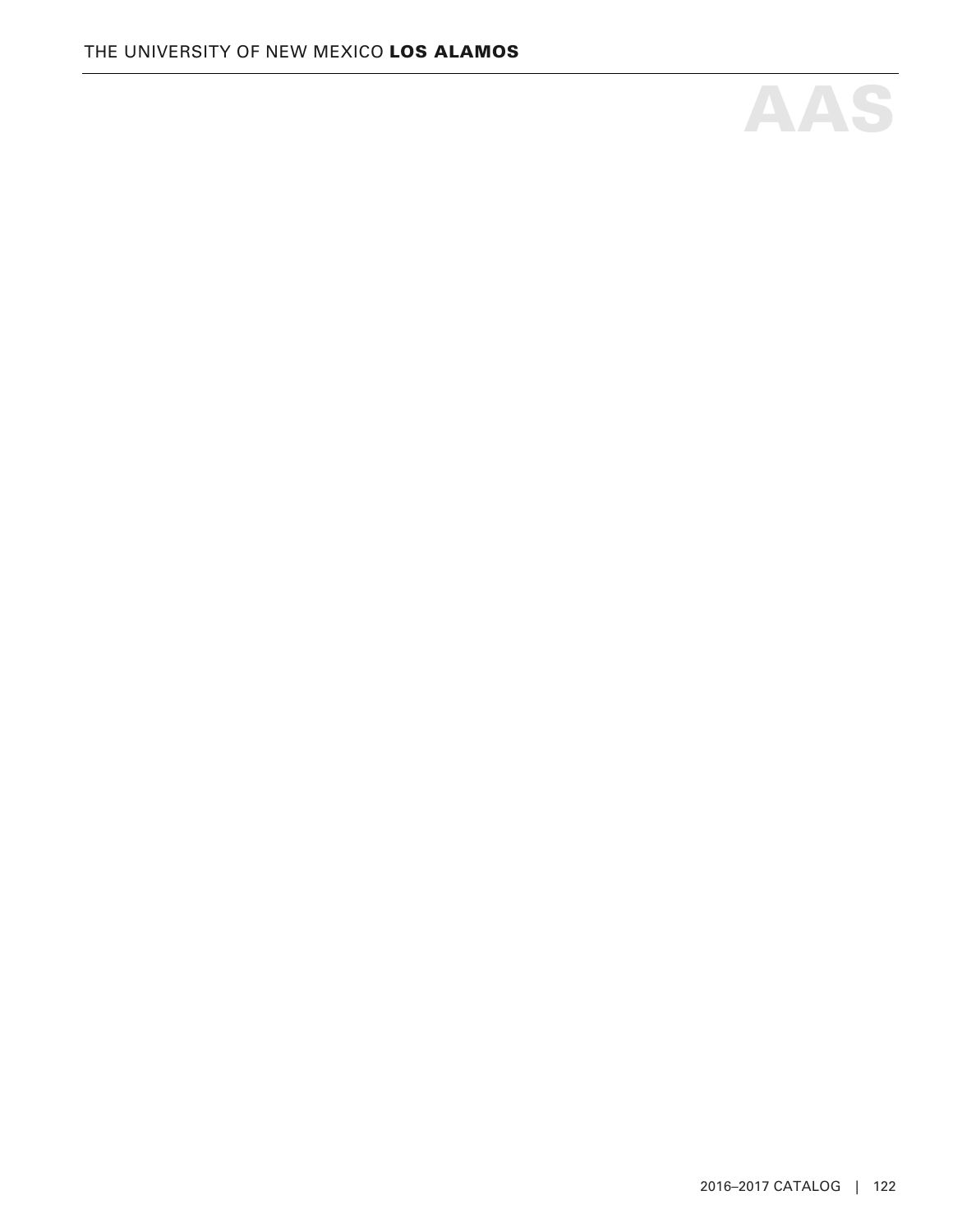### ASSOCIATE OF APPLIED SCIENCE

## **Fire Science**

#### **About the Program**

This program is designed to develop skills that will assist a student in gaining employment in various fire science and emergency medical services career fields. Graduates may expect to find employment opportunities with public fire departments, insurance companies, industrial firms, governmental agencies, educational organizations, ambulance services and fire protection manufacturing and research groups. This degree program will help enable persons currently employed in fire service to prepare themselves for advancement in their careers or begin a pathway to becoming an EMT. It will provide the student new to fire science and emergency medical services with the general education and technical training to succeed as a Fire Science professional. Program content is based on the national Fire and Emergency Services Higher Education (FESHE) curriculum. A concentration in EMS is available for those students who might wish to continue their education into paramedicine.

#### **About the Fire Science Concentration**

This concentration provides the student with more in-depth education in fire service careers. Students who wish to advance into management in the fire service will find this concentration helpful.

#### **About the Emergency Medical Services Concentration**

This concentration is designed to develop skills that will assist a student planning to eventually enter a paramedic Bachelor's degree program. Completion of this concentration will prepare a student to sit for the New Mexico EMT-Basic and EMT-I (Intermediate) licensing tests.

A student must earn a minimum of 67 credit hours with a minimum grade point average of 2.5. At least 15 of these 67 credit hours must be UNM catalog credit courses taken in residence. The student must have a minimum of C (not C-) in each Technical Core course.

#### **General Education Requirements**

#### **WRITING AND SPEAKING (9 CREDIT HOURS)**

#### **For Both Concentrations:**

- ❏ ENGL 110: Accelerated Composition (3) *or*
- ❏ ENGL 112: Composition II (3) *or*
	-
- ❏ ENGL 113: Enhanced Composition (3)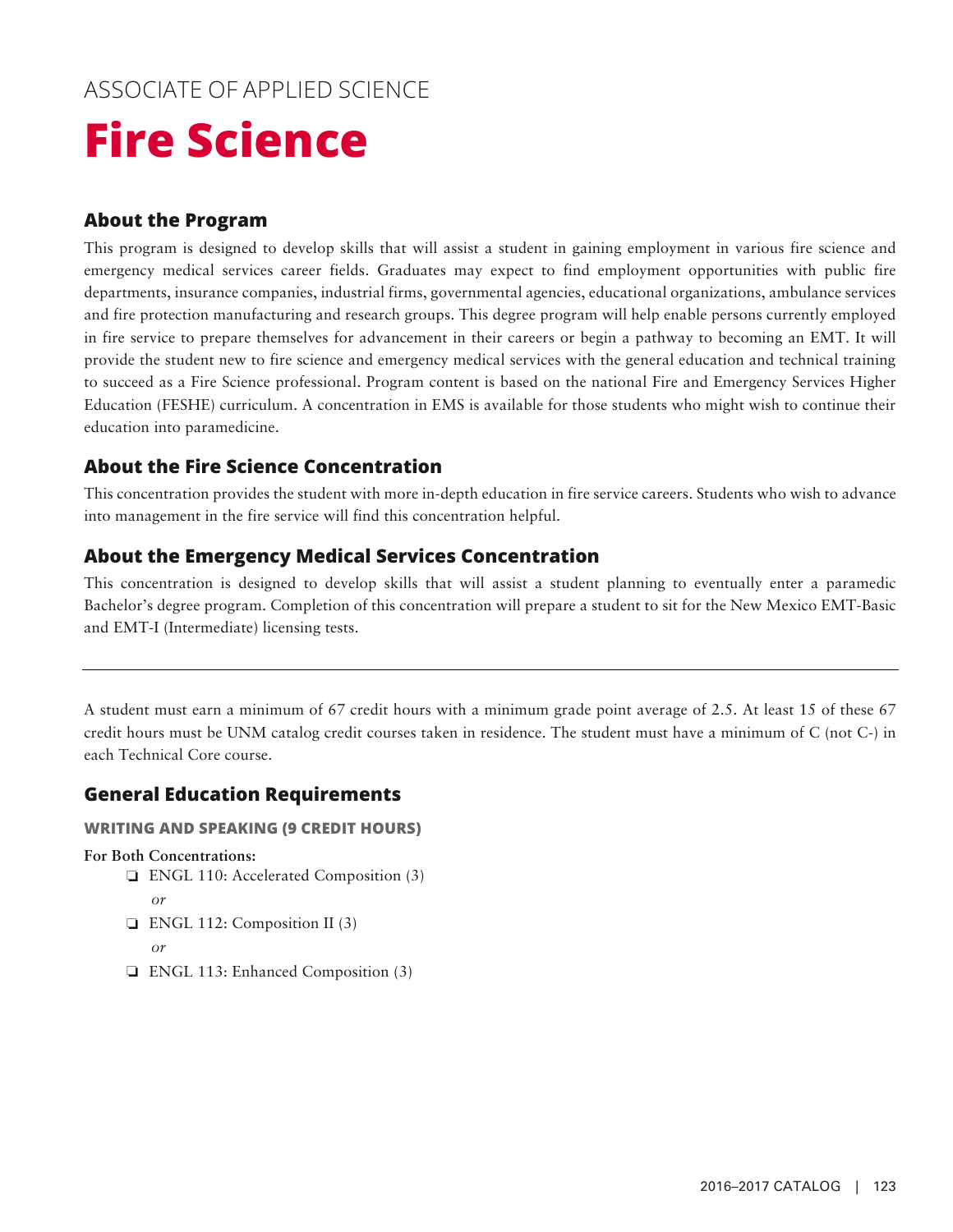#### **For Fire Science Concentration:**

*Choose 6 credit hours from:*

- ❏ ENGL 120: Composition III (3)
- ❏ ENGL 119: Technical Communications (3) *or*
- ❏ ENGL 219: Technical and Professional Writing (3)
- ❏ ENGL 290: Introduction to Professional Writing (3) *or*
- ❏ ENGL 220: Expository Writing (3)
- ❏ CJ 101: Introduction of Communication (3)
	- *or*
- ❏ CJ 130: Public Speaking

#### **For Emergency Medical Services Concentration:**

#### *Choose 6 credit hours from:*

- ❏ \*ENGL 120: Composition III (3)
- ❏ \*ENGL 290: Introduction to Professional Writing (3)

*or*

- ❏ ENGL 220: Expository Writing (3)
- ❏ CJ 130: Public Speaking

*\*Required prerequisites for admission into the UNM Paramedic Bachelor program.* 

#### **MATHEMATICS (3 CREDIT HOURS)**

#### **For Fire Science Concentration:**

❏ MATH 120: Intermediate Algebra (3)\* *or* (Math 101, 102, and 103: Intermediate Algebra I, II, III) *or higher* 

#### **For Emergency Medical Services Concentration:**

❏ Math 121: College Algebra (3)

*\*If you are planning to pursue a Bachelor's degree of any type, Math 121 or higher will be required.*

#### **PHYSICAL AND NATURAL SCIENCES (4 CREDIT HOURS)**

#### **For Fire Science Concentration:**

*Select from the following:*

- ❏ CHEM 111: Elements of General Chemistry (4)
- ❏ CHEM 121: General Chemistry I (3)
	- *and*
- ❏ CHEM 123L: General Chemistry I Lab (1)
- ❏ BIOL 123: Biology for Health Related Sciences and Non-Majors (3) *and*
- ❏ BIOL 124L: Biology for Health Related Sciences and Non-Majors Lab (1)
- ❏ EPS 101: How the Earth Works–An Introduction to Geology (3) *and*
- ❏ EPS 105L: Physical Geology Lab (1)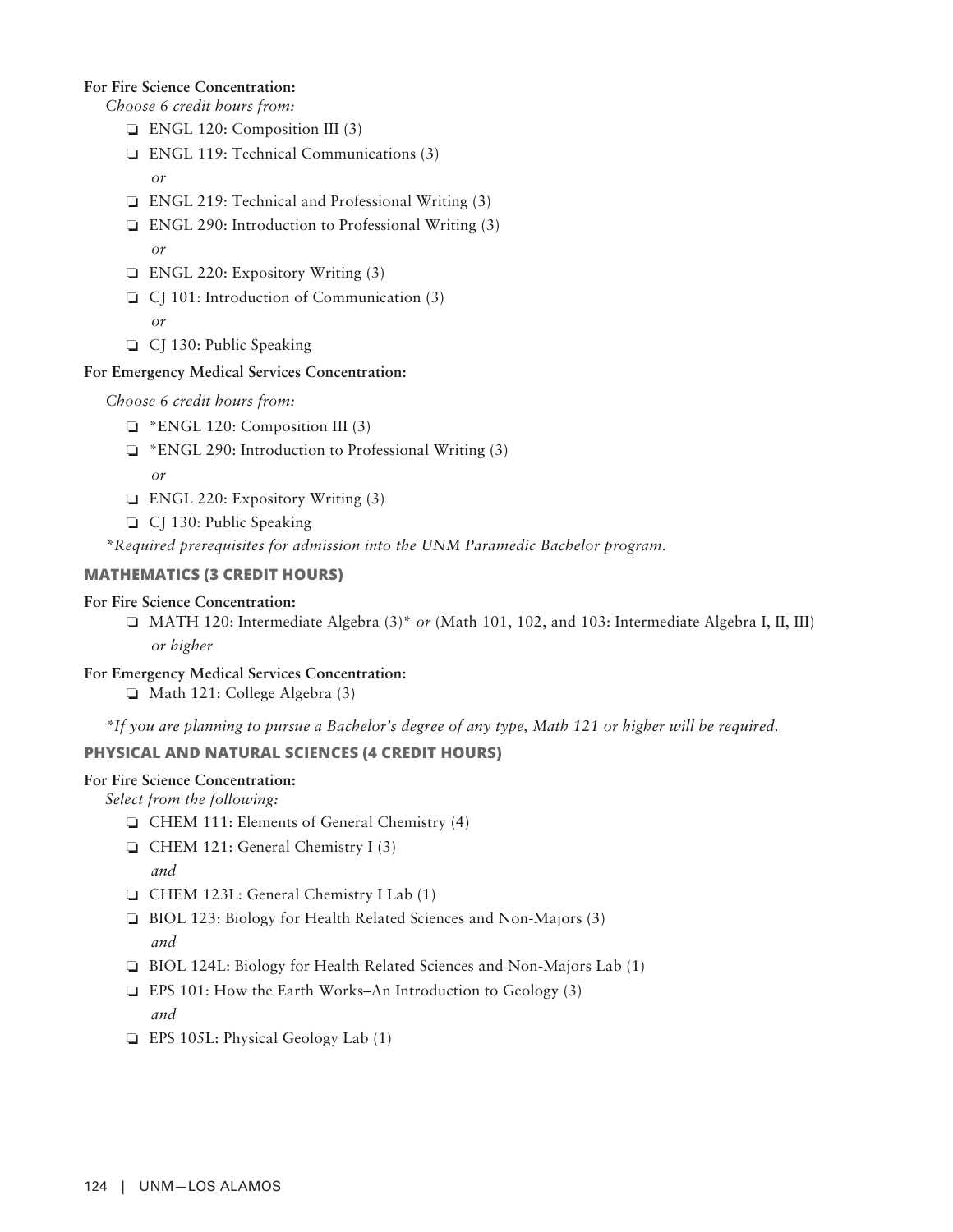#### **For Emergency Medical Services Concentration:**

*Select from the following:*

- ❏ CHEM 121: General Chemistry I (3)
	- *and*
- ❏ CHEM 123L: General Chemistry I Lab (1)
- ❏ BIOL 123: Biology for Health Related Sciences and Non-Majors (3) *and*
- ❏ BIOL 124L: Biology for Health Related Sciences and Non-Majors Lab (1)

*\*Required prerequisites for admission into the UNM Paramedic Bachelor program.*

#### **SOCIAL AND BEHAVIORAL SCIENCES (3 CREDIT HOURS)**

#### **For Both Concentrations**

*Select from the following:*

- ❏ SOC 101: Introduction to Sociology (3)
- ❏ PSY 105: General Psychology (3)

#### **PHYSICAL EDUCATION (2 CREDIT HOURS)**

#### **For Both Concentrations**

❏ PENP 193: Topics: Physical Fitness (2)

#### **COMPUTER SCIENCE (3 CREDIT HOURS)**

#### **For Both Concentrations**

- ❏ CS 150L: Computing for Business Students (3)
	- *or*
- ❏ CT 102: Introduction to Microcomputers on the PC (4)

#### **TOTAL GENERAL EDUCATION REQUIREMENTS 24 CREDIT HOURS**

#### **TECHNICAL CORE REQUIREMENTS (36-37 CREDIT HOURS)**

#### **Technical Courses Common to both concentrations (18 credit hours)**

- ❏ FISC 101: Principles of Emergency Services (3)
- ❏ FISC 102: Fire Prevention (3)
- ❏ FISC 105: Principles of Fire and Emergency Services Safety & Survival (3)
- ❏ FISC 106: Fire Behavior and Combustion (3)
- ❏ FISC 201: Fire Protection Systems (3)
- ❏ FISC 212: Building Construction for Fire Prevention (3)

#### **Additional Technical courses for Fire Science Concentration (18 Credit Hours)**

- ❏ FISC 103: Hazardous Materials (3)
- ❏ FISC 104: Wildland Firefighting (3)
- ❏ FISC 202: Fire Administration I (3)
- ❏ FISC 210: Incident Safety Officer (3)
- ❏ FISC 220: Fire Protection Hydraulics and Water Supply (3)
- ❏ FISC 225: Strategy and Tactics (3)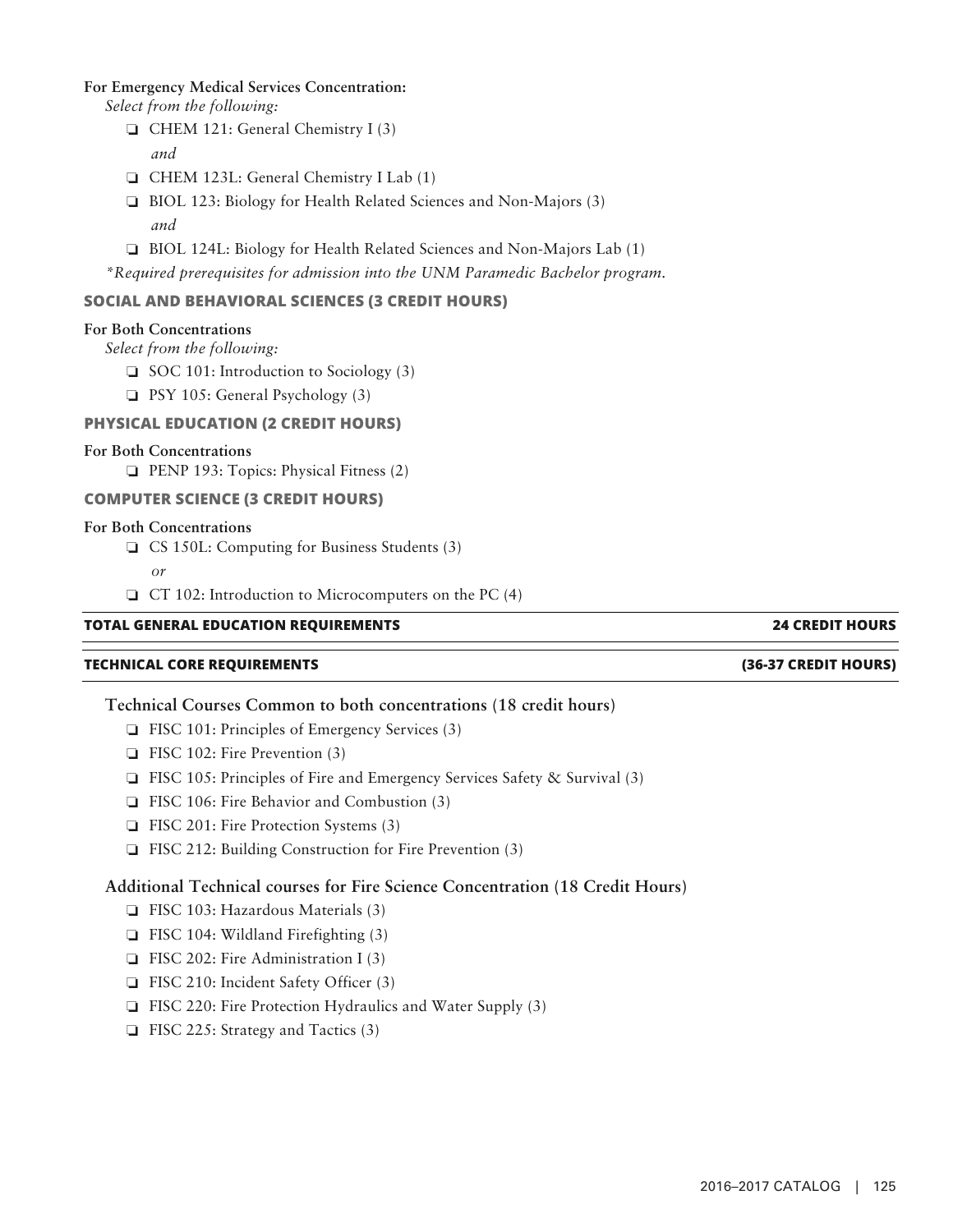#### **Additional Technical courses for Emergency Medical Services Concentration (19 Credit Hours)**

- $\Box$  EMS 113: EMT-Basic (8)
- ❏ EMS 142: EMT-Basic Lab (2)
- ❏ EMS 180: EMT-Intermediate (5)
- ❏ EMS 143: EMT-Intermediate Lab (1)
- ❏ EMS 151: EMT-I Clinical and Field Experience (2)
- ❏ EMS 200: Medical Math (1)

#### **ELECTIVES (6 CREDIT HOURS)**

#### **For Fire Science Concentration:**

*Select 6 credit hours from the following:*

#### **Fire Science**

*Choose any FISC course not already completed as part of the required Technical Coursework*

#### **Emergency Medicine**

*Choose any EMS course \*Note: Students are encouraged to take EMS 113 and EMS 140 to increase chances of employment in the fire service* 

#### **Humanities (not more than 3 credit hours)**

*Choose any UNM Core curriculum course*

#### **Social and Behavioral Sciences (not more than 3 credit hours)**

*Choose any UNM Core curriculum course*

#### **Physical and Natural Sciences**

*Choose any UNM Core curriculum course*

#### **Foreign Language (not more than 3 credit hours)**

*Choose any UNM Core curriculum course*

#### **For Emergency Medical Services Concentration:**

*Note If you plan to pursue a Bachelor's degree in Paramedicine, please contact the institution to which you wish to transfer to determine pre-admission requirements. Courses marked with \* must be completed before a student may be admitted into UNM's Bachelor of Science in Emergency Medical Services Program*

**Select from the following 6 credit hours which have not already been used in the degree program:**

#### **Humanities (no more than 3 credit hours)**

- ❏ PHIL 101: Introduction to Philosophical Problems (3)
- ❏ PHIL 245: Professional Ethics (3)

#### **Mathematics and Statistics**

❏ STAT 145: Introduction to Statistics (3)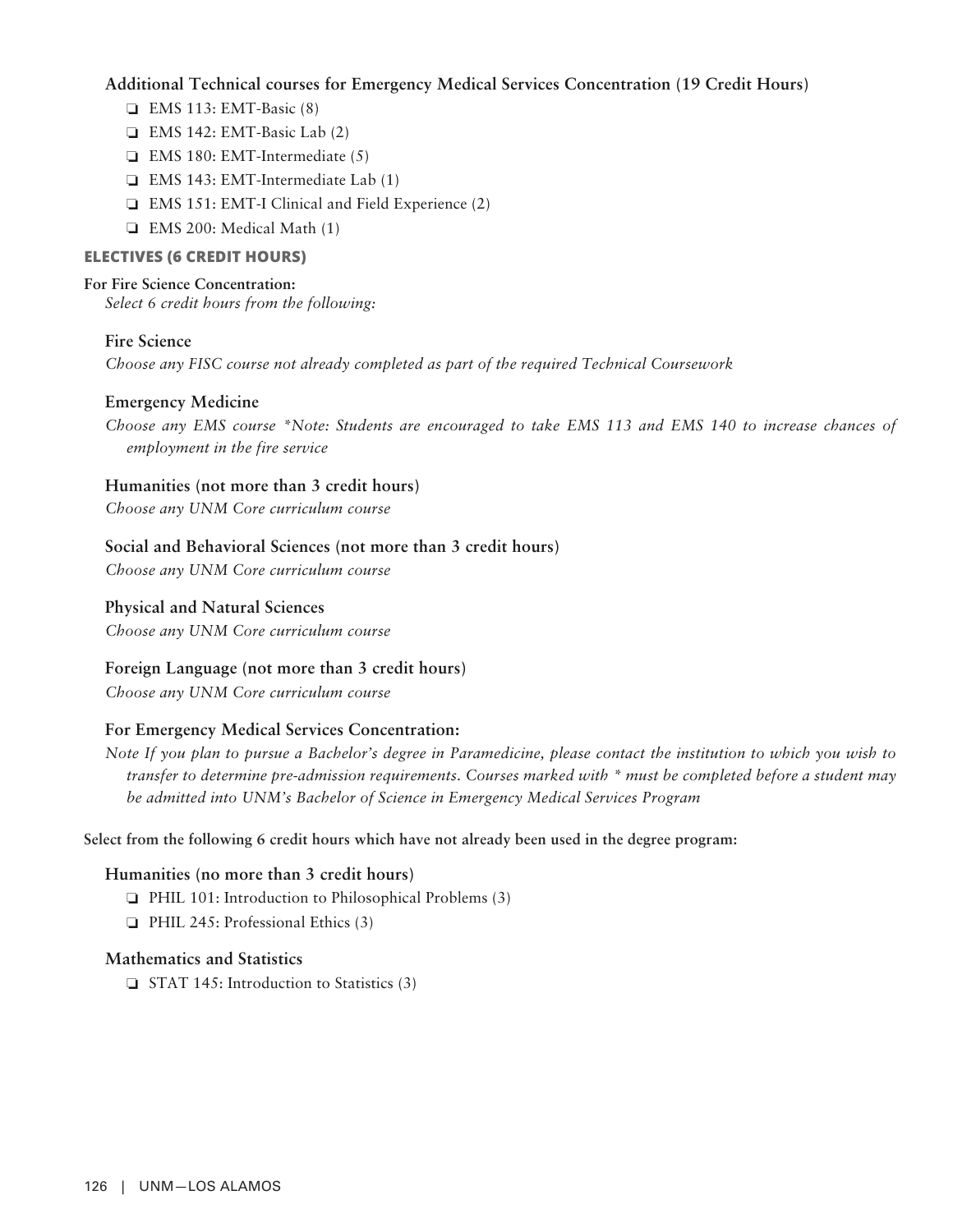#### **Social and Behavioral Sciences (no more than 3 credit hours)**

- ❏ ANTH 101: Introductory Anthropology *or*
- ❏ SOC 101: Introductory Sociology

#### **Physical and Natural Sciences**

*Choose any course not already used in your degree program:*

- ❏ \*CHEM 121: General Chemistry I (3) *and*
- ❏ \*CHEM 123L: General Chemistry I Lab (1)
- ❏ \*BIOL 123: Biology for Health Related Sciences and Non-Majors (3) *and*
- ❏ \*BIOL 124L: Biology for Health Related Sciences and Non-Majors Lab (1)
- ❏ \*BIOL 237: Human Anatomy & Physiology I for Health Sciences (3) *and*
- ❏ \*BIOL 247L: Human Anatomy and Physiology Lab I (1)
- ❏ \*BIOL 238: Human Anatomy & Physiology II for Health Sciences (3) *and*
- ❏ \*BIOL 248L: Human Anatomy and Physiology Lab II (1)

*\*Note: Required prerequisites for UNM EMS Bachelor Degree program.*

#### **Foreign Language (not more than 3 credit hours)**

*Choose any UNM Core curriculum course*

#### **TOTAL TECHNICAL CORE REQUIREMENTS 42-43 CREDIT HOURS**

**TOTAL CREDIT HOURS 66-67 CREDIT HOURS**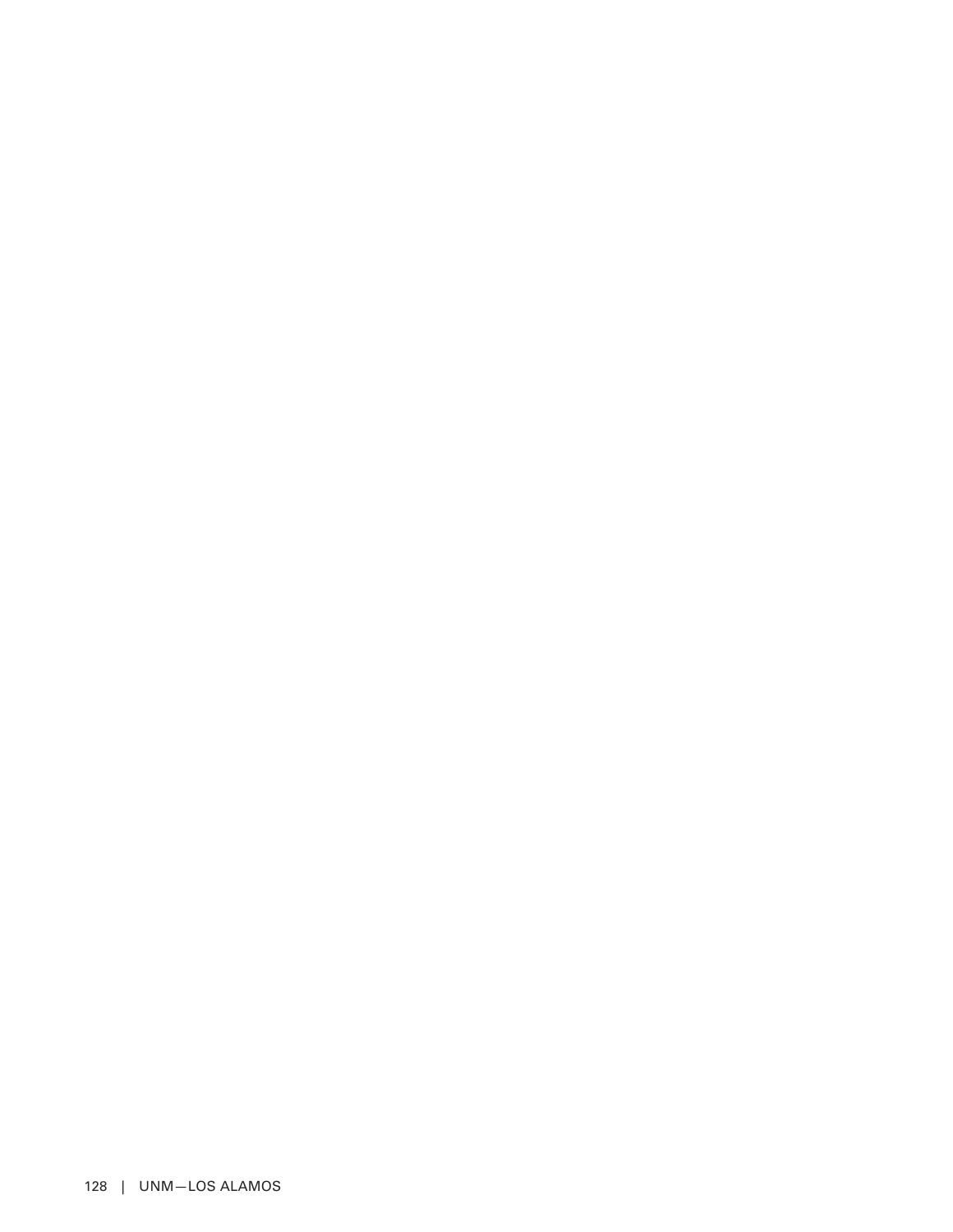### ASSOCIATE OF APPLIED SCIENCE **General Studies**

#### **About the Program**

The Associate of Applied Science in General Studies is designed to provide students with the opportunity to develop programs of study not available through other UNM-Los Alamos programs. A student's program may reflect either specialized or broad patterns of educational experience. Most general education courses will articulate to four-year college programs. Note: Students planning to pursue a particular baccalaureate degree should familiarize themselves with the requirements of the transfer institution and select courses accordingly.

A minimum of 60 credit hours with a minimum grade point average of 2.0. At least 15 of these 60 hours must be UNM catalog credit courses taken in residence.

#### **General Education Requirements**

#### **WRITING AND SPEAKING (9 CREDIT HOURS)**

*Select from the following:*

- ❏ ENGL 110: Accelerated Composition (3) *or*
- ❏ ENGL 112: Composition II (3) *or*
- ❏ ENGL 113: Enhanced Composition (3)
- ❏ ENGL 120: Composition III (3)
- ❏ ENGL 119: Technical Communications (3) *or*
- ❏ ENGL 219: Technical Writing (3)
- ❏ Communication & Journalism Elective (3)

#### **MATHEMATICS AND STATISTICS (3 CREDIT HOURS)**

Select one (1) of the following:

MATH 120 or 101/102\*

Any course from the Mathematics Core Curriculum (Area 2)

*\*Students transferring to UNM-ABQ and other four-year institutions should be aware that core curriculum requirements are not necessarily met upon the completion of this degree.*

#### **NATURAL AND PHYSICAL SCIENCES (7 CREDIT HOURS)**

Select two (2) courses from the Core Curriculum in Physical and Natural Sciences (Area 3). (One must include a 1 credit hour lab)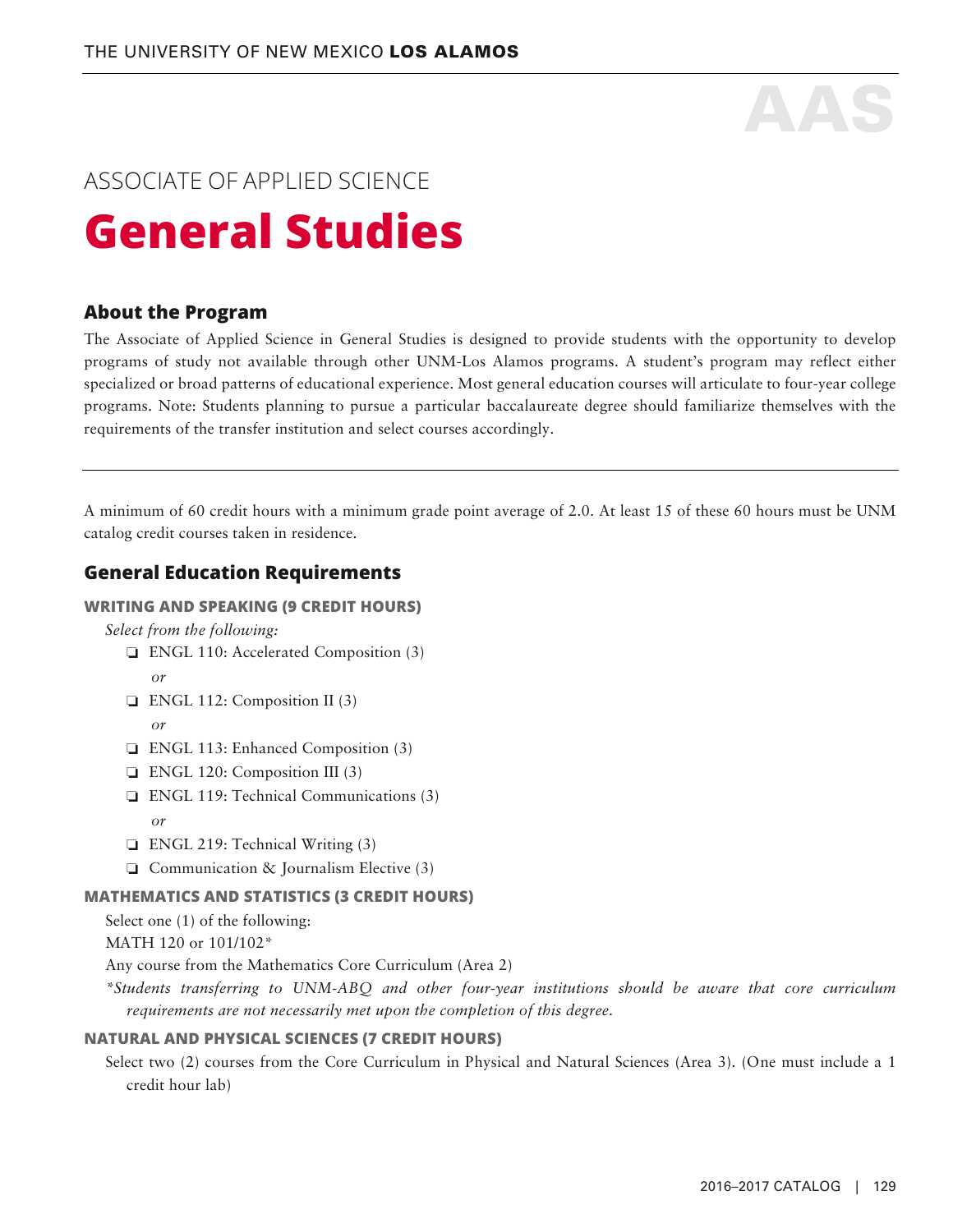#### **SOCIAL AND BEHAVIORAL SCIENCES (6 CREDIT HOURS)**

Students are encouraged to select from UNM Core Curriculum in Social and Behavioral Sciences.

#### **HUMANITIES (6 CREDIT HOURS)**

Students are encouraged to select from UNM Core Curriculum in Humanities.

#### **FOREIGN LANGUAGE (3 CREDIT HOURS)**

Select any UNM Core Curriculum course.

#### **FINE ARTS (3 CREDIT HOURS)**

Select any of the core curriculum choices or a studio art course.

#### **TOTAL GENERAL EDUCATION REQUIREMENTS 37 CREDIT HOURS**

#### **Technical Core Requirements**

#### **COMPUTER SCIENCE/COMPUTER TECHNOLOGY/INFORMATION TECHNOLOGY (3 CREDIT HOURS)**

Select any course in this area.

#### **GENERAL EDUCATION ELECTIVES (20 CREDIT HOURS)**

*Students must complete 20 credit hours of electives numbered 101 or higher, except MATH 118.*

**TOTAL TECHNICAL CORE REQUIREMENTS 23 CREDIT HOURS**

#### **TOTAL CREDIT HOURS 60 CREDIT HOURS**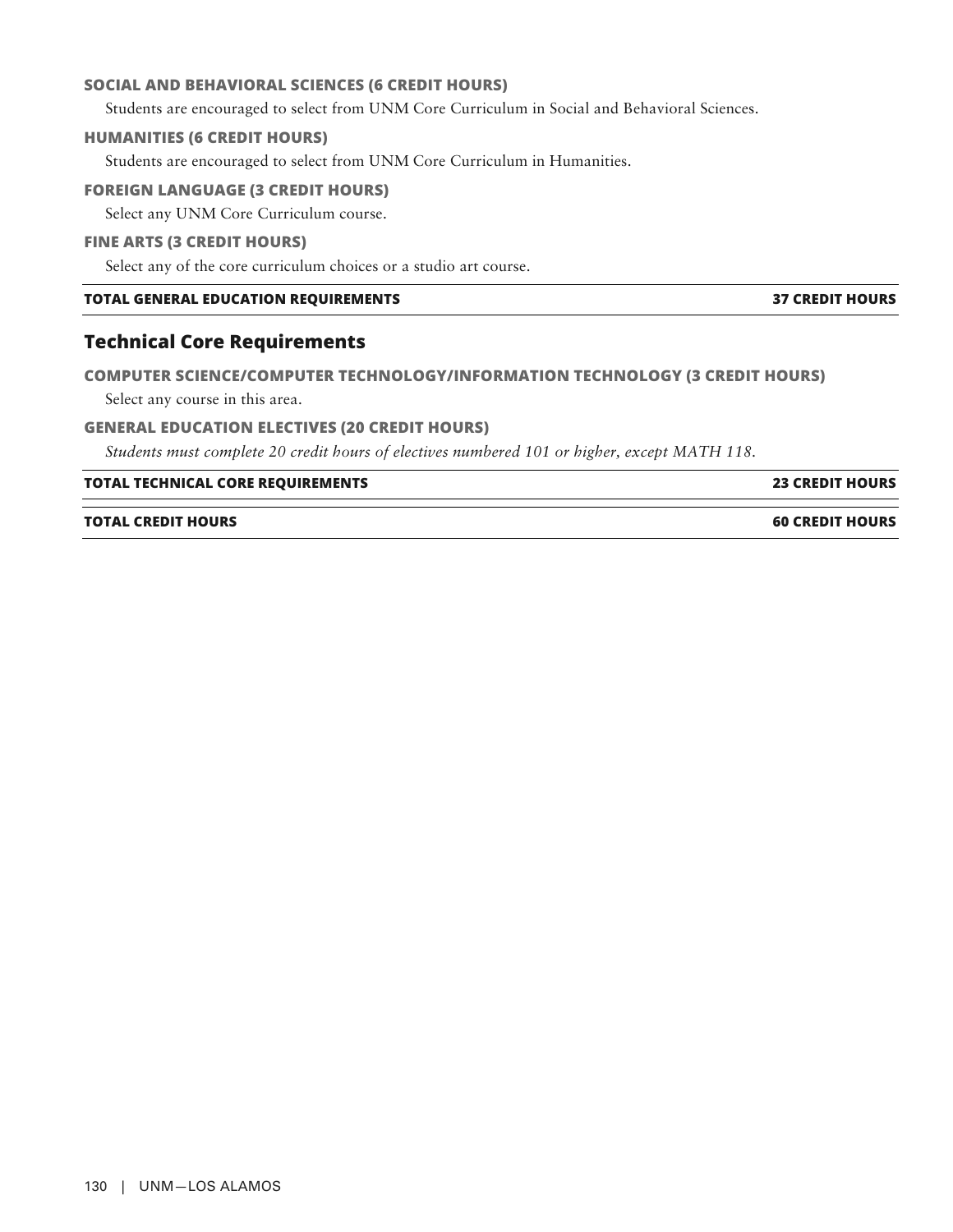## ASSOCIATE OF APPLIED SCIENCE **Information Technology with Cybersecurity**

#### **About the Program**

This program is designed to develop skills that will assist a student in gaining entry level employment in an information technology field such as computer security technician, technical support, and network administration.

A minimum of 61 credit hours with a minimum cumulative grade point average of 2.5. At least 15 of these 61 credit hours must be UNM catalog credit courses taken in residence. Information technology with cybersecurity emphasis component courses must be completed with a minimum grade of C or better. All other courses below used for this degree must be completed with a grade of C- or better.

#### **General Education Requirements**

#### **WRITING AND SPEAKING (6 CREDIT HOURS)**

- ❏ ENGL 110: Accelerated Composition (3)
	- *or*
- ❏ ENGL 112: Composition II (3)
	- *or*
- ❏ ENGL 113: Enhanced Composition (3)

*Select one from the following:*

- ❏ ENGL 119: Technical Communications (3) (ENGL 219 can substitute) *or*
- ❏ CJ 130: Public Speaking (3)

#### **NATURAL AND PHYSICAL SCIENCES (4 CREDIT HOURS)**

- ❏ PHYC 102 and 102L: Introduction to Physics and Physics Laboratory
- ❏ (PHYC 160 and 160L can substitute)

#### **MATHEMATICS AND STATISTICS (3 CREDIT HOURS)**

- ❏ MATH 121: College Algebra (3) *or*
- ❏ MATH 129: A Survey of Mathematics (3)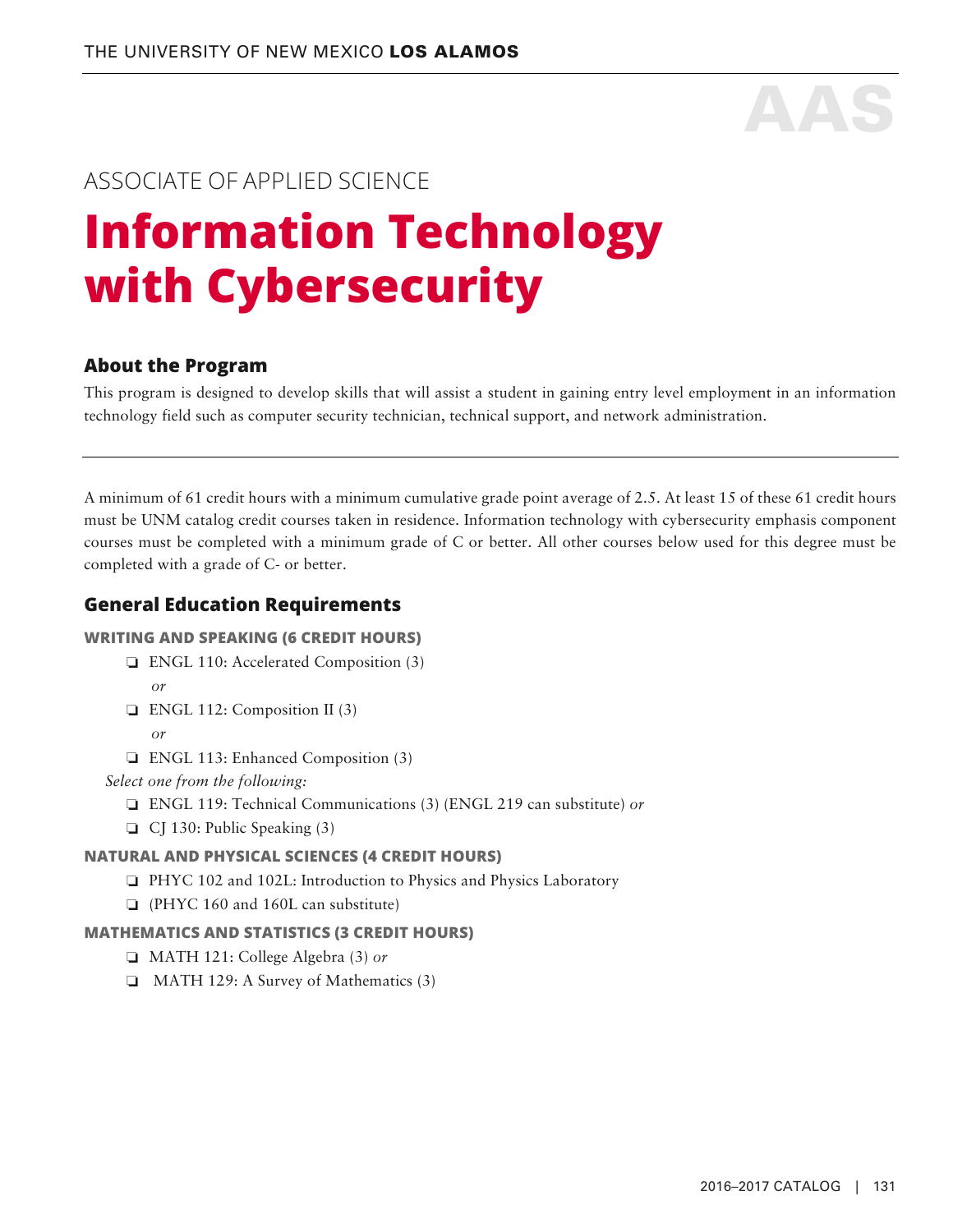#### **FINE ARTS, FOREIGN LANGUAGE, HUMANITIES AND SOCIAL AND BEHAVIORAL SCIENCES (3 CREDIT HOURS)**

*Students should select any applicable course from UNM Core Curriculum not applied elsewhere for this degree.* 

#### **TOTAL GENERAL EDUCATION REQUIREMENTS 16 CREDIT HOURS**

#### **TECHNICAL CORE REQUIREMENTS (45 CREDIT HOURS)**

- ❏ CS 101: Introduction to Computing Science (4)
- ❏ CS 152L: Computer Programming Fundamentals (3)
- ❏ CS 220: Systems Analysis and Design (3)
- ❏ CS 261: Mathematical Foundations of Computer Science (3)
- ❏ CS 293: Social and Ethical Computing (1)
- ❏ IT 119: Networking Core Concepts (3)
- ❏ IT 130: Microcomputer Operating systems (3)
- ❏ IT 141: Technical Support (3)
- ❏ IT 231: Systems Administration (3)
- ❏ IT 250: Web Fundamentals (3)
- ❏ IT 260: Information Assurance and Security (3)
- ❏ IT 262: Scripting for Network Defense (3)
- ❏ IT 265: Computer Forensics and Incident Response (3)
- ❏ IT 271: Databases and Information Management (4)

#### **IT elective (subject to departmental approval)**

*Choose 1 from* 

- ❏ IT 109: Information Technology Cooperative Education (3)
- ❏ IT 293: IT Special Topics (3)
- ❏ CS 241L: Data Organization (3)

#### **TOTAL TECHNICAL CORE REQUIREMENTS 45 CREDIT HOURS**

#### **TOTAL CREDIT HOURS 61 CREDIT HOURS**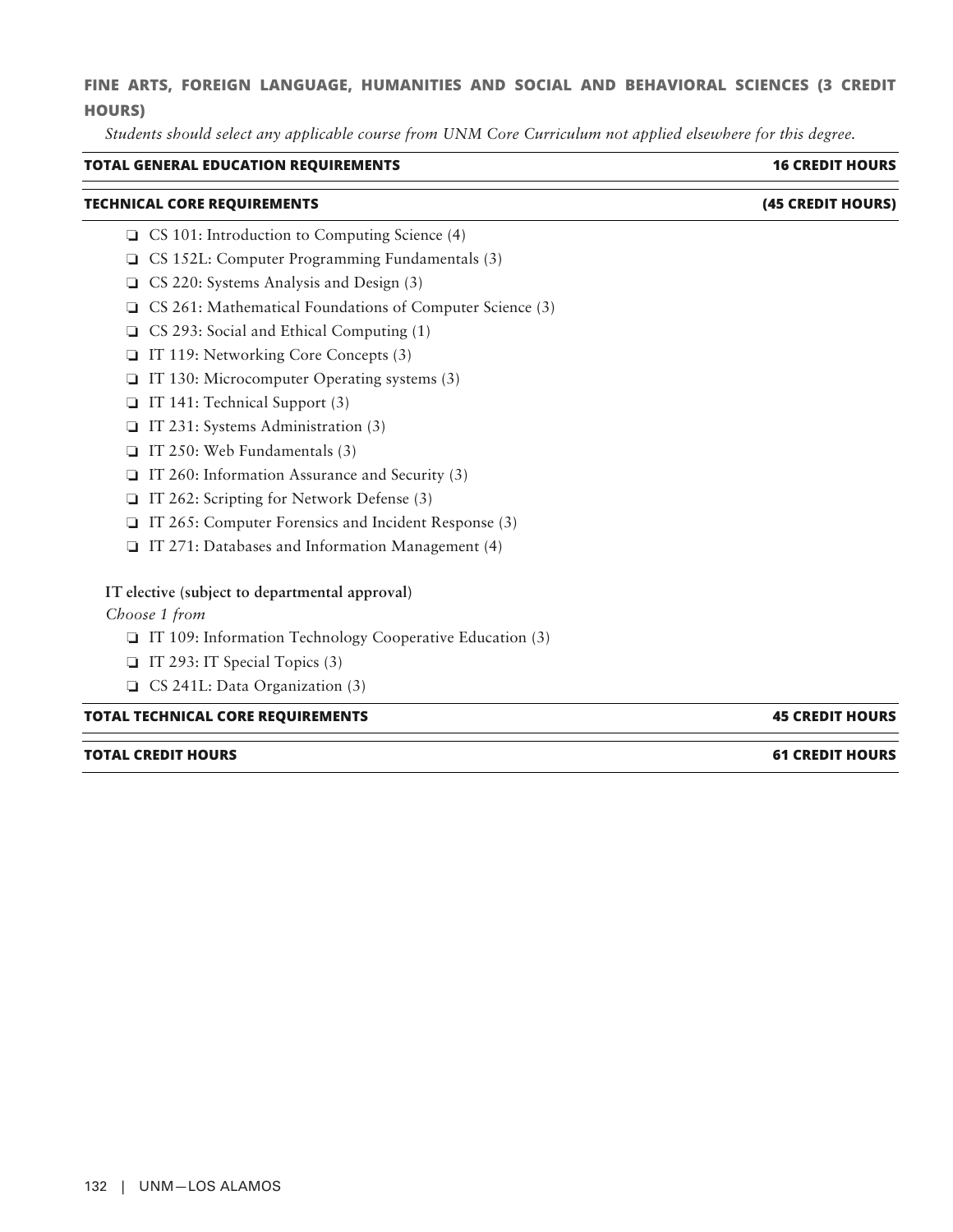## ASSOCIATE OF APPLIED SCIENCE **Office Communications and Technology**

#### **About the Program**

The Associate of Applied Science Degree in Office Communications and Technology covers the skills required for effective administrative support. The program is designed for students seeking positions as administrative assistants, office assistants, and secretaries in technical/scientific government or private business office environments.

A minimum of 64 credit hours with a minimum grade average of 2.0. At least 15 of these 64 hours must be UNM catalog credit courses taken in residence.

#### **General Education Requirements**

#### **WRITING AND SPEAKING (12 CREDIT HOURS)**

- ❏ ENGL 110: Accelerated Composition (3) *or*
- ❏ ENGL 112: Composition II (3) *or*
- ❏ ENGL 113: Enhanced Composition (3)
- ❏ ENGL 120: Composition III (3)
- ❏ ENGL 219: Technical and Professional Writing (3) *or*
- ❏ ENGL 240: Traditional Grammar (3)
- *Communication Skills (3 credit hours)*
	- ❏ BSTC 203: Business Communications (3)

#### **MATHEMATICS AND STATISTICS (4 CREDIT HOURS)**

- ❏ MATH 106: Problems in Intermediate Algebra (1) *and*
- ❏ MATH 120: Intermediate Algebra (3)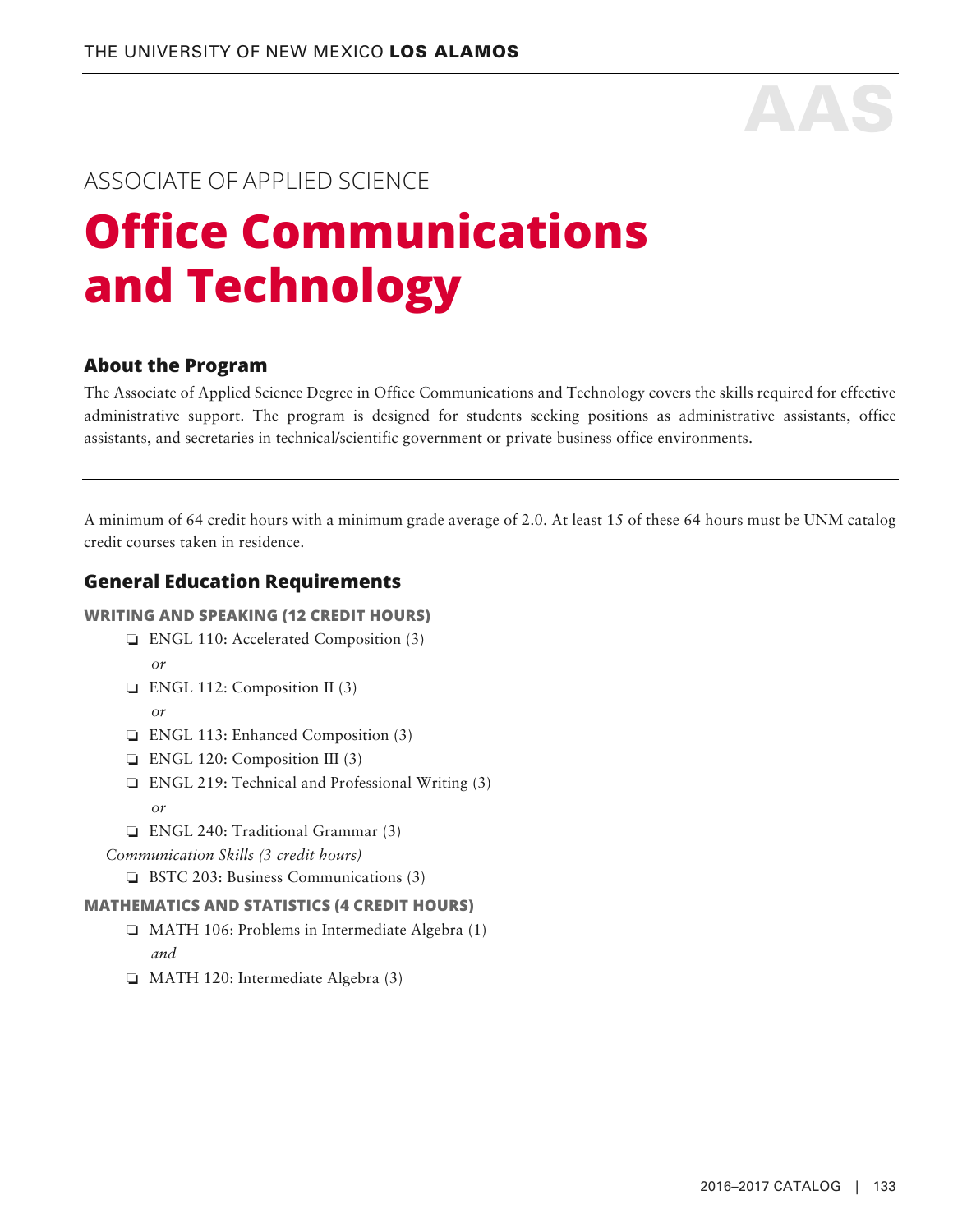#### **SOCIAL/BEHAVIORAL SCIENCES (6 CREDIT HOURS)**

*Choose 6 credit hours from the following:*

- ❏ PSY 105: General Psychology (3)
- ❏ SOC 101: Introduction to Sociology (3)
- ❏ ECON 105: Introduction to Macroeconomics (3)
- ❏ ECON 106: Introduction to Microeconomics (3)

#### **FINE ARTS/HUMANITIES/LANGUAGE (4 CREDIT HOURS)**

*It is recommended to choose any course from the current UNM Fine Arts, Humanities, or Language Core Curriculum (3-4). It is strongly advised that students enroll in one of the following Spanish courses, depending on previous Spanish language experience:*

❏ SPAN 101: Elementary Spanish (3)

*and*

- ❏ SPAN 103L: Elementary Spanish Conversation (1) *or*
- ❏ SPAN 102: Elementary Spanish (3) (2nd half) *and*

❏ SPAN 104L: Elementary Spanish Conversation II (1)

#### **TOTAL GENERAL EDUCATION REQUIREMENTS 26 CREDIT HOURS**

#### **TECHNICAL CORE REQUIREMENTS**

#### **BUSINESS TECHNOLOGY (16 CREDIT HOURS)**

- ❏ MGMT 101: Fundamentals of Accounting I (3)
- ❏ MGMT 101L: Fundamentals of Accounting I Lab (1)
- ❏ MGMT 113: Management: An Introduction (3)
- ❏ MGMT 158: Ethics in Organizations (3)
- ❏ BSTC 202: Microcomputer Accounting (3)
- ❏ Select 3 credit hours from the following:
- ❏ BSTC 113: Project Management (1)
- ❏ BSTC 114: Customer Service & Relations (1)
- ❏ BSTC 115: Time Management for Professionals (1)
- ❏ BSTC 116: Stress Management for the Workplace (1)
- ❏ BSTC 117: Organization Skills for the Workplace (1)
- ❏ BSTC 118: Conflict Resolution for the Workplace (1)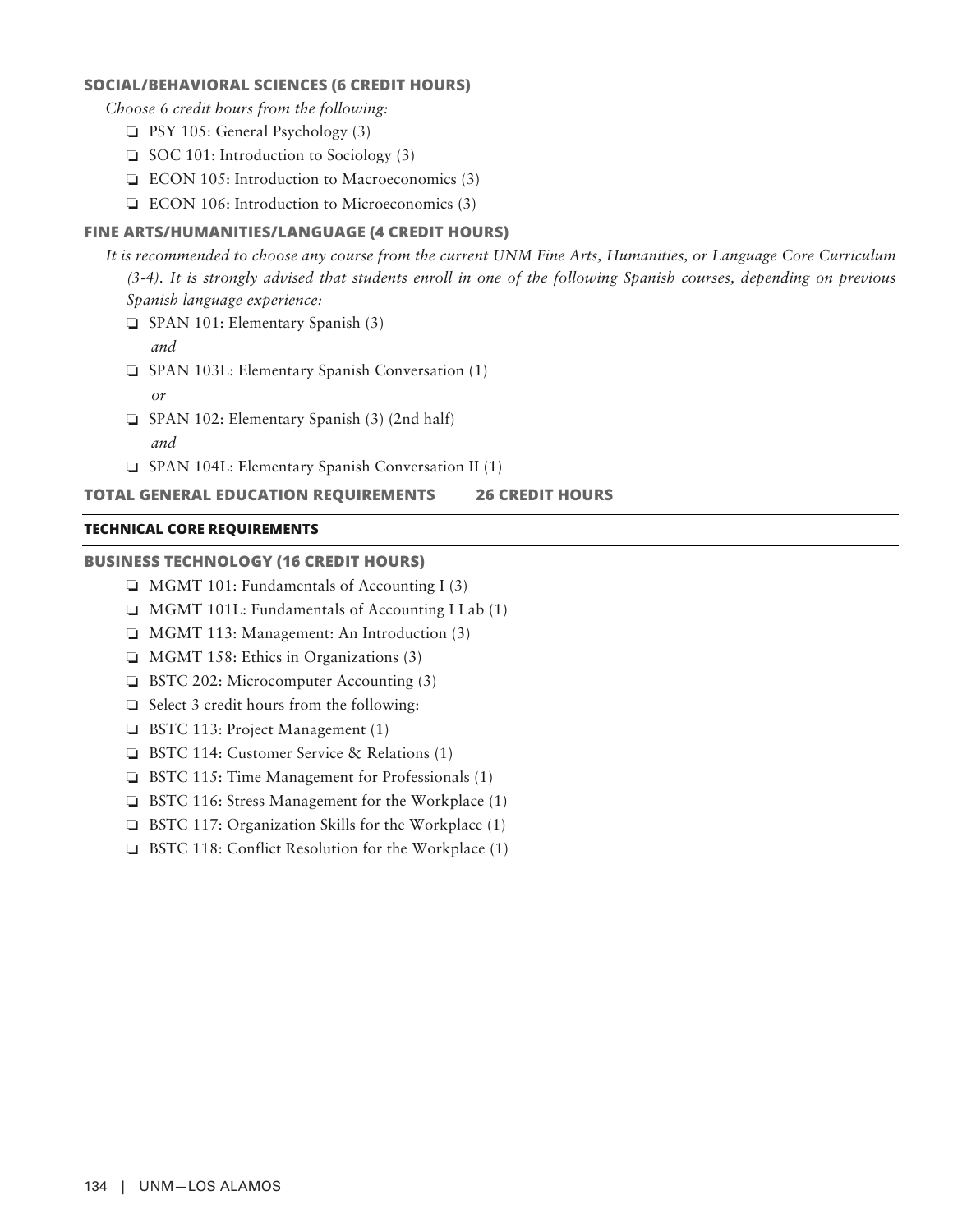#### **COMPUTER TECHNOLOGY OR INFORMATION TECHNOLOGY (14 CREDIT HOURS)**

- ❏ CT 102: Introduction to Microcomputers on the PC (4)
- ❏ CT 106L: Microsoft WORD (3)
- ❏ CT 140: Introduction to PowerPoint (1)
- ❏ CT 202: Applications of Spreadsheets: EXCEL (3)
- ❏ CT 203: Introduction to Desktop Publishing (3)

#### **TECHNICAL ELECTIVES (8 CREDIT HOURS)**

*Choose 8 credit hours from the following:*

❏ BSTC 113, BSTC 114, BSTC 115, BSTC 116, BSTC 117, BSTC 118, BSTC 193, BSTC 204, BSTC 293, BSTC 296, MGMT 105, MGMT 190, CJ 225.

#### **TOTAL TECHNICAL CORE REQUIREMENTS 38 CREDIT HOURS**

**TOTAL CREDIT HOURS 64 CREDIT HOURS**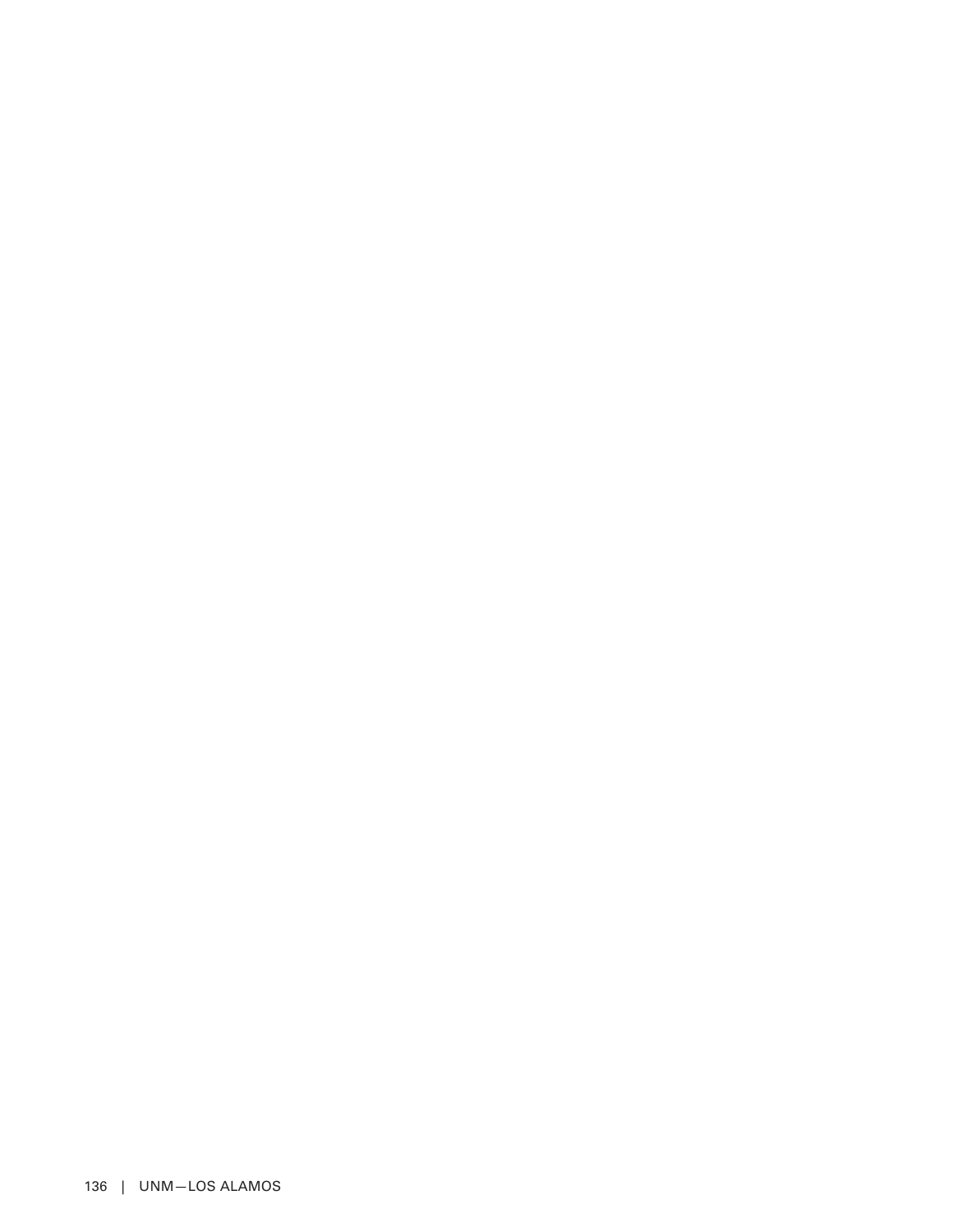### ASSOCIATE OF APPLIED SCIENCE **Public Safety**

#### **About the Program**

The Associate of Applied Science in Public Safety with Concentrations in Police Science, Emergency Management, and Homeland Security is a specialized degree program designed to build a workforce that is customized to the expected needs of Police departments, Emergency Management groups, and Homeland Security departments in Northern New Mexico and beyond. The program will provide training and formal education for those entering the areas of Police operations, Emergency Management operations, and Homeland Security operations.

The student must earn a minimum of 60 credit hours with an overall GPA of 2.0 or higher; the student must earn a minimum grade of C (not C-) in each Technical course. At least 15 of these 60 hours must be UNM catalog credit courses taken in residence.

### **General Education Requirements (19 credit hours)**

#### **WRITING AND SPEAKING (6 CREDIT HOURS)**

❏ ENGL 110: Accelerated Composition (3)

*OR*

- $\Box$  ENGL 112: Composition II (3) *OR*
- ❏ ENGL 113 Enhanced Composition (3) *AND*
- ❏ CJ 130: Public Speaking (3)

#### **MATHEMATICS (3-4 CREDIT HOURS)**

- ❏ MATH 121: College Algebra (3) AND MATH 107: Problems in College Algebra (1) *OR*
- ❏ STAT 145: Introduction to Statistics (3)

#### **Social and Behavioral Sciences (6 credit hours)**

- ❏ SOC 101: Introduction to Sociology (3) *AND*
- ❏ PSY 105: General Psychology (3)

#### **Physical and Natural Science (4 credit hours)**

❏ BIOL 123: Biology for Health Related Sciences and Non-majors (3)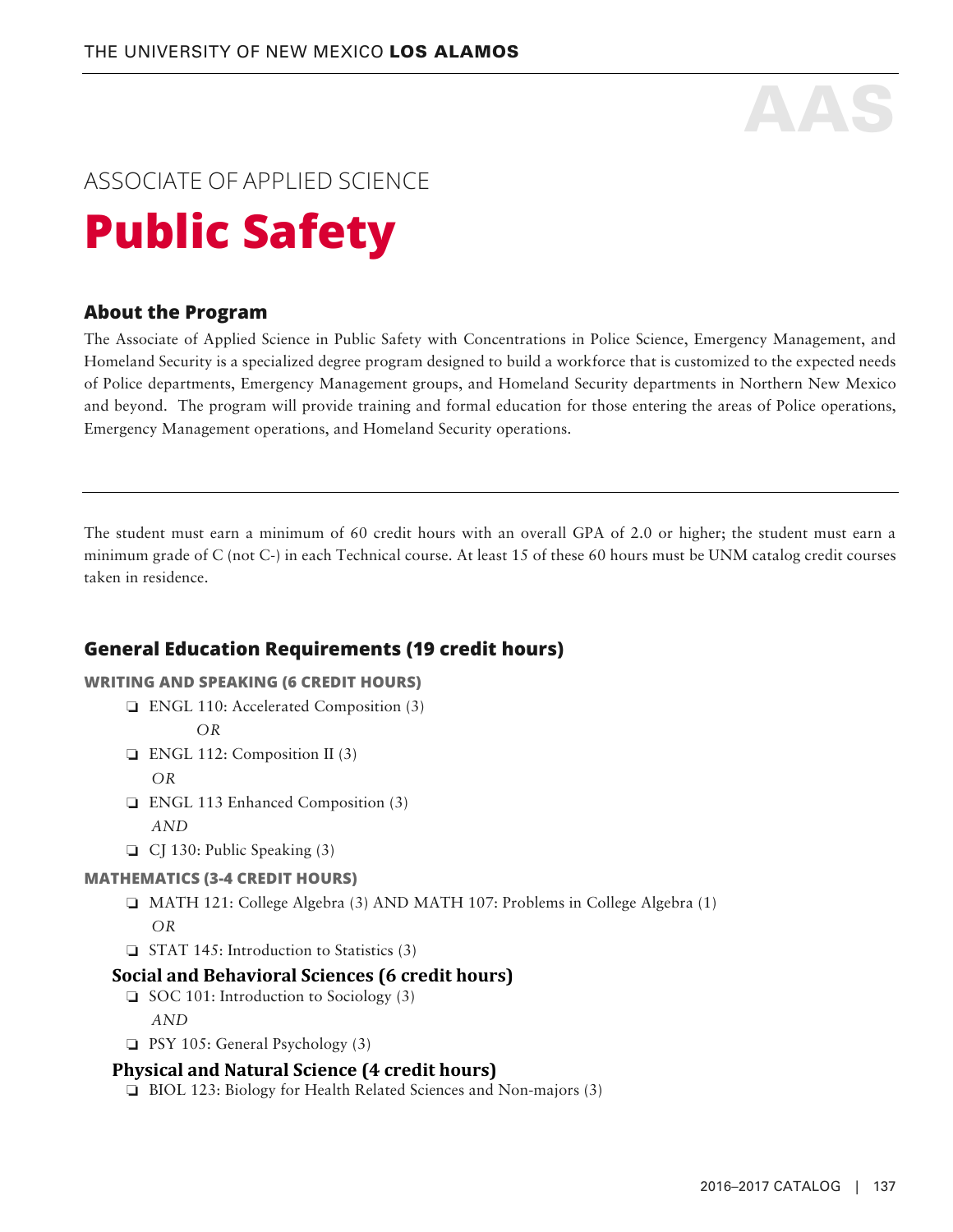*AND* 

❏ BIOL 124L Biology for Health Related Sciences and Non-majors Lab (1) *OR*

CHEM 111: Elements of General Chemistry (4)\* Chemistry is required for the Emergency *Management Concentration* 

#### **COMPUTER SCIENCE OR COMPUTER TECHNOLOGY (3-4 CREDIT HOURS)**

- ❏ CS 150L: Computing for Business Students (3)
	- *OR*
- ❏ CT 102: Introduction to Microcomputers on the PC (4)

#### **TECHNICAL CORE COURSES COMMON TO ALL CONCENTRATIONS (11 CREDIT HOURS)**

- ❏ PBST 101: Introduction to Homeland Security (3)
- ❏ PBST 102: Principals of Emergency Management (3)
- ❏ PBST 105: Incident Command (3)
- ❏ PENP 193 Topics: Physical Education for Public Safety Employees (2)

#### **TECHNICAL COURSES REQUIRED FOR EACH CONCENTRATION (15 CREDIT HOURS FOR EACH CONCENTRATION)**

#### **POLICE SCIENCE CONCENTRATION (15 CREDIT HOURS)**

- ❏ CRJS 210 Police and Society (3)
- ❏ PBST 119: Traffic Accident Investigation (3)
- ❏ CRJS 201: Criminal Law I
- ❏ CRJS 221: Criminal Investigation (3)
- ❏ PBST 204: Constitutional Law for Public Safety Personnel (3)

#### **EMERGENCY MANAGEMENT CONCENTRATION (15 CREDIT HOURS)**

- ❏ PBST 120: Emergency Management Planning (3)
- ❏ PBST 121: Introduction to Security (3)
- ❏ CJ 101L: Introduction to Communication (3)
- ❏ PBST 220: Exercise Design and Evaluation (3)
- ❏ PBST 221: Developing Volunteers (3)

#### **HOMELAND SECURITY CONCENTRATION (15 CREDIT HOURS)**

- ❏ PBST 106: Terrorism and public safety (3)
- ❏ PBST 131: Transportation Security (3)
- ❏ PBST 230: Intelligence Analysis & Security Management (3)
- ❏ PBST 204: Constitutional Law for Public Safety Personnel (3)
- ❏ PBST 232: Homeland Security Risk, Threats, and Consequences (3)

#### **TECHNICAL ELECTIVES (12 CREDIT HOURS)**

*Choose 4 not already used for your degree. Please consult with your concentration advisor to determine which courses are most appropriate*

- ❏ PSY 271 Social Psychology (3)
- ❏ SOC 205: Crime, Public Policy and the Criminal Justice system (3)
- ❏ ENTC 204L: HAZWOPR Training (3)
- ❏ IT 193: Topics in Cybersecurity (3)
- ❏ PHIL 245: Professional Ethics (3)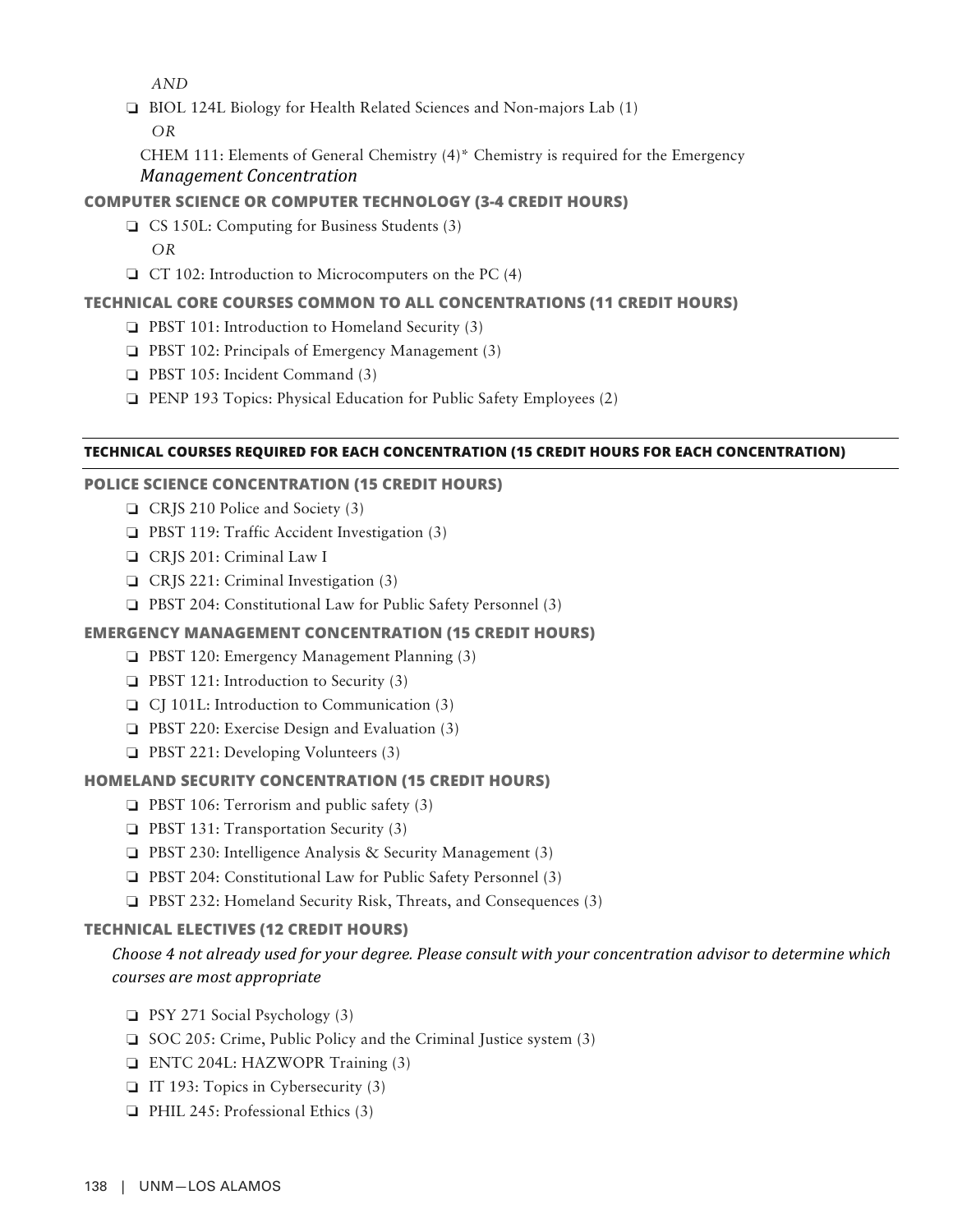- ❏ PBST 106: Terrorism and public safety (3)
- ❏ PBST 107: Social Impacts of Disaster (3)
- ❏ PBST 108: National Infrastructure Protection/Critical Infrastructure Protection (3)
- ❏ PBST 109: Public Safety Interview and Report Writing (3)
- ❏ PBST 110: Basic Police Operations (3)
- ❏ PBST 193: Topics in Public Safety (1-3) May be repeated for credit up to 6 credit hours
- ❏ CRJS 260: Juvenile Justice and Delinquency (3)

**TOTAL REQUIRED FOR THE DEGREE: 60 CREDIT HOUR**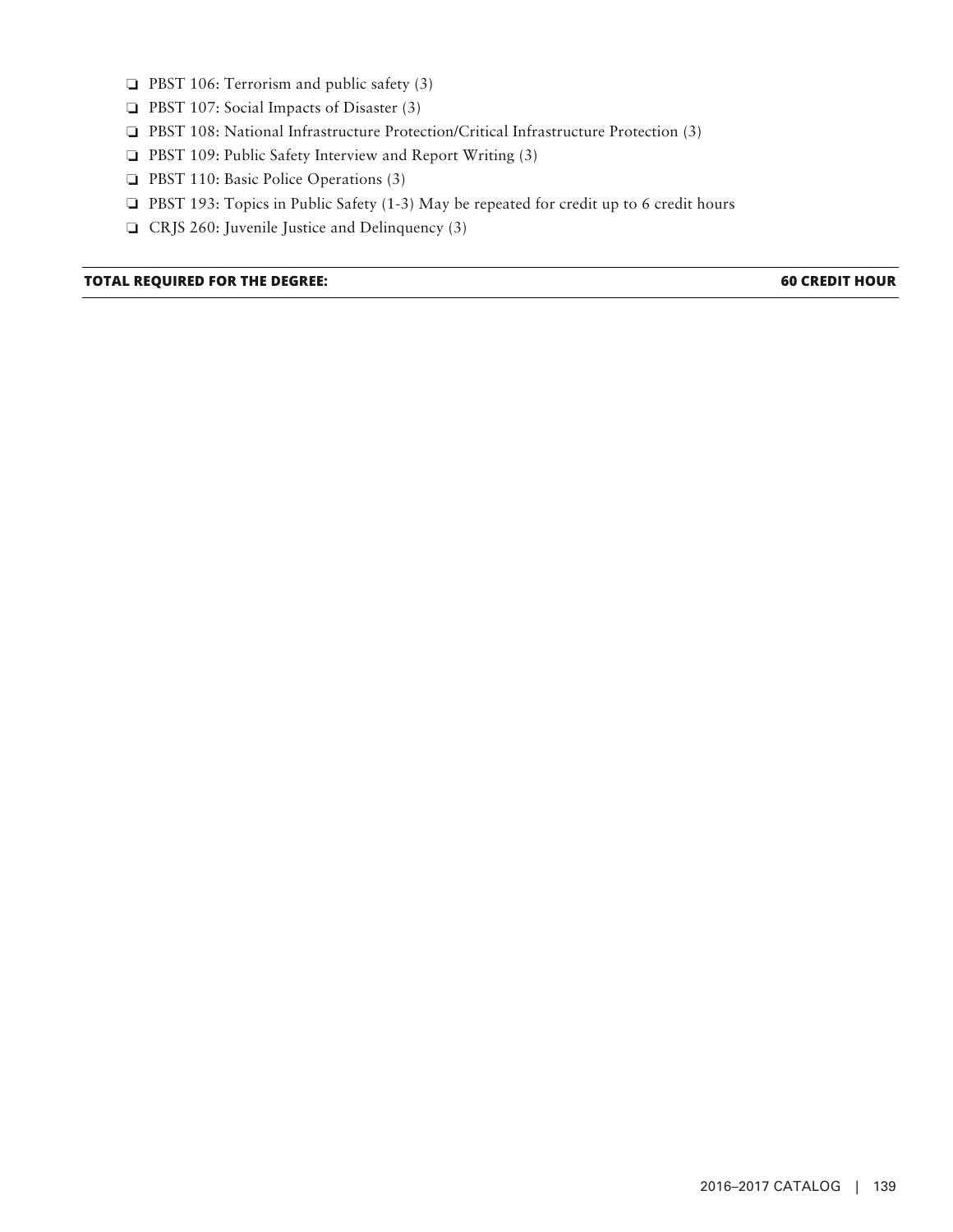## ASSOCIATE OF APPLIED SCIENCE **Robotics**

### **About the Program**

This program is designed to develop skills that will assist students in gaining employment in various robotics career fields. Graduates may expect to find employment opportunities with manufacturing and industrial firms, government agencies, medical facilities, educational organizations, emergency responding agencies, security and surveillance firms, and research & development groups. This degree program will enable students to become employable with a secure future in 21st century advanced technology jobs. This degree program will provide students with the general education and technical training to succeed as robotics professionals. Program content is based on industrial robotics certification modules through FANUC Robotics, the world's largest manufacturer of robotic equipment and software.

A minimum of 61 credit hours with a minimum grade point average of 2.5. At least 15 of these 61 hours must be UNM catalog credit courses taken in residence. A minimum grade of C (not C-) in each technical core course is required.

#### **General Education Requirements**

#### **WRITING AND SPEAKING (9 CREDIT HOURS)**

- ❏ ENGL 110: Accelerated Composition (3) *or*
- ❏ ENGL 112: Composition II (3) *or*
- ❏ ENGL 113: Enhanced Composition (3)
- ❏ CJ 130: Public Speaking (3)
- ❏ ENGL 119: Technical Communications (3) *or*
- ❏ ENGL 219: Technical and Professional Writing (3) *or*
- ❏ ENGL 120: Composition III (3)

#### **MATHEMATICS AND STATISTICS (7 CREDIT HOURS)**

- ❏ MATH 121: College Algebra (3) *and*
- ❏ MATH 107: Problems in College Algebra (1)
- ❏ MATH 123: Trigonometry (3) *OR higher*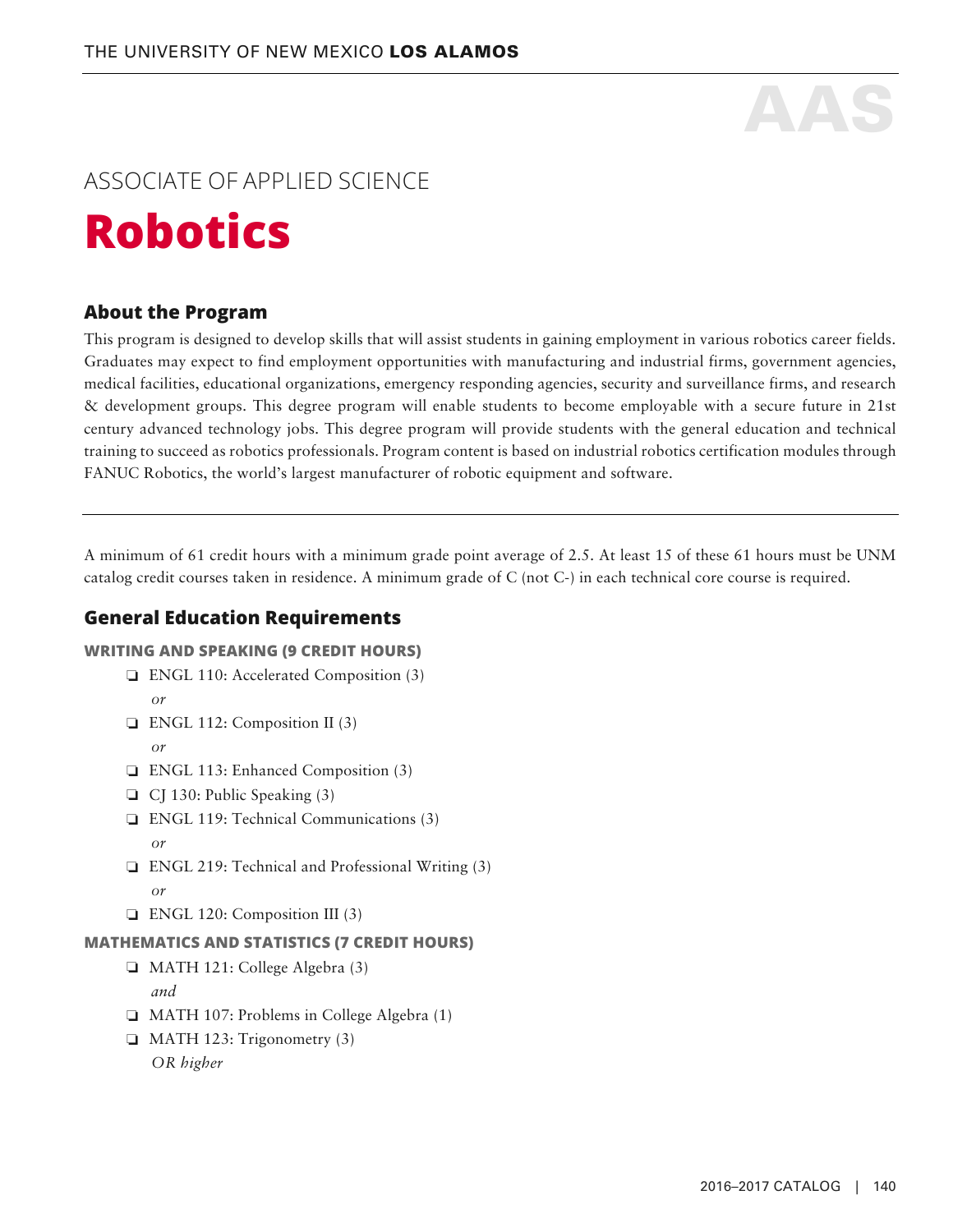#### **PHYSICAL AND NATURAL SCIENCES (8 CREDIT HOURS)**

- ❏ CHEM 111L: Elements of General Chemistry (4) *OR higher*
- ❏ PHYC 102: Introduction to Physics (3) *and*
- ❏ PHYC 102L: Physics Laboratory (1) *OR higher*

#### **SOCIAL AND BEHAVIORAL SCIENCES (3 CREDIT HOURS)**

Select from UNM Core Curriculum in Social and Behavioral Sciences.

#### **TOTAL GENERAL EDUCATION REQUIREMENTS 27 CREDIT HOURS**

#### **ROBOTICS CORE COURSES**

#### **Robotics Courses: 18 Credit Hours**

- $\Box$  ELCT 162: Robotics (3)
- ❏ ELCT 163: Advanced Robotics (3)
- ❏ ROBO 201: Industrial Robotics Operations (3)
- ❏ ROBO 202: Advanced Industrial Robotics (3)
- ❏ ROBO 204: Programmable Logic Controllers (3)
- ❏ ROBO 290: Robotics Synthesis (3)

#### **TECHNICAL CORE REQUIREMENTS**

#### **TECHNICAL COURSES (16 CREDIT HOURS TOTAL)**

- ❏ ELCT 105L: Industrial Shop Practice (3)
- ❏ MCHT 101L: Basic Welding (4)
- ❏ DRFT 103: Introduction to Drafting (3)
- ❏ CT 111: Introduction to Computer Aided Drafting and Design (3)
- ❏ ELCT 103: Mechanical Systems (3)

#### **TECHNICAL ELECTIVES**

#### **Though over and above credit requirements, these interesting electives are available:**

- ❏ ELCT 264: Advanced Robotics II (3)
- ❏ ROBO 293: Topics (1-3)
- ❏ DRFT 119: Blueprint Reading (3)
- ❏ CT 119: Intermediate Computer Aided Drafting and Design (3)
- ❏ ELCT 101: DC Circuit Analysis (4)
- ❏ ELCT 102: AC Circuit Analysis (4)
- ❏ BSTC 113: Introduction to Project Management (1)

#### **TOTAL TECHNICAL CORE REQUIREMENTS 34 CREDIT HOURS**

#### **TOTAL CREDIT HOURS 61 CREDIT HOURS**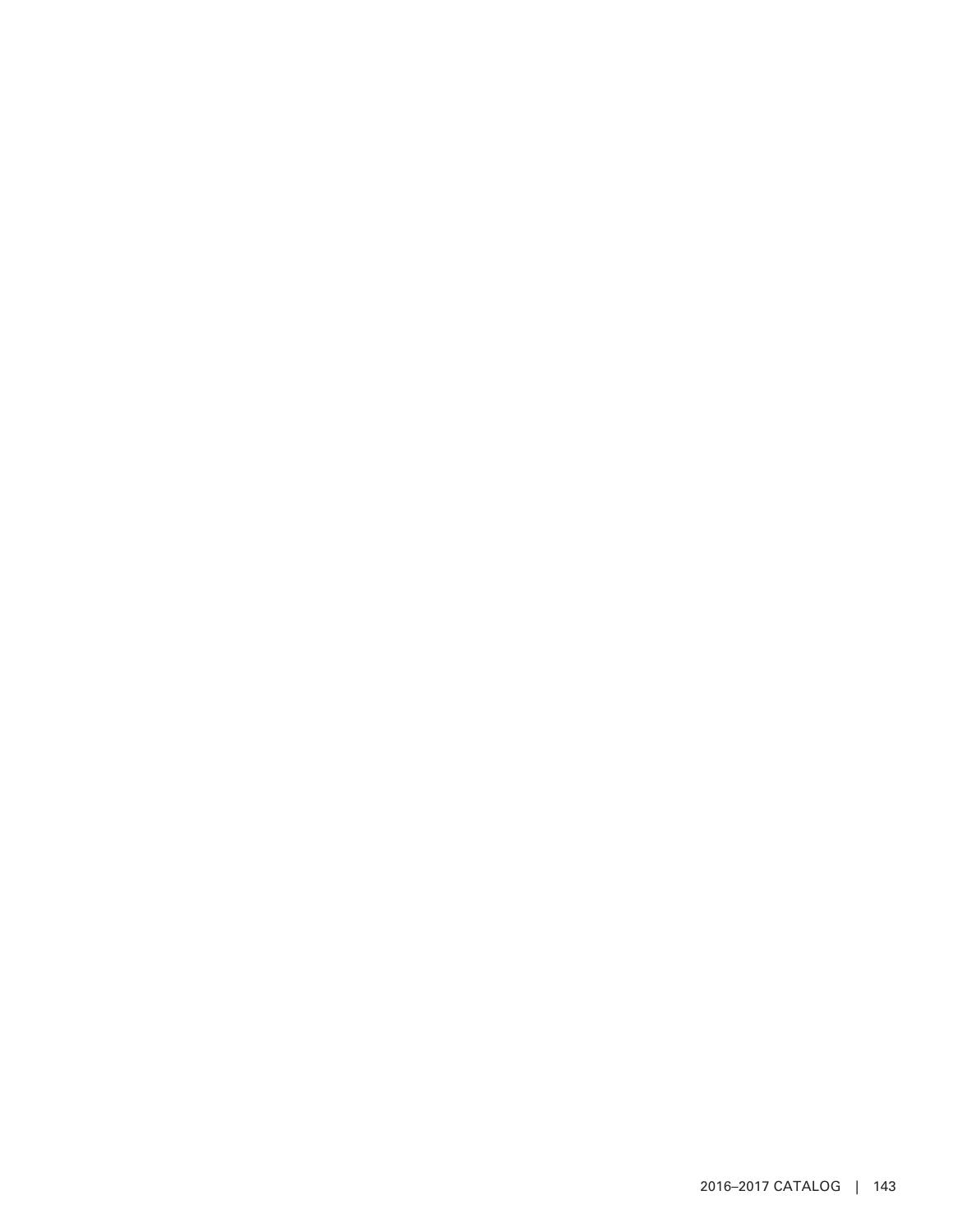## **CERTIFICATE Accounting**

This certificate represents completion of a course of studies related to the field of Accounting. It may be used as a terminal certificate with subsequent entrance into the work force, or it may form the basis for additional course work leading to an associate's degree in other fields.

A minimum cumulative grade point average of 2.0 is required in all courses.

#### **TECHNICAL COURSES (30 CREDIT HOURS)**

- ❏ ENGL 110: Accelerated Composition (3) *or*
- ❏ ENGL 112: Composition II (3) *or*
- ❏ ENGL 113: Enhanced Composition (3)
- ❏ MATH 107: Problems in College Algebra (1)
- ❏ MATH 121: College Algebra (3)
- ❏ MGMT 101: Fundamentals of Accounting I (3)
- ❏ MGMT 101L: Fundamentals of Accounting I Lab (1)
- ❏ MGMT 102: Fundamentals of Accounting II (3)
- ❏ MGMT 102L: Fundamentals of Accounting II Lab (1)
- ❏ MGMT 113: Management: An Introduction (3)
- ❏ BSTC 202: Microcomputer Accounting (3)
- ❏ BSTC 212: Introduction to Income Tax (3)
- ❏ CS 150: Computing for Business Students (3)
- ❏ CT 202: Applications of Spreadsheets (3)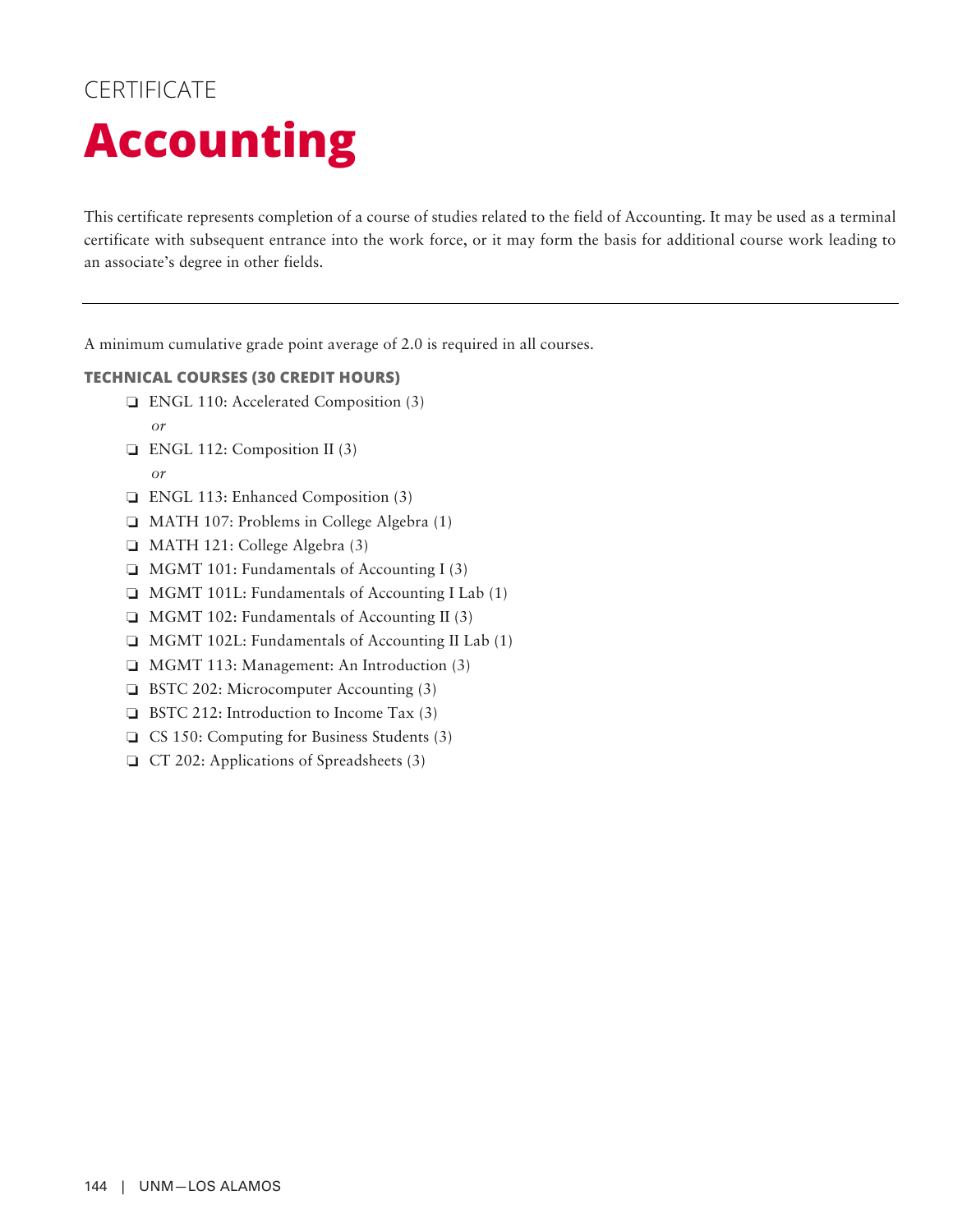#### **TECHNICAL ELECTIVE (6 CREDIT HOURS)**

*Choose from the following courses:*

- ❏ BSTC 203: Business Communication (3)
- ❏ BSTC 204: Human Relations in Business (3)
- ❏ BSTC 213: Auditing (3)
- ❏ BSTC 214: Government/Not for Profit Accounting (3)
- ❏ BSTC 296: Business Cooperative Work Phase I, II, or III (3)
- ❏ BSTC 193: Topics (1-4)
- ❏ BSTC 293: Topics (1-4)
- ❏ MGMT 105: Management Coop (3)
- ❏ MGMT 158: Ethics in Organizations (3)
- ❏ MGMT 190: Special Topics in Management (3)

*(Note that various topics courses will be offered and students may receive credit for taking multiple topics courses)* 

#### **TOTAL CREDIT HOURS 36 CREDIT HOURS**

Cert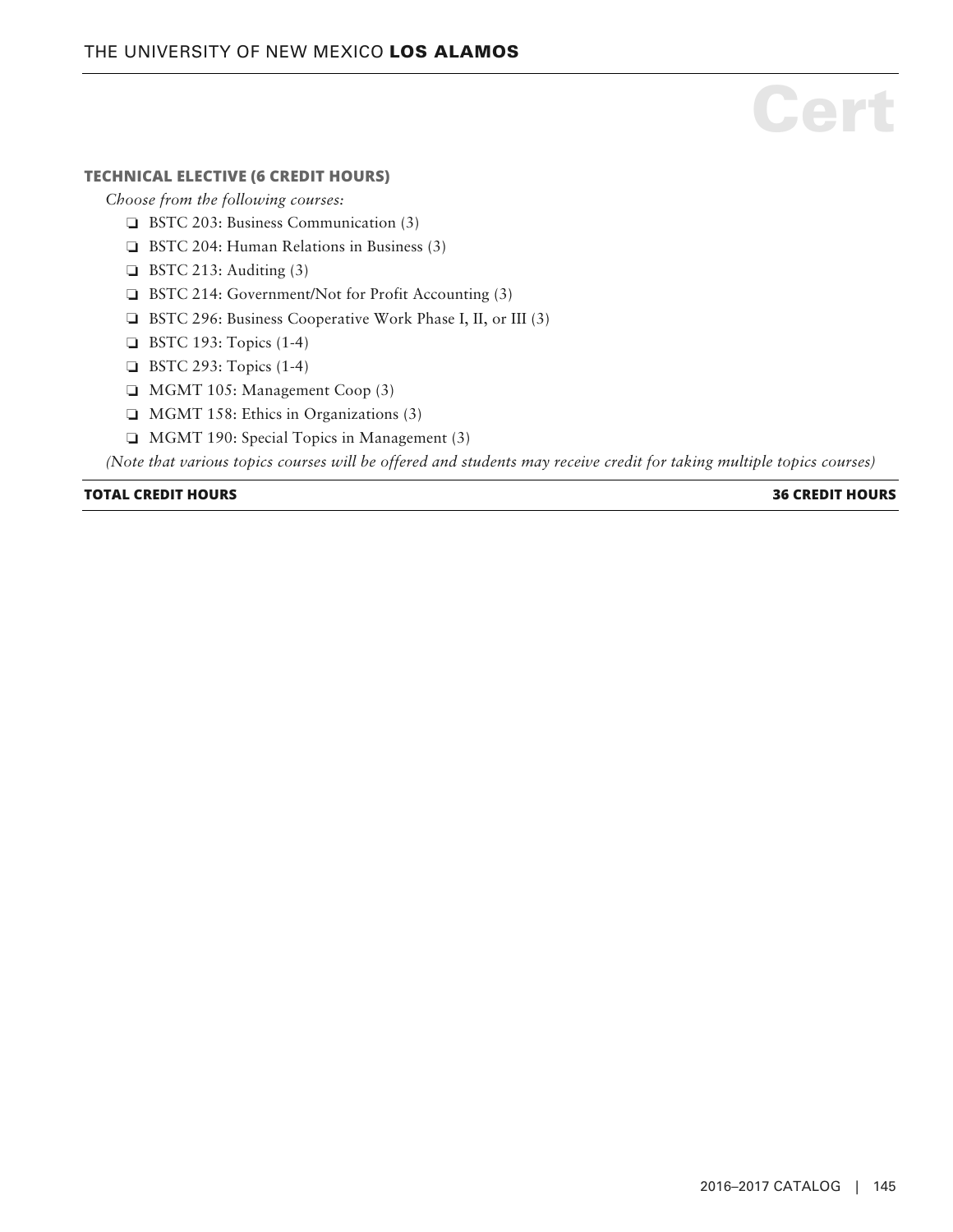# **CERTIFICATE Business**

#### *Concentrations in Management or Marketing*

This certificate represents completion of a course of studies related to the field of Business, with a concentration in either Management or Marketing. It may be used as a terminal certificate with subsequent entrance into the work force, or it may form the basis for additional course work leading to an associate's degree.

*Select a Certificate with a concentration in either Management or Marketing.*

#### **Management Concentration**

- ❏ ENGL 110: Accelerated Composition (3)
	- *or*
- ❏ ENGL 112: Composition II (3)
	- *or*
- ❏ ENGL 113: Enhanced Composition (3)
- ❏ BSTC 203: Business Communication (3)
- ❏ BSTC 204: Human Relations in Business (3)
- ❏ ECON 106: Introduction to Microeconomics (3)
- ❏ CJ 130: Public Speaking (3)
- ❏ MGMT 101: Fundamentals of Accounting I (3)
- ❏ MGMT 101L: Fundamentals of Accounting I Lab (1)
- ❏ MGMT 102: Fundamentals of Accounting II (3)
- ❏ MGMT 102L: Fundamentals of Accounting II Lab (1)
- ❏ MGMT 113: Management: An Introduction (3)
- ❏ BSTC 220: Management Accounting (3)
- ❏ CS 150: Computing for Business Students (3)

#### *Select 3 credits from the following:*

- ❏ BSTC 113: Introduction to Project Management (1)
- ❏ BSTC 114: Customer Service and Relations (1)
- ❏ BSTC 115: Time Management (1)
- ❏ BSTC 116: Stress Management for the Workplace (1)
- ❏ BSTC 117: Organization Skills for the Workplace (1)
- ❏ BSTC 118: Conflict Resolution for the Workplace (1)

#### **TOTAL REQUIREMENTS 35 CREDIT HOURS**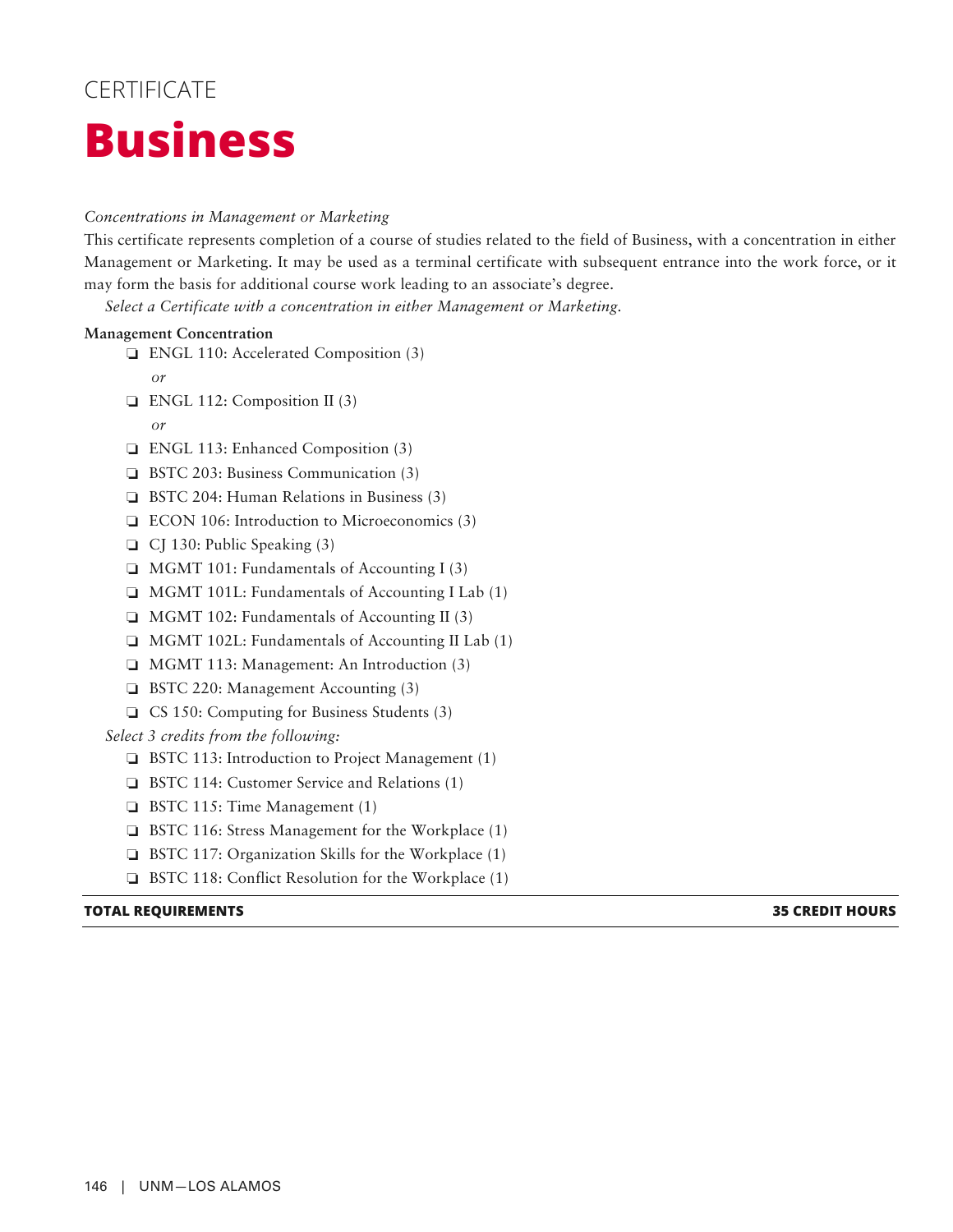# Cert

#### **Marketing Concentration**

- ❏ ENGL 110: Accelerated Composition (3) *or*
- ❏ ENGL 112: Composition II (3) *or*
- ❏ ENGL 113: Enhanced Composition (3)
- ❏ BSTC 203: Business Communication (3)
- ❏ ECON 106: Introduction to Microeconomics (3)
- ❏ CJ 130: Public Speaking (3)
- ❏ MGMT 222: Introduction to Marketing (3)
- ❏ DMA 101: Introduction to Digital Imaging and Scanning (1)
- ❏ DMA 165: Introduction to Digital Media Arts (Photoshop) (3)
- ❏ DMA 203: Introduction to Desktop Publishing (3)
- ❏ MGMT 101: Fundamentals of Accounting I (3)
- ❏ MGMT 101L: Fundamentals of Accounting I Lab (1)
- ❏ CS 150: Computing for Business Students (3)
- ❏ CT 165: Introduction to Web Authoring (3)

#### *Select 3 credits from the following:*

- ❏ BSTC 113: Introduction to Project Management (1)
- ❏ BSTC 114: Customer Service and Relations (1)
- ❏ BSTC 115: Time Management (1)
- ❏ BSTC 116: Stress Management for the Workplace (1)
- ❏ BSTC 117: Organization Skills for the Workplace (1)
- ❏ BSTC 118: Conflict Resolution for the Workplace (1)

**TOTAL REQUIREMENTS 35 CREDIT HOURS**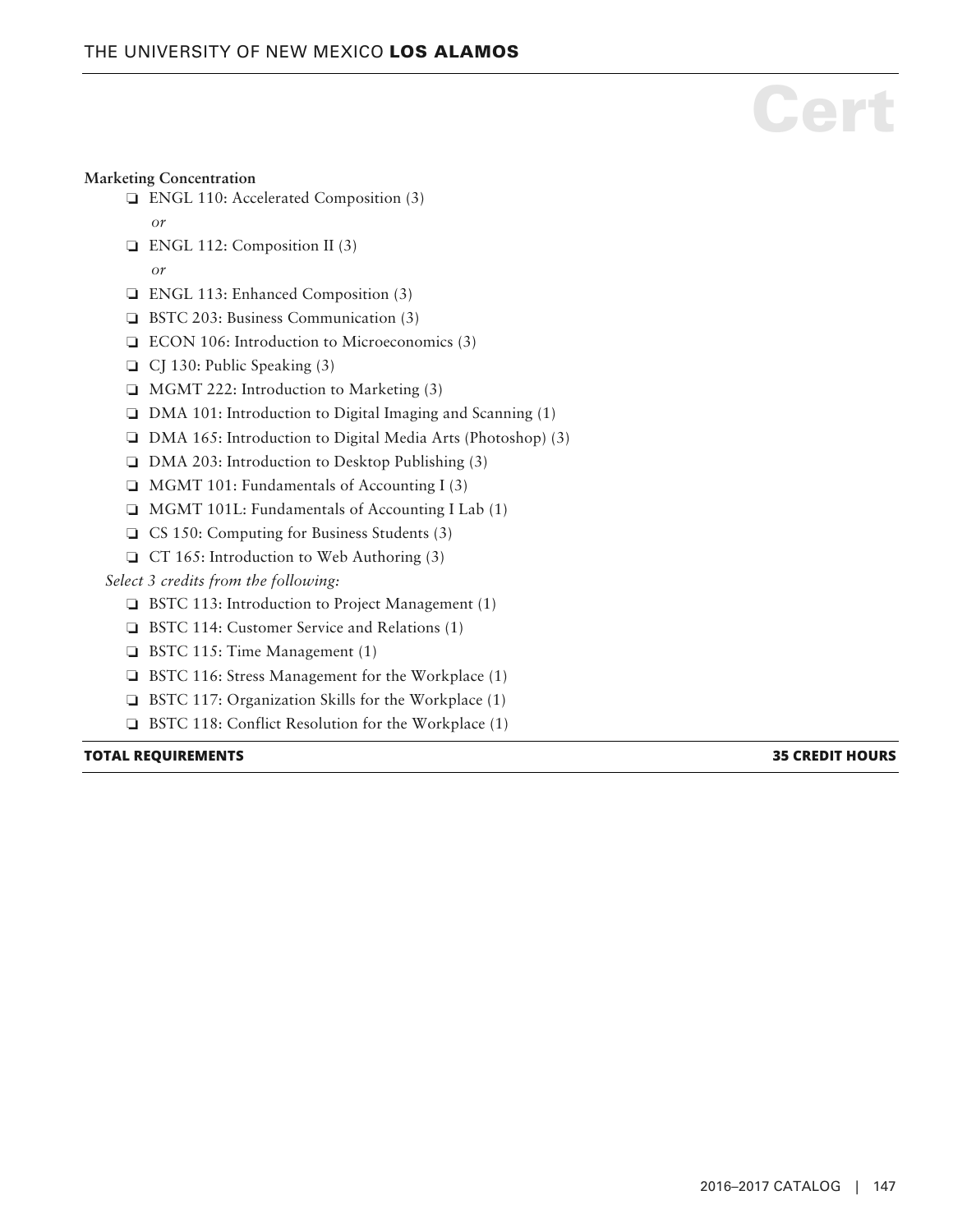# **CERTIFICATE**

# **Electro Mechanical Technology**

This certificate represents completion of a course of studies related to the field of Electro Mechanical Technology. It may be used as a terminal certificate with subsequent entrance into the work force, or it may form the basis for additional course work leading to an associate degree in this or another field.

#### **Required Courses:**

- ❏ CHEM 111L: Elements of Chemistry (4)
- ❏ CT 111: Introduction to Computer Aided Drafting and Design (3)
- ❏ DRFT 103 [101L]: Introduction to Drafting (3)
- ❏ DRFT 119: Drafting & Blueprint Reading (3)
- ❏ ELCT 101: DC Circuit Analysis (4)
- ❏ ELCT 102: AC Circuit Analysis (4)
- ❏ ELCT 105L: Electromechanical Shop Practice (3)
- ❏ ELCT 112L: RF/Power Lab (1)
- ❏ ELCT 114: Vacuum Systems (1)
- ❏ ENGL 110: Accelerated Composition (3) *or*
- ❏ ENGL 112: Composition II (3)
- *or*
- ❏ ENGL 113: Enhanced Composition (3)
- ❏ MATH 107: Problems in College Algebra (1)
- ❏ MATH 121: College Algebra (3)
- ❏ MATH 123: Trigonometry (3)
- ❏ PHYC 102: Introduction to Physics (3)
- ❏ PHYC 102L: Physics Laboratory (1)

**TOTAL CREDIT HOURS 40 CREDIT HOURS**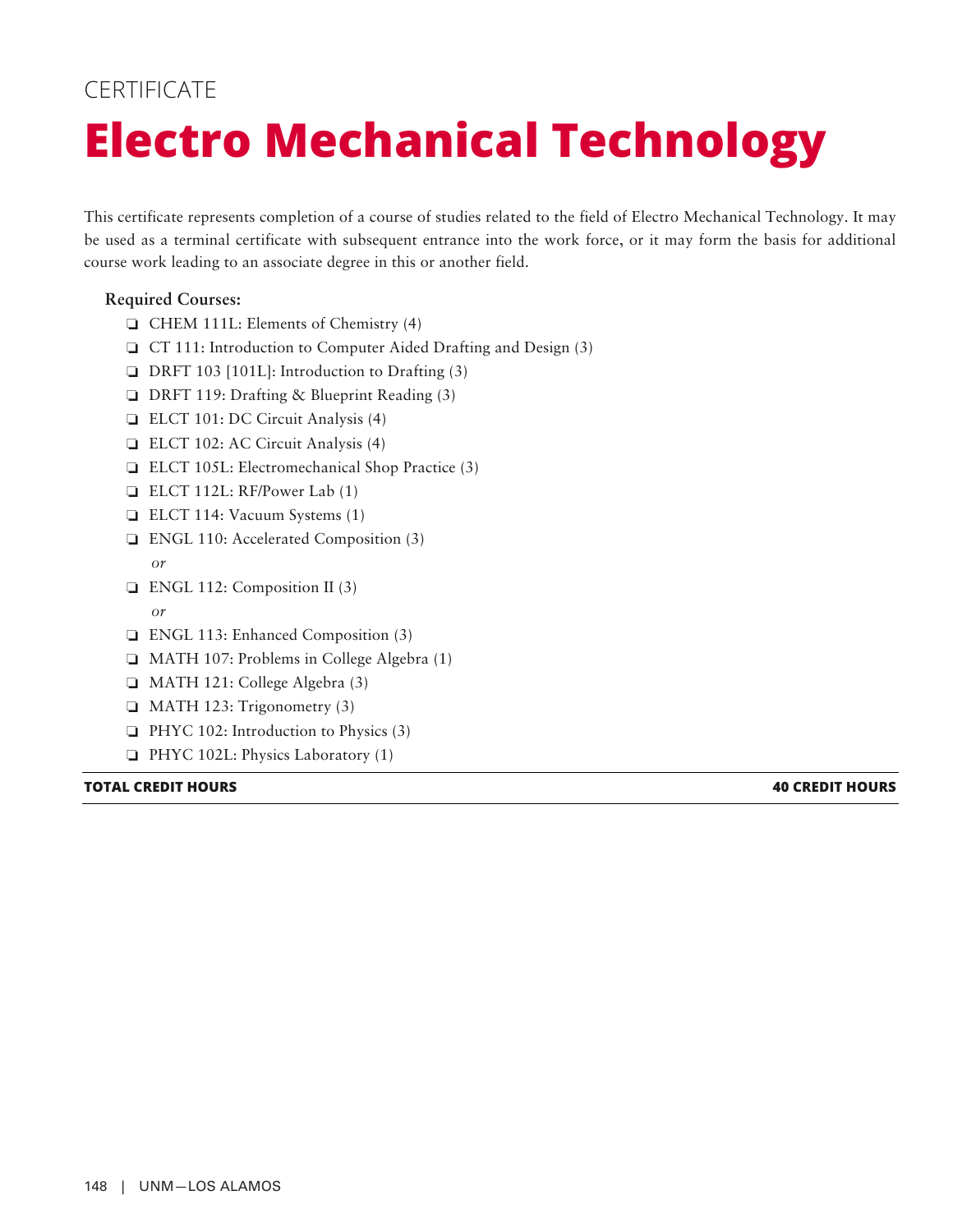# **Cert**

# **CERTIFICATE Early Childhood Multicultural Education**

The Certificate in Early Childhood Multicultural Education is designed as a basic professional preparation program for students who wish to work with children from birth through age eight in various inclusive settings such as K-3, Head Start, child care, and home care providers, teachers, assistants, and administrators. This competency based program will provide education in the theories and practices of child development and early childhood education. As part of the certificate, students will complete the academic requirements for the Child Development Associate (CDA) credential. All courses completed in this program are fully transferable into the Associate of Arts Degree program.

A minimum cumulative grade point average of 2.0 is required in all courses.

#### **Required Courses:**

- ❏ ENGL 110: Accelerated Composition (3)
- *or* ❏ ENGL 112: Composition II (3)
	- *or*
- ❏ ENGL 113: Enhanced Composition (3)
- ❏ ECME 101: Child Growth, Development and Learning (3)
- ❏ ECME 103: Health, Safety and Nutrition (2)
- ❏ ECME 111: Family and Community Collaboration I (3)
- ❏ ECME 115: Guiding Young Children (3)
- ❏ ECME 117: Curriculum Development and Implementation I (3)
- ❏ ECME 117L: Curriculum Development and Implementation Practicum I (2)
- ❏ ECME 202: Introduction to Reading and Literacy Development (3)
- ❏ ECME 217: Curriculum Development and Implementation II (3)
- ❏ ECME 217L: Curriculum Development and Implementation Practicum II (2)
- ❏ ECME 220: Assessment of Children and Evaluation of Program (3)
- ❏ ECME 230: Professionalism (2)

**TOTAL CREDIT HOURS 32 CREDIT HOURS**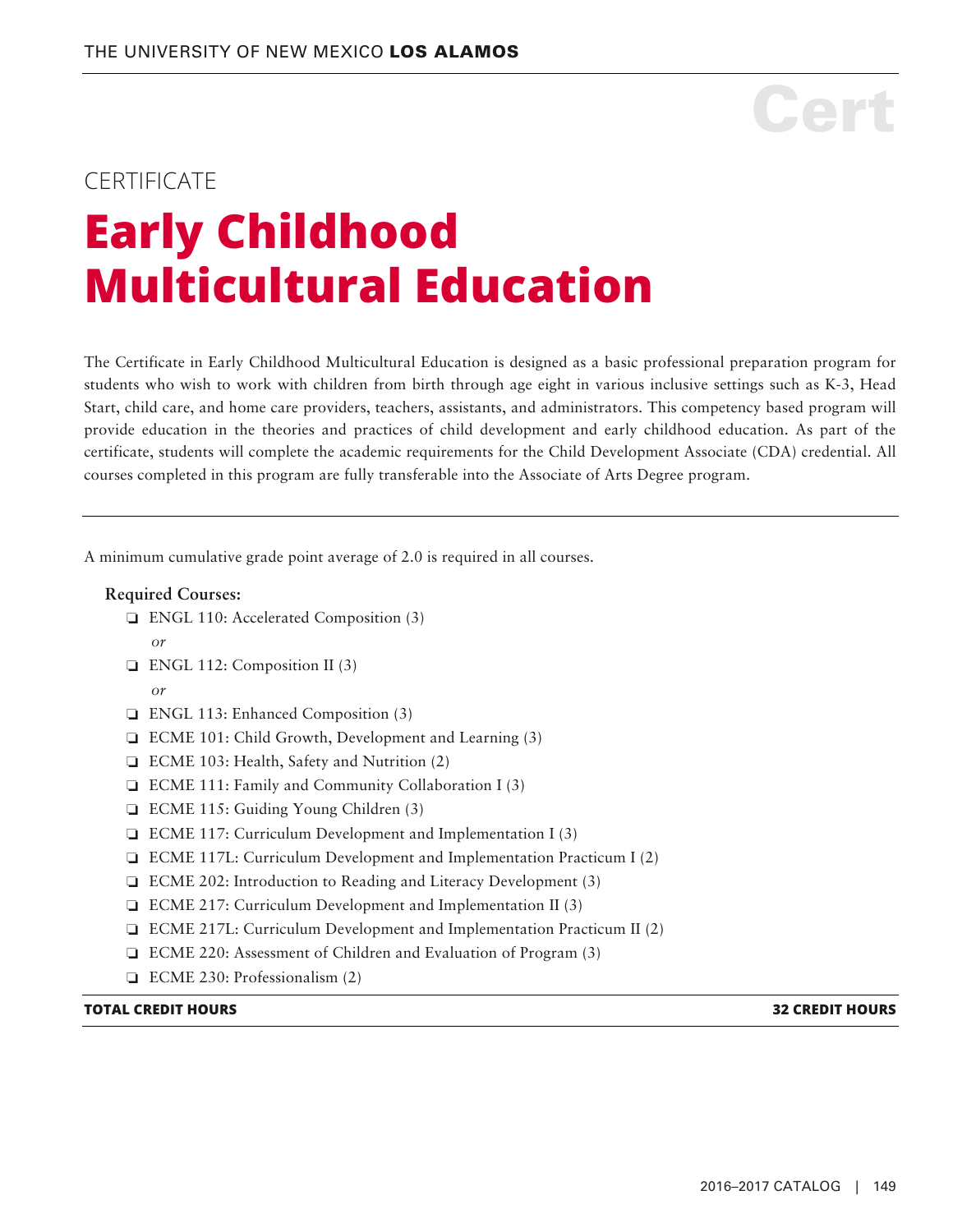# **CERTIFICATE**

# **Pre-Professional Health Sciences**

This certificate is designed as a core program for students who plan to major in a health science. It represents completion of a course of studies that form basis for additional course work leading to an associate degree in nursing (RN) or in other health sciences fields.

35 total credit hours with minimum C (not C-) grade or better in all courses and overall grade 2.5 or higher.

#### **WRITING AND SPEAKING (3 CREDIT HOURS)**

- ❏ ENGL 110: Accelerated Composition (3)
	- *or*
- ❏ ENGL 112: Composition II (3)
	- *or*
- ❏ ENGL 113: Enhanced Composition (3)

#### **PHYSICAL/NATURAL SCIENCES (20 CREDIT HOURS)**

- ❏ BIOL 123: Biology for Health Related Sciences and Non-Majors (3)
- ❏ BIOL 124L: Biology for Health Related Sciences and Non-Majors Lab (1)
- ❏ CHEM 111L: Elements of General Chemistry (4)
- ❏ BIOL 227L: Human Anatomy and Physiology Laboratory I (1)
- ❏ BIOL 228L: Human Anatomy and Physiology Laboratory II (1)
- ❏ BIOL 237: Human Anatomy and Physiology I for the Health Sciences (3)
- ❏ BIOL 238: Human Anatomy and Physiology II for the Health Sciences (3)
- ❏ BIOL 239L: Microbiology for Health Sciences and Non-Majors (4)

#### **MATHEMATICS (3 CREDIT HOURS)**

❏ MATH 120: Intermediate Algebra (3) *or* (MATH 101, 102, and 103: Intermediate Algebra I, II, III)

#### **SOCIAL AND BEHAVIORAL SCIENCES (6 CREDIT HOURS)**

- ❏ PSY 105: General Psychology (3)
- ❏ PSY 220: Developmental Psychology (3)

#### **NUTRITION (3 CREDIT HOURS)**

❏ NUTR 244: Human Nutrition (3)

#### **TOTAL CREDIT HOURS 35 CREDIT HOURS**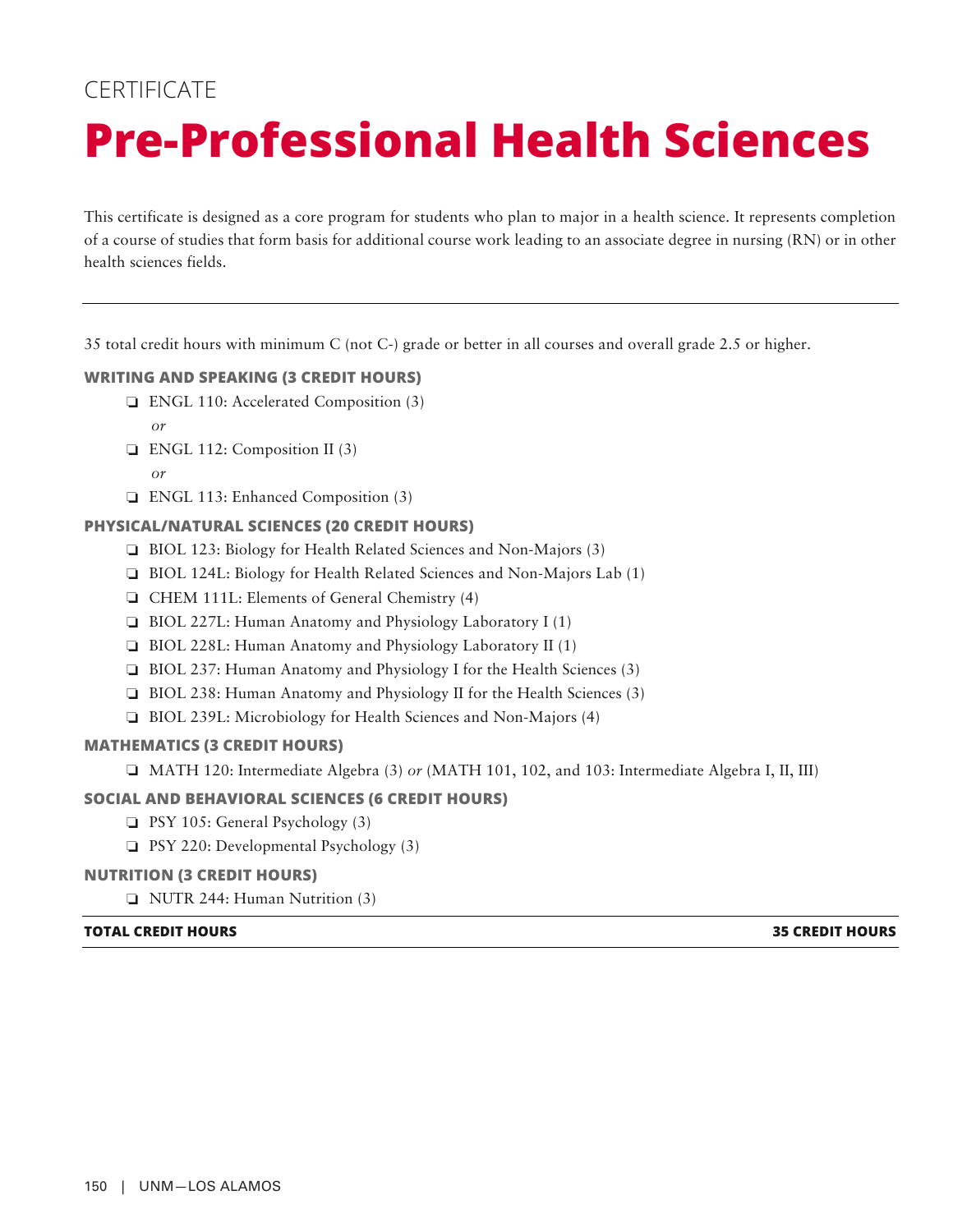# Cert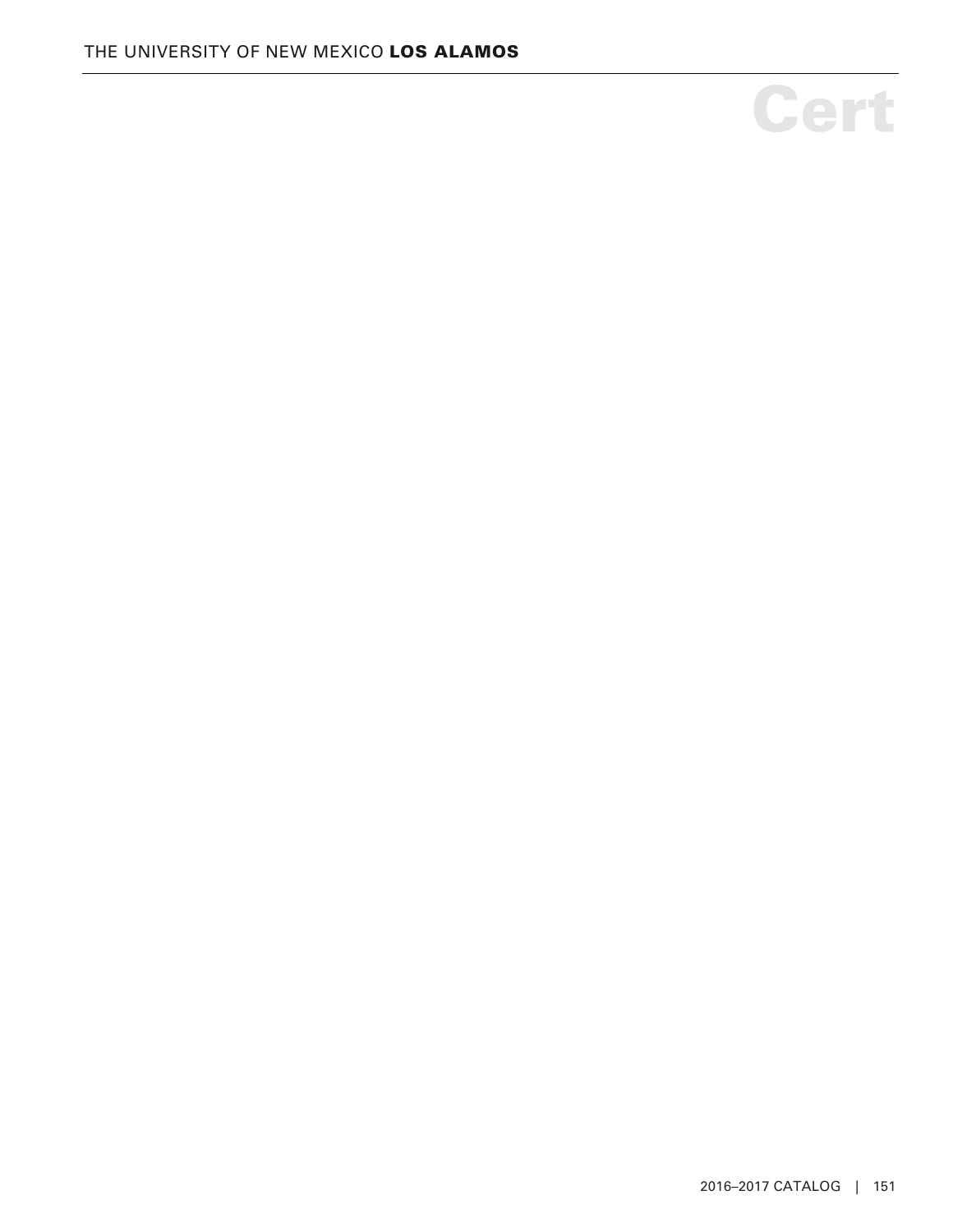# **Office Communications and Technology**

The Certificate in Office Communications and Technology covers the skills required for effective administrative support. The program is designed for students seeking positions as administrative assistants, office assistants, and secretaries in technical/scientific government or private business office environments.

A minimum cumulative grade point average of 2.0 is required in all courses.

#### **REQUIRED COURSES (33 CREDIT HOURS)**

- ❏ ENGL 110: Accelerated Composition (3)
	- *or*
- ❏ ENGL 112: Composition II (3) *or*
- ❏ ENGL 113: Enhanced Composition (3)
- ❏ ENGL 219: Technical and Professional Writing (3)
- ❏ BSTC 202: Microcomputer Accounting (3)
- ❏ BSTC 203: Business Communications (3)
- ❏ MGMT 101: Fundamentals of Accounting I (3)
- ❏ MGMT 101L: Fundamentals of Accounting I Lab (1)
- ❏ MGMT 113: Management: An Introduction(3)
- ❏ CT 102: Introduction to Microcomputers on the PC (4)
- ❏ CT 106L: Microsoft WORD (3)
- ❏ CT 140: Introduction to PowerPoint (1)
- ❏ CT 202: Applications of Spreadsheets: EXCEL (3)

*Choose 3 credit hours from the following:*

- ❏ BSTC 113: Project Management (1)
- ❏ BSTC 114: Customer Service & Relations (1)
- ❏ BSTC 115: Time Management for Professionals (1)
- ❏ BSTC 116: Stress Management for the Workplace (1)
- ❏ BSTC 117: Organization Skills for the Workplace (1)
- ❏ BSTC 118: Conflict Resolution for the Workplace (1)

**TOTAL CREDIT HOURS 33 CREDIT HOURS**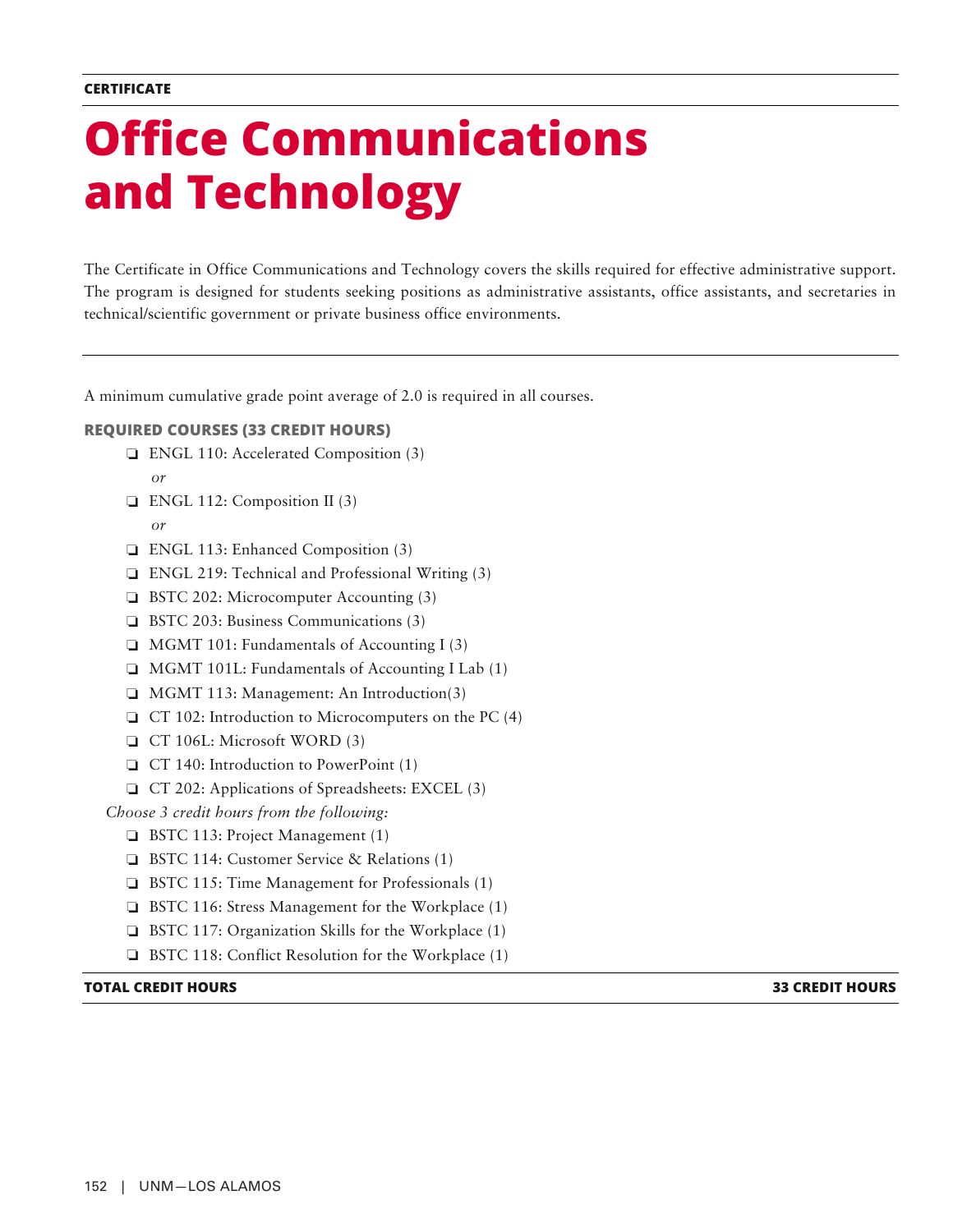# Cert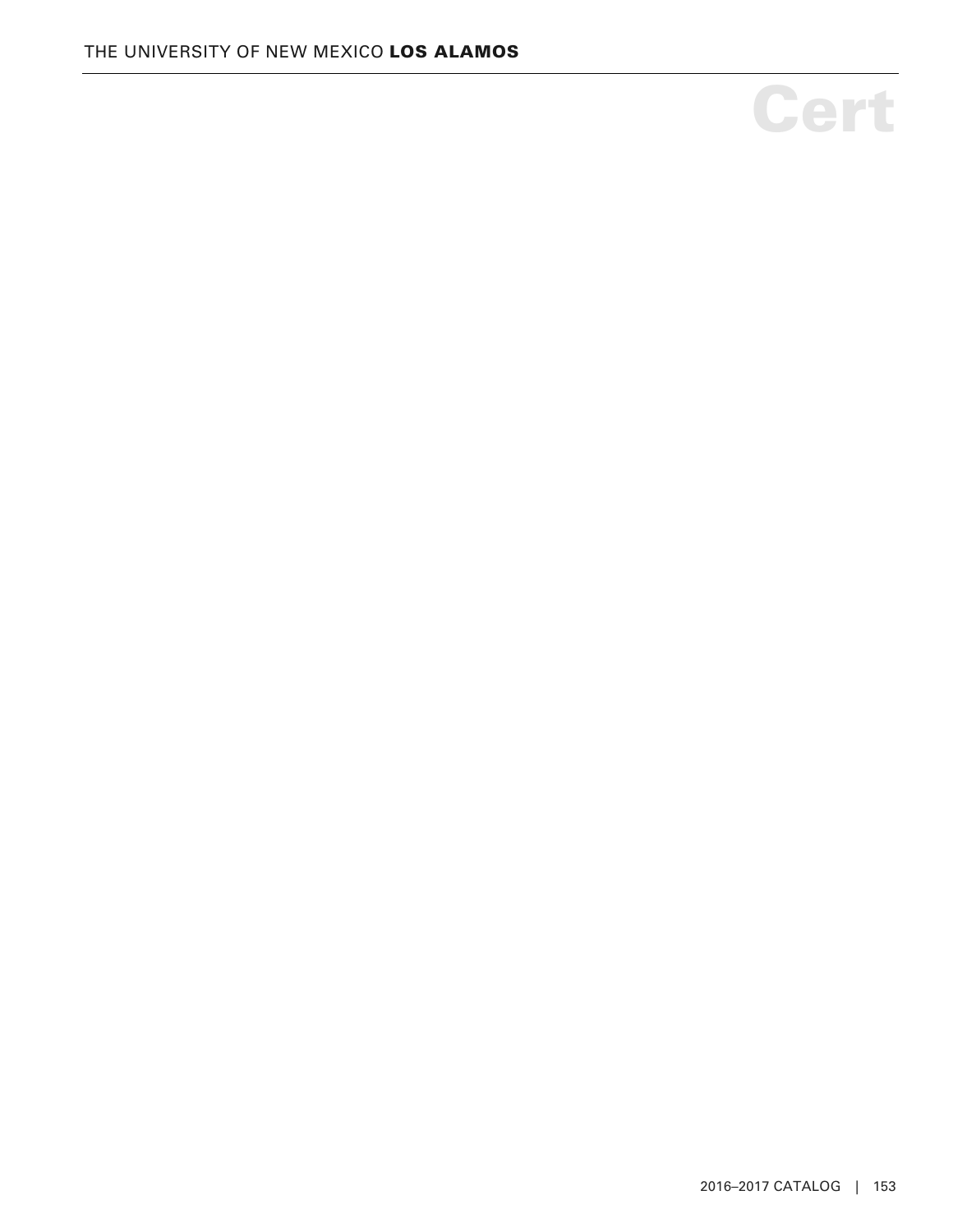# **CERTIFICATE**

# **Pre-Professional Elementary Education**

## **About the Program**

This Certificate is designed to meet Level III/Paraprofessional licensure for educational assistants. It is the student's responsibility to contact his/her education advisor before registering for courses in the Certificate program:

#### **WRITING AND SPEAKING (6 CREDIT HOURS)**

- ❏ ENGL 110: Accelerated Composition (3) *or*
- ❏ ENGL 112: Composition II (3) *or*
- ❏ ENGL 113: Enhanced Composition (3) *and*
- ❏ CJ 220: Communication for Teachers (3) *or*
- ❏ CJ 130: Public Speaking (3)

#### **FINE ARTS (3 CREDIT HOURS)**

#### *Choose 1 course from:*

- ❏ ARTE 214: Art in Elementary and Special Classrooms I (3)
- ❏ MUSE 298: Music for the Elementary Teacher (3)
- ❏ ARTH 101: Introduction to Art (3)
- $\Box$  ARTH 201: History of Art I (3)
- $\Box$  ARTH 202: History of Art II (3)
- ❏ ARTH 251: Artistic Traditions of the Southwest (3)
- ❏ MUS 139: Music Appreciation (3)
- ❏ MUS 172: Jazz History (3)
- ❏ THEA 122: Theatre Appreciation (3)
- ❏ DANC 105: Dance Appreciation (3)

#### **HISTORY (3 CREDIT HOURS)**

#### *Choose 1 course from:*

- ❏ HIST 101: Western Civilization to 1648 (3)
- ❏ HIST 102: Western Civilization Post 1648 (3)
- ❏ HIST 161: History of the United States to 1877 (3)
- ❏ HIST 162: History of the United States Post 1877 (3)

#### **PHYSICAL AND NATURAL SCIENCE (4 CREDIT HOURS)**

❏ NTSC 261L: Physical Science (4)

*or*

❏ BIOL 110: Biology for Non-Majors (3) And BIOL 112L: Biology Lab for Non-Majors (1)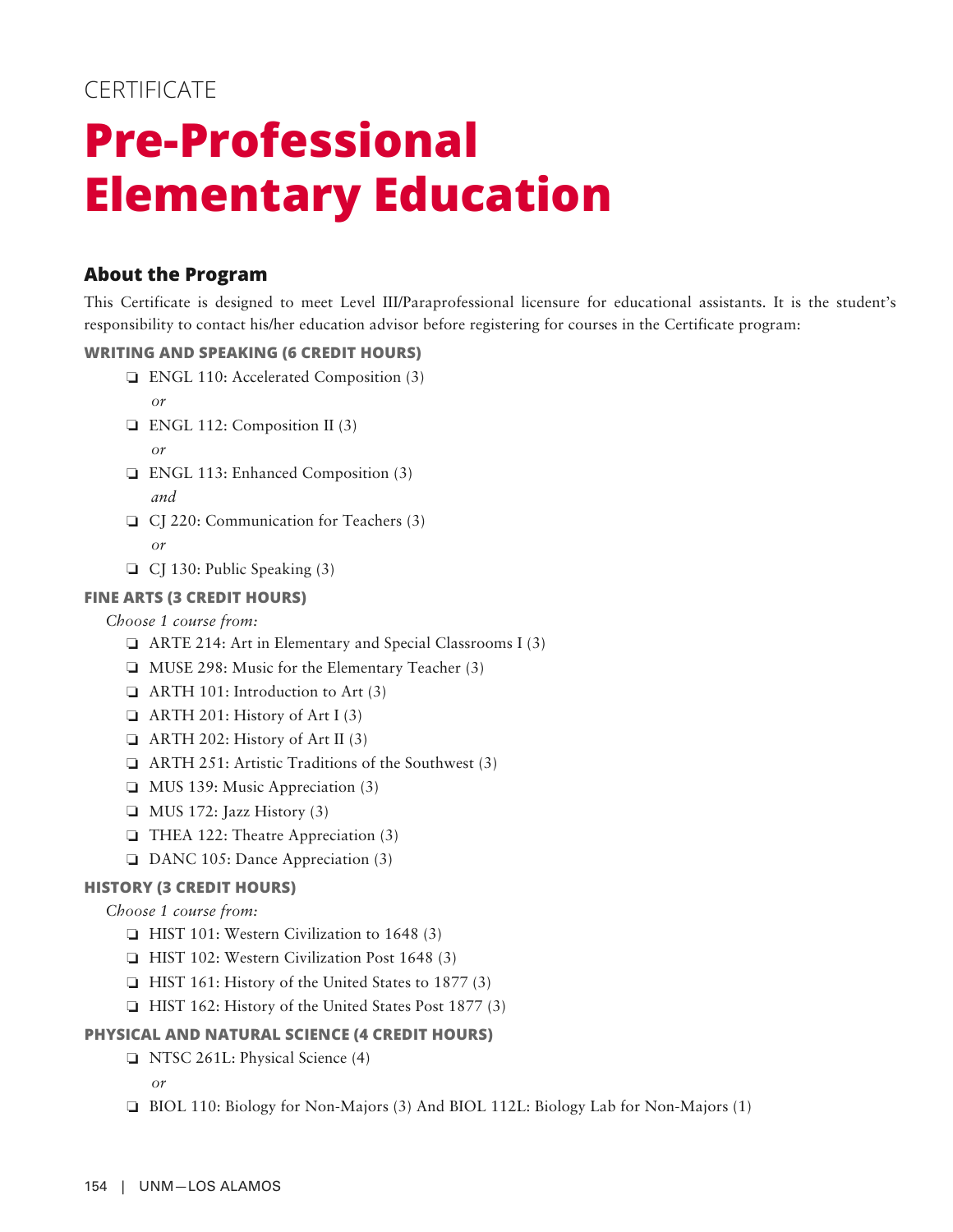# Cert

#### *or*

- ❏ BIOL 123: Biology for Health Related Sciences and Non-Majors (3) *and*
- ❏ BIOL 124L: Biology for Health Related Sciences and Non-Majors Lab (1) *or*
- ❏ CHEM 111L: Elements of General Chemistry including Lab (4)

#### **MATH (3 CREDIT HOURS)**

- ❏ MATH 111: Mathematics for Elementary/Middle School Teachers I (3)
	- *or*
- ❏ Math 121: College Algebra (3)

#### **BEHAVIORAL & SOCIAL SCIENCES (3 CREDIT HOURS)**

#### *Select from:*

❏ ANTH 101, ANTH 130, ECON 105, ECON 106, GEOG 102, POLS 110, POLS 200, PSY 105 (highly recommended), SOC 101.

#### **FOREIGN LANGUAGE (3 CREDIT HOURS)**

❏ SPAN 101 highly recommended.

#### **COMPUTER TECHNOLOGY (4 CREDIT HOURS)**

❏ CT102: Introduction to Microcomputers on the PC (4)

#### **EDUCATION REQUIREMENTS (3 CREDITS)**

❏ LLSS 183: Introduction to Education in New Mexico (3)

*Introductory Studies courses do not count toward fulfilling the requirements of this certificate*

#### **TOTAL CREDIT HOURS 32 CREDIT HOURS**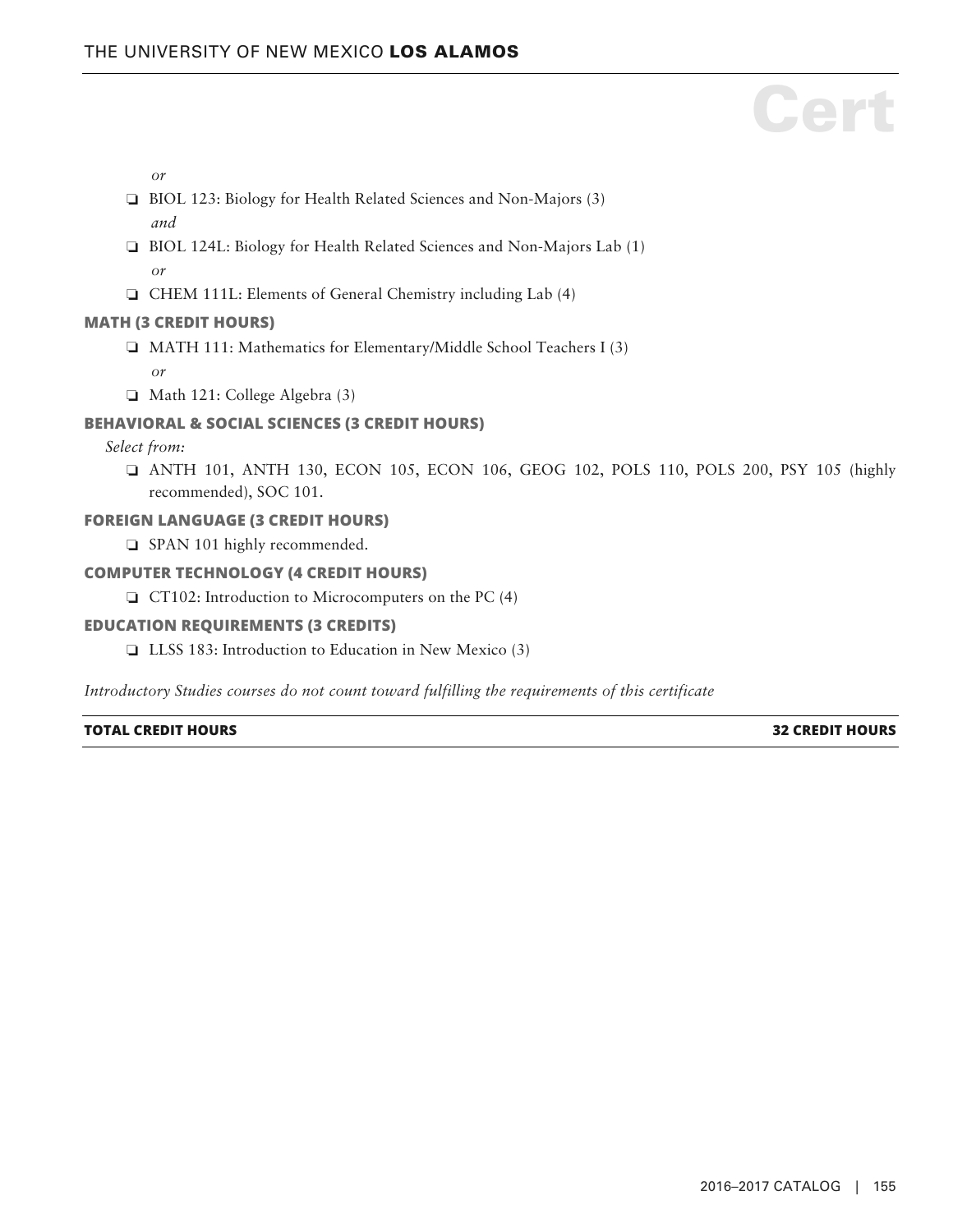# **CERTIFICATE Solar Technology**

The intent of this program is to provide students with a set of skills and knowledge in the area of solar technology. Students will learn basic principles of photovoltaic (PV) systems, mechanical & electrical integration of PV systems, utility interconnection, commissioning, maintenance & troubleshooting PV systems. The curriculum will also include aspects of architectural design and construction to create environmentally sustainable and energy efficient structures. This certificate may be used as a terminal certificate with subsequent entrance into the workforce, or it may form the basis for additional course work leading to an associate degree in this field.

A minimum grade of "C" (not C-) or better is required in each Technical Course.

#### **TECHNICAL COURSES:**

- ❏ ENGL 110: Accelerated Composition (3) *or*
- ❏ ENGL 112: Composition II (3) *or*
- ❏ ENGL 113: Enhanced Composition (3)
- ❏ MATH 107: Problems in College Algebra (1)
- ❏ MATH 121: College Algebra (3)
- ❏ MATH 123: Trigonometry (3)
- ❏ PHYC 102: Introduction to Physics (3)
- ❏ PHYC 102L: Physics Laboratory (1)
- ❏ ELCT 105: Industrial Shop Practice (3)
- ❏ DRFT 103: Introduction to Drafting (3)
- ❏ DRFT 119: Blueprint Reading (3)
- ❏ CT 111: Introduction to Computer Aided Drafting and Design (3)
- ❏ SLRT 101: Introduction to Alternative Energy Technologies (3)
- ❏ SLRT 162: Photovoltaics I: Analysis (3)
- ❏ SLRT 163: Photovoltaics II: Equipment & Installation (3)
- ❏ SLRT 250: Green Architectural Design (4)

#### **TOTAL CREDIT HOURS 39 CREDIT HOURS**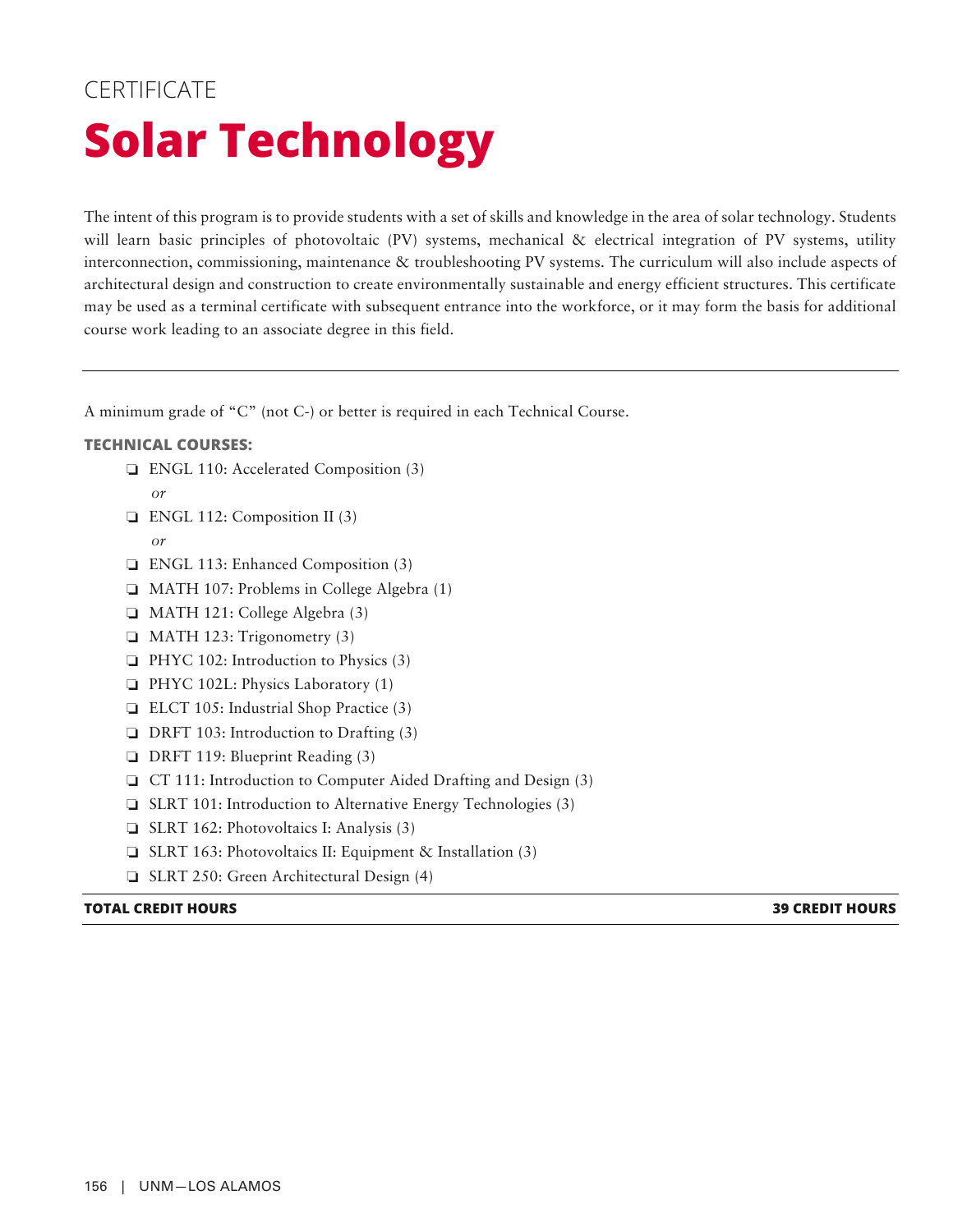# Cert

# **CERTIFICATE Studio Art**

The Studio Art Certificate program enables students to concentrate on specific areas of study within this field. Students are required to take both academic and studio art classes to fulfill the certificate requirements. Like the Associate of Arts in Studio Art, courses and course sequences are designed to encourage the student's power of observation and aesthetic awareness. Simultaneously students are taught technique and craft to use these powers creatively.

#### **REQUIRED COURSES (25 CREDIT HOURS)**

- $\Box$  ARTH 201: History of Art I (3)
- ❏ ARTH 202: History of Art II (3)
- ❏ ARTH 250: Modern Art (3)
- $\Box$  ARTS 106: Drawing I (3)
- ❏ ARTS 121: Two-dimensional Design (3)
- ❏ ARTS 122: Three-dimensional Design (3)
- ❏ ARTS 298: Topics: Portfolio Preparation and Presentation (1)
- ❏ ENGL 110: Accelerated Composition (3) *or*
- ❏ ENGL 112: Composition II (3) *or*
- ❏ ENGL 113: Enhanced Composition (3)
- ❏ HIST 101: Western Civilization (3)

#### **ART STUDIO APPROVED ELECTIVES (11 CREDIT HOURS)**

*Select from:*

- ❏ ARTS 123: Shop Foundations (2)
- ❏ ARTS 157: Small Scale Metal Construction I (3 to a max of 6)
- ❏ ARTS 168: Introduction to Ceramics (3)
- ❏ ARTS 187: Introduction to Photography (3)
- $\Box$  ARTS 205: Drawing II (3)
- $\Box$  ARTS 207: Painting I (3)
- ❏ ARTS 213: Sculpture I (3)
- ❏ ARTS 216: Raku A Ceramic Low-firing Reduction Process
- ❏ ARTS 257: Small Scale Metal Construction II (3 to a max of 6)
- ❏ ARTS 268: Ceramics: Materials and Aesthetics (3)
- ❏ ARTS 287: Black and White Photography (3)
- ❏ ARTS 288: Color Techniques in Photography (3)

#### **TOTAL CREDIT HOURS 36 CREDIT HOURS**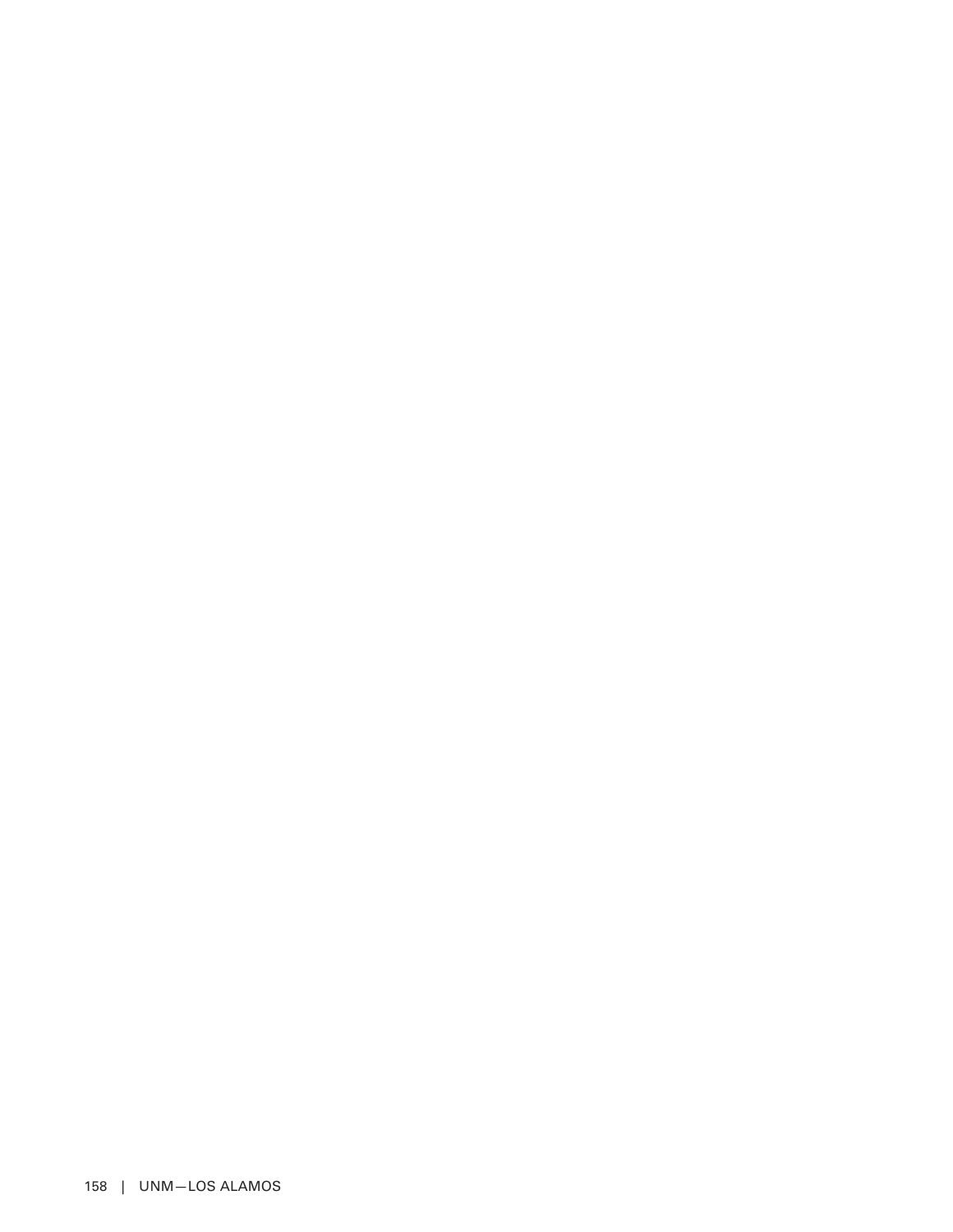# Workforce Development

UNM-LA provides a suite of support options for students heading into the local workforce. These options have been designed with the help and input of local and regional employers. For more information about any of these issues, please see your advisor. The following options are available:

- Employability Certificates
- Cooperative Education
- Internships
- Career/Technical Pathways
- Specialized Training Programs

# Employability Certificates

UNM-LA offers Employability Certificates that provide students the option to gain expertise in a focused, marketable skill set. These skill sets represent areas of employment where the Federal Department of Labor and New Mexico State Labor statistics project growing needs over the coming years.

#### Office Administration

#### *(16 Credit Hours)*

The Office Administration Employability Certificate provides individuals with prior introductory computer use skills the additional skills required to facilitate a busy office. In particular, this individual will become experienced in spreadsheets, desktop publishing, customer service skills, and database management.

#### **Core Requirements (13 Hours):**

- ❏ CT 201: Applications of Relational Databases [ACCESS] (4)
- ❏ CT 202: Applications of Spreadsheets [EXCEL] (3)
- ❏ CT 203: Introduction to DeskTop Publishing [InDesign] (3)
- ❏ BSTC 203: Business Communication (3)

#### *Select 3 of the following:*

- ❏ BSTC 114: Customer Service and Relations (1)
- ❏ BSTC 115: Time Management (1)
- ❏ BSTC 116: Stress Management for the Workplace (1)
- ❏ BSTC 117: Organization Skills for the Workplace (1)
- ❏ BSTC 118: Conflict Resolution for the Workplace (1)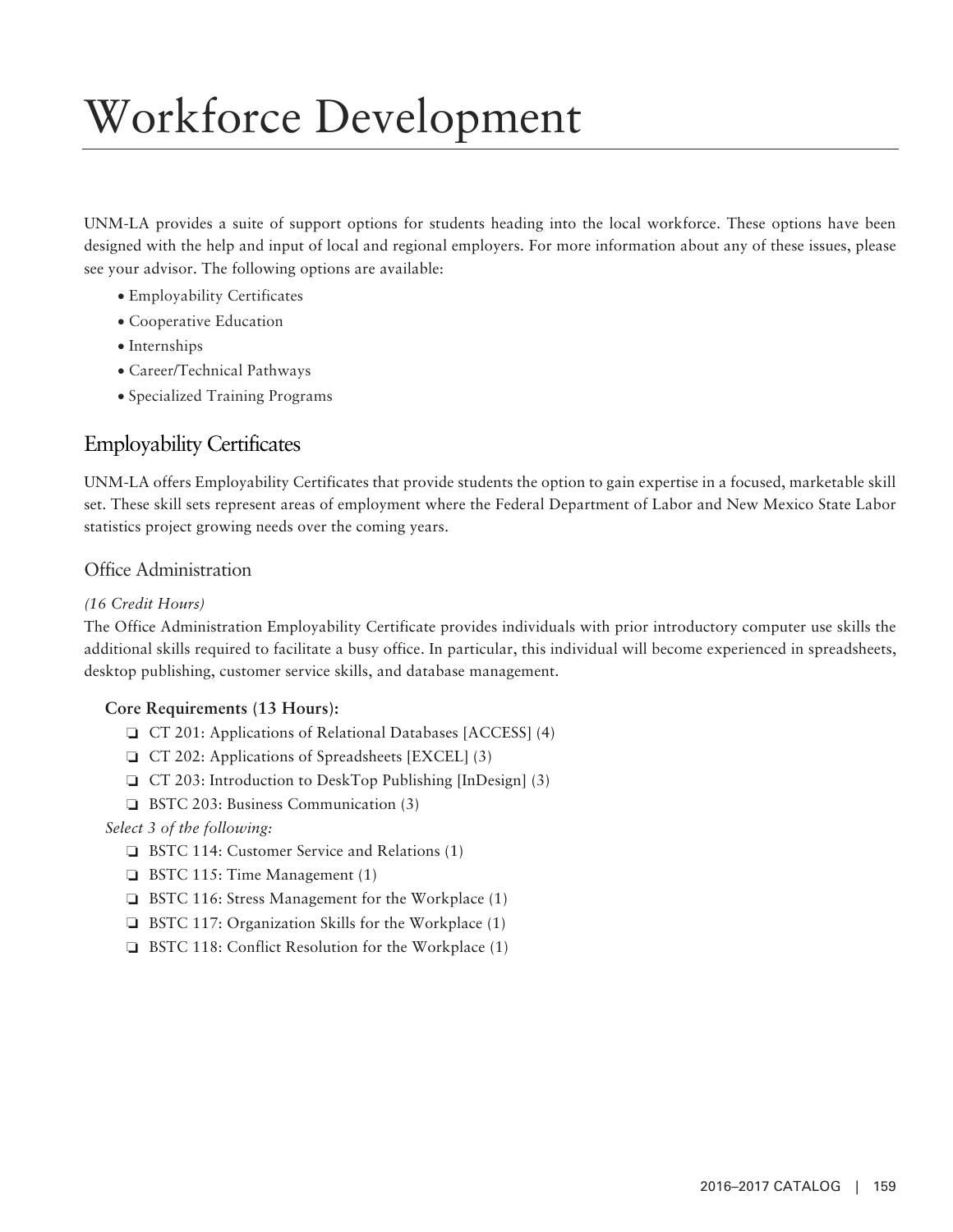#### **Accounting**

#### *(11 Credit Hours)*

The training program will consist of classes totaling 11 credit hours, which may be completed in two semesters. In the first semester, students would complete the first Fundamentals of Accounting class. In the second semester, they would complete the second Fundamentals of Accounting class as well as taking a course in Microcomputer Accounting that focuses on QuickBooks.

#### **Core Requirements (11 Hours):**

- ❏ MGMT 101: Fundamentals of Accounting I. (3)
- ❏ MGMT 101L: Fundamentals of Accounting I Lab. (1)
- ❏ MGMT 102: Fundamentals of Accounting II (3)
- ❏ MGMT 102L: Fundamentals of Accounting II Lab. (1)
- ❏ BSTC 202: Microcomputer Accounting (QuickBooks) (3)

#### **Management**

#### *(14 Credit Hours)*

The Management Employability Certificate provides individuals with prior business experience the additional skills required to manage a small business, including the finances and personnel. In particular, this individual will be exposed to customer service skills, accounting for small businesses, management skills, conflict resolution, and principals of business ownership.

#### **Core Requirements (14 Hours):**

- ❏ MGMT 101: Fundamentals of Accounting I (3)
- ❏ MGMT 101L: Fundamentals of Accounting I Lab (1)
- ❏ MGMT 113: Management: An Introduction (3)
- ❏ BSTC 118: Conflict Resolution for the Workplace (1)
- ❏ BSTC 204: Human Relations in Business (3)
- ❏ BSTC 206: Business Ownership and Marketing (3)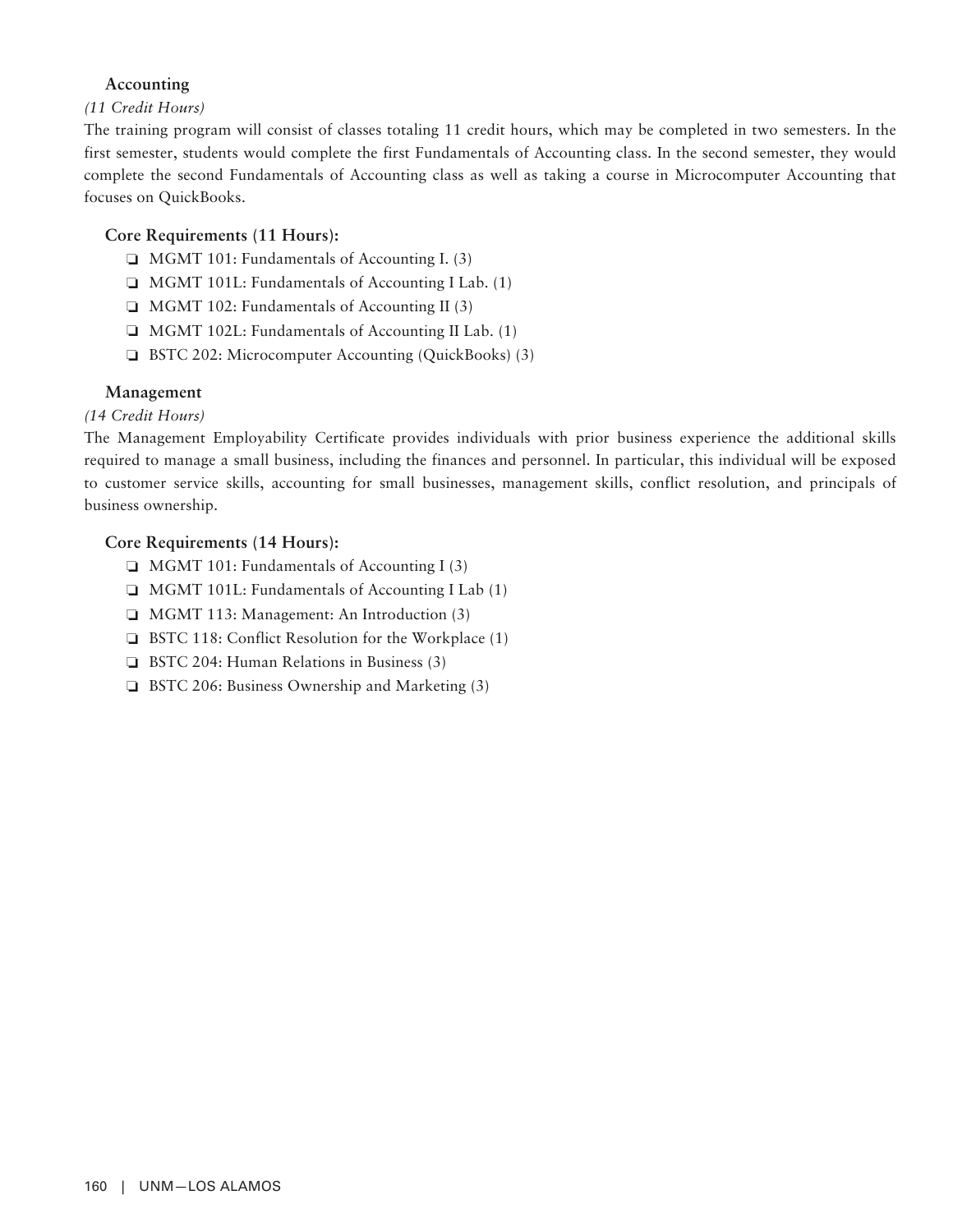# Cooperative Education

Students at UNM-LA have the option of enrolling in Cooperative Education courses. Students in the third or fourth semester of their degree plan may earn academic credit in this capstone course while employed by a local area employer. Students will apply academic skills learned in their degree program to a real-world project in a workforce setting. Students work with two mentors, one from their place of employment and one from UNM-LA. As a team, the student completes a project in the workplace that is directly related to their degree and experiences many phases of project development including project design, timeline design, and product implementation. Cooperative Education courses include: IT 109. Students should visit an advisor for more information about Coop courses.

## Internships

Students at UNM-LA have opportunities to work in Internship positions. In an Internship position, the student is hired by a local area employer to work in an entry-level job in the field in which the student is studying. Students gain real-world experience related to the skills they are learning in the classroom. To learn more about the availability of internships in particular academic areas, students should visit either their advisor or the Department Chair or Program Coordinator in their curriculum area.

#### Career/Technical Pathways

UNM-LA partners with selected area high schools (ex. Los Alamos High School) to assist high school students in selecting courses that prepare them for particular career and educational pathways at UNM-LA. Students at the high school will enroll in a course sequence there that allows them to transition directly into a particular technical degree program at UNM-LA. In many instances, courses may be taken at UNM-LA by the high school student for dual enrollment credit. At this time, Career/Technical Pathways are designed in computing, business, and engineering.

# Continuing Education Certificates

### Early Child Care Certificate

Our Early Child Care Certification course is based on the curriculum developed by the State of New Mexico Children, Youth and Families Department (CYFD) and prepares individuals to break into the Child Care Profession at an entry level. It is taught by a certified 45 hour Course Facilitator. It is offered periodically for credit under General Studies, or through Community Education. Visit your academic advisor for more information about this training.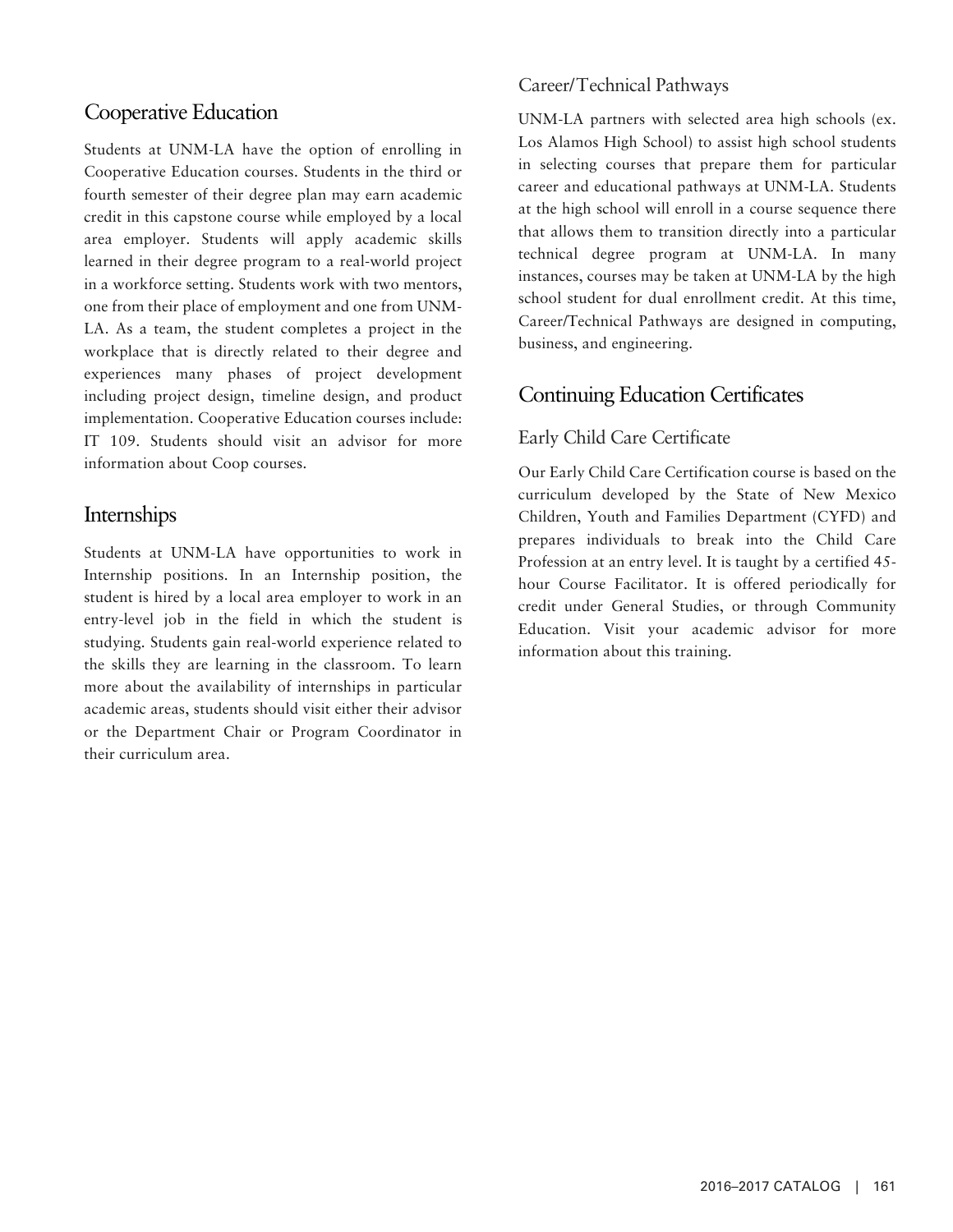A schedule of course offerings which includes hours of meeting and instructors will be issued before each semester and session. These classes are not offered every semester or session. Students should check individual semester/session published class schedules. Course descriptions for any new courses to be offered by UNM-Los Alamos that have not been included in this catalog will be provided in class schedules.

An equivalency articulation guide for other state institutions is available at the UNM-Los Alamos Registrar's Office. Please contact UNM-Los Alamos academic advisors for more information. UNM-Los Alamos reserves the right to cancel any course subject to budgetary requirements, enrollment figures, or availability of instructors.

# **ACADEMICS (ACAD)**

*Courses marked with an \* may be repeated for credit because subject matter varies.*

**ACAD 192\*: Topics. (1-3)**  Titles will vary. CR/NC.

**ACAD 193\*: Topics. (1-3)**  Titles will vary.

# **AFRICANA STUDIES (AFST)**

#### **AFST 251: African-American Literature I. (3)**

(Also offered as ENGL 281) The course introduces students to the African American classics of the slavery era. Daily experiences of the characters in these books become the basis for discussing race, class, gender, revolt, freedom, peace and humanity.

#### **AFST 255: Black Women and the Diaspora. (3)**

(Also offered as WMST 255) This survey course reviews the contributions of Black women to the Black Diasporic story.

#### **AFST 280: African-American Culture. (3)**

An analysis of the political, economic, religious and familial organization of African-American communities in the United States.

## **AMERICAN STUDIES (AMST)**

*Courses marked with an \* may be repeated for credit because subject matter varies.*

#### **AMST 182: Introduction to Environmental and Social Justice.. (3)**

An Introduction to the theories of the environment, theories of justice In the content of environmental policy and planning and to histories of poor people's struggles around the unequal distribution of toxic waste. *Meets New Mexico Lower Division General Education Common Core Curriculum Area IV: Social/Behavioral Sciences.*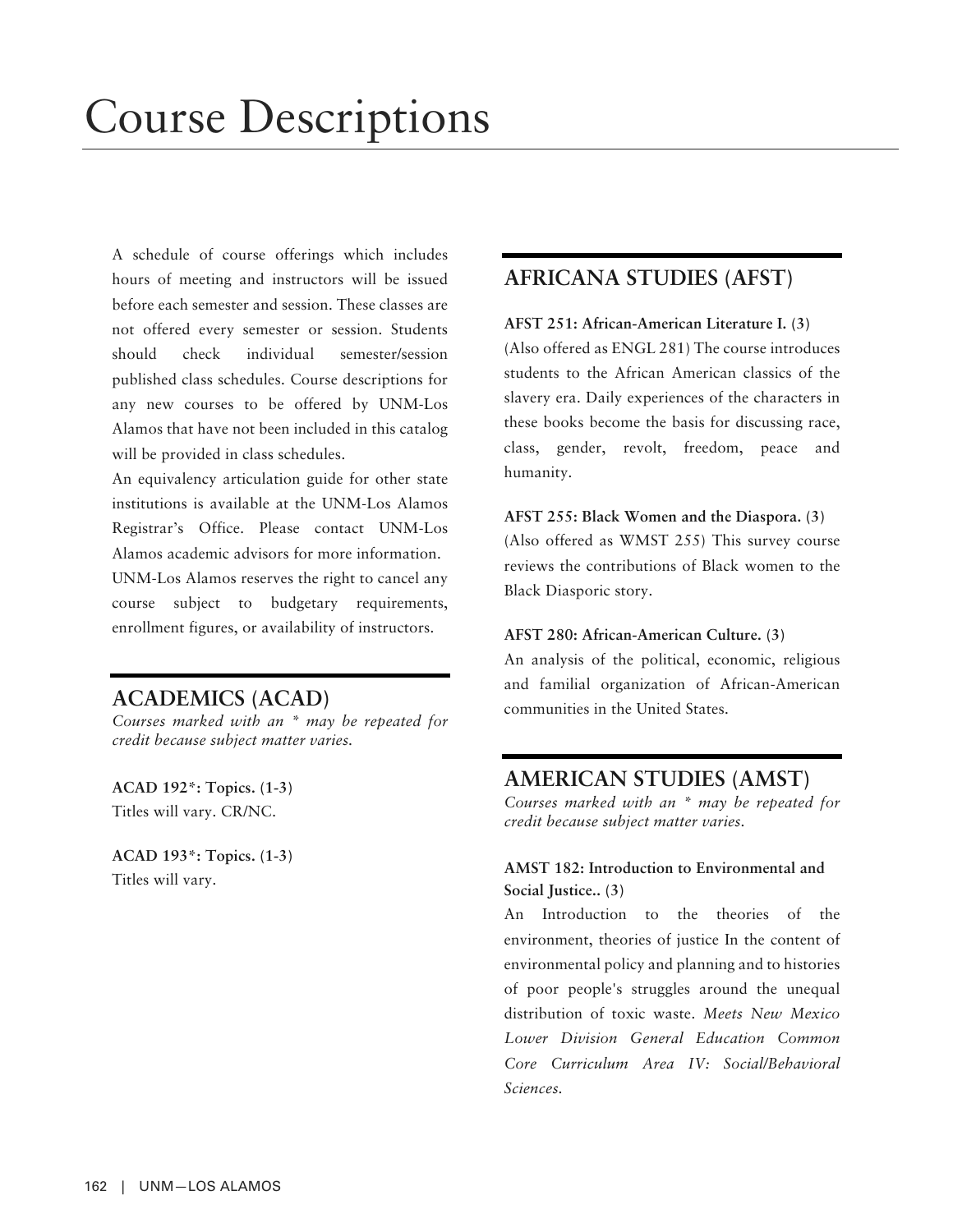#### **AMST 183: Introduction to Gender Studies. (3)**

This course focuses on the interdisciplinary study of the construction of gender as a category. Readings will span cross-cultural and historical materials, including literary, artistic and popular representations of masculinity and femininity in America.

#### **AMST 184: Introduction to American Popular Culture. (3)**

Survey of basic concepts of popular culture and methods for its study. Source materials are drawn from diverse areas – television, film, comics, music and sports. May be repeated for credit with permission from AMST undergraduate advisor.

#### **AMST 185: Introduction to Race, Class & Ethnicity. (3)**

An interdisciplinary introduction to the issues of race, class and ethnicity in American life and society. *Meets New Mexico Lower Division General Education Common Core Curriculum Area IV: Social/Behavioral Sciences.*

#### **AMST 186: Introduction to Southwest Studies. (3)**

Provides both an introduction to the complex history and culture of the Southwestern United States and a demonstration of the possibilities of the interdisciplinary study of regional American culture. It is multicultural in its content as it is multidisciplinary in its methodology. *Meets New Mexico Lower Division General Education Common Core Curriculum Area V: Hum & Fine Arts.*

#### **AMST 200\*: Topics in American Studies. (3 to a maximum of 6)**

The content of this course varies by semester. Topics include: America in the 50s; America in the 60s and 70s; the American family power and culture; schooling in America.

**AMST 251: The Chicano Experience in the United States. (3)** 

Investigation of the historical and social conditions that have shaped the development of Chicano life.

**AMST 252: The Native American Experience. (3)**  (Also offered as NATV 252) Introductory survey of Native American history, culture, and contemporary issues. Students read literature by and about Native Americans covering a variety of topics including tribal sovereignty, federal policy, activism, economic development, education, and community life.

**AMST 285: Perspectives in American Studies. (3)** This class will introduce students to the interdisciplinary field of American Studies through focused thematic inquiry drawing on two areas of focus in the department..

## **ANTHROPOLOGY (ANTH)**

#### **ANTH 101: Introduction to Anthropology. (3)**

Surveys the breadth of anthropology, introducing students to archaeology, biological anthropology, ethnology, human evolutionary ecology and linguistics. *Meets New Mexico Lower Division General Education Common Core Curriculum Area IV: Social/Behavioral Sciences NMCCN 1113)*

#### **ANTH 110: Language, Culture, and the Human Animal. (3)**

(Also offered as LING 101), Fundamentals of anthropological linguistics. The biological, structural, psychological, and social nature of language; implications for cross-cultural theory, research, and applications. *Meets New Mexico Lower Division General Education Common Core Curriculum Area IV: Social/Behavioral Sciences*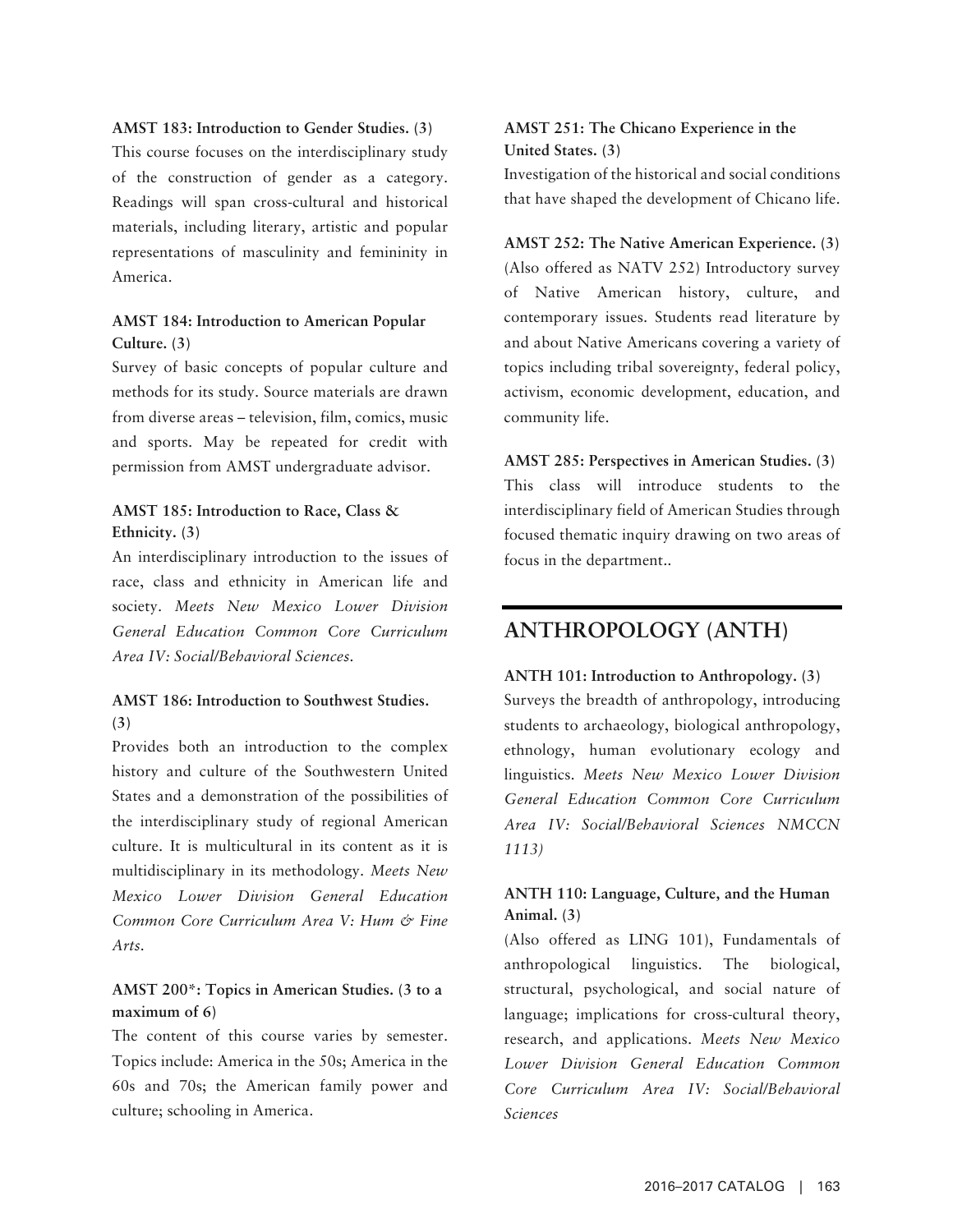**ANTH 120: Archeological Method and Theory. (3)**

Introduction to archeological method and theory. Lectures cover basic concepts and strategy. Labs provide hands-on experience with methods of excavating archeological remains.

*Corequisite:* ANTH. 122L

#### **ANTH 122L: Archaeological Method and Theory Laboratory (1)**

Introduction to archaeological method and theory. Labs provide hands-on experience with methods of analyzing archaeological remains. *Corequisite:* ANTH 120.

#### **ANTH 130: Cultures of the World. (3)**

Basic concepts and methods of cultural anthropology. Selected cultures, ranging from preliterate societies to aspects of urban civilization. *Meets New Mexico Lower Division General Education Common Core Curriculum Area IV: Social/Behavioral Sciences. (NMCCN 2113)*

#### **ANTH 150: Evolution and Human Emergence. (3)**

Fundamentals of biological anthropology and principles of organic evolution, in relation to the biology, ecology and behavior of primates and fossil humans. Biological anthropology concentrators are required, and others are encouraged, to enroll concurrently in ANTH 151L. *Meets New Mexico Lower-Division General Education Common Core Curriculum. Area IV: Social/Behavioral Sciences.*

#### **ANTH 151L: Human Evolution Laboratory. (1)**

The factual basis of human evolution, from the comparative study of living and fossil primates to interpretation of recent human fossils. Recommended, but not required, that this be taken concurrently with 150. Two hours lab.

#### **ANTH 160: Human Life Course. (3)**

Biology and behavior of the human life course, including the evolution of the life history patterns specific to humans and the impact of population growth and of adaptation to local conditions in promoting human diversity. Students are encouraged, but not required, to enroll concurrently in ANTH 161L.

#### **ANTH 161L: Computer Laboratory in Human Evolutionary Ecology. (1)**

Introduces the computer as a tool in biological and social science research, provides first-hand experience in data collection, analysis and modeling behavior. No prior computer experience required.

*Pre- or Corequisite:* ANTH 160.

#### **ANTH 220: World Archeology. (3)**

Surveys the archeological evidence for the development of human culture from the first stone tools in Africa to the rise of civilizations in both the Old and New Worlds.

#### **ANTH 251: Forensic Anthropology. (3)**

This course is designed to introduce students to the forensic investigation of death. Emphasis will be on current methods and techniques and include the role of the anthropologist as an integral member of the investigation process.

## **ART HISTORY (ARTH)**

*The following courses, 101, 251, 201, 202 and 250, are strongly recommended to all students in the study of art history and related studio areas.*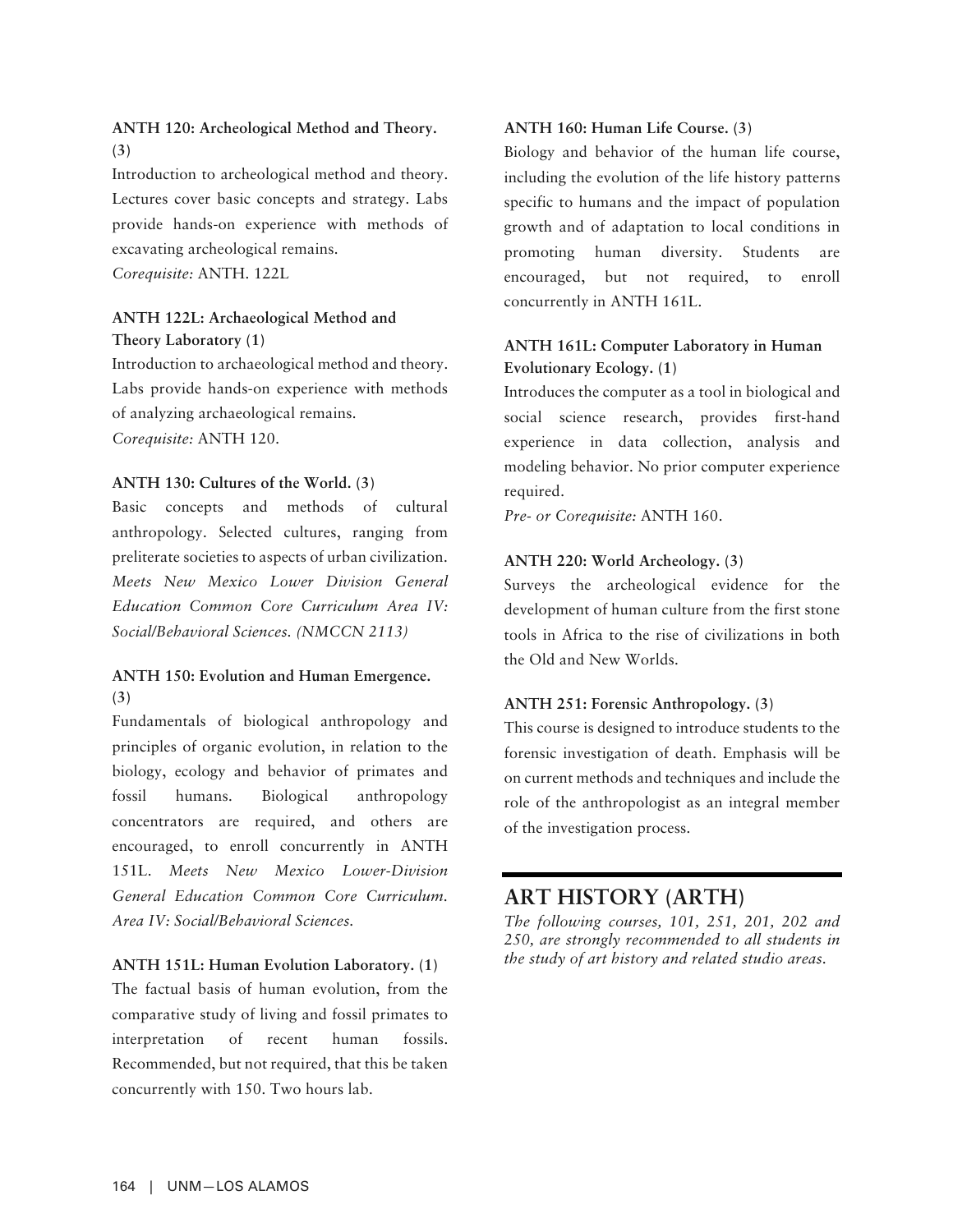#### **ARTH 101: Introduction to Art. (3)**

A beginning course in the fundamental concepts of the visual arts; the language of form and the media of artistic expression. Readings and slide lectures supplemented by museum exhibition attendance. *Meets New Mexico Lower Division General Education Common Core Curriculum Area V: Humanities & Fine Arts (NMCCN 1013.)*

#### **ARTH 201: History of Art I. (3)**

Prehistoric, Near Eastern, Egyptian, Greek, Roman, Early Christian, Byzantine, Romanesque, and Gothic Art. *Meets New Mexico Lower Division General Education Common Core Curriculum Area V: Humanities & Fine Arts (NMCCN 2113.)*

#### **ARTH 202: History of Art II. (3)**

Western Art from the Early Renaissance to Impressionism *Meets New Mexico Lower Division General Education Common Core Curriculum Area V: Humanities & Fine Arts (NMCCN 2123.)*

#### **ARTH 250: Modern Art. (3)**

Major stylistic developments of European and American painting and sculpture from Impressionism to approximately World War II.

### **ART STUDIO (ARTS)**

[\* May be taken twice for credit.] *Major Courses: All 100-level studio courses carry no prerequisites and are designed for both students who have a general interest in art as well as students who plan on majoring or minoring in art.* 

#### **ARTS 106: Drawing I. (3)**

Basic drawing concepts, including the expressive use of contour, value, perspective and composition while exploring both dry and wet media. Assigned problems may include still life, landscape, portraiture or the figure.

#### **ARTS 121: Two-Dimensional Design. (3)**

Emphasis on elements of line, form, value, color theory, painting principles and visual vocabulary. Particular attention will be placed on a disciplined approach toward design and development of perceptual skills.

#### **ARTS 123: Shop Foundations. (2)**

Familiarizes the art student with the safe practice and maintenance of wood and metal shop tools and machinery.

Offered on a CR/NC basis only.

#### **ARTS 125: Art Practices I. (3)**

This is an interdisciplinary course, exploring the thematic concepts and diverse media that are central to the nature of art making today. Art Practices I will investigate issues of LIGHT, FRAME and MARK.

#### **ARTS 126: Art Practices II. (3)**

This is an interdisciplinary course, exploring the thematic concepts and diverse media that are central to the nature of art making today. Art Practices II will investigate issues of MOTIVE and CHANGE.

*Prerequisite:* ARTS 125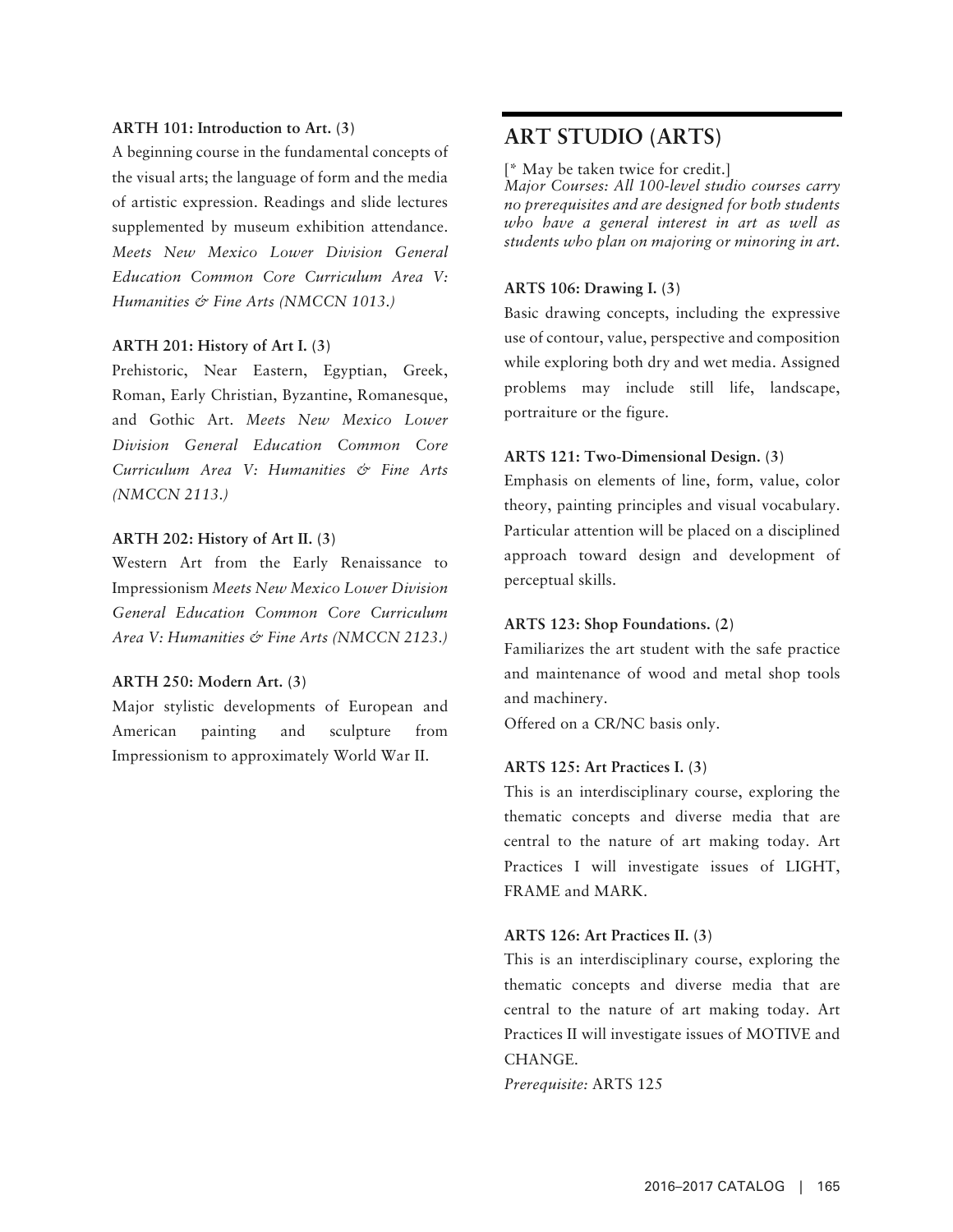#### **ARTS 130: Introduction to Electronic Art. (3)**

Introduction to the computer as a medium and fine art tool. Course will explore history, theory and contemporary art issues associated with computerbased art practice, as well as introducing students to basic tools and technologies.

**ARTS 157: Small Scale Metal Construction I. (3)**  Introduction to basic fabrication methods as they relate to object-making and small-scale sculpture.

#### **ARTS 168: Introduction to Ceramics. (3)**

Comprehensive introduction to the terms, concepts, historical, and technical information that support creative development. Includes hand building and throwing, basic clay bodies, slip and glaze, oxidation, reduction, and atmospheric firing.

#### **ARTS 187: Introduction to Photography. (3)**

This is a hands-on course introducing contemporary techniques, technologies, underlying concepts, and practitioners of fine art photography. ARTS 187 is a foundation course designed to prepare students for ARTS 188.

#### **ARTS 188: Visualizing Ideas Using Photography. (3)**

This course will help students use photography to develop their ideas conceptually. Students will work in both a traditional and an experimental manner with a variety of photographic process and technologies to advance the visual presentation of their ideas.

*Prerequisite:* ARTS 187.

#### **ARTS 205: Drawing II. (3)**

Further concentration on basic drawing concepts with a greater emphasis on descriptive and perceptual drawing skills using both dry and wet media.

*Prerequisite:* ARTS 106.

#### **ARTS 207: Painting I. (3)**

Painting materials and techniques, integrating basic drawing concepts with color theory and composition. Emphasis on descriptive and perceptual skills through assigned problems. *Prerequisite:* ARTS 106.

#### **ARTS 208: Painting II. (3 to a maximum of 6)**

Continued exploration of the painting concepts and techniques, presented in 207. Working from imagination as well as observation, emphasizing the expressive potential of the medium. *Prerequisite:* ARTS 207.

#### **ARTS 213: Sculpture I. (3)**

A further exploration into the concepts presented in Three-Dimensional Design. Will investigate, through specific assignments, issues that are central to producing sculpture. *Prerequisite:* ARTS 123

#### **ARTS 216: Raku–A Ceramic Low-Firing Reduction Process. (3)**

Students will be introduced to the principles of Raku Firing including simple glaze formulation, firing techniques, and designing-building the kiln. *Prerequisite:* ARTS 168

#### **ARTS 257\*: Small Scale Metal Construction II. (3)**

A continuation of ARTS 157. Fabrication skills are further developed and refined. Emphasis is on developing a deeper understanding of form/content as it relates to intimate scale. *Prerequisite:* ARTS 157.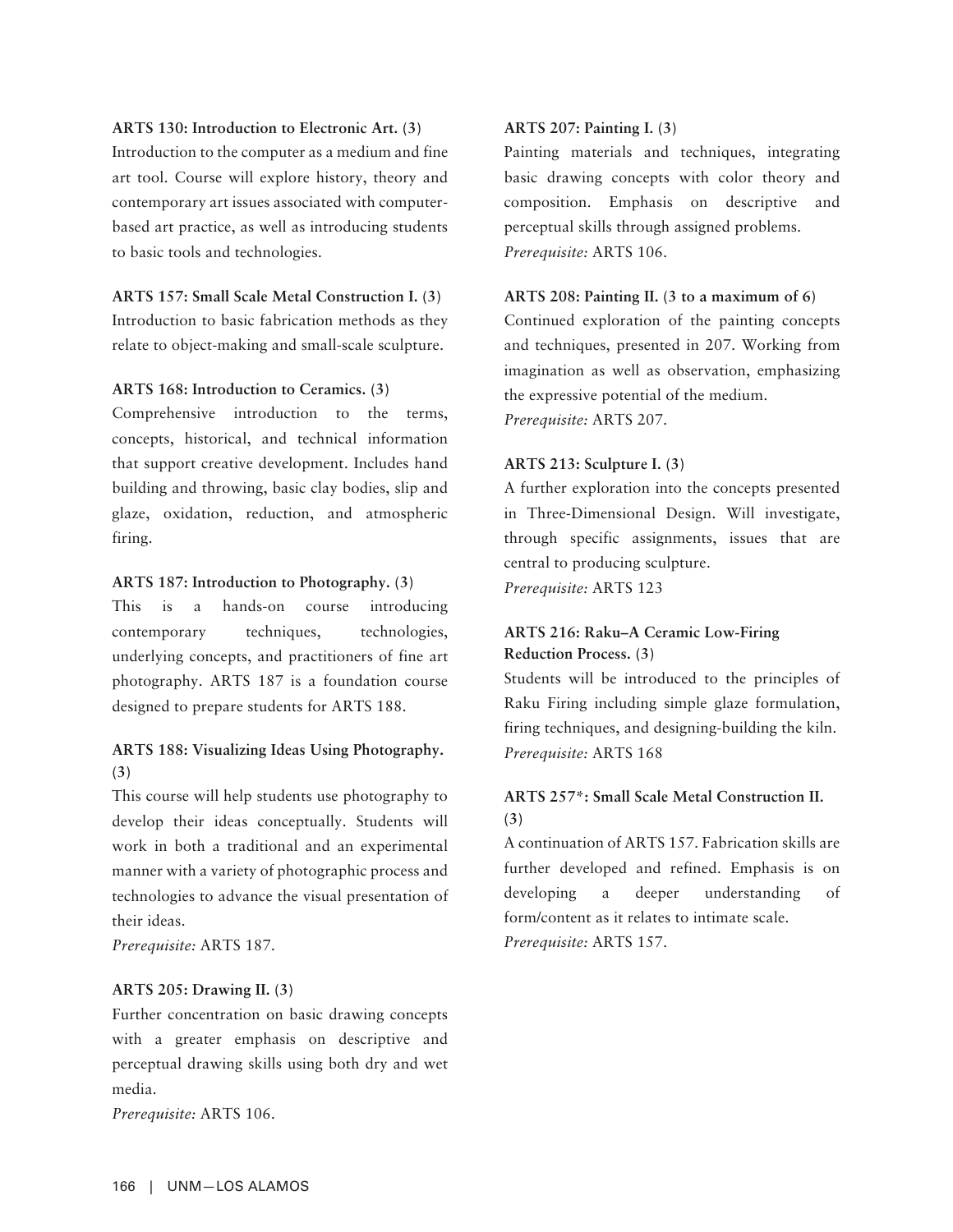**ARTS 268\*: Ceramics: Materials and Aesthetics. (3)**

Continuation of ARTS 168 with emphasis placed on the mastery of forming, surfacing, and firing processes, expanded critical awareness, and the development of a personal aesthetic. Open-ended and self-selected projects. Individual and group critiques.

*Prerequisite:* ARTS 168

#### **ARTS 287: Black & White Photography. (3)**

Concentrates on black and white photographic techniques: film processing and fine black and white printing.

#### **ARTS 289: Digital Imaging Techniques. (3)**

Techniques and aesthetics of digital imaging using a variety of software programs and hardware. *Prerequisite:* ARTS 188

**ARTS 298\*: Topics. (1-3)**  Titles will vary. CR/NC

## **ASTRONOMY (ASTR)**

*Listed in the UNM-Albuquerque catalog as the Department of Physics and Astronomy. See also "Physics."* 

#### **ASTR 101: Introduction to Astronomy. (3)**

Conceptual description of our fascinating universe: early astronomy, Newtonian, synthesis, Earth, Moon, planets, asteroids, comets, the Sun, our solar system, stars, black holes, galaxies, dark matter, dark energy and cosmological mysteries. *Meets New Mexico Lower Division General Education Common Core Curriculum Area III: Science (NMCCN 1114).*

#### **ASTR 101L: Astronomy Laboratory. (1)**

Intended as an adjunct to ASTR 101, this course deals with elementary techniques in astronomical observations. *Meets New Mexico Lower Division General Education Common Core Area III: Science (NMCCN 1114).*

*Pre-or Corequisite:* ASTR 101. Two hours lab.

#### **BIOLOGY (BIOL)**

*Biology 121, 122, 219 and 221 can substitute for Biology 201, 202, 203L and 204L as prerequisites for upper-division courses.*

#### **BIOL 110: Biology for Non-Majors. (3)**

Biological principles important for the non-major in today's world. Ecological, evolutionary, and molecular topics. (Credit not allowed for both BIOL 110 and BIOL 123/124L) *Meets New Mexico Lower Division General Education Common Core Curriculum Area III: Science (NMCCN 1114).*

#### **BIOL 112L: Biology Laboratory for Non-Majors. (1)**

An optional laboratory which may be taken concurrently with or subsequent to BIOL 110. One 3-hour lab per week including plant and animal diversity, techniques and investigation of current issues. *Meets New Mexico Lower Division General Education Common Core Curriculum Area III: Science (NMCCN 1114).* 

*Pre- or Corequisite:* BIOL 110.

#### **BIOL 123: Biology for Health Related Sciences and Non-Majors. (3)**

Principles of cell biology, genetics and organismic biology.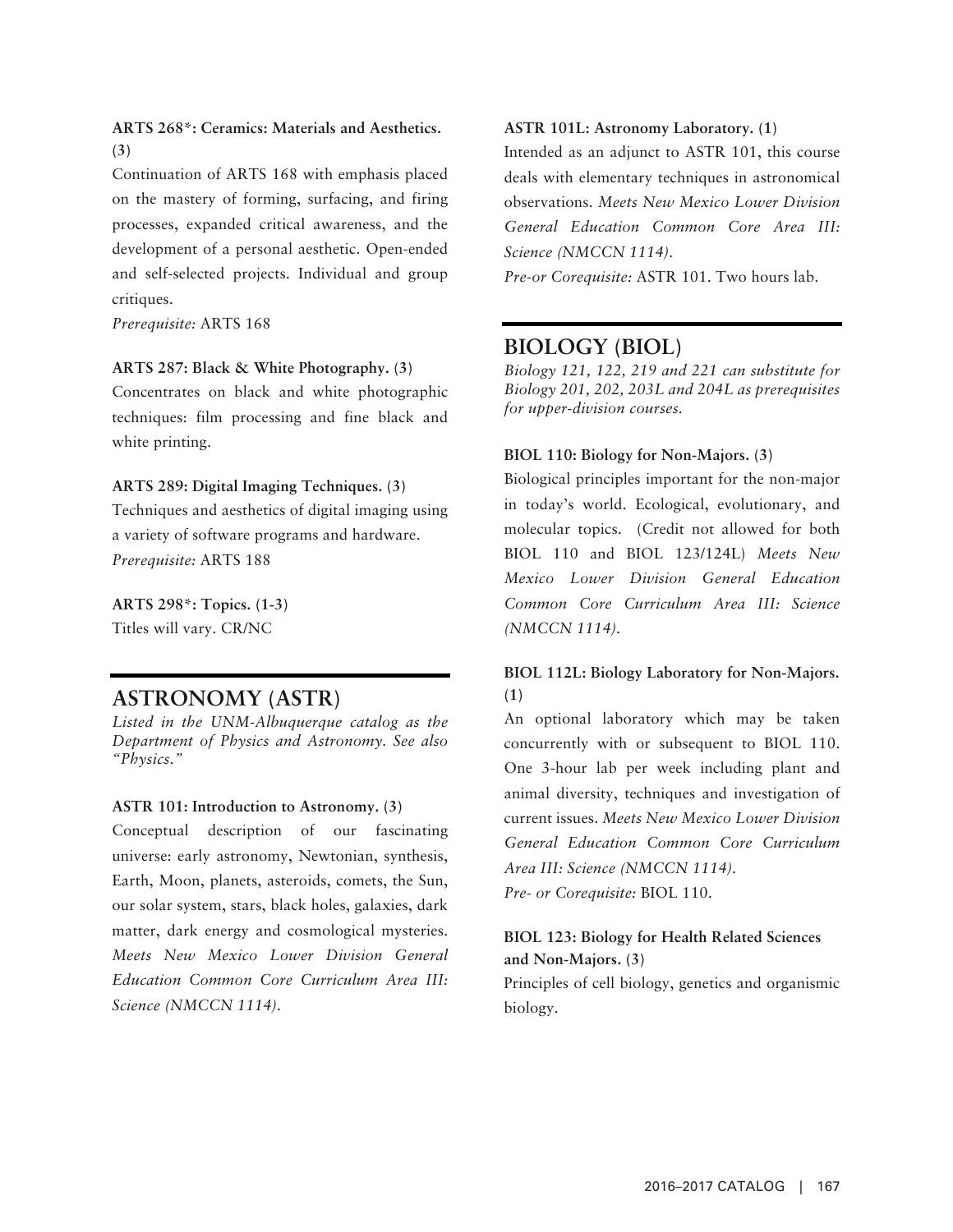(Credit not allowed for both BIOL 123 and BIOL 110. Not accepted towards a Biology major.) *Meets New Mexico Lower Division General Education Common Core Curriculum Area III: Science*

#### **BIOL 124L: Biology for Health Related Sciences and Non-Majors Lab. (1)**

One credit optional laboratory to accompany BIOL 123.

*Pre- or Corequisite:* BIOL 123.

*Meets New Mexico Lower Division General Education Common Core Curriculum Area III: Science*

#### **BIOL 201L: Molecular and Cell Biology. (4)**

The scientific method, the role of water in cell biology, carbon and molecular diversity, macromolecules, introduction to metabolism, tour of cell structures and functions, membrane structure and function, cellular respiration, photosynthesis, cell communication, and the cell cycle.. (Credit not allowed for both BIOL 201 and 219)

*Pre- or Corequisite:* (CHEM 121 and CHEM 123L) or (AP CHEM 3-5).

*Note:* Students who completed AP Chemistry in high school should see the instructor of record or Biology Department Advisor. At UNM-LA, this class includes a two hour lab instead of the discussion required at UNM-Albuquerque.

#### **BIOL 202L: Genetics. (4)**

Mitosis, meiosis, Mendelian genetics, chromosomes and inheritance, molecular basis of inheritance, genes to proteins, genetic models (viruses and bacteria), eukaryotic genomes, genetic basis of development, and overview of genomes. (Credit not allowed for both BIOL 202L and 221) *Prerequisite:* BIOL 201 and (CHEM 121 and CHEM 123L or CHEM 131)

*Pre- or Corequisite:* CHEM 122 or CHEM 132L.

#### **BIOL 203: Ecology and Evolution. (3)**

Darwinian principles, origin of the earth, the fossil record and diversification of ancient life, evolution of populations, origin of species, phylogenetics, introduction to ecology and the biosphere, behavioral ecology, population ecology, community ecology, ecosystem ecology and conservation biology.

*Prerequisite:* BIOL 202L, and (CHEM 122, or CHEM 132).

*Pre- or Corequisite:* BIOL 203L and (MATH 162 or MATH 180)

#### **BIOL 203L Ecology and Evolution Laboratory. (1)**

Material includes a survey of the diversity of Life. *Pre- or Corequisite:* BIOL 203.

#### **BIOL 204: Plant and Animal Form and Function. (3)**

Introduction to plant systems including: structure, growth, transport, nutrition, reproduction, development, and control systems. Introduction to animal systems including: nutrition, circulation, reproduction, development; and immune, control and nervous systems..

*Prerequisite:* BIOL 203 and 203L and ((CHEM 122 and CHEM 124L) or CHEM 132L)

*Pre- or Corequisite:* BIOL 204L and (MATH 180 or MATH 162).

### **204L. Plant and Animal Form and Function Laboratory. (1)** Laboratory for BIOL 204. *Pre- or Corequisite:* BIOL 204.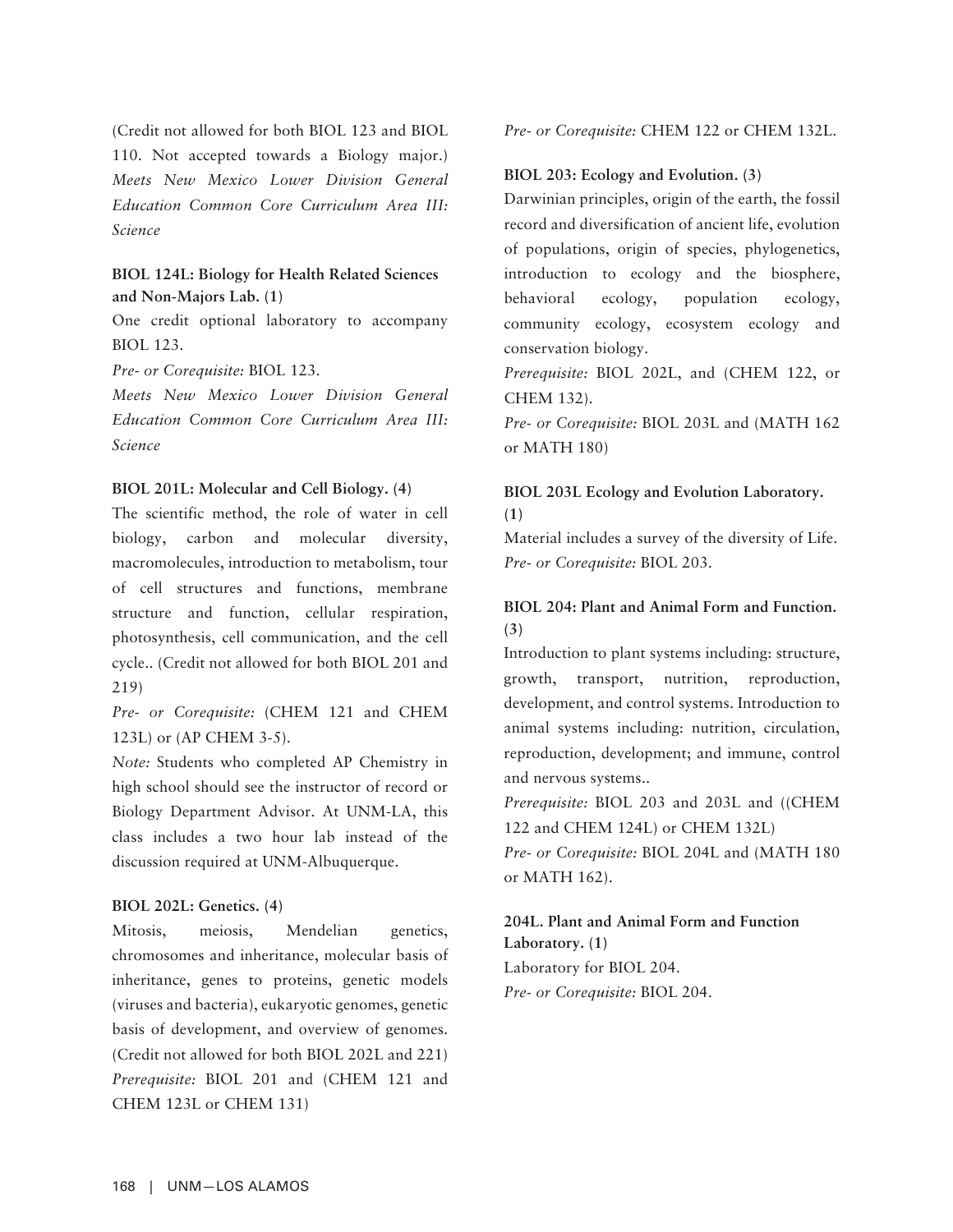#### **BIOL 227L: Human Anatomy and Physiology Lab I. (1)**

Laboratory work with dissections. Anatomy stressed with appropriate physiological work. Topics integrated with BIOL 237.

*Pre- or Corequisite:* BIOL 237. Three hrs. lab.

#### **BIOL 228L: Human Anatomy and Physiology Lab II. (1)**

Continuation of BIOL 227L. Topics integrated with BIOL 238.

*Pre- or Corequisite:* BIOL 238. Three hrs. lab.

#### **BIOL 237: Human Anatomy and Physiology I for the Health Sciences. (3)**

An integrated study of human structure and function to include histology, skeletal, muscular, and nervous systems*Prerequisite:* BIOL (123 and 124L) or BIOL 201 and (CHEM 111 or CHEM 121.).

#### **BIOL 238: Human Anatomy and Physiology II for the Health Sciences. (3)**

A continuation of BIOL 237 to include cardiovascular, respiratory, digestive, excretory, reproductive, and endocrine systems. *Prerequisite:* BIOL 237.

#### **BIOL 239: Microbiology for Health Sciences and Non-Majors. (4)**

Introduction to microbiology with emphasis on principles of infection and immunity. Not accepted toward a Biology major or minor. Credit not allowed for both BIOL 239L and BIOL 351L– BIOL 352L.

*Prerequisite:* BIOL (123 and 124L) or BIOL (201 and 201L) and (CHEM 111 or (CHEM 121 and 123L))

#### **BIOL 247L Human Anatomy and Physiology Laboratory I (1)**

Laboratory work using cadavers. Anatomy stressed with appropriate physiological work. Topics integrated with 237.

*Pre- or Corequisite:* BIOL 237. Three hours lab.

#### **BIOL 248L Human Anatomy and Physiology Laboratory II (1)**

Continuation of BIOL 247L. Topics integrated with 238.

*Pre- or Corequisite:* BIOL 238. Three hours lab.

# **BUSINESS TECHNOLOGY (BSTC)**

*Courses marked with an \* may be repeated for credit because the subject matter varies.*

#### **BSTC 111: Introduction to E-Commerce. (3)**

E-commerce concepts ranging from varieties of ecommerce to secure business transactions over the web. How to market a product over the web, basic business concepts of selling, and understanding the evolution of e-commerce.

Note: Also offered as IT 111.

#### **BSTC 113: Introduction to Project Management. (1)**

The course introduces and applies the concepts, techniques, and tools of project management.

#### **BSTC 114: Customer Service and Relations. (1)**

Examines techniques for successful customer service, how to handle difficult and irate customers, customer complaints, and to build relationships with internal and external clients.

#### **BSTC 115: Time Management. (1)**

Examines methods of managing personal and professional time during the workday.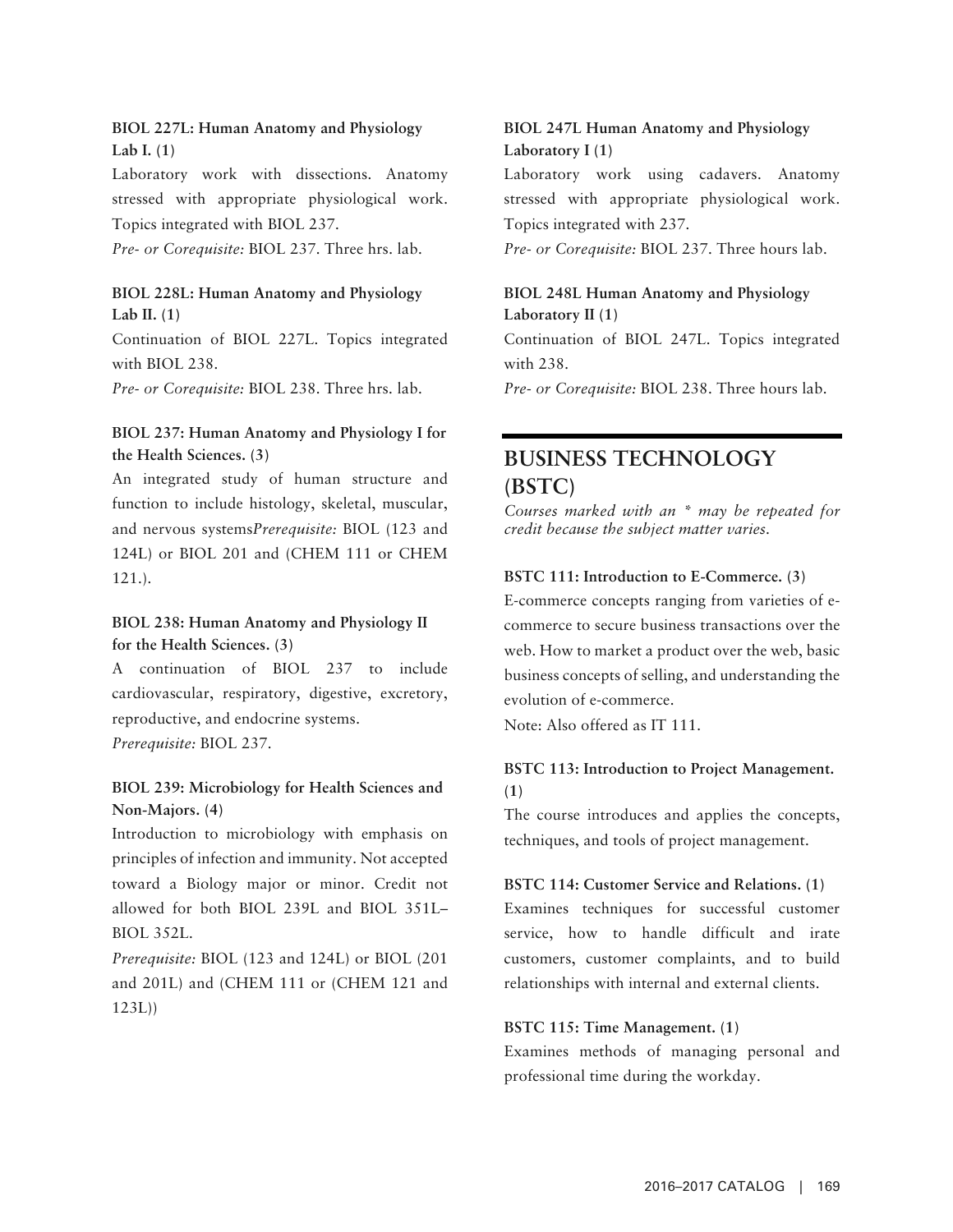#### **BSTC 116: Stress Management for the Workplace. (1)**

Examines techniques and tips for managing stress in the work environment.

# **BSTC 117: Organization Skills for the**

**Workplace. (1)** Examines techniques for organizing workplace space and filing systems.

### **BSTC 118: Conflict Resolution for the Workplace. (1)** Examines techniques for identifying and resolving conflict in the work environment.

**BSTC 193\*: Topics. (1-3)**  Titles will vary.

#### **BSTC 202: Microcomputer Accounting. (3)**

Course uses accounting software applications to record, classify and report business activities. *Prerequisite:* MGMT 101.

#### **BSTC 203: Business Communication. (3)**

Course emphasizes theory and application of customer contact skills, questioning and listening techniques, business etiquette, multicultural awareness, letter and memorandum writing, the job application process and interviewing, and conflict resolution.

#### **BSTC 204: Human Relations in Business. (3)**

Human relations in the work environment will be studied, including the psychological implications of business practices as they apply to individual employees and supervisors.

#### **BSTC 212: Introduction to Income Tax. (3)**

IRS code and regulations as they pertain to the individual. Includes capital gains and losses, accounting methods, income, deductions, social security, installment sales and alternative tax methods.

#### **BSTC 218: Business Law. (3)**

Introduction to the basic principles of business law and their applications to typical business situations. Topics include an introduction to the legal environment, contracts, regulatory agencies, negotiable instruments, and the sale of goods and real property.

*Prerequisite:* MGMT 113

#### **BSTC 220: Management Accounting. (3)**

Course includes the role of accounting in the management information system, collection and processing of data for management decisions. *Prerequisite:* MGMT 101 and MGMT 102, or MGMT 202 and MGMT 113.

**BSTC 292\*: Topics. (1-3)**  Titles will vary. CR/NC.

**BSTC 293\*: Topics. (1-4)**  Titles will vary.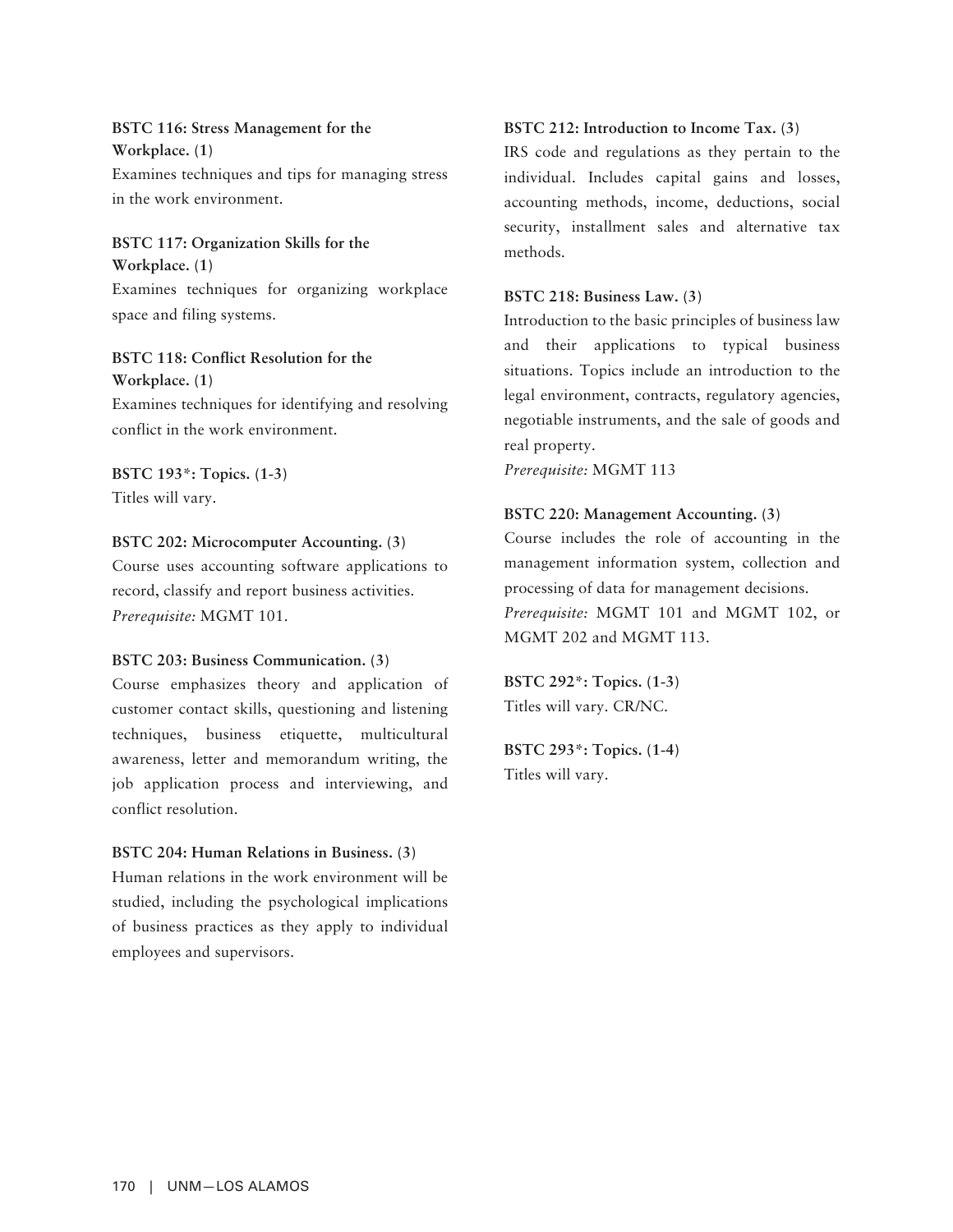**BSTC 299: Cooperative Work Experience (1-3)** Designed to give students credit for volunteer or paid work experience.

*Prerequisite:* Permission of instructor

# **CHEMISTRY (CHEM)**

**CHEM 111: Elements of General Chemistry. (4)**  One-semester course in general Chemistry, especially for non-science majors in the health sciences except pre-medicine and medical technology. (Credit not allowed for both CHEM 111 and CHEM 121)*Meets New Mexico Lower Division General Education Common Core Curriculum Area III: Science (NMCCN 1114).* 

*Prerequisite:*  $ACT \geq 22$  or  $SAT \geq 510$  or MATH103 or MATH 121 or MATH 150 or MATH 162 or MATH 163 or MATH 180 or MATH 181 or MATH 264.

#### **CHEM 115: Preparation for Chemistry (2)**

A preparatory course for students who feel they are not prepared or who do not have the prerequisite requirements for CHEM 121/123L. A grade of "CR" can be used as placement into CHEM 121/123L. Offered on a CR/NC basis only.

#### **CHEM 120: Foundations of Chemistry (3)**

This course is available to students initially enrolled in CHEM 121 who find themselves unprepared. Designed for science majors, it provides foundational chemical concepts and prepares students to return and succeed in CHEM 121.

#### **CHEM 121: General Chemistry I. (3)**

Introduction to the chemical and physical behavior of matter. Meets New Mexico Lower Division General Education Common Core Curriculum Area III: Science (NMCCN 1214).

*Prerequisite:*  $ACT \geq 25$  or  $SAT \geq 570$  or MATH 121 or MATH 123 or MATH 150 or MATH 153 or MATH 162 or MATH 163 or MATH 180 or MATH 181 or MATH 264

*Pre or Corequisite:* CHEM 123L.

#### **CHEM 122: General Chemistry II. (3)**

Continuation of CHEM 121. Meets New Mexico Lower Division General Education Common Core Curriculum Area III: Science (NMCCN 1224). *Prerequisite:*  $ACT \geq 25$  or  $SAT \geq 570$  or MATH 121 or MATH 123 or MATH 150 or MATH 153 or MATH 162 or MATH 163 or MATH 180 or MATH 181 or MATH 264 and (CHEM 121 and CHEM 123L) or CHEM (131 and 123L) *Pre or Corequisite:* CHEM 124L

#### **CHEM 123L: General Chemistry I Laboratory. (1)**

Introduction to basic chemical laboratory principles and techniques. Meets New Mexico Lower Division General Education Common Core Curriculum Area III: Science (NMCCN 1214).

*Prerequisite:*  $ACT \geq 25$  or  $SAT \geq 570$  or MATH 121 or MATH 123 or MATH 150 or MATH 153 or MATH 162 or MATH 163 or MATH 180 or MATH 181 or MATH 264

*Pre- or Corequisite:* CHEM 121 or CHEM 131.

#### **Pre- or CHEM 124L: General Chemistry II Laboratory. (1)**

Experiments illustrating the fundamental principles and techniques of chemistry. (3 hr lab) Meets New Mexico Lower Division General Education Common Core Curriculum Area III: Science (NMCCN 1224).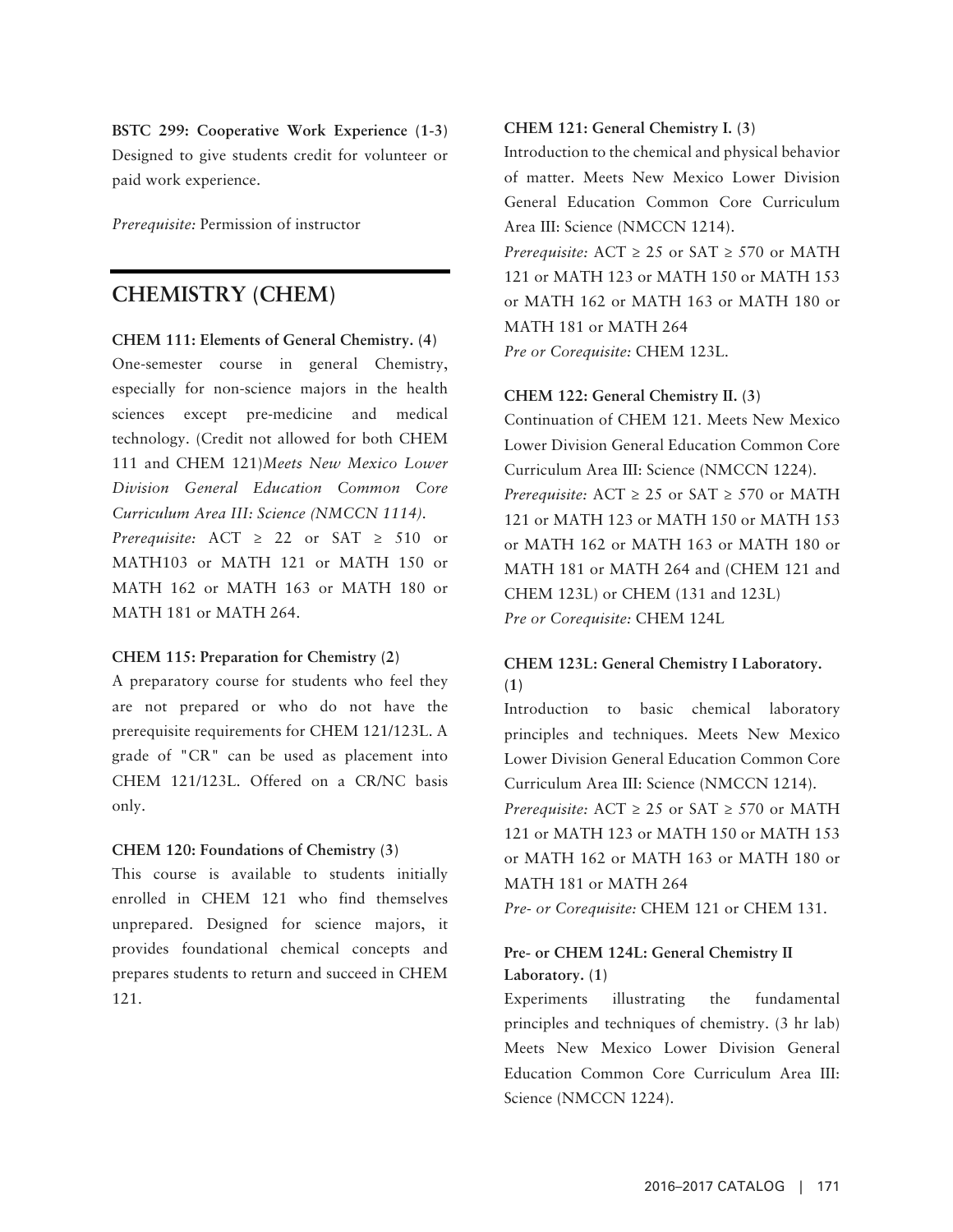*Prerequisite:* (ACT ≥ 25 or SAT≥570 or MATH 121 or MATH 123 or MATH 150 or MATH 153 or MATH 162 or MATH 163 or MATH 180 or MATH 181 or MATH 264) and (CHEM 121 and CHEM 123L) or CHEM 131L *Pre- or Corequisite:* CHEM 122 or CHEM 132.

#### **CHEM 212: Integrated Organic Chemistry and Biochemistry. (4)**

Survey interrelating the major principles of organic chemistry and biochemistry with special emphasis toward interests of students in the health sciences. Credit not allowed for both 212 and 301. *Prerequisite:* CHEM 111L or CHEM 122.

#### **CHEM 253L: Quantitative Analysis. (4)**

Theory and techniques of chemical analysis. 3 Hrs. lecture and 4 Hrs. lab.

*Prerequisite:* CHEM (122 and 124L) or CHEM (132 and 124L).

## **CHINESE (CHIN)**

**CHIN 101: First Year Chinese I [Elementary Chinese I]. (3)**

### **CIVIL ENGINEERING (CE)**

#### **CE 160L: Civil Engineering Design. (3)**

Introduction to engineering graphics (AutoCAD), computer-aided design; introduction to civil engineering and construction.

#### **CE 202: Engineering Statics. (3)**

Statics of particles and rigid bodies in two and three dimensions using vector algebra as an analytical tool; centroids; distributed loads; trusses, frames; internal forces, friction. *Prerequisite:* PHYC 160 and MATH 163

### **CLASSICS (CLST)**

#### **CLST 107: Greek Mythology. (3)**

Introduction to mythology: primary readings in stories about the gods and heroes, usually including Homer, Hesiod, Homeric Hymns and Tragedies. All text will be in English. *Meets New Mexico Lower Division General Education Common Core Curriculum Area V: Humanities and Fine Arts.*

#### **CLST 204: Greek Civilization. (3)**

An interdisciplinary introduction to the ancient Greece. Lectures on Greek art, history, literature, and philosophy. *Meets New Mexico Lower Division General Education Common Core Curriculum Area V: Humanities and Fine Arts.*

#### **CLST 205: Roman Civilization. (3)**

An interdisciplinary introduction to ancient Rome. Lectures on Roman literature, history, art, and philosophy. *Meets New Mexico Lower Division General Education Common Core Curriculum Area V: Humanities and Fine Arts.*

# **COMMUNICATIONS AND JOURNALISM (CJ)**

*Courses marked with an \* may be repeated for credit because subject matter varies.*

#### **CJ 101L: Introduction to Communication. (3)**

Principles and concepts of various types of human communication, including interpersonal, small group, organizational, public and mass communication.

2 hrs. lecture, 1 hr. Lab.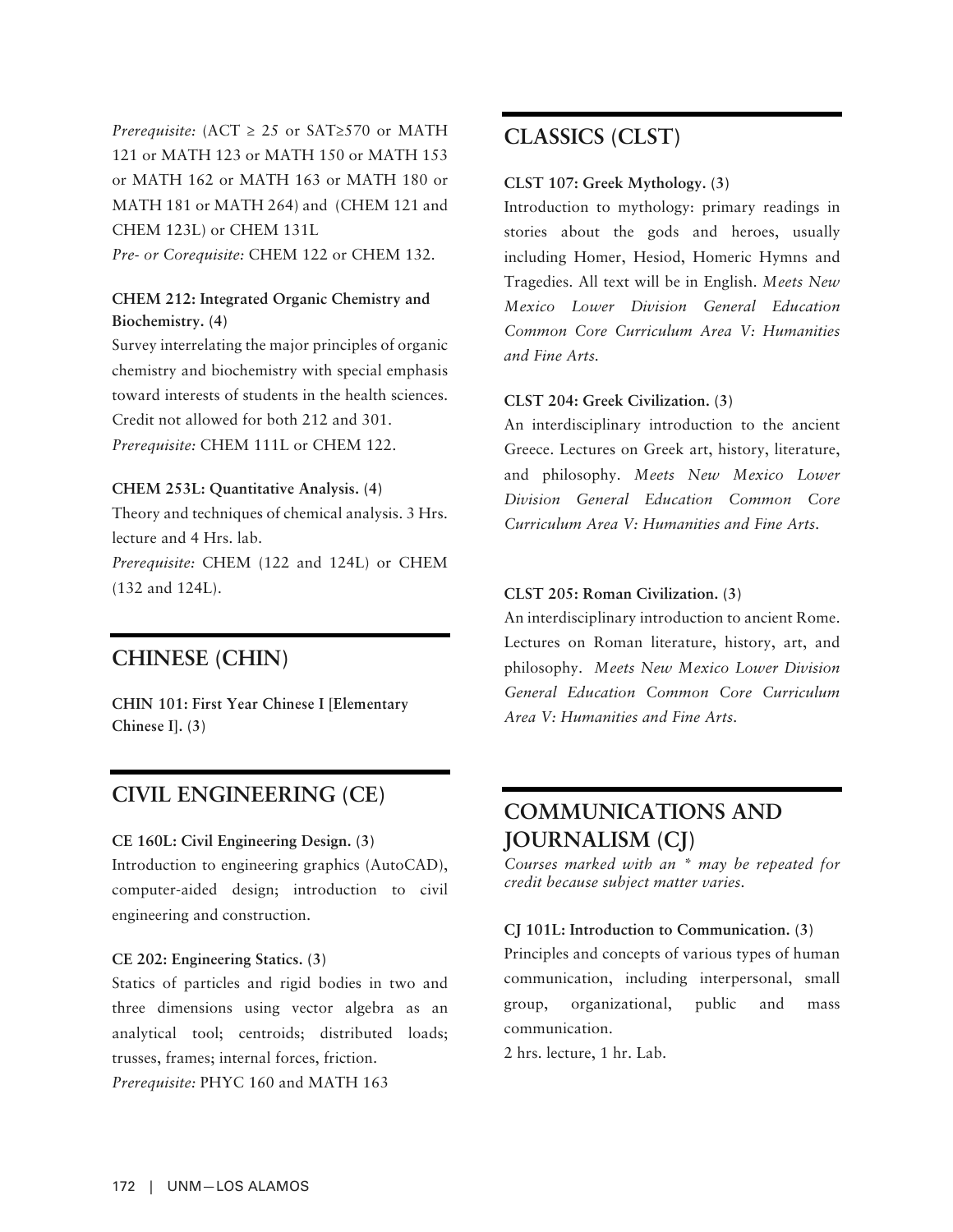#### **CJ 110: Introduction to Mass Communication. (3)**

(Also offered as MA 110) The development of the mass media with emphasis on television in the areas of programming, policy, regulations, economics and technology. Examination of the social, cultural, and political impact of the mass media on contemporary society.

#### **CJ 115: Communication Across Cultures. (3)**

).An introduction to communication among people from different cultural backgrounds, emphasizing intercultural relations. The class seeks to identify, honor and enhance the strengths of different cultural perspectives.

#### **CJ 130: Public Speaking. (3)**

A performance course that deals with analysis, preparation, and presentation of speeches.

*Meets New Mexico Lower Division General Education Common Core Curriculum Area 1: Communications (NMCCN 1113.)*

#### **CJ 171L: Introduction to Media Writing. (3)**

Practical introduction to journalism, emphasizing journalistic conventions and the gathering and writing of news for the print and broadcast media. Language and typing skills required.

*Prerequisite:* ENGL 120 or ACT English ≥ 29 or SAT Verbal≥650.

#### **CJ 220: Communication for Teachers. (3)**

Concepts and practices of interpersonal, small group and public communication pertinent to classroom teachers at the elementary, middle and secondary levels of education.

#### **CJ 221: Interpersonal Communication. (3)**

Analysis of a variety of interpersonal communication concepts with special emphasis on the application of communications skills in different situations. *Meets New Mexico Lower Division General Education Common Core Curriculum Area I: Communications.*

#### **CJ 225: Small Group Communication. (3)**

Basic characteristics and patterns of communication in small groups. Includes attention to role theory, conflict resolution, and creative decision-making methods.

**CJ 293\*: Topics. (1-3 to a maximum of 6 credit hours)**

Topics will vary.

# **COMPARATIVE LITERATURE (COMP)**

*Courses marked with an \* may be repeated for credit because subject matter varies.*

#### **COMP 222: Fairy and Folk Tales. (3)**

An exploration of fairy and folk tales from a variety of cultures. The course introduces methods of analysis while exploring historical and contemporary roles and interrelationships of the tales. *Meets New Mexico Lower Division General Education Common Core Curriculum Area V: Hum & Fine Art*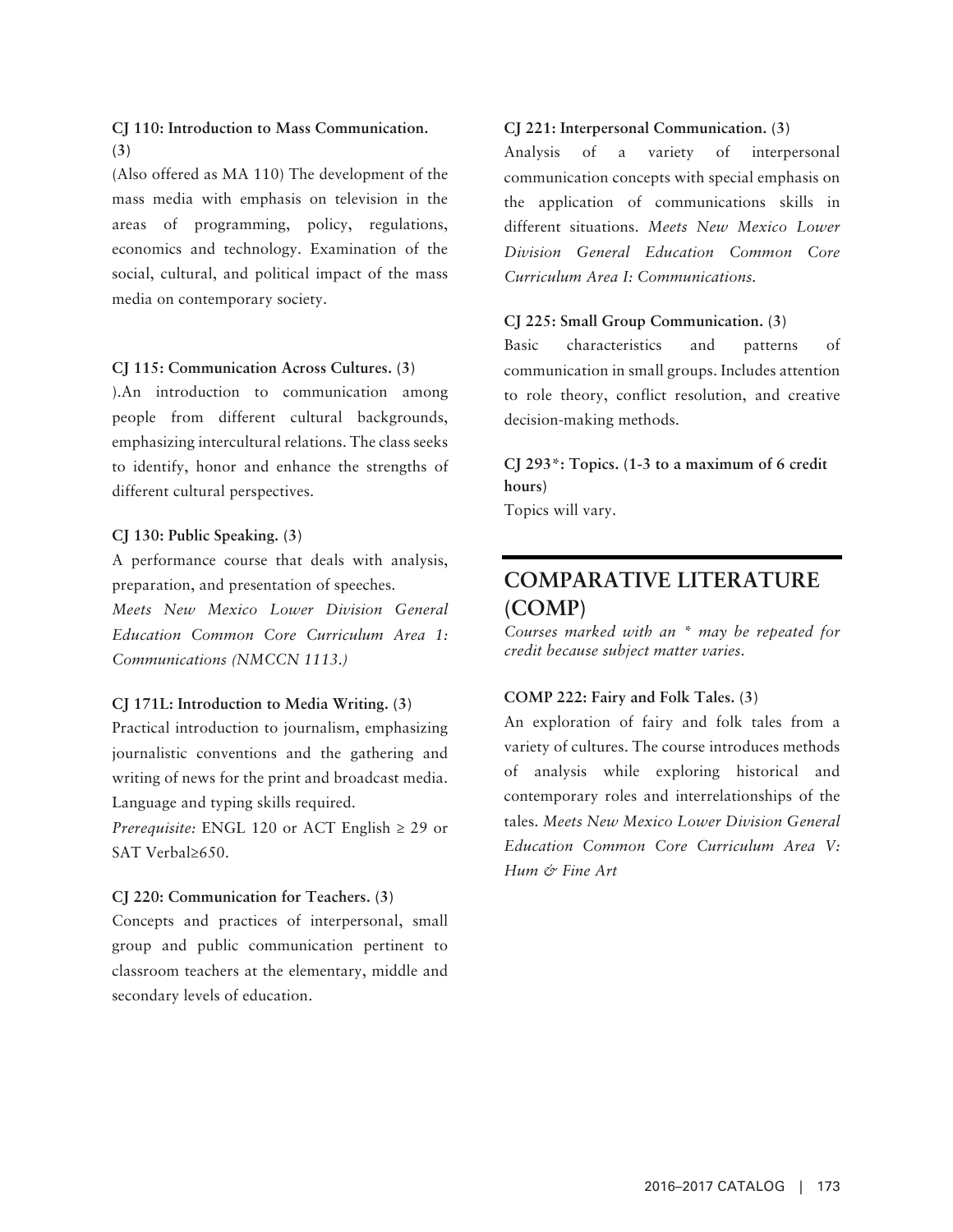#### **COMP 224: Literary Questions. (3)**

Examination of basic questions in comparative literature studies: themes, movements, modes, interaction of literature with other disciplines, etc. Work will be comparative and reading list will represent cross-section of Western European, American, Russian, and Classical literatures. Titles will vary as content varies. *Meets New Mexico Lower Division General Education Common Core Curriculum Area V: Hum & Fine Art*

### **COMPUTER SCIENCE (CS)**

**CS 101: Introduction to Computer Science. (4)**

An Introductory course covering the computer terminology, applications, and characteristics that a student would encounter in a CS degree. Students will learn introductory UNIX and how to run existing programs. Note: Credit may not be earned for both CS 101 and CS 102.

#### **CS 102: Introduction to UNIX. (1)**

For the computer novice. Students will be shown the UNIX commands needed in a computerprogramming course. UNIX topics: electronic mail, file manipulation and creation, line/screen editors, and program compilation. Offered on a CR/NC basis only. Note: Credit may not be earned for both CS 101 and CS 102. CR/NC

#### **CS 103: Advanced UNIX. (1)**

Focuses on shell scripts and shell programming, processes and job control; user tools; UNIX networking concepts; simple system administration; introduction to Perl scripting *Prerequisite:* CS 102 or CS 101 Offered on a CR/NC basis only.

#### **CS 131L: Introduction to Unix® and the World Wide Web. (2)**

An introduction to Unix®-based computing resources. Topics include: elements of a computer system, elementary Unix® commands and file system structure, e-mail, a visual editor, browsing the World Wide Web and construction of simple Web pages using HTML.

**CS 132L: Introduction to Unix® and the World Wide Web. (1)** Continuation of CS 131L. *Prerequisite:* CS 131L.

**CS 150L: Computing for Business Students. (3)** Students will use personal computers in campus laboratories to learn use of a word processor, a spreadsheet and a database management program. The course will also cover access to the World Wide Web and other topics of current importance to business students. Course cannot apply to major or minor in Computer Science.

*Prerequisite:* MATH 120 or (MATH 101, 102, and 103) or MATH 121 or MATH 123 or MATH 150 or MATH 162 or MATH 163 or MATH 180 or MATH 181.

#### **CS 151L: Computer Programming Fundamentals for Non-Majors. (3)**

An introduction to the art of computing. Not intended for Computer Science majors or minors. The objective of the course is an understanding of the relationship between computing and problem solving.

#### **CS 152L: Computer Programming Fundamentals. (3)**

Introduction to the art of computing. The course objectives are understanding relationships between computation, problem solving, and programming using high-level languages.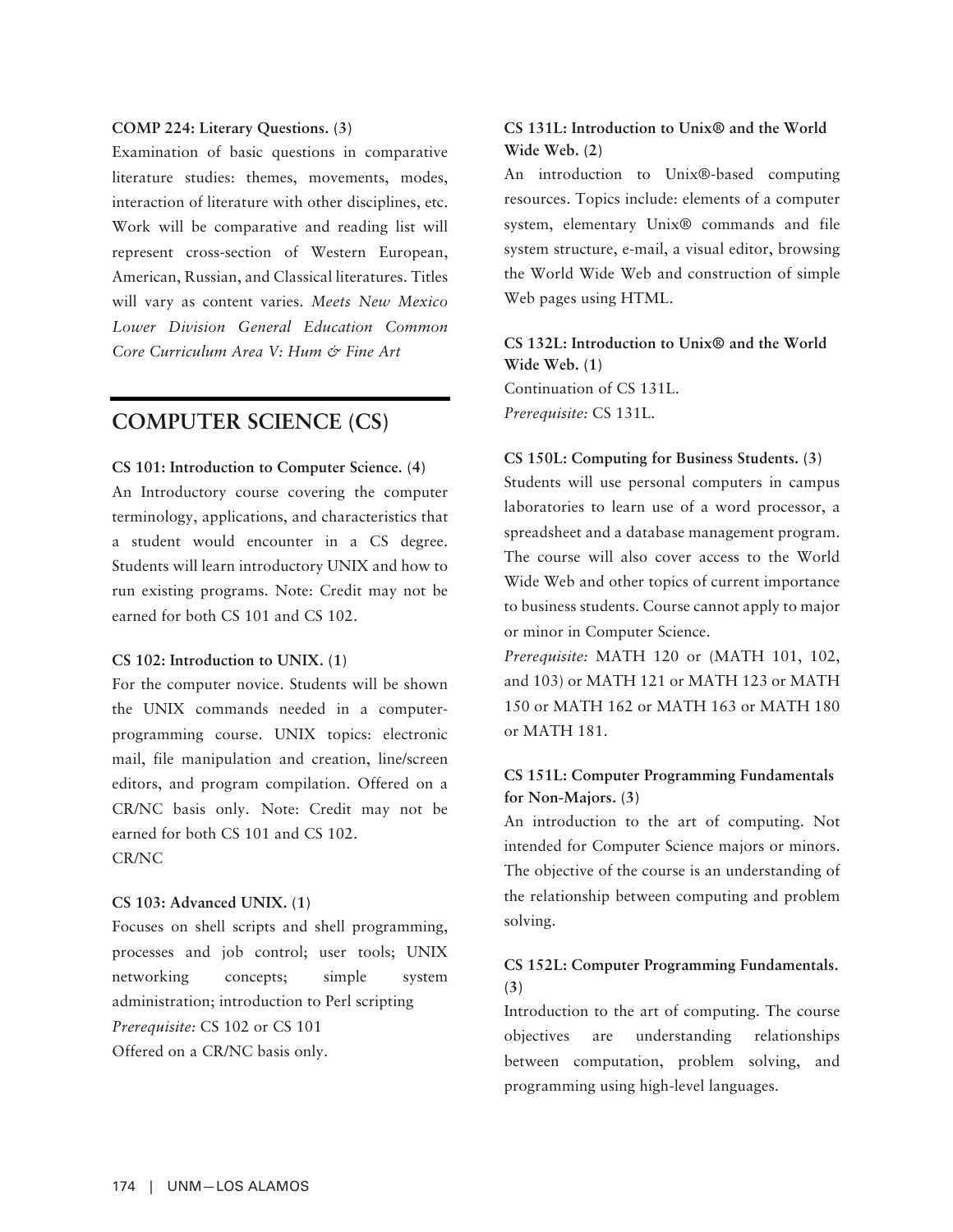#### **CS 220: Systems Analysis and Design. (3)**

An overview of the system development lifecycle. Emphasis on current system documentation through the use of classical, structured, and objectoriented tools/techniques for describing program specifications.

*Prerequisite*: CS 151L or CS 152L or CS 160 or a full semester of programming.

#### **CS 241L: Data Organization. (3)**

Data representation, storage and manipulation. This course covers the memory organization of data storage and its relation to computation and efficiency. Topics include: linked vs. contiguous implementations, memory management, the use of indices and pointers, and an introduction to issues raised by the memory hierarchy. Programming assignments in C provide practice with programming styles that yield efficient code and computational experiments investigate the effect of storage design choices on the running time of programs

*Prerequisite:* CS 151L or CS 152L or CS 259L.

#### **CS 251L: Intermediate Programming. (3)**

An introduction to the methods underlying modern program development. Specific topics will include object-oriented design and the development of graphical user interfaces. Programming assignments will emphasize the use of objects implemented in standard libraries.) (3 hrs lecture; 1 hr recitation)

*Prerequisite:* CS 151L or CS 152L.

#### **CS 261: Mathematical Foundations of Computer Science. (3)**

This course is an introduction to the formal mathematical concepts of computer science for the beginning student. Topics include elementary logic ,induction, algorithmic processes, graph theory, and models of computation.

#### **CS 293: Social and Ethical Issues in Computing. (1)**

Overview of philosophical ethics, privacy and databases, intellectual property, computer security, computer crime, safety and reliability, professional responsibility and codes, electronic communities and the Internet, and social impact of computers. Students make oral presentations and produce written reports.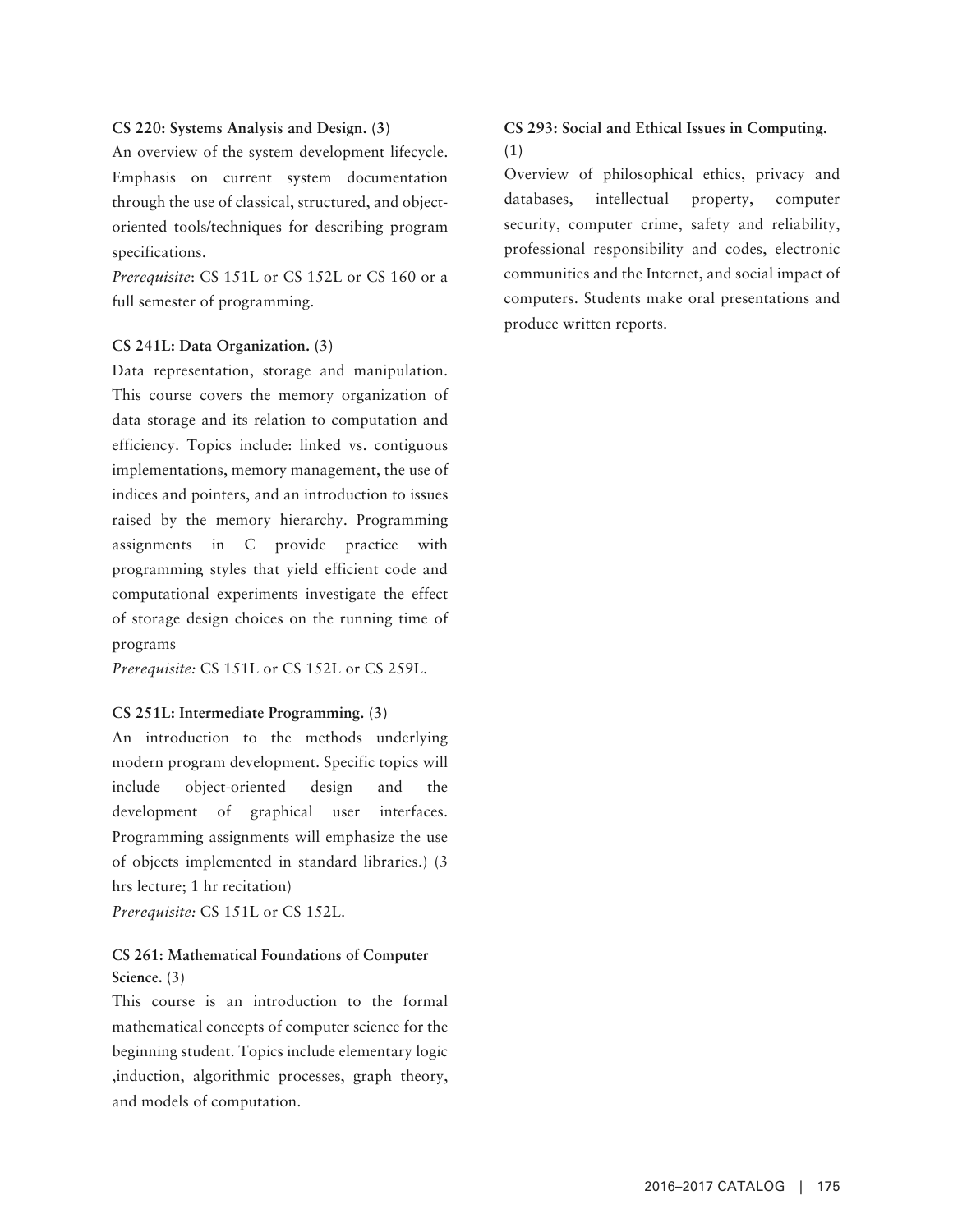# **COMPUTER TECHNOLOGY (CT)**

*Courses marked with an \* may be repeated for credit because the subject matter varies.*

#### **CT 102: Introduction to Microcomputers on the PC. (3-4)**

An overview of the use of computers and data processing in today's society. Discusses PC history, terminology, and applications. Introduces the rudiments of a word processor (Word), a PC database (Access), and a PC spreadsheet (Excel).

#### **CT 106L: Introduction to WORD. (3)**

Introduces advanced word processing techniques using Microsoft Word. The class content involves document design and formatting as well as file management. A great emphasis will be put on efficiency in applications.

#### **CT 111: Introduction to Computer Aided Design and Drafting. (3)**

Entry-level course intended for the technician or draftsperson interested in the use of computer aided design in an engineering environment. *Prerequisite:* CT 101 or CT 102, and a basic knowledge of drafting techniques.

#### **CT 125: Introduction to the Macintosh. (1-3)**  *(Previously CT 105LT)*

Overview and demonstration of Macintosh and its programs. Topics include the Macintosh operating system (file and folder management, using disks, system preferences settings), and the basics of typical applications such as word processing, spreadsheets, desktop publishing, databases, and web browsing.

#### **CT 165: Introduction to Web Authoring. (3)**

(Also offered as IT 165) This course is an introduction to making and designing web pages using HTML generating software. Students learn how to make well-designed web pages from simple to the complex. Site creation with text, graphics, tables, Cascading Style Sheets, and simple animation effects are included. Design principles as they apply to the World Wide Web are also presented. No knowledge of HTML is required.

**CT 192\*: Topics. (1-3)**  Titles will vary. CR/NC.

**CT 193\*: Topics. (1-3)**  Titles will vary.

#### **CT 202: Applications of Spreadsheets. (3)**

Introduces fundamentals of spreadsheets and spreadsheet software; formatting, formulas and functions, charts and objects, sorting and filtering, data validation, consolidated views and reports, pivot tables and charts, software auditing and collaborative tools, and integrated spreadsheet applications.

*Prerequisite:* CT 102 or CT 103 or CS 150.

**CT 292L\*: Topics. (1-3)**  Titles will vary. CR/NC.

**CT 293\*: Topics. (1-3)** Titles will vary.

#### **IT 109: Information Technology Cooperative Education. (1-3)**

A work-study program with local industry to give the student practical experience in an industrial environment doing technology work.

*Prerequisite:* Permission of Information Technology Department Chair required.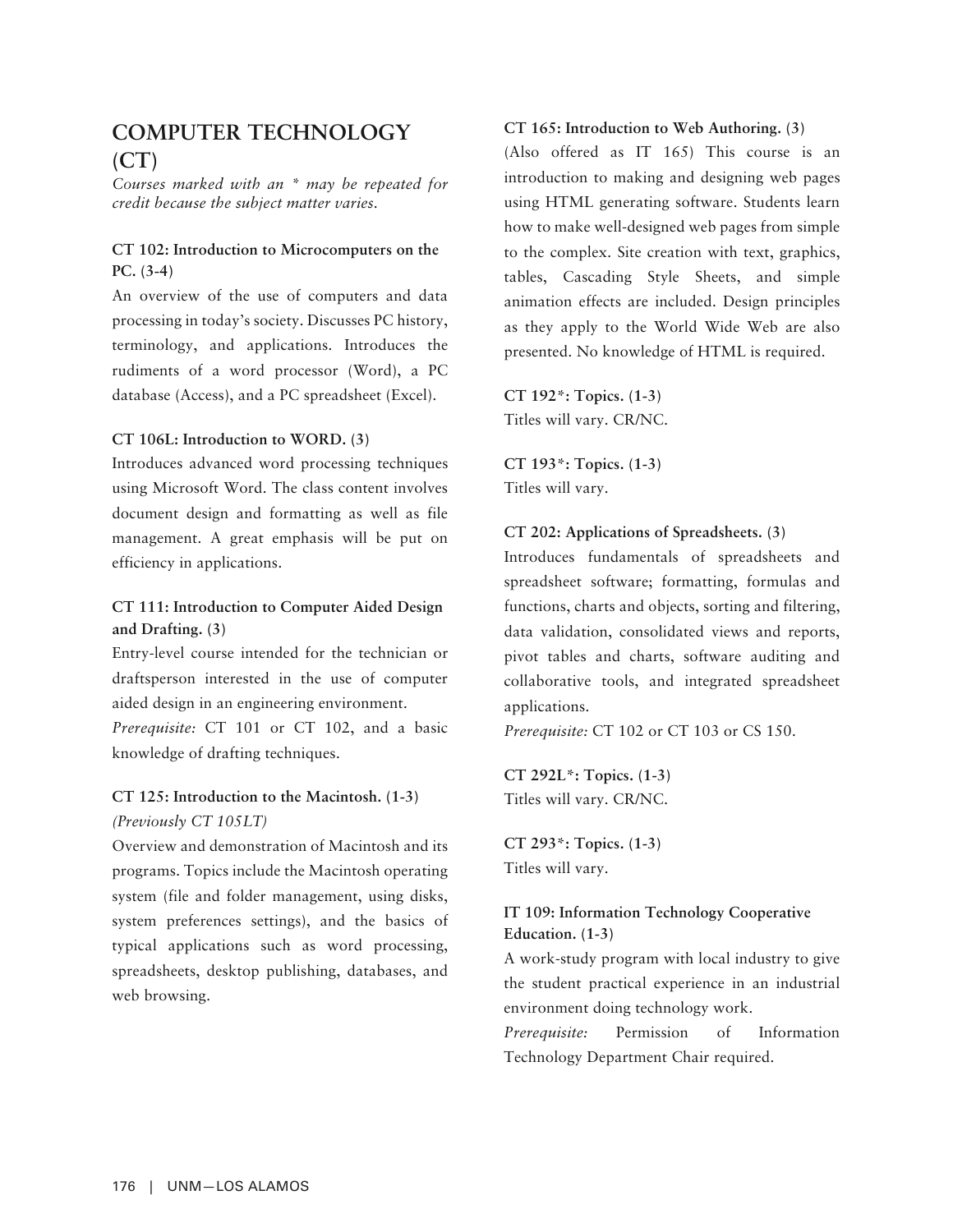# **CRIMINAL JUSTICE (CRJS)**

#### **CRJS 201: Criminal Law I ( 3)**

Historical development and philosophy of law: definitions, components of the system. Primary emphasis in law enforcement. *Prerequisite:* Permission of Instructor.

#### **CRJS 210: Police and Society (3)**

A study of the relationship between the Criminal Justice system and the community. Concepts in interpersonal communication stress management, personal prejudices, community influences, media relations, and crime prevention will also be included..

#### **CRJS 221: Criminal Investigation (3)**

Study of the criminal investigation process which includes crime scene management, evidentiary concerns, sources of information, and interview concepts.

#### **CRJS 260: Juvenile Justice and Delinquency (3)**

Survey of legislation and case law governing juvenile delinquency; rights of juveniles; developments in New Mexico law; probation procedures and institutional care.

# **DANCE (DANC)**

*Courses marked with an \* may be repeated for credit because subject matters varies.*

#### **DANC 105\*: Dance Appreciation. (3 to a maximum of 6)**

A lecture and discussion course introducing the study of dance as technique, spectacle and ritual for today's audience. Course fee required. *Meets New Mexico Lower-Division General Education Common Core Curriculum Area V: Humanities and Fine Arts (NMCCN 1113)*

#### **DANC 132\*: Jazz I. (3)**

Fundamental work for the adult beginner in technique and styles of jazz dance. Course fee required.

**DANC 149\*: Ballet I. (3)** 

**Beginning level Ballet. Basic fundamentals and performance skills of ballet technique; enhancement of flexibility, strength, body alignment, coordination, personal range of motion, and musicality; ballet terminology including steps, head body, and arm positions. Course fee required. DANC 169\*: Flamenco I. (3)** 

Fundamental work for the adult beginner in techniques and styles of Flamenco. Course fee required.

#### **DANC 170\*: Hip Hop I. (3)**

An introduction to Hip Hop, its movement, style and culture. Course fee required.

#### **DANC 232\*: Jazz II. (3)**

Jazz techniques and styles at the intermediate level. Course fee required. *Restriction;* Permission of Instructor.

**DANC 249\*: Ballet II. (3)** 

**Intermediate level Ballet. Introduction of more Advanced Ballet vocabulary at barre/center work; Increase flexibility, strength, body alignment, and coordination for practice of steps/combinations with variations in timing and changes of facing. Course fee required.**  *Restriction:* **Permission of Instructor.DANC 269\*: Flamenco II. (3)**  Flamenco techniques and styles at the intermediate level. Course fee required. *Restriction:* Permission

of Instructor.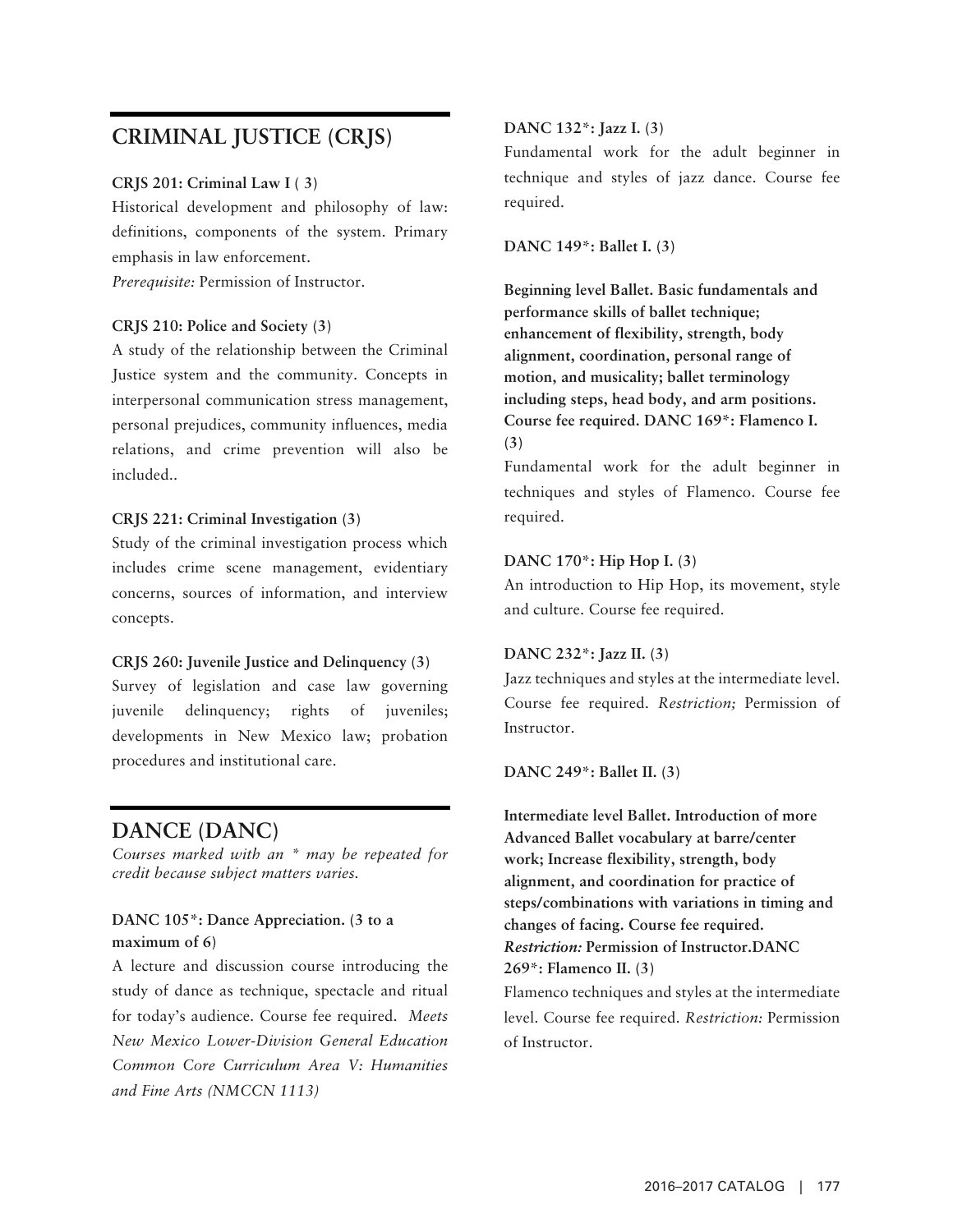#### **DANCE 295\*: Special Topics in Dance. (3)**

Lecture courses and workshops on various topics in dance. Course fee required.

# **DIGITAL MEDIA ARTS (DMA)**

*Courses marked with an \* may be repeated for credit because the subject matter varies.*

#### **DMA 101: Introduction to Digital Imaging & Scanning. (1)**

Students learn to make images with a computer and scanner, as well as study basic concepts of digital imaging/digital photography. This leads to an understanding of the requirements for achieving image quality as it applies to screen display (world wide web) or for printed output.

#### **DMA 165: Introduction to Digital Media Arts I (Photoshop). (3)**

This course serves as an introduction to the computer as an image-making device using rasterimaging software (Adobe Photoshop). It includes the making and manipulating of images derived from photography and other traditional media. Included also is the digital preparation of imagery for printed and display (Web) output.

#### **DMA 166: Digital Media Arts II (Illustrator). (3)**

This course is an introduction to the computer as an image-making device using vector-imaging software (Adobe Illustrator). It includes the creation and manipulation of digital imagery derived from traditional graphic design, including typography and illustration graphics. Students will design logo art and other projects aimed for printed and screen display. *Prerequisite:* DMA 101 and (CT 125 or CT 122) (Previously CT 105LT and CT 120LT).

**DMA 193\*: Topics. (1-3)** Titles will vary.

#### **DMA 203: Introduction to Desktop Publishing. (3)**

Introduction to Desktop Publishing software and page design concepts on the personal computer. Topics: importing files, interaction with word processor/text editor, creating/using style sheets, editing/manipulating text, simple graphics, and desktop publication.

*Prerequisite:* CT 125 or CT 122 (Previously CT 105LT or CT 120LT).

# **DRAFTING TECHNOLOGY (DRFT)**

*Courses marked with an \* may be repeated for credit because the subject matter varies.*

#### **DRFT 103: Introduction to Drafting. (3)**

Intended as a first course for students with no previous exposure to drafting. The class will include hands-on drawing in class and will introduce basic topics in drafting methods.

#### **DRFT 119: Drafting/Blueprint Reading. (3)**

Fundamentals of technical industrial communication: drafting, sketching, blueprint reading, layout work in specialized areas; visualization and interpretation of blueprints and sketches of parts, assemblies, and processes. *Prerequisite:* DRFT 101L

178 | UNM—LOS ALAMOS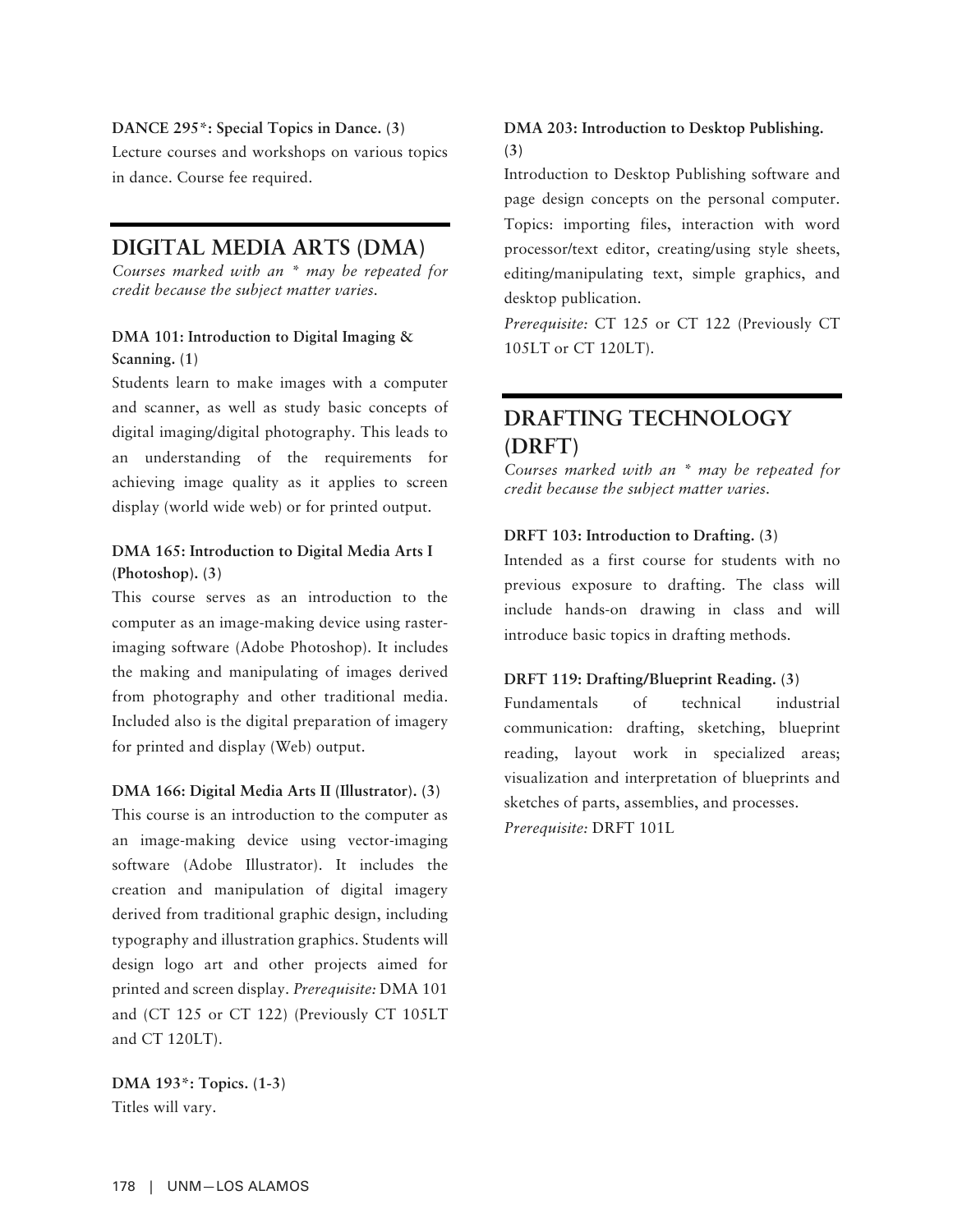**ECME 217L: Curriculum Development and** 

# **EARTH AND PLANETARY SCIENCE (EPS)**

#### **EPS 101: How the Earth Works - An Introduction to Geology. (3)**

A fascinating tour of our active planet. Explore earth materials (rocks and minerals), the continents' motions and related origins of earthquakes, volcanoes, mountain building, oceans, landscapes, natural energy and economic resources, global warming and other topics. Students are encouraged but not required to enroll concurrently in EPS 105L. *Meets New Mexico Lower Division General Education Common Core Curriculum Area III: Science. (NMCCN 1114).*

#### **EPS 105L: Physical Geology Laboratory. (1)**

Minerals, rocks, and topographic and geological maps; field trips. Meets New Mexico Lower Division General Education Common Core Curriculum Area III: Science. (NMCCN 1114). *Pre- or Corequisite:* EPS 101.

#### **EPS 110: Topics in Earth Sciences. (1-3 to a maximum of 3)**

Eight to sixteen week course on selected topics relating directly to the human experience, e.g., Volcanoes, Extinctions, Weather, Earthquakes, New Mexico's Water, Soils, Nuclear Hazards, Geomagnetism, Albuquerque's Field Geology and the Geology of Everyday Life.

#### **EPS 115: Geological Disasters. (3)**

Causes and effects of disastrous geological events, including earthquakes, volcanic eruptions, tsunamis, landslides and floods.

#### **EPS 201L: Earth History. (4)**

Origin and history of the earth including age of the planet and dating of rocks, changing configurations of oceans and continents as a result of plate tectonics, records of climate change, history of formation and erosion of mountain chains, origin and evolution of life and causes of extinction. Required field trip and lab exercises permit understanding of how Earth history is interpreted from the geologic rock record. *Meets New Mexico Lower Division General Education Common Core Curriculum Area III: Science*

*Prerequisite:* EPS 101 or ENVS 101; Pre- or *Corequisite:* EPS 105L or ENVS 102L.

#### **EPS 203: Energy and the Environment (3)**

Geologic context for the occurrence of metals, industrial minerals, water, and energy resources on Earth, Environmental ramifications of resource exploration, exploitation and use and local, national and global environmental laws and treaties governing those activities.

*Prerequisite:* (EPS 101 or ENVS 101) and (MATH 120 or (MATH 101, 102 and 103)

#### **EPS 251: Meteorology. (3)**

(Also offered as GEOG 251) Description of weather phenomena, principles of atmospheric motion, weather map analysis and weather prediction.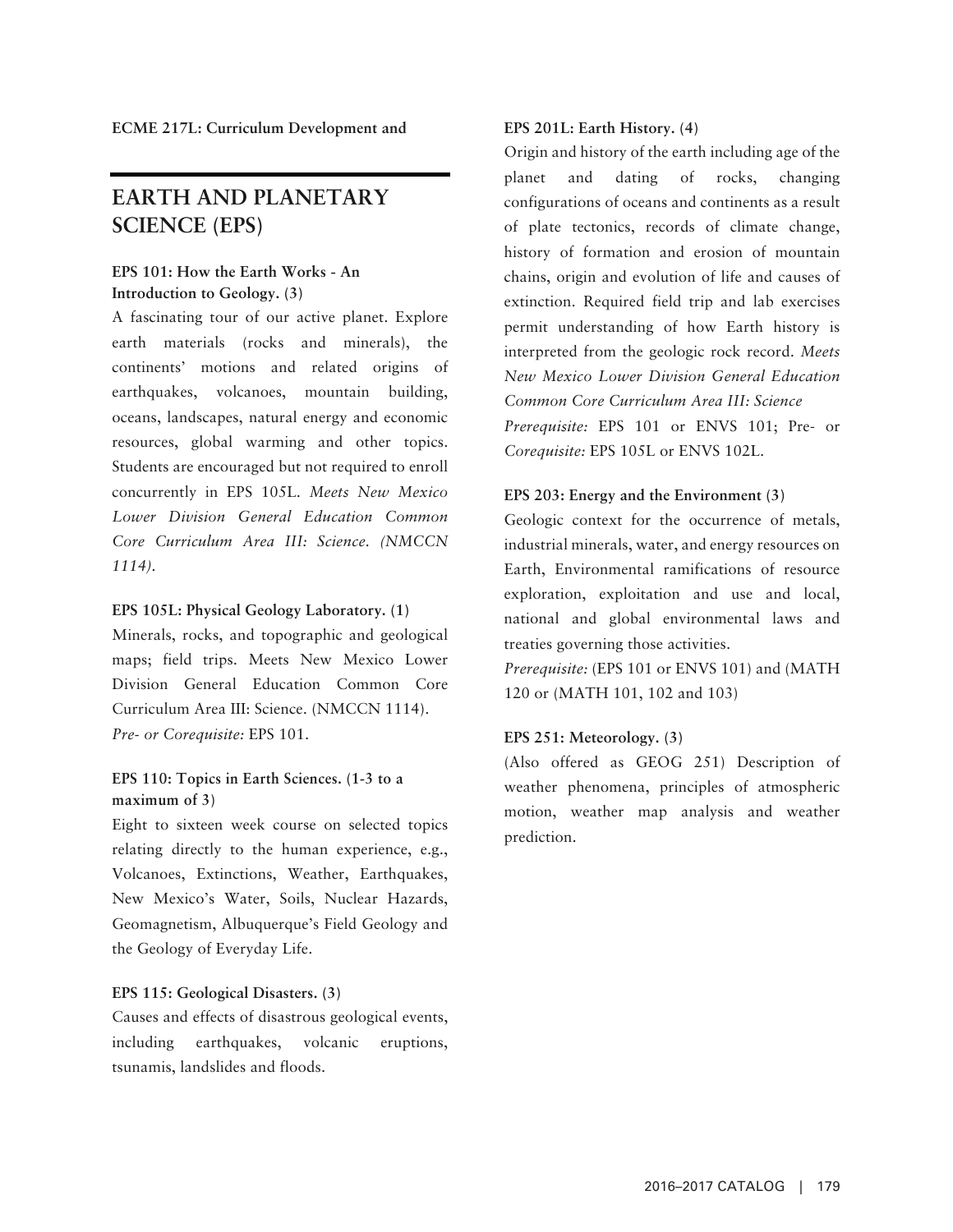## **ECONOMICS (ECON)**

#### **ECON 105: Introductory Macroeconomics. (3)**

Economics on a national scale; determination of national income, employment level, inflation, and impact of policies affecting money supply, interest rates and government programs. Current macroeconomic issues and problems. *Meets New Mexico Lower Division General Education Common Core Curriculum Area IV: Social/Behavioral Sciences (NMCCN 2113). Prerequisite for most upper-division courses.*

#### **ECON 106: Introductory Microeconomics. (3)**

Exploration of individual consumer behavior, production decisions by the firm, and supply and demand relationships in the marketplace. Examination of the international dimension of production and consumption choices. *Meets New Mexico Lower Division General Education Common Core Curriculum Area IV: Social/Behavioral Sciences (NMCCN 2123). Prerequisite for most upper-division courses.*

#### **ECON 203: Society and the Environment. (3)**

Introduction to environmental and natural resource issues of both global and local scale. Investigates basic causes and consequences of environmental problems, including interrelated physical and social science dimensions.

#### **ECON 212: Personal Investing. (3)**

Investment options available to the individual will be analyzed in terms of economic theories of capital markets. Risk, value, returns and portfolio analysis.

# **ELECTRICAL AND COMPUTER ENGINEERING (ECE)**

#### **ECE 101: Introduction to Electrical and Computer Engineering. (1)**

Insight into electrical and computer engineering is gained through videos, and the , use of computer software to learn basic problem-solving skills. ECE 131: Programming Fundamentals. (3)

Fundamental programming concepts, including consideration of abstract machine models with emphasis on the memory hierarchy, basic programming constructs, functions, parameter passing, pointers and arrays, file I/O, bit-level operations and interfacing to external devices.

#### **ECE 203: Circuit Analysis I. (3)**

Basic elements and sources. Energy and power. Ohm's law and Kirchhoff's laws. Resistive networks, node and loop analysis. Network theorems. First-order and second-order circuits. Sinusoidal sources and complex representations: impedance, phasors, and complex power. Threephase circuits.

*Prerequisite:* ENGL 120 or MATH 163

*Pre or Corequisite:* PHYC 161.

Note: Please check with advisor to register at UNM-Los Alamos.

#### **ECE 206L: Instrumentation. (2)**

Introduction to laboratory practices and the use of test equipment. Measurements on basic electrical components, dc and ac circuits using ohmmeters, voltmeters, ammeters and oscilloscopes. Circuit simulation.

*Prerequisite:* 203 and ENGL 120.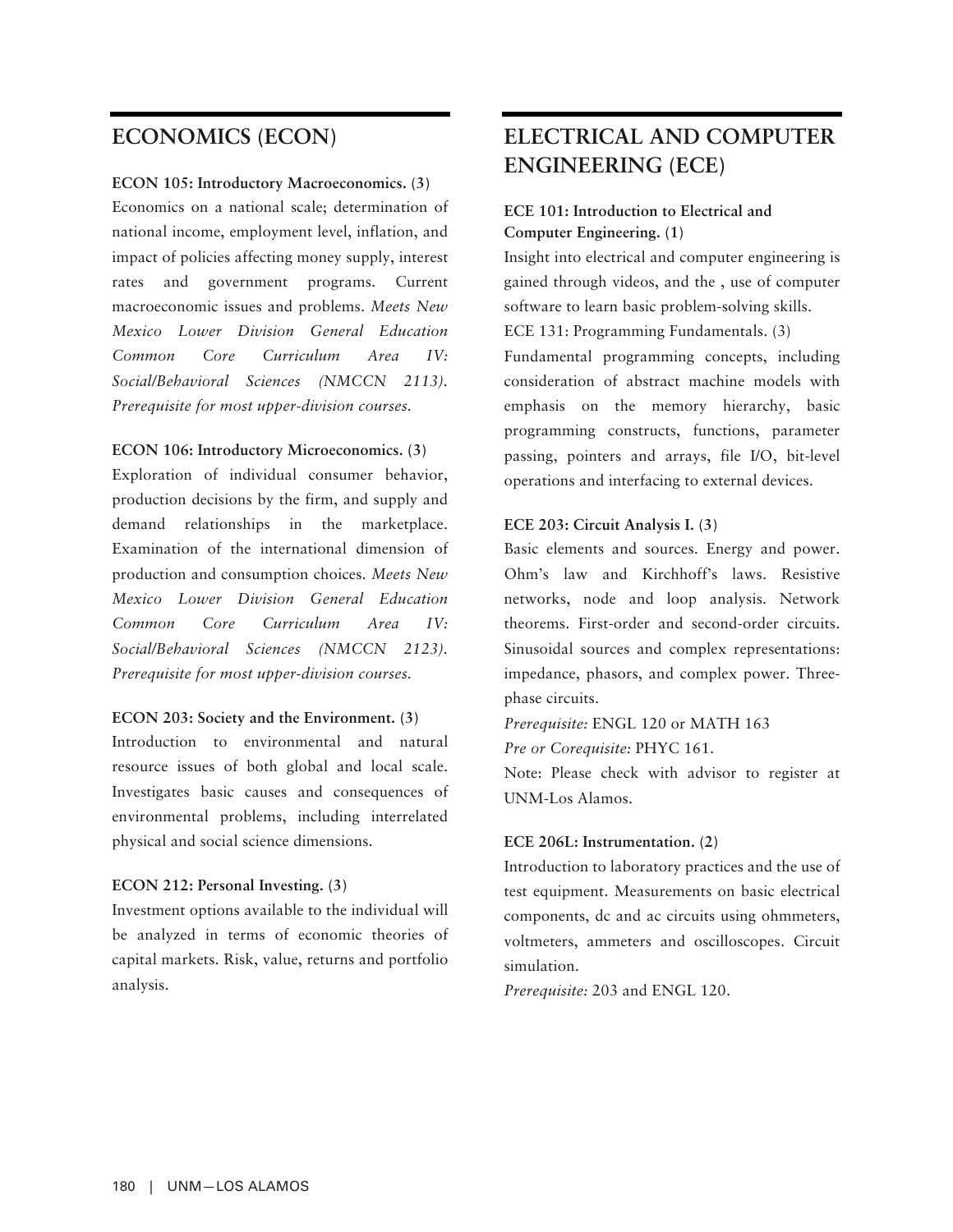#### **ECE 213: Circuit Analysis II. (3)**

General transient analysis of electrical circuits. Laplace transform with application to circuit analysis. State-space equations. Fourier series analysis. The network function; convolution; frequency response.

*Prerequisite:* ECE 203L & MATH 316. *Corequisite:* MATH 314.

#### **ECE 238L: Computer Logic Design. (4)**

Binary number systems. Boolean algebra. Combinational, sequential and register transfer logic. VHDL Arithmetic/logic unit. Memories, computer organization. Input-Output. Microprocessors.

*Prerequisite:* ECE 131

# **ELECTRO MECHANICAL TECHNOLOGY (ELCT)**

#### **ELCT 101L: DC Circuit Analysis. (4)**

Basic elements of DC electrical and electronic circuits, circuit analysis, measurement, and circuit design. Study of circuit network theorems and their applications to design techniques. Study of conductors and insulators.

*Prerequisite:* MATH 120 or (MATH 101, 102, 103)

#### **ELCT 102L: AC Circuit Analysis. (4)**

AC electrical and electronic components, including inductance, capacitance, resonance, filters, RC and LR time constants. Study of reactance, impedance, complex numbers, AC network analysis, magnetism, and simple power supplies. Introduction to rotating electrical machines, both AC and DC.

*Prerequisite:* A grade of C or better in ELCT 101L. *Pre- or Corequisite:* MATH 123.

### **ELCT 103: Mechanical Systems. (3)**

This course covers vacuum, cryogenic, and hydraulic technologies and systems. Provide basic understanding of the design, assembly, and operations of mechanical systems typically found in industrial applications.

#### **ELCT 105L: Industrial Shop Practice. (3)**

Principles of and practice with hand and machine tools used by electromechanical technicians. Includes operation of lathe and milling machines, drilling, welding, sawing, grinding, soldering, brazing, measurements, sheet metal work, benchwork, or other appropriate operations.

# **ELCT 137: Digital Electronics I (Combinational Logic). (3)**

An introduction to the analysis and synthesis of combinational logic circuits. Boolean algebra, logic gates, Karnaugh maps, MSI and LSI integrated circuits. Interpretation of logic diagrams. Techniques of troubleshooting digital circuits.

*Prerequisite:* ELCT 101L

#### **ELCT 162: Robotics (3)**

This course covers designing, building and programming NXT style robots. It includes autonomous robotics, light sound, touch and ultrasonic sensors, computer programming, problem solving, and remote control robotics.

#### **ELCT 163: Advanced Robotics (3)**

This course covers more advanced robotics concepts including designing, building, testing, and refining a prototype using engineering design processes. Topics include remote control robotics, robotic electronics, remote video navigation, autonomous robotics, more advanced programming techniques. *Prerequisite:* ELCT 162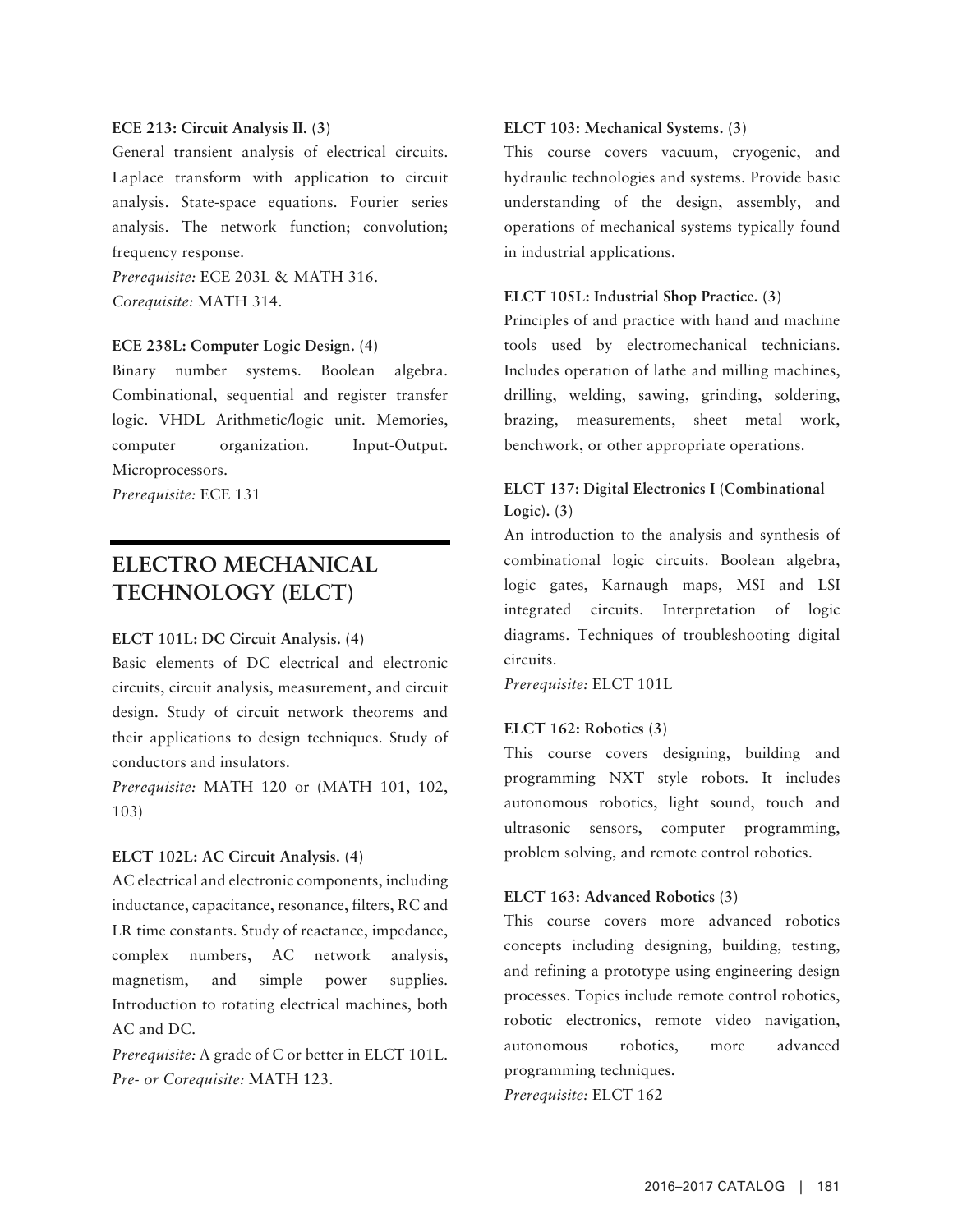**ELCT 192\*: Topics. (1-3)**  Titles will vary. CR/NC.

**ELCT 193\*: Topics. (1-3)**  Titles will vary.

### **ELCT 203L: Electronic Devices. (4)**

Study of amplifiers, oscillators, integrated circuits, and operational amplifiers. Computer solutions of electronic circuits. *Prerequisite:* C or better in ELCT 102.

#### **ELCT 204L: Electronics Lab. (2)**

Advanced laboratory measurements and design. Measurements using AC and DC meters, ohmmeters, oscilloscopes, signal generators, and pulse generators. Computer circuit stimulation. *Prerequisite:* C or better in ELCT 203

#### **ELCT 264: Advanced Robotics II. (3)**

This course covers advanced topics in robotics including: advanced robotic platform design and construction, remote control electronics, servo controlled mechanisms, and remote wireless video applications.

*Prerequisites:* ELCT 163

# **EMERGENCY MEDICINE (EMS)**

**EMS 106: Emergency Medical Responder. (4)**

Emergency Medical Responder is a 60-hour course designed specifically for personnel who are first at the scene of an accident or emergency. This course offers a foundation for advanced EMS courses.

### **EMS 113: EMT–Basic. (8)**

Meets the 1998 EMT-Basic National Standard Curriculum requirements and incorporates New Mexico EMT-B scope of practice. Includes lecture instruction to prepare the student to sit for New Mexico and National Registry testing.

Restriction: Program Permission *Corequisite:* EMS 142.

#### **EMS 120: Introduction to EMS System (3)**

Covers the history of emergency medical services and the development of EMS systems and current trends and issues in EMS. Ideal for students considering a career in EMS.

#### **EMS 142: EMT-Basic Lab. (2)**

Meets the 1998 EMT-Basic National Standard Curriculum requirements and incorporates New Mexico EMT-B scope of practice. Provides lab instruction to prepare the student to sit for New Mexico and National Registry testing. *Restriction:* Program Permission *Corequisite:* EMS 113.

#### **EMS 143: EMT-Intermediate Lab (1)**

Meets New Mexico requirements for EMT-Intermediate skills training, including intravenous fluid administration and pharmacology.

*Prerequisite:* EMS 113 and 142. *Corequisite:* EMS 180. *Restriction:* program permission

# **EMS 151: EMT-I Clinical and Field Experience (2)**

Meets New Mexico requirements for EMT-Intermediate field and clinical training, including emergency department and prehospital experience.

*Prerequisite:* EMS 113 and 142. *Corequisite:* EMS 180 and 143. *Restriction:* program permission.

#### **EMS 180: EMT-Intermediate (5)**

Meets New Mexico requirements for EMT-Intermediate lecture content, including intravenous fluid administration and pharmacology.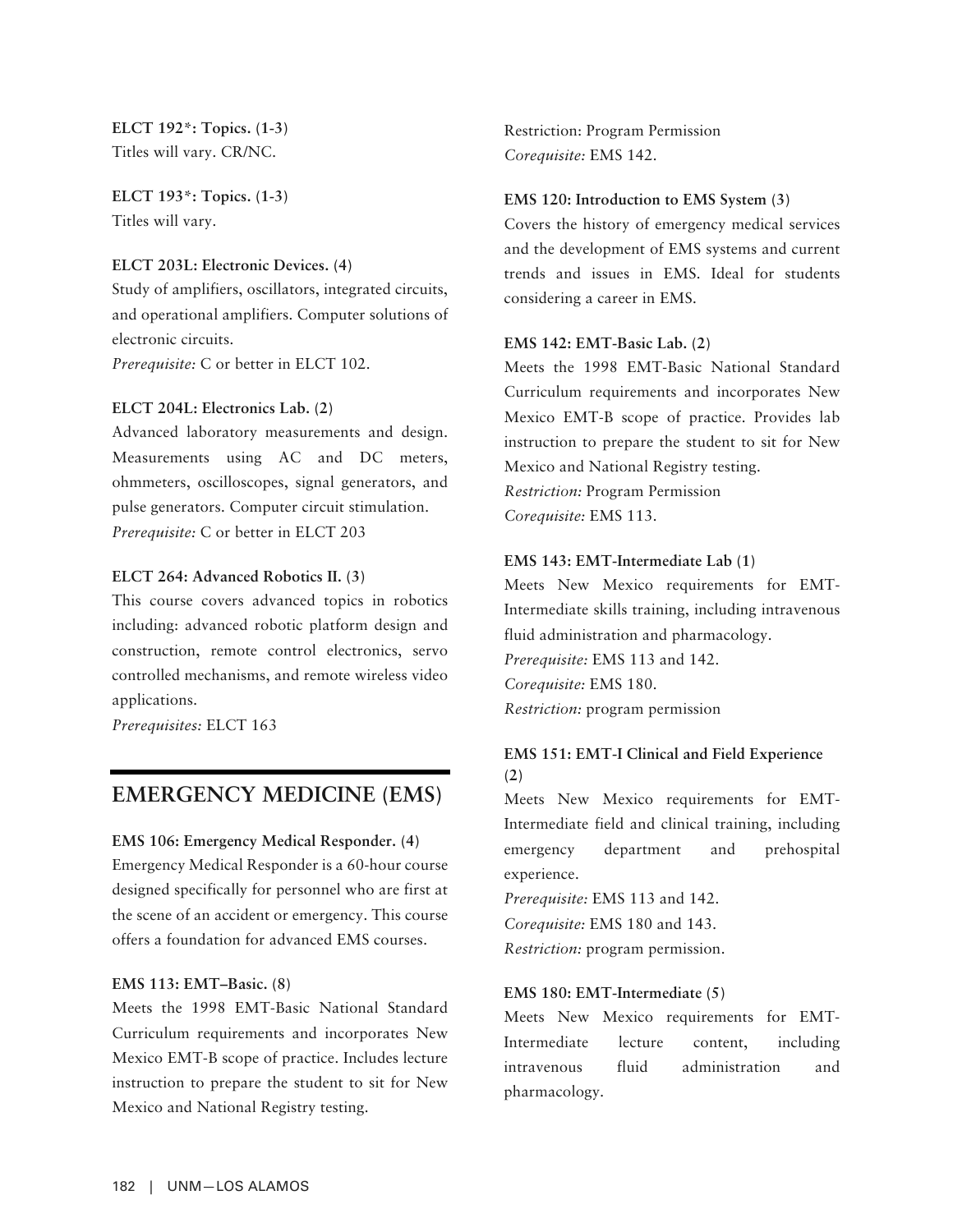*Prerequisite:* EMS 113 and 142. *Corequisite:* EMS 143. *Restriction:* program permission.

**EMS 193\*: Emergency Medicine Topics. (1-3)**  Titles will vary.

#### **EMS 200 Medical Mathematics (1)**

Medical calculations for paramedics. Students will be able to perform all common medical calculations at the paramedic level, including converting units, properly manipulating decimals and fractions, and finding volumes, dosages and rates.

*Prerequisite:* MATH 121*.* 

*Restriction:* Permission of Instructor.

# **ENGINEERING (ENG)**

#### **ENG 116: Introduction to Engineering. (1-3)**

Description of the engineering profession, orientation to engineering education, introduction to the engineering design process. Does not count toward degree credit in the College of Arts and Sciences of in the School of Engineering. Two hours lecture and demonstrations.

See Also:

Chemical and Nuclear Engineering

Civil Engineering

Electrical and Computer Engineering

Mechanical Engineering

# **ENG 120: Mathematics for Engineering Applications. (4)**

Provides an overview of basic engineering math topics necessary for success in second-year engineering courses. Topics are presented in the context of engineering applications, and reinforced through labs and examples from core engineering courses.

*Prerequisite:* MATH 121.

**ENG 195: Special Topics. (1-6 to a maximum of 6)**

Selected topics in interdisciplinary engineering or computer science at an introductory level.

# **ENGINEERING (FRESHMAN) (ENGF)**

**ENGF 193\*: Topics. (1-6)**  Titles will vary.

**ENGF 293\*: Topics. (3)**  Titles will vary.

# **ENGLISH (ENGL)**

*Students placing into English 099 or English 100 must also take UNIV 101, Seminar: On Course as a pre- or corequisite.*

# **ENGL 099: Developmental English II. (1-4 credit hours)**

An intensive study of fundamental writing skills, focusing upon paragraph development, fluency: introduces essay writing and includes a skills laboratory. Grade option: A, B, C, CR/NC. *Prereq/placement*: Successful completion of ENGL 098 (A, B, C, or CR) or minimum placement test score..

Note: At UNM-LA this course is offered for 4 credit hours with A, B, C, CR , NC grading, and includes a skills laboratory.

#### **ISE 020: Reading I. (1)**

Reading for accuracy and understanding in short expository passages. Vocabulary, sequence and discussion skills are emphasized. ABC/NC or CR/NC.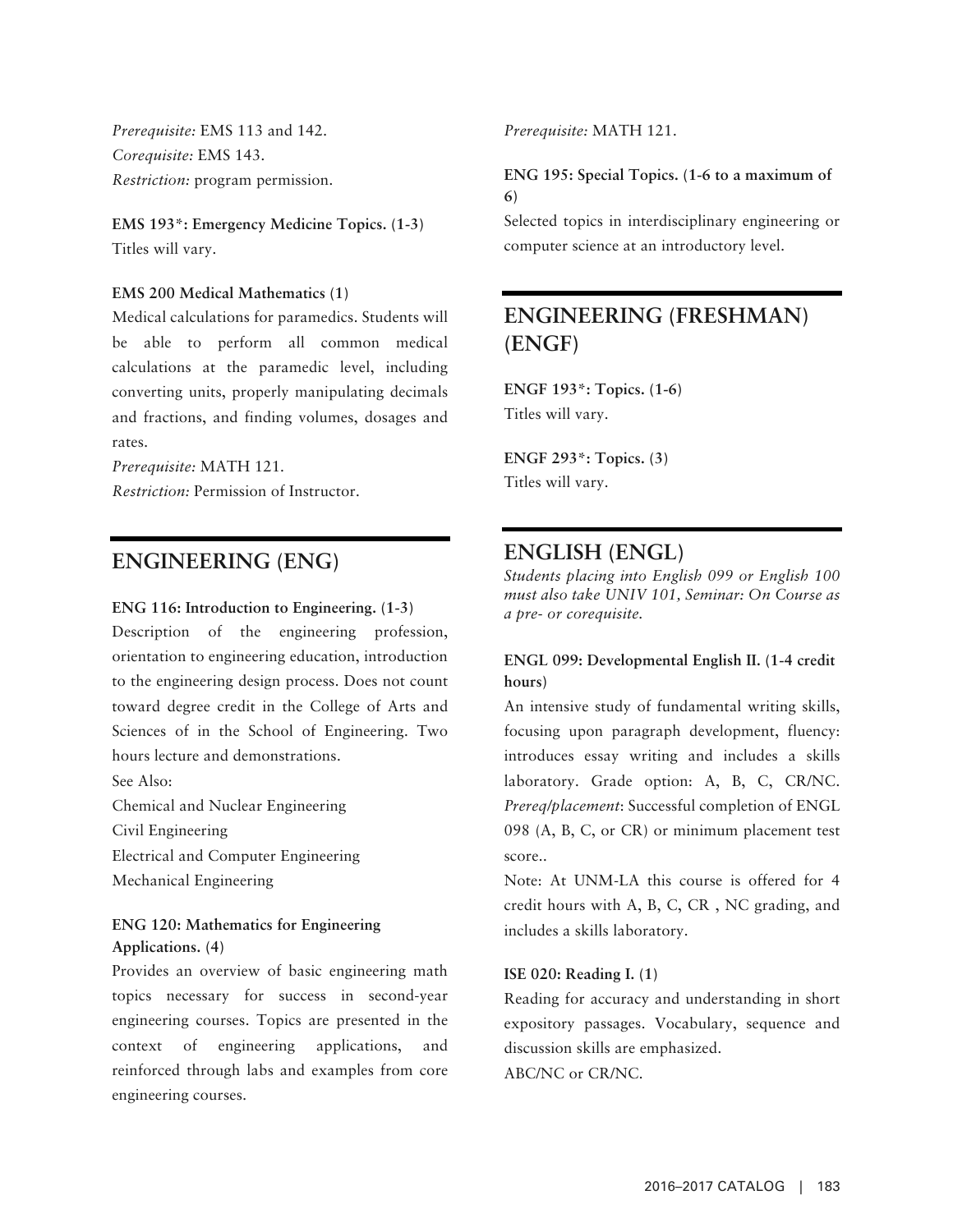#### **ISE 021: Reading II. (1)**

Reading for analysis in short expository/academic passages. Vocabulary, outlining, note-taking, distinguishing among fact, assertion, evidence, and implication are emphasized.

### **ABC/NC or CR/NCENGL 100: Writing Standard English. (1-4 cr hrs)**

Developmental writing course providing concentrated practice writing and reviewing basic essays, as well as intensive study of grammar, punctuation, and usage.

Prerequisites: Successful completion of ENGL 099 (A, B, C, CR) or minimum placement test score.

Note: At UNM-LA this course is offered for 4 credit hours with ABC/NC, CR/NC grading, has a corequisite of ISE 021, and includes a skills laboratory.

#### **ENGL 107. Greek Mythology. (3)**

Introduction to mythology; primary readings in stories about the gods and heroes, usually including Homer, Hesiod, Homeric Hymns and Tragedies. All texts will be in English. (LL)

# **ENGL 110 (3) Accelerated Composition (Composition I Exposition)**

Covers Composition I and II in one semester, focusing on analyzing rhetorical situations and responding with appropriate genres and technologies. Credit not allowed for both ENGL 110 and ENGL 112 or for both ENGL 110 and 113. *Meets New Mexico Lower-Division General Education Common Core Curriculum Area I: Communications (NMCCN 1113).*

*Prerequisite:* ENGL 100 or ACT English =>19 or SAT Verbal =>450 or Compass English >74.

### **ENGL 111-112 Composition I and II (3)**

First and second semester of Composition I & II sequence. Focuses on analyzing rhetorical situations and responding with appropriate genres and technologies. Credit not allowed for both ENGL 112 and English 110 or for both ENGL 110 and ENGL 113. *Meets New Mexico Lower-Division General Education Common Core Curriculum Area I: Communications (NMCCN 1113).* 

*Prerequisite for 111:* ENGL 100 or ACT English =>19 or SAT Verbal =>450 or Compass English > 74.

*Prerequisite for 112:*ENGL 111

### **ENGL 113 Enhanced Composition (4)**

Covers Composition I and II in one semester with 1 credit hour lab. Focuses on analyzing rhetorical situations and responding with appropriate genres and technologies. Credit not allowed for both 113 and 110 or for both 112 and 113

*Prerequisite:* ACT English =17-18 or SAT Verbal  $=410-440$  or Compass English  $= 68-74$ . *Restriction*: Permission of Department.

#### **ENGL 119: Technical Communications. (1-4)**

Introductory study of written and verbal communications used in the technical professions with emphasis in planning, execution, and editing of professional and technical documents and other communication media. This course Is not a substitute for ENGL 219 and generally applies to particular associate degree programs or as an elective credit. Students are encouraged to speak with an advisor about the applicability of this course.

*Prerequisite:* ENGL 110 or 112 or 113.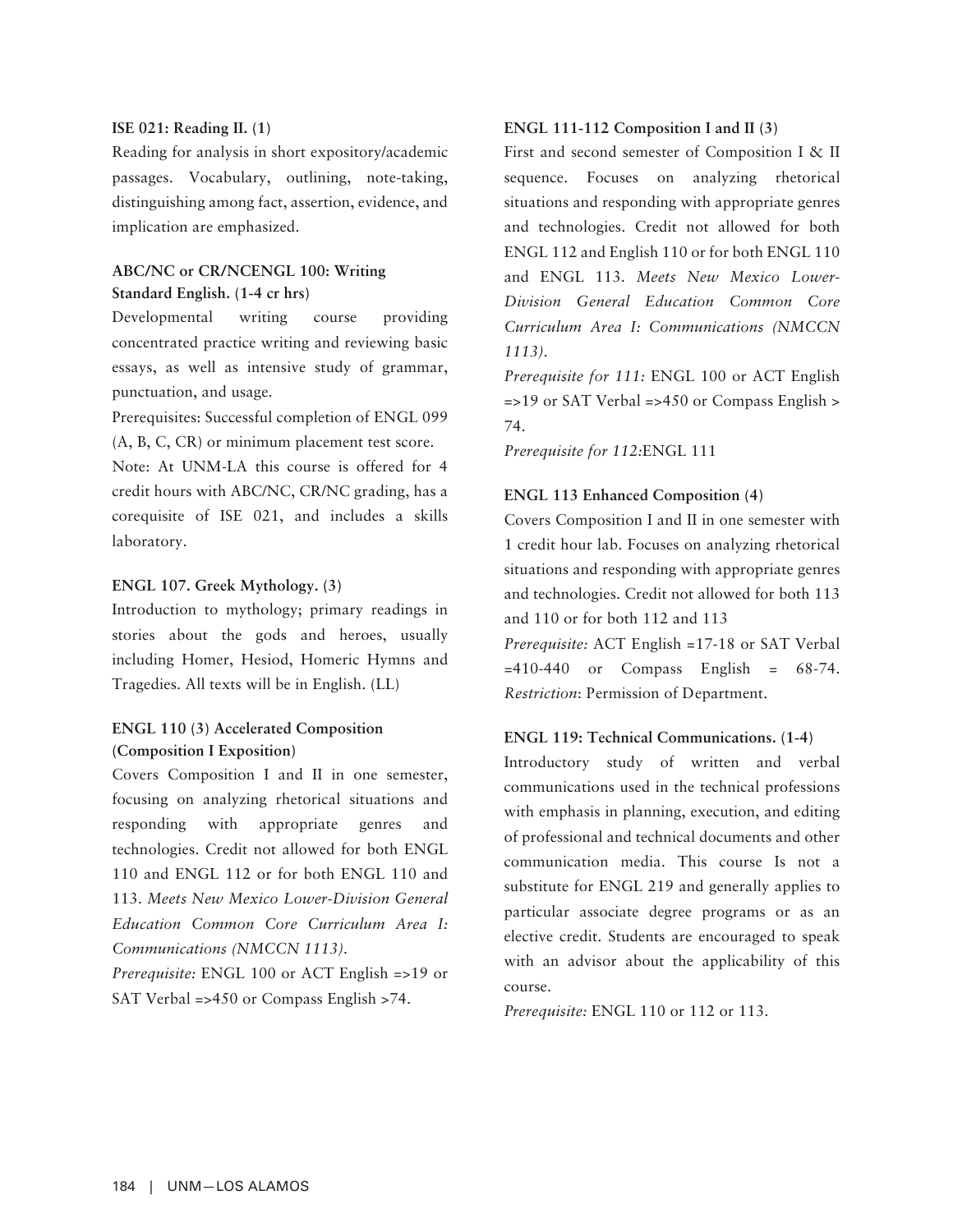#### **ENGL 120 Composition III. (3)**

Focuses on academic writing, research, and argumentation using appropriate genres and technologies. Meets New Mexico Lower-Division General Education Common Core Curriculum Area I: Communications (NMCCN 1123). *Prerequisite:* 110 or 112 or 113 or ACT English ≥ 26-28 or SAT Verbal ≥ 610-640.

#### **ENGL 150: The Study of Literature. (3)**

An introduction to the study and appreciation of literature for non-English majors. Shows how understanding writer's techniques increases the enjoyment of their works; relates these techniques to literary conventions; teaches recognition, analysis, and discussion of important themes. *Meets New Mexico Lower Division General Education Common Core Curriculum Area V: Humanities and Fine Arts (NMCCN 2213).*

### **ENGL 211\*: Topics in Literature. (3)**

Surveys a specific type or area of literature, e.g., the American novel, the satiric novel, southern fiction, the western novel, American poetry, feminist literature, Chicano literature, Native American literature, African-American literature, Medieval and Viking literature. Primarily for nonmajors.

*Prerequisite:* ENGL 150

# **ENGL 219: Technical and Professional Writing. (3)**

Practice in the writing and editing of workplace documents, including correspondence, reports and proposals.

*Prerequisite:* ENGL 110 or 112 or 113 with a B or better, or ENGL 120 with C or better, or ACT  $\ge$ 26 or  $SAT \ge 610$ .

#### **ENGL 220: Expository Writing. (3)**

An intermediate course with emphasis on rhetorical types, structure and style. *Meets New Mexico Lower-Division Common Core Curriculum Area I: Communications.*

*Prerequisite:* ENGL 110 or 112 or 113 with a B or better, or 120 with C or better, or  $ACT \ge 26$  or  $SAT \geq 610$ .

#### **ENGL 224: Introduction to Creative Writing. (3)**

A beginning course in the writing of fiction, poetry, and creative nonfiction. Emphasis on process over product. Introduces issues of craft, workshop vocabulary, strategies for revision, and the habit of reading as a writer.

*Prerequisite:* ENGL 110 or 112 or 113

#### **ENGL 240: Traditional Grammar. (3)**

A study of the basic analysis of English sentences offered by traditional grammar. Presents terminology and methods for identifying parts of speech, functional units of sentences, and basic sentence patterns.

#### **ENGL 250: Literary Textual Analysis. (3)**

First course required of all English majors. Concentrates on methods of literary analysis and critical writing.

*Prerequisite:* ENGL 120 or ACT English ≥ 29 or SAT Verbal  $\geq 650$ 

# **ENGL 264: Survey of Native Literatures and Rhetorics. (3)**

A general overview of the history and diversity of the literatures and rhetorics of Native peoples, oral tradition, film,, autobiography, fiction, poetry, art, drama and ceremony. Focus on American Indian texts.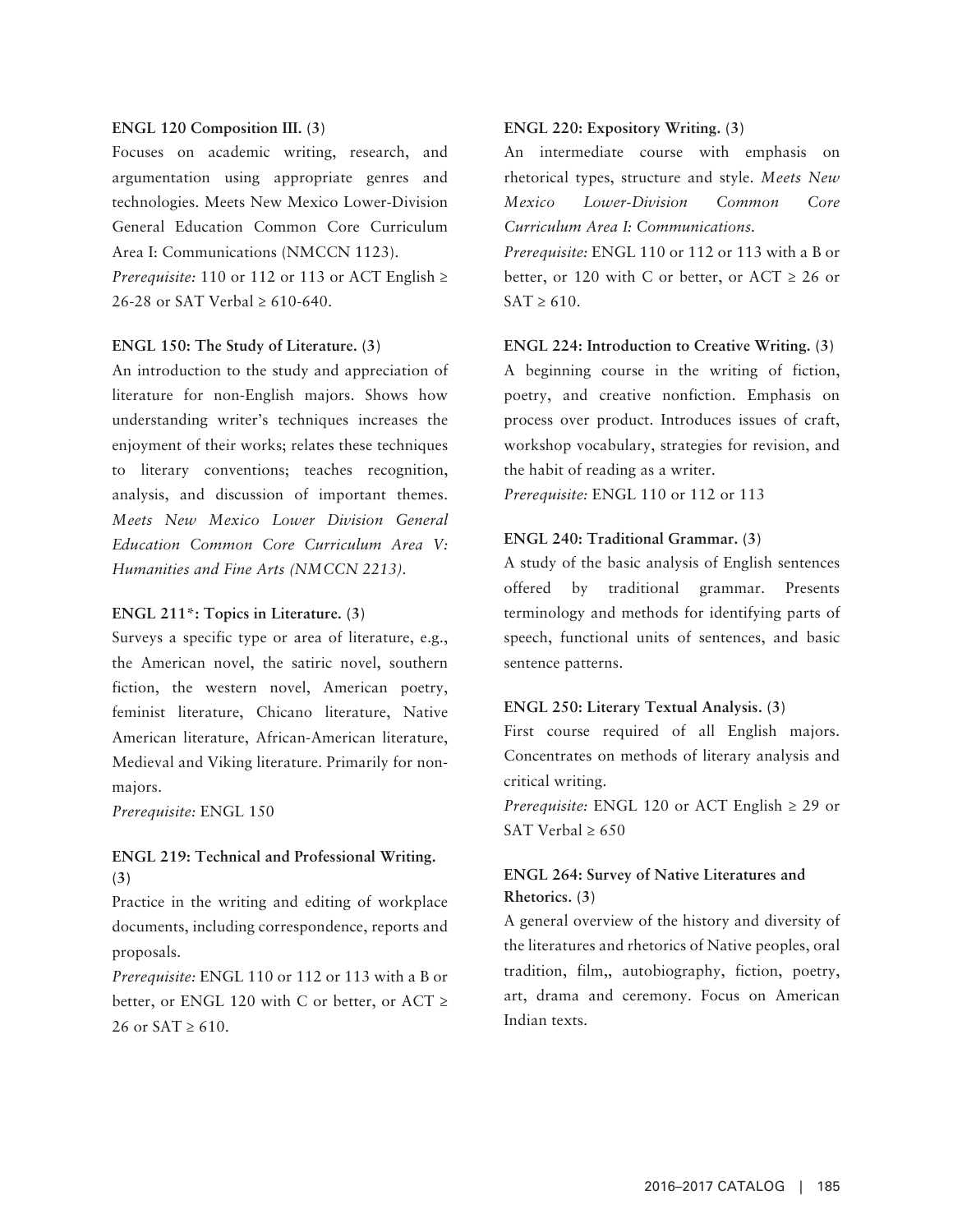# **ENGL 265: Introduction to Chicana/o Literature. (3)**

A survey of Chicana/o novels, short stories, essays, poetry and drama from the 19th century to the present, with emphasis on major themes such as history, culture, identity, language and region.

### **ENGL 281: African-American Literature I. (3)**

(Also offered as AFST 251) The course introduces students to the African American classics of the slavery era. Daily experiences of the characters in these books become the basis for discussing race, class, gender, revolt, freedom, peace and humanity.

# **ENGL 287: Topics in Introductory Studies in Genre. (3)**

Introductory study in any one genre, including narrative, comedy, satire, tragedy, fiction, poetics, or stylistic analysis of nonfiction.

# **ENGL 290: Introduction to Professional Writing. (3).**

Introductory course in the professional writing concentration. Study of technical writing, public information and public relations writing, and freelance nonfiction writing.

*Prerequisite:* ENGL 120 or ACT English≥29 or SAT Verbal  $\geq 650$ 

# **ENGL 292: World Literatures: Ancient World through the 16th Century. (3)**

Survey of key texts in world literature from the ancient world through the 16th century. *Meets New Mexico Lower Division General Education Common Core Curriculum Area V: Humanities & Fine Arts (NMCCN 2613).*

# **ENGL 293: World Literature: 17th Century through the present. (3)**

Survey of key texts in world literature from the 17th century through the present. *Meets New Mexico Lower-Division General Education Common Core Curriculum Area V: Humanities & Fine Arts (NMCCN 2323).*

# **ENGL 294: Survey of Earlier English Literature. (3)**

From Old English to 1798. A study of the principal literary and intellectual movements, and selected writers and literary works from Beowulf through Johnson.

# **ENGL 295: Survey of Later English Literature. (3)**

From 1798 to present. Study of principal literary and intellectual movements, and selected writers and literary works.

### **ENGL 296: Earlier American Literature. (3)**

A general survey of American Literature to the mid 19th century.

#### **ENGL 297: Later American Literature. (3).**

A general survey of American Literature from the mid 19th century to the present.

# **ENGL 298\*: Workshop in Literature or Writing.**   $(1 - 3)$

Various topics in literature, language, and writing.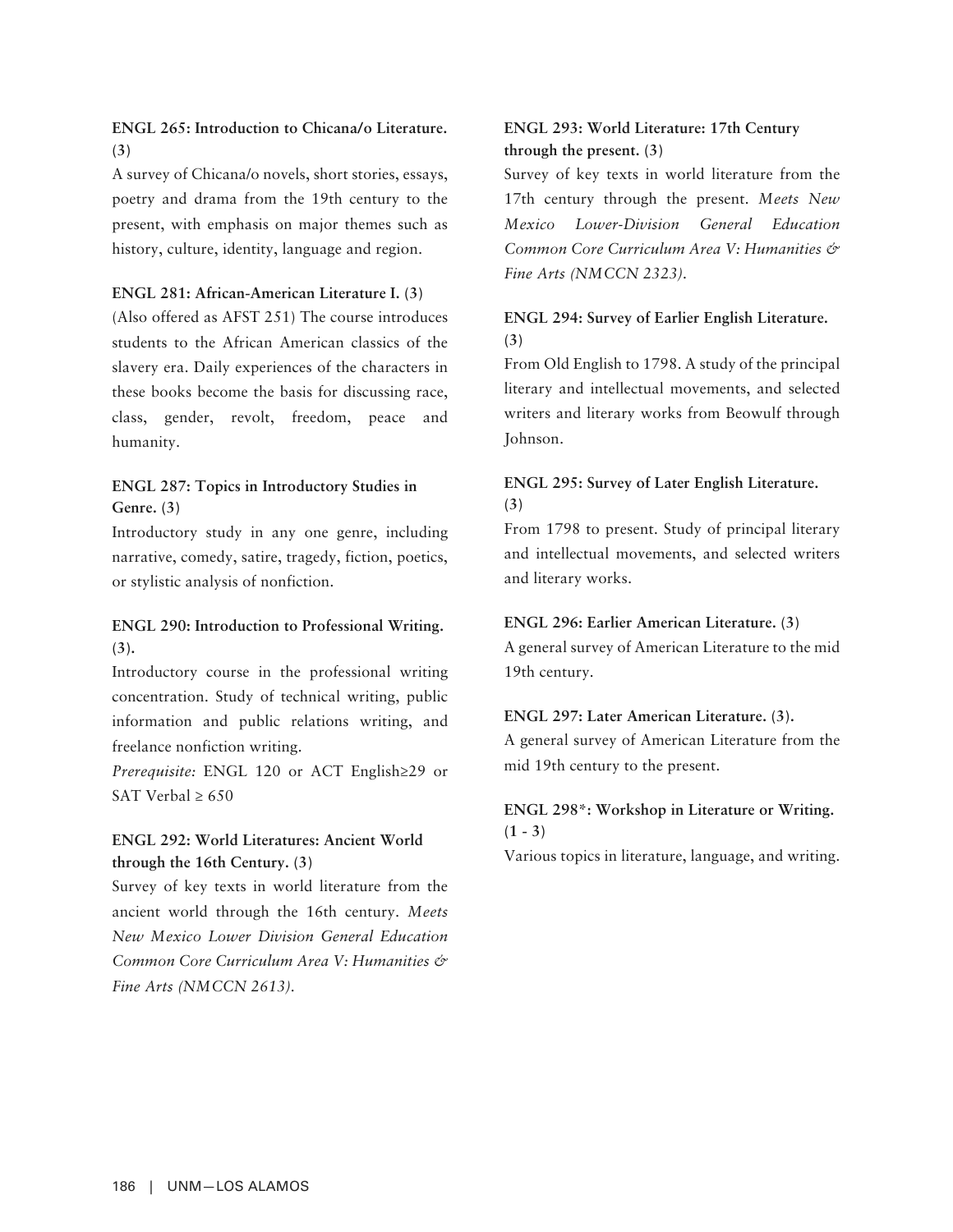# **ENVIRONMENTAL SCIENCE (ENVS)**

### **ENVS 101: The Blue Planet. (3)**

To understand global change and environmental concerns, this course weaves together an understanding of Earth's lithosphere, atmosphere and oceans and how ecosystems are linked to the physical environment. Students are encouraged, but not required, to enroll concurrently in 102L. *Meets New Mexico Lower-Division General Education Common Core Curriculum Area III: Science.*

#### **ENVS 102L: The Blue Planet Laboratory. (1)**

Introductory environmental earth science laboratory. Includes minerals, rocks, and rock cycle, topographic maps, local geology and groundwater, weather and climate. *Meets New Mexico Lower-Division General Education Common Core Curriculum Area III: Science.*

*Pre- or Corequisite:* ENVS 101.

# **ENVIRONMENTAL TECHNOLOGY (ENTC)**

#### **ENTC 150: Environmental Policy (2)**

This course is designed to provide an intensive introduction to the laws and policies that govern work sites, hazardous waste, remediation, and other aspects of environmental projects. Students will explore policy issues at the local, regional, national and global scales.

*Pre-requisite*: ENVS 101

# **ENTC 201L: Field Methods I (4)**

This course will introduce students to water and soil sampling with a brief introduction to air sampling. This is a lab class that will include off campus meetings at surrounding businesses to work with professionals in the field and learn how to operate and maintain standard equipment.

*Pre-requisite:* BIOL 201L, ENVS 101, ENVS 102L, GEOG 281, Maps and Geospatial Laboratory (ENTC 281L), STAT 145

### **ENTC 202L: Field Methods II (4)**

This course will introduce students to biota sampling and sampling project design and implementation. This is a lab class that will include off campus meetings at surrounding businesses to work with professionals in the field and learn how to operate and maintain standard equipment. *Pre-requisite:* ENTC 201L

# **ENTC 203L: Fermentation and Bio-Production (4)**

Students will learn the fundamentals of fermentation in the production of bio-fuels and how a bio-production facility operates. This is a lab class that will include off campus meetings at surrounding bio-production facilities.

*Pre-requisite:* BIOL 201L, ENVS 101 and ENVS 102L

#### **ENTC 204L: HAZWOPER Training (4)**

HAZWOPER 40-hour covers protection against hazardous chemicals, elimination of hazardous chemicals, safety of workers and the environment and OSHA regulations.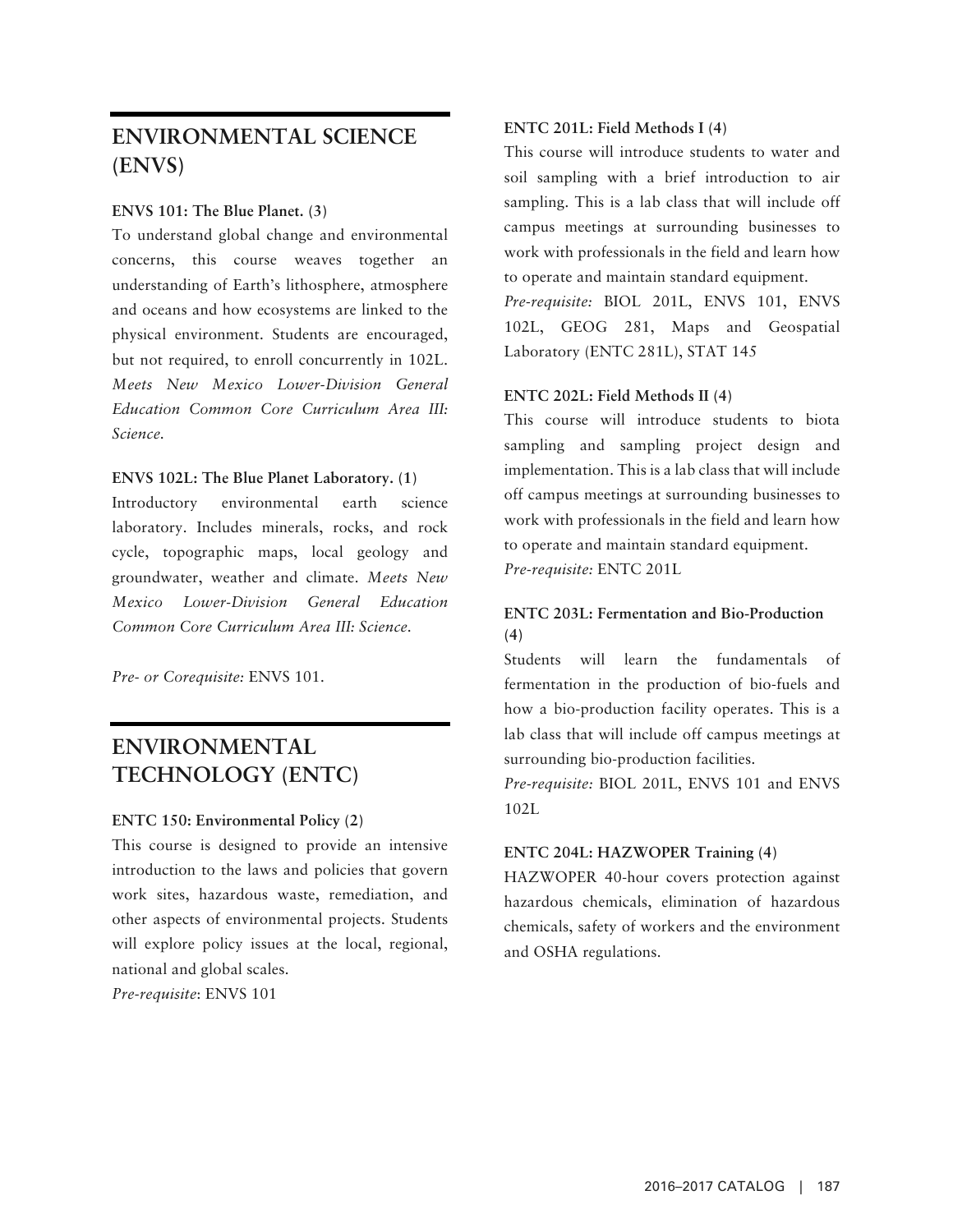# **ENTC 281L: Maps and Geospatial Laboratory (1)**

This is a laboratory class where students will explore the use of GIS, remote sensing, GPS, and other mapping tools that are used in land remediation, investigation, and management. Students will be certified in ArcGIS after successful conclusion of this course.

*Pre-or Co-requisite:* GEOG 281

#### **ENTC 290: Topics (1–3)**

This is an 8- to 16-week course on selected topics relating directly to environmental technology.

#### **ENTC 296: Internship (3)**

This course provides practical application and experience working in the Environmental Technology field. The student will work under the guidance of a professional in the field and the instructor will set guidelines and reporting requirements throughout the semester. (pre-req: successful completion of Field Methods I, Field Methods II, and HAZWOPR training)

# **FINE ARTS (FA)**

*Courses marked with an \* may be repeated for credit because subject matter varies*

**FA 229\*: Topics. (1-3)**  Interdisciplinary topics in the arts.

#### **FA 284: Experiencing the Arts. (3)**

Explores fundamental connections and differences among artistic media through readings, lectures, attendance at artistic exhibits and events, and discussions with creators of collaborative works of art. *Meets New Mexico Lower-Division General Education Common Core Curriculum Area V: Humanities & Fine Arts.*

# **FIRE SCIENCE (FISC)**

#### **FISC 101: Principles of Emergency Services (3)**

Fire protection, emergency services overview; careers; culture; history; fire-loss analysis; organization, function of fire protection services; fire departments; laws, regulations; nomenclature; fire protection functions; fire chemistry and physics; protection systems; strategy and tactics; safety initiatives.

### **FISC 102: Fire Prevention (3)**

Fundamental knowledge of fire prevention. Includes: history and philosophy of fire prevention; organization, operation of fire prevention bureau; use, application of codes and standards; plans review; fire inspections; fire and life safety education; fire investigation.

### **FISC 103: Hazardous Materials (3)**

Introduces hazardous materials incidents, recognizing and identifying hazardous materials, planning response, implementing response procedures, decision making, and continued evaluation at the awareness and operation level.

#### **FISC 104: Wildland Firefighting (3)**

Covers all aspects of wildland firefighting; introduces new advances in technology for wildland fire suppression, advances in technology for wildland fire suppression, the use of GPS, includes basic skills needed for wildland firefighting.

# **FISC 105: Principles of Fire and Emergency Services Safety & Survival (3)**

Introduces the basic principles and history related to the national firefighter life safety initiatives, focusing on the need for cultural and behavior change throughout the emergency services.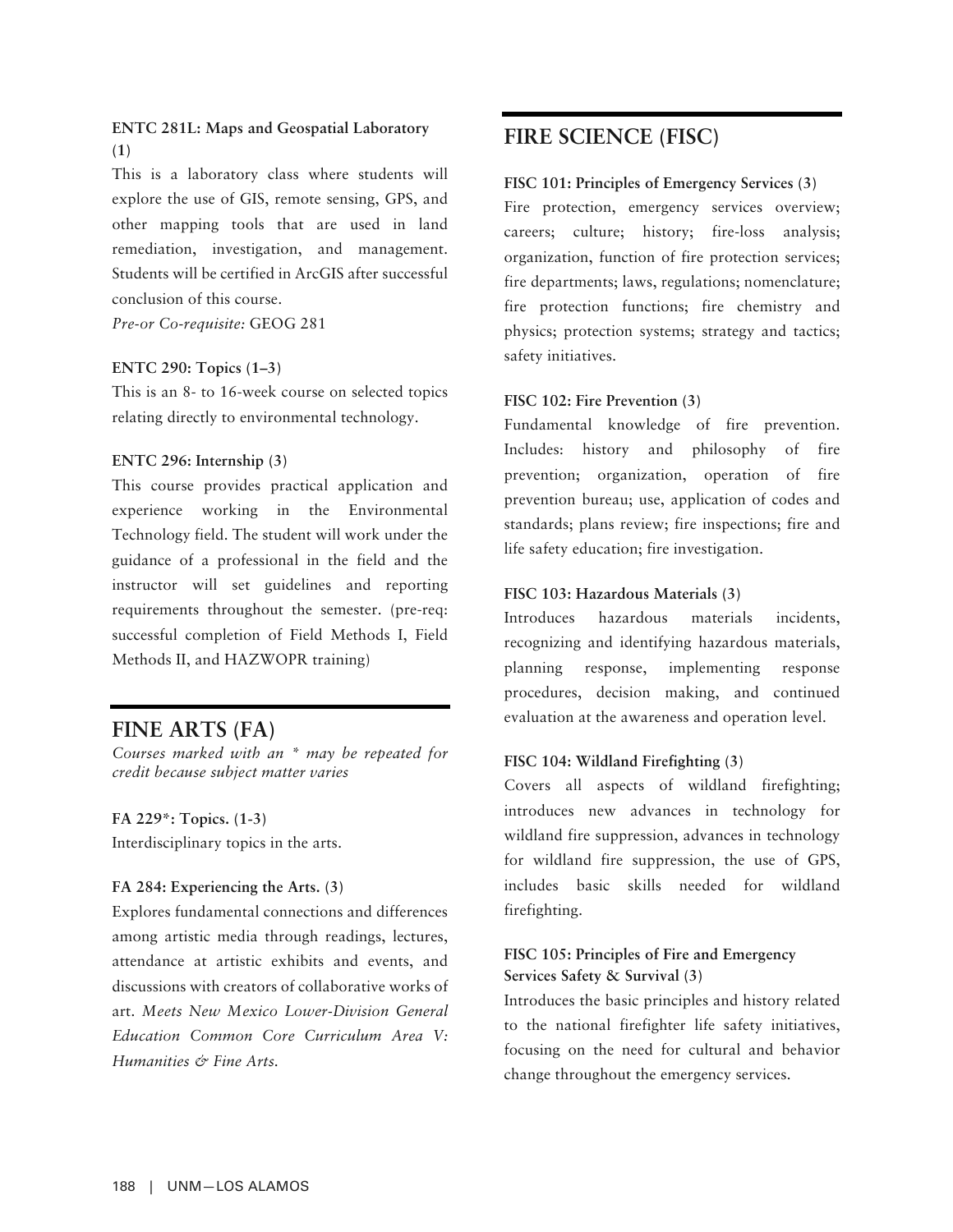# **FISC 106: Fire Behavior and Combustion (3)**

Explores the theories and fundamentals of how and why fires start, spread, and are controlled.

#### **FISC 201: Fire Protection Systems (3)**

Provides information relating to the features of design and operation of fire alarm systems, waterbased fire suppression systems, special hazard fire suppression systems, water supply for fire protection and portable fire extinguishers.

#### **FISC 202: Fire Administration I (3)**

Introduces student to organization and management of fire and emergency services department and relationship of government agencies to fire service. Emphasis on fire and emergency service, ethics, and leadership from perspective of company officer. *Prerequisite:* FISC 101

# **FISC 210: Incident Safety Officer (3)**

Critical skills needed to be a proficient safety officer; teaches specific job functions in NFPA 1521: Standard for Fire Department Safety Officer; response to hazardous materials incidents, technical rescue, wildland fire and other disasters. *Prerequisite:* FISC 202

# **FISC 212: Building Construction for Fire Prevention (3)**

Components of building construction related to firefighter and life safety. Elements of construction and design of structures are shown to be key factors when inspecting buildings, preplanning fire operations, and operating at emergencies. *Prerequisite:* FISC 101

# **FISC 220: Fire Protection Hydraulics and Water Supply (3)**

Provides a foundation of theoretical knowledge in order to understand the principles of the use of water in fire protection and to apply hydraulic principles to analyze and to solve water supply problems.

*Prerequisite:* MATH 120 or (MATH 101, 102, and 103) or higher

#### **FISC 225: Strategies and Tactics (3)**

This course provides the principles of fire ground control through utilization of personnel, equipment, and extinguishing agents. *Prerequisite:* FISC 101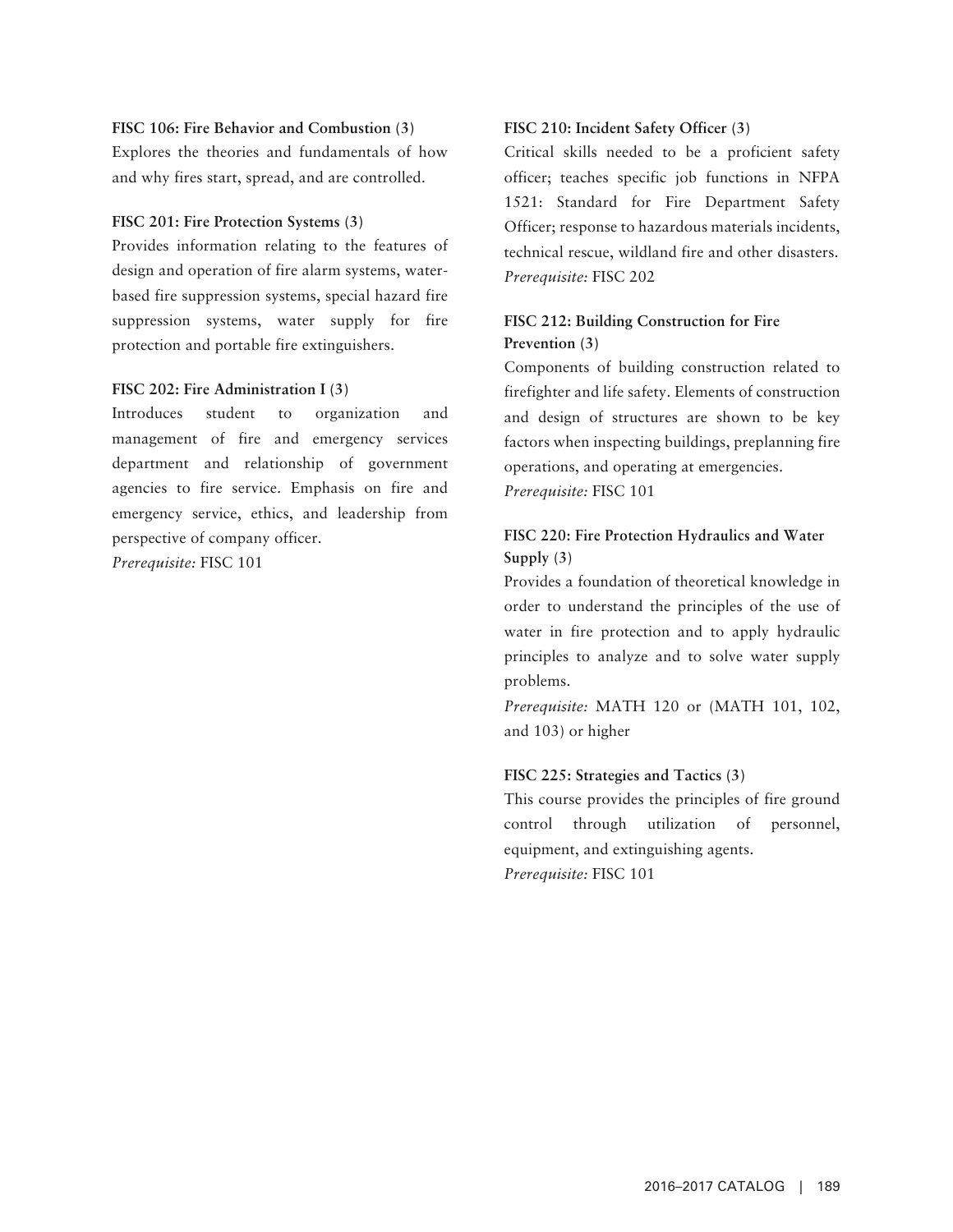# **FOREIGN LANGUAGES & LITERATURES**

*Courses marked with an \* may be repeated for credit because the subject matter varies. See individual language:*

Chinese

French

German

Greek

Italian Japanese

Latin

Russian

# **FRENCH (FREN)**

**FREN 101: Elementary French I. (3)** Conducted in French.

**FREN 102: Elementary French II. (3)** Conducted in French

# **GENERAL STUDIES (GNST)**

*Courses marked with an \* may be repeated for credit because the subject matter varies*

**GNST 192\*: Topics. (1-3)**  Titles will vary. CR/NC

**GNST 193\*: Topics. (1-3)** Titles will vary.

**GNST 292\*: Topics. (1-3)**  Titles will vary. CR/NC

**GNST 293\*: Topics. (1-4)** Titles will vary.

# **GEOGRAPHY (GEOG)**

# **GEOG 101: Home Planet: Land, Water, and Life (3)**

World geography; physical elements. Use of maps and globes for a systematic analysis of world climates, vegetation, soils, and landforms, their distribution, interrelation, and significance to humans. *Meets New Mexico Lower-Division General Education Common Core Curriculum Area III: Science (NMCCN 1214).*

# **GEOG 102: People and Place (3)**

World Geography; human elements. A systematic analysis of world population, demographic factors, ethnic groups, predominant economies, and political units, their distribution, interrelation, and interaction with the physical earth. *Meets New Mexico Lower-Division General Education Common Core Curriculum Area IV: Social/Behavioral Sciences (NMCCN 1213).*

# **GEOG 105L: Home Planet: Land, Water, and Life Laboratory (1)**

Exercises designed to complement GEOG 101. Applied problems in the spatial processes of the physical environment. Map construction and reading, weather and climatic analysis, classification of vegetative and soil associations, landform distribution analysis. *Meets New Mexico Lower-Division General Education Common Core Curriculum Area III: Science*

# **GEOG 140: Introduction to World Regions (3)**

The regional geography of the world. Both physical and human aspects are studied along with current economic and political problems.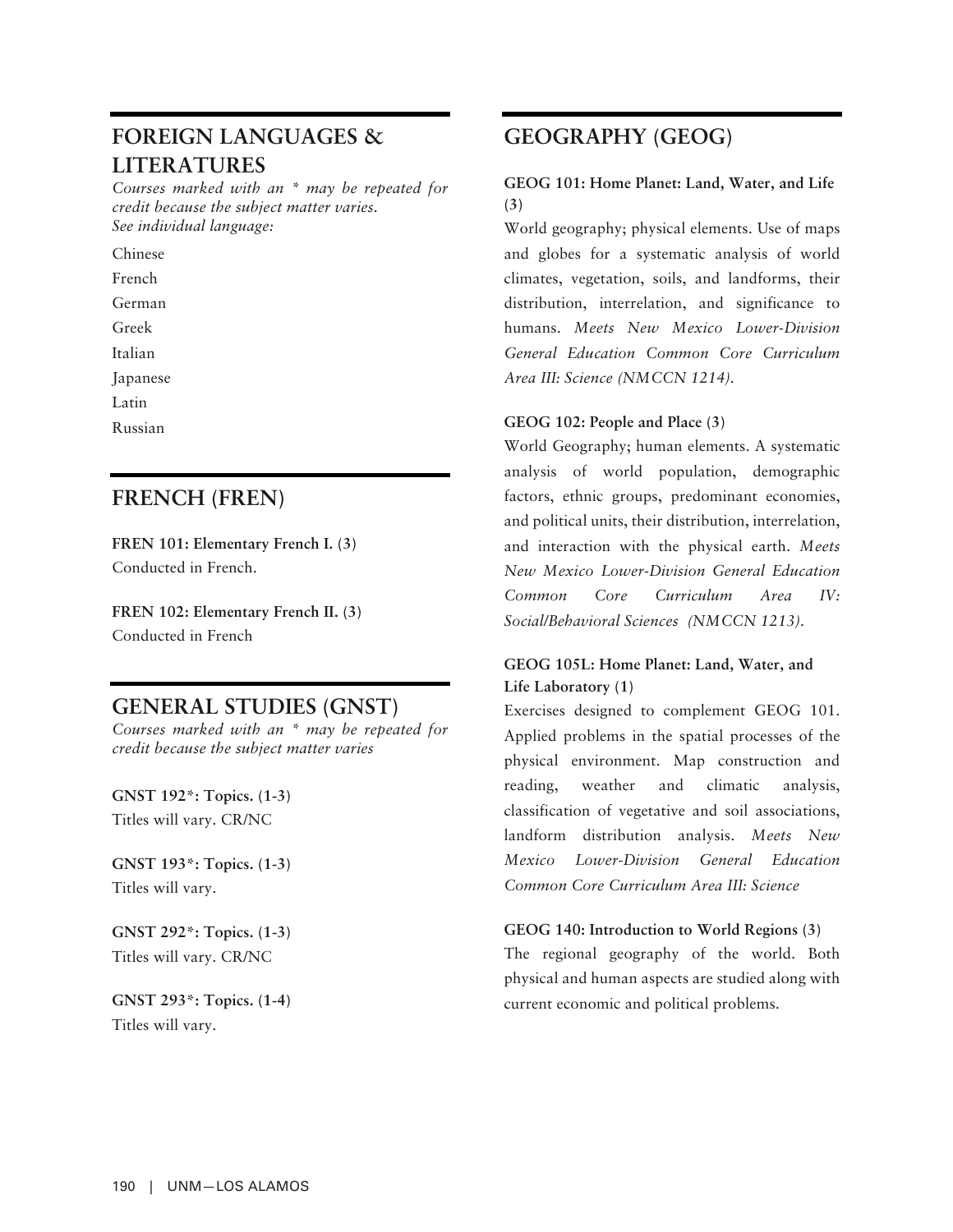# **GEOG 195: Introduction to Environmental Studies (3)**

Survey of environmental issues related to the degradation of land, air and water resources.

#### **GEOG 251: Meteorology (3)**

(Also offered as EPS 251) Description of weather phenomena, principles of atmospheric motion, weather map analysis and weather prediction.

# **GEOG 281: Introduction to Maps and Geospatial Information (3)**

Maps are tools for communication. Will explore scale; projections; symbolization; generalization; alternative or non-tradition map representations provided by GIS, remote sensing, multimedia and animated maps.

# **GERMAN (GRMN)**

#### **GRMN 101: Elementary German I. (3)**

#### **GRMN 102: Elementary German II. (3)**

Language course sequence for all beginning students, providing a foundation in reading, writing, listening and speaking skills for all subsequent courses.

# **GREEK (GREK)**

**GREK 101: Elementary Greek I (3)** Introduction to Classical Greek.

**GREK 102: Elementary Greek II (3)** Readings from simple prose.

# **HISTORY (HIST)**

*Courses marked with an \* may be repeated for credit because the subject matter varies.*

### **HIST 101: Western Civilization to 1648. (3)**

Ancient times to 1648. *Meets New Mexico Lower Division General Education Common Core Curriculum Area V: Humanities and Fine Arts (NMCCN 1053).*

#### **HIST 102: Western Civilization Post 1648. (3)**

1648 to present. *Meets New Mexico Lower Division General Education Common Core Curriculum Area V: Humanities and Fine Arts (NMCCN 1063).*

# **HIST 161: History of the United States to 1877. (3)**

Survey of the economic, political, intellectual, and social development of the United States, including the place of the U.S. in world affairs from 1607 to 1877. *Meets New Mexico Lower Division General Education Common Core Curriculum Area V: Humanities and Fine Arts (NMCCN 1113).*

# **HIST 162: History of the United States Since 1877. (3)**

Survey of the economic, political, intellectual, and social development of the United States, including the place of the U.S. in world affairs from 1877 to the present. *Meets New Mexico Lower Division General Education Common Core Curriculum Area V: Humanities and Fine Arts (NMCCN 1123).*

### **HIST 220: Studies in History.\* (1-3, no limit)**

Will vary from instructor to instructor but will offer a review of particular historical issues designed for the non-specialist. For content of particular courses, see Schedule of Classes and contact Department. Course may be repeated without limit provided the topics vary.

#### **HIST 260: History of New Mexico. (3)**

Introduction to New Mexico history from earliest human settlement to the present day.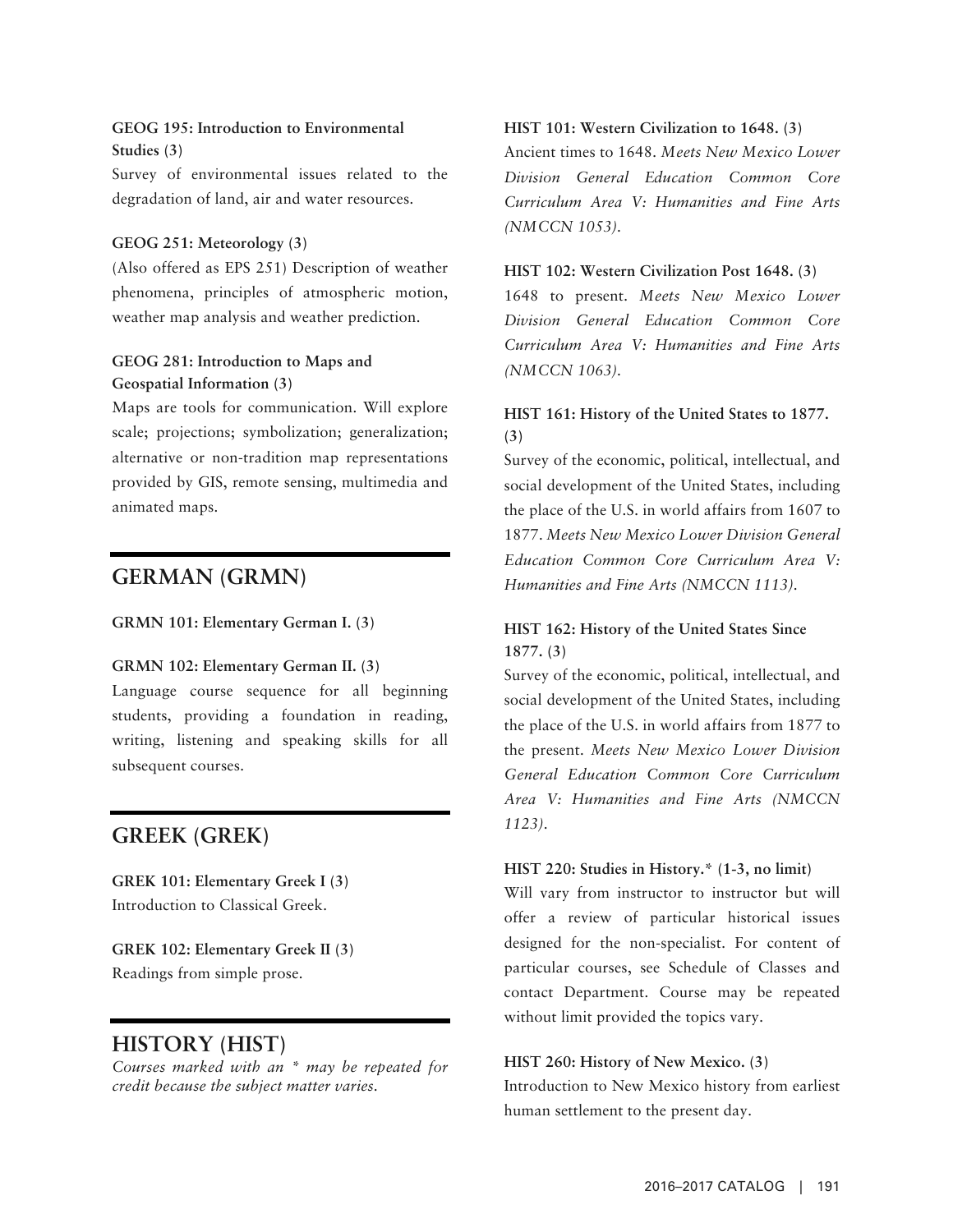# **INFORMATION TECHNOLOGY (IT)**

# **IT 109: Information Technology Cooperative Education. (3)**

The student works in an IT-related job for one semester and gains on-the-job insight into a technology field. Student must write projected goals for the semester's work, midterm summaries of work completed thus far, and an end of the term report summarizing work completed during the semester. Students must also get a supervisor evaluation.

*Prerequisite:* Permission of Information Technology Department Chair required.

#### **IT 111: Introduction to E-Commerce. (3)**

E-commerce concepts ranging from varieties of ecommerce to secure business transactions over the web. How to market a product over the web, basic business concepts of selling, and understanding the evolution of e-commerce.

# **IT 119: Networking Core Concepts. (3)**

(Previously IT 120LT) This course serves as a general introduction in current networking technology for local area networks (LANs), widearea networks (WANs), and the Internet.

# **IT 130: Microcomputer Operating Systems (3)**

This class covers the skills necessary to select, install/deploy, integrate platforms or components to support an organization's IT infrastructure. *Prerequisite:* CS 101 and IT 119.

# **IT 132: Microcomputer Operating Systems (3)**

This class covers the skills necessary to install, upgrade, diagnose, and repair PC-based operating systems and common software. It focuses on the functionality of PC DOS, Windows and NT operating systems. (A+ Software).

# **IT 141: Technical Support. (3)**

The student is enrolled in a 3-credit course which has two parts: a normal weekly lecture plus a mandatory service time manning the Help Desk Service Phone. In this course, students are taught how to assist other students, faculty, and staff with answering computer-related questions. Skills for running the Help Desk are taught, along with technical skills related to commonly asked questions. Working at the Help Desk phone is mandatory for a fixed number of hours per week. Students will be required to log all questions with appropriate answers to those questions. *Prerequisite:* CS 101, and IT 119.

# **IT 165: Introduction to Web Authoring. (3)**

(Also offered as CT 165) This course is an introduction to making and designing web pages using HTML generating software. Students learn how to make well-designed web pages from simple to the complex. Site creation with text, graphics, tables, Cascading Style Sheets, and simple animation effects are included. Design principles as they apply to the World Wide Web are also presented.

# **IT 193\*: Topics (1-4)**

Titles will vary. May be repeated for credit. No Limit.

# **IT 231: Systems Administration (3)**

This class covers the essential skills for IT majors to administer a system. Topics may include configuration/organization, file systems, user management, and backup/disaster recovery.

*Prerequisite:* CS 101, CS 152, IT 119, IT 132, IT 262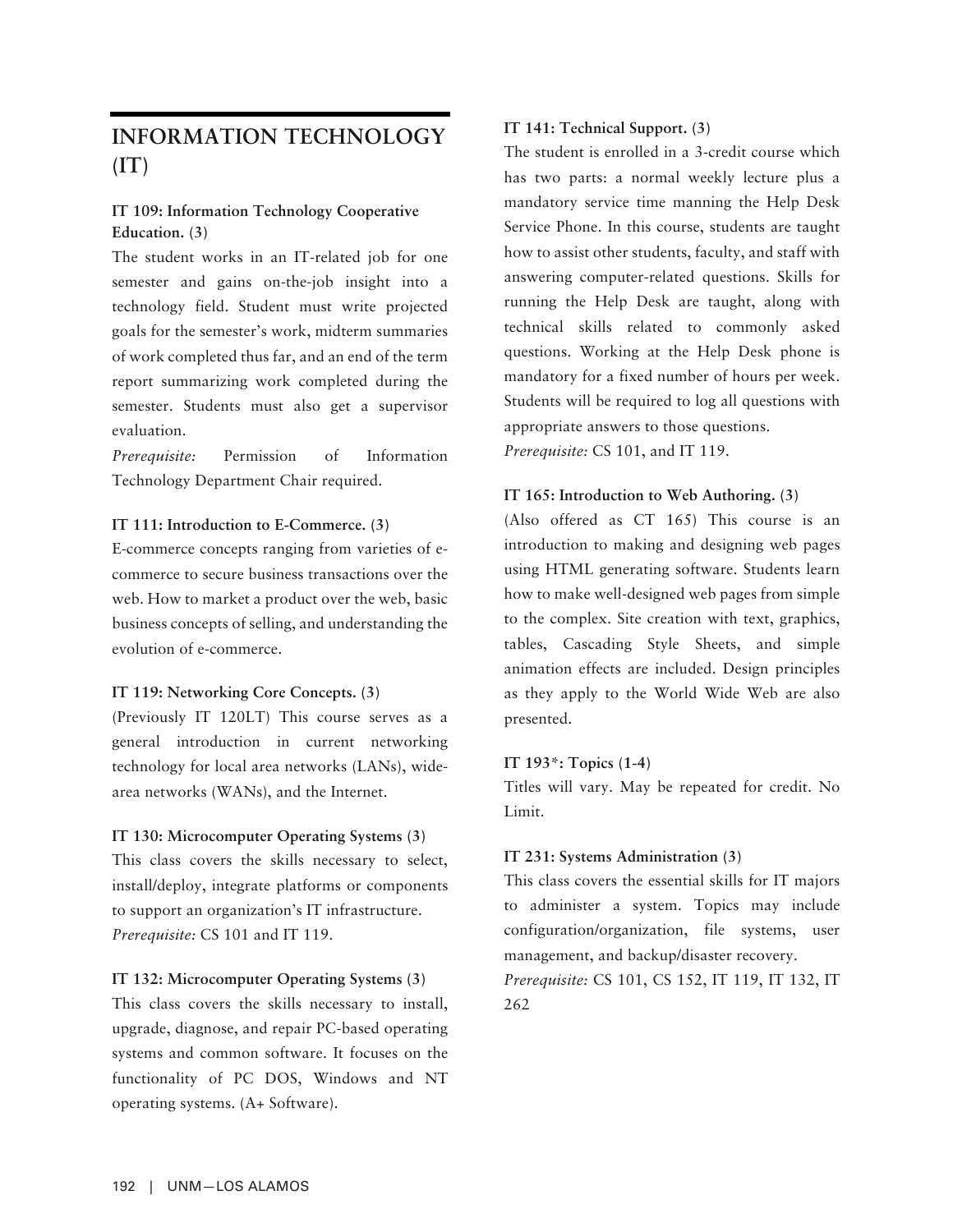#### **IT 235: Windows System Administration (3)**

Topics In Windows Administration, this is an introduction to system administration of Windows Server with a focus on security and reliability. Topics covered will include Window Server system configuration, available tools, file system and registry structure, auditing and automation of tasks.

*Prerequisite:* IT 119 (Previously IT 120LT)

#### **IT 250: Web Fundamentals (3)**

Introduction to development, creation, and management of websites intended for IT majors. Topics include HTML, JavaScript, and web server technology.

*Prerequisite:* CS 101 and CS 152

#### **IT 260: Information Assurance and Security. (3)**

The primary goal of the course is a general introduction to "defense-in-depth" perimeter security on both Windows and LINUX/UNIX networks and an in-depth study of the step-by-step approach used in computer/network attacks. *Prerequisite:* CS 101 and IT 119.

#### **IT 262: Scripting for Network Defense (3)**

Scripting programming for security purposes. Students build on prior programming, operating systems, and security knowledge to develop, code, use, and debug new and existing scripts.

*Prerequisite:* CS 101, CS 152, IT 130, IT 260

#### **IT 265: Forensics and Incident Response (3)**

This course exposes the student to the topics of computer forensics and incident response. Topics include: fundamental concepts, history of computing forensics, data recovery techniques, and responses to security incidents. *Prerequisite:* IT 260 and IT 262

# **IT 271: Databases and Information Management (4)**

This course will cover development and administration issues of relational databases. Topics to span areas of efficient collection, organization, retrieval and management of data. *Prerequisite:* CS 101 and CS 152 *Pre- or Corequisite:* IT 250

#### **IT 293\*: Topics. (1-4)**

Titles will vary. May be repeated for credit. No limit.

# **INTRODUCTORY STUDIES**

*Introductory Studies courses do not count toward UNM-Los Alamos associate degrees or certificates. Students placing into English 099, English 100, Math 099 or Math 100 must also take UNIV 101, Seminar: On Course as a pre- or corequisite.*

# **IS- ENGLISH**

*A student who wishes to enroll in a course requiring a prerequisite must earn a grade of C (not C-) or better in the prerequisite course.*

#### **ENGL 099: Developmental English II. (1-4)**

An intensive study of fundamental writing skills, focusing upon paragraph development, fluency, and introducing the essay.

Note: At UNM-LA this course is offered for 4 credit hours with A, B, C, CR , NC grading, has a corequisite of ISE 020, and includes a skills laboratory. Successful completion of ENGL 098 (A, B, C, or CR) or minimum placement test score.

#### **ISE 020: Reading I. (1)**

Reading for accuracy and understanding in short expository passages. Vocabulary, sequence and discussion skills are emphasized. ABC/NC or CR/NC.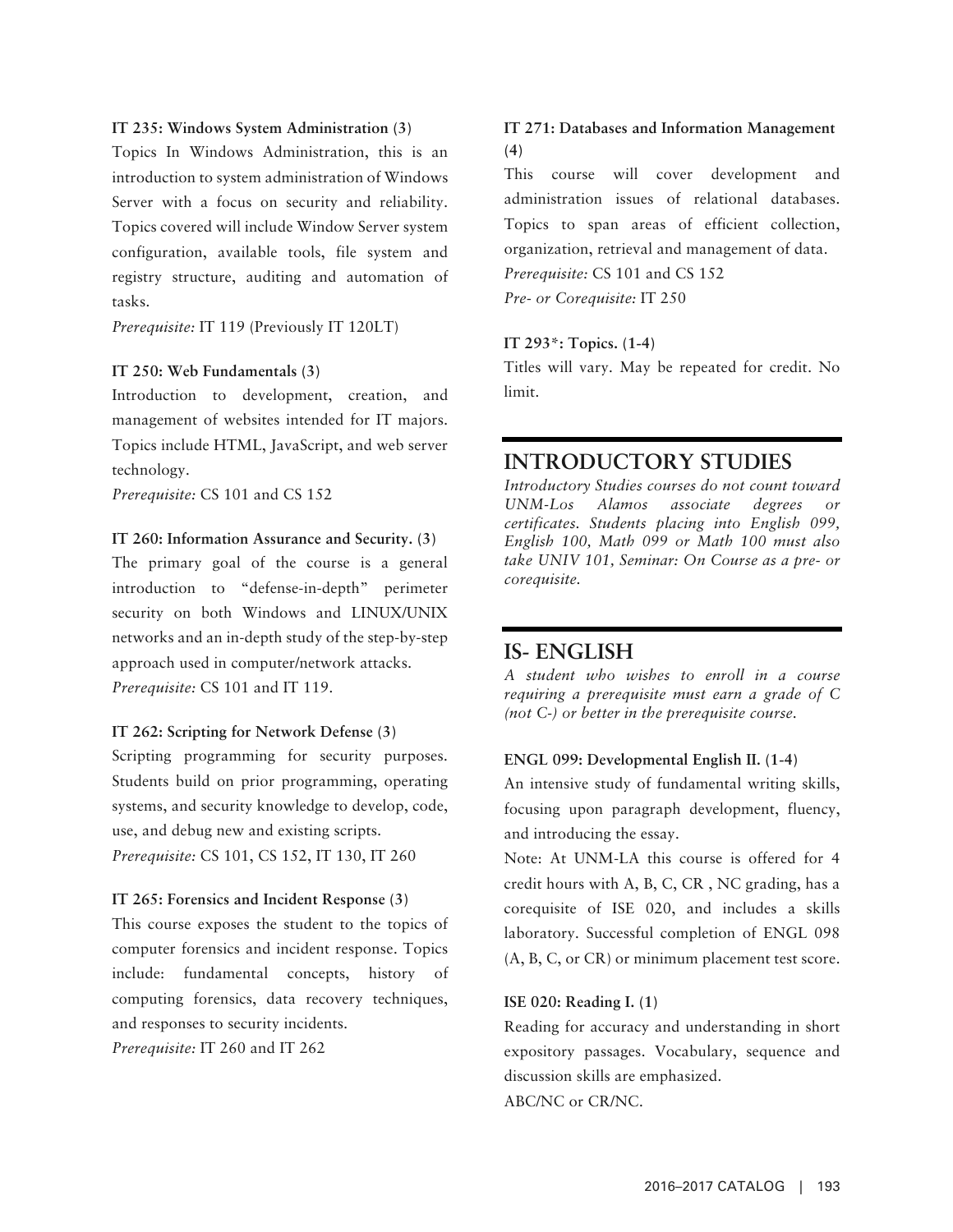#### **ISE 021: Reading II. (1)**

Reading for analysis in short expository/academic passages. Vocabulary, outlining, note-taking, distinguishing among fact, assertion, evidence, and implication are emphasized. ABC/NC or CR/NC.

#### **ENGL 100: Writing Standard English. (1-4)**

Developmental writing course providing concentrated practice writing and reviewing basic essays, as well as intensive study of grammar, punctuation, and usage.

Prerequisites: Successful completion of ENGL 098 minimum grade of C or minimum placement test score.

Note: At UNM-LA this course is offered for 4 credit hours with ABC/NC, CR/NC grading, has a corequisite of ISE 021, and includes a skills laboratory.

# **ITALIAN (ITAL)**

#### **ITAL 101: Elementary Italian I. (3)**

Language course for beginning students, providing a foundation in reading, writing, listening, and speaking skills for all subsequent courses. Credit may not be earned for both 101 & 175.

#### **ITAL 102: Elementary Italian II. (3)**

Language course for students who have had Italian 101 or the equivalent, providing continuing work on reading, writing, listening, and speaking skills for all subsequent courses. Credit may not be earned for both 101 & 175.

# **JAPANESE**

#### **JAPN 101: Elementary Japanese I. (3)**

Foundation course for all beginning students, with instruction in speaking, listening, reading and writing.

**JAPN 102: Elementary Japanese II. (3)** Second half of foundation course 101.

#### **JAPN 201: Intermediate Japanese I. (3)**

Continues development of four language skills (speaking, listening, reading and writing) at the third semester level.

**JAPN 202: Intermediate Japanese II. (3)** Continuation of 201.

# **LATIN (LATN)**

#### **LATN 101: Elementary Latin I (3)**

Introduction to the Latin language; grammar, syntax and readings in Roman authors.

#### **LATN 102: Elementary Latin II (3)**

Continuation of 101. Introduction to the Latin language; grammar, syntax and readings in Roman authors.

*Prerequisite:* LATN 101.

#### **LATN 201-202: Intermediate Latin I, II (3, 3)**

Systematic review of Latin grammar and syntax; readings in simple prose authors such as Cicero and Caesar; introduction to Latin poetry and scansion.

*Prerequisite:* LATN 101 and 102.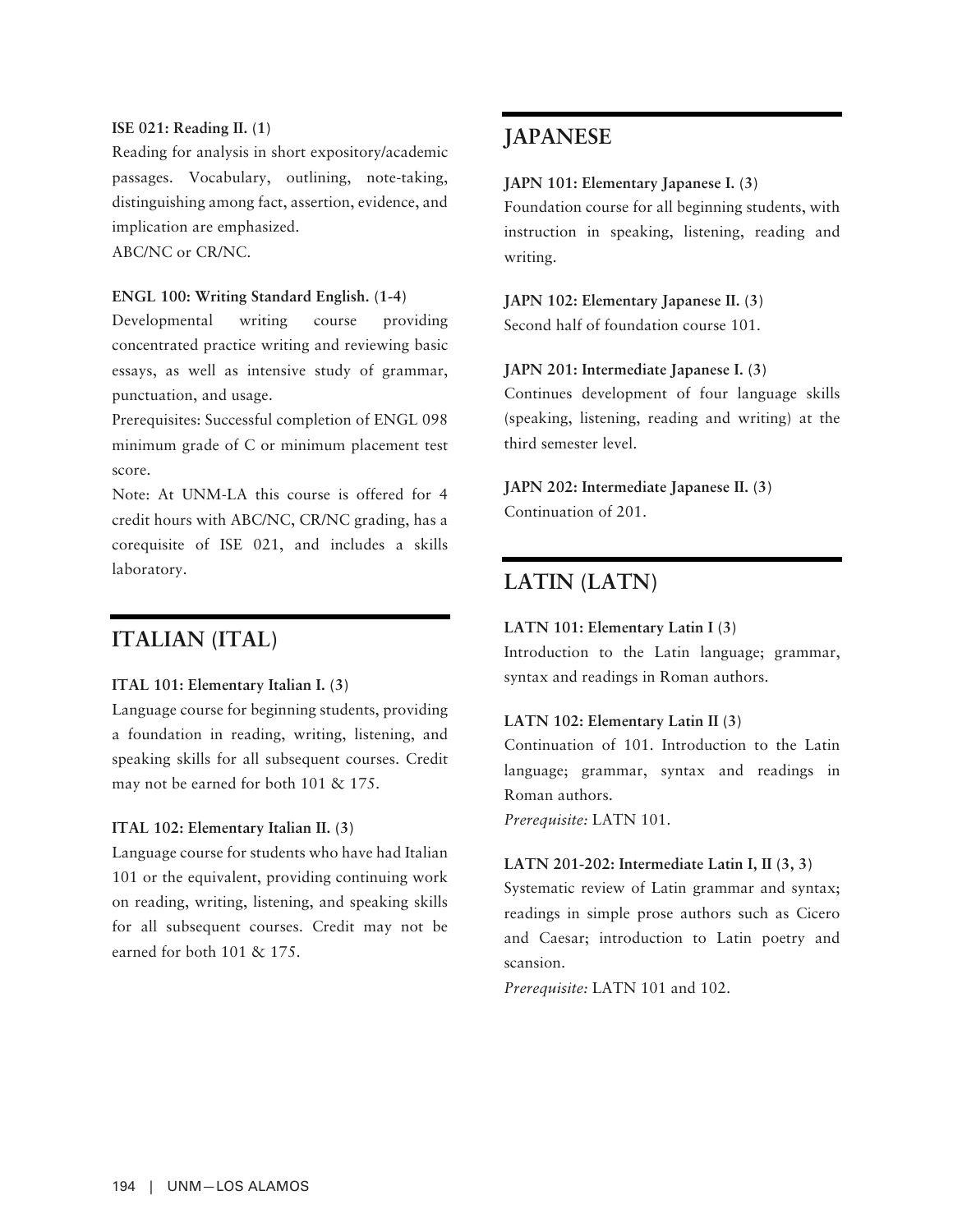# **LINGUISTICS (LING)**

# **LING 101: Introduction to the Study of Language. (3)**

(Also offered as ANTH 110) Broad overview of the nature of language: language structure, biology of language, language learning, language and thought, bilingualism, social and regional variation, and educational implications. Intended to fulfill breadth requirements in any college *Meets New Mexico Lower Division General Education Core Curriculum Area IV: Social and Behavioral Science.*

# **LING 295: Special Topics in Current Language Issues. (3 to maximum of 12)**

Special topics motivated by expertise of instructor and interest of students. Topics such as language and gender, language and politics, animal communication, language and aging and languages of the world. May be repeated for credit as topic varies.

# **MANAGEMENT (MGMT)**

**MGMT 101: Fundamentals of Accounting I. (3)**  The development of the accounting cycle, special journals and financial statements. *Corequisite:* MGMT 101L

# **MGMT 101L: Fundamentals of Accounting I Lab. (1)**

To provide additional problem solving necessary for the students to master accounting basics. *Corequisite:* MGMT 101.

# **MGMT 102: Fundamentals of Accounting II. (3)** Continuation of MGMT 101, including corporation and manufacturing accounting and decision making.

*Prerequisite:* MGMT 101 Corequisite: MGMT 102L

Note: Completion of MGMT 101 and MGMT 102

**MGMT 102L: Fundamentals of Accounting II Lab. (1)**

To provide additional problem solving necessary for students to master accounting basics. *Corequisite:* MGMT 102

**MGMT 105: Business Co-op Work Phase. (3)** Offered on a CR/NC basis only.

**MGMT 113: Management: An Introduction. (3)** Modern concepts of organizations and their management in a dynamic world. An overview of managerial activities within business and other organizations.

#### **MGMT 158: Ethics in Organizations. (3)**

Introduction to ethical issues in business, government, and nonprofit organizations and how to deal with those issues. Emphasis on ethical reasoning and cases of ethical and unethical behavior in management and the professions.

**MGMT 190: Special Topics in Management. (3)**  Selected offering of management topics not represented in the regular curriculum. *Restriction:* Permission of Instructor.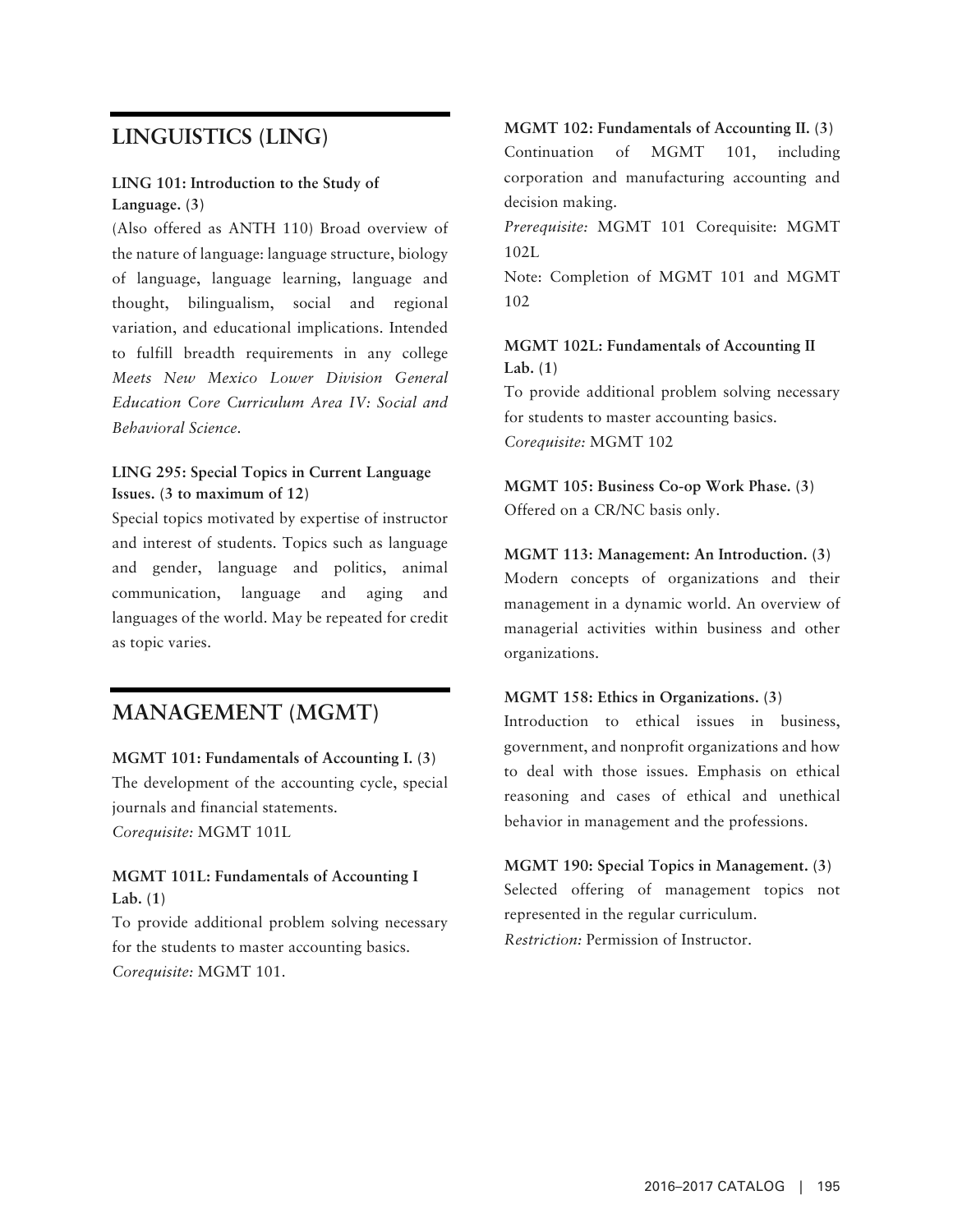**MGMT 202: Principles of Financial Accounting. (3)**

An examination of the conceptual framework of accounting and the functions of accounting in a business-oriented society. Topics include valuation theory and its applications to assets and liabilities, concepts of business income, funds-flow analysis, and problems of financial reporting.

#### **MGMT 222: Introduction to Marketing. (3)**

A complete overview of the system for assessing customer needs, allocation of scarce resources to fulfill those needs, transmittal of market related information, completion of exchange processes, and profit maximization in free markets. Emphasis on interdisciplinary tools for management, decision-making and developing marketing strategies in domestic and international market applications.

(Credit not applicable toward BBA degree.)

# **MANUFACTURING TECHNOLOGY**

#### **MFGT 101: Introduction to Technology. (1)**

A general topics course on subjects relevant to electro-mechanical technology, manufacturing technology, and nanotechnology. Students will learn about the differences and similarities of the three technologies.

# **MATHEMATICS (MATH) AND STATISTICS (STAT)**

Note: A student who wishes to enroll in a course requiring a prerequisite must earn a grade of C (not C-) or better in the prerequisite course. Courses marked with an \* may be repeated for credit because the subject matter varies.

Students placing into Math 011, 012, 021, 022, 099, or 100 must also take UNIV 101, Seminar: On Course as a pre- or corequisite.

Restrictions:

MATH 011, 012, 021, 022, 099,,100, 118 may not be counted towards graduation.

Credit not allowed for both MATH 162 and MATH 180.

Credit not allowed for both MATH 163 and MATH 181.

Students who have credit for any courses numbered MATH 121 and above may not take MATH 100, or MATH 120 for credit.

Students who have credit for any courses numbered MATH 162 and above may not take MATH 120, 121, 123, or 150 for credit. (Students with MATH 180/181 may take MATH 123 for credit.)

A student normally may not take an examination to validate credit in mathematics courses.

Mathematics or Statistics course work dating back more than five years cannot automatically be counted as fulfillment of a prerequisite. Students with older course work who feel they have retained subject knowledge are encouraged to take the COMPASS placement tests offered through Student Services.

### **MATH 011: Prealgebra Part I (1-2)**

This course includes the first half of a prealgebra course including whole numbers, fractions, decimals, ratio and proportions, and percent

#### **MATH 012: Prealgebra Part II (1-2)**

This is the second half of a prealgebra course and covers measurement and geometry, real numbers, introduction to algebra and basic equation solving, and applications.

*Prerequisite:* Math 011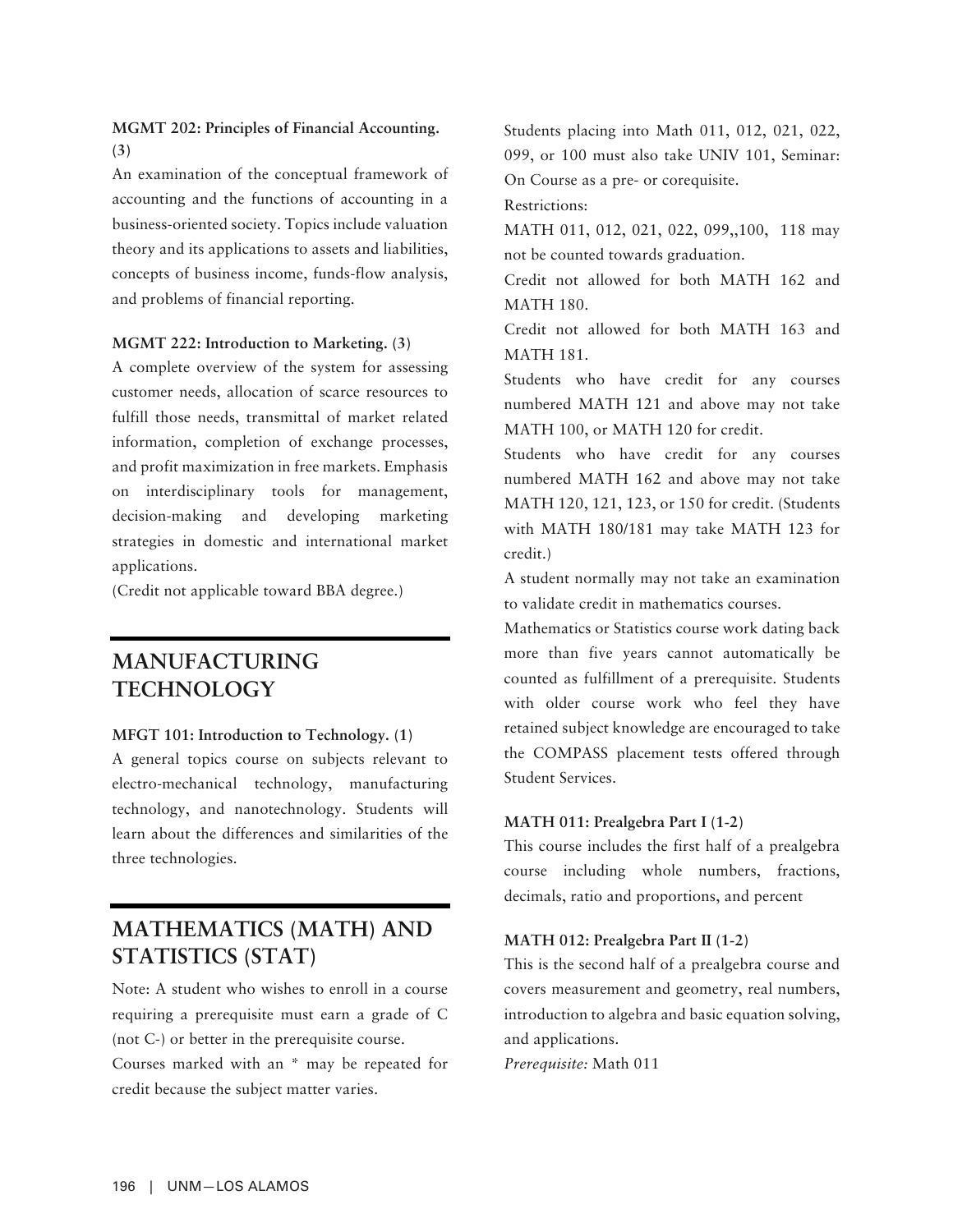#### **MATH 021: Introduction to Algebra Part I (1-2)**

This course includes the first half of a beginning algebra course including a review of basic arithmetic, real numbers, integer exponents, linear equations and inequalities, and an introduction to application problems.

*Prerequisite:* Math 012 or Math 099

#### **MATH 022: Introduction to Algebra Part II (1-2)**

This course includes the second half of a beginning algebra course including a review of the Cartesian coordinate system, graphing linear equations in two variables, properties of exponents, polynomials and an introduction to factoring. *Prerequisite:* Math 021

#### **MATH 099: Pre-Algebra. (1-4)**

A pre-college mathematics course. Emphasis is placed on basic operations, fractions, decimals, percents, ratios, and introductory algebra and includes a skills laboratory.

Grade options: A, B, C, CR/NC

Note: At UNM-Los Alamos this course is offered for 4 credit hours.

#### **MATH 100 : Introduction to Algebra. (1-4)**

Topics covered include linear equations, polynomials, factoring, formulas, graphing, solving systems of equations and applications. Also covers exponents and polynomials, factoring, roots, and radicals and quadratics.

Note: At UNM-Los Alamos, this course is offered for 4 credit hours. Meets prerequisite for MATH 120. Offered on a CR/NC basis only.

*Prerequisite:* Satisfactory completion of MATH 100.

### **MATH 101: Intermediate Algebra Part 1 (1)**

This course includes equations and inequalities, applications and problem solving with linear equations, linear functions and the graph of a line, percent, perimeters, areas of simple geometric shapes

*Prerequisite:* ISM 100 or MATH 100 or (MATH 021 and 022) or ACT Math ≥18 or SAT Math ≥ 430 or COMPASS Pre-Algebra ≥ 51 or COMPASS Algebra  $\geq 51$ . *Corequisite:* MATH 102

#### **MATH 102: Intermediate Algebra Part 2 (1)**

This course includes quadratic equations, properties of exponents and scientific notation, simplifying polynomial expressions, factoring and introduction to functions. *Prerequisite:* Math 101

#### **MATH 103: Intermediate Algebra Part 3 (1)**

This course includes radical expressions and equations, rational expressions and equations, the exponential and logarithmic functions. *Prerequisite:* Math 102

#### **MATH 106: Problems in Intermediate Algebra. (1)**

Study session for MATH 120 with an emphasis on problem solving.

Offered on a CR/NC basis only.

#### **MATH 107: Problems in College Algebra. (1)**

Study session for MATH 121 with an emphasis on problem solving. *Corequisite:* MATH 121. Offered on a CR/NC basis only.

**MATH 110: Problems in Elements of Calculus. (1)** Study session for MATH 180 with an emphasis on problem solving.

Offered on a CR/NC basis only.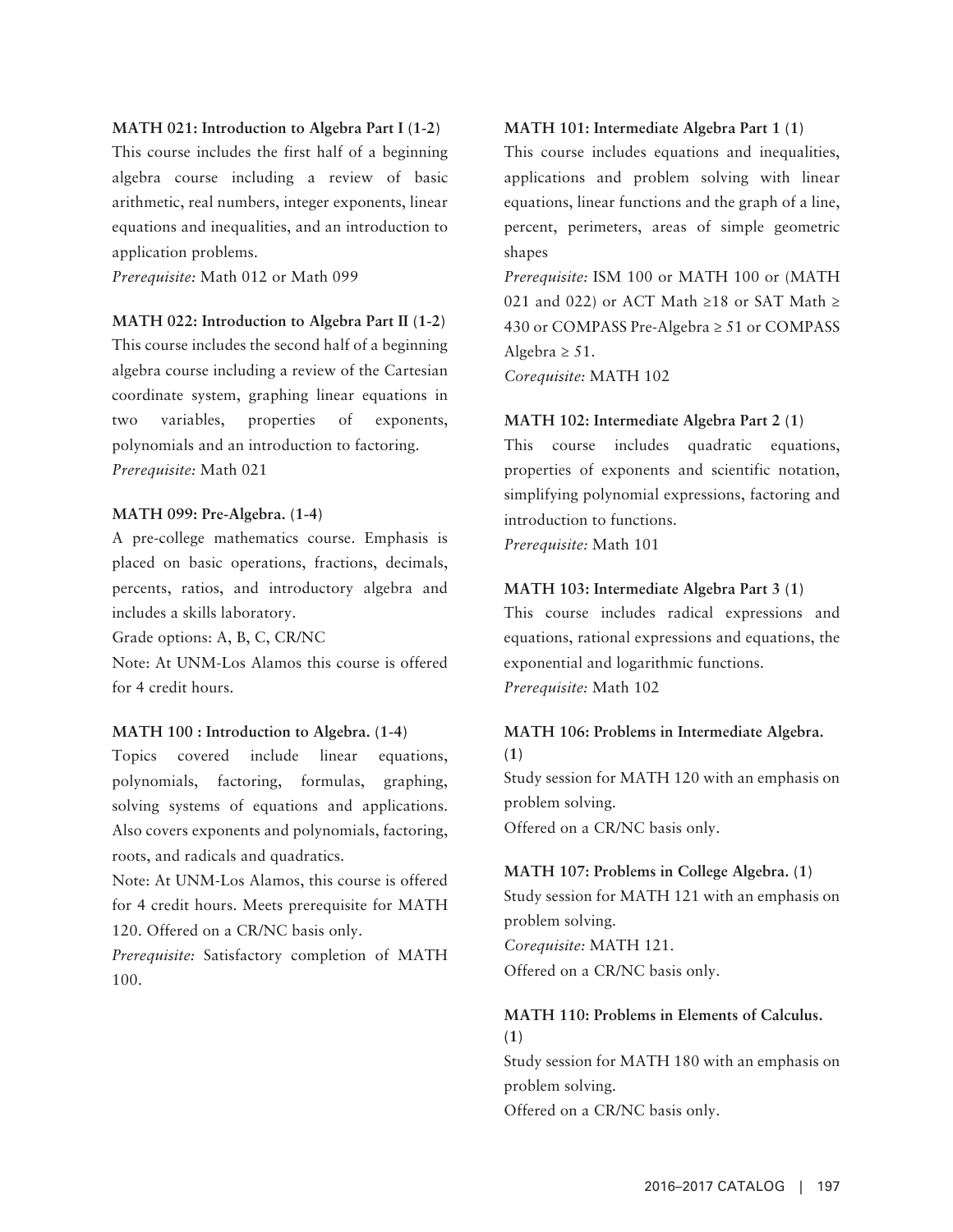# **MATH 111: Mathematics for Elementary and Middle School Teachers I. (3)**

Course offers an in-depth look at the representations of rational numbers, including base-ten and decimal numbers, integers, fractions, and arithmetic operations on these sets. Problem solving is emphasized throughout.

*Prerequisite:* (MATH 101 and MATH 102) or 120 or 121 or 123 or 129 or 150 or 162 or 180 or STAT 145 or ISM 100 or ACT  $\geq$  19 or SAT  $\geq$ 450 or Compass Pre-Algebra > 56 or Algebra > 33

# **MATH 112: Mathematics for Elementary and Middle School Teachers II. (3)**

This course develops basic geometric concepts including rigid transformations and congruence; dilations and similarity; length, area and volume; systems of measurement and unit conversions; connections to coordinate geometry. Problem solving is emphasized throughout.

*Prerequisite:* MATH 111.

#### **MATH 118: Algebra. (3-4)**

This course covers approximately the first half of MATH 120. Topics covered include properties of real numbers, linear equations and inequalities; properties of exponents; solving systems of linear equations and polynomials.

Students must pass MATH 118 before continuing to the second half of the course.

*Prerequisite:* Adequate score on placement test or MATH 100.

#### **MATH 119: Algebra Stretch II. (3-4)**

This course covers approximately the last half of Math 120. Topics covered include rational expressions, rational exponents and roots, quadratic expressions and equations, functions and logarithms.

*Prerequisite:* Math 118\*

Both MATH 118 and MATH 119 must be completed to count as the equivalent of MATH 120. Only 4 of the 8 credit hours can count toward an associate degree or certificate at UNM-Los Alamos.

#### **MATH 120: Intermediate Algebra. (3)**

Preparation for MATH 121, 129, and STAT 145. Covers linear equations and inequalities, polynomials, factoring, exponents, radicals, fractional expressions and equations, quadratic equations, perimeters and areas of simple geometric shapes, and logarithms. Emphasis on problem solving skills. Acceptable as credit toward graduation, but not acceptable to satisfy UNM core or group requirements. Grading scale for this class is A+ to B-, CR/NC.

*Prerequisite:* ACT ≥19 or SAT ≥450 or ISM 100 or MATH 100 or COMPASS Pre-Algebra >56 or Algebra >33 or MATH 100.

*Corequisite:* MATH 106 (UNM–LA Only)

#### **MATH 121: College Algebra. (3)**

Preparation for MATH 150 and 180. The study of equations, functions and graphs, especially linear and quadratic functions. Introduction to polynomial, rational, exponential and logarithmic functions. Applications involving simple geometric objects. Emphasizes algebraic problem solving skills. *Meets New Mexico Lower Division General Education Common Core Curriculum Area II: Mathematics (NMCCN 1113).*

*Prerequisite:* ACT ≥22 or SAT ≥510 or (MATH 118 and Math 119) (MATH 101 and MATH 102 and MATH 103) or MATH 120 or COMPASS Algebra >54 or College Algebra >33.

*Corequisite:* MATH 107 (UNM–LA Only)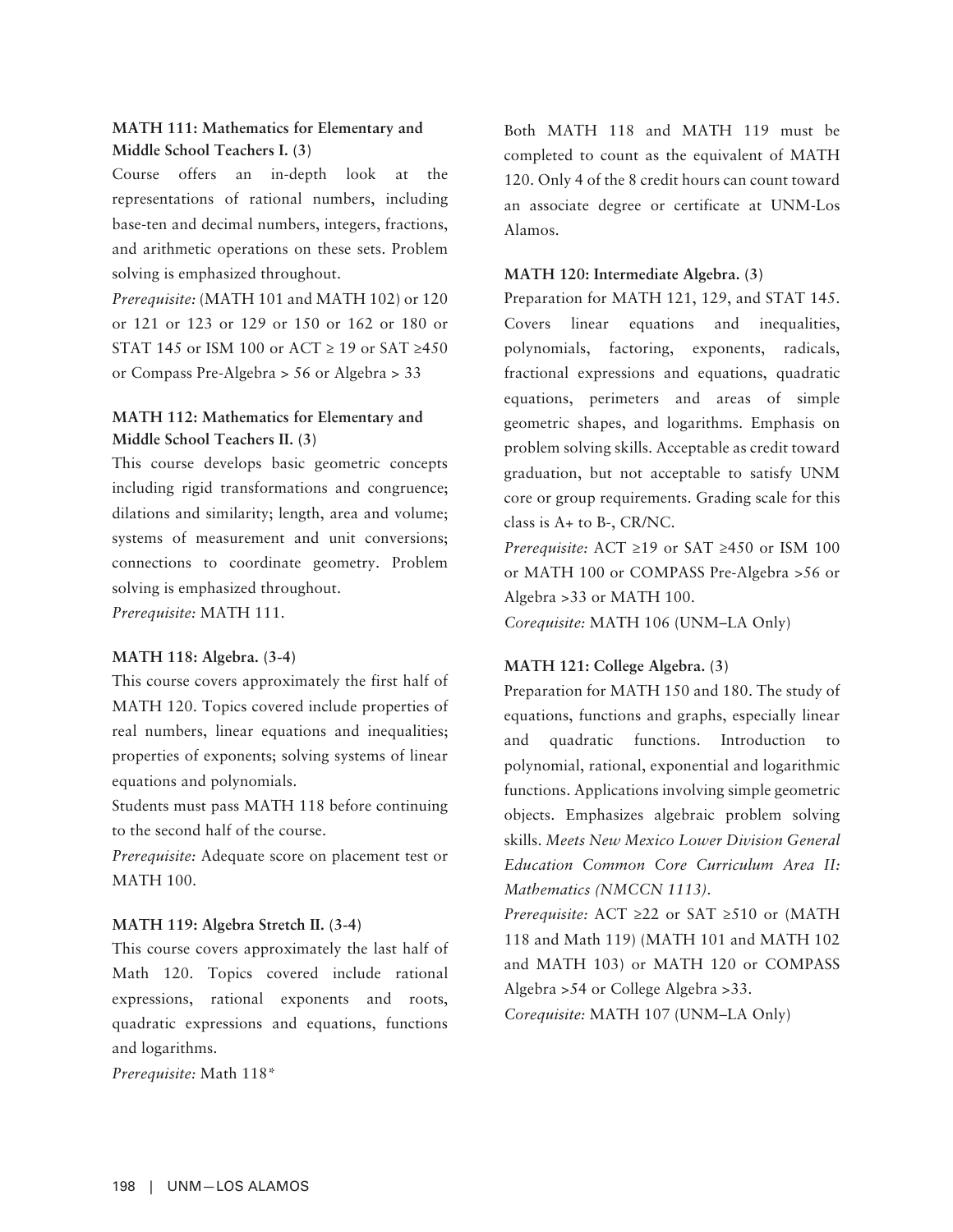#### **MATH 123: Trigonometry. (3)**

Definition of the trigonometric functions, radian and degree measure, graphs, basic trigonometric identities, inverse trigonometric functions, complex numbers, polar coordinates and graphs, vectors in 2 dimensions. May be taken concurrently with MATH 150.

*Prerequisite:* ACT ≥25 or SAT ≥570 or MATH 121 or COMPASS College Algebra >54.

#### **MATH 129: A Survey of Mathematics. (3)**

An introduction to some of the great ideas of mathematics, including logic, systems of numbers, sequences and series, geometry and probability. Emphasizes general problem-solving skills. *Meets New Mexico Lower Division General Education Common Core Curriculum Area II: Mathematics. Prerequisite:* ACT ≥22 or SAT ≥510 or (MATH 118 and MATH 119) or (MATH 101 and MATH 102) or MATH 120 or 121 or 123 or 150 or 162 or 163 or 180 or 181 or 264 .

#### **MATH 150: Pre-Calculus Mathematics. (3)**

In-depth study of polynomial, rational, exponential and logarithmic functions and their graphs. Includes the fundamental theorem of algebra, systems of equations, conic sections, parametric equations and applications in geometry. Exploration of the graphing calculator. May be taken concurrently with MATH 123. *Prerequisite:* ACT ≥25 or SAT ≥570 or MATH 121 or COMPASS College Algebra > 54.

#### **MATH 153: Precalculus and Trigonometry (5)**

Algebraic expressions, algebraic equations, inequalities, functions, graphing. Exponential, logarithmic, and trigonometric functions. Complex numbers and vectors. Limits. *Prerequisite*: ACT ≥25 or SAT ≥570 or Compass College Algebra >54 or MATH 121.

# **MATH 162: Calculus I. (4)**

Limits. Continuity. Derivative: definition, rules, geometric and rate-of-change interpretations, applications to graphing, linearization and optimization. Integral: definition, fundamental theorem of calculus, substitution, applications to areas, volumes, work, average. *Meets New Mexico Lower-Division General Education Common Core Curriculum Area II: Mathematics (NMCCN 1614).*

*Prerequisite:* (ACT =28-31 or SAT = 640-700 or MATH 150 or COMPASS College Algebra >66) and (MATH 123 or COMPASS Trig > 59) or (ACT ≥32 or SAT ≥700) or MATH 153.

#### **MATH 163: Calculus II. (4)**

Transcendental functions, techniques of integration, numerical integration, improper integrals, sequences and series, Taylor series with applications, complex variables, differential equations.

*Prerequisite:* MATH 162.

#### **MATH 180: Elements of Calculus I. (3)**

Limits of functions and continuity, intuitive concepts and basic properties; derivative as a rate of change, basic differentiation techniques; application of differential calculus to graphing and minima-maxima problems; exponential and logarithmic functions with applications. *Meets New Mexico Lower-Division General Education Common Core Curriculum Area II: Mathematics (NMCCN 1613).*

*Prerequisite:* ACT ≥26 or SAT ≥600 or MATH 121 or MATH 150 or COMPASS College Algebra  $> 54.$ 

*Corequisite:* MATH 110 (UNM–LA Only)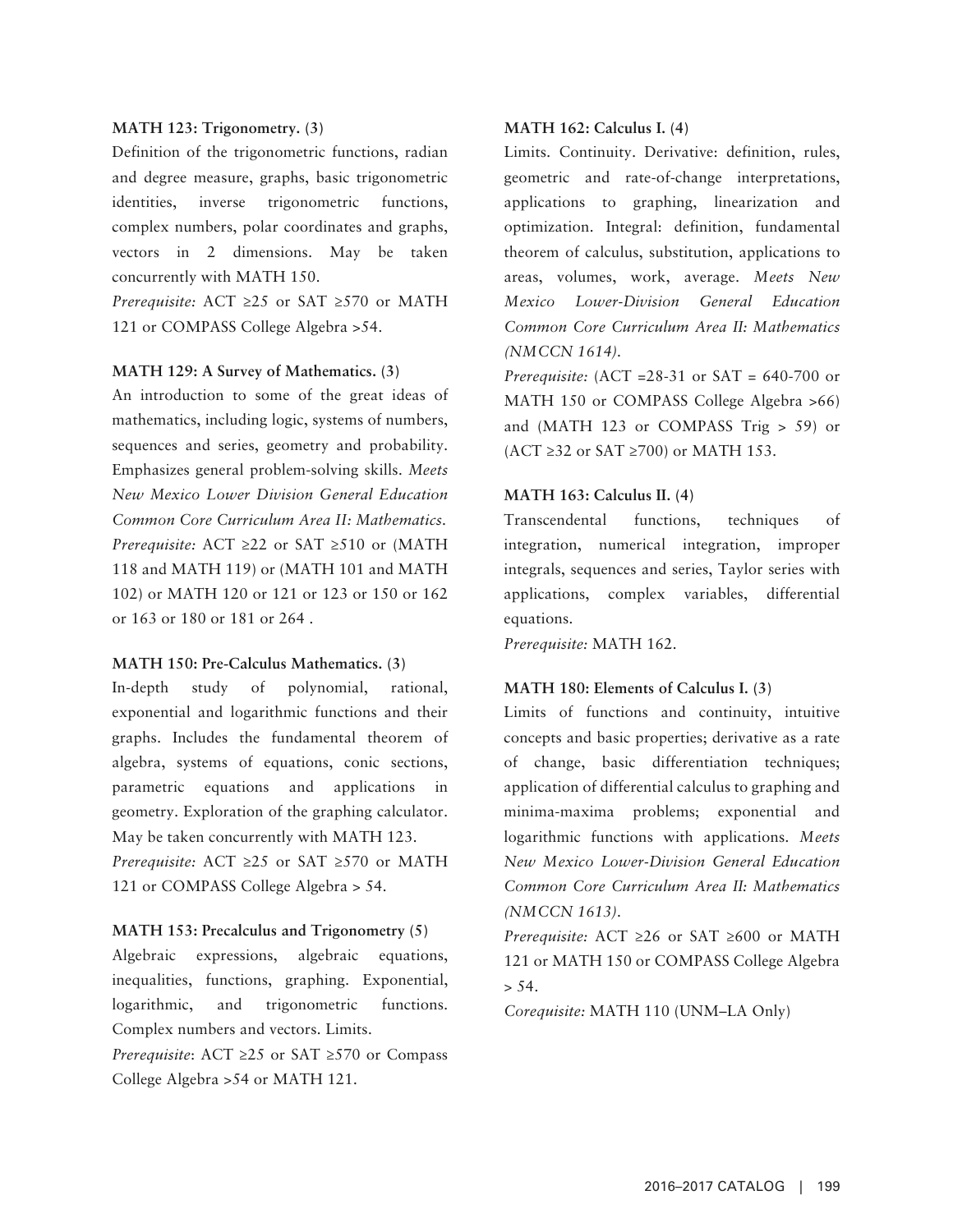#### **MATH 181: Elements of Calculus II. (3)**

Includes the definite integral, multivariate calculus, simple differential equations, basic review of trigonometry and its relation to calculus. *Prerequisite:* MATH 180

# **MATH 192\*: Topics. (1-3)**  Titles will vary. CR/NC.

#### **MATH 193: Topics in Mathematics (1-3)**

Various topics in mathematics including, but not limited to, tools and techniques designed to improve attitudes and performance in math class, and calculator usage.

### **MATH 215: Mathematics for Elementary and Middle School Teachers III. (3)**

Algebra from the viewpoint of the elementary curriculum with emphasis on proportional and linear relationships. Also included: topics from probability and statistics with connections to other topics in the elementary curriculum. Problem solving is emphasized throughout.

*Prerequisite:* MATH 111.

#### **MATH 264: Calculus III. (4)**

Vector operations, vector representation of planes and curves, functions of several variables, partial derivatives, gradient, tangent planes, optimization, multiple integrals in Cartesian cylindrical and spherical coordinates, vector fields, line integrals and Green's theorem.

*Prerequisite:* A grade of C (not C-) or better in 163.

#### **STAT 145: Introduction to Statistics. (3)**

Techniques for the visual presentation of numerical data, descriptive statistics, introduction to probability and basic probability models used in statistics, introduction to sampling and statistical inference, illustrated by examples from a variety of fields.

*Prerequisite:* ACT ≥22 or SAT ≥510 or Compass Algebra > 54 or Compass College Algebra >33 (MATH 118 and MATH 119) or (MATH 101 and MATH 102) or MATH 120 or 121 or 123 or 150 or 162 or 163 or 180 or 181 or 264.

# **MECHANICAL ENGINEERING (ME)**

**ME 160L: Mechanical Engineering Design I. (3)** Introduction to engineering graphics, the design process, computer aided design, engineering ethics, design economics and project management. 2 hrs lecture, 3 hrs. lab.

*Prerequisite:* Math 162 or ENG 120

#### **ME 260L: Mechanical Engineering Design II. (3)**

The design process, project management, shop practice CNC and rapid prototyping, design economics and engineering ethics. 2 hrs. lecture, 3 hrs lab.

*Prerequisite: ME 160 L*

*Pre or Corequisite:* CHEM 121 and CHEM 123L *Restriction:* ME major.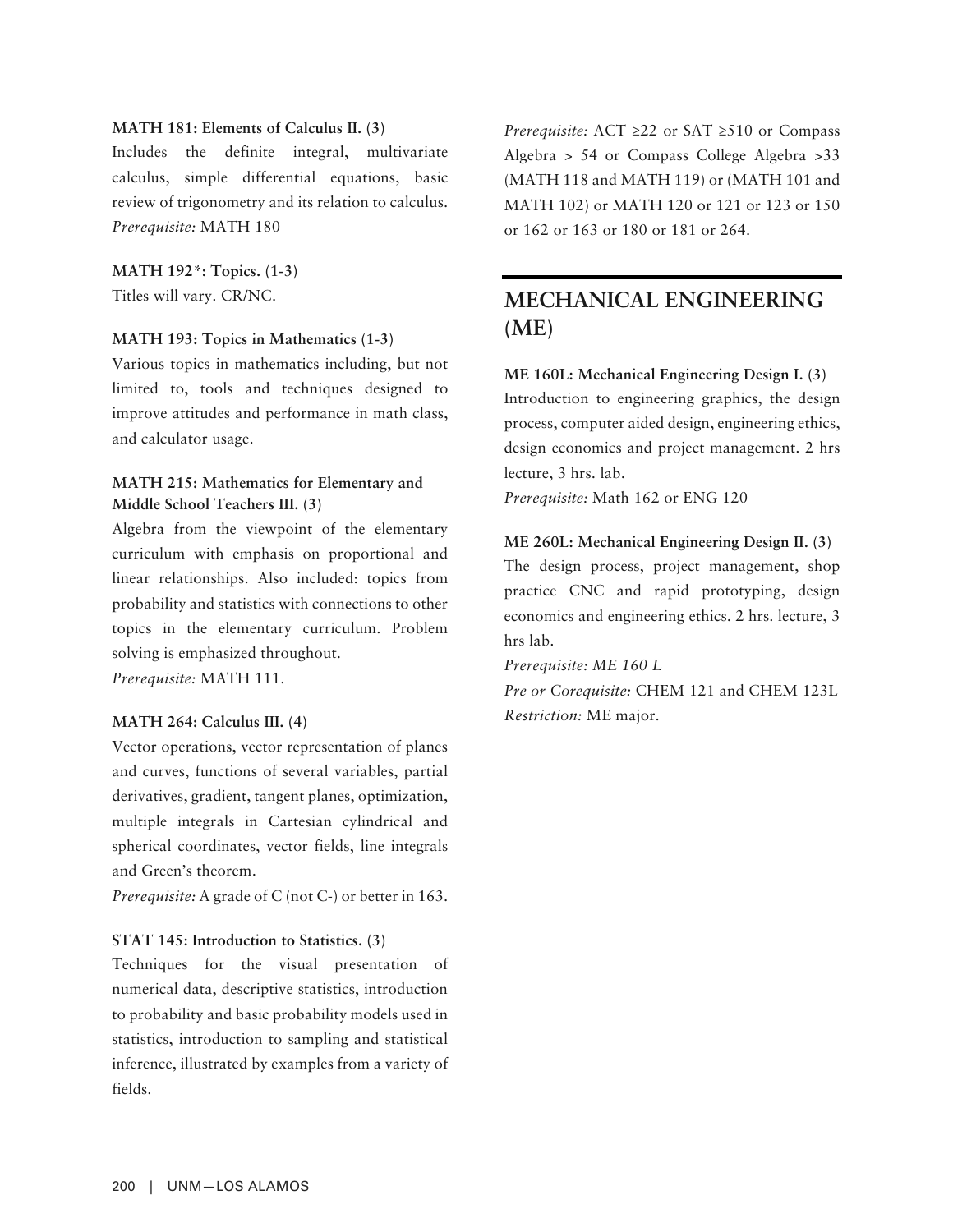# **MECHANICAL TECHNOLOGY (MCHT)**

### **MCHT 101L: Basic Welding. (4)**

This course focuses on the fundamental techniques employed in the welding field. It is a laboratory approach to understanding and building skills in welding related areas including shop safety, hand and portable power tool usage, and welding including gas welding, brazing and cutting (oxyacetylene), stick (SMAW), MIG (GMAW), TIG (GTAW), and plasma arc cutting (PAC). Students may opt to specialize in one or more of the areas after required exercises in all areas are satisfied.

#### **MCHT 120: GTAW Welding. (3)**

Focuses on the advanced techniques employed in the Gas Tungsten Arc Welding (GTAW) field. Provides hands on welding practice and knowledge with the GTAW process in various Positions and Joint Configurations. Students may opt to specialize in one or more of the areas after learning all. Course prepares student to take the GTAW welding tests outside of UNM-Los Alamos.

*Prerequisite:* MCHT 101L

**MCHT 193\*: Topics. (1-3)** Titles will vary.

# **MEDIA ARTS (MA)**

# **MA 110: Introduction to Mass Communication. (3)**

(Also offered as CJ 110) The study of the development of the mass media with emphasis on television in the areas of programming, policy, regulations, economics and technology. Examination of the social, cultural, and political impact of the mass media on contemporary society.

# **MUSIC (MUS)**

*\*May be repeated for credit with permission of Fine Arts Department Chair.*

**MUS 102: Music Theory for the Non Major. (3)**  Students will develop an awareness of basic elements of melody, rhythm, harmony, form and expression through involvement as singers, players, creators, movers, listeners, and readers of music. Designed for students with little or no musical training.

### **MUS 104: Group Piano for Non-Majors. (1)**

Keyboard fundamentals, including key and chord relationships. Opportunities exist for the creative exploration of piano sound, with repertoire assigned for the individual student's current ability. Open only to non-music majors.

#### **MUS 105: Group Piano II for Non-Majors. (1)**

Continuation of 104. Open only to non-music majors

*Prerequisite:* MUS 104

#### **MUS 109: Group Voice I. (1) \***

Open to beginners in voice except voice performance majors. May be repeated for credit with permission of DC or Dean.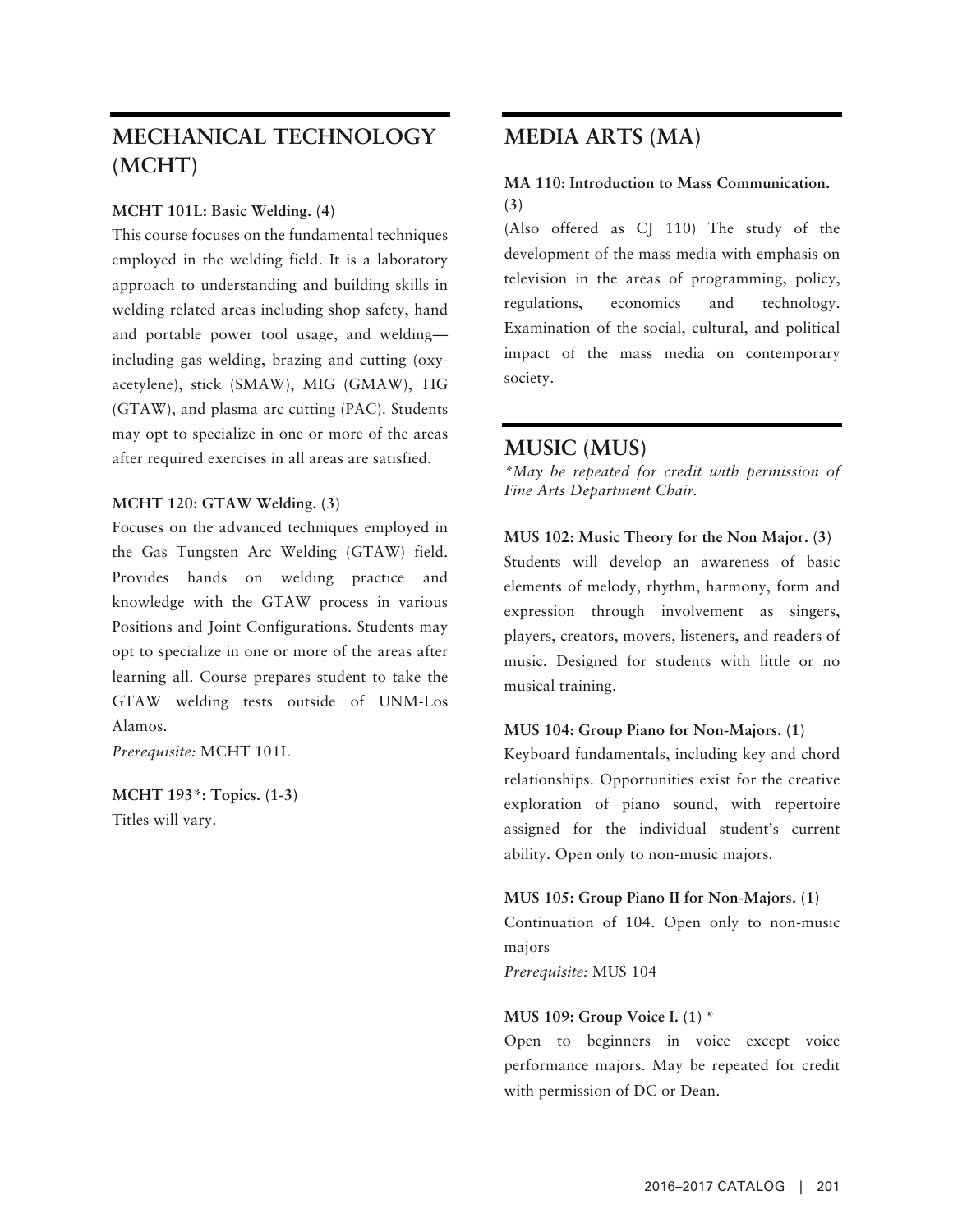. May be repeated for credit with permission of DC or Dean..

#### **MUS 111: Group Piano I. (1, no limit)**

Beginning repertoire, sight-reading, basic majorkey scale and chord patterns. Open only to music majors and to music and music education minors; priority given to students with a piano proficiency requirement. Not open to keyboard majors. Instructor permission required. May be repeated for credit with permission of department chairperson (or dean) and instructor.

#### **MUS 112: Group Piano II. (1, no limit)**

Late elementary repertoire, sight-reading moving out of the five-finger position, minor scale and chord patterns. Not open to keyboard majors. Primarily for music majors and minors, but open to all students. Enrollment requires instructor's approval. May be repeated for credit with permission of DC (or Dean) and Instructor. *Prerequisite:* MUS 111.

#### **MUS 116: Group Guitar l. (2)**

Students will learn to read music and play melodies, chords, and simple songs. Emphasis on classical curriculum, supplemented with instruction in other styles, including rock, blues, and jazz. Students must supply instrument (classical, nylon-string guitar).

#### **MUS 117: Group Guitar II. (2)**

For students who have completed 116 or have some basic guitar skills. Emphasis on classical curriculum, supplemented with instruction in other styles, including rock, blues, and jazz. Students must supply instrument (classical, nylonstring guitar).

### **MUS 139: Music Appreciation. (3)**

Designed to expand the student's ability to listen actively to Western classical art music: a survey of the various genres including chamber music, symphonic, and vocal repertoire Includes live guest performances. Attendance at several on campus concerts required. No musical background necessary. *Meets New Mexico Lower Division General Education Common Core Curriculum Area V: Humanities and Fine Arts (NMCCN 1113).*

# **MUS 142: Rock Music Appreciation. (3)**

An Introduction to the fundamentals of music and the development of listening skills through the examination of rock music, including its history, styles and significance in the realm of popular music. No musical background necessary. *Meets New Mexico Lower-Division General Education Common Core Curriculum Area V: Humanities & Fine Arts (NMCCN 1113). Corequisite:* MUS 150

#### **MUS 150L: Music Theory I Aural Lab. (2)**

Perception through sound of diatonic materials, with special emphasis on melodic, rhythmic and harmonic dictation and the singing of simple melodies, rhythms and intervals. *Corequisite:* MUS 150.

#### **MUS 172: Jazz History. (3)**

A study of the evolution of jazz in the United States from its beginnings to the present. Meets New Mexico Lower Division General Education Core Curriculum Area V: Humanities and Fine Arts.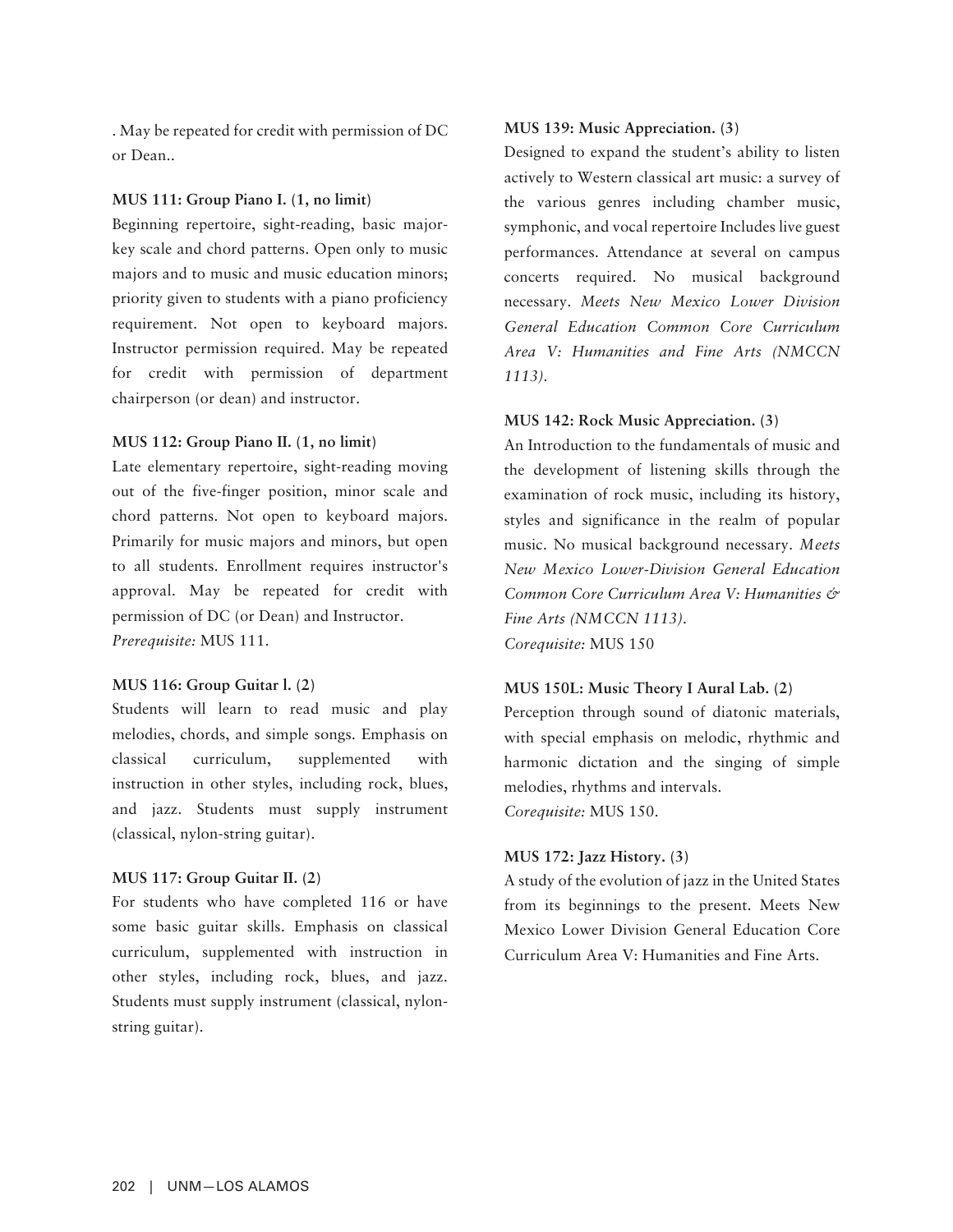#### **MUS 211: Group Piano III. (1, no limit)**

Intermediate repertoire, reading skill, chord and scale patterns. Not open to keyboard majors. Primarily for music majors and minors, but open to all students. Enrollment requires instructor's approval. May be repeated for credit with permission of DC (or Dean) and instructor. *Prerequisite:* MUS 112

#### **MUS 212: Group Piano IV. (1, no limit)**

Later intermediate to early advanced repertoire and sight-reading. Review of scales and chords. Not open to keyboard majors. Primarily for music majors and minors, but open to all students.. Enrollment requires instructor's approval. May be repeated for credit with permission of DC (or Dean) and instructor.

*Prerequisite:* MUS 211.

#### **MUS 238: Jazz Theory-Keyboard (2)**

Music theory as applied to jazz music. Introduction to chord/scale theory, chord nomenclature, common harmonic progressions and substitutions. Keyboard includes basic jazz chord voicings and progressions. *Prerequisite:* MUS 152

**MUS 293: Topics. (1-3)**  Titles will vary. CR/NC.

# **MUSIC EDUCATION (MUSE)**

**MUSE 298: Music for the Elementary Teacher. (3)** 

Will prepare elementary classroom teachers to teach music education in a self-contained classroom in traditional and open situations.

# **NANOTECHNOLOGY (NANO)**

**NANO 101: Introduction to Nanotechnology. (3)** This course provides an overview of nanotechnology with regard to various principles, applications, industry, ethics, and careers. Other topics will include a survey of various materials and their applications, fabrication, and characterization.

# **NANO 105: Microscopy and Microstructures. (3)**

Study the interrelationship between the structural characteristics and the physical and mechanical properties of metals, alloys, and nonmetallic materials such as ceramics, polymers, and composites.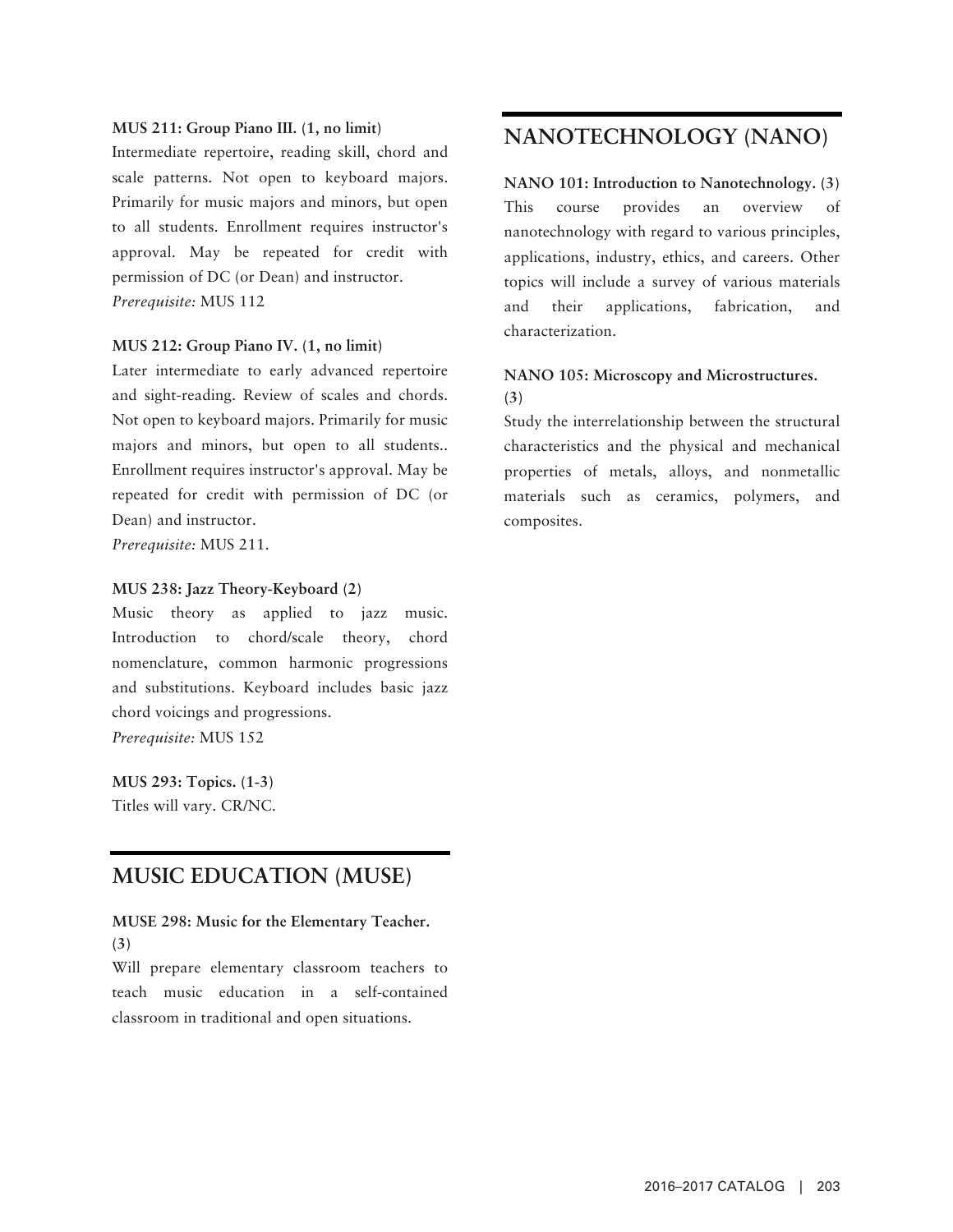# **NANO 250: Manufacturing Measurements and Process Control. (3)**

Investigate measurements using mechanical, electronic, optical, microscopic, and interferometric methods of measuring linearity from 1/64ths to nanometers, statistical progress control methods, standard charting, vendor certification, and standards such as ISO 9000 are covered.

*Prerequisite:* ELCT 105L and DRFT 119

# **NATIVE AMERICAN STUDIES (NATV)**

# **NATV 150: Introduction to Native American Studies. (3)**

This course surveys the significance of Native American Studies through an inter-disciplinary approach to two areas of academic concentrations: Indigenous Learning Communities and Leadership and Building Native Nations.

#### **NATV 247: Politics of Native American Art. (3)**

Native American art and artists within political, social and cultural contexts are introduced through an examination of the history of representations of Native art.

# **NATV 252: The Native American Experience. (3)**

(Also offered as AMST 252) Introductory survey of Native American history, culture, and contemporary issues. Students read literature by and about Native Americans covering a variety of topics including tribal sovereignty, federal policy, activism, economic development, education, and community life.

Note: NATV 252 and AMST 252 may not both be counted for credit.

# **NATURAL SCIENCE (NTSC)**

#### **NTSC 261L: Physical Science. (4)**

For pre-service K-8 teachers only. A broad, interdisciplinary introduction to the science of geology, Chemistry, physics, and astronomy, with emphasis on the science processes, inquiry and the integration of technology. The course is activitybased, utilizing a problems-and-issues based approach; various teaching methods are modeled, and practiced by students; some field trips may be required. *Meets New Mexico Lower-Division General Education Common Core Curriculum Area III: Science (NMCCN 1114).*

#### **NTSC 262L: Life Science. (4)**

For pre-service K-8 teachers only. An activitybased study of science topics including botany, cell biology, genetics, microbiology, and zoology with emphasis on science processes, inquiry, and the integration of technology. Various teaching methods are modeled and practiced by students; some field trips may be required. *Meets New Mexico Lower-Division General Education Common Core Curriculum Area III: Science (NMCCN 1114).*

#### **NTSC 263L: Environmental Science. (4)**

For pre-service K-8 teachers only. An activitybased interdisciplinary study of major issues in environmental science with emphasis on science process, scientific investigations, and field-based activities and the integration of technology. Course topics include current issues on population, healthy ecosystems, and natural resources. Various teaching methods are modeled and practiced by students. *Meets New Mexico Lower-Division General Education Common Core Curriculum Area III: Science.*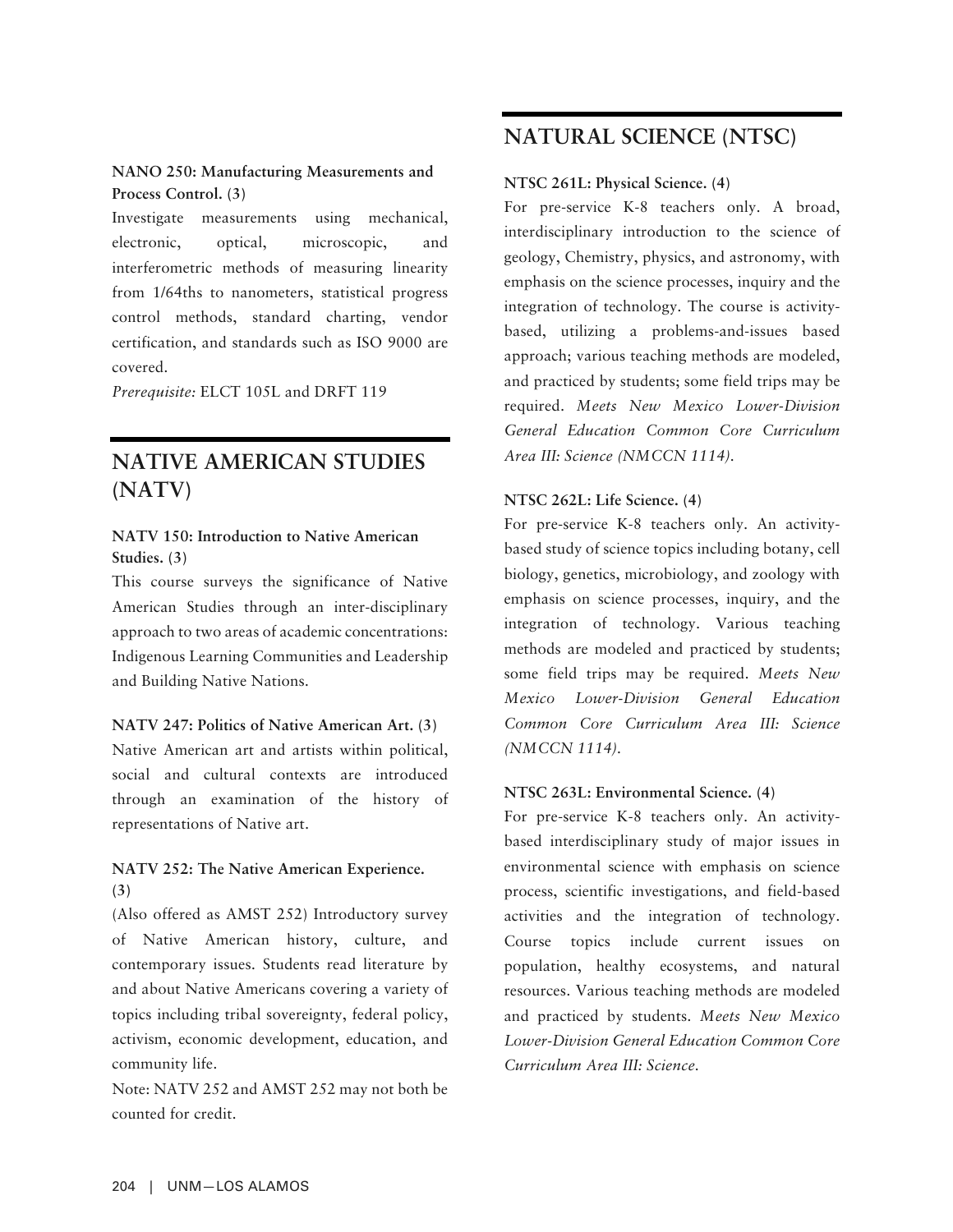# **NUTRITION (NUTR)**

### **NUTR 120: Nutrition for Health. (3)**

General concepts of nutrition applied to food choices that support health. Cultural, psychological and economic implications of food choices

### **NUTR 244: Human Nutrition. (3)**

This course provides an overview of all the nutrients including function in the body and food sources. Dietary guidelines intended to promote long term health are stressed.

*Prerequisites:* BIOL 123 or BIOL 201 or CHEM 111 or CHEM 121 AND CHEM 123L.

# **ORGANIZATIONAL LEARNING AND INSTRUCTIONAL TECHNOLOGIES (OLIT)**

**OLIT 293: Topics. (1-3)** Titles will vary.

# **PHILOSOPHY (PHIL)**

#### **PHIL 101: Introduction to Philosophy. (3)**

Philosophical issues and methodology illustrated through selected problems concerning values, knowledge, reality; and in social political, and religious philosophy. *Meets New Mexico Lower Division General Education Common Core Curriculum Area V: Humanities and Fine Arts (NMCCN 1113).*

#### **PHIL 102: Current Moral Problems. (3)**

Ethical issues arising in contemporary society, e.g., sexual morality, preferential treatment, racism, punishment, war, world food distribution.

# **PHIL 111: Humanities I. (3)**

Comparative introduction to the development of human civilizations emphasizing philosophic thought, religious practice, and artistic expression. *Meets New Mexico Lower Division General Education Common Core Curriculum Area V: Humanities & Fine Arts (NMCCN 1113).*

Note: This course is no longer transferable to UNM Albuquerque.

#### **PHIL 156: Reasoning and Critical Thinking. (3)**

The purpose of this course is to help students learn how to analyze, critique, and construct arguments in context, in other words, how to read and write argumentative essays. *Meets New Mexico Lower Division General Education Common Core Curriculum Area I.*

# **PHIL 201: Greek Thought. (3)**

An introductory survey of early and classical Greek philosophy, literature, and history. Figures: the Presocratics, Socrates, Plato, and Aristotle; Homer and Sophocles; Herodotus and Thucydides. *Meets New Mexico Lower Division General Education Common Core Curriculum Area V: Humanities and Fine Arts.*

#### **PHIL 202: From Descartes to Kant. (3)**

An historical study of philosophical trends and controversies that characterize the development of early modern philosophy. This survey will cover the philosophies of Descartes, Spinoza, Leibniz, Locke, Berkeley, Hume, and Kant. *Meets New Mexico Lower Division General Education Common Core Curriculum Area V: Humanities and Fine Arts.*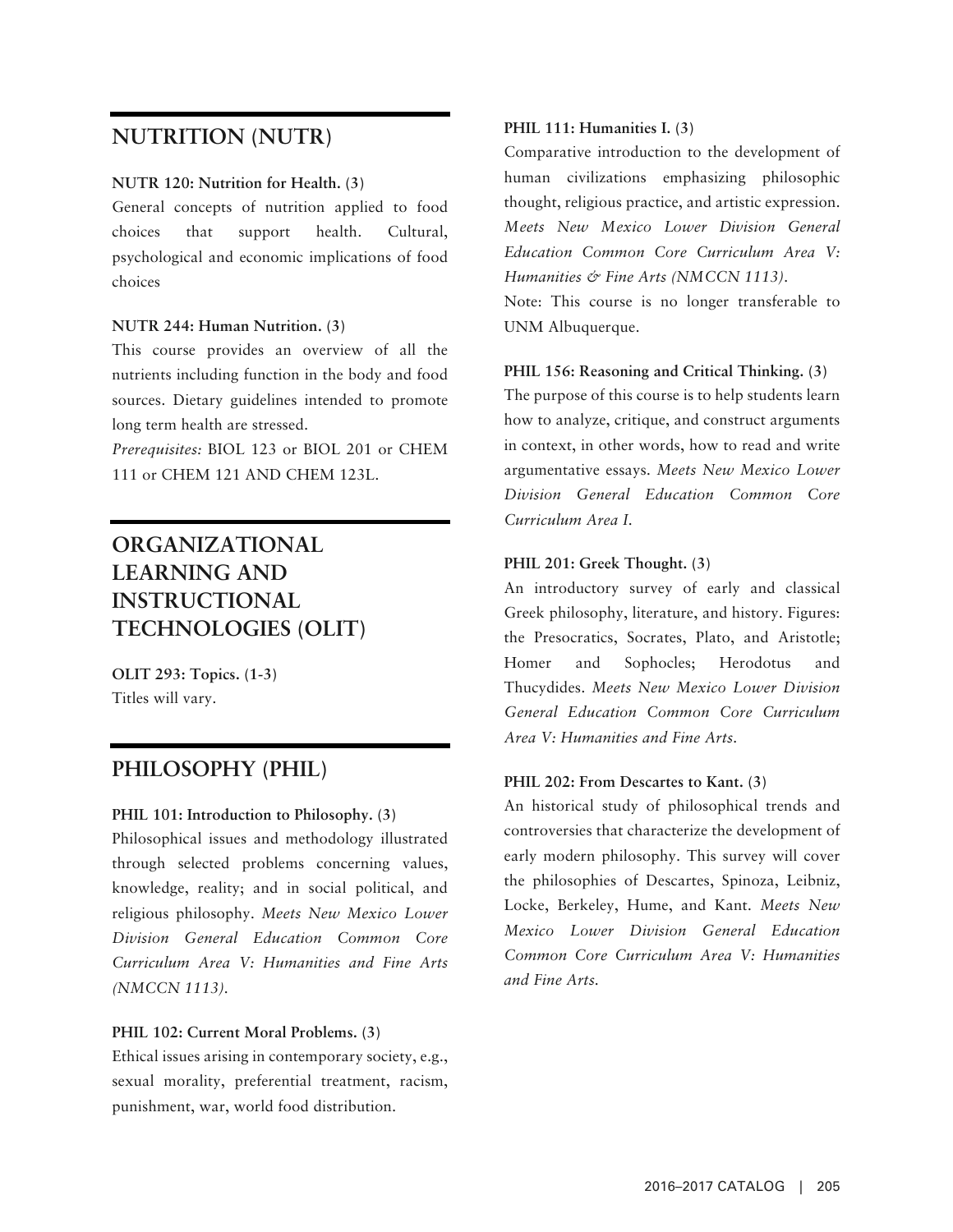#### **PHIL 211: Greek Philosophy. (3)**

A survey of classical Greek Philosophy. The Presocratics, Plato, Aristotle, and the Stoics. Concepts of nature and culture, theories of the self, concepts of being; happiness, virtue, and the good life.

# **PHIL 244: Introduction to Existentialism. (3)**

An examination of the works of writers such as Kierkegaard, Nietzsche, Kafka and Sartre who emphasize such issues as death, decision, rebellion, and faith.

#### **PHIL 245: Professional Ethics. (3)**

Examination of social and ethical problems associated with the business, engineering, medical, and legal professions. *Meets New Mexico Lower Division General Education Common Core Curriculum Area V: Humanities and Fine Arts.*

# **PHYSICAL EDUCATION NON-PROFESSIONAL (PENP)**

*Courses marked with an \* may be repeated for credit because the subject matter varies.*

**PENP 101: Beginning Swimming. (1-2, no limit) \*** 

Instruction for students who have not been in the water or have a fear of water.

### **PENP 102: Intermediate Swimming. (1-2, no limit) \***

Instruction in all basic strokes. For students who can swim.

# **PENP 114: Weight Training and Physical Conditioning. (1, no limit)\***

Individual training programs for development of general strength, tone, endurance and weight control. Fitness Test Fee.

# **PENP 115: Intermediate Weight Training. (1, no limit)**

Instruction in advanced weight-lifting principles and techniques as well as fitness related topics. Fitness Test Fee.

#### **PENP 124: Ballroom Dance. (1-2, no limit)\***

Instruction in the basic movements of social dances such as fox trot, waltz, lindy, rumba, tango and cha-cha.

# **PENP 128: Beginning Country Western Dance. (1, no limit)\***

Instruction in the basic movements of the Waltz, Two-Step, Swing, and Polka.

**PENP 130 – 131: T'ai Chi Ch'uan. (1, no limit) \*** Instruction and practice in techniques to enhance body awareness, reduces stress, improve balance and increase strength.

# **PENP 132: Beginning Tae Kwon Do. (1-2, no limit) \***

Instruction in the basic skills, blocks, strikes and kicks of Tae Kwan Do.

# **PENP 133: Intermediate Tae Kwon Do. (1-2, no limit) \***

Advanced instruction in the basic skills, blocks, strikes and kicks of Tae Kwan Do.

**PENP 134: Beginning Kung Fu. (1-2, no limit) \*** Instruction in basic skills, blocks, strikes, and kicks of Kung Fu.

# **PENP 136: Personal Defense. (1-2, no limit) \*** Instruction in the basic skills needed to defend oneself against assault.

**PENP 138 – 139: Karate. (1, no limit) \*** Instruction in the basic skills, blocks, strikes, and kicks of Japanese karate.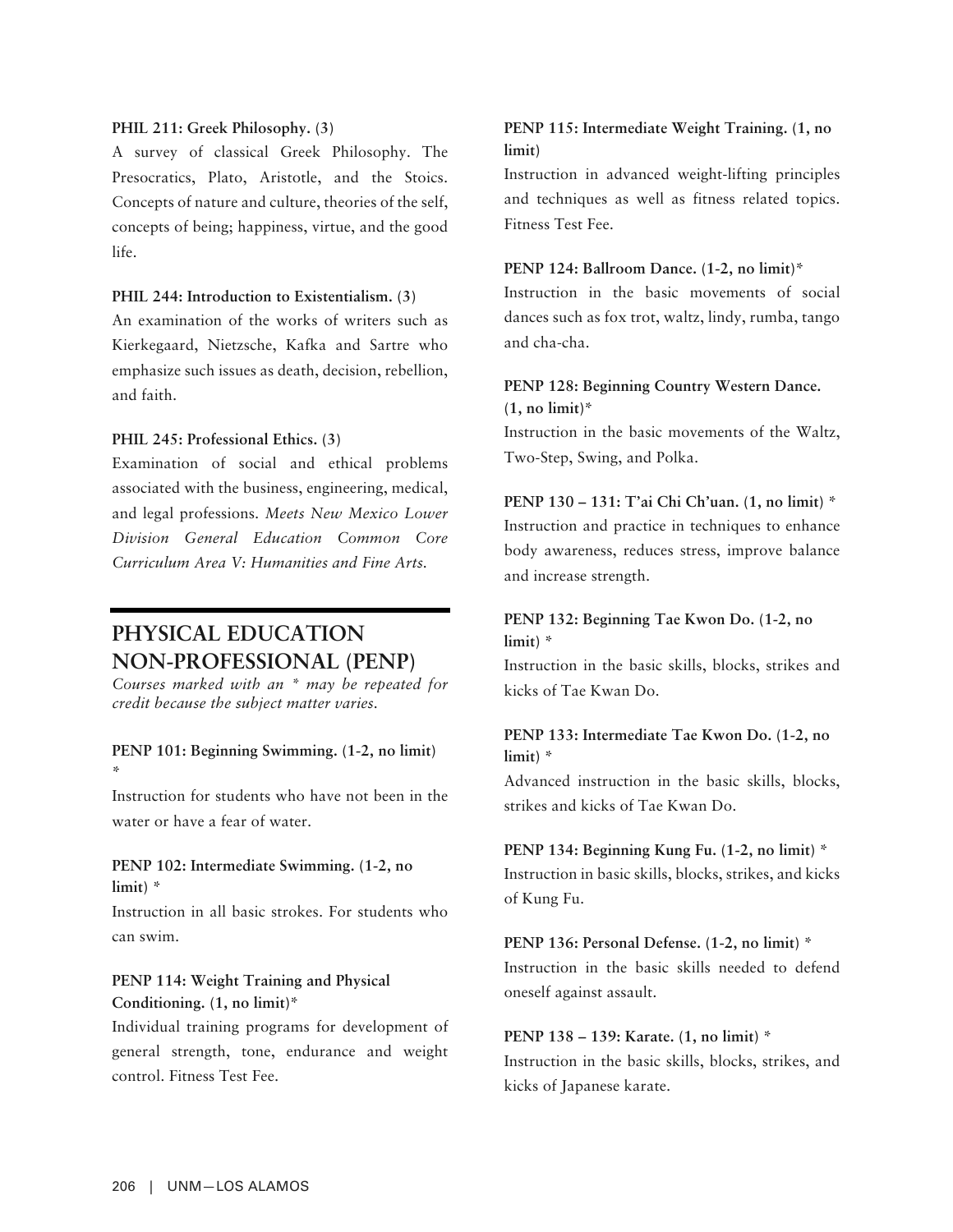#### **PENP 155 – 156: Pilates. (1, no limit) \***

Instruction in movements that increase balance, core fitness and cardio respiratory endurance.

#### **PENP 158: Aerobic Dance I. (1, no limit) \***

Instruction in continuous movement using basic dance steps for improved cardio respiratory endurance.

#### **PENP 165: Yoga. (1-2, no limit)\***

Introduction to the five areas of yoga which are particularly significant to the Western World.

**PENP 166: Intermediate Yoga. (1-2, no limit) \*** Instruction in more advanced techniques of Yoga emphasizing the physical aspects of Hatha Yoga.

# **PENP 177–178: Fundamentals of Stretching and Relaxation Techniques. (1, no limit) \***

Instruction and practice of various techniques to enhance flexibility and reduce stress.

#### **PENP 193\*: Topics. (1-2)**

Titles will vary. May be repeated for credit, no limit. New activities offered on an exploratory basis.

# **PHYSICS (PHYC)**

*Listed in the UNM-Albuquerque catalog as the Department of Physics and Astronomy. See also "Astronomy."* 

### **PHYC 102: Introduction to Physics. (3)**

Designed to introduce non-science majors to basic concepts, laws and skills in physics, in various applications to ordinary life. Energy, momentum, force, wave phenomena, electric charge and light are discussed, also basic properties of gravitational, electromagnetic and nuclear forces. Selections from relativity, quantum theory, atoms and molecules will be included. See PHYC 102L for an optional laboratory. *Meets New Mexico Lower Division General Education Common Core Curriculum Area III: Science.*

### **PHYC 102L: Physics Laboratory. (1)**

Students involve themselves in experiments and projects showing basic concepts related to the atom, the environment and the universe. *Meets New Mexico Lower Division General Education Common Core Curriculum Area III: Science. Pre- or Corequisite:* PHYC 102. Two hours lab.

# **PHYC 105: Physics and Society. (3)**

Designed to introduce non-science majors to basic concepts, laws and skills in classical and quantum physics as a basis to discuss the interrelationships of society and physics. Examples where energy, momentum, special relativity, thermal physics, quantum and nuclear physics have important roles are discussed; these could include meteorology, aviation weather, fission and fusion reactors, science policy and ethics, alternative energy sources. *Meets New Mexico Lower Division General Education Common Core Curriculum Area III: Science.*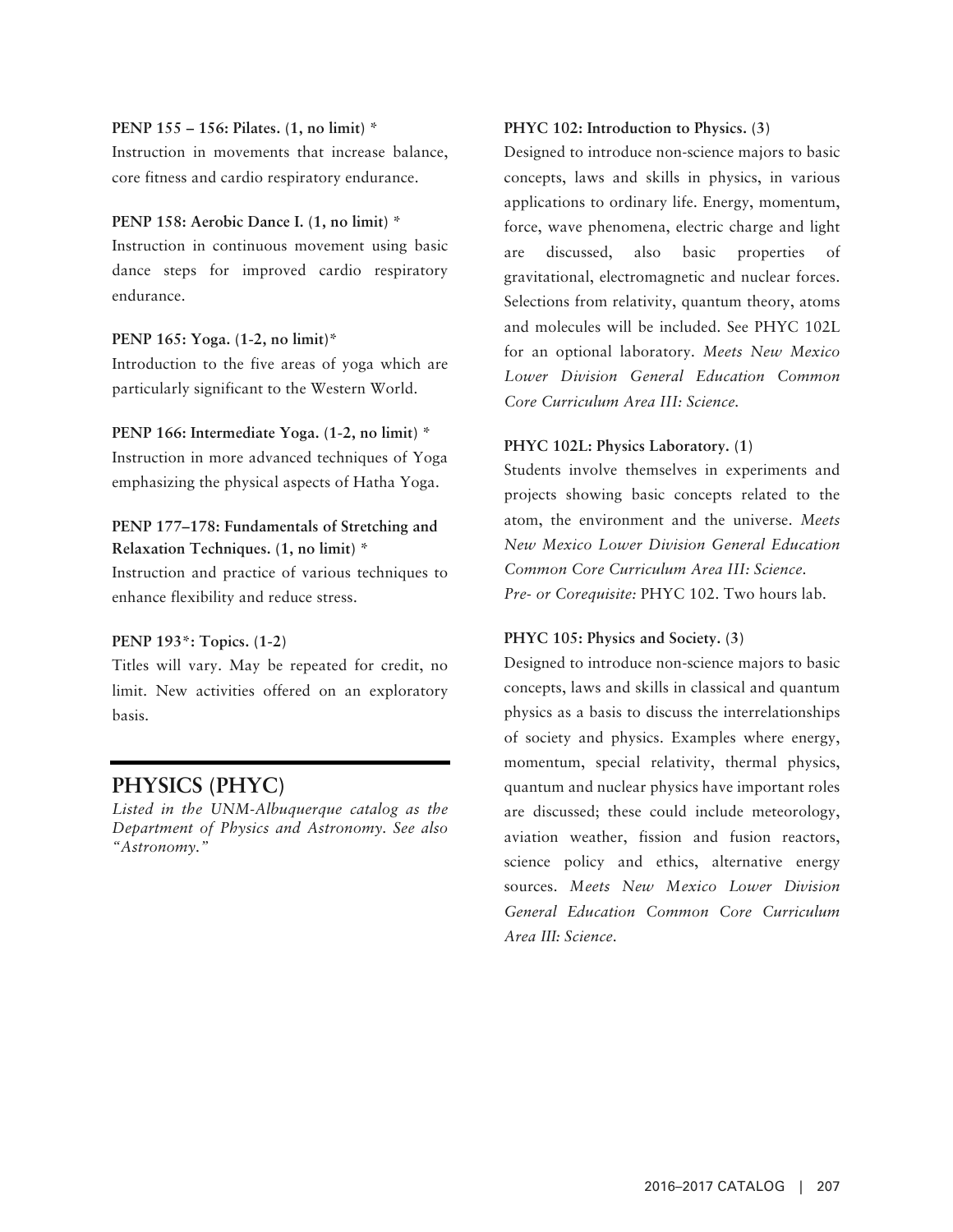**PHYC 110: Introduction to Applied Physics. (3)**

Preparatory course to review skills needed for PHYC 151/160. Reviews math skills (vectors, trigonometry, word problems, solving equations, etc.) through applications of physics principles to examples such as cell phones, musical instruments, CD players, driving, tools, projectiles, athletics, and electrical circuits.

*Prerequisite:* MATH 121 or SAT  $\geq$  570 or ACT  $\geq$ 25.

#### **PHYC 151: General Physics. (3)**

Mechanics, sound, heat, fluid, waves.. The sequence (151, 151L, 152, 152L) is required of pre-medical, pre-dental, and pre-optometry students. Only 151 and 152 are required of pharmacy students. *Meets New Mexico Lower Division General Education Common Core Curriculum Area III: Science (NMCCN 1114).* Prerequisites: ((MATH 123 or Compass Trig Test  $\geq 60$ ) and (MATH 150 or MATH 180 or ACT > 27 or SAT > 630)) or MATH 151 or MATH 162

#### **PHYC 151L: General Physics Laboratory. (1)**

or MATH 181.

Mechanics, sound, heat. Meets New Mexico Lower Division General Education Common Core Curriculum Area III: Science (NMCCN 1114).

*Prerequisite: (MATH 123 or Compass Trig test ≥60) and (MATH 150 or MATH 180 or ACT > 27 or SAT > 630) or MATH 151 or MATH 162 or MATH 181.*

*Pre- or Corequisite:* PHYC 151. Three hours lab.

#### **PHYC 152: General Physics. (3)**

Electricity, magnetism, optics. Meets New Mexico Lower Division General Education Common Core Curriculum Area III: Science (NMCCN 1124). *Prerequisite:* PHYC 151.

**PHYC 152L: General Physics Laboratory. (1)**  Electricity, magnetism, optics. Meets New Mexico Lower Division General Education Common Core Curriculum Area III: Science (NMCCN 1124). *Pre- or Corequisite:* PHYC 152. Three hrs. lab.

# **PHYC 157: Problems in General Physics. (1)**  Problem solving and demonstrations related to PHYC 151. *Corequisite:* PHYC 151.

Offered on a CR/NC basis only.

#### **PHYC 158: Problems in General Physics. (1)**

Problem solving and demonstrations related to PHYC 152. *Corequisite:* PHYC 152. Offered on a CR/NC basis only.

#### **PHYC 160: General Physics. (3)**

Mechanics, sound. *Meets New Mexico Lower Division General Education Common Core Curriculum Area III: Science (NMCCN 1214). Pre- or Corequisite:* MATH 162.

#### **PHYC 160L: General Physics Laboratory. (1)**

Mechanics, sound. *Meets New Mexico Lower Division General Education Common Core Curriculum Area III: Science (NMCCN 1214). Pre- or Corequisite:* PHYC 160. Three hrs. lab.

#### **PHYC 161: General Physics. (3)**

Heat, electricity, magnetism. *Meets New Mexico Lower Division General Education Common Core Curriculum Area III: Science (NMCCN 1224). Prerequisite:* PHYC 160; *Pre- or Corequisite:* MATH 163.

#### **PHYC 161L: General Physics Laboratory. (1)**

Electricity and magnetism. *Meets New Mexico Lower Division General Education Common Core Curriculum Area III: Science (NMCCN 1224). Pre- or Corequisite:* PHYC 161. Three hrs. lab.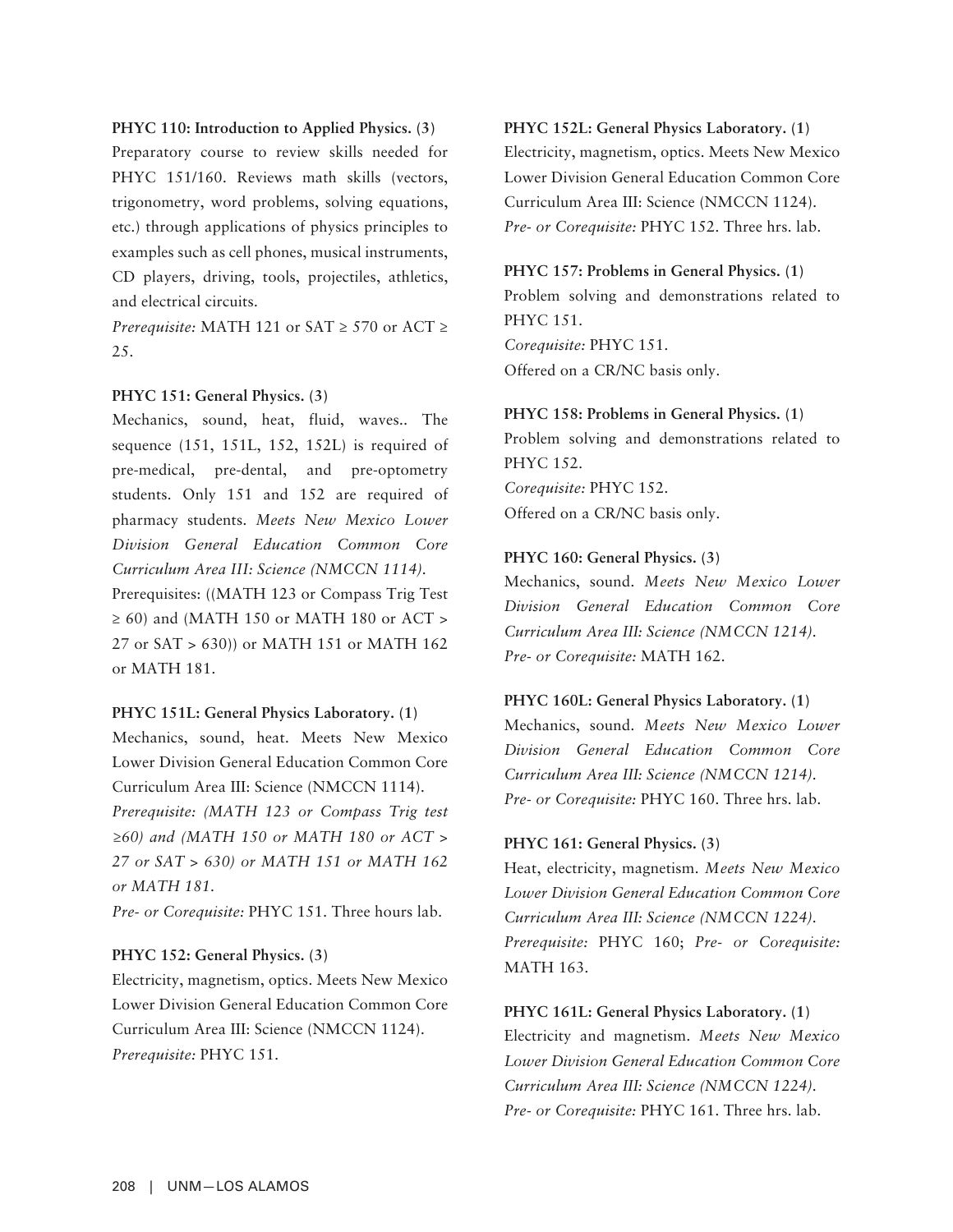### **PHYC 167: Problems in General Physics. (1)**

Problem solving and demonstrations related to PHYC 160.

*Corequisite:* PHYC 160. Offered on a CR/NC basis only

#### **PHYC 168: Problems in General Physics. (1)**

Problem solving and demonstrations related to 161. *Corequisite:* PHYC 161.

Offered on a CR/NC basis only.

# **PHYC 262: General Physics. (3)**

Optics, modern physics.

*Prerequisite:* PHYC 161; *Pre- or Corequisite:* MATH 264.

#### **PHYC 262L: General Physics Laboratory. (1)**

Optics, modern physics. *Pre- or Corequisite:* PHYC 262. Three hrs. lab.

### **PHYC 267: Problems in General Physics. (1)**

Problem solving and demonstrations related to PHYC 262.

*Corequisite:* PHYC 262. Offered on a CR/NC basis only.

# **POLITICAL SCIENCE (POLS)**

#### **POLS 110: The Political World. (3)**

An introduction to politics, with emphasis on the ways people can understand their own political systems and those of others. *Meets New Mexico Lower Division General Education Common Core Curriculum Area IV: Social/Behavioral Sciences (NMCCN 1113).* Students who have already had courses in political science may not count POLS 110 toward a major. Concurrent enrollment in 110L, mandatory.

### **POLS 200: American Politics. (3)**

Survey of American politics, including political behavior of the American electorate, the theory of democracy, the structure and function of American political institutions, and contemporary issues. *Meets New Mexico Lower Division General Education Common Core Curriculum Area IV: Social/Behavioral Sciences (NMCCN 1123).* 

### **POLS 220: Comparative Politics. (3)**

Designed to give students the ability to understand and evaluate political regimes by focusing on the political history, socio-economic structure, and contemporary political institutions and behavior. Includes consideration of European, and developing systems. *Meets New Mexico Lower Division General Education Common Core Curriculum Area IV: Social/Behavioral Sciences.*

#### **POLS 240: International Politics. (3)**

(Also offered as PCST 240) Analyzes significant factors in world politics, including nationalism, "national interest," ideology, international conflict and collaboration, balance of power, deterrence, international law, and international organization. *Meets New Mexico Lower-Division General Education Common Core Curriculum Area IV: Social/Behavioral Sciences.*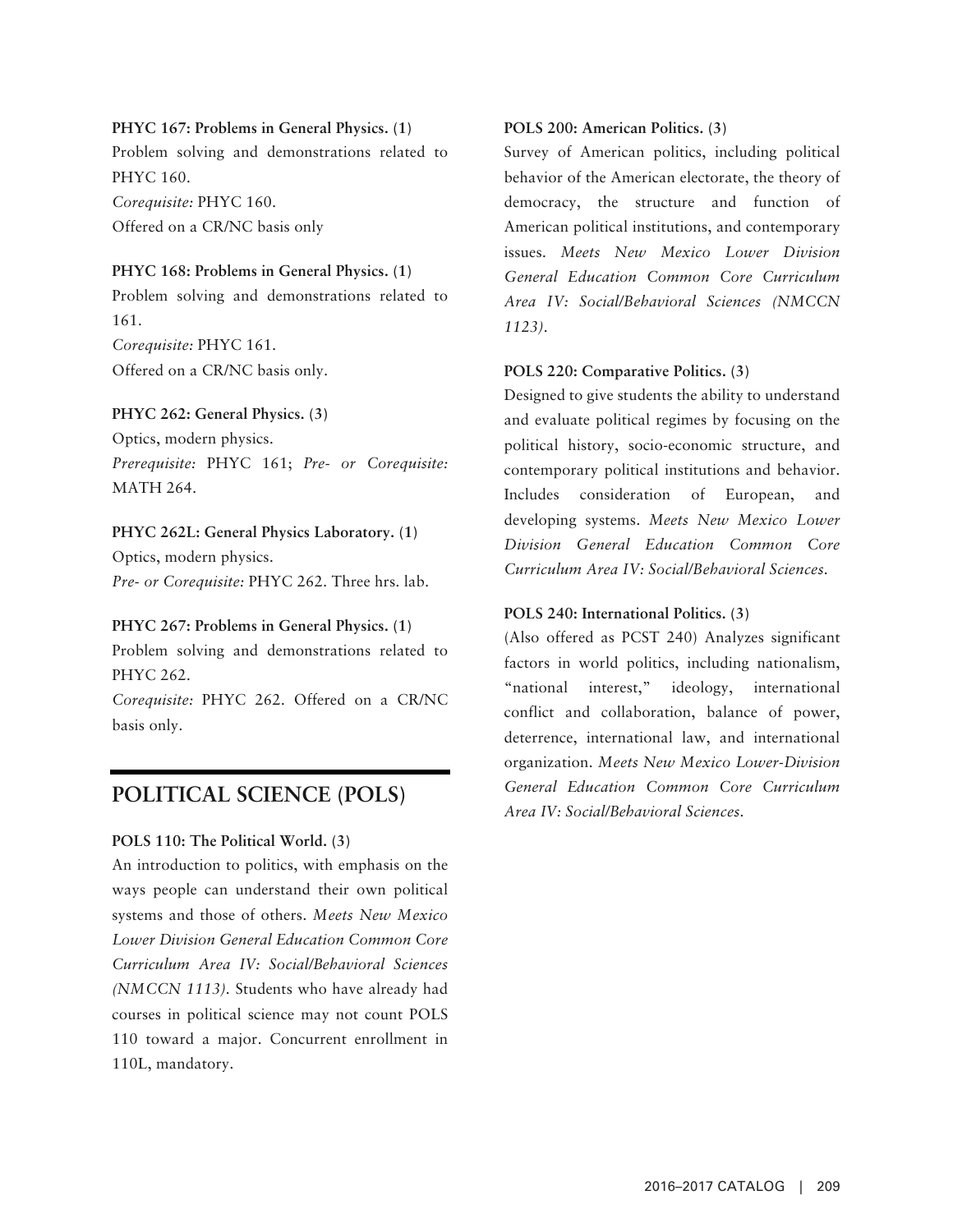# **PSYCHOLOGY (PSY)**

#### **PSY 105: General Psychology. (3)**

Overview of the major content areas in psychology. Topics to be covered include learning, cognition, perception, motivation, biological systems, social and abnormal psychology, development, personality, and approaches to psychotherapy. *Meets New Mexico Lower Division General Education Common Core Curriculum Area IV: Social/Behavioral Sciences.*

#### **PSY 200: Statistical Principles. (3)**

Presentation of the basic principles of the description and interpretation of data. Provides an acquaintance with statistical principles appropriate to a liberal arts education, as well as a basis for further work in data analysis. Students planning graduate study in any field are advised to also take 302.

*Prerequisite:* PSY 105.

#### **PSY 220: Developmental Psychology. (3)**

Overview of the physical, perceptual, motor, cognitive, emotional and social development of children from infancy through adolescence. *Prerequisite:* PSY 105.

#### **PSY 231: Psychology of Human Sexuality. (3)**

(Also offered as WMST 231) Exploration of the physiological, cultural, social and individual factors that influence sexual behavior sex roles, and sex identity.

*Prerequisite:* PSY 105.

### **PSY 240: Brain and Behavior. (3)**

A general survey of the biological foundations of behavior. Emphasis is on the central nervous system.

*Prerequisite:* PSY 105 or BIOL 110 or BIOL 123

# **PSY 250: Special Topics in Psychology. (1-3, no limit) \***

Study of any psychological topic not otherwise included in the curriculum upon expression of mutual interest by students and faculty. May be repeated for credit provided the subject matter varies.

# **PSY 260: Psychology of Learning and Memory. (3)**

Survey of the variety of laboratory learning situations, with an emphasis on the application of principles to practical situations. Topics range from simple processes such as conditioning to complex processes such as transfer, memory, and concept formation.

*Prerequisite:* PSY 105.

#### **PSY 265: Cognitive Psychology. (3)**

Study of the cognitive processes involved in the encoding, storage, retrieval and use of knowledge including attention, memory, comprehension, categorization, reasoning, problem solving and language.

*Prerequisite:* PSY 105.

#### **PSY 271: Social Psychology. (3)**

Study of social influence: perception of oneself and others, attitudes, conformity, attraction, altruism, aggression, groups.

*Prerequisite:* PSY 105.

#### **PSY 280: Health Psychology. (3)**

This course introduces Health Psychology. The course will cover the role of stress in illness, coping with chronic illness, stress, and pain, and the role of health behavior in health and disease. *Prerequisite:* PSY 105.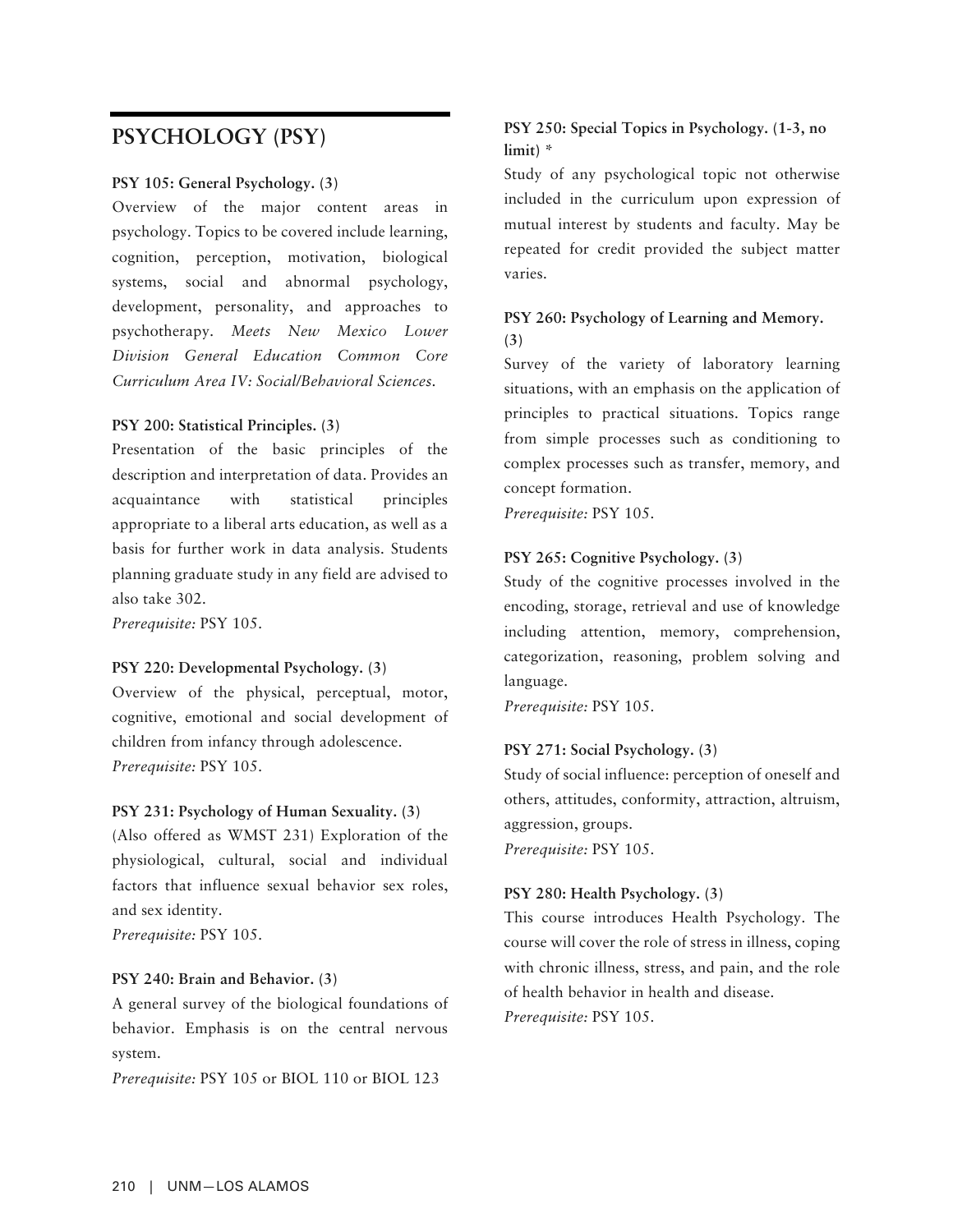# **PUBLIC SAFETY**

# **PBST 101: Introduction to Homeland Security (3)**

Historical and contemporary governmental actions for prevention, detection, response and recovery from terrorism and disasters including components of DHS. Multi-jurisdictional agencies' and stakeholders' roles. Challenges; Balance between freedom and security.

# **PBST 102: Principles of Emergency Management (3)**

History, characteristics, functions, resources of integrated system; how emergency management services work together in a system of resources and capabilities. Application to all hazards for all government levels, phases and functions of emergency management.

#### **PBST 105: Incident Command (3)**

Provides insight into operational levels, functions, responsibilities of supervisors of established ICS organization. Examines Federal Emergency Management Agency, Incident Command System, creation of FEMA's National Incident Management Systems, how NIMS is structured and works.

# **PBST 106: Introduction to Terrorism and Public Safety (3)**

Introduces terrorism and its impact twenty-first century life. Historical background, definitions, tactics, ideologies, terrorist organizations, including states from around the world. How terrorism influences civilization from public policy to emergency response operations.

#### **PBST 107: Social Impacts of Disaster (3))**

Focuses on human behavior and the stages of human response during and after a natural or man-made disaster; for example, hurricanes, tornados, earthquakes, floods, fires, chemical spills, nuclear power plant accidents, riots, etc.

#### **PBST 108: Critical Infrastructure Protection (3)**

An introduction to analyses and tools to identify critical private and public sector infrastructure and optimal protection strategies.

# **PBST 109: Public Safety Interview and Report Writing (3)**

Writing the types of reports required in a criminal justice career. Gather pertinent information and write report narratives representative of those prepared by individuals working in a profession within the criminal justice system.

### **PBST 110: Basic Police Operations (3)**

Explains duties, authority, responsibilities, and rights of the uniformed police officer. Emphasis on the function of the patrol officer as it relates to criminal investigation, intelligence, vice units and traffic administration.

#### **PBST 119: Traffic Accident Investigation (3)**

Studies traffic collisions using scientific methods: vehicle speed calculation, timed distance speed, report writing, diagramming. Explores legal, statistical, professional aspects of the field. Dynamic vehicle experiments; practical exercises gathering facts for traffic investigators.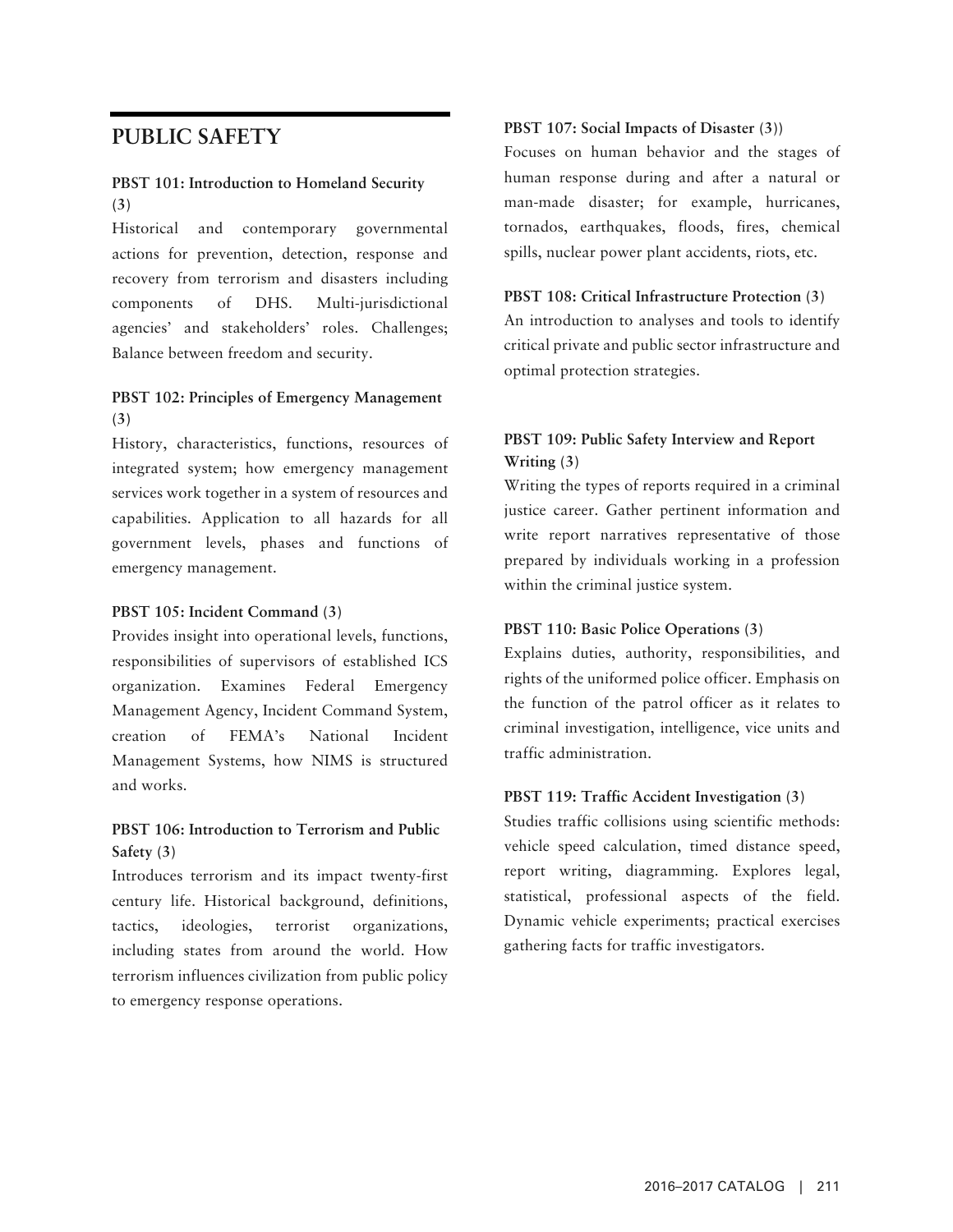#### **PBST 120: Emergency Management Planning (3)**

Developing an effective emergency planning system. Fundamentals of emergency planning process and rationale behind planning. Effective all-hazard emergency planning operations planning process to save lives and protect property threatened by disaster.

#### **PBST 121: Introduction to Security (3)**

Examines the history of security, the role of security professionals, terrorism and national strategies, crime prevention, workplace security, security of physical structures, risk management, critical infrastructure and key national resources, future of security technology.

### **PBST 131: Introduction to Transportation Security (3)**

Examines securing transportation systems, passengers, and cargo. Components of major transportation systems and various security threats, risks, and vulnerabilities they face. Discusses issues involving governmental and nongovernmental entities involved in transportation.

#### **PBST 193: Special Topics in Public Safety (1-3)**

Topics of specific interest will be developed as needed.

# **PBST 204: Constitutional Law for the Public Safety Professional (3)**

.

Introduces constitutional law; guarantees of personal liberties in federal constitution. Jurisdiction of U.S. Supreme Court and lower courts, case law, fundamental rights such as trials by jury, right to counsel, privilege, selfincrimination.

#### **PBST 220: Exercise Design and Evaluation (3)**

Fundamentals of emergency management exercise design, management, evaluation. Meets FEMA guidelines for exercise design and evaluation courses and DHS Exercise and Evaluation Program.

#### **PBST 221: Developing Volunteers (3)**

Designed to provide insight into the tasks, roles and responsibilities required for emergency managers to effectively manage volunteer resources during a disaster.

# **PBST 230: Intelligence Analysis and Security Management (3)**

Identifies components of intelligence analysis and security management. Duties and relationships of different intelligence agencies; historical events with important intelligence analysis and impact of analysis. Importance of security management upon security of the homeland.

# **PBST 232: Homeland Security Risk Assessment (3)**

Examine US homeland security goals; explore the all hazards concept of threat. Domestic and foreign threats, methods of attack, likely targets. Process of identifying threat, risk and vulnerability, impact of attacks.

# **RELIGIOUS STUDIES (RELG)**

**RELG 103: Introduction to the Bible. (3)** Survey of the Bible in historical context.

.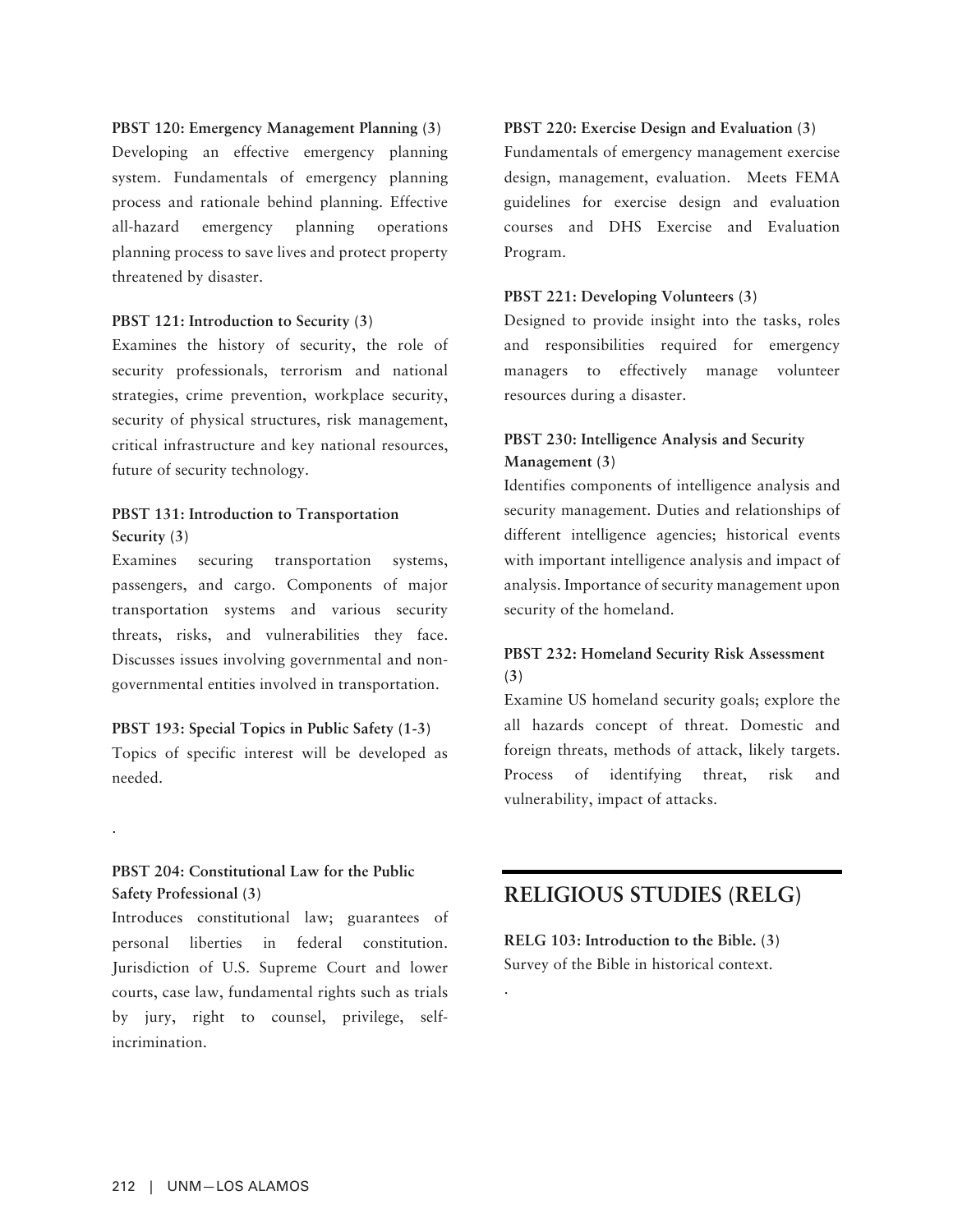# **RELG 106: Intermediate New Testament Greek (3)**

A continuation of the introductory course. Recommended is one semester of Greek or some equivalent instruction. Goal of the course is an independent and self-confident dialogue with the Greek language and the rediscovery of biblical texts.

### **RELG 107: Living World Religions. (3)**

Introduction to major living world religions, such as Buddhism, Christianity, Hinduism, Islam, and Judaism. *Meets New Mexico Lower-Division General Education Common Core Curriculum Area V: Humanities & Fine Arts (NMCCN 1113).*

### **RELG 247: Studies in Religions. (3)**

Elementary topics in the study of world religions. Course may be repeated up to three times provided the topics vary.

# **RELG 263: Eastern Religions. (3)**

A study of major Asian traditions, such as Taoism, Hinduism and Buddhism. *Meets New Mexico Lower-Division General Education Common Core Curriculum Area V: Humanities & Fine Arts (NMCCN 1213).*

#### **RELG 264: Western Religions. (3)**

A study of major Western traditions, such as Christianity, Islam, and Judaism. *Meets New Mexico Lower-Division General Education Common Core Curriculum Area V: Humanities & Fine Arts (NMCCN 1223).*

# **ROBOTICS (ROBO)**

### **ROBO 201: Industrial Robotics Operations (3)**

This course covers basic robotics operations, including robotics system components, peripherals, robot set-up, programming, production, and robotics operation safety practices.

*Prerequisite:* ELCT 163 and CS 151L

### **ROBO 202: Advanced Industrial Robotics (3)**

This course covers industrial robotics programming and intelligent visual recognition software. Students will work with robots, peripheral equipment, and workspaces specific to industrial manufacturing robots. *Prerequisite:* ROBO 201

### **ROBO 204: Programmable Logic Controllers (3)**

This course explores the many aspects of Programmable Logic Controllers (PLCs) from basic concepts to system level applications. *Prerequisite:* ELCT 163.

# **ROBO 290 Robotic Synthesis (3)**

This is a capstone course in the robotics program. Students will integrate and demonstrate all previously gained robotics, electronics, manufacturing, CADD, and programming skills to produce a comprehensive robotic project.

# **ROBO 293: Topics in Robotics (1-3)**

.

This course is a topics course for robotics.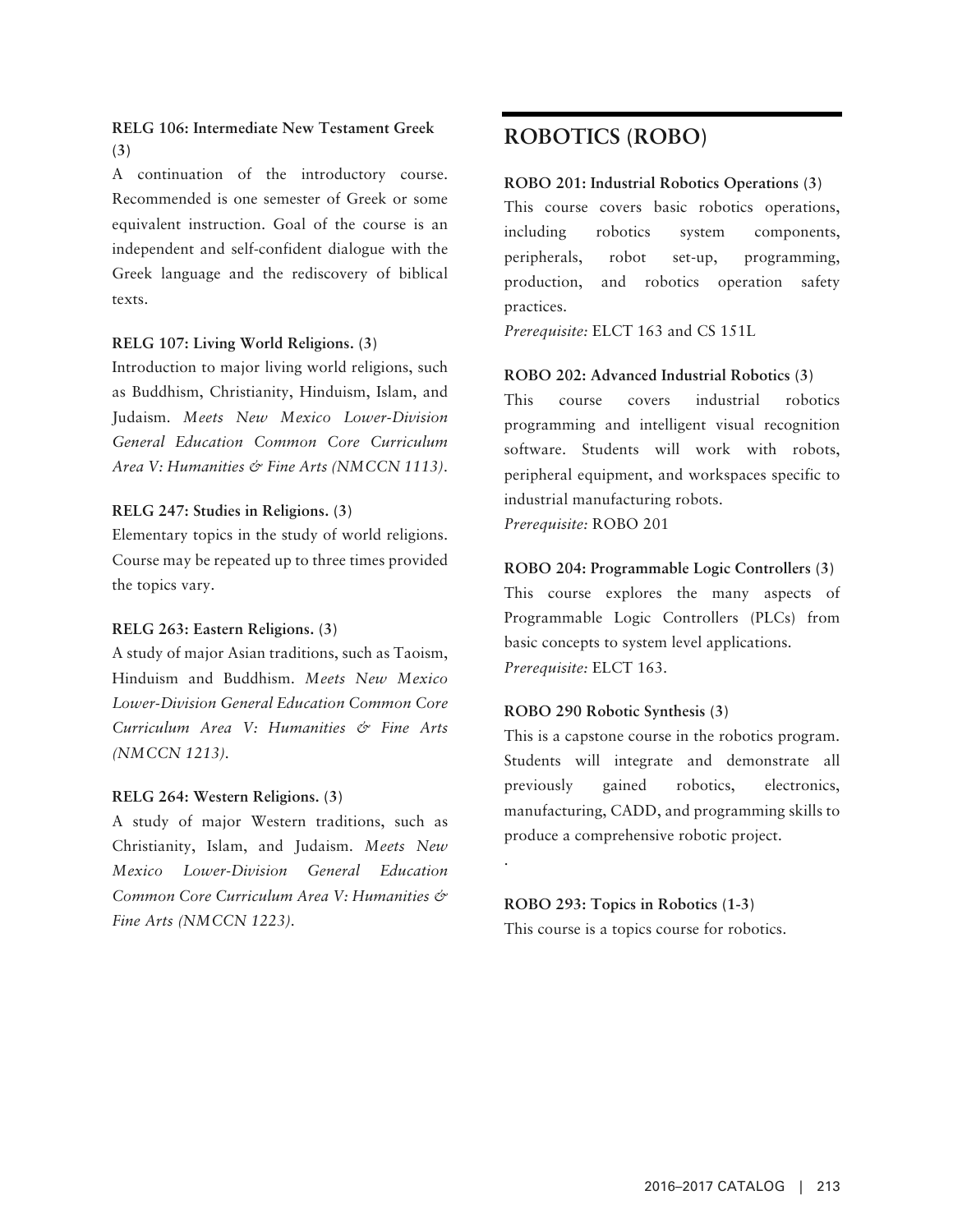# **RUSSIAN (RUSS)**

#### **RUSS 101: Elementary Russian. (3)**

Elementary Russian for students with no previous exposure to the language. Development of all fourlanguage skills: reading, speaking, writing and listening comprehension. Can be taken in conjunction with RUSS 103.

#### **RUSS 102: Elementary Russian II. (3)**

Elementary Russian for students who have completed RUSS 101 or equivalent. Continued development of all four skills. Can be taken in conjunction with RUSS 104.

**RUSS 201-202: Intermediate Russian I– Intermediate Russian II. (3, 3)** 

# **SOCIOLOGY (SOC)**

#### **SOC 101: Introduction to Sociology. (3)**

Basic concepts, topics, and theories of contemporary sociology. Prerequisite for more advanced courses in sociology. *Meets New Mexico Lower Division General Education Common Core Curriculum Area IV: Social/Behavioral Sciences (NMCCN 1113).*

#### **SOC 200: Foundations of Social Welfare. (3)**

Overview of social welfare institutions in Western societies related to social change, stratification, economy, politics, dependency, poverty, wealth, and unemployment in U.S. and other countries; examines social work and related human service occupations.

*Prerequisite:* SOC 101.

# **SOC 205: Crime, Public Policy and the Criminal Justice System. (3)**

The study of crime, the criminal justice system and crime-related public policy. Discussion of key criminological concepts, measurement of crime and delinquency, its distribution in society, victimization, public opinion, the criminal justice system, crime control strategies and policies. *Prerequisite:* SOC 101.

#### **SOC 211: Social Problems. (3)**

Description and analysis of major social problems facing American society. Foci may include: poverty, homelessness, alcohol and drug problems, race and ethnic relations, aging and mental illness.

*Prerequisite:* SOC 101.

#### **SOC 213: Deviance. (3)**

Survey of major forms of norm-violating behavior in American society, such as drug and alcohol abuse, mental illness, criminal behavior, and sexual deviance. Discussion of sociological explanations of the causes of, and attempts to address, these behaviors.

*Prerequisite:* SOC 101.

#### **SOC 216: The Dynamics of Prejudice. (3)**

Exploration of social constructions of inequalities by race, gender, class, sexuality, nationality, ethnicity, disability, immigrant status, and age. Students will conceptualize the intersecting oppressions and resistances at individual, institutional, and structural levels.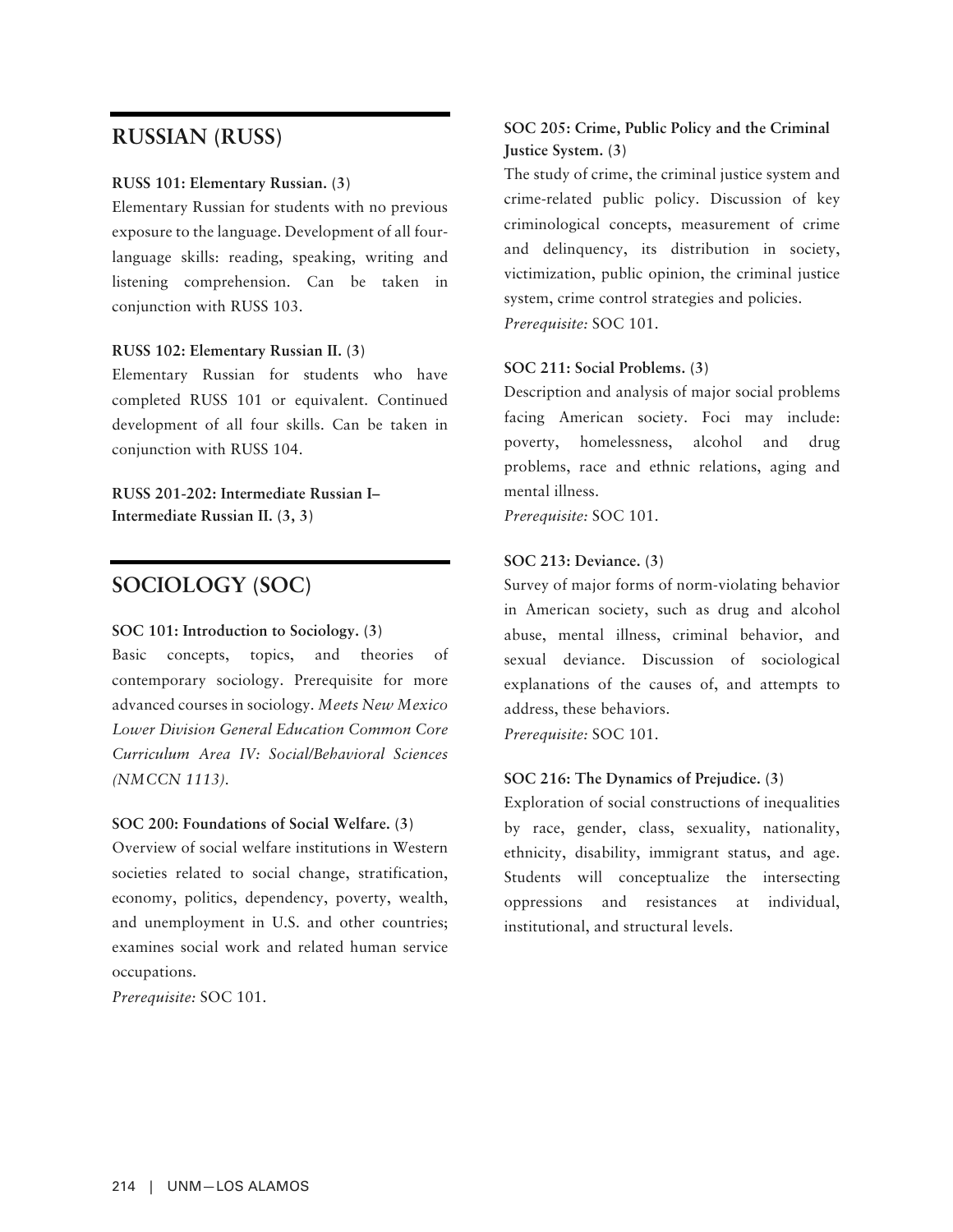# **SOC 221: Documenting Globalization and Human Rights {Global Issues} (3)**

The course will focus on human rights issues in the broader sociopolitical context of globalization, and will analyze how social change in relationship to human rights mobilization and contestation occurs. *Meets New Mexico Lower-Division General Education Common Core Curriculum Area IV: Social/Behavioral Sciences. Prerequisite:* SOC 101.

#### **SOC 230: Society and Personality. (3)**

The social psychology of personalities, relationships, small groups, and organizations. *Prerequisite:* SOC 101.

# **SOLAR TECHNOLOGY (SLRT)**

#### **SLRT 162: Photovoltaics I: Analysis. (3)**

This course covers photovoltaic principles and the use of photovoltaics in stand-alone and interconnected (grid-tied) electrical systems. Includes detailed site analysis, system sizing, component and installation recommendations, and economic analyses.

### **SLRT 163: Photovoltaics II: Equipment & Installation. (3)**

This course discusses equipment for and installation of photovoltaic (PV) systems. Topics covered include system components and configurations, cells, modules, arrays, batteries, charge controllers, and inverters. Also discussed are mechanical & electrical integration of PV systems, utility interconnection, commissioning, maintenance & troubleshooting PV systems. *Prerequisite:* SLRT 162

#### **SLRT 210: Solar Thermal Technology. (3)**

Study of various technologies and logistics involved with solar heating. Evaluate optiman system size and type. Learn about installation recommendations, equipment selection, site analysis. Discuss system set-up and plumbing, sweat soldering piping, electronic control..

*Prerequisite:* MATH 121 and MATH 107 and ELCT 105L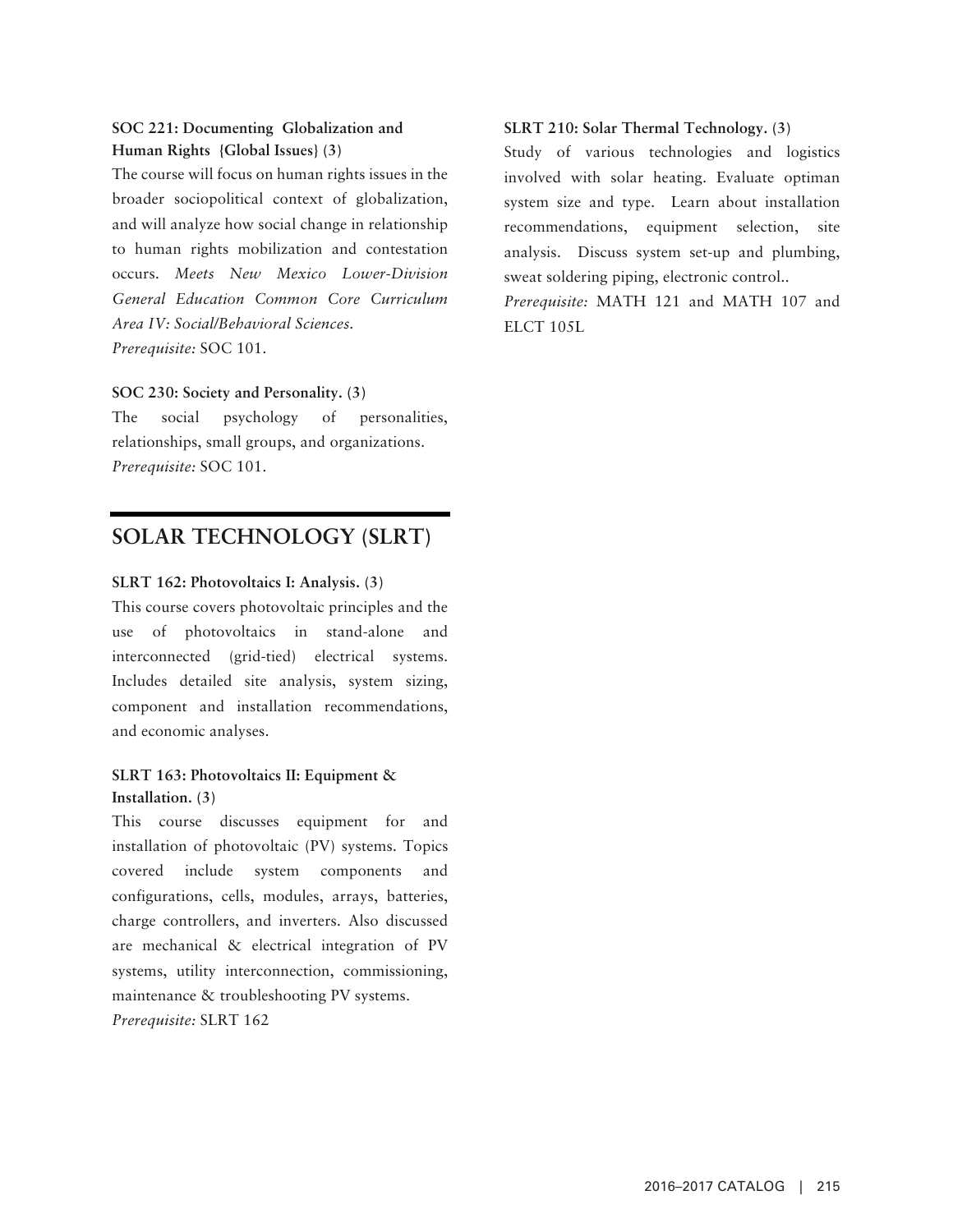#### **SLRT 250: Green Architectural Design. (4)**

This course explores the many aspects of architectural design and construction that create environmentally sustainable and energy efficient structures. IT also includes training in energy auditing, and an introduction to LEED (Leadership in Energy and Environmental Design).

# **SPANISH (SPAN) AND PORTUGUESE**

*Courses marked with an \* may be repeated for credit because the subject matter varies.*

#### **SPAN 101: Elementary Spanish I. (3)**

Beginning Spanish for students with no previous exposure to Spanish. Development of all four language skills, with emphasis on listening and speaking.

#### **SPAN 102: Elementary Spanish II. (3)**

Beginning Spanish for students who have completed Span 101 or equivalent. Continued development of four skills with emphasis on listening and speaking.

### **SPAN 103 - 104: Elementary Spanish**

**Conversation I–Elementary Spanish Conversation II. (1, 1)** 

Supplementary courses to SPAN 101-102 for students interested in additional practice in speaking.

CR/NC.

*Pre or Corequisite:* SPAN 101 or 102

#### **SPAN 111: Elementary SHL I. (3)**

Beginning Spanish for students who grew up in a Spanish-speaking environment. Will build upon the language base which the students already possess. Development of all four language skills: reading, writing, listening and speaking. (L)

### **SPAN 112: Elementary SHL II. (3)**

Beginning Spanish for heritage language students who have completed 111 or equivalent. Continued development of the four skills with an emphasis on reading and writing, vocabulary building and review of grammar. (L)

#### **SPAN 201: Intermediate Spanish I. (3)**

Intermediate Spanish for students who have completed 102 or equivalent. Review of grammar and further development of all four skills.

#### **SPAN 202: Intermediate Spanish II. (3)**

Intermediate Spanish for students who have completed SPAN 201 or equivalent. Continued development of all four skills with emphasis on reading.

#### **SPAN 203: Spanish Conversation. (3)**

For students who have completed or are currently enrolled in SPAN 201, SPAN 202, or SPAN 276. Small classes designed to increase skills in speaking Spanish. Not for native speakers.

*Pre or Corequisite:* SPAN 201 or 202 or 211 or 212 or 276.

#### **SPAN 211: Intermediate SHL I. (3)**

Intermediate Spanish for heritage language students who have completed 102 or equivalent. Review of grammar and continued development of the four skills with an emphasis on literacy and speaking. (L)

#### **SPAN 212: Intermediate SHL II. (3)**

Intermediate Spanish for heritage language students who have completed 201 or equivalent. Further development of all four skills, with an emphasis on reading authentic materials, on practical writing needs and communicating with other native speakers. (L)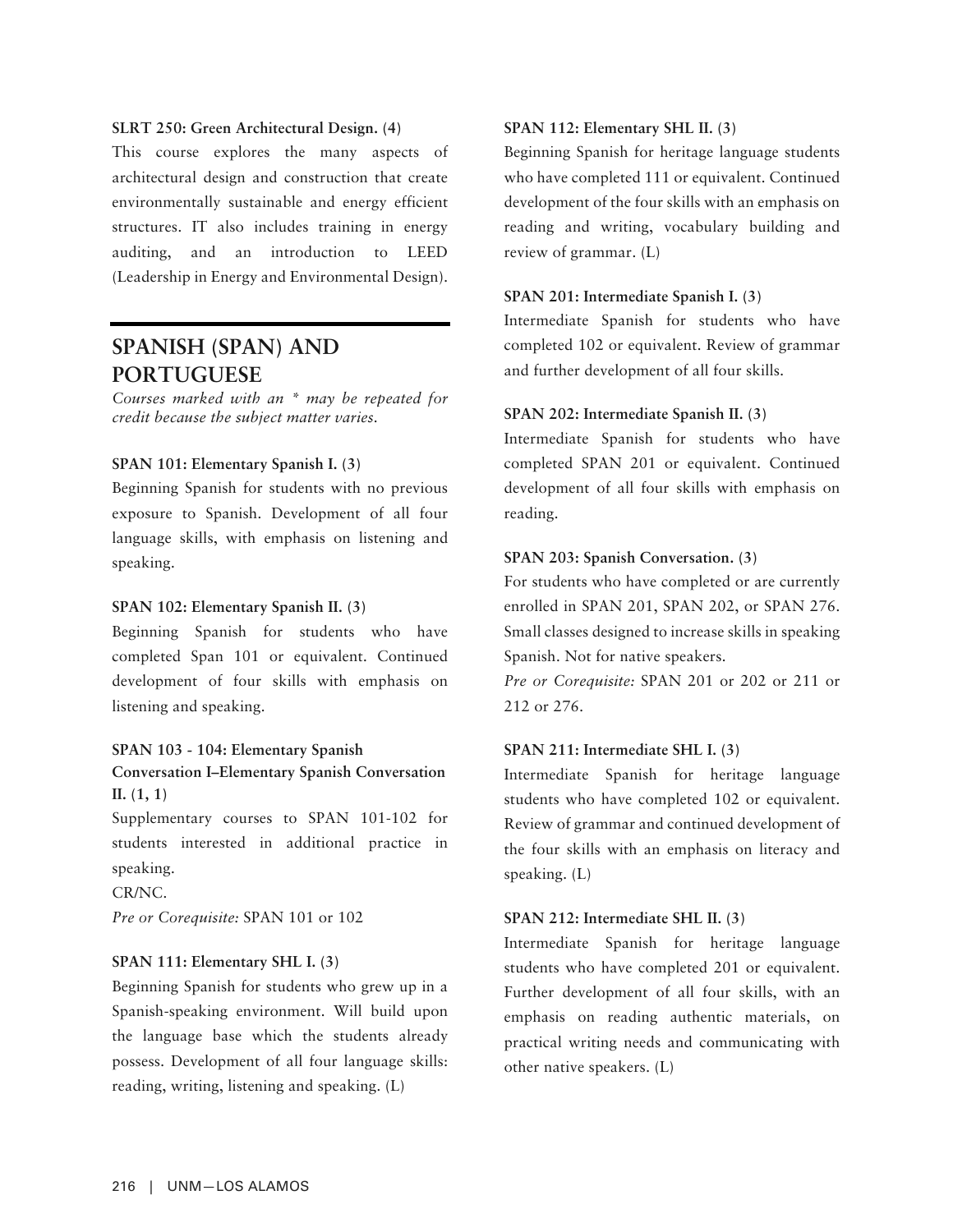**SPAN 293\*: Topics. (1-3)**  Titles will vary.

# **STATISTICS (STAT)**

#### **STAT 145: Introduction to Statistics. (3)**

Techniques for the visual presentation of numerical data, descriptive statistics, introduction to probability and basic probability models used in statistics, introduction to sampling and statistical inference, illustrated by examples from a variety of fields.

*Prerequisite:* ACT ≥22 or SAT ≥510 or Compass > 54 or Compass College Algebra > 33. or (Math 118 and Math 119) or (MATH 101 and MATH 102) or MATH 120 or 121 or 123 or 150 or 162 or 163 or 180 or 182 or 264.

# **THEATRE (THEA)**

#### **THEA 105: Theatre Appreciation. (3)**

For majors and non-majors. Study of the various elements of the practice of theatre: acting, directing, design, production, playwriting. Issues of spectatorship and criticism also addressed. Required attendance at a number of performances. *Meets New Mexico Lower Division General Education Common Core Curriculum Area V: Humanities and Fine Arts (NMCCN 1113).* 

#### **THEA 130: Acting I. (3)**

Exploration of the basic fundamentals of acting through exercises, games and improvisation. Development of the imaginative, physical and emotional skills of the actor. *Meets New Mexico Lower Division General Education Common Core Curriculum Area V: Humanities and Fine Arts*

# **UNIVERSITY (UNIV)**

## **UNIV 101: Seminar: Introduction to UNM and Higher Education (1-3)**

Designed to accelerate successful transition to the academic environment at a research university.

# **UNIVERSITY HONORS (UHON)**

#### **UHON 121-122: Honors Legacy Seminar. (3)**

Surveys of major ideas basic to the intellectual, historical and artistic traditions of Western Culture. One 100-level seminar required for graduation. *Meets New Mexico Lower-Division General Education Common Core Curriculum Area V: Humanities and Fine Arts.*

# **WOMEN STUDIES (WMST)**

**WMST 200: Introduction to Women's Studies. (3)**

This interdisciplinary course explores intersectional influences of gender, race, class, sexuality, and other factors of identity in regional, national, and international contexts; the critical historical study of feminist activism and Women's Studies in the U.S.

#### **WMST 250: Black Women. (3)**

A comprehensive survey of the role Black Women has played in the society of the United States. Emphasis will be placed on achievements and contributions.

## **WMST 279: Interdisciplinary Topics. (1-3, repeatable to a maximum of times)**

Can be repeated for credit three times by students earning a major or minor in Women Studies. Titles will vary.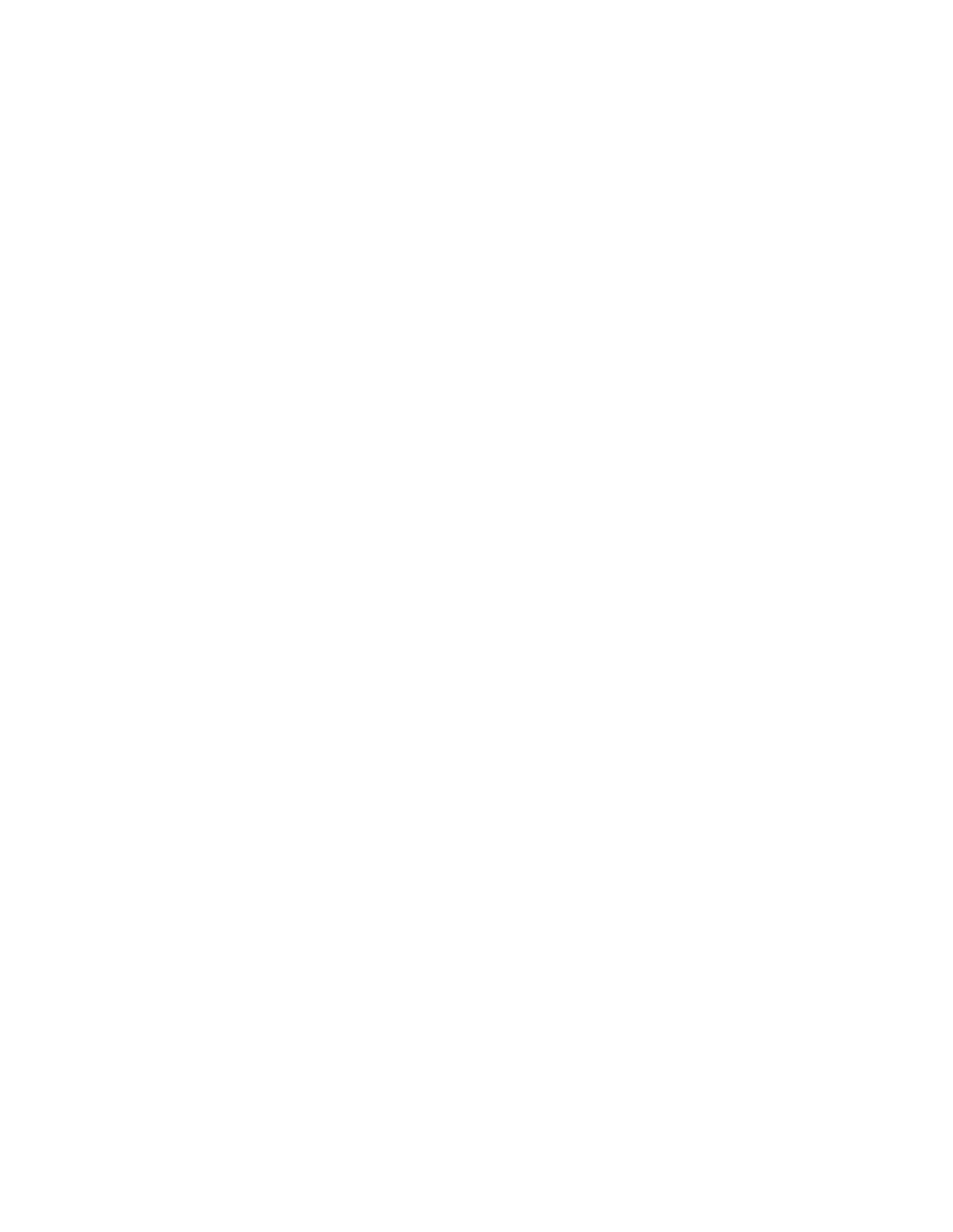# Governing Bodies, Staff & Core Faculty

# The Regents of the University

Robert M. Doughty III, - President , - Marron Lee, Vice President Jack L. Fortner - Secretary, Treasury Bradley C. Hosmer Suzanne QuillenTom Clifford Ryan Berryman - Student Regent The Honorable Susanna Martinez, Governor of New Mexico, Ex-Officio Member Hanna Skandera, Secretary of Public Education - Ex-Officio Member Barbara Damron - Secretary of Higher Education, Ex-Officio Member The University of New Mexico **Officers** 

Robert G. Frank, Ph.D., President

Chaouki Abdallah, Ph.D., Provost & Executive Vice President for Academic Affairs

Dorothy Anderson, M.A., Vice President Human Resources

Josephine De Leon, Ph.D., Vice President for Equity and Inclusion

Michael Dougher, Ph.D., Vice President for Research

David Harris, B.B.A., Executive Vice President for Administration, Chief Operating Officer, and Chief Financial Officer

Gilbert Gonzales, Ph.D., Chief Information Officer

Wynn Goering, Ph.D., Chief Executive Officer, UNM West

Monica Orozco, Ph.D., Vice Provost for Extended Learning

Paul Roth, M.D., Chancellor for Health Sciences

Eliseo Torres, Ed.D., Vice President, Student Affairs

# UNM-Los Alamos Advisory Board

Stephen Troy Boerigter, Sc.D., (Chairperson) Term: 2015-2019 Micheline Devaurs (Member) Term: 2013-2017 Michelle Hall, (Member) Term 2013-2017 Patrick Soran (Member Term: 2015-2019 David Sutton (Member) Term 2013-2017

#### Chief Executive Officer

Cynthia J Rooney, Ph.D University of Tennessee

#### Business & Finance

Lisa Wismer, M.Ed., Northern Arizona University, Campus Resource Director Gayle Burns, Manager, Business Services Julie Smith, Fiscal Technician/Accounts Payable Vacant- Fiscal Services Tech, Accounts Receivable Oliva Lopez, Human Resources Administrator

#### Auxiliary Operations

Betsy Suazo, Facilities Manager Alex Zubelewicz, Special Events Coordinator, Campus Safety Coordinator

#### Communications & Marketing Services

Nancy Coombs,Marketing Representative

#### Information Technology Services

William Gilson, Computing Services Manager Debray Bailey, Technical Support Analyst Carol Furchner, Instructional Technologist Alex Zubelewicz,, User Support Analyst I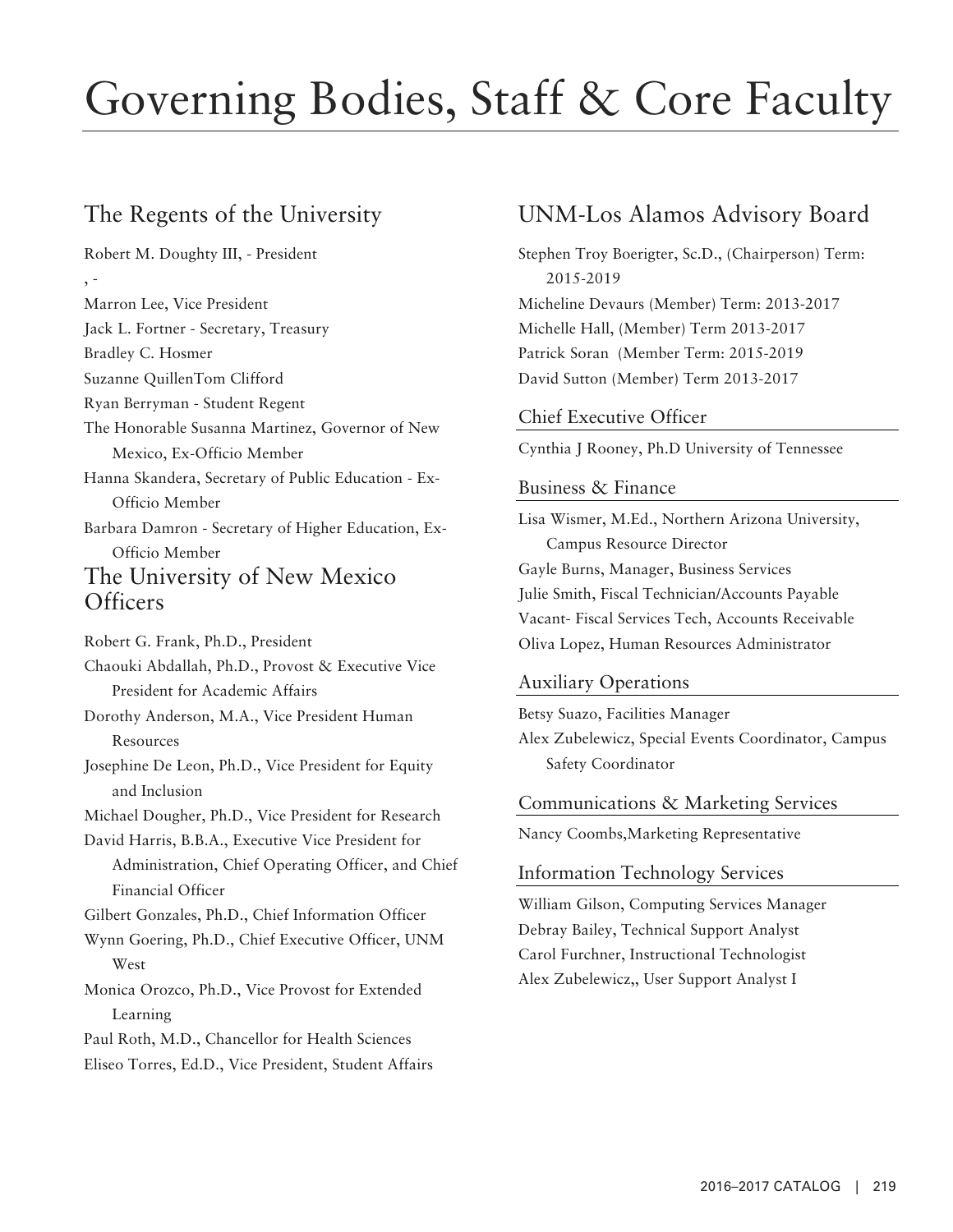#### Research and Information

Valida Akhadov Dushdurova, Manager

#### Student Services

#### **Enrollment**

Kathryn Vigil, Student Enrollment Director Barbara Cohen, Enrollment Representative Jenny Duran, Financial Aid Officer

#### **Student Success**

Elizabeth Rademacher, Academic Student Success Manager Melissa Torres, Academic Advisement/Recruitment Specialist

Grace Willerton, Student Success Associate

#### **Student Government**

Grace Willerton, Advisor

Kateri Morris, Advisor

#### **Phi Theta Kappa**

Elizabeth Rademacher Advisor

#### Instruction

Kay Willerton, Interim Dean of Instruction Sharon Hurley Ph.D., Texas A & M Associate Dean Kateri Morris, Administrative Assistant to the Dean

#### Academic Departments

#### **Applied Sciences**

Irina Alvestad, Ph.D., University of New Mexico, Chair

Don Davis, MSE, Long Island University, Applied Technology, Program Chair

Joseph Candelaria, BOE Eastern New Mexico University, Fire Science and Emergency Medical Services, Program Chair

Steven Dawald, BS,MPA, Arkansas State

University Fire Science and EMS Program Chair

## **Business** Sharon Hurley, Ph.D., Texas A & M, Chair, Assistant Professor Business

Cynthia J. Rooney, Ph.D., University of Tennessee,

Associate Professor, Business

#### **Communications**

Mickey Marsee, Ph.D., University of New Mexico, Chair and Associate Professor, English Zandree Stidham, Ph.D., University of California-Santa Barbara, Chair, Assistant Professor English

Maryjane Giesler, MA, Michigan State University, English Faculty

**Computer Science and Information Technology** Sharon Hurley, Ph.D, Texas A & M, Chair Thomas Beach, Ph.D., Iowa State University,

Faculty

#### **Fine & Performing Arts**

Patrick Harris, MFA,, University of Wisconsin, Chair

Barbara Yarnell, MA,, Fort Hays State College, Faculty

#### **General Studies**

Barbara Yarnell, MA,, Fort Hays State College, Chair

Carol Furchner, Ph.D., University of Colorado, Psychology Faculty

Melanie Shirk, Ph.D., University of Kansas, History Faculty

Cedric Page, Ph.D., Rutgers University,

Professor of Geography

#### **Mathematics & Engineering**

Kay Willerton, MSE, Midwestern State University, Department Chair

Irina Alvestad, Ph.D., University of New Mexico, Associate Professor, Mathematics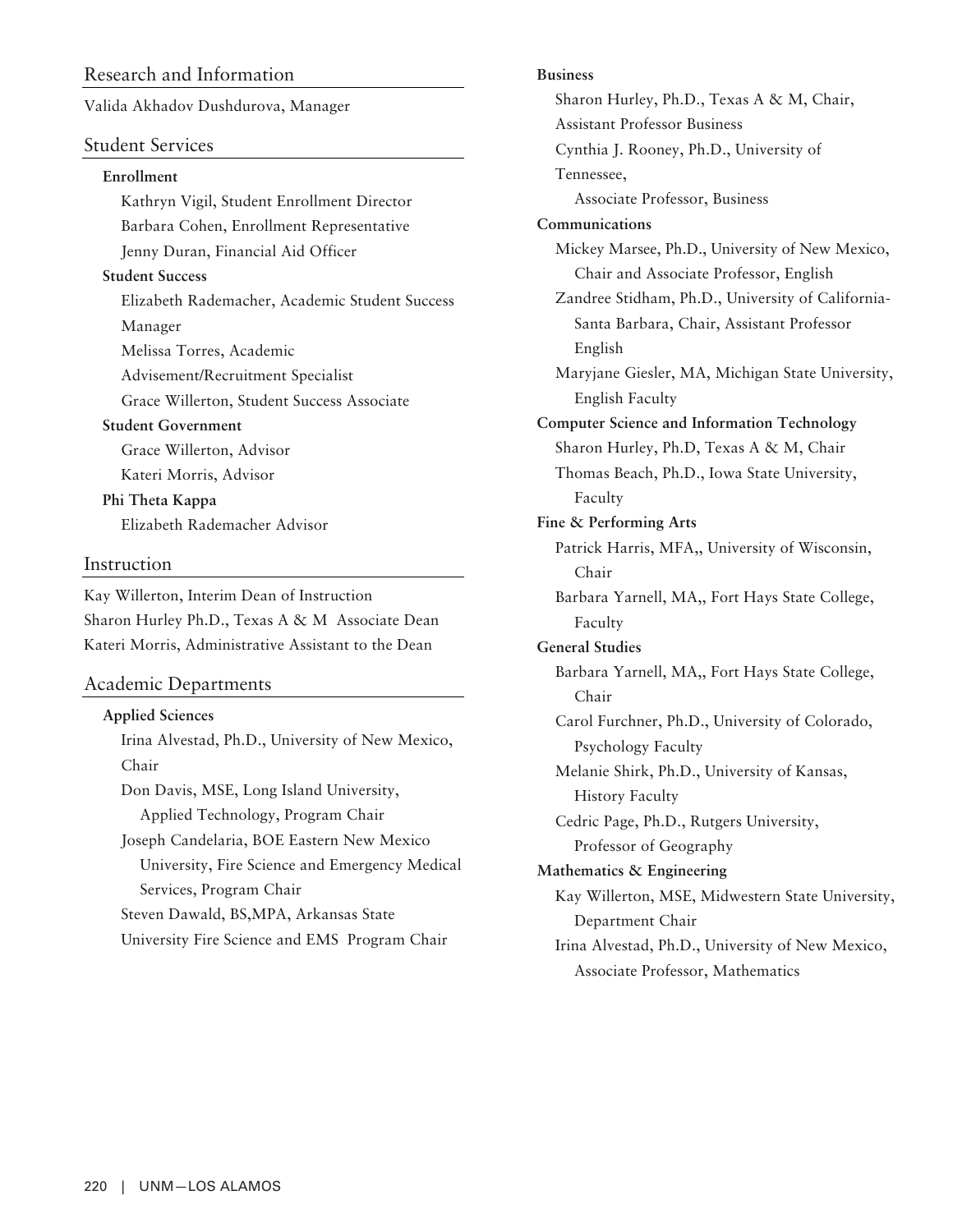#### **Science**

Mary Martucci, Ph.D., Colorado State University, Chair, Assistant Professor Leslie Dendy, Ph.D., Rice University, Biology Faculty Michael McNaughton, Ph.D., University of London, Physics Faculty Susan Schauer, MS,, University of Colorado, Biology Faculty **First Year Experience Program** Mickey Marsee, Ph.D., University of New Mexico, Department Chair **Library** Dennis Davies-Wilson, Director Joe Matthews, Library Information Specialist III **Academic Support Center** Mary Martucci, Ph.D., Colorado State University, Director **CoordinatorCommunity and Continuing Education** Lisa Caldwell, Program Coordinator **Adult Learning Services** Gabriel Baca, Ed D. University of New Mexico, , Program Manager Vacant Program Coordinator **Small Business Development Center** Los Alamos Anne Lantrip, Business Advisor